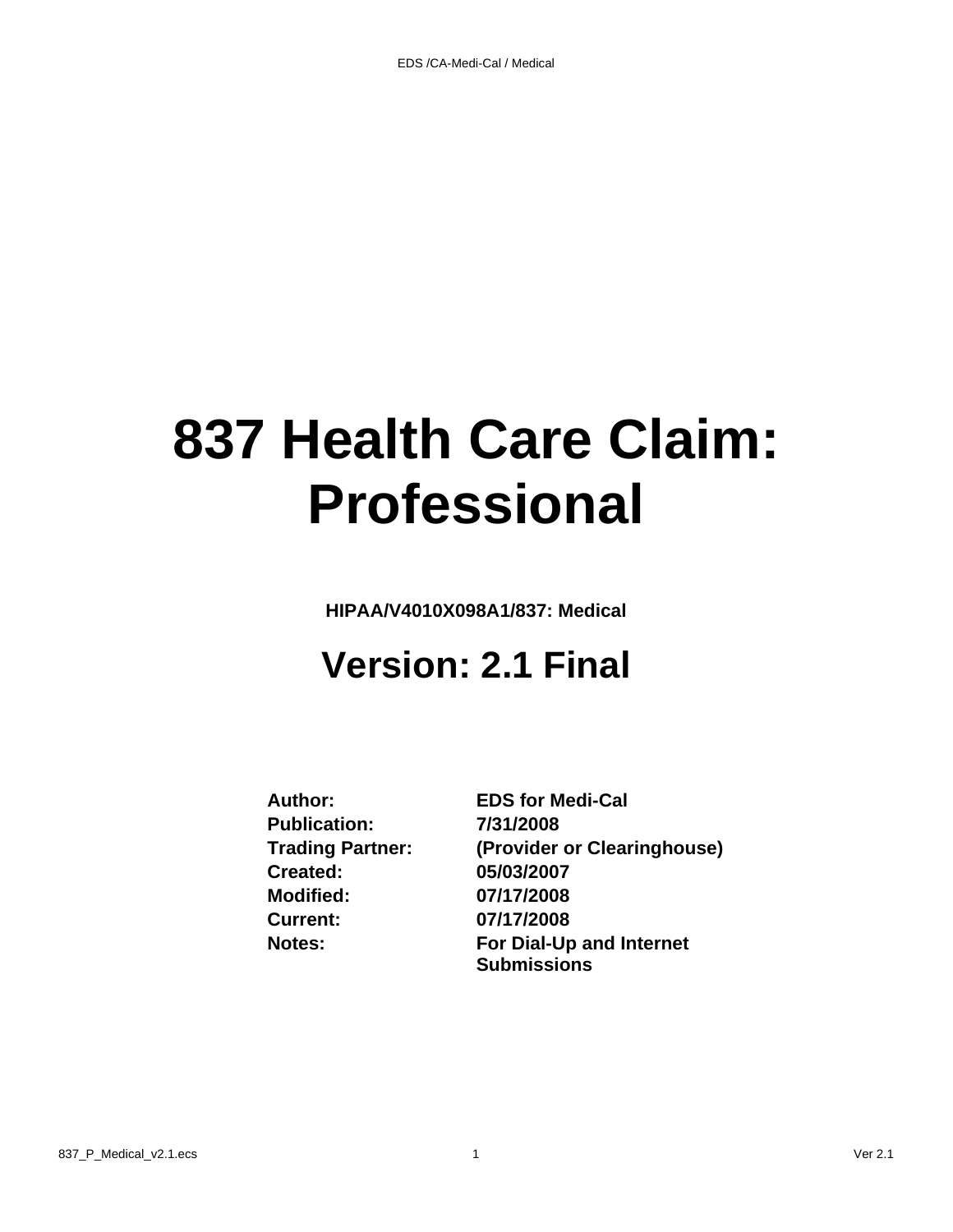# **Table of Contents**

| <b>DTP</b> |  |
|------------|--|
| <b>DTP</b> |  |
| <b>DTP</b> |  |
| <b>DTP</b> |  |
| <b>DTP</b> |  |
| <b>DTP</b> |  |
|            |  |
|            |  |
| AMT        |  |
|            |  |
| <b>REF</b> |  |
|            |  |
| <b>REF</b> |  |
|            |  |
|            |  |
|            |  |
|            |  |
|            |  |
|            |  |
|            |  |
|            |  |
|            |  |
|            |  |
| <b>PRV</b> |  |
|            |  |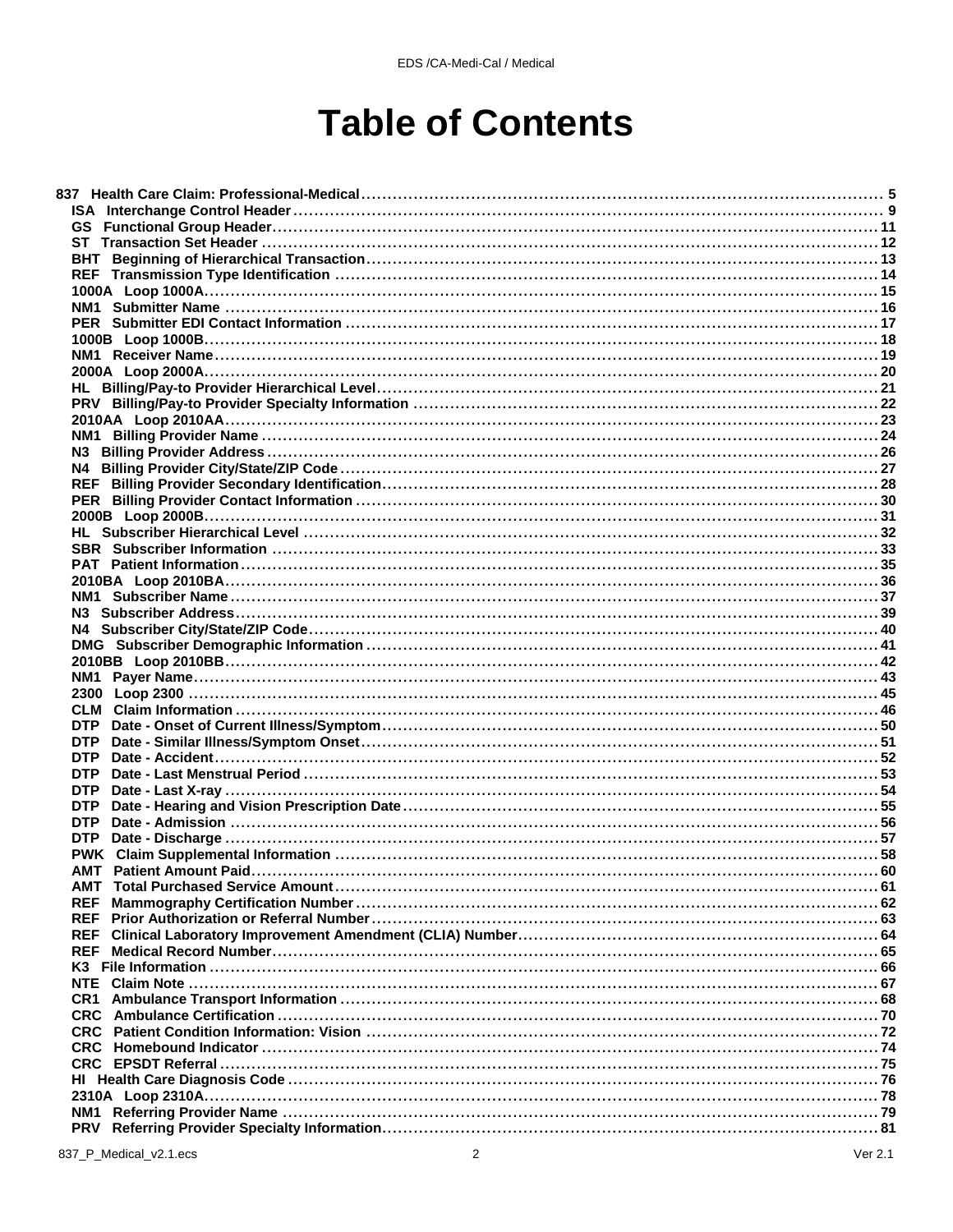| <b>PRV</b>                          |  |
|-------------------------------------|--|
|                                     |  |
|                                     |  |
|                                     |  |
| N3 .                                |  |
|                                     |  |
|                                     |  |
|                                     |  |
|                                     |  |
| <b>CAS</b>                          |  |
|                                     |  |
| AMT                                 |  |
| AMT                                 |  |
| AMT                                 |  |
| AMT                                 |  |
|                                     |  |
|                                     |  |
|                                     |  |
|                                     |  |
|                                     |  |
|                                     |  |
|                                     |  |
|                                     |  |
|                                     |  |
| <b>DTP</b>                          |  |
| <b>REF</b>                          |  |
|                                     |  |
|                                     |  |
|                                     |  |
| SV5                                 |  |
|                                     |  |
| CR1.                                |  |
| CR5                                 |  |
| <b>CRC</b>                          |  |
| <b>CRC</b>                          |  |
| <b>CRC</b>                          |  |
| <b>DTP</b>                          |  |
| <b>DTP</b>                          |  |
| <b>DTP</b>                          |  |
| <b>DTP</b>                          |  |
|                                     |  |
|                                     |  |
|                                     |  |
| <b>REF</b> Line Item Control Number |  |
|                                     |  |
| <b>REF</b>                          |  |
| K3.                                 |  |
|                                     |  |
|                                     |  |
| LIN.                                |  |
|                                     |  |
|                                     |  |
|                                     |  |
|                                     |  |
| NM1                                 |  |
| <b>PRV</b>                          |  |
|                                     |  |
|                                     |  |
|                                     |  |
| N3 I                                |  |
|                                     |  |
|                                     |  |
|                                     |  |
|                                     |  |
| <b>PRV</b>                          |  |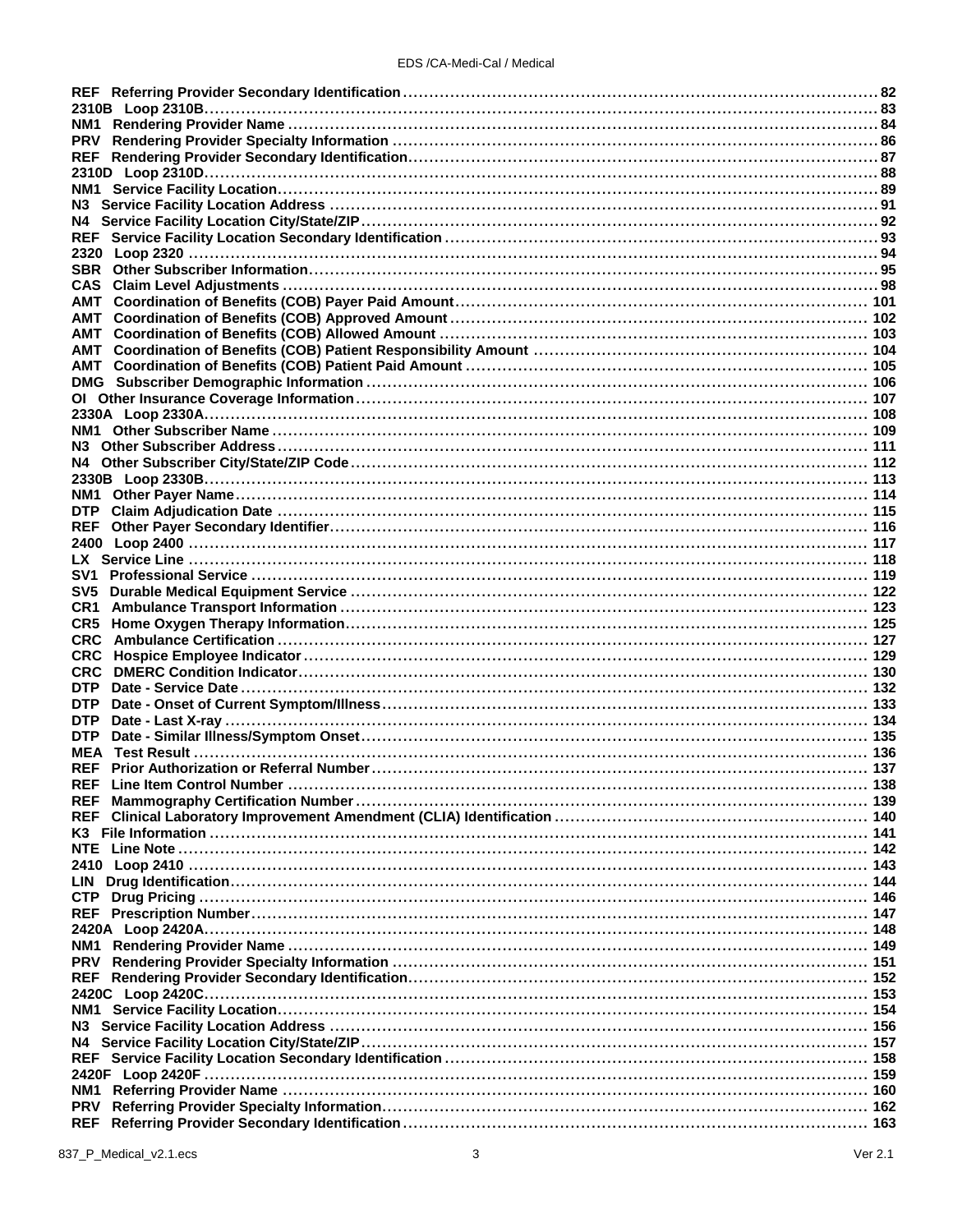#### EDS /CA-Medi-Cal / Medical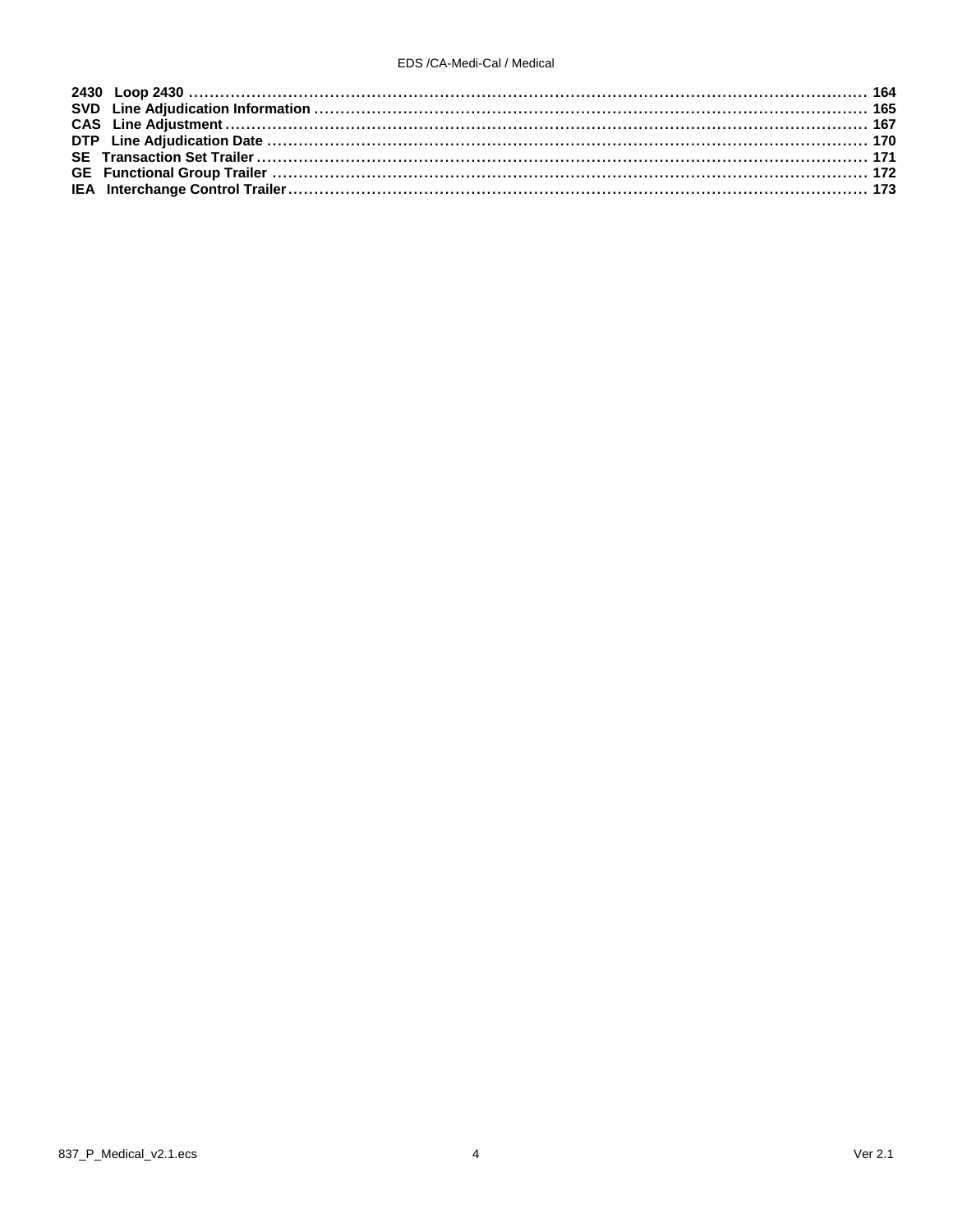# **837 Health Care Claim: Professional-Medical**

# **Functional Group=HC Not Defined:**

#### **Pos Id Segment Name Req Max Use Repeat Notes Usage** ISA Interchange Control Header M 1 1 M 1 Required GS Functional Group Header M 1 1 M 1 Required **Heading: Pos Id Segment Name Req Max Use Repeat Notes Usage** 005 ST Transaction Set Header M 1 1 Required 010 BHT Beginning of Hierarchical M 1 1 Required **Transaction** 015 REF Transmission Type O 3 Required Identification **LOOP ID - 1000A 1 N1/020L** 020 NM1 Submitter Name O 1 N1/020 Required 045 **PER** Submitter EDI Contact O 2 Required Information  $\frac{1}{1}$ **LOOP ID - 1000B 1 N1/020L** 020 NM1 Receiver Name **O** 1 N1/020 Required

#### **Detail:**

| Pos                     | Id             | <b>Segment Name</b>                                     | Req     | <b>Max Use</b> | Repeat       | <b>Notes</b> | Usage       |
|-------------------------|----------------|---------------------------------------------------------|---------|----------------|--------------|--------------|-------------|
| <b>LOOP ID - 2000A</b>  |                |                                                         |         |                | $\geq 1$     |              |             |
| 001                     | <b>HL</b>      | Billing/Pay-to Provider<br><b>Hierarchical Level</b>    | M       | >1             |              |              | Required    |
| 003                     | <b>PRV</b>     | <b>Billing/Pay-to Provider Specialty</b><br>Information | O       | 1              |              | N2/003       | Situational |
| <b>LOOP ID - 2010AA</b> |                |                                                         |         |                | 1            | N2/015L      |             |
| 015                     | <b>NM1</b>     | <b>Billing Provider Name</b>                            | O       |                |              | N2/015       | Required    |
| 025                     | N3             | <b>Billing Provider Address</b>                         | O       |                |              |              | Required    |
| 030                     | N <sub>4</sub> | <b>Billing Provider City/State/ZIP</b><br>Code          | $\circ$ |                |              |              | Required    |
| 035                     | <b>REF</b>     | <b>Billing Provider Secondary</b><br>Identification     | O       | 8              |              |              | Situational |
| 040                     | <b>PER</b>     | <b>Billing Provider Contact</b><br>Information          | O       | $\overline{2}$ |              |              | Situational |
| <b>LOOP ID - 2000B</b>  |                |                                                         |         |                | $\geq 1$     |              |             |
| 001                     | <b>HL</b>      | Subscriber Hierarchical Level                           | M       |                |              |              | Required    |
| 005                     | <b>SBR</b>     | Subscriber Information                                  | O       |                |              |              | Required    |
| 007                     | <b>PAT</b>     | Patient Information                                     | $\circ$ |                |              |              | Situational |
| <b>LOOP ID - 2010BA</b> |                |                                                         |         |                | $\mathbf{1}$ | N2/015L      |             |
| 015                     | <b>NM1</b>     | <b>Subscriber Name</b>                                  | $\circ$ |                |              | N2/015       | Required    |
| 025                     | N <sub>3</sub> | <b>Subscriber Address</b>                               | O       |                |              |              | Situational |
| 030                     | N <sub>4</sub> | Subscriber City/State/ZIP Code                          | O       |                |              |              | Situational |
| 032                     | <b>DMG</b>     | Subscriber Demographic<br>Information                   | O       |                |              |              | Situational |
| <b>LOOP ID - 2010BB</b> |                |                                                         |         |                | $\mathbf{1}$ | N2/015L      |             |
| 015                     | <b>NM1</b>     | Payer Name                                              | O       |                |              | N2/015       | Required    |
| <b>LOOP ID - 2300</b>   |                |                                                         |         |                | 100          |              |             |
| 130                     | <b>CLM</b>     | Claim Information                                       | $\circ$ |                |              |              | Required    |
| 837 P Medical v2.1.ecs  |                |                                                         |         | 5              |              |              | Ver 2.1     |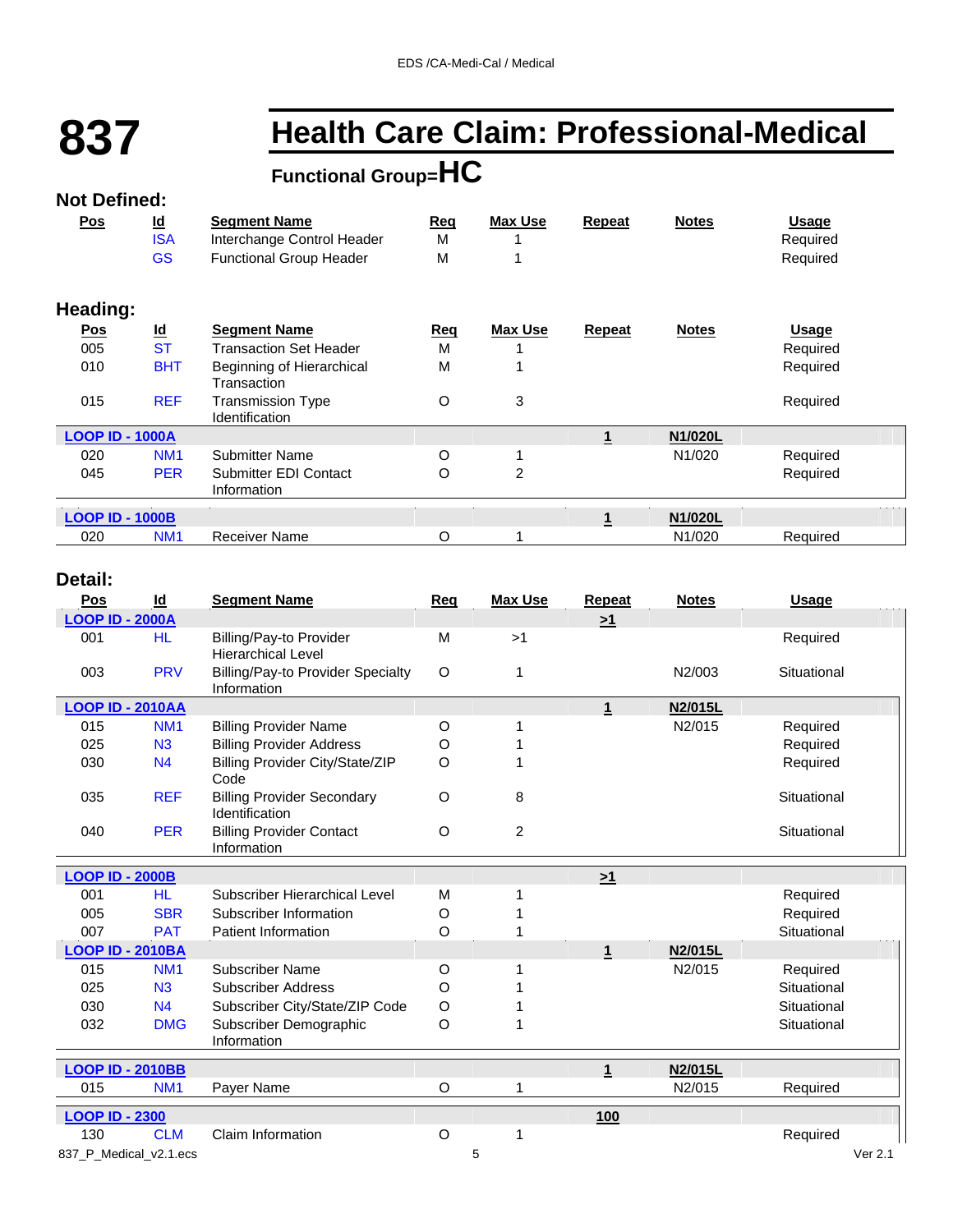| 135                    | <b>DTP</b>      | Date - Onset of Current<br>Illness/Symptom                           | O       | 1              |                |         | Situational |  |
|------------------------|-----------------|----------------------------------------------------------------------|---------|----------------|----------------|---------|-------------|--|
| 135                    | <b>DTP</b>      | Date - Similar Illness/Symptom<br>Onset                              | $\circ$ | 10             |                |         | Situational |  |
| 135                    | <b>DTP</b>      | Date - Accident                                                      | $\circ$ | 10             |                |         | Situational |  |
| 135                    | <b>DTP</b>      | Date - Last Menstrual Period                                         | O       | 1              |                |         | Situational |  |
| 135                    | <b>DTP</b>      |                                                                      | O       |                |                |         | Situational |  |
|                        |                 | Date - Last X-ray                                                    |         | 1              |                |         |             |  |
| 135                    | <b>DTP</b>      | Date - Hearing and Vision<br><b>Prescription Date</b>                | O       | 1              |                |         | Situational |  |
| 135                    | <b>DTP</b>      | Date - Admission                                                     | O       | 1              |                |         | Situational |  |
| 135                    | <b>DTP</b>      | Date - Discharge                                                     | O       | 1              |                |         | Situational |  |
| 155                    | <b>PWK</b>      | Claim Supplemental Information                                       | $\circ$ | 10             |                |         | Situational |  |
| 175                    | <b>AMT</b>      | <b>Patient Amount Paid</b>                                           | O       | 1              |                |         | Situational |  |
| 175                    | <b>AMT</b>      | <b>Total Purchased Service</b><br>Amount                             | $\circ$ | 1              |                |         | Situational |  |
| 180                    | <b>REF</b>      | Mammography Certification<br>Number                                  | $\circ$ | 1              |                |         | Situational |  |
| 180                    | <b>REF</b>      | Prior Authorization or Referral<br>Number                            | O       | $\overline{c}$ |                |         | Situational |  |
| 180                    | <b>REF</b>      | <b>Clinical Laboratory</b><br>Improvement Amendment<br>(CLIA) Number | O       | 3              |                |         | Situational |  |
| 180                    | <b>REF</b>      | <b>Medical Record Number</b>                                         | O       | 1              |                |         | Situational |  |
| 185                    | K <sub>3</sub>  | File Information                                                     | O       | 10             |                |         | Situational |  |
| 190                    | <b>NTE</b>      | <b>Claim Note</b>                                                    | O       | 1              |                |         | Situational |  |
| 195                    | CR <sub>1</sub> | Ambulance Transport                                                  | O       | 1              |                | N2/195  | Situational |  |
|                        |                 | Information                                                          |         |                |                |         |             |  |
| 220                    | <b>CRC</b>      | <b>Ambulance Certification</b>                                       | O       | 3              |                |         | Situational |  |
| 220                    | <b>CRC</b>      | Patient Condition Information:<br>Vision                             | O       | 3              |                |         | Situational |  |
| 220                    | <b>CRC</b>      | Homebound Indicator                                                  | O       | 1              |                |         | Situational |  |
| 220                    | <b>CRC</b>      | <b>EPSDT Referral</b>                                                | O       | 1              |                |         | Situational |  |
| 231                    | HI              | Health Care Diagnosis Code                                           | O       | 1              |                |         | Situational |  |
| <b>LOOP ID - 2310A</b> |                 |                                                                      |         |                | $\overline{2}$ | N2/250L |             |  |
| 250                    | NM <sub>1</sub> | <b>Referring Provider Name</b>                                       | O       | 1              |                | N2/250  | Situational |  |
| 255                    | <b>PRV</b>      | <b>Referring Provider Specialty</b><br>Information                   | $\circ$ | 1              |                |         | Situational |  |
| 271                    | <b>REF</b>      | <b>Referring Provider Secondary</b>                                  | $\circ$ | 5              |                |         | Situational |  |
|                        |                 | Identification                                                       |         |                |                |         |             |  |
| <b>LOOP ID - 2310B</b> |                 |                                                                      |         |                | $\mathbf{1}$   | N2/250L |             |  |
| 250                    | NM <sub>1</sub> | <b>Rendering Provider Name</b>                                       | O       | 1              |                | N2/250  | Situational |  |
| 255                    | <b>PRV</b>      | <b>Rendering Provider Specialty</b>                                  | O       | 1              |                |         | Situational |  |
|                        |                 | Information                                                          |         |                |                |         |             |  |
| 271                    | <b>REF</b>      | <b>Rendering Provider Secondary</b>                                  | O       | 5              |                |         | Situational |  |
|                        |                 | Identification                                                       |         |                |                |         |             |  |
|                        |                 |                                                                      |         |                |                |         |             |  |
| <b>LOOP ID - 2310D</b> |                 |                                                                      |         |                | 1              | N2/250L |             |  |
| 250                    | NM <sub>1</sub> | Service Facility Location                                            | $\circ$ | 1              |                | N2/250  | Situational |  |
| 265                    | N3              | Service Facility Location                                            | O       | 1              |                |         | Required    |  |
|                        |                 | <b>Address</b>                                                       |         |                |                |         |             |  |
| 270                    | N <sub>4</sub>  | Service Facility Location<br>City/State/ZIP                          | O       | 1              |                |         | Required    |  |
| 271                    | <b>REF</b>      | Service Facility Location<br>Secondary Identification                | O       | 5              |                |         | Situational |  |
| <b>LOOP ID - 2320</b>  |                 |                                                                      |         |                |                |         |             |  |
|                        |                 | Other Subscriber Information                                         |         |                | 10             | N2/290L | Situational |  |
| 290                    | <b>SBR</b>      |                                                                      | O       | 1              |                | N2/290  |             |  |
| 295                    | <b>CAS</b>      | Claim Level Adjustments                                              | O       | 5              |                |         | Situational |  |
| 300                    | <b>AMT</b>      | Coordination of Benefits (COB)<br>Payer Paid Amount                  | $\circ$ | 1              |                |         | Situational |  |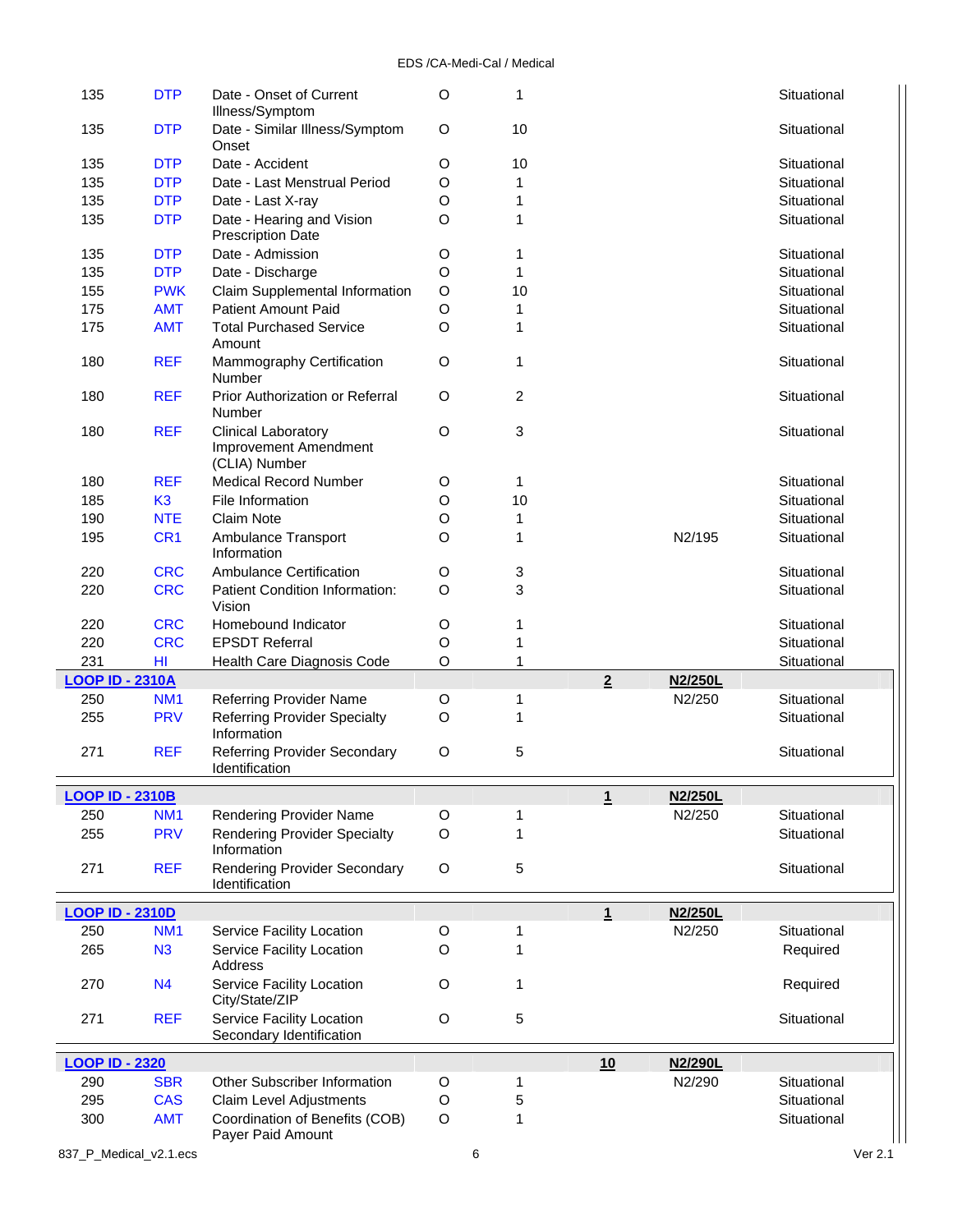| 300<br><b>AMT</b><br>O<br>Coordination of Benefits (COB)<br>1<br>Approved Amount                            | Situational           |
|-------------------------------------------------------------------------------------------------------------|-----------------------|
| 300<br><b>AMT</b><br>Coordination of Benefits (COB)<br>O<br>1<br><b>Allowed Amount</b>                      | Situational           |
| <b>AMT</b><br>Coordination of Benefits (COB)<br>O<br>300<br>1<br>Patient Responsibility Amount              | Situational           |
| <b>AMT</b><br>Coordination of Benefits (COB)<br>O<br>1<br>300<br><b>Patient Paid Amount</b>                 | Situational           |
| 305<br><b>DMG</b><br>Subscriber Demographic<br>O<br>1<br>Information                                        | Situational           |
| 310<br>$\overline{O}$<br>Other Insurance Coverage<br>O<br>1<br>Information                                  | Required              |
| <b>LOOP ID - 2330A</b><br>$\mathbf 1$                                                                       | N2/325L               |
| <b>Other Subscriber Name</b><br>325<br>NM <sub>1</sub><br>O<br>1                                            | N2/325<br>Required    |
| 332<br>N3<br><b>Other Subscriber Address</b><br>O<br>1                                                      | Situational           |
| 340<br>N <sub>4</sub><br>Other Subscriber City/State/ZIP<br>O<br>1                                          | Situational           |
| Code                                                                                                        |                       |
| $\overline{1}$<br><b>LOOP ID - 2330B</b>                                                                    | N2/325L               |
| 325<br>Other Payer Name<br>1<br>NM <sub>1</sub><br>O                                                        | N2/325<br>Required    |
| 350<br><b>DTP</b><br>Claim Adjudication Date<br>O<br>1                                                      | Situational           |
| <b>Other Payer Secondary</b><br>$\overline{2}$<br>355<br><b>REF</b><br>O                                    | Situational           |
| Identifier                                                                                                  |                       |
| <b>LOOP ID - 2400</b><br>50                                                                                 | N2/365L               |
| 365<br><b>LX</b><br>Service Line<br>O<br>1                                                                  | N2/365<br>Required    |
| 370<br>SV <sub>1</sub><br><b>Professional Service</b><br>O<br>1                                             | Required              |
| 400<br>SV <sub>5</sub><br>Durable Medical Equipment<br>O<br>1                                               | Situational           |
| Service                                                                                                     |                       |
| CR <sub>1</sub><br>Ambulance Transport<br>O<br>1<br>425<br>Information                                      | N2/425<br>Situational |
| CR <sub>5</sub><br>Home Oxygen Therapy<br>O<br>1<br>445<br>Information                                      | Situational           |
| <b>CRC</b><br><b>Ambulance Certification</b><br>3<br>450<br>O                                               | Situational           |
| 450<br><b>CRC</b><br>Hospice Employee Indicator<br>1<br>O                                                   | Situational           |
| <b>CRC</b><br><b>DMERC Condition Indicator</b><br>2<br>450<br>O                                             | Situational           |
| 455<br><b>DTP</b><br>Date - Service Date<br>O<br>1                                                          | Required              |
| 455<br><b>DTP</b><br>Date - Onset of Current<br>O<br>1<br>Symptom/Illness                                   | Situational           |
| $\circ$<br>455<br><b>DTP</b><br>Date - Last X-ray<br>1                                                      | Situational           |
| 455<br><b>DTP</b><br>1<br>Date - Similar Illness/Symptom<br>O                                               | Situational           |
| Onset                                                                                                       |                       |
| 462<br><b>MEA</b><br><b>Test Result</b><br>O<br>20                                                          | Situational           |
| $\overline{2}$<br>470<br><b>REF</b><br>Prior Authorization or Referral<br>O<br>Number                       | Situational           |
| <b>REF</b><br>Line Item Control Number<br>470<br>O<br>1                                                     | Situational           |
| 470<br><b>REF</b><br>Mammography Certification<br>O<br>1<br>Number                                          | Situational           |
| O<br>470<br><b>REF</b><br><b>Clinical Laboratory</b><br>1<br>Improvement Amendment<br>(CLIA) Identification | Situational           |
| 480<br>K <sub>3</sub><br>File Information<br>10<br>O                                                        | Situational           |
| 485<br><b>NTE</b><br>Line Note<br>O<br>1                                                                    | Situational           |
| <b>LOOP ID - 2410</b><br>25                                                                                 | N2/494L               |
| 494<br><b>LIN</b><br>Drug Identification<br>O<br>1                                                          | N2/494<br>Situational |
| 495<br><b>CTP</b><br>Drug Pricing<br>O                                                                      | Situational           |
| <b>Prescription Number</b><br>496<br><b>REF</b><br>O                                                        | Situational           |
| $1\overline{1}$<br><b>LOOP ID - 2420A</b>                                                                   | N2/500L               |
| Rendering Provider Name<br>500<br>NM <sub>1</sub><br>$\circ$<br>1                                           | Situational<br>N2/500 |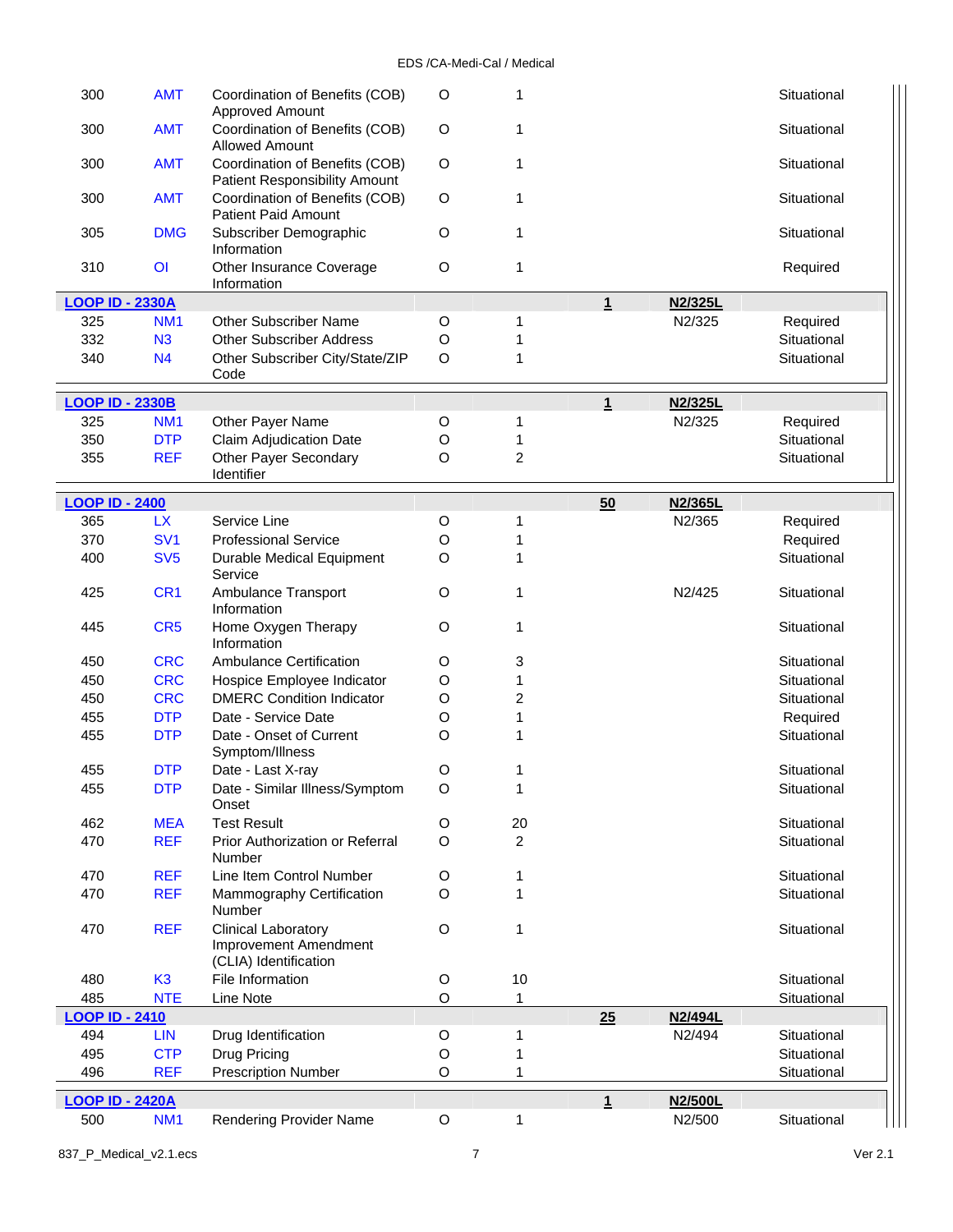| 505                    | <b>PRV</b>      | <b>Rendering Provider Specialty</b><br>Information    | O       |    |                |                | Situational |
|------------------------|-----------------|-------------------------------------------------------|---------|----|----------------|----------------|-------------|
| 525                    | <b>REF</b>      | <b>Rendering Provider Secondary</b><br>Identification | O       | 5  |                |                | Situational |
| <b>LOOP ID - 2420C</b> |                 |                                                       |         |    | 1              | N2/500L        |             |
| 500                    | NM <sub>1</sub> | Service Facility Location                             | O       |    |                | N2/500         | Situational |
| 514                    | N3              | Service Facility Location<br>Address                  | O       |    |                |                | Required    |
| 520                    | N <sub>4</sub>  | Service Facility Location<br>City/State/ZIP           | $\circ$ |    |                |                | Required    |
| 525                    | <b>REF</b>      | Service Facility Location<br>Secondary Identification | O       | 5  |                |                | Situational |
|                        |                 |                                                       |         |    |                |                |             |
| <b>LOOP ID - 2420F</b> |                 |                                                       |         |    | $\overline{2}$ | <b>N2/500L</b> |             |
| 500                    | NM <sub>1</sub> | <b>Referring Provider Name</b>                        | O       |    |                | N2/500         | Situational |
| 505                    | <b>PRV</b>      | <b>Referring Provider Specialty</b><br>Information    | O       |    |                |                | Situational |
| 525                    | <b>REF</b>      | <b>Referring Provider Secondary</b><br>Identification | O       | 5  |                |                | Situational |
| <b>LOOP ID - 2430</b>  |                 |                                                       |         |    | 25             | <b>N2/540L</b> |             |
| 540                    | <b>SVD</b>      | Line Adjudication Information                         | O       |    |                | N2/540         | Situational |
| 545                    | <b>CAS</b>      | Line Adjustment                                       | O       | 99 |                |                | Situational |
| 550                    | <b>DTP</b>      | Line Adjudication Date                                | O       |    |                |                | Required    |

#### **Not Defined:**

| <u>Pos</u> | Id  | <b>Seament Name</b>             | Req | Max Use | Repeat | <b>Notes</b> | <u>Usage</u> |
|------------|-----|---------------------------------|-----|---------|--------|--------------|--------------|
|            | GE  | <b>Functional Group Trailer</b> | M   |         |        |              | Required     |
|            | IEA | Interchange Control Trailer     | M   |         |        |              | Required     |

#### **Medi-Cal Note:**

*National Provider Identifier (NPI) Dual-Use Period: Medi-Cal will have a dual-use period from May 23, 2007 through November 25, 2007 where providers will be encouraged to submit both the Medi-Cal provider number and the NPI on the submitted claim. During this dual-use period, Medi-Cal will capture both the NPI and the Medi-Cal provider number on the*  inbound 837 transaction and will return both the NPI and the Medi-Cal provider Number on the outbound 835 transaction if *received. During the dual-use period, Medi-Cal will process the claim using the Medi-Cal provider number, not the NPI.* 

*NPI Production: Once the NPI is mandated for use and implemented by Medi-Cal; the NPI will be the primary ID accepted and returned on all transactions except for those providers who do not qualify for an NPI.* 

*UPN Pilot: Medi-Cal will be initiationg a pilot to demonstrate the use of product codes for medical supplies. Only those participating providers in this pilot will use the additional fields denoted in these specifications for that use. This note applies wherever UPN is referenced in this companion guide.*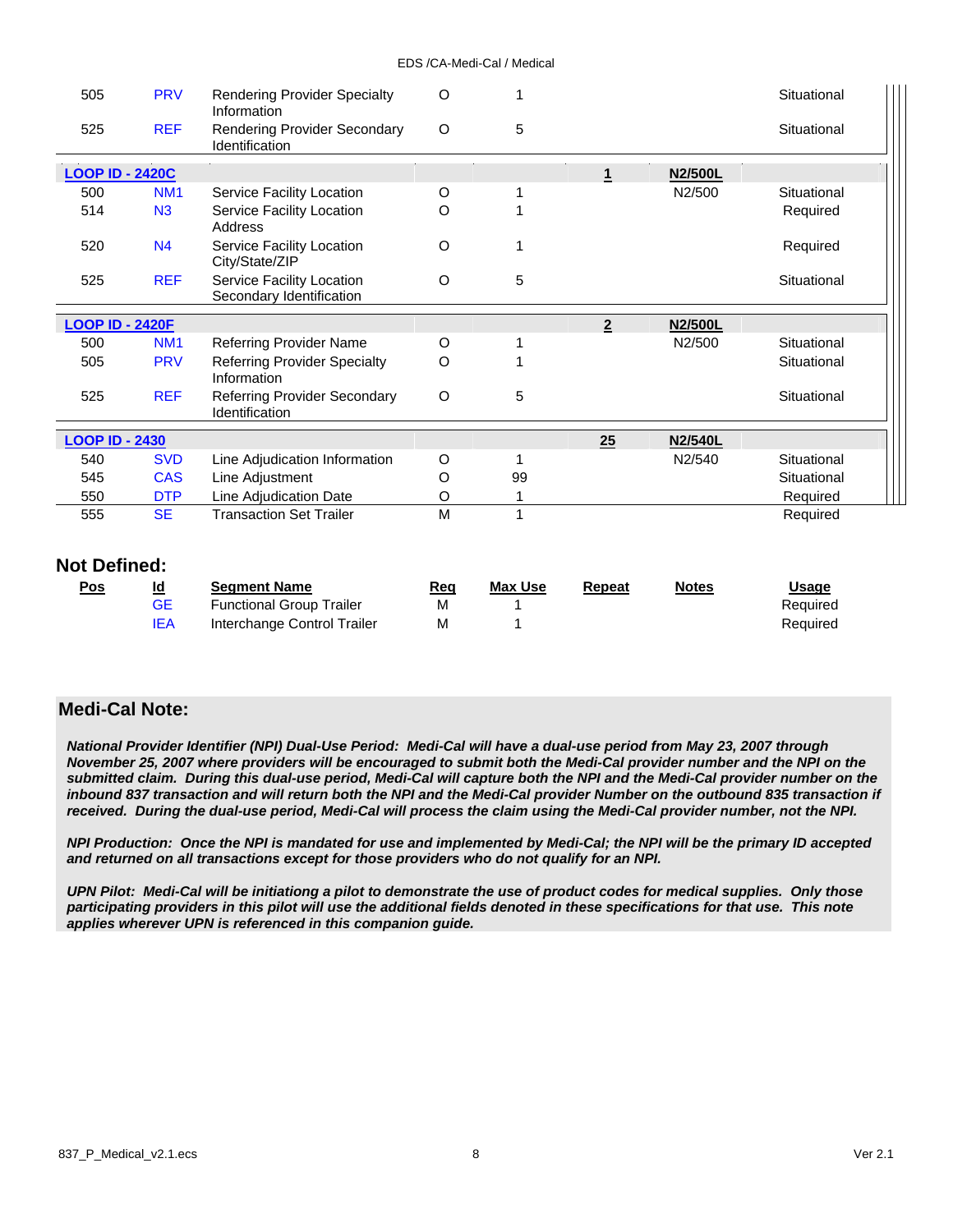# **ISA** Interchange Control Header **Pos:** Not Defined - Mandatory Max: 1<br>
Loop: N/A<br>
Loop: N/A<br>
Blements: 16

#### **User Option (Usage):** Required

To start and identify an interchange of zero or more functional groups and interchange-related control segments

#### **Element Summary:**

| <b>Ref</b><br><b>ISA01</b> | $\underline{\mathsf{Id}}$<br>101 | <b>Element Name</b>             | <b>Authorization Information Qualifier</b>                                                                                       | <u>Req</u><br>м | <u>Type</u><br>ID | <u>Min/Max</u><br>2/2 | <b>Usage</b><br>Required | <u>Rep</u><br>$\mathbf{1}$ |
|----------------------------|----------------------------------|---------------------------------|----------------------------------------------------------------------------------------------------------------------------------|-----------------|-------------------|-----------------------|--------------------------|----------------------------|
|                            |                                  | Code<br>$00\,$                  | <b>Name</b><br>No Authorization Information Present (No Meaningful Information in I02)                                           |                 |                   |                       |                          |                            |
| ISA02                      | 102                              |                                 | <b>Authorization Information</b>                                                                                                 | м               | AN                | 10/10                 | Required                 | 1                          |
|                            |                                  | Medi-Cal Note: Space fill.      |                                                                                                                                  |                 |                   |                       |                          |                            |
| ISA03                      | 103                              |                                 | <b>Security Information Qualifier</b>                                                                                            | М               | ID                | 2/2                   | Required                 | 1                          |
|                            |                                  | Code<br>$00\,$                  | <b>Name</b><br>No Security Information Present (No Meaningful Information in I04)                                                |                 |                   |                       |                          |                            |
| ISA04                      | 104                              | <b>Security Information</b>     |                                                                                                                                  | М               | AN                | 10/10                 | Required                 | 1                          |
|                            |                                  | Medi-Cal Note: Space fill.      |                                                                                                                                  |                 |                   |                       |                          |                            |
| ISA05                      | 105                              | <b>Interchange ID Qualifier</b> |                                                                                                                                  | м               | ID                | 2/2                   | Required                 | 1                          |
|                            |                                  | <b>Code</b><br>ZZ               | <b>Name</b><br><b>Mutually Defined</b>                                                                                           |                 |                   |                       |                          |                            |
| ISA06                      | 106                              | Interchange Sender ID           |                                                                                                                                  | м               | AN                | 15/15                 | Required                 | 1                          |
|                            |                                  |                                 | Medi-Cal Note: Submitter Identifier. Medi-<br>Cal uses the first 3 characters. Space fill<br>the remaining characters.           |                 |                   |                       |                          |                            |
| ISA07                      | 105                              | <b>Interchange ID Qualifier</b> |                                                                                                                                  | м               | ID                | 2/2                   | Required                 | 1                          |
|                            |                                  | <u>Code</u><br>ZZ               | <b>Name</b><br><b>Mutually Defined</b>                                                                                           |                 |                   |                       |                          |                            |
| ISA08                      | 107                              | <b>Interchange Receiver ID</b>  |                                                                                                                                  | М               | AN                | 15/15                 | Required                 | 1                          |
|                            |                                  | Identifier.                     | Medi-Cal Note: "610442" Medi-Cal                                                                                                 |                 |                   |                       |                          |                            |
| ISA09                      | 108                              | <b>Interchange Date</b>         |                                                                                                                                  | М               | DT                | 6/6                   | Required                 | $\mathbf{1}$               |
| <b>ISA10</b>               | 109                              | <b>Interchange Time</b>         |                                                                                                                                  | М               | ТM                | 4/4                   | Required                 | 1                          |
| ISA <sub>11</sub>          | 110                              |                                 | <b>Interchange Control Standards Identifier</b>                                                                                  | М               | ID                | 1/1                   | Required                 | 1                          |
|                            |                                  | <b>Code</b><br>U                | <b>Name</b><br>U.S. EDI Community of ASC X12, TDCC, and UCS                                                                      |                 |                   |                       |                          |                            |
| ISA <sub>12</sub>          | 111                              |                                 | <b>Interchange Control Version Number</b>                                                                                        | M               | ID                | 5/5                   | Required                 | 1                          |
|                            |                                  | <u>Code</u><br>00401            | <b>Name</b><br>Draft Standards for Trial Use Approved for Publication by ASC X12 Procedures Review<br>Board through October 1997 |                 |                   |                       |                          |                            |
| ISA <sub>13</sub>          | 112                              |                                 | <b>Interchange Control Number</b>                                                                                                | м               | N <sub>0</sub>    | 9/9                   | Required                 | 1                          |
| ISA <sub>14</sub>          | 113                              |                                 | <b>Acknowledgment Requested</b>                                                                                                  | М               | ID                | 1/1                   | Required                 | 1                          |
|                            |                                  |                                 |                                                                                                                                  |                 |                   |                       |                          |                            |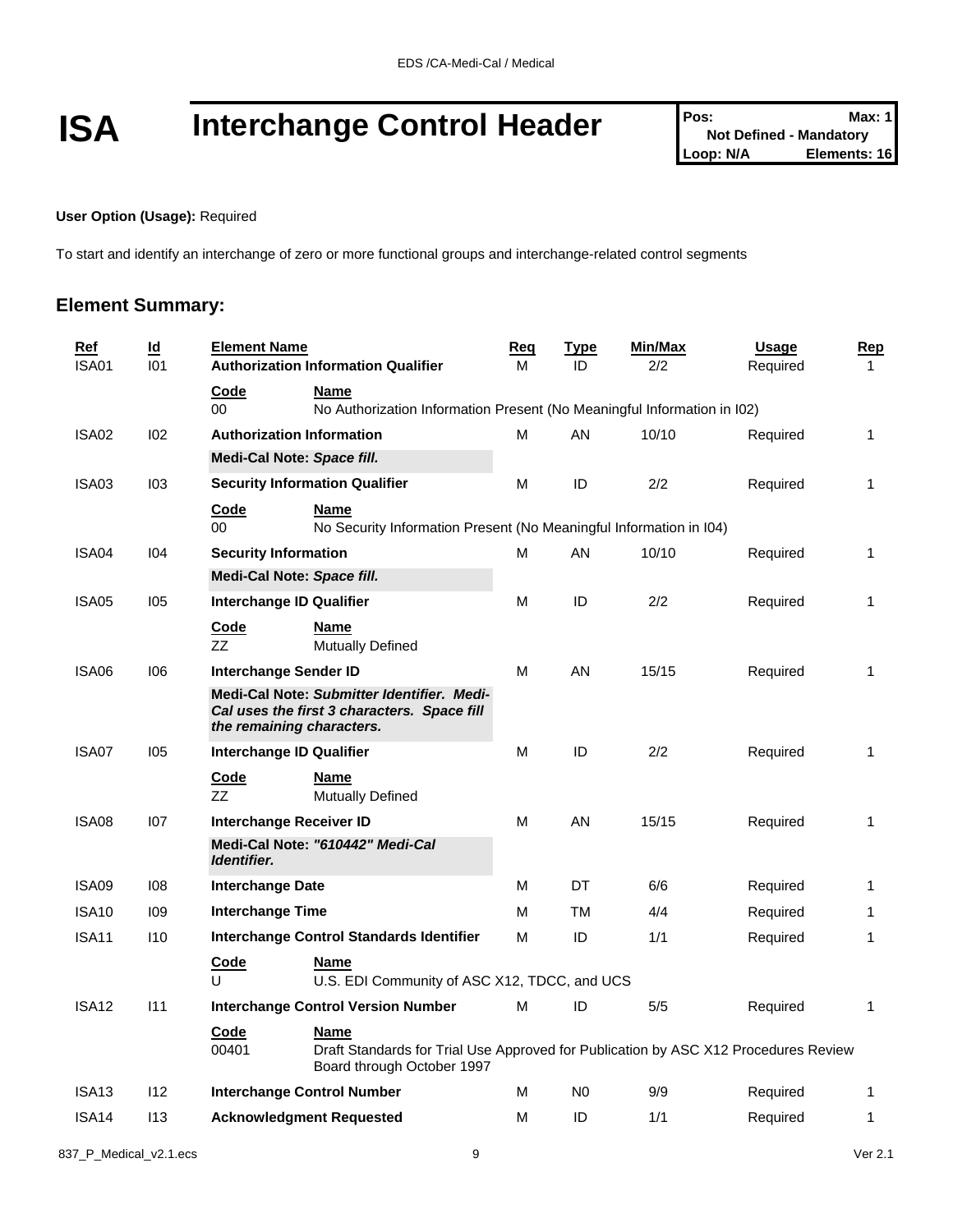|                   |     | Code<br>0        | <b>Name</b><br>No Acknowledgment Requested                                                                  |   |    |     |          |  |
|-------------------|-----|------------------|-------------------------------------------------------------------------------------------------------------|---|----|-----|----------|--|
| ISA <sub>15</sub> | 114 | Usage Indicator  |                                                                                                             | M | ID | 1/1 | Required |  |
|                   |     | <b>Code</b><br>P | Name<br><b>Production Data</b><br><b>Test Data</b>                                                          |   |    |     |          |  |
| ISA <sub>16</sub> | 115 |                  | <b>Component Element Separator</b><br>Medi-Cal Note: X'1F' ANSI recommended<br><b>Sub element Separator</b> | M |    | 1/1 | Required |  |

#### **Example:**

*ISA\*00\*..........\*01\*SECRET....\*ZZ\*SUBMITTERS.ID..\*ZZ\*RECEIVERS.ID...\*930602\*1253\*U\*00401\*000000905\*1\*T\*:~*

### **Medi-Cal Note:**

*The ISA is a fixed record length segment and all positions within each of the data elements must be filled. The first element separator defines the element separator to be used through the entire interchange. The segment terminator used after the ISA defines the segment terminator to be used throughout the entire interchange. Spaces in the example are represented by '.' for clarity.*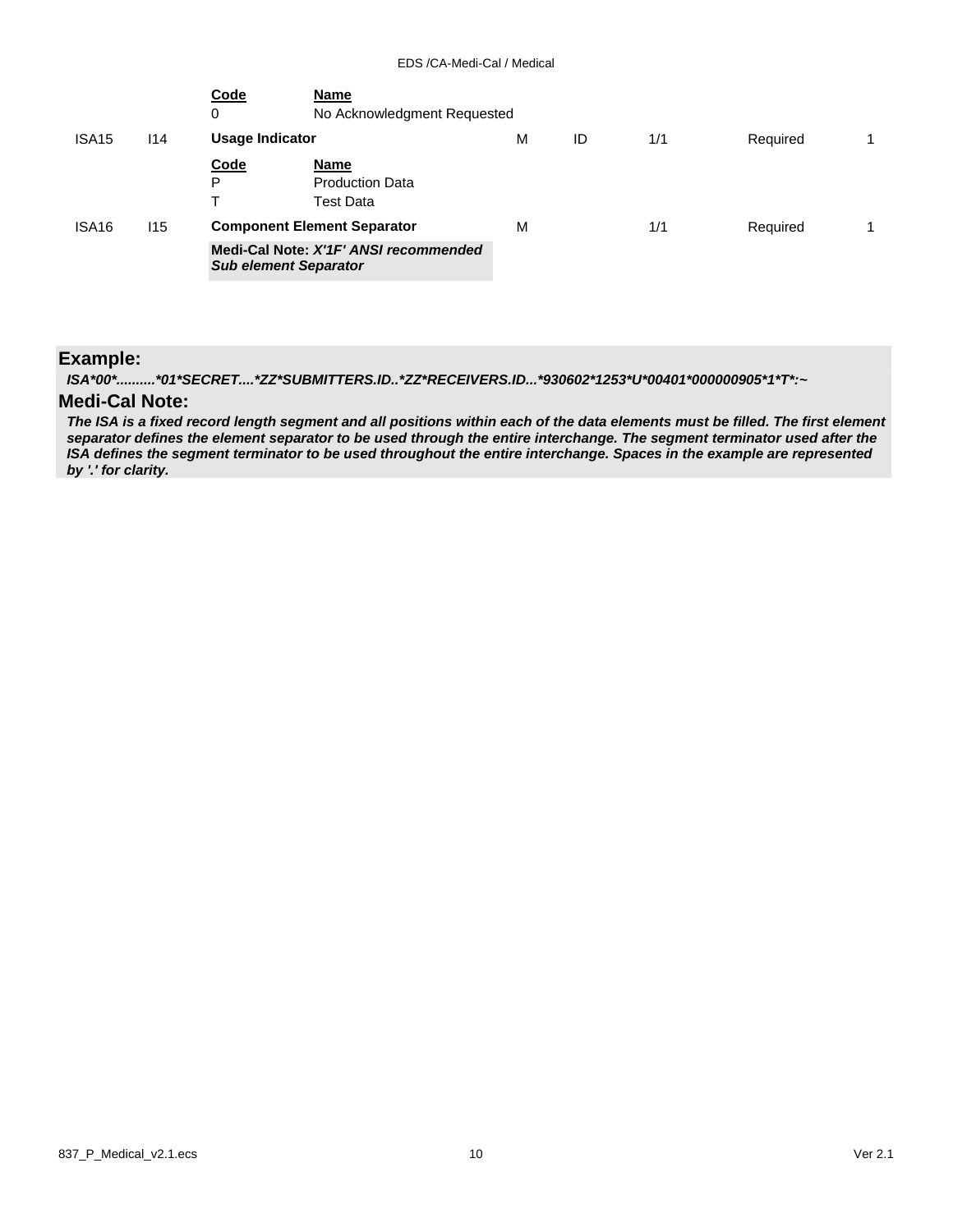# **GS Functional Group Header Pos:** Not Defined - Mandatory **Prosection Prosection Prosection Prosection Prosection Prosection Prosection Prosection Elements:** 8

#### **User Option (Usage):** Required

To indicate the beginning of a functional group and to provide control information

#### **Element Summary:**

| Ref<br>GS01 | $\underline{\mathsf{Id}}$<br>479 | <b>Element Name</b><br><b>Functional Identifier Code</b>                                                                                                                            | Req<br>м | <b>Type</b><br>ID | <b>Min/Max</b><br>2/2 | <b>Usage</b><br>Required | <b>Rep</b><br>$\mathbf 1$ |
|-------------|----------------------------------|-------------------------------------------------------------------------------------------------------------------------------------------------------------------------------------|----------|-------------------|-----------------------|--------------------------|---------------------------|
|             |                                  | Code<br><b>Name</b><br>HC<br>Health Care Claim (837)                                                                                                                                |          |                   |                       |                          |                           |
| GS02        | 142                              | <b>Application Sender's Code</b>                                                                                                                                                    | м        | AN                | 2/15                  | Required                 | 1                         |
|             |                                  | <b>Medi-Cal Note: Submitter Identifier</b><br>Medi-Cal will only use the first 3<br>characters.                                                                                     |          |                   |                       |                          |                           |
| GS03        | 124                              | <b>Application Receiver's Code</b>                                                                                                                                                  | M        | AN                | 2/15                  | Required                 | $\mathbf{1}$              |
|             |                                  | Medi-Cal Note: "610442" Medi-Cal<br>Identifier.                                                                                                                                     |          |                   |                       |                          |                           |
| GS04        | 373                              | <b>Date</b>                                                                                                                                                                         | M        | DT                | 8/8                   | Required                 | 1                         |
|             |                                  | Medi-Cal Note: Use this date for the<br>functional group creation date.                                                                                                             |          |                   |                       |                          |                           |
| GS05        | 337                              | <b>Time</b>                                                                                                                                                                         | M        | <b>TM</b>         | 4/8                   | Required                 | $\mathbf{1}$              |
|             |                                  | Medi-Cal Note: Use this time for the<br>creation time. The recommended format<br>is HHMM.                                                                                           |          |                   |                       |                          |                           |
| GS06        | 28                               | <b>Group Control Number</b>                                                                                                                                                         | M        | N <sub>0</sub>    | 1/9                   | Required                 | $\mathbf{1}$              |
|             |                                  | Medi-Cal Note: Must be identical to the<br>same data element in the associated<br>functional group trailer GE02.                                                                    |          |                   |                       |                          |                           |
| <b>GS07</b> | 455                              | <b>Responsible Agency Code</b>                                                                                                                                                      | M        | ID                | 1/2                   | Required                 | $\mathbf{1}$              |
|             |                                  | Code<br><b>Name</b><br>X<br><b>Accredited Standards Committee X12</b>                                                                                                               |          |                   |                       |                          |                           |
| <b>GS08</b> | 480                              | Version / Release / Industry Identifier<br>Code                                                                                                                                     | м        | AN                | 1/12                  | Required                 | $\mathbf{1}$              |
|             |                                  | Code<br><b>Name</b><br>004010X098A1 Draft Standards Approved for Publication by ASC X12 Procedures Review Board through<br>October 1997, as published in this implementation guide. |          |                   |                       |                          |                           |

#### **Example:**

*GS\*HC\*SENDER CODE\*RECEIVER CODE\*19940331\*0802\*1\*X\*004010X098~*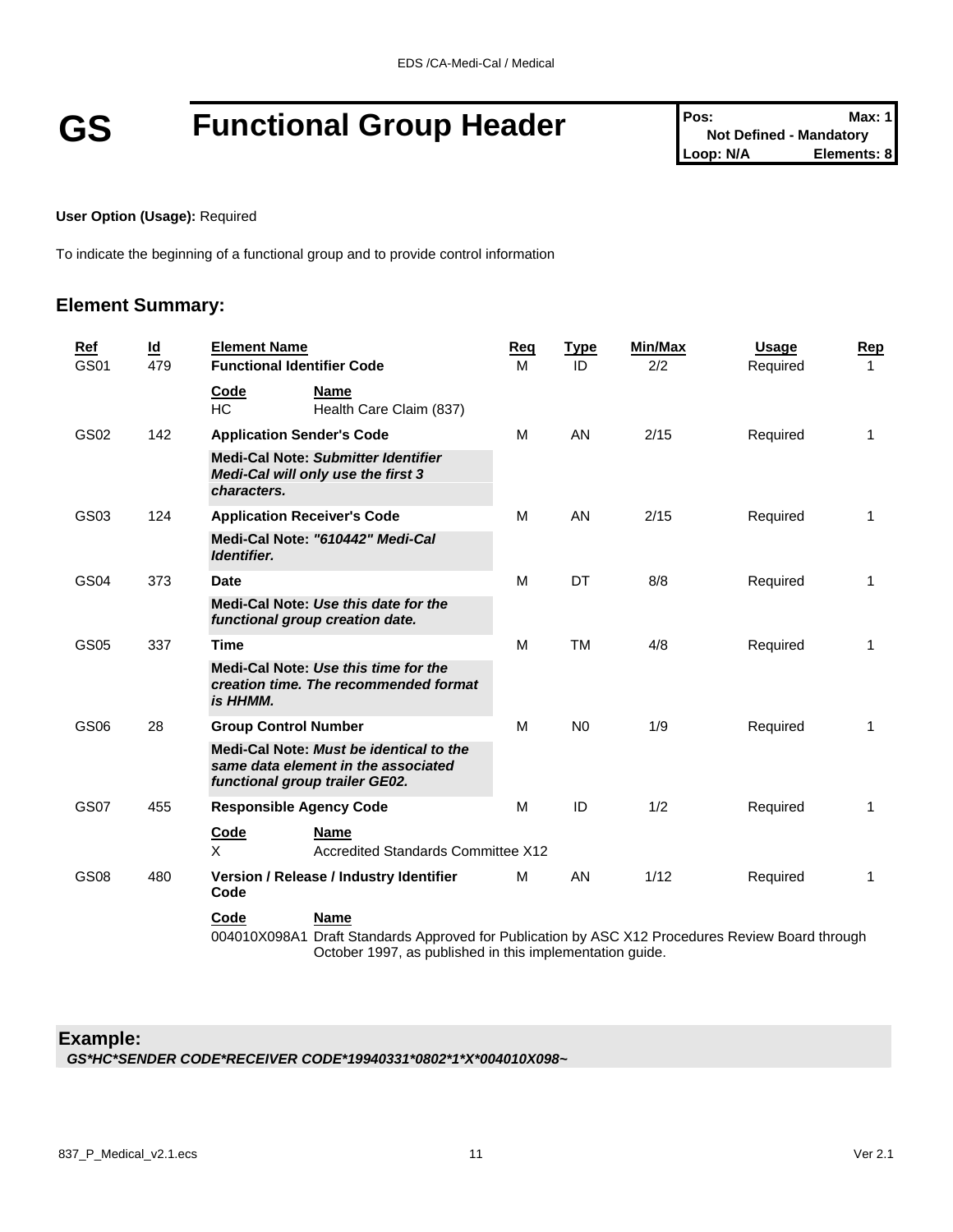# **ST Transaction Set Header Pos: 005 Max: 1**<br>
Leading - Mandatory<br>
Loop: N/A<br>
Elements: 2

**User Option (Usage):** Required

To indicate the start of a transaction set and to assign a control number

#### **Element Summary:**

| <u>Ref</u><br>ST <sub>01</sub> | <u>ld</u><br>143 | <b>Element Name</b><br><b>Transaction Set Identifier Code</b>                                                                                                                                                                                                                                                                                                                                                                                                                                                     | Req<br>м | <u>Type</u><br>ID | Min/Max<br>3/3 | Usage<br>Required | Rep |
|--------------------------------|------------------|-------------------------------------------------------------------------------------------------------------------------------------------------------------------------------------------------------------------------------------------------------------------------------------------------------------------------------------------------------------------------------------------------------------------------------------------------------------------------------------------------------------------|----------|-------------------|----------------|-------------------|-----|
|                                |                  | Code<br>Name<br>837<br><b>Health Care Claim</b>                                                                                                                                                                                                                                                                                                                                                                                                                                                                   |          |                   |                |                   |     |
| ST <sub>02</sub>               | 329              | <b>Transaction Set Control Number</b>                                                                                                                                                                                                                                                                                                                                                                                                                                                                             | м        | AN                | 4/9            | Required          |     |
|                                |                  | <b>Alias: Transaction Set Control Number</b><br><b>Medi-Cal Note: The Transaction Set</b><br><b>Control Numbers in ST02 and SE02 must</b><br>be identical. This unique number also<br>aids in error resolution research.<br><b>Submitters could begin sending</b><br>transactions using the number 0001 in<br>this element and increment from there.<br>The number must be unique within a<br>specific functional group (GS-GE) and<br>interchange (ISA-IEA), but can repeat in<br>other groups and interchanges. |          |                   |                |                   |     |
|                                |                  |                                                                                                                                                                                                                                                                                                                                                                                                                                                                                                                   |          |                   |                |                   |     |

#### **Example:** *ST\*837\*987654~*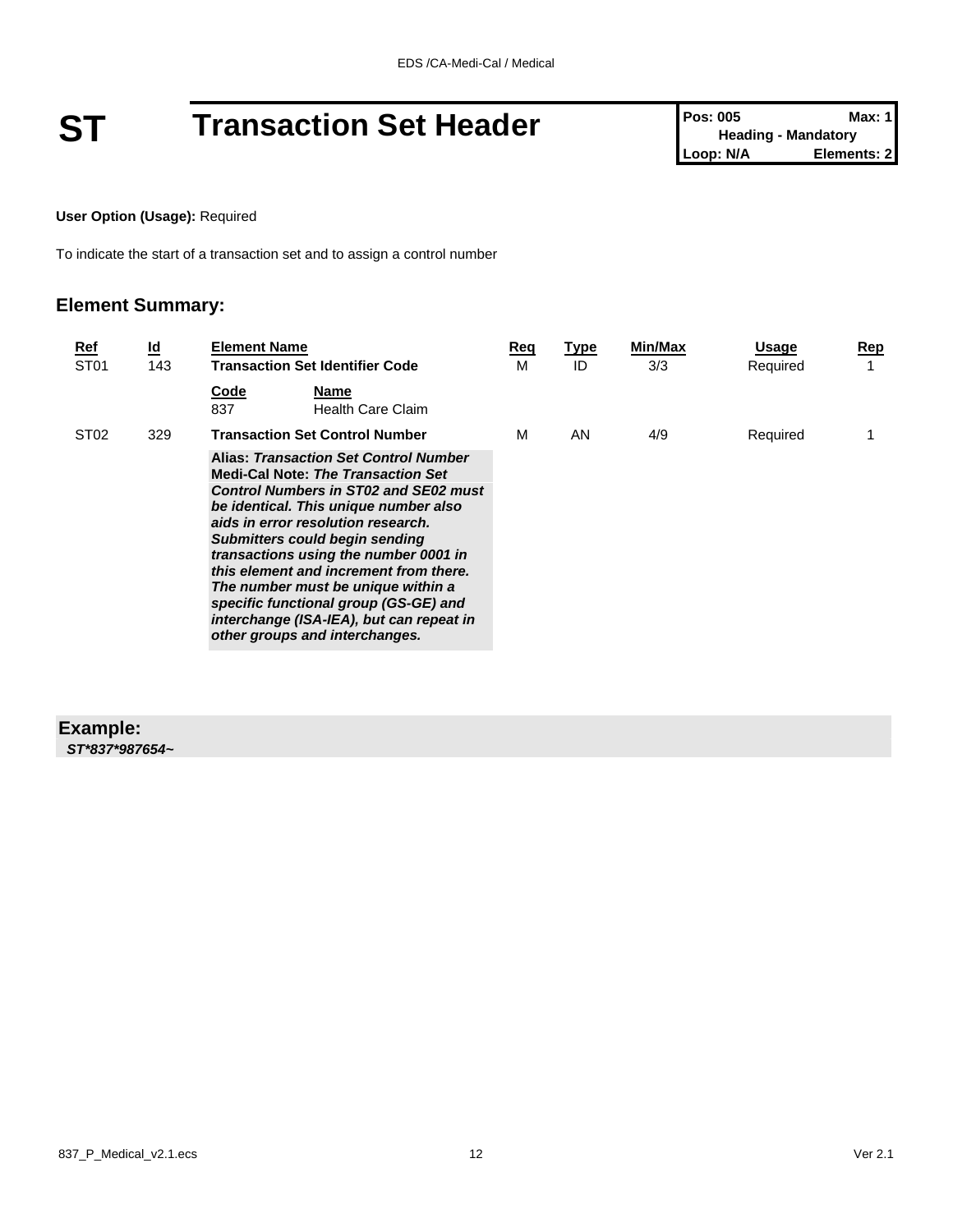### **BHT Beginning of Hierarchical Transaction**

**Pos: 010 Max: 1 Heading - Mandatory Loop: N/A Elements: 6**

#### **User Option (Usage):** Required

To define the business hierarchical structure of the transaction set and identify the business application purpose and reference data, i.e., number, date, and time

#### **Element Summary:**

| Ref<br>BHT01 | $\underline{\mathsf{Id}}$<br>1005 | <b>Element Name</b><br><b>Hierarchical Structure Code</b>                                                       | <b>Reg</b><br>M | <b>Type</b><br>ID | Min/Max<br>4/4 | <b>Usage</b><br>Required | Rep<br>1 |
|--------------|-----------------------------------|-----------------------------------------------------------------------------------------------------------------|-----------------|-------------------|----------------|--------------------------|----------|
|              |                                   | Code<br><b>Name</b><br>0019<br>Information Source, Subscriber, Dependent                                        |                 |                   |                |                          |          |
| BHT02        | 353                               | <b>Transaction Set Purpose Code</b>                                                                             | M               | ID                | 2/2            | Required                 | 1        |
|              |                                   | <b>Alias: Transaction Set Purpose Code</b>                                                                      |                 |                   |                |                          |          |
|              |                                   | Code<br><b>Name</b><br>00<br>Original                                                                           |                 |                   |                |                          |          |
| BHT03        | 127                               | <b>Reference Identification</b>                                                                                 | O               | <b>AN</b>         | 1/30           | Required                 | 1        |
|              |                                   | <b>Industry: Originator Application</b><br><b>Transaction Identifier</b>                                        |                 |                   |                |                          |          |
| BHT04        | 373                               | <b>Date</b>                                                                                                     | O               | DT                | 8/8            | Required                 | 1        |
|              |                                   | <b>Industry: Transaction Set Creation Date</b><br>Medi-Cal Note: Date Billed.<br>CMS-1500 form field number 31. |                 |                   |                |                          |          |
| BHT05        | 337                               | <b>Time</b>                                                                                                     | $\circ$         | TM                | 4/8            | Required                 | 1        |
|              |                                   | <b>Industry: Transaction Set Creation Time</b><br><b>Medi-Cal Note: Transaction Set Creation</b><br>Time (HHMM) |                 |                   |                |                          |          |
| BHT06        | 640                               | <b>Transaction Type Code</b>                                                                                    | $\circ$         | ID                | 2/2            | Required                 | 1        |
|              |                                   | <b>Industry: Claim or Encounter Identifier</b><br>Alias: Claim or Encounter Indicator                           |                 |                   |                |                          |          |
|              |                                   | Code<br><b>Name</b><br><b>CH</b><br>Chargeable                                                                  |                 |                   |                |                          |          |

#### **Example:**

*BHT\*0019\*00\*0123\*19970618\*0932\*CH~ BHT\*0019\*00\*44445\*19970213\*0345\*RP~*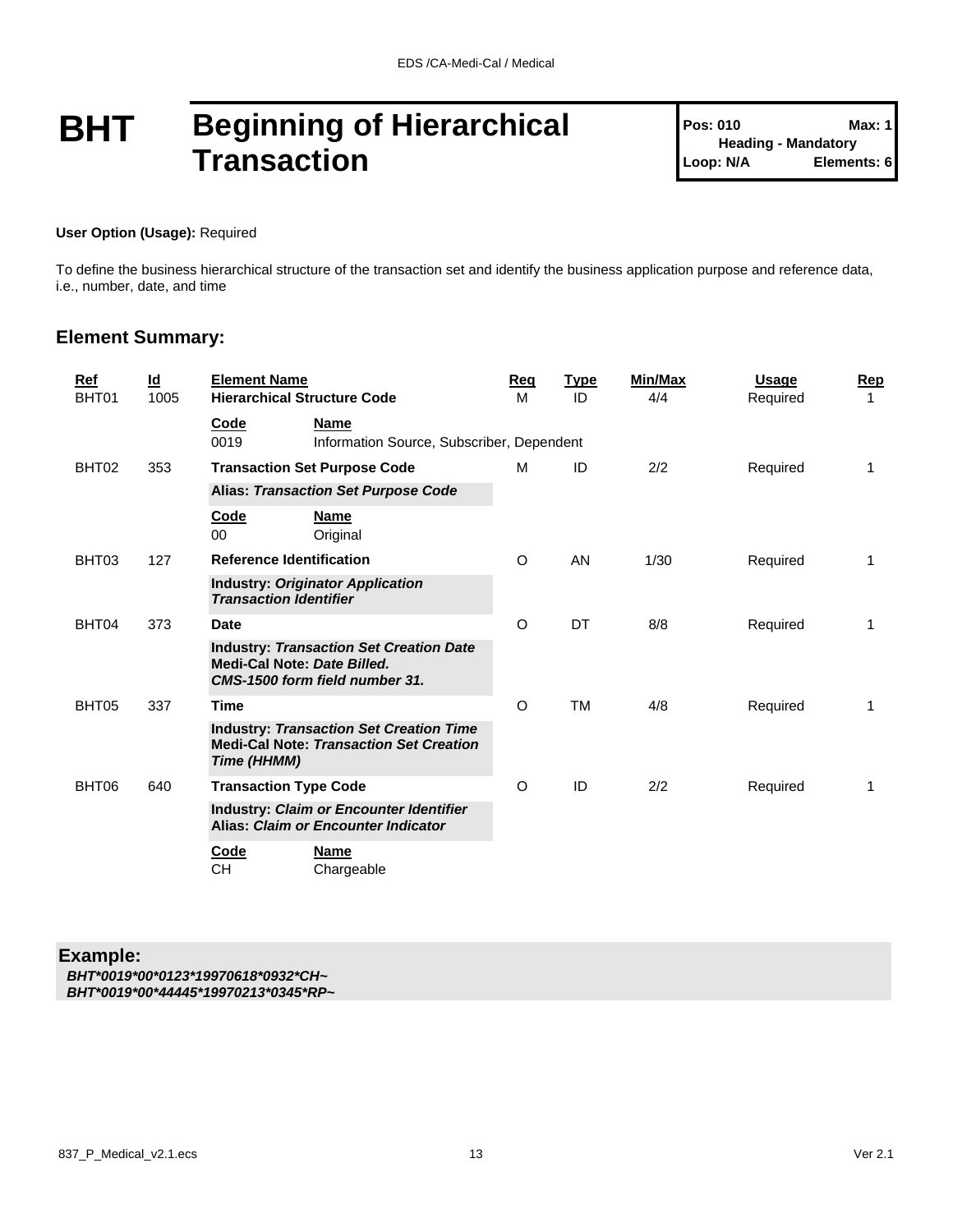## **REF Transmission Type Identification**

**User Option (Usage):** Required

To specify identifying information

#### **Element Summary:**

| <u>Ref</u><br>REF01 | $\underline{\mathsf{Id}}$<br>128 | <b>Element Name</b>                                                                                                                                                                                                      | <b>Reference Identification Qualifier</b> | Reg<br>M | <b>Type</b><br>ID | Min/Max<br>2/3 | Usage<br>Required | Rep |
|---------------------|----------------------------------|--------------------------------------------------------------------------------------------------------------------------------------------------------------------------------------------------------------------------|-------------------------------------------|----------|-------------------|----------------|-------------------|-----|
|                     |                                  | Code<br>87                                                                                                                                                                                                               | Name<br><b>Functional Category</b>        |          |                   |                |                   |     |
| REF <sub>02</sub>   | 127                              | <b>Reference Identification</b>                                                                                                                                                                                          |                                           | С        | ΑN                | 1/30           | Required          |     |
|                     |                                  | <b>Industry: Transmission Type Code</b><br>Medi-Cal Note: When piloting the<br>transaction set, this value is<br>004010X098DA1. When sending the<br>transaction set in a production mode, this<br>value is 004010X098A1. |                                           |          |                   |                |                   |     |

#### **Example:**

*REF\*87\*004010X098A1~*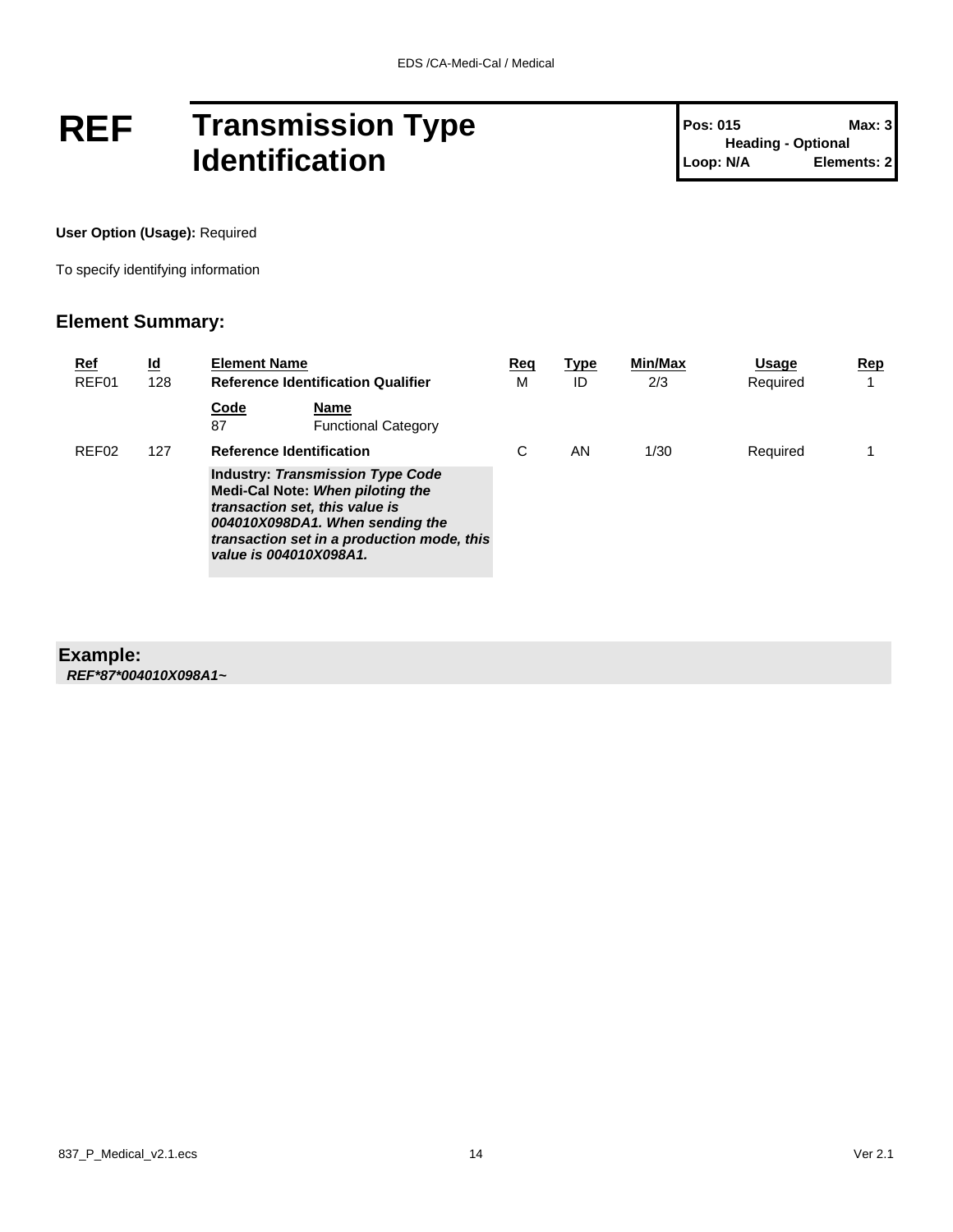**Loop 1000A Pos: 020 Repeat: 1 Pos: 020 Repeat: 1 Optional Loop: 1000A Elements: N/A**

**User Option (Usage):** Required

To supply the full name of an individual or organizational entity

#### **Loop Summary:**

| <u>Pos</u> | Id  | <b>Segment Name</b>               | Req | <b>Max Use</b> | Repeat | <u>Usage</u> |
|------------|-----|-----------------------------------|-----|----------------|--------|--------------|
| 020        | NM1 | <b>Submitter Name</b>             |     |                |        | Reauired     |
| 045        | PER | Submitter EDI Contact Information |     |                |        | Reauired     |

#### **Example:**

*NM1\*41\*2\*CRAMMER, DOLE, PALMER, AND JOHANSON\*\*\*\*\*46\*W7933THU~*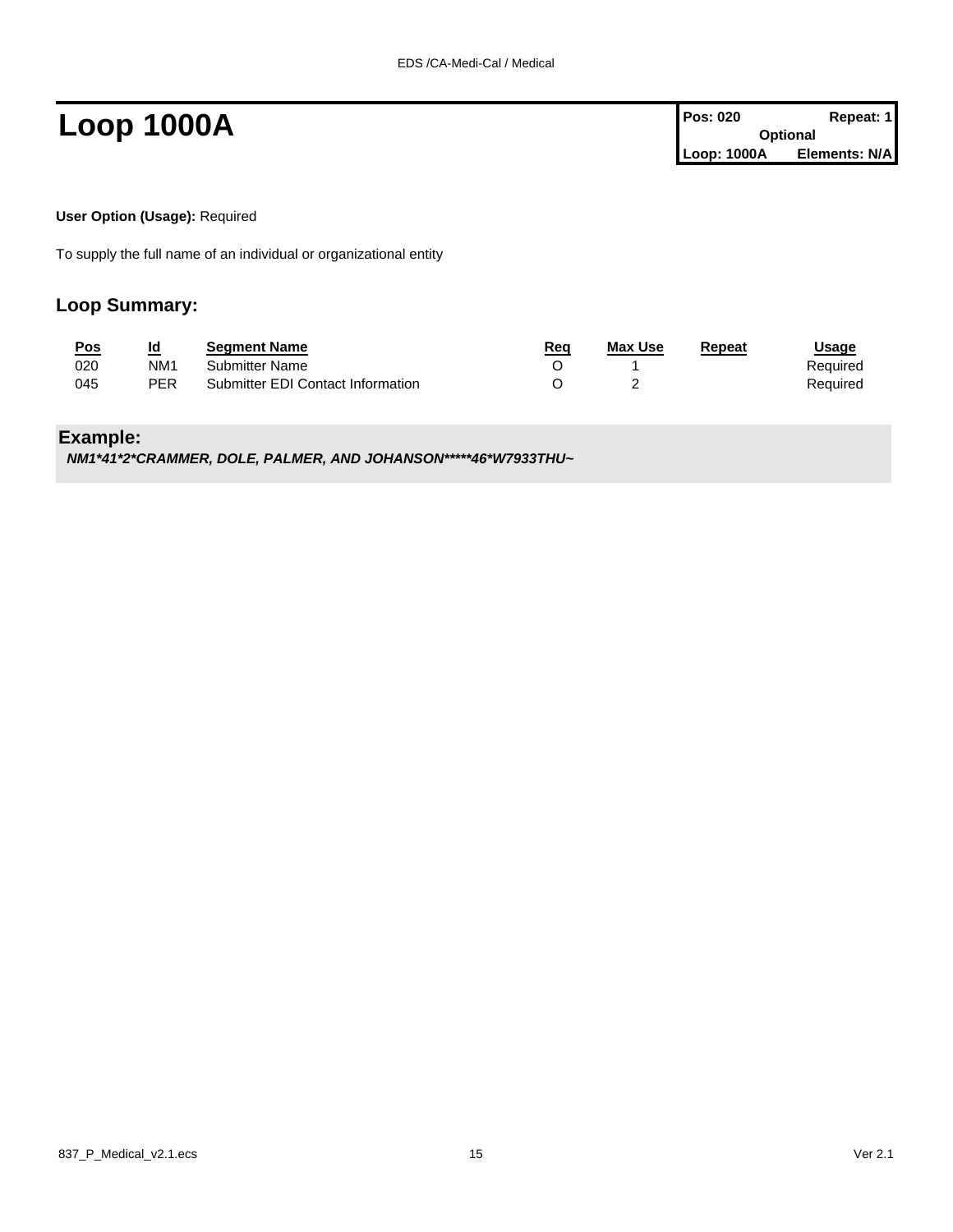# **NM1 Submitter Name Pos: 020 Max: 1**<br> **Pos: 020 Max: 1**<br> **Pos: 020 Max: 1**<br> **Pos: 020 Pos: 020 Max: 1**<br> **Loop: 1000A Elements: 9**

**User Option (Usage):** Required

To supply the full name of an individual or organizational entity

#### **Element Summary:**

| Ref<br><b>NM101</b> | $\underline{\mathbf{Id}}$<br>98 | <b>Element Name</b><br><b>Entity Identifier Code</b>                                                                                                                                         | <b>Reg</b><br>M | <b>Type</b><br>ID | Min/Max<br>2/3 | Usage<br>Required | Rep<br>$\mathbf{1}$ |
|---------------------|---------------------------------|----------------------------------------------------------------------------------------------------------------------------------------------------------------------------------------------|-----------------|-------------------|----------------|-------------------|---------------------|
|                     |                                 | Code<br><b>Name</b><br>Submitter<br>41                                                                                                                                                       |                 |                   |                |                   |                     |
| NM102               | 1065                            | <b>Entity Type Qualifier</b>                                                                                                                                                                 | м               | ID                | 1/1            | Required          | 1                   |
|                     |                                 | Code<br><b>Name</b><br>Person<br>1<br>2<br>Non-Person Entity                                                                                                                                 |                 |                   |                |                   |                     |
| NM103               | 1035                            | <b>Name Last or Organization Name</b>                                                                                                                                                        | O               | AN                | 1/35           | Required          | 1                   |
|                     |                                 | <b>Industry: Submitter Last or Organization</b><br><b>Name</b><br><b>Alias: Submitter Name</b><br>Medi-Cal Note: Medi-Cal will use only the<br>first 33 characters.                          |                 |                   |                |                   |                     |
| <b>NM104</b>        | 1036                            | <b>Name First</b>                                                                                                                                                                            | O               | AN                | 1/25           | Situational       | 1                   |
|                     |                                 | <b>Industry: Submitter First Name</b><br><b>Alias: Submitter Name</b>                                                                                                                        |                 |                   |                |                   |                     |
| NM105               | 1037                            | <b>Name Middle</b>                                                                                                                                                                           | O               | AN                | 1/25           | Situational       | 1                   |
|                     |                                 | <b>Industry: Submitter Middle Name</b><br><b>Alias: Submitter Name</b>                                                                                                                       |                 |                   |                |                   |                     |
| NM106               | 1038                            | <b>Name Prefix</b>                                                                                                                                                                           | O               | AN                | 1/10           | Not used          | 1                   |
| <b>NM107</b>        | 1039                            | <b>Name Suffix</b>                                                                                                                                                                           | O               | AN                | 1/10           | Not used          | 1                   |
| <b>NM108</b>        | 66                              | <b>Identification Code Qualifier</b>                                                                                                                                                         | C               | ID                | 1/2            | Required          | 1                   |
|                     |                                 | Code<br><b>Name</b><br>46<br>Electronic Transmitter Identification Number (ETIN)                                                                                                             |                 |                   |                |                   |                     |
| <b>NM109</b>        | 67                              | <b>Identification Code</b>                                                                                                                                                                   | C               | AN                | 2/80           | Required          | 1                   |
|                     |                                 | <b>Industry: Submitter Identifier</b><br><b>Alias: Submitter Primary Identification</b><br><b>Number</b><br>Medi-Cal Note: Medi-Cal Submitter. Medi-<br>Cal will use the first 3 characters. |                 |                   |                |                   |                     |

#### **Example:**

*NM1\*41\*2\*CRAMMER, DOLE, PALMER, AND JOHANSON\*\*\*\*\*46\*W7933THU~*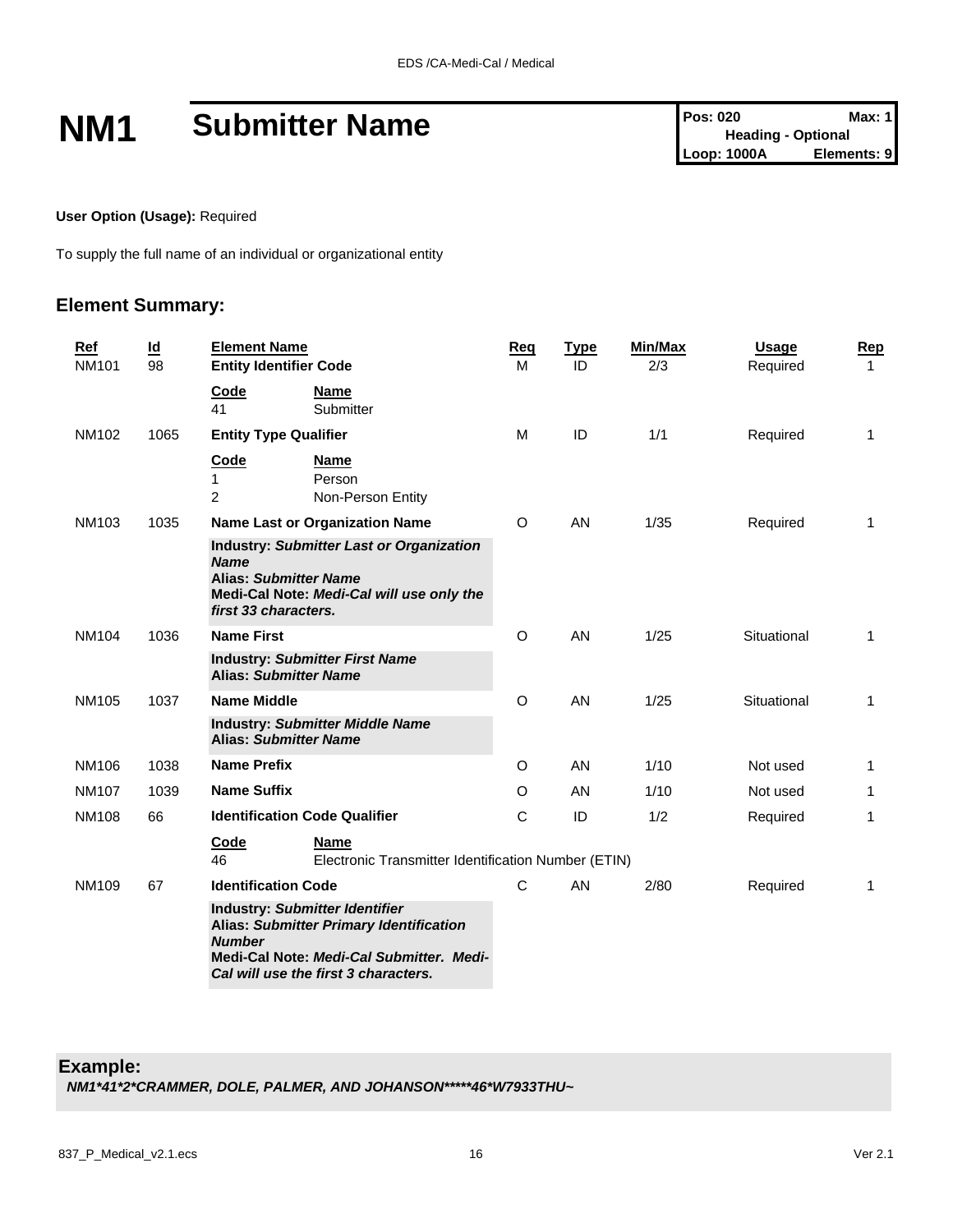### **PER Submitter EDI Contact Information**

#### **User Option (Usage):** Required

To identify a person or office to whom administrative communications should be directed

#### **Element Summary:**

| <u>Ref</u><br>PER <sub>01</sub> | $\underline{\mathsf{Id}}$<br>366 | <b>Element Name</b><br><b>Contact Function Code</b> |                                                                                                       | Req<br>M | <u>Type</u><br>ID | Min/Max<br>2/2 | <b>Usage</b><br>Required | Rep<br>1 |
|---------------------------------|----------------------------------|-----------------------------------------------------|-------------------------------------------------------------------------------------------------------|----------|-------------------|----------------|--------------------------|----------|
|                                 |                                  | Code<br>IC                                          | Name<br><b>Information Contact</b>                                                                    |          |                   |                |                          |          |
| PER <sub>02</sub>               | 93                               | <b>Name</b>                                         |                                                                                                       | O        | AN                | 1/60           | Required                 | 1        |
|                                 |                                  | <b>Industry: Submitter Contact Name</b>             |                                                                                                       |          |                   |                |                          |          |
| PER <sub>03</sub>               | 365                              |                                                     | <b>Communication Number Qualifier</b>                                                                 | C        | ID                | 2/2            | Required                 |          |
|                                 |                                  | Code<br>ED<br>EM<br><b>FX</b><br>TE                 | Name<br>Electronic Data Interchange Access Number<br><b>Electronic Mail</b><br>Facsimile<br>Telephone |          |                   |                |                          |          |
| PER <sub>04</sub>               | 364                              |                                                     | <b>Communication Number</b>                                                                           | C        | AN                | 1/80           | Required                 |          |

#### **Example:** *PER\*IC\*JANE DOE\*TE\*9005555555~*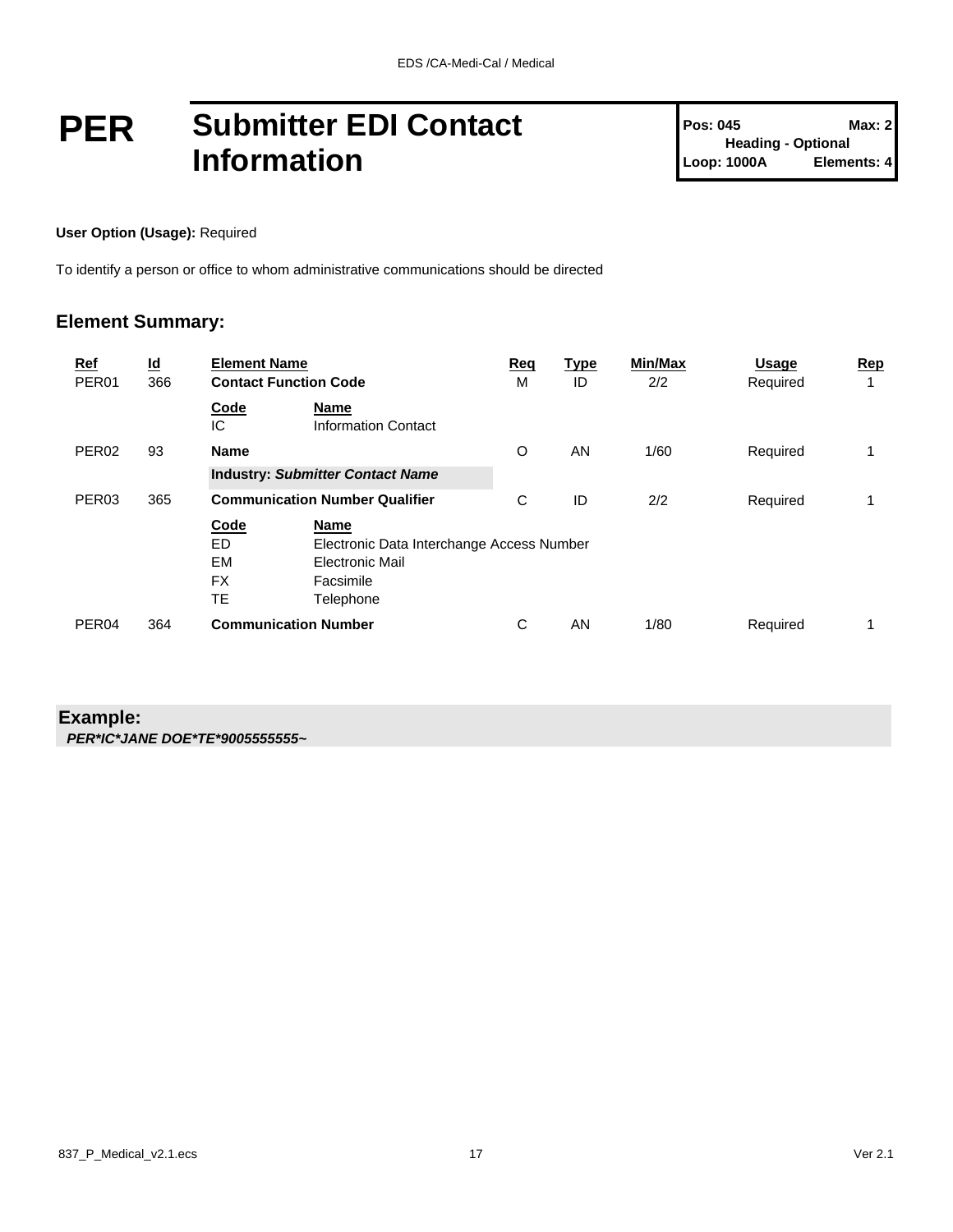**Loop 1000B Pos: 020 Repeat: 1 Pos: 020 Repeat: 1 Optional Loop: 1000B Elements: N/A**

**User Option (Usage):** Required

To supply the full name of an individual or organizational entity

#### **Loop Summary:**

| <u>Pos</u> | <u>ia</u>       | <b>Seament Name</b> | Rea | <b>Max Use</b> | Repeat | <b>Usage</b> |
|------------|-----------------|---------------------|-----|----------------|--------|--------------|
| 020        | NM <sub>1</sub> | Receiver Name       |     |                |        | Required     |

#### **Example:**

*NM1\*40\*2\*UNION MUTUAL OF OREGON\*\*\*\*\*46\*11122333~*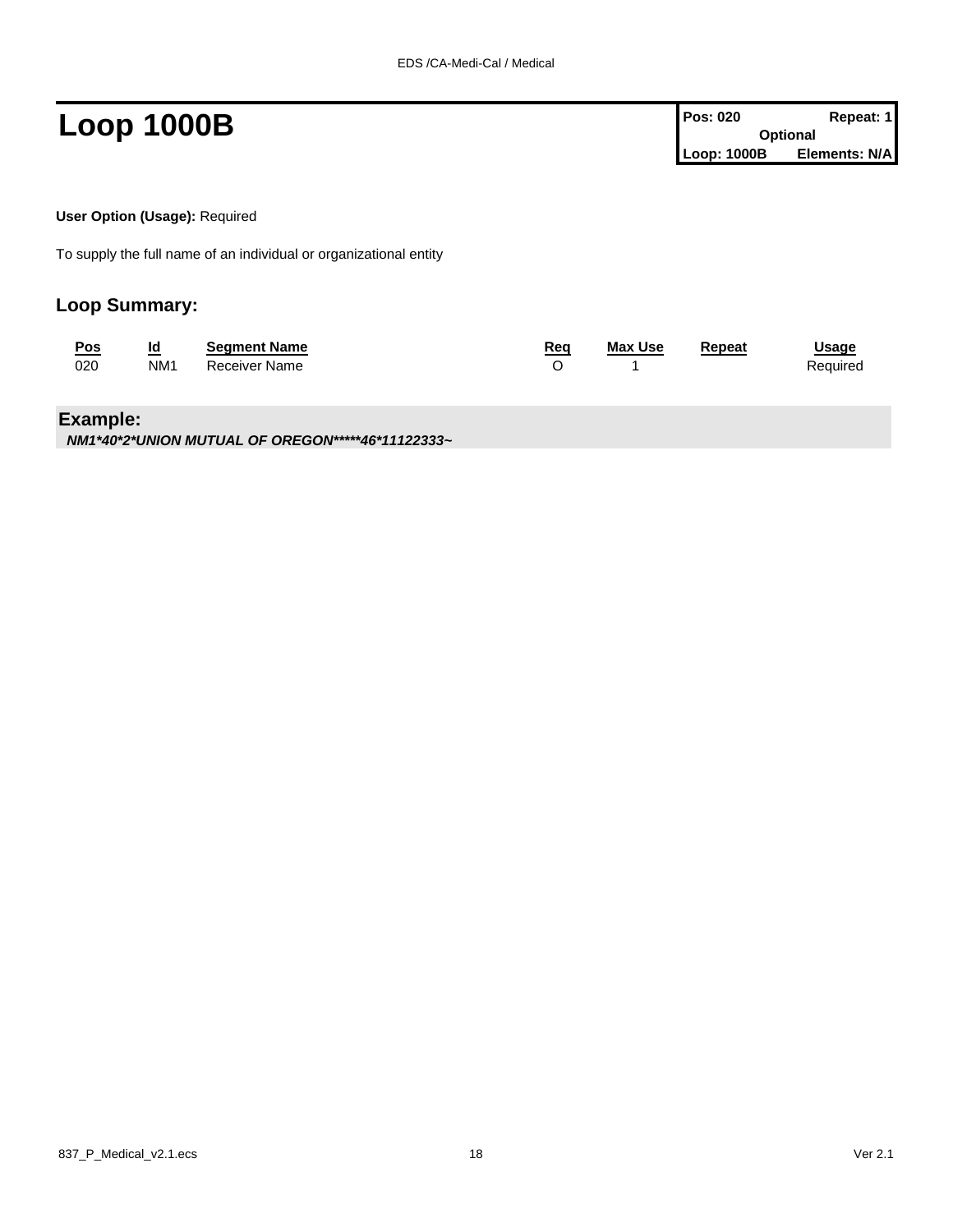# **NM1** Receiver Name<br>
Pos: 020<br>
Leading - Optional<br>
Leop: 1000B<br>
Elements: 9

**User Option (Usage):** Required

To supply the full name of an individual or organizational entity

#### **Element Summary:**

| Ref<br><b>NM101</b> | $\underline{\mathsf{Id}}$<br>98 | <b>Element Name</b><br><b>Entity Identifier Code</b>                                                                                                                                     | Reg<br>M | <b>Type</b><br>ID | Min/Max<br>2/3 | <b>Usage</b><br>Required | Rep<br>1 |
|---------------------|---------------------------------|------------------------------------------------------------------------------------------------------------------------------------------------------------------------------------------|----------|-------------------|----------------|--------------------------|----------|
|                     |                                 | Code<br>Name<br>40<br>Receiver                                                                                                                                                           |          |                   |                |                          |          |
| NM102               | 1065                            | <b>Entity Type Qualifier</b>                                                                                                                                                             | M        | ID                | 1/1            | Required                 | 1        |
|                     |                                 | Code<br>Name<br>$\mathcal{P}$<br>Non-Person Entity                                                                                                                                       |          |                   |                |                          |          |
| <b>NM103</b>        | 1035                            | Name Last or Organization Name                                                                                                                                                           | O        | <b>AN</b>         | 1/35           | Required                 | 1        |
|                     |                                 | <b>Industry: Receiver Name</b><br>Medi-Cal Note: "Medi-Cal"                                                                                                                              |          |                   |                |                          |          |
| NM104               | 1036                            | <b>Name First</b>                                                                                                                                                                        | O        | AN.               | 1/25           | Not used                 | 1        |
| NM105               | 1037                            | <b>Name Middle</b>                                                                                                                                                                       | O        | AN                | 1/25           | Not used                 | 1        |
| NM106               | 1038                            | <b>Name Prefix</b>                                                                                                                                                                       | $\circ$  | AN                | 1/10           | Not used                 | 1        |
| <b>NM107</b>        | 1039                            | <b>Name Suffix</b>                                                                                                                                                                       | O        | AN                | 1/10           | Not used                 | 1        |
| <b>NM108</b>        | 66                              | <b>Identification Code Qualifier</b>                                                                                                                                                     | C        | ID                | 1/2            | Required                 | 1        |
|                     |                                 | <b>Name</b><br>Code<br>46<br>Electronic Transmitter Identification Number (ETIN)                                                                                                         |          |                   |                |                          |          |
| NM109               | 67                              | <b>Identification Code</b>                                                                                                                                                               | C        | AN                | 2/80           | Required                 | 1        |
|                     |                                 | <b>Industry: Receiver Primary Identifier</b><br><b>Alias: Receiver Primary Identification</b><br><b>Number</b><br>Medi-Cal Note: "610442" Medi-Cal<br><b>Receiver Primary Identifier</b> |          |                   |                |                          |          |

#### **Example:**

*NM1\*40\*2\*UNION MUTUAL OF OREGON\*\*\*\*\*46\*11122333~*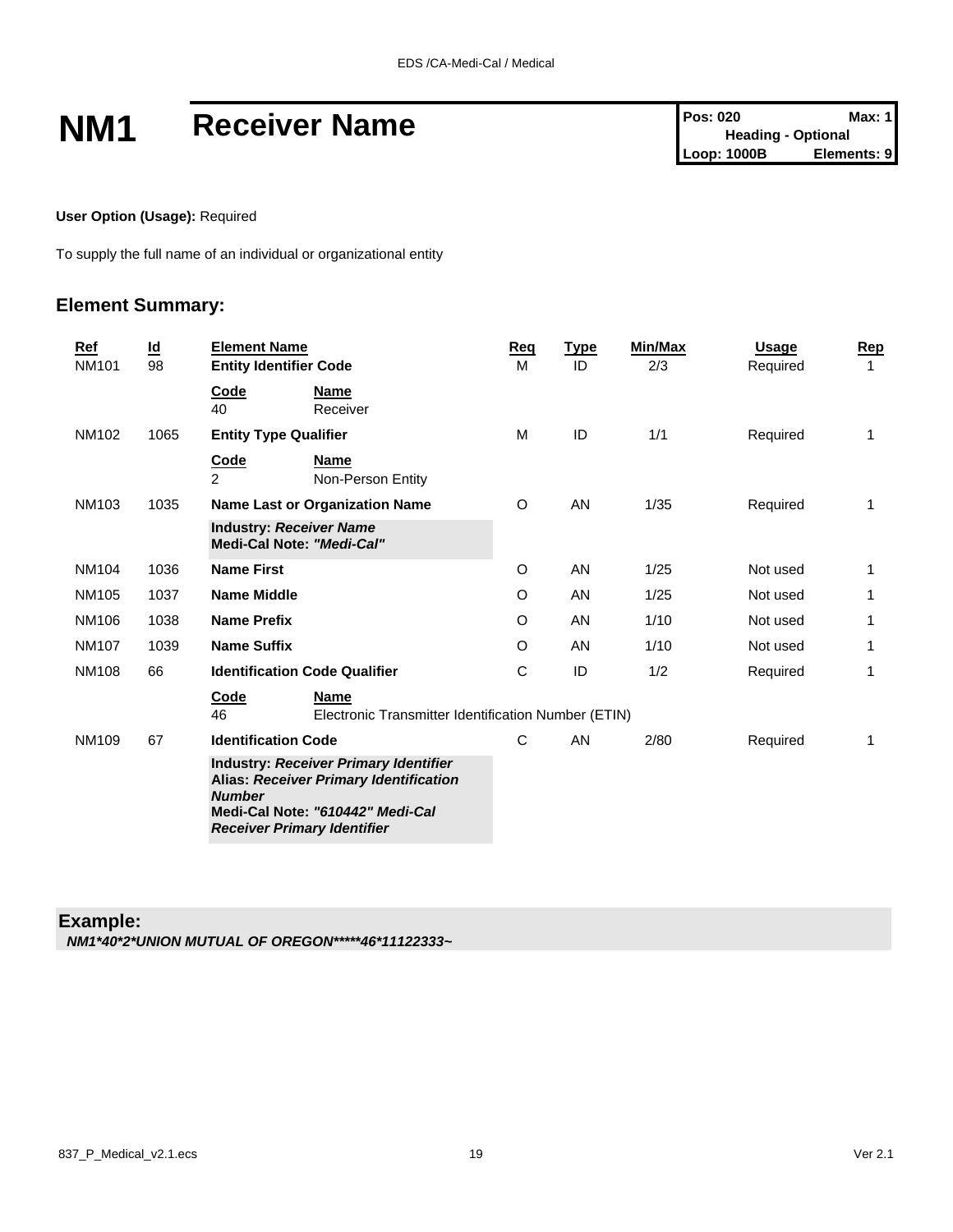**User Option (Usage):** Required

To identify dependencies among and the content of hierarchically related groups of data segments

#### **Loop Summary:**

| <u>Pos</u> | <u>ld</u>  | <b>Segment Name</b>                           | Req | Max Use | Repeat | <u>Usage</u> |
|------------|------------|-----------------------------------------------|-----|---------|--------|--------------|
| 001        | HL         | Billing/Pay-to Provider Hierarchical Level    | М   |         |        | Required     |
| 003        | <b>PRV</b> | Billing/Pay-to Provider Specialty Information |     |         |        | Situational  |
| 015        |            | Loop 2010AA                                   |     |         |        | Required     |

#### **Example:**

*HL\*1\*\*20\*1~*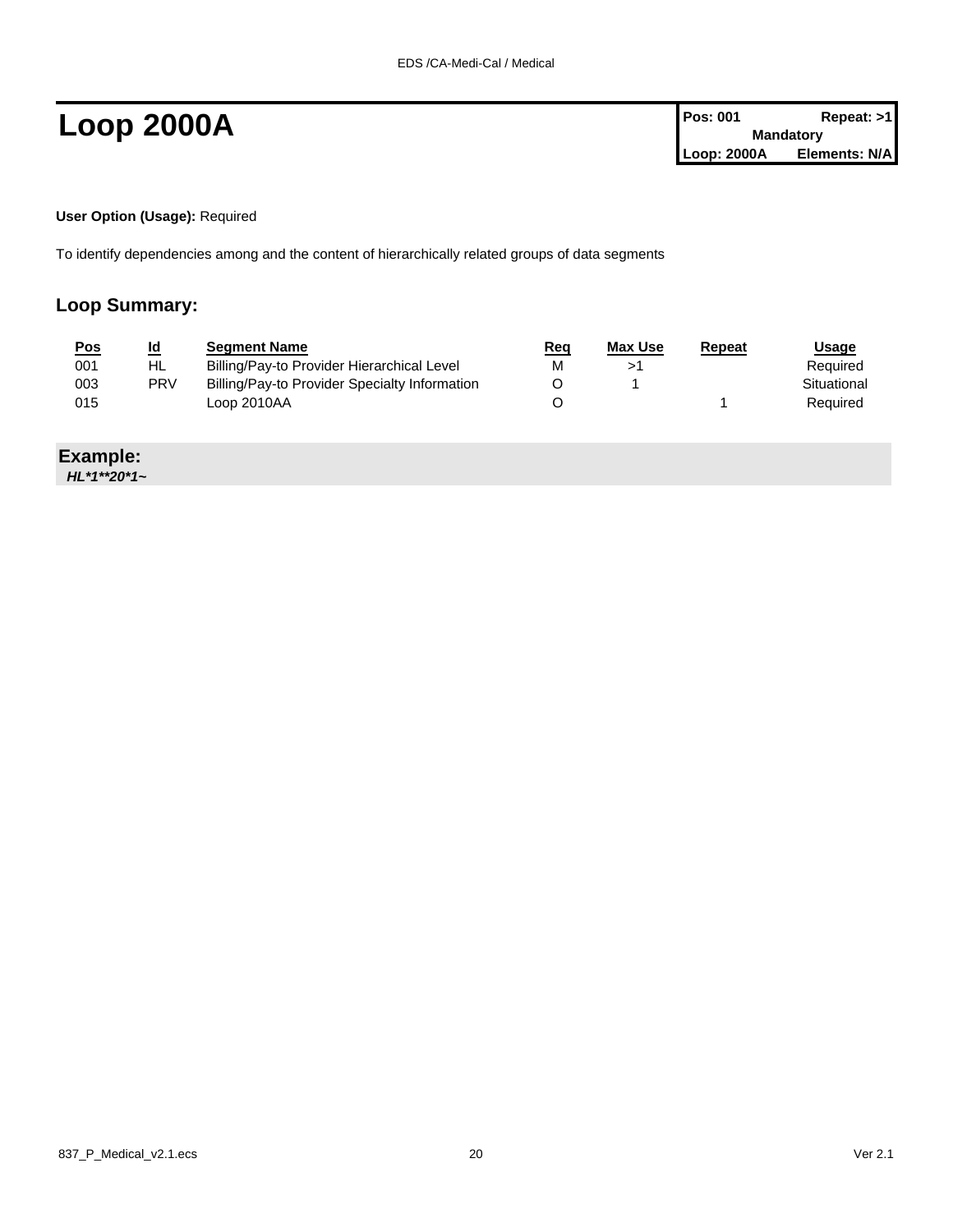## **HL Billing/Pay-to Provider Hierarchical Level**

**User Option (Usage):** Required

To identify dependencies among and the content of hierarchically related groups of data segments

#### **Element Summary:**

| <u>Ref</u><br>HL <sub>01</sub> | $\underline{\mathsf{Id}}$<br>628 | <b>Element Name</b>                                                                                                                                             | <b>Hierarchical ID Number</b>                                                  | Req<br>М | <b>Type</b><br>AN | <b>Min/Max</b><br>1/12 | Usage<br>Required | Rep |
|--------------------------------|----------------------------------|-----------------------------------------------------------------------------------------------------------------------------------------------------------------|--------------------------------------------------------------------------------|----------|-------------------|------------------------|-------------------|-----|
|                                |                                  | Medi-Cal Note: HL01 must begin with "1"<br>and be incremented by one each time an<br>HL is used in the transaction. Only<br>numeric values are allowed in HL01. |                                                                                |          |                   |                        |                   |     |
| HL <sub>02</sub>               | 734                              |                                                                                                                                                                 | <b>Hierarchical Parent ID Number</b>                                           | O        | AN                | 1/12                   | Not used          |     |
| HL <sub>03</sub>               | 735                              |                                                                                                                                                                 | <b>Hierarchical Level Code</b>                                                 | M        | ID                | 1/2                    | Required          |     |
|                                |                                  | Code<br>20                                                                                                                                                      | <b>Name</b><br><b>Information Source</b>                                       |          |                   |                        |                   |     |
| HL <sub>04</sub>               | 736                              |                                                                                                                                                                 | <b>Hierarchical Child Code</b>                                                 | O        | ID                | 1/1                    | Required          |     |
|                                |                                  | Code                                                                                                                                                            | Name<br>Additional Subordinate HL Data Segment in This Hierarchical Structure. |          |                   |                        |                   |     |

### **Example:**

*HL\*1\*\*20\*1~*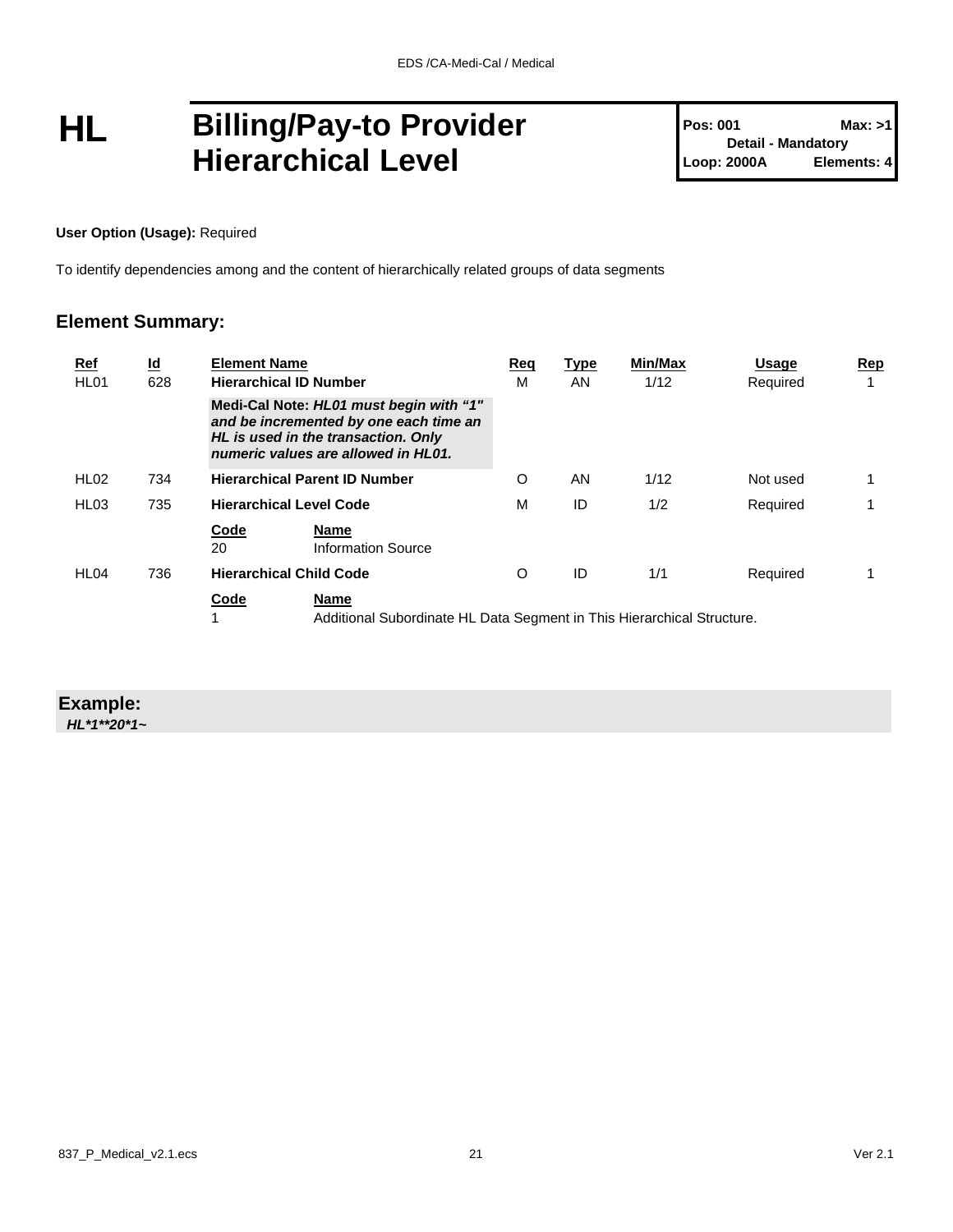### **PRV Billing/Pay-to Provider Specialty Information**

**User Option (Usage):** Situational

To specify the identifying characteristics of a provider

#### **Element Summary:**

| <u>Ref</u><br>PRV <sub>01</sub> | $\underline{\mathsf{Id}}$<br>1221 | <b>Element Name</b><br><b>Provider Code</b>                                                                                                       | Req<br>М | <b>Type</b><br>ID | Min/Max<br>1/3 | <b>Usage</b><br>Required | Rep<br>4 |
|---------------------------------|-----------------------------------|---------------------------------------------------------------------------------------------------------------------------------------------------|----------|-------------------|----------------|--------------------------|----------|
|                                 |                                   | <b>Name</b><br>Code<br>BI<br><b>Billing</b>                                                                                                       |          |                   |                |                          |          |
| PRV <sub>02</sub>               | 128                               | <b>Reference Identification Qualifier</b>                                                                                                         | м        | ID                | 2/3            | Required                 |          |
|                                 |                                   | <b>Code</b><br><b>Name</b><br>ZZ<br>Mutually Defined-Health Care Provider Taxonomy Code List                                                      |          |                   |                |                          |          |
| PRV <sub>03</sub>               | 127                               | <b>Reference Identification</b>                                                                                                                   | М        | AN                | 1/30           | Required                 |          |
|                                 |                                   | <b>Industry: Provider Taxonomy Code</b><br><b>Alias: Provider Specialty Code</b><br>Medi-Cal Note: Medi-Cal will use only first<br>10 characters. |          |                   |                |                          |          |
|                                 |                                   | <b>ExternalCodeList</b><br>Name: HCPT<br><b>Description: Health Care Provider Taxonomy</b>                                                        |          |                   |                |                          |          |

#### **Example:**

*PRV\*BI\*ZZ\*203BA050N~*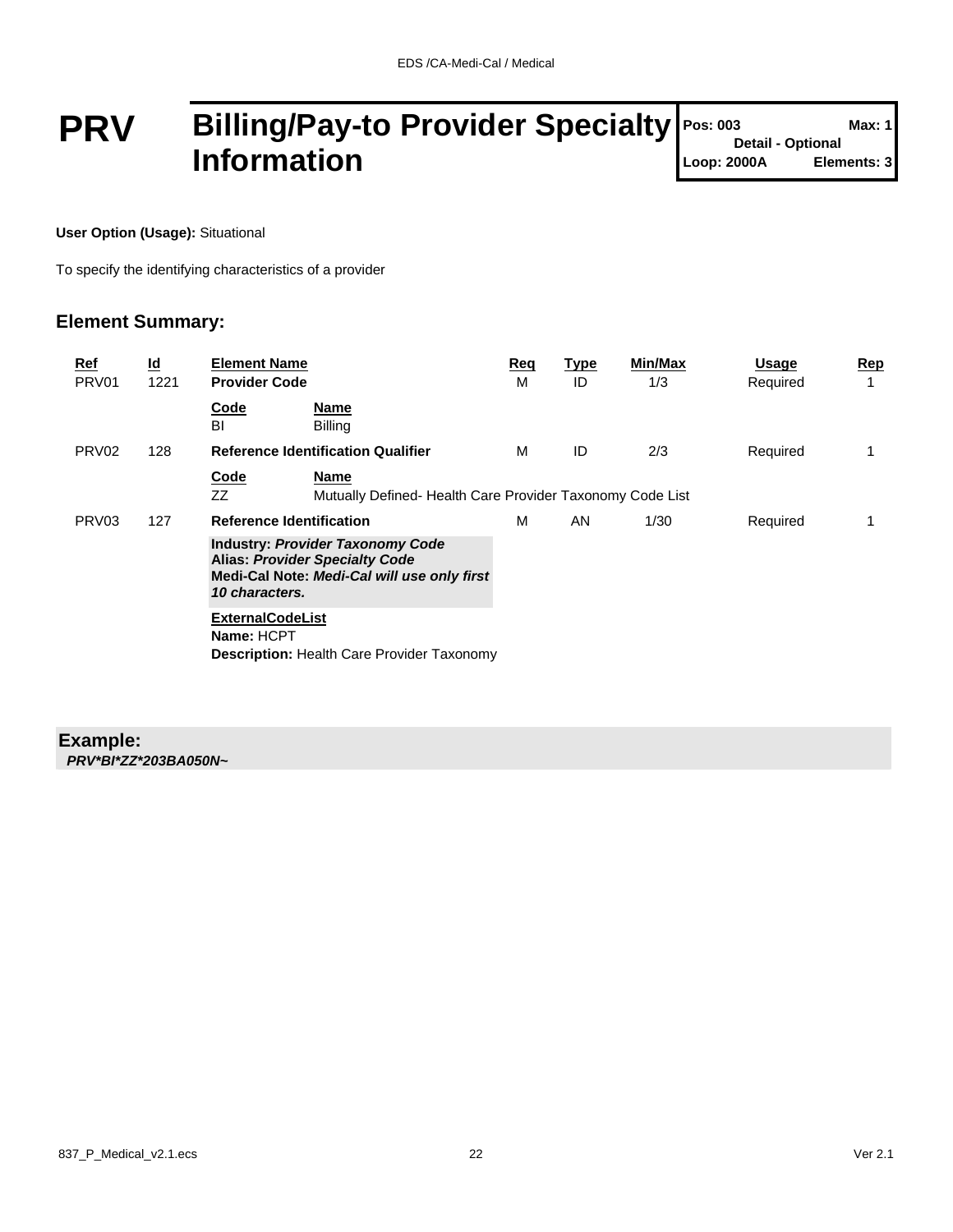## **Loop 2010AA Pos: 015 Repeat: 1**

| <b>Pos: 015</b> | Repeat: 1       |
|-----------------|-----------------|
|                 | <b>Optional</b> |
| Loop:<br>2010AA | Elements: N/A   |

#### **User Option (Usage):** Required

To supply the full name of an individual or organizational entity

#### **Loop Summary:**

| <u>Pos</u> | <u>ld</u>       | <b>Segment Name</b>                              | Req | Max Use | Repeat | <b>Usage</b> |
|------------|-----------------|--------------------------------------------------|-----|---------|--------|--------------|
| 015        | NM <sub>1</sub> | <b>Billing Provider Name</b>                     |     |         |        | Required     |
| 025        | N <sub>3</sub>  | <b>Billing Provider Address</b>                  |     |         |        | Required     |
| 030        | N <sub>4</sub>  | Billing Provider City/State/ZIP Code             |     |         |        | Required     |
| 035        | <b>REF</b>      | <b>Billing Provider Secondary Identification</b> |     |         |        | Situational  |
| 040        | <b>PER</b>      | <b>Billing Provider Contact Information</b>      |     |         |        | Situational  |

#### **Example:**

*NM1\*85\*2\*CRAMMER, DOLE, PALMER, AND JOHNANSE\*\*\*\*\*24\*111223333~*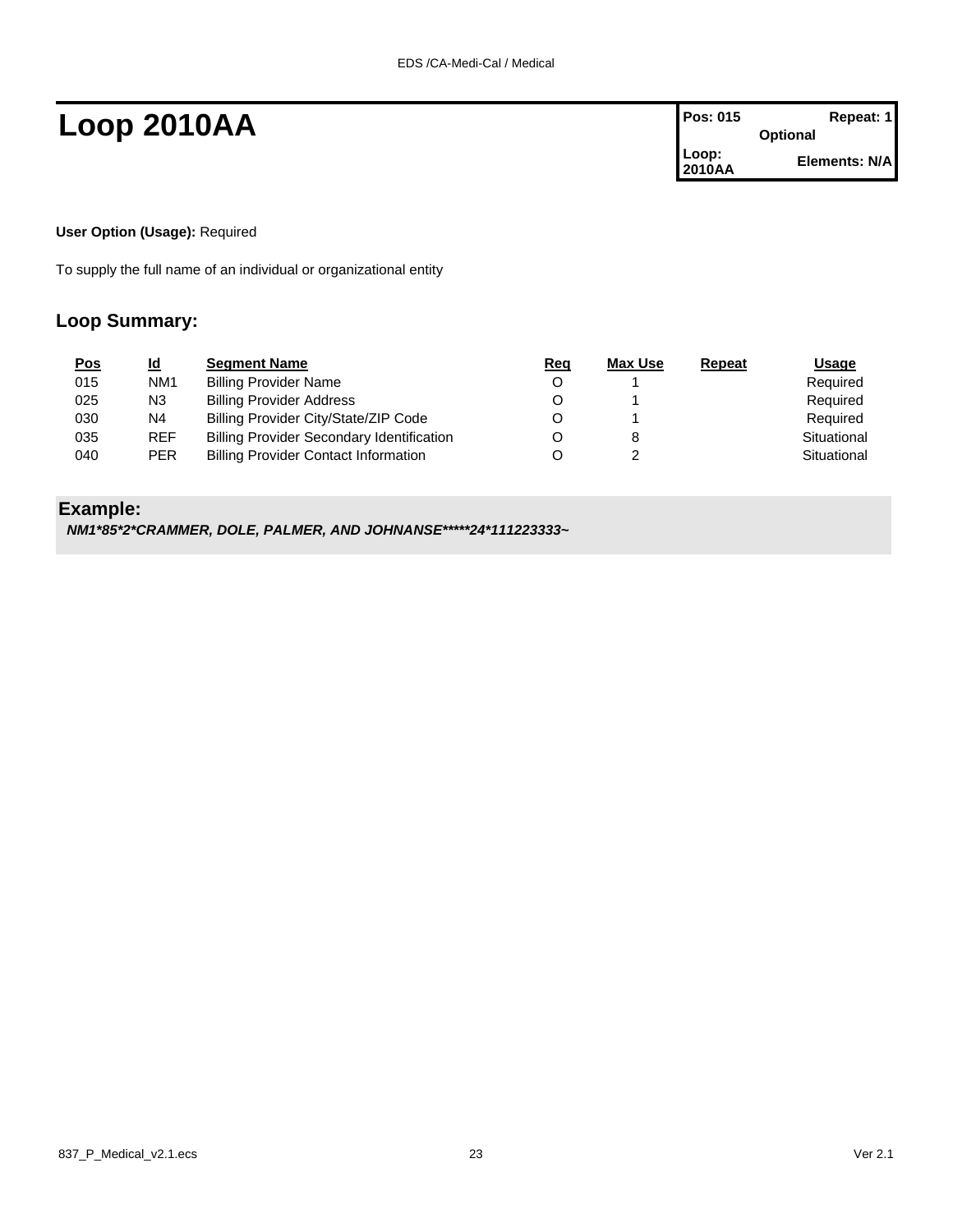# **NM1 Billing Provider Name Pos: 015 Max: 1 Max: 1**

#### **User Option (Usage):** Required

To supply the full name of an individual or organizational entity

#### **Element Summary:**

| Ref<br><b>NM101</b>    | $\underline{\mathsf{Id}}$<br>98                                                                                                         | <b>Element Name</b><br><b>Entity Identifier Code</b>                                                                                                                                                                                                                                            | Reg<br>М | <b>Type</b><br>ID | Min/Max<br>2/3 | <u>Usage</u><br>Required | Rep<br>1    |
|------------------------|-----------------------------------------------------------------------------------------------------------------------------------------|-------------------------------------------------------------------------------------------------------------------------------------------------------------------------------------------------------------------------------------------------------------------------------------------------|----------|-------------------|----------------|--------------------------|-------------|
|                        |                                                                                                                                         | Code<br><b>Name</b><br>85<br><b>Billing Provider</b>                                                                                                                                                                                                                                            |          |                   |                |                          |             |
| NM102                  | 1065                                                                                                                                    | <b>Entity Type Qualifier</b>                                                                                                                                                                                                                                                                    | М        | ID                | 1/1            | Required                 | 1           |
|                        |                                                                                                                                         | Code<br><b>Name</b><br>$\mathbf{1}$<br>Person<br>$\overline{2}$<br>Non-Person Entity                                                                                                                                                                                                            |          |                   |                |                          |             |
| NM103                  | 1035                                                                                                                                    | Name Last or Organization Name                                                                                                                                                                                                                                                                  | O        | AN                | 1/35           | Required                 | $\mathbf 1$ |
|                        |                                                                                                                                         | Industry: Billing Provider Last or<br><b>Organizational Name</b><br><b>Alias: Billing Provider Name</b><br>Medi-Cal Note: Medi-Cal will use only first<br>33 characters.<br>CMS-1500 form field number 33.                                                                                      |          |                   |                |                          |             |
| NM104                  | 1036                                                                                                                                    | <b>Name First</b>                                                                                                                                                                                                                                                                               | O        | AN                | 1/25           | Situational              | 1           |
|                        | <b>Industry: Billing Provider First Name</b><br><b>Alias: Billing Provider Name</b><br>Medi-Cal Note: CMS-1500 form field<br>number 33. |                                                                                                                                                                                                                                                                                                 |          |                   |                |                          |             |
| NM105                  | 1037                                                                                                                                    | <b>Name Middle</b>                                                                                                                                                                                                                                                                              | O        | AN                | 1/25           | Situational              | $\mathbf 1$ |
|                        |                                                                                                                                         | <b>Industry: Billing Provider Middle Name</b><br><b>Alias: Billing Provider Name</b><br>Medi-Cal Note: CMS-1500 form field<br>number 33.                                                                                                                                                        |          |                   |                |                          |             |
| NM106                  | 1038                                                                                                                                    | <b>Name Prefix</b>                                                                                                                                                                                                                                                                              | O        | AN                | 1/10           | Not used                 | -1          |
| <b>NM107</b>           | 1039                                                                                                                                    | <b>Name Suffix</b>                                                                                                                                                                                                                                                                              | O        | <b>AN</b>         | 1/10           | Situational              | 1           |
|                        |                                                                                                                                         | <b>Industry: Billing Provider Name Suffix</b><br><b>Alias: Billing Provider Name</b><br>Medi-Cal Note: CMS-1500 form field<br>number 33.                                                                                                                                                        |          |                   |                |                          |             |
| <b>NM108</b>           | 66                                                                                                                                      | <b>Identification Code Qualifier</b>                                                                                                                                                                                                                                                            | C        | ID                | 1/2            | Required                 | 1           |
|                        |                                                                                                                                         | Medi-Cal Note: NPI Dual-Use Period: If an<br>NPI is available, use the qualifier 'XX'<br>with the NPI in NM109. If the NPI is not<br>available, use qualifier '24' with the<br><b>Employer's Identification Number or</b><br>qualifier '34' with the Social Security<br><b>Number in NM109.</b> |          |                   |                |                          |             |
|                        |                                                                                                                                         | <b>NPI Production: Once the NPI is</b>                                                                                                                                                                                                                                                          |          |                   |                |                          |             |
| 837 P Medical v2.1.ecs |                                                                                                                                         | 24                                                                                                                                                                                                                                                                                              |          |                   |                |                          | Ver 2.1     |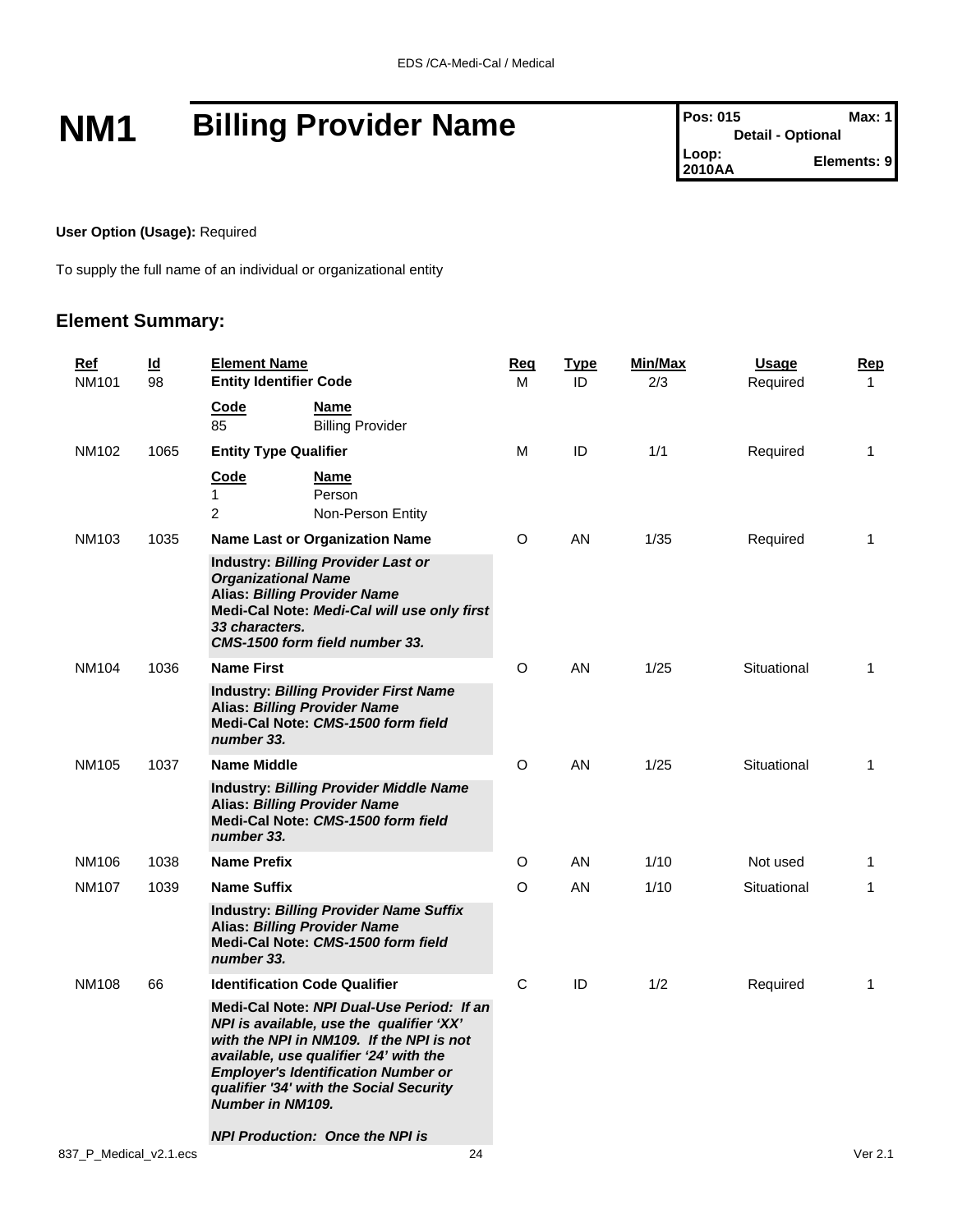*mandated for use and implemented by Medi-Cal, those who qualify to receive an NPI must use qualifier 'XX' with the NPI in NM109. Those who don't qualify to receive an NPI will use qualifier '24' with the Employer's Identification Number or qualifier '34' with the Social Security Number in NM109.* 

**Code Name** 24 Employer's Identification Number 34 Social Security Number XX Health Care Financing Administration National Provider Identifier NM109 67 **Identification Code Industry:** *Billing Provider Identifier* **Alias:** *Billing Provider Primary Identification Number* **Medi-Cal Note:** *CMS-1500 form field number 25. Medi-Cal will only use the first 10 characters.*  C AN 2/80 Required 1 **ExternalCodeList**

 **Name:** 537 **Description:** Health Care Financing Administration National Provider Identifier

#### **Example:**

*NM1\*85\*2\*CRAMMER, DOLE, PALMER, AND JOHNANSE\*\*\*\*\*24\*111223333~*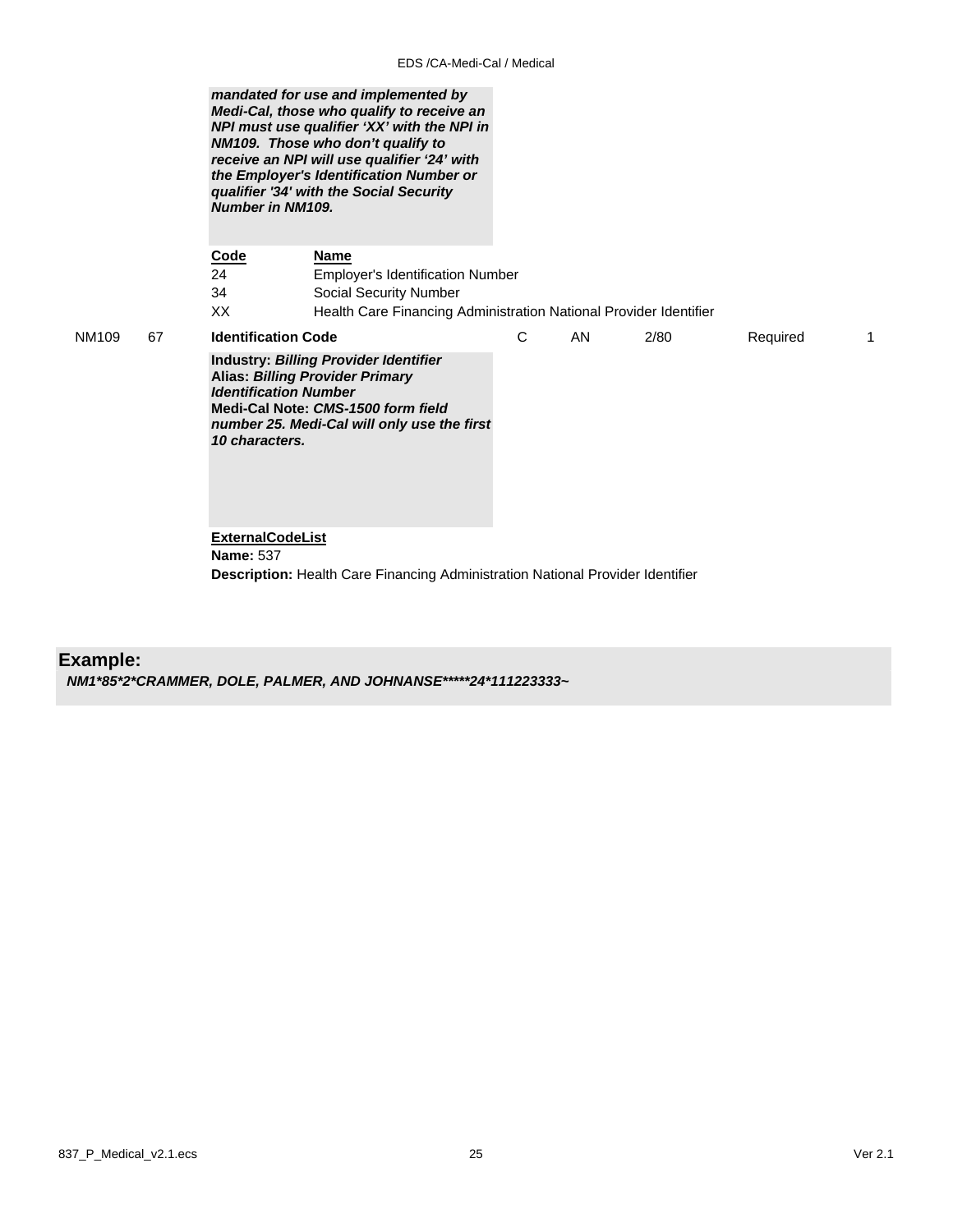# **N3 Billing Provider Address Pos: 025 Max: 1 Max: 1**

**Detail - Optional Loop: Elements: 2** 

#### **User Option (Usage):** Required

To specify the location of the named party

#### **Element Summary:**

| <u>Ref</u><br>N301 | <u>ld</u><br>166 | <b>Element Name</b><br><b>Address Information</b>                                                                                                                                             |   | <b>Type</b><br>AN | Min/Max<br>1/55 | <b>Usage</b><br>Required | Rep<br>$\overline{\phantom{a}}$ |
|--------------------|------------------|-----------------------------------------------------------------------------------------------------------------------------------------------------------------------------------------------|---|-------------------|-----------------|--------------------------|---------------------------------|
|                    |                  | <b>Industry: Billing Provider Address Line</b><br><b>Alias: Billing Provider Address 1</b><br>Medi-Cal Note: Medi-Cal will use only first<br>26 characters.<br>CMS-1500 form field number 33. |   |                   |                 |                          |                                 |
| N302               | 166              | <b>Address Information</b>                                                                                                                                                                    | O | AN.               | 1/55            | Situational              |                                 |
|                    |                  | <b>Industry: Billing Provider Address Line</b><br>Alias: Billing Provider Address 2<br>Medi-Cal Note: Medi-Cal will use only first<br>26 characters.<br>CMS-1500 form field number 33.        |   |                   |                 |                          |                                 |

#### **Example:**

*N3\*225 MAIN STREET\*BARKLEY BUILDING~*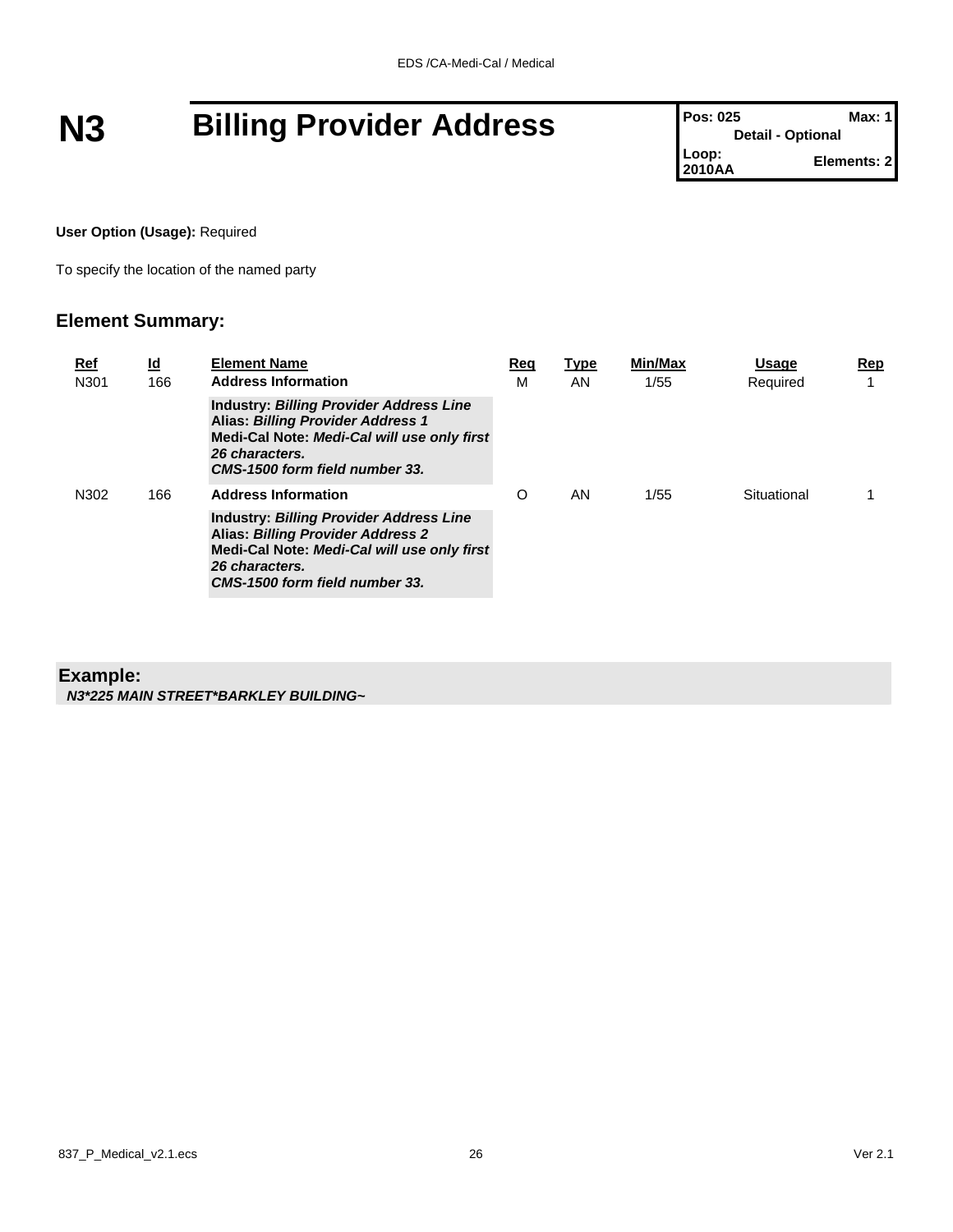## **N4 Billing Provider City/State/ZIP Code**

| <b>Pos: 030</b>          | Max: 1      |
|--------------------------|-------------|
| <b>Detail - Optional</b> |             |
| Loop:<br>2010AA          | Elements: 3 |

**User Option (Usage):** Required

To specify the geographic place of the named party

#### **Element Summary:**

| Ref<br>N401 | $\underline{\mathsf{Id}}$<br>19 | <b>Element Name</b><br><b>City Name</b>                                                                                                                                                                                                         | Req<br>$\circ$ | <b>Type</b><br>AN | Min/Max<br>2/30 | <b>Usage</b><br>Required | Rep<br>1 |
|-------------|---------------------------------|-------------------------------------------------------------------------------------------------------------------------------------------------------------------------------------------------------------------------------------------------|----------------|-------------------|-----------------|--------------------------|----------|
|             |                                 | <b>Industry: Billing Provider City Name</b><br><b>Alias: Billing Provider's City</b><br>Medi-Cal Note: Medi-Cal will use only first<br>18 characters.<br>CMS-1500 form field number 33.                                                         |                |                   |                 |                          |          |
| N402        | 156                             | <b>State or Province Code</b>                                                                                                                                                                                                                   | O              | ID                | 2/2             | Required                 | 1        |
|             |                                 | <b>Industry: Billing Provider State or</b><br><b>Province Code</b><br><b>Alias: Billing Provider's State</b><br>Medi-Cal Note: CMS-1500 form field<br>number 33.                                                                                |                |                   |                 |                          |          |
|             |                                 | <b>ExternalCodeList</b><br><b>Name: 22</b><br><b>Description:</b> States and Outlying Areas of the U.S.                                                                                                                                         |                |                   |                 |                          |          |
| N403        | 116                             | <b>Postal Code</b>                                                                                                                                                                                                                              | O              | ID                | 3/15            | Required                 | 1        |
|             |                                 | Industry: Billing Provider Postal Zone or<br><b>ZIP Code</b><br>Alias: Billing Provider's Zip Code<br>Medi-Cal Note: Medi-Cal will use only first<br>9 characters. Please enter 9 digit postal<br>(ZIP) code.<br>CMS-1500 form field number 33. |                |                   |                 |                          |          |
|             |                                 | <b>ExternalCodeList</b><br><b>Name: 51</b><br><b>Description: ZIP Code</b>                                                                                                                                                                      |                |                   |                 |                          |          |

#### **Example:**

*N4\*SACRAMENTO\*CA\*987654321~*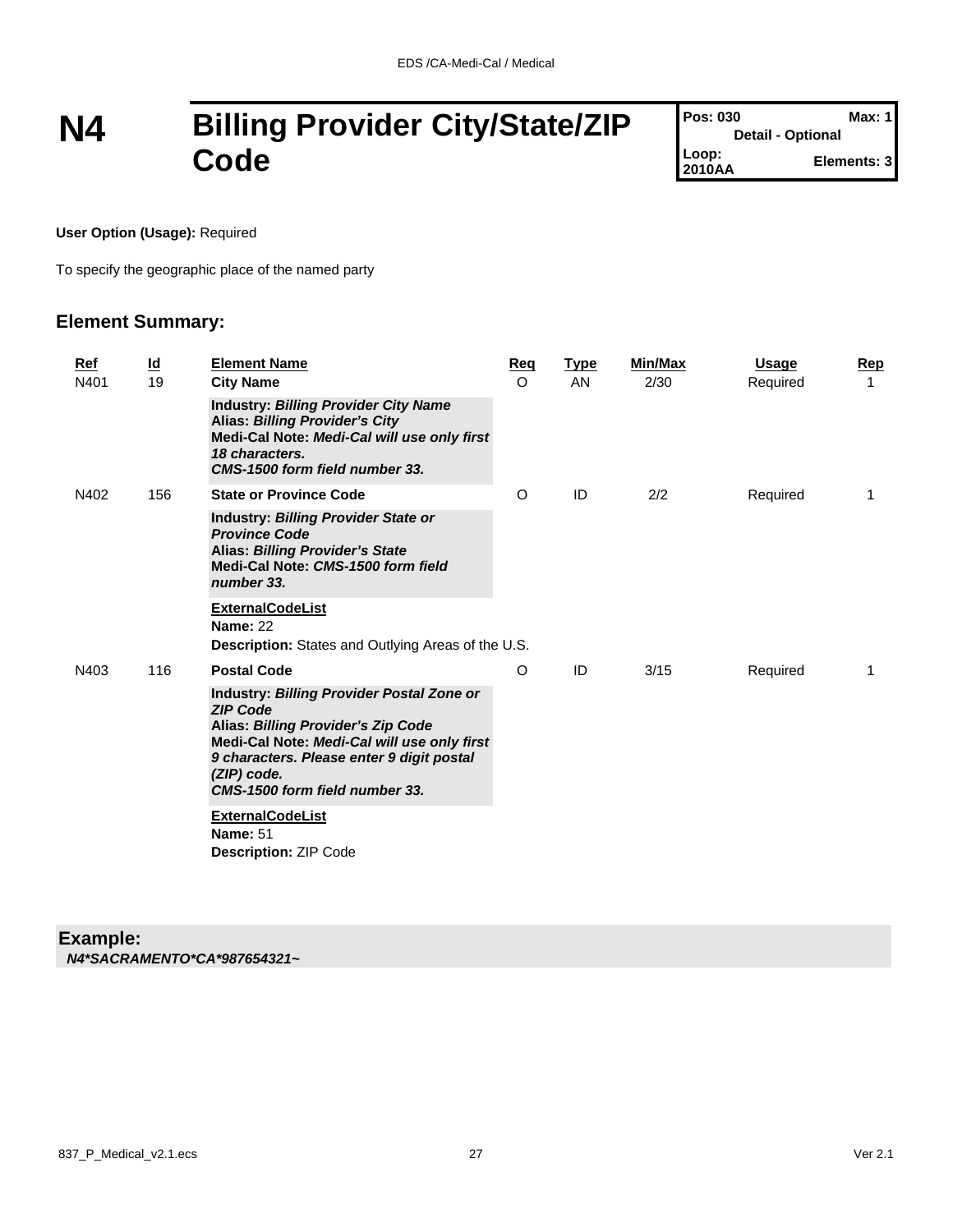## **REF Billing Provider Secondary Identification**

**Pos: 035 Max: 8 Detail - Optional Loop: Elements: 2** 

**User Option (Usage):** Situational

To specify identifying information

#### **Element Summary:**

| <u>Ref</u><br>REF01 | $\underline{\mathsf{Id}}$<br>128 | <b>Element Name</b>                                                      | <b>Reference Identification Qualifier</b>                                                                                                                                                                                                                                                                                                                                                                                                                                                                                                                                                                                                                                                                                                                                                                                                                                                                                                                                                                                                                                                                                                                                                                                                                       | <u>Req</u><br>м | <b>Type</b><br>ID | Min/Max<br>2/3 | <u>Usage</u><br>Required | <u>Rep</u><br>1 |
|---------------------|----------------------------------|--------------------------------------------------------------------------|-----------------------------------------------------------------------------------------------------------------------------------------------------------------------------------------------------------------------------------------------------------------------------------------------------------------------------------------------------------------------------------------------------------------------------------------------------------------------------------------------------------------------------------------------------------------------------------------------------------------------------------------------------------------------------------------------------------------------------------------------------------------------------------------------------------------------------------------------------------------------------------------------------------------------------------------------------------------------------------------------------------------------------------------------------------------------------------------------------------------------------------------------------------------------------------------------------------------------------------------------------------------|-----------------|-------------------|----------------|--------------------------|-----------------|
|                     |                                  | <b>Security Number. The second</b><br>either the qualifier 'EI' with the | Industry: Medicaid provider number<br>Medi-Cal Note: NPI Dual-Use Period: If<br>the NPI with a qualifier of 'XX' is placed in<br>NM108/NM109, then the first occurrence<br>of the REF01/REF02 at this loop will<br>contain either the qualifier 'EI' with the<br><b>Employer's Identification Number or will</b><br>contain the qualifier 'SY' with Social<br>occurrence of the REF01/REF02 at this<br>loop must contain the Medi-Cal provider<br>number with the qualifier '1D'. If an NPI is<br>not reported at the NM108/109 loop, then<br>the first and only occurrence of the<br><b>REF01/REF02 must contain the Medi-Cal</b><br>provider number with the qualifier '1D'.<br><b>NPI Production: If the provider qualifies</b><br>for an NPI, the NPI with a qualifier of 'XX'<br>must be placed in NM108/NM109 at this<br>loop. The REF01/REF02 must contain<br><b>Employer's Identification Number or the</b><br>qualifier 'SY' with Social Security<br>Number. If the provider does not qualify<br>for an NPI, then the first and only<br>occurrence of the REF01/REF02 must<br>contain the Medi-Cal provider number<br>with the qualifier '1D'. If the NPI is sent in<br>the NM108/NM109 of this loop, the Medi-<br>Cal provider number cannot be used. |                 |                   |                |                          |                 |
|                     |                                  | Code<br>1D<br>EI<br>SY                                                   | Name<br><b>Medicaid Provider Number</b><br><b>Employer's Identification Number</b><br>Social Security Number                                                                                                                                                                                                                                                                                                                                                                                                                                                                                                                                                                                                                                                                                                                                                                                                                                                                                                                                                                                                                                                                                                                                                    |                 |                   |                |                          |                 |
| REF02               | 127                              | <b>Reference Identification</b>                                          |                                                                                                                                                                                                                                                                                                                                                                                                                                                                                                                                                                                                                                                                                                                                                                                                                                                                                                                                                                                                                                                                                                                                                                                                                                                                 | C               | AN                | 1/30           | Required                 | 1               |
|                     |                                  | <i><u><b>Identifier</b></u></i>                                          | <b>Industry: Billing Provider Additional</b>                                                                                                                                                                                                                                                                                                                                                                                                                                                                                                                                                                                                                                                                                                                                                                                                                                                                                                                                                                                                                                                                                                                                                                                                                    |                 |                   |                |                          |                 |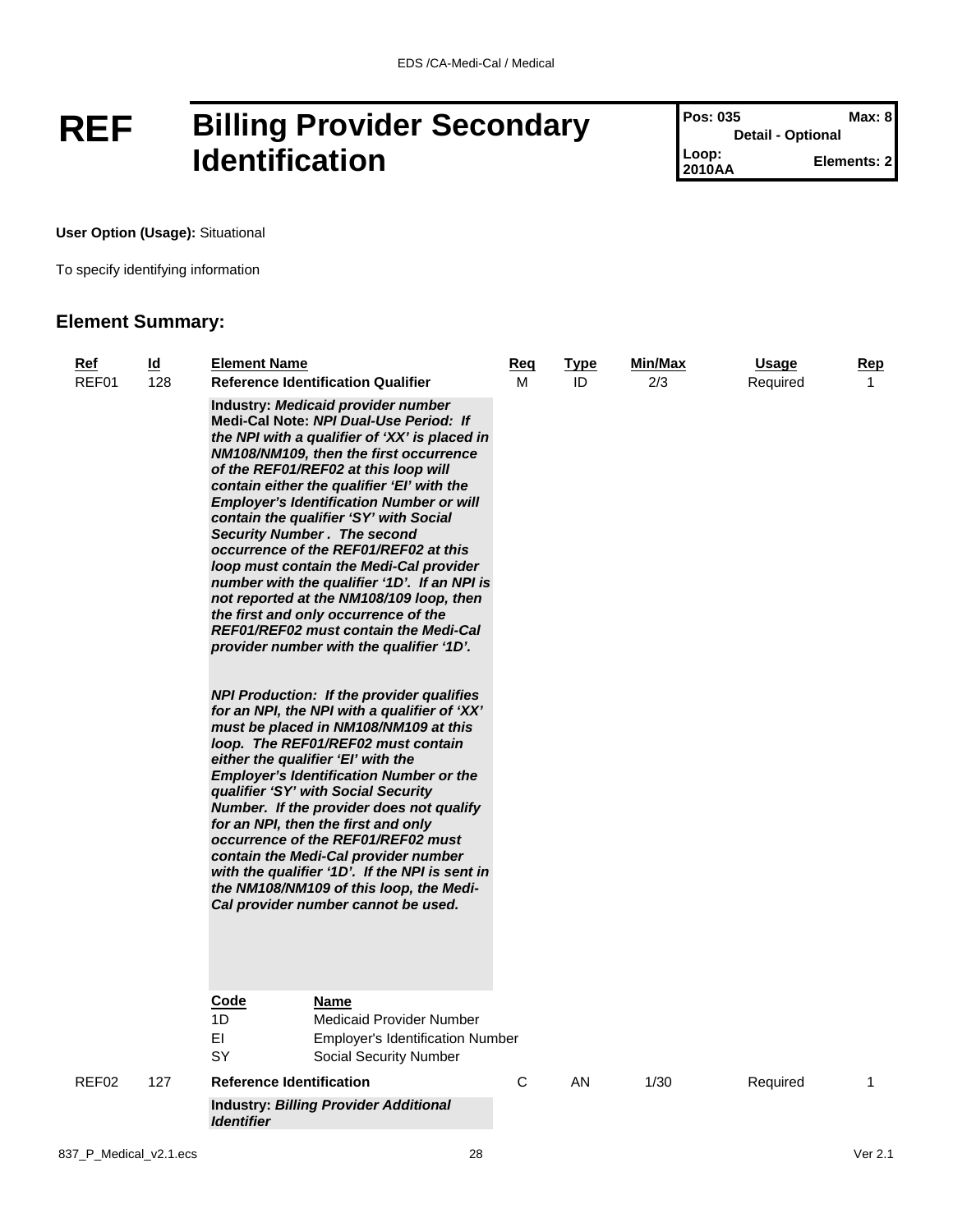**Alias:** *Billing Provider Secondary Identification Number* **Medi-Cal Note:** *Medi-Cal provider number of the atypical provider. Medi-Cal will only use the first 9 characters. CMS-1500 form field number 33.*

**Example:** *REF\*1D\*123456789~* **Medi-Cal Note:** *Medi-Cal uses this segment to identify the Medi-Cal Billing Provider Number.*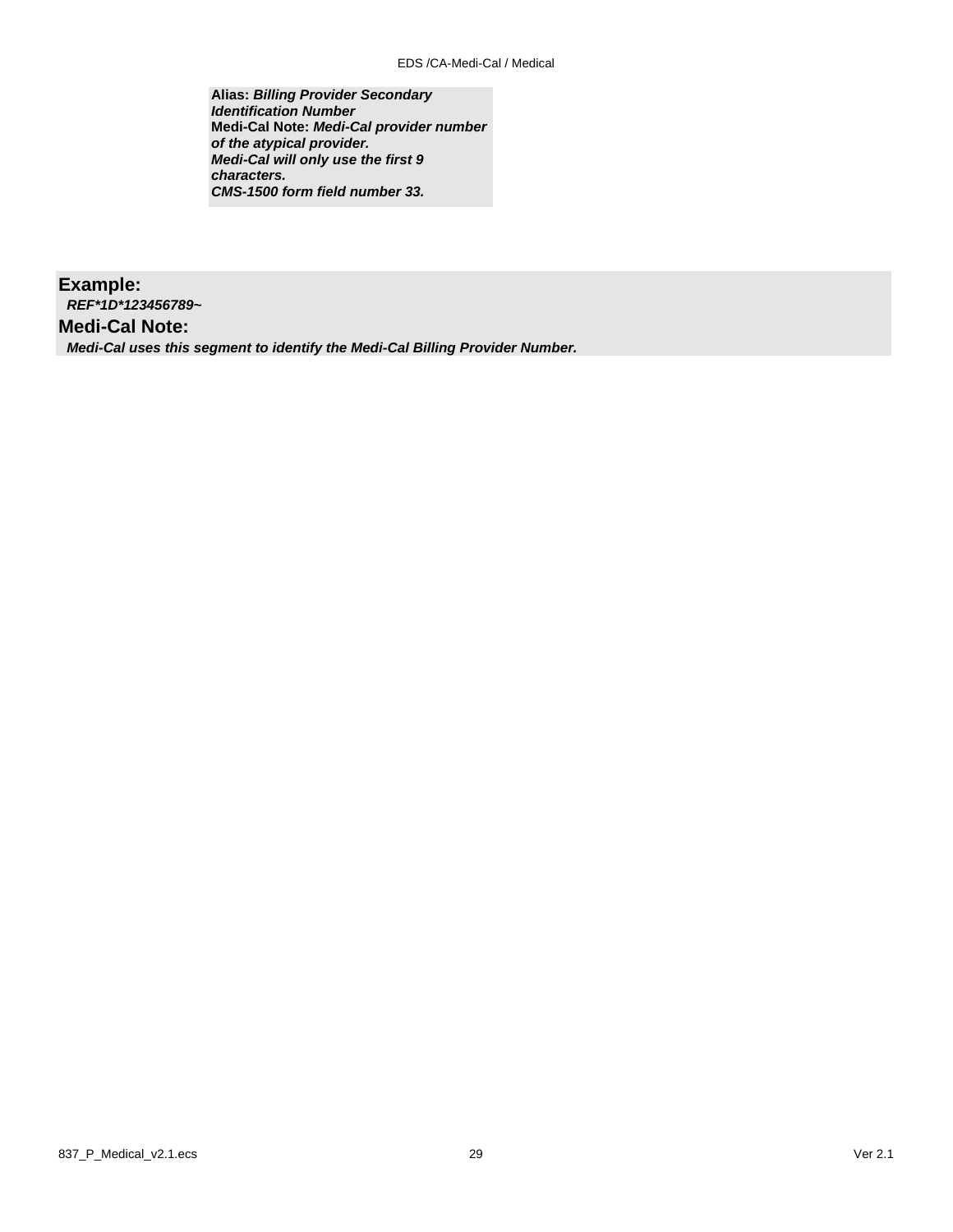## **PER Billing Provider Contact Information**

**User Option (Usage):** Situational

To identify a person or office to whom administrative communications should be directed

#### **Element Summary:**

| <u>Ref</u><br>PER <sub>01</sub> | $\underline{\mathsf{Id}}$<br>366 | <b>Element Name</b><br><b>Contact Function Code</b>                                                                           | Req<br>м | <u>Type</u><br>ID | Min/Max<br>2/2 | <b>Usage</b><br>Required | Rep<br>1 |
|---------------------------------|----------------------------------|-------------------------------------------------------------------------------------------------------------------------------|----------|-------------------|----------------|--------------------------|----------|
|                                 |                                  | Code<br>Name<br>IС<br><b>Information Contact</b>                                                                              |          |                   |                |                          |          |
| PER <sub>02</sub>               | 93                               | <b>Name</b>                                                                                                                   | O        | AN                | 1/60           | Required                 |          |
|                                 |                                  | <b>Industry: Billing Provider Contact Name</b>                                                                                |          |                   |                |                          |          |
| PER <sub>03</sub>               | 365                              | <b>Communication Number Qualifier</b>                                                                                         | C        | ID                | 2/2            | Required                 |          |
|                                 |                                  | Code<br><b>Name</b><br>TE<br>Telephone                                                                                        |          |                   |                |                          |          |
| PER <sub>04</sub>               | 364                              | <b>Communication Number</b>                                                                                                   | C        | AN                | 1/80           | Required                 |          |
|                                 |                                  | Medi-Cal Note: Provider Phone Number.<br>Medi-Cal will only use the first 10<br>characters.<br>CMS-1500 form field number 33. |          |                   |                |                          |          |

#### **Example:**

*PER\*IC\*JIM\*TE\*8007775555~*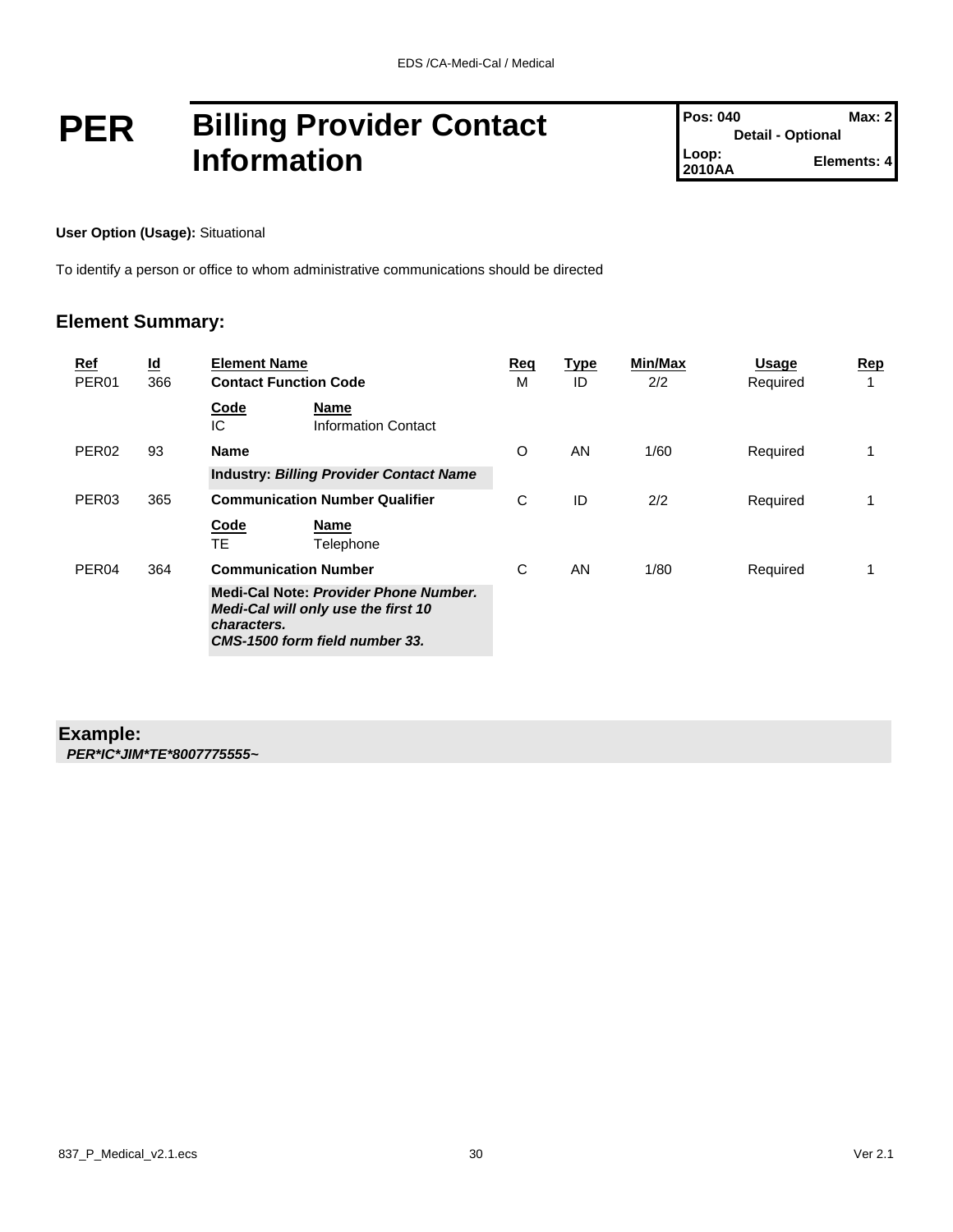**User Option (Usage):** Required

To identify dependencies among and the content of hierarchically related groups of data segments

#### **Loop Summary:**

| <u>Pos</u> | $\underline{\mathsf{Id}}$ | <b>Segment Name</b>           | Req | Max Use | Repeat | <b>Usage</b> |
|------------|---------------------------|-------------------------------|-----|---------|--------|--------------|
| 001        | HL                        | Subscriber Hierarchical Level | M   |         |        | Required     |
| 005        | <b>SBR</b>                | Subscriber Information        |     |         |        | Required     |
| 007        | <b>PAT</b>                | Patient Information           |     |         |        | Situational  |
| 015        |                           | Loop 2010BA                   |     |         |        | Required     |
| 015        |                           | Loop 2010BB                   |     |         |        | Required     |
| 130        |                           | Loop 2300                     |     |         | 100    | Situational  |
|            |                           |                               |     |         |        |              |

#### **Example:**

*HL\*2\*1\*22\*1~*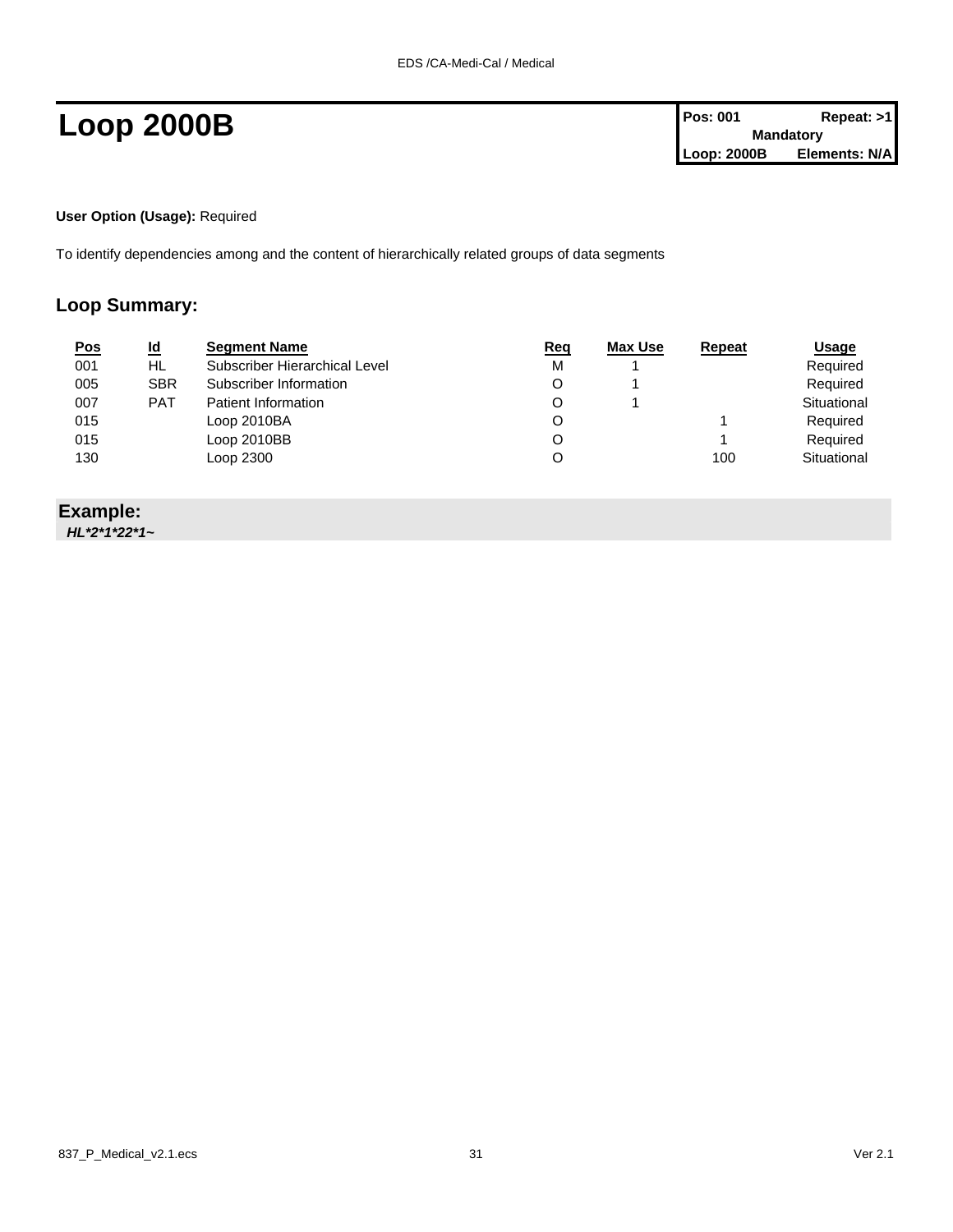# **HL** Subscriber Hierarchical Level **Pos: 001** Max: 1<br>
Loop: 2000B Elements: 4

#### **User Option (Usage):** Required

To identify dependencies among and the content of hierarchically related groups of data segments

#### **Element Summary:**

| $Ref$<br>HL <sub>01</sub> | $\underline{\mathsf{Id}}$<br>628 | <b>Element Name</b><br><b>Hierarchical ID Number</b> |                                                                                                                      | Req<br>м | <b>Type</b><br>AN | Min/Max<br>1/12 | <b>Usage</b><br>Required | Rep |
|---------------------------|----------------------------------|------------------------------------------------------|----------------------------------------------------------------------------------------------------------------------|----------|-------------------|-----------------|--------------------------|-----|
|                           |                                  |                                                      | Medi-Cal Note: Increment by "1" for each<br>Hierarchical Level in this transaction.                                  |          |                   |                 |                          |     |
| HL <sub>02</sub>          | 734                              |                                                      | <b>Hierarchical Parent ID Number</b>                                                                                 | O        | AN                | 1/12            | Required                 |     |
|                           |                                  | subordinate.                                         | Medi-Cal Note: HL02 identifies the<br>hierarchical ID number of the HL segment<br>to which the current HL segment is |          |                   |                 |                          |     |
| HL <sub>03</sub>          | 735                              |                                                      | <b>Hierarchical Level Code</b>                                                                                       | М        | ID                | 1/2             | Required                 |     |
|                           |                                  | <b>Code</b><br>22                                    | Name<br>Subscriber                                                                                                   |          |                   |                 |                          |     |
| HL <sub>04</sub>          | 736                              |                                                      | <b>Hierarchical Child Code</b>                                                                                       | $\circ$  | ID                | 1/1             | Required                 |     |
|                           |                                  | Code<br>0                                            | Name<br>No Subordinate HL Segment in This Hierarchical Structure.                                                    |          |                   |                 |                          |     |

### **Example:**

*HL\*2\*1\*22\*1~*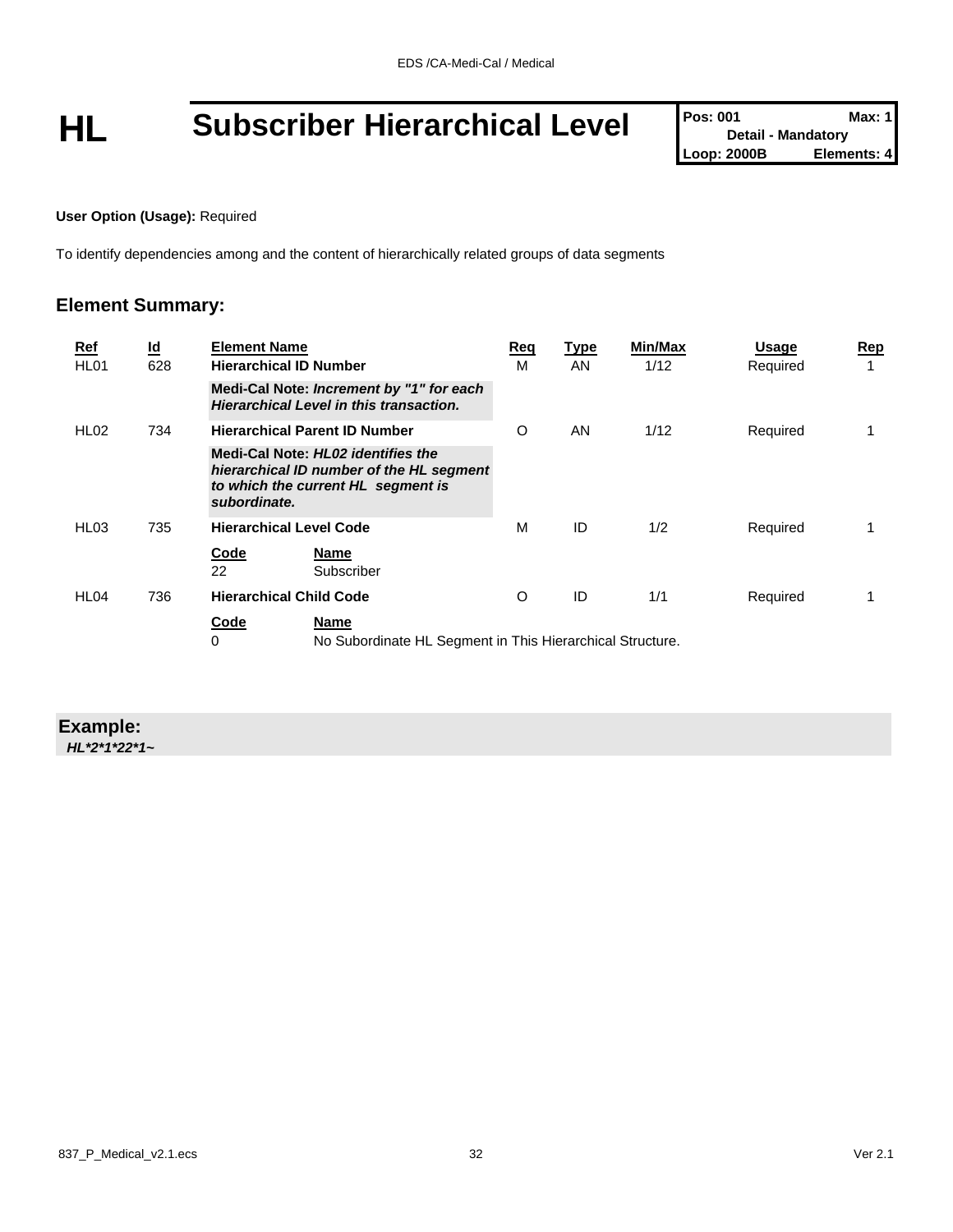# **SBR** Subscriber Information **Pos: 005** Max: 1<br>
Loop: 2000B Elements: 9

#### **User Option (Usage):** Required

To record information specific to the primary insured and the insurance carrier for that insured

#### **Element Summary:**

| <u>Ref</u><br>SBR01    | $\overline{\mathbf{d}}$<br>1138 | <b>Element Name</b><br>Code                                       | <b>Payer Responsibility Sequence Number</b>                                                                                                                                                                                                                                                                                                                                                                                                                                                                                                                                                                                                                                     | <u>Req</u><br>M | <b>Type</b><br>ID | Min/Max<br>1/1 | <b>Usage</b><br>Required | Rep<br>1 |
|------------------------|---------------------------------|-------------------------------------------------------------------|---------------------------------------------------------------------------------------------------------------------------------------------------------------------------------------------------------------------------------------------------------------------------------------------------------------------------------------------------------------------------------------------------------------------------------------------------------------------------------------------------------------------------------------------------------------------------------------------------------------------------------------------------------------------------------|-----------------|-------------------|----------------|--------------------------|----------|
|                        |                                 | <b>Alias: Payer Responsibility Sequence</b><br><b>Number Code</b> |                                                                                                                                                                                                                                                                                                                                                                                                                                                                                                                                                                                                                                                                                 |                 |                   |                |                          |          |
|                        |                                 | Code<br>P<br>S<br>T                                               | <b>Name</b><br>Primary<br>Secondary<br>Tertiary                                                                                                                                                                                                                                                                                                                                                                                                                                                                                                                                                                                                                                 |                 |                   |                |                          |          |
| SBR02                  | 1069                            |                                                                   | <b>Individual Relationship Code</b>                                                                                                                                                                                                                                                                                                                                                                                                                                                                                                                                                                                                                                             | O               | ID                | 2/2            | Situational              | 1        |
|                        |                                 | <b>Alias: Relationship Code</b><br>number 6.                      | Medi-Cal Note: CMS-1500 form field                                                                                                                                                                                                                                                                                                                                                                                                                                                                                                                                                                                                                                              |                 |                   |                |                          |          |
|                        |                                 | <u>Code</u><br>18                                                 | <u>Name</u><br>Self                                                                                                                                                                                                                                                                                                                                                                                                                                                                                                                                                                                                                                                             |                 |                   |                |                          |          |
| SBR <sub>03</sub>      | 127                             | <b>Reference Identification</b>                                   |                                                                                                                                                                                                                                                                                                                                                                                                                                                                                                                                                                                                                                                                                 | O               | AN                | 1/30           | Situational              | 1        |
|                        |                                 | <b>Number</b><br>number 11.                                       | <b>Industry: Insured Group or Policy</b><br><b>Alias: Group or Policy Number</b><br>Medi-Cal Note: CMS-1500 form field                                                                                                                                                                                                                                                                                                                                                                                                                                                                                                                                                          |                 |                   |                |                          |          |
| SBR04                  | 93                              | Name                                                              |                                                                                                                                                                                                                                                                                                                                                                                                                                                                                                                                                                                                                                                                                 | O               | AN                | 1/60           | Situational              | 1        |
|                        |                                 | number 11c.                                                       | <b>Industry: Insured Group Name</b><br>Alias: Group or Plan Name<br>Medi-Cal Note: CMS-1500 form field                                                                                                                                                                                                                                                                                                                                                                                                                                                                                                                                                                          |                 |                   |                |                          |          |
| SBR <sub>05</sub>      | 1336                            | <b>Insurance Type Code</b>                                        |                                                                                                                                                                                                                                                                                                                                                                                                                                                                                                                                                                                                                                                                                 | O               | ID                | 1/3            | Situational              | 1        |
|                        |                                 |                                                                   | Alias: Insurance type code                                                                                                                                                                                                                                                                                                                                                                                                                                                                                                                                                                                                                                                      |                 |                   |                |                          |          |
|                        |                                 | <b>Code</b><br>12<br>13<br>14<br>15<br>16<br>41<br>42<br>43<br>47 | <b>Name</b><br>Medicare Secondary Working Aged Beneficiary or Spouse with Employer Group Health Plan<br>Medicare Secondary End-Stage Renal Disease Beneficiary in the 12 month coordination<br>period with an employer's group health plan<br>Medicare Secondary, No-fault Insurance including Auto is Primary<br>Medicare Secondary Worker's Compensation<br>Medicare Secondary Public Health Service (PHS) or Other Federal Agency<br>Medicare Secondary Black Lung<br>Medicare Secondary Veteran's Administration<br>Medicare Secondary Disabled Beneficiary Under Age 65 with Large Group Health Plan<br>(LGHP)<br>Medicare Secondary, Other Liability Insurance is Primary |                 |                   |                |                          |          |
| SBR06                  | 1143                            |                                                                   | <b>Coordination of Benefits Code</b>                                                                                                                                                                                                                                                                                                                                                                                                                                                                                                                                                                                                                                            | O               | ID                | 1/1            | Not used                 | 1        |
| 837_P_Medical_v2.1.ecs |                                 |                                                                   | 33                                                                                                                                                                                                                                                                                                                                                                                                                                                                                                                                                                                                                                                                              |                 |                   |                |                          | Ver 2.1  |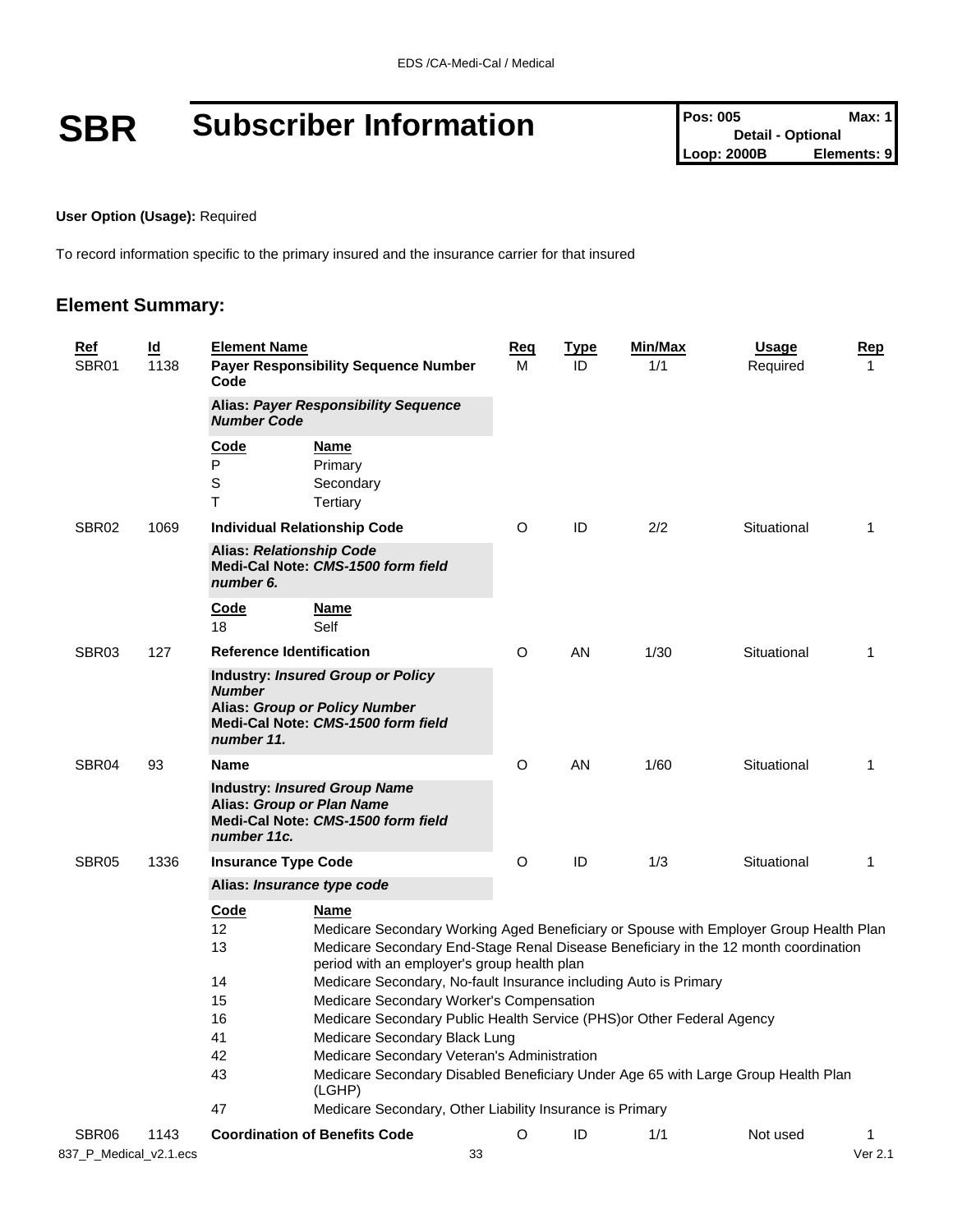| SBR07             | 1073 |                                                                                              | <b>Yes/No Condition or Response Code</b> |   | ID | 1/1 | Not used    | 1 |
|-------------------|------|----------------------------------------------------------------------------------------------|------------------------------------------|---|----|-----|-------------|---|
| SBR08             | 584  |                                                                                              | <b>Employment Status Code</b>            |   |    | 2/2 | Not used    | 1 |
| SBR <sub>09</sub> | 1032 |                                                                                              | <b>Claim Filing Indicator Code</b>       | O | ID | 1/2 | Situational | 1 |
|                   |      | <b>Alias: Claim Filing Indicator Code</b><br>Medi-Cal Note: CMS-1500 form field<br>number 1. |                                          |   |    |     |             |   |
|                   |      | Code<br>МC                                                                                   | Name<br>Medicaid                         |   |    |     |             |   |

### **Example:**

*SBR\*P\*\*GRP01020102\*\*\*\*\*\*MB~*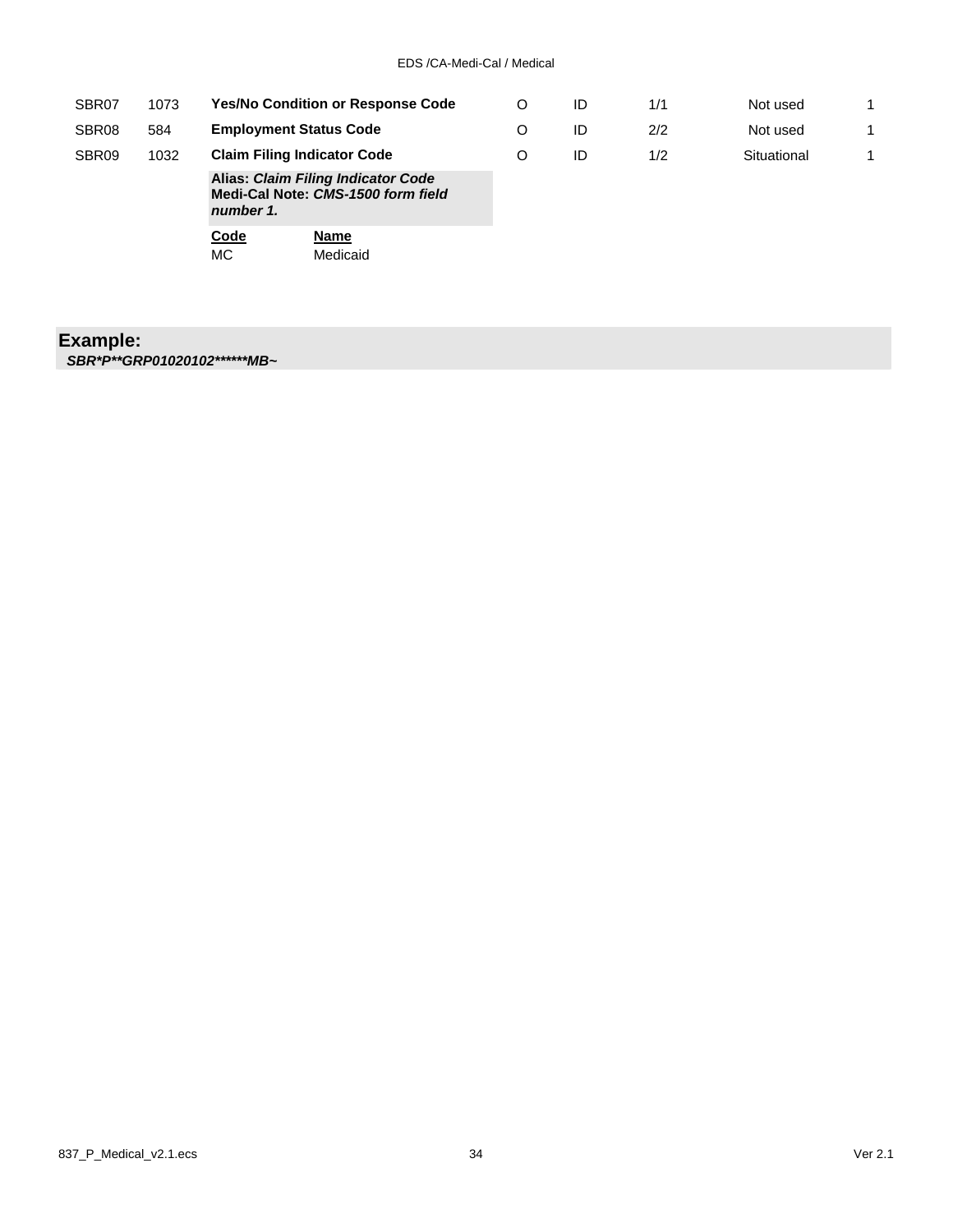# **PAT** Patient Information **Patient Information** Pos: 007 Max: 1

**User Option (Usage):** Situational

To supply patient information

#### **Element Summary:**

| <b>Ref</b>        | $\underline{\mathsf{Id}}$ | <b>Element Name</b>             |                                                                     | Reg     | <b>Type</b> | Min/Max | Usage       | Rep |
|-------------------|---------------------------|---------------------------------|---------------------------------------------------------------------|---------|-------------|---------|-------------|-----|
| PAT01             | 1069                      |                                 | <b>Individual Relationship Code</b>                                 | $\circ$ | ID          | 2/2     | Not used    | 1   |
| PAT <sub>02</sub> | 1384                      | <b>Patient Location Code</b>    |                                                                     | O       | ID          | 1/1     | Not used    | 1   |
| PAT03             | 584                       | <b>Employment Status Code</b>   |                                                                     | O       | ID          | 2/2     | Not used    | 1   |
| PAT04             | 1220                      | <b>Student Status Code</b>      |                                                                     | O       | ID          | 1/1     | Not used    | 1   |
| <b>PAT05</b>      | 1250                      |                                 | Date Time Period Format Qualifier                                   | C       | ID          | 2/3     | Situational | 1   |
|                   |                           | <u>Code</u><br>D <sub>8</sub>   | <b>Name</b><br>Date Expressed in Format CCYYMMDD                    |         |             |         |             |     |
| PAT06             | 1251                      | <b>Date Time Period</b>         |                                                                     | C       | AN          | 1/35    | Situational | 1   |
|                   |                           | Alias: Date of Death            | <b>Industry: Insured Individual Death Date</b>                      |         |             |         |             |     |
| PAT07             | 355                       |                                 | Unit or Basis for Measurement Code                                  | C       | ID          | 2/2     | Situational | 1   |
|                   |                           | Code<br>01                      | <b>Name</b><br><b>Actual Pounds</b>                                 |         |             |         |             |     |
| PAT08             | 81                        | Weight                          |                                                                     | C       | R           | 1/10    | Situational | 1   |
|                   |                           | <b>Industry: Patient Weight</b> |                                                                     |         |             |         |             |     |
| PAT09             | 1073                      |                                 | Yes/No Condition or Response Code                                   | O       | ID          | 1/1     | Situational | 1   |
|                   |                           | number 24h.                     | Industry: Pregnancy Indicator<br>Medi-Cal Note: CMS-1500 form field |         |             |         |             |     |
|                   |                           | Code<br>Y                       | <b>Name</b><br>Yes                                                  |         |             |         |             |     |

#### **Example:**

*PAT\*\*\*\*\*D8\*19970314\*01\*146~*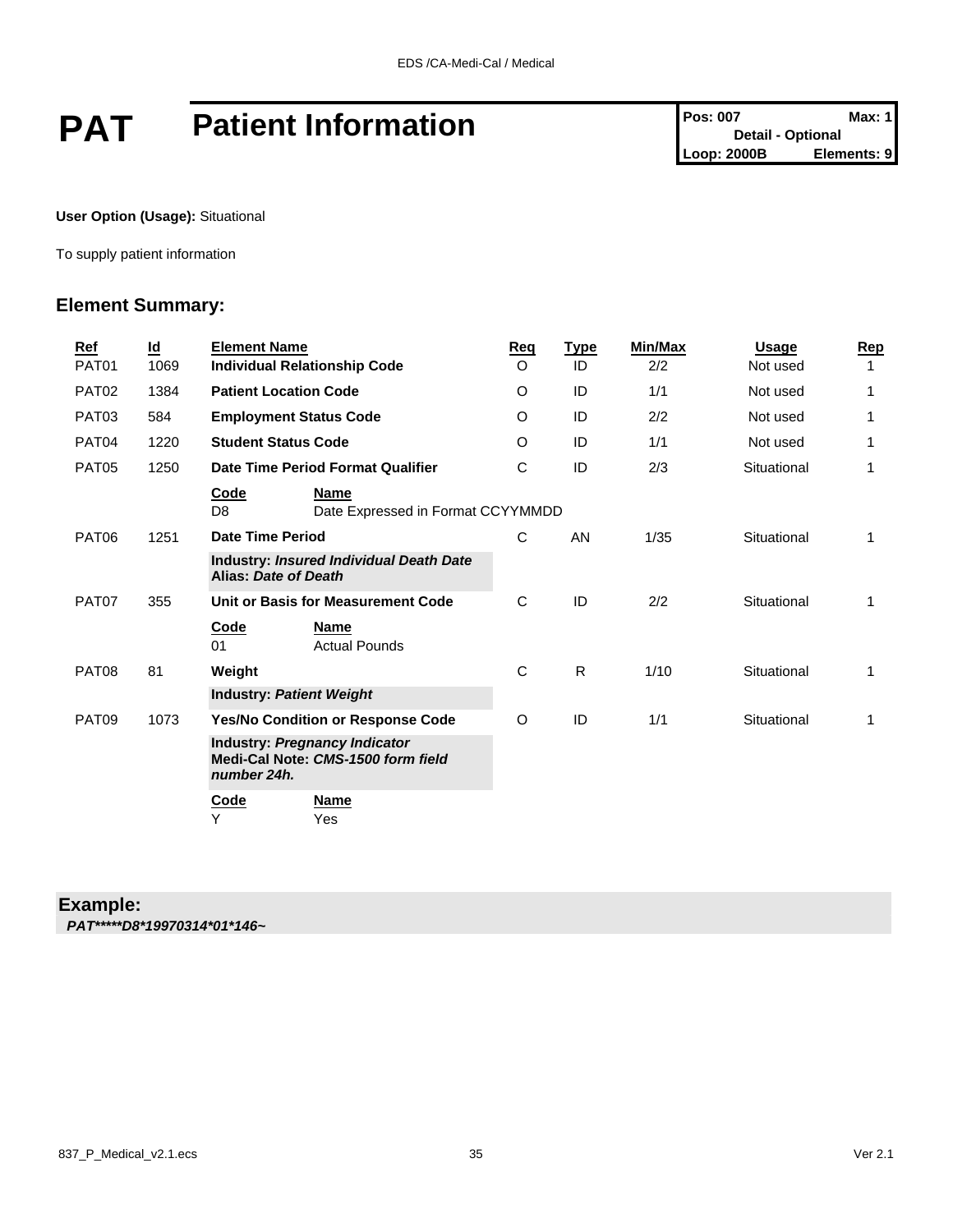## **Loop 2010BA Pos: 015 Repeat: 1**

| Pos: 015        | Repeat: 1       |
|-----------------|-----------------|
|                 | <b>Optional</b> |
| Loop:<br>2010BA | Elements: N/A   |

#### **User Option (Usage):** Required

To supply the full name of an individual or organizational entity

#### **Loop Summary:**

| <u>Pos</u> | <u>ld</u>       | <b>Segment Name</b>                | Req | Max Use | Repeat | <u>Usage</u> |
|------------|-----------------|------------------------------------|-----|---------|--------|--------------|
| 015        | NM <sub>1</sub> | Subscriber Name                    |     |         |        | Required     |
| 025        | N3              | Subscriber Address                 |     |         |        | Situational  |
| 030        | N4              | Subscriber City/State/ZIP Code     |     |         |        | Situational  |
| 032        | <b>DMG</b>      | Subscriber Demographic Information |     |         |        | Situational  |

### **Example:**

*NM1\*IL\*1\*DOE\*JOHN\*T\*\*JR\*MI\*123456~*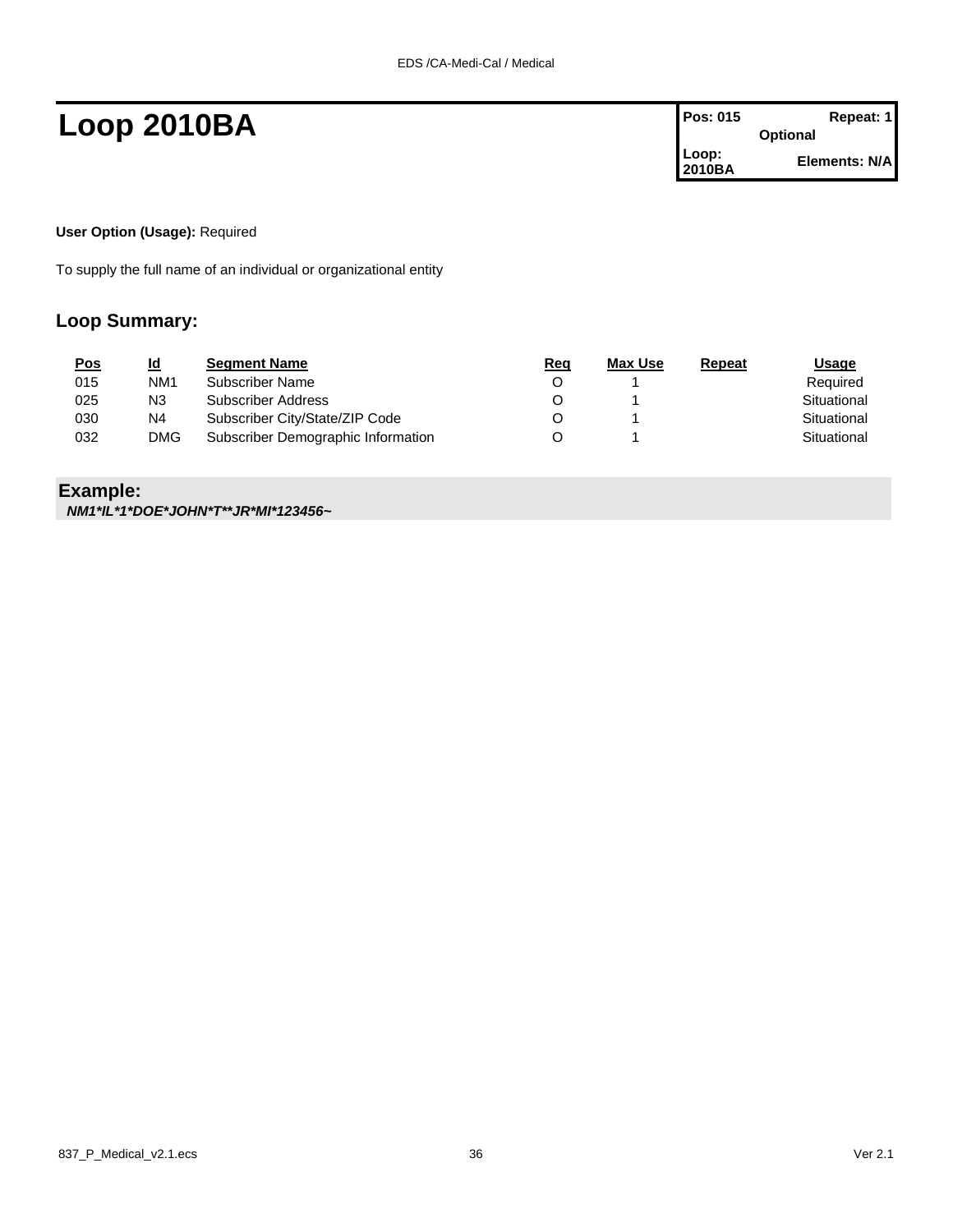## **NM1** Subscriber Name **Pos: 015** Max: 1

#### **User Option (Usage):** Required

To supply the full name of an individual or organizational entity

#### **Element Summary:**

| Ref<br><b>NM101</b> |              | $\underline{\mathsf{Id}}$<br>98 | <b>Element Name</b><br><b>Entity Identifier Code</b>                                                                                                         |                                                                                                                                                                          | Reg<br>м     | <b>Type</b><br>ID | <b>Min/Max</b><br>2/3 | <b>Usage</b><br>Required | <b>Rep</b><br>$\mathbf{1}$ |
|---------------------|--------------|---------------------------------|--------------------------------------------------------------------------------------------------------------------------------------------------------------|--------------------------------------------------------------------------------------------------------------------------------------------------------------------------|--------------|-------------------|-----------------------|--------------------------|----------------------------|
|                     |              |                                 | Code<br>Ш.                                                                                                                                                   | Name<br>Insured or Subscriber                                                                                                                                            |              |                   |                       |                          |                            |
|                     | NM102        | 1065                            | <b>Entity Type Qualifier</b>                                                                                                                                 |                                                                                                                                                                          | М            | ID                | 1/1                   | Required                 | 1                          |
|                     |              |                                 | Code<br>1                                                                                                                                                    | <b>Name</b><br>Person                                                                                                                                                    |              |                   |                       |                          |                            |
|                     | NM103        | 1035                            |                                                                                                                                                              | <b>Name Last or Organization Name</b>                                                                                                                                    | O            | AN                | 1/35                  | Required                 | 1                          |
|                     |              |                                 | <b>Industry: Subscriber Last Name</b><br>Medi-Cal Note: Recipient Last Name.<br>Medi-Cal will use only first 14 characters.<br>CMS-1500 form field number 2. |                                                                                                                                                                          |              |                   |                       |                          |                            |
|                     | NM104        | 1036                            | <b>Name First</b>                                                                                                                                            |                                                                                                                                                                          | O            | AN                | 1/25                  | Situational              | 1                          |
|                     |              |                                 |                                                                                                                                                              | <b>Industry: Subscriber First Name</b><br>Medi-Cal Note: Recipient First Name.<br>Medi-Cal will use only first 8 characters.<br>CMS-1500 form field number 2.            |              |                   |                       |                          |                            |
|                     | <b>NM105</b> | 1037                            | <b>Name Middle</b>                                                                                                                                           |                                                                                                                                                                          | O            | AN                | 1/25                  | Situational              | 1                          |
|                     |              |                                 |                                                                                                                                                              | <b>Industry: Subscriber Middle Name</b><br>Medi-Cal Note: Recipient Middle Initial.<br>Medi-Cal will use only first 1 characters.<br>CMS-1500 form field number 2.       |              |                   |                       |                          |                            |
|                     | NM106        | 1038                            | <b>Name Prefix</b>                                                                                                                                           |                                                                                                                                                                          | O            | AN                | 1/10                  | Not used                 | 1                          |
|                     | <b>NM107</b> | 1039                            | <b>Name Suffix</b>                                                                                                                                           |                                                                                                                                                                          | O            | AN                | 1/10                  | Situational              | $\mathbf{1}$               |
|                     |              |                                 | number 2.                                                                                                                                                    | <b>Industry: Subscriber Name Suffix</b><br><b>Alias: Subscriber Generation</b><br>Medi-Cal Note: CMS-1500 form field                                                     |              |                   |                       |                          |                            |
|                     | <b>NM108</b> | 66                              | <b>Identification Code Qualifier</b>                                                                                                                         |                                                                                                                                                                          | C            | ID                | 1/2                   | Situational              | 1                          |
|                     |              |                                 | Code<br>МI                                                                                                                                                   | Name<br><b>Member Identification Number</b>                                                                                                                              |              |                   |                       |                          |                            |
|                     | NM109        | 67                              | <b>Identification Code</b>                                                                                                                                   |                                                                                                                                                                          | $\mathsf{C}$ | AN                | 2/80                  | Situational              | 1                          |
|                     |              |                                 |                                                                                                                                                              | <b>Industry: Subscriber Primary Identifier</b><br>Medi-Cal Note: Medi-Cal Recipient ID.<br>Medi-Cal will use only first 15 characters.<br>CMS-1500 form field number 1a. |              |                   |                       |                          |                            |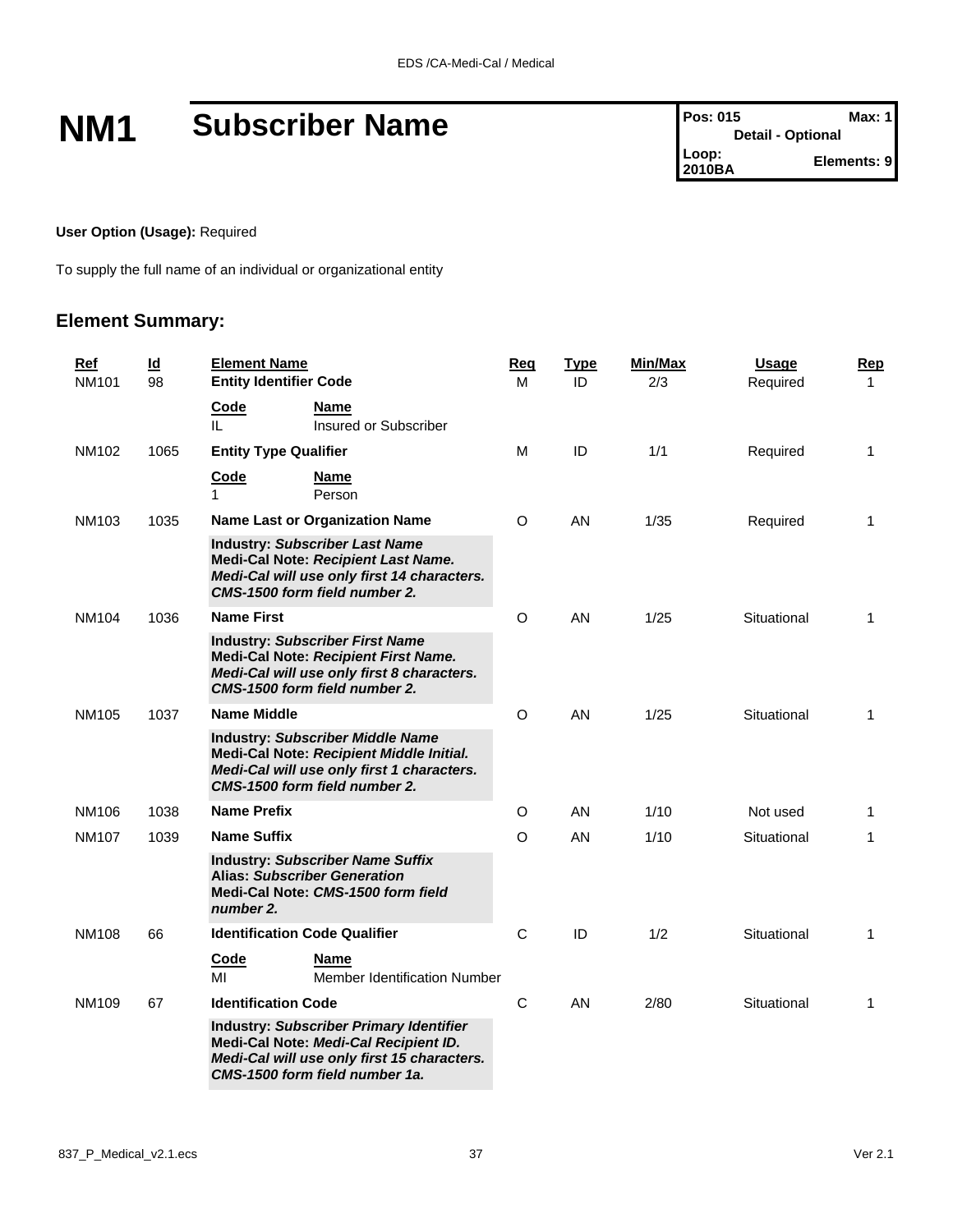### **Example:**

*NM1\*IL\*1\*DOE\*JOHN\*T\*\*JR\*MI\*123456~*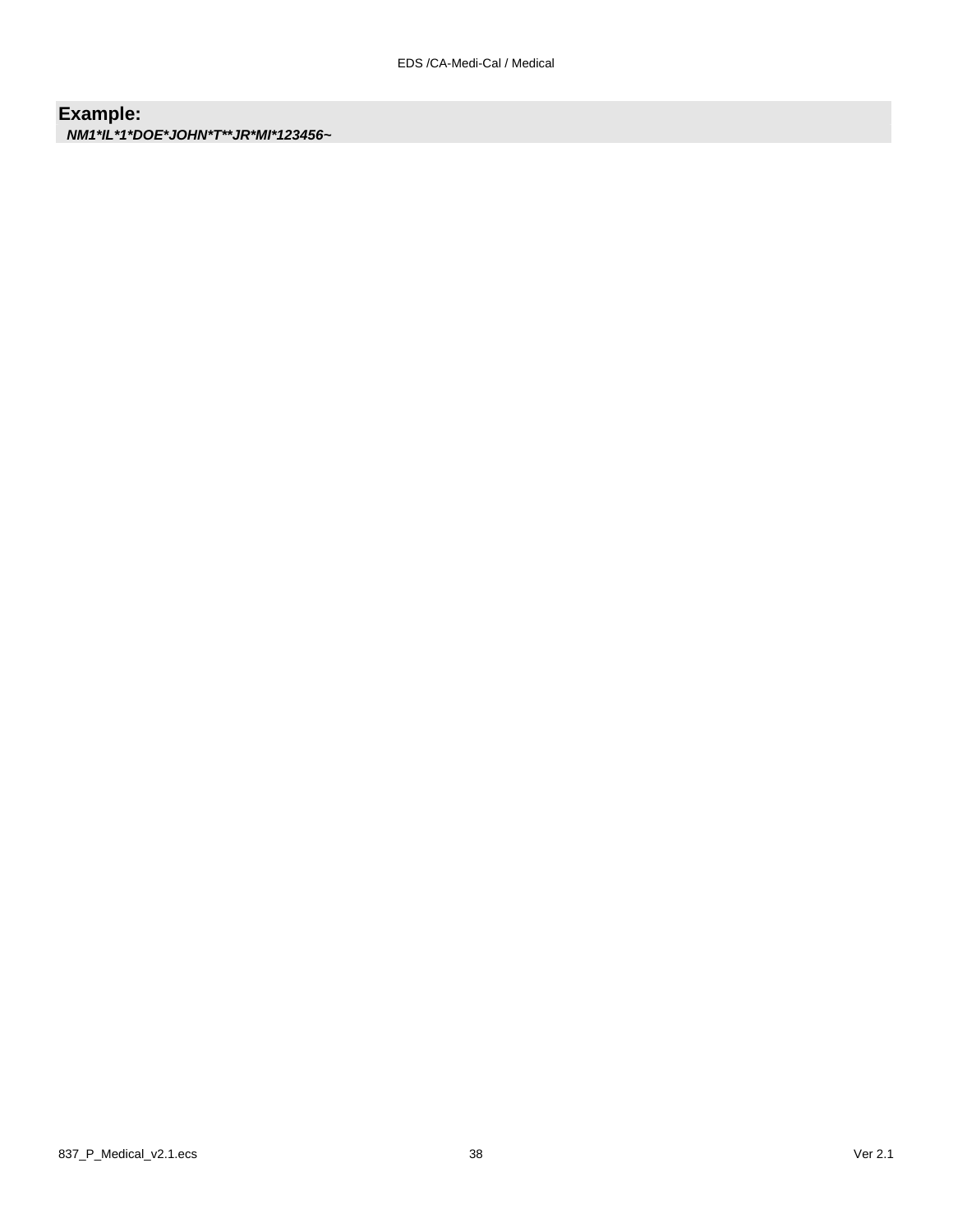## **N3 Subscriber Address Pos: 025 Max: 1 Pos: 025 Max: 1**

**User Option (Usage):** Situational

To specify the location of the named party

#### **Element Summary:**

| Ref<br>N301 | <u>ld</u><br>166 | <b>Element Name</b><br><b>Address Information</b>                                                                                                                                                                 | Req<br>м | <b>Type</b><br>AN. | Min/Max<br>1/35 | <b>Usage</b><br>Required | Rep<br>4 |
|-------------|------------------|-------------------------------------------------------------------------------------------------------------------------------------------------------------------------------------------------------------------|----------|--------------------|-----------------|--------------------------|----------|
|             |                  | <b>Industry: Subscriber Address Line</b><br>Alias: Subscriber Address 1<br>Medi-Cal Note: Recipient Address Line 1.<br><b>Medi-Cal will only use the first 29</b><br>characters.<br>CMS-1500 form field number 5. |          |                    |                 |                          |          |
| N302        | 166              | <b>Address Information</b>                                                                                                                                                                                        | O        | AN                 | 1/35            | Situational              |          |
|             |                  | <b>Industry: Subscriber Address Line</b><br>Alias: Subscriber Address 2<br>Medi-Cal Note: Recipient Address Line 2.<br><b>Medi-Cal will only use the first 29</b><br>characters.<br>CMS-1500 form field number 5. |          |                    |                 |                          |          |

#### **Example:** *N3\*125 CITY AVENUE~* **Medi-Cal Note:** *"N3" Required if the subscriber is the patient.*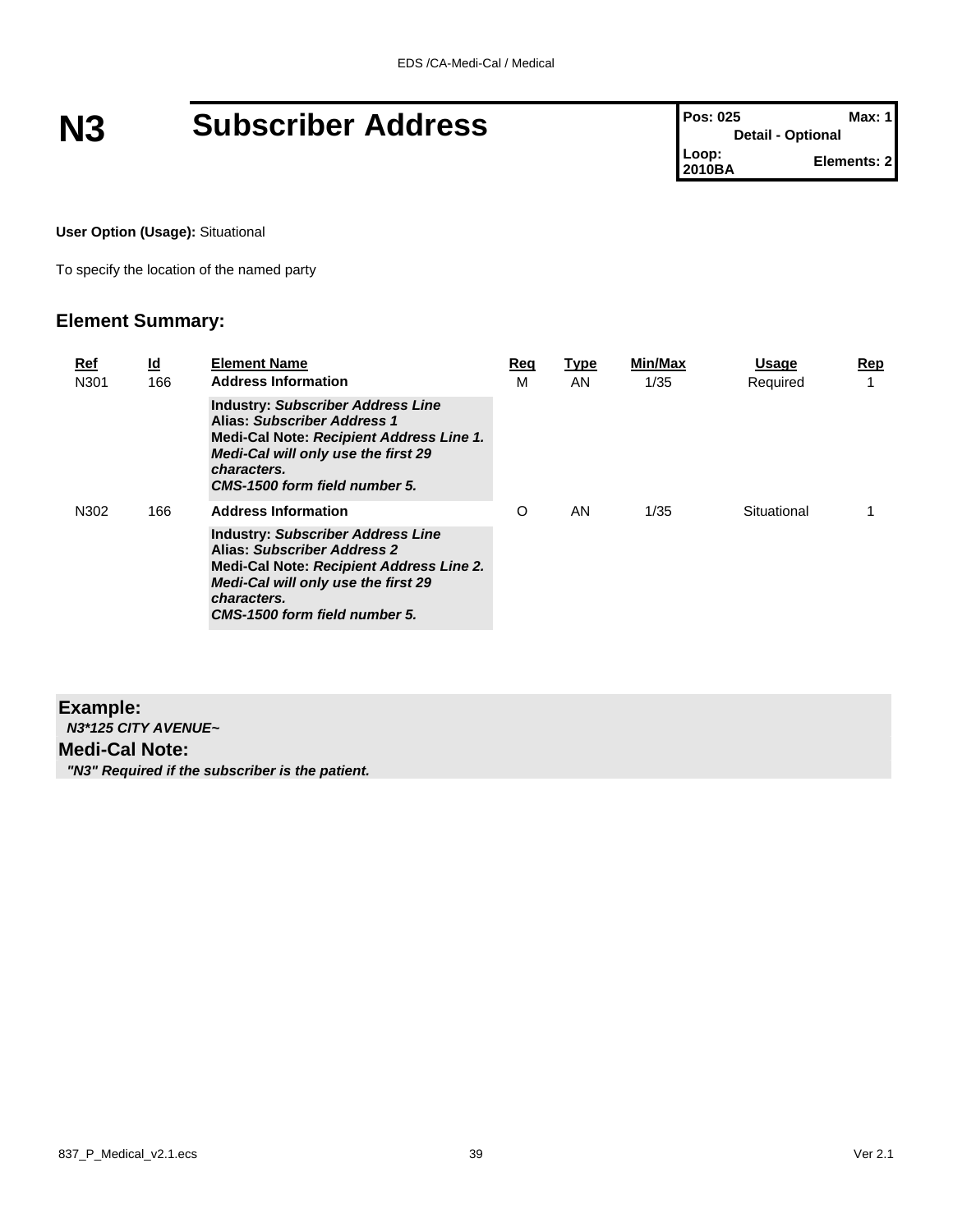## **N4** Subscriber City/State/ZIP Code

| <b>Pos: 030</b> | Max: 1                   |
|-----------------|--------------------------|
|                 | <b>Detail - Optional</b> |
| Loop:<br>2010BA | Elements: 3              |
|                 |                          |

#### **User Option (Usage):** Situational

To specify the geographic place of the named party

#### **Element Summary:**

| <u>Ref</u><br>N401 | $\underline{\mathsf{Id}}$<br>19 | <b>Element Name</b><br><b>City Name</b>                                                                                                                                                                 | <u>Req</u><br>$\Omega$ | <b>Type</b><br>AN. | Min/Max<br>2/30 | Usage<br>Required | <u>Rep</u><br>1 |
|--------------------|---------------------------------|---------------------------------------------------------------------------------------------------------------------------------------------------------------------------------------------------------|------------------------|--------------------|-----------------|-------------------|-----------------|
|                    |                                 | <b>Industry: Subscriber City Name</b><br>Medi-Cal Note: CMS-1500 form field<br>number 5.                                                                                                                |                        |                    |                 |                   |                 |
| N402               | 156                             | <b>State or Province Code</b>                                                                                                                                                                           | O                      | ID                 | 2/2             | Required          | 1               |
|                    |                                 | <b>Industry: Subscriber State Code</b><br>Medi-Cal Note: CMS-1500 form field<br>number 5.                                                                                                               |                        |                    |                 |                   |                 |
|                    |                                 | <b>ExternalCodeList</b><br><b>Name: 22</b><br>Description: States and Outlying Areas of the U.S.                                                                                                        |                        |                    |                 |                   |                 |
| N403               | 116                             | <b>Postal Code</b>                                                                                                                                                                                      | O                      | ID                 | 3/15            | Required          | 1               |
|                    |                                 | Industry: Subscriber Postal Zone or ZIP<br>Code<br>Alias: Subscriber Zip Code<br>Medi-Cal Note: Recipient Zip Code. Medi-<br>Cal will only use the first 5 characters.<br>CMS-1500 form field number 5. |                        |                    |                 |                   |                 |
|                    |                                 | <b>ExternalCodeList</b><br><b>Name: 51</b><br><b>Description: ZIP Code</b>                                                                                                                              |                        |                    |                 |                   |                 |

#### **Example:**

*N4\*CENTERVILLE\*PA\*17111~*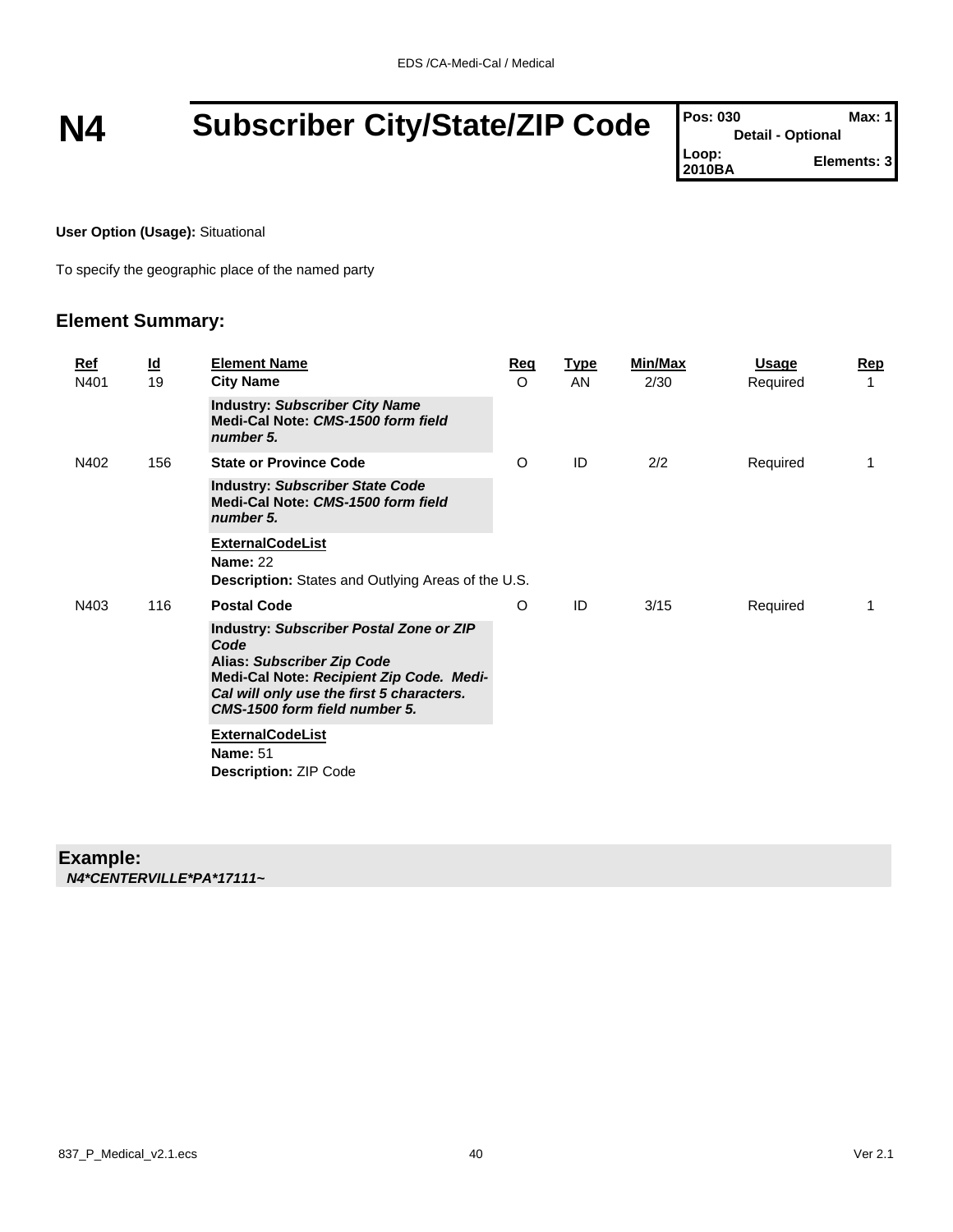### **DMG Subscriber Demographic Information**

**Pos: 032 Max: 1 Detail - Optional Loop: 2011 Elements: 3** 

**User Option (Usage):** Situational

To supply demographic information

#### **Element Summary:**

| <u>Ref</u><br>DMG01 | <u>ld</u><br>1250                                                                                                                                                                                             | <b>Element Name</b>                     | Date Time Period Format Qualifier                | Req<br>C | <b>Type</b><br>ID | Min/Max<br>2/3 | Usage<br>Required | <u>Rep</u><br>1 |
|---------------------|---------------------------------------------------------------------------------------------------------------------------------------------------------------------------------------------------------------|-----------------------------------------|--------------------------------------------------|----------|-------------------|----------------|-------------------|-----------------|
|                     |                                                                                                                                                                                                               | <u>Code</u><br>D8                       | <b>Name</b><br>Date Expressed in Format CCYYMMDD |          |                   |                |                   |                 |
| DMG02               | 1251                                                                                                                                                                                                          |                                         | Date Time Period                                 |          | AN                | 1/35           | Required          |                 |
|                     | <b>Industry: Subscriber Birth Date</b><br>Alias: Date of Birth - Patient<br><b>Medi-Cal Note: Recipient Birth Date.</b><br>Medi-Cal will only use the first 8<br>characters.<br>CMS-1500 form field number 3. |                                         |                                                  |          |                   |                |                   |                 |
| DMG03               | 1068                                                                                                                                                                                                          | <b>Gender Code</b>                      |                                                  | O        | ID                | 1/1            | Required          |                 |
|                     |                                                                                                                                                                                                               | <b>Industry: Subscriber Gender Code</b> |                                                  |          |                   |                |                   |                 |
|                     |                                                                                                                                                                                                               | Alias: Gender - Patient<br>number 3.    | Medi-Cal Note: CMS-1500 form field               |          |                   |                |                   |                 |
|                     |                                                                                                                                                                                                               | <b>Code</b><br>F<br>M                   | <b>Name</b><br>Female<br>Male                    |          |                   |                |                   |                 |

#### **Example:**

*DMG\*D8\*19330706\*M~*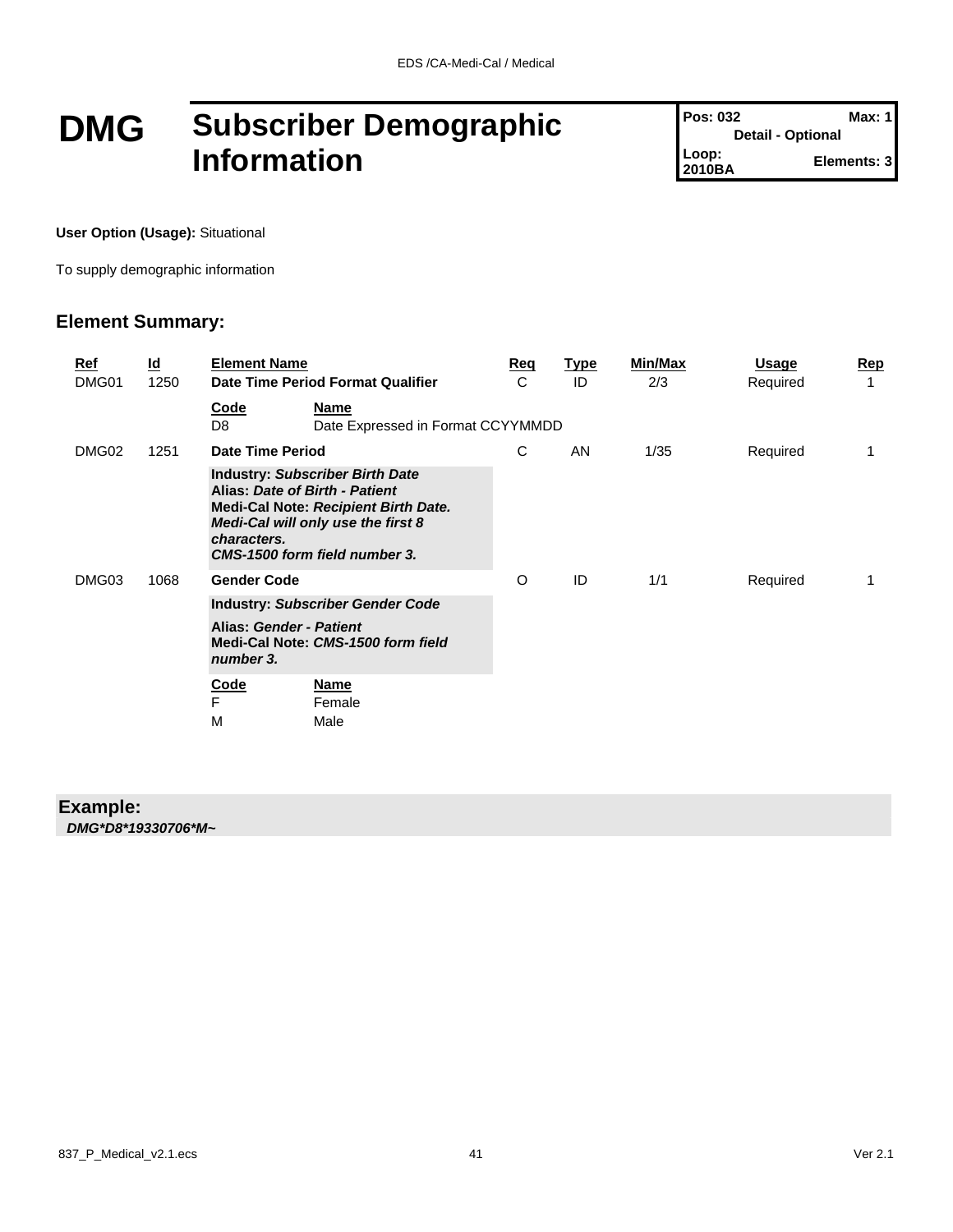| <b>Loop 2010BB</b> | Pos: 015        | Repeat: 1<br><b>Optional</b> |
|--------------------|-----------------|------------------------------|
|                    | Loop:<br>2010BB | Elements: N/A                |
|                    |                 |                              |

**User Option (Usage):** Required

To supply the full name of an individual or organizational entity

#### **Loop Summary:**

| <b>Pos</b> | Id              | <b>Seament Name</b> | <u>Req</u> | <b>Max Use</b> | Repeat | <b>Usage</b> |
|------------|-----------------|---------------------|------------|----------------|--------|--------------|
| 015        | NM <sub>1</sub> | Paver Name          |            |                |        | Required     |

#### **Example:**

*NM1\*PR\*2\*UNION MUTUAL OF OREGON\*\*\*\*\*PI\*11122333~*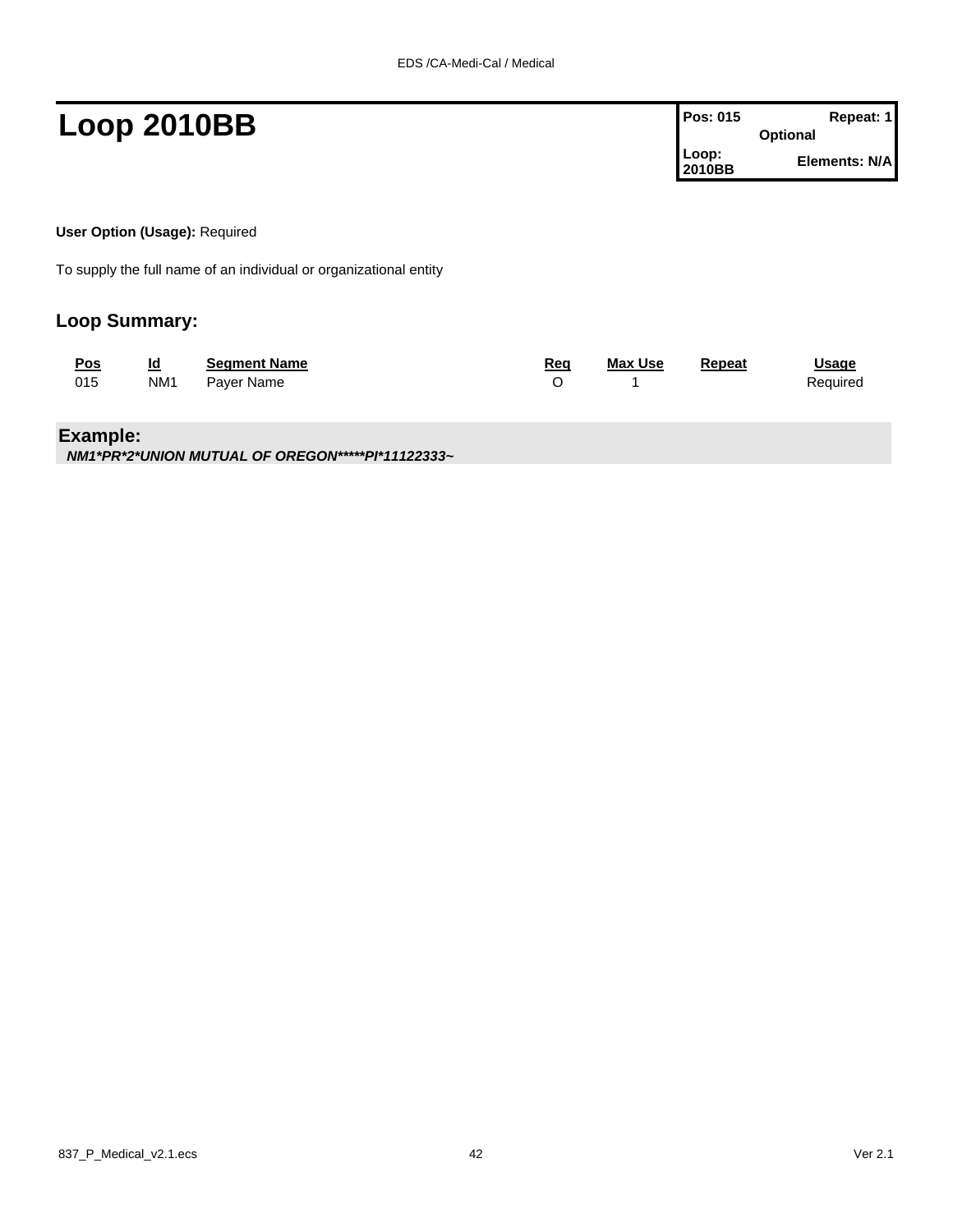## **NM1** Payer Name

| Pos: 015                 | Max: 1      |
|--------------------------|-------------|
| <b>Detail - Optional</b> |             |
| Loop:<br>2010BB          | Elements: 9 |

#### **User Option (Usage):** Required

To supply the full name of an individual or organizational entity

#### **Element Summary:**

| Ref<br><b>NM101</b> | $\underline{\mathsf{Id}}$<br>98 | <b>Element Name</b><br><b>Entity Identifier Code</b>                                                                                                                                                         | Req<br>м | <b>Type</b><br>ID | Min/Max<br>2/2 | Usage<br>Required | Rep<br>1     |
|---------------------|---------------------------------|--------------------------------------------------------------------------------------------------------------------------------------------------------------------------------------------------------------|----------|-------------------|----------------|-------------------|--------------|
|                     |                                 | <b>Code</b><br>Name<br><b>PR</b><br>Payer                                                                                                                                                                    |          |                   |                |                   |              |
| NM102               | 1065                            | <b>Entity Type Qualifier</b>                                                                                                                                                                                 | м        | ID                | 1/1            | Required          | $\mathbf{1}$ |
|                     |                                 | Code<br><b>Name</b><br>$\overline{2}$<br>Non-Person Entity                                                                                                                                                   |          |                   |                |                   |              |
| <b>NM103</b>        | 1035                            | <b>Name Last or Organization Name</b>                                                                                                                                                                        | O        | AN                | 1/35           | Required          | $\mathbf{1}$ |
|                     |                                 | <b>Industry: Payer Name</b><br>Medi-Cal Note: "Medi-Cal MED"<br>May be upper, lower or mixed case.<br>Medi-Cal will only use the first 12<br>characters.<br>No longer required on and after July 1,<br>2006. |          |                   |                |                   |              |
| <b>NM104</b>        | 1036                            | <b>Name First</b>                                                                                                                                                                                            | O        | <b>AN</b>         | 1/25           | Not used          | $\mathbf{1}$ |
| NM105               | 1037                            | <b>Name Middle</b>                                                                                                                                                                                           | O        | <b>AN</b>         | 1/25           | Not used          | 1            |
| NM106               | 1038                            | <b>Name Prefix</b>                                                                                                                                                                                           | O        | AN                | 1/10           | Not used          | 1            |
| <b>NM107</b>        | 1039                            | <b>Name Suffix</b>                                                                                                                                                                                           | O        | AN                | 1/10           | Not used          | 1            |
| <b>NM108</b>        | 66                              | <b>Identification Code Qualifier</b>                                                                                                                                                                         | C        | ID                | 1/2            | Required          | $\mathbf{1}$ |
|                     |                                 | Code<br><b>Name</b><br>PI.<br>Payor Identification                                                                                                                                                           |          |                   |                |                   |              |
| <b>NM109</b>        | 67                              | <b>Identification Code</b>                                                                                                                                                                                   | C        | AN                | 2/20           | Required          | $\mathbf{1}$ |
|                     |                                 | Industry: Payer Identifier<br>Alias: Payer Primary Identifier<br>Medi-Cal Note: "610442" Medi-Cal<br><b>Payer/Receiver ID</b>                                                                                |          |                   |                |                   |              |
|                     |                                 | <b>ExternalCodeList</b><br><b>Name: 540</b><br><b>Description:</b> Health Care Financing Administration National Plan ID                                                                                     |          |                   |                |                   |              |

**Example:**

*NM1\*PR\*2\*UNION MUTUAL OF OREGON\*\*\*\*\*PI\*11122333~*

#### **Medi-Cal Note:**

837\_P\_Medical\_v2.1.ecs 43 Ver 2.1 *"NM1" Medi-Cal uses field NM103 of this loop to appropriately differentiate between the two Professional claim types. The*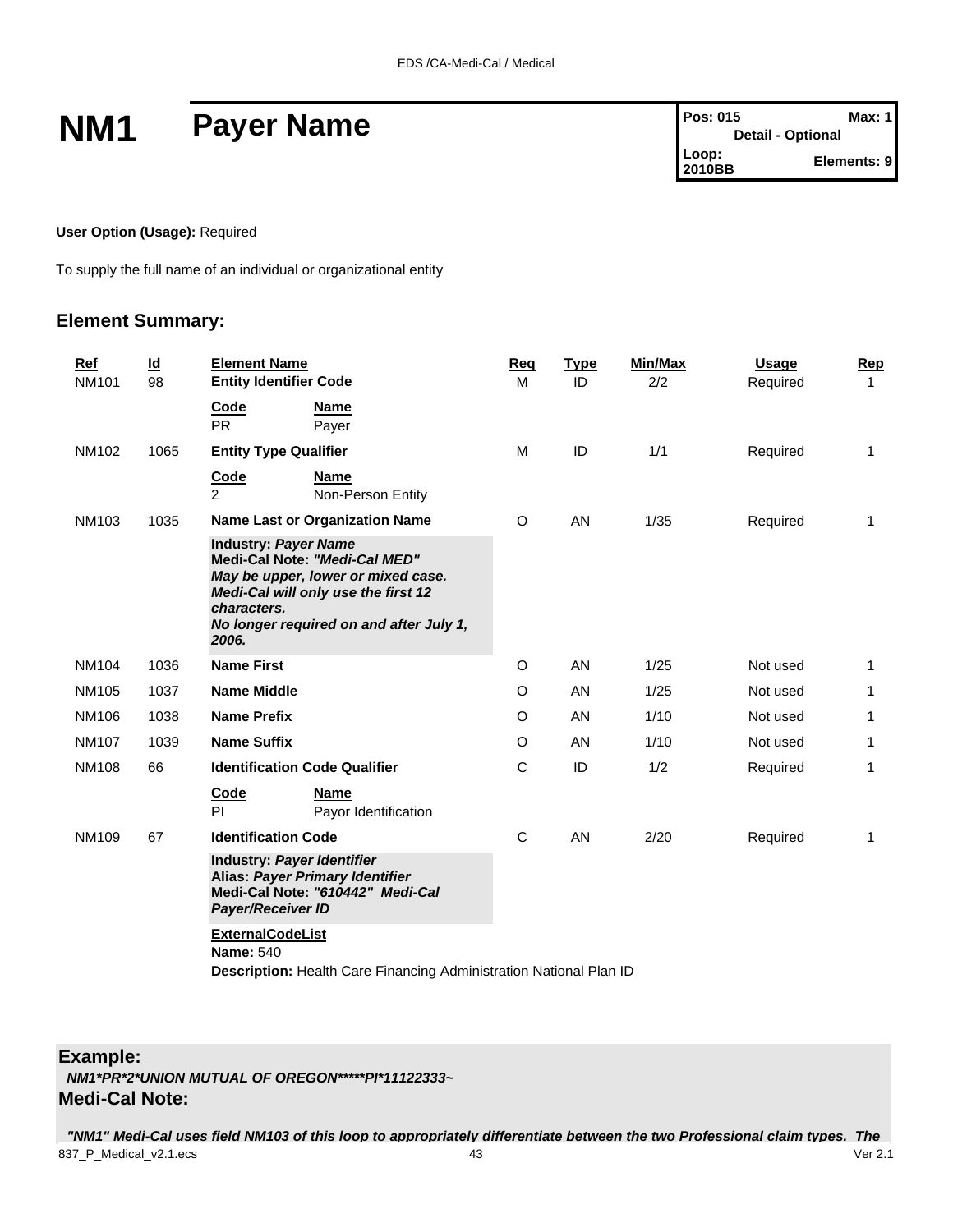*payer name is required for Medi-Cal processing.* 

*As of July 1, 2006 it is not necessary to include "Medi-Cal MED" in the Payer Name (NM1) segment.*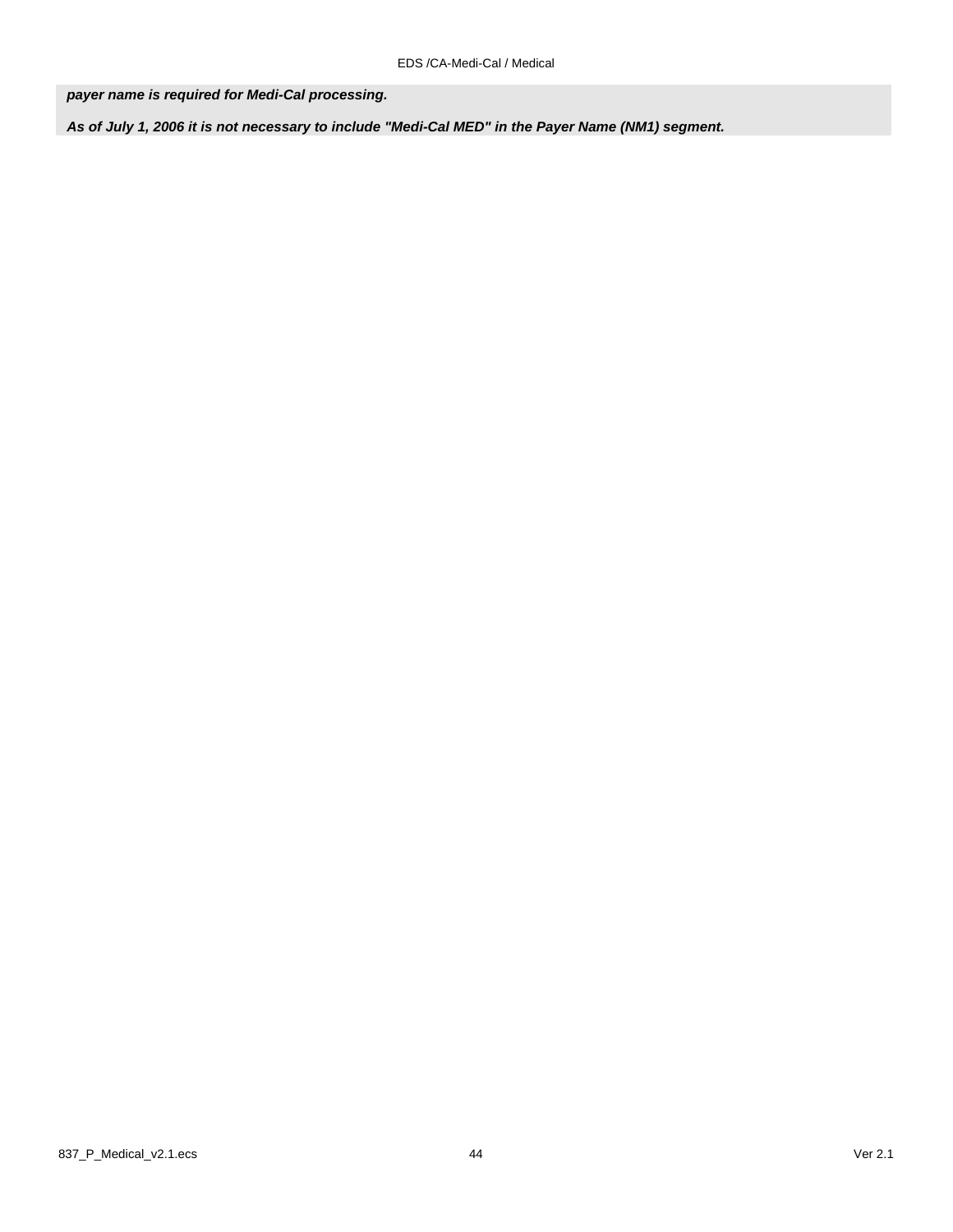**User Option (Usage):** Situational

To specify basic data about the claim

#### **Loop Summary:**

| <u>Pos</u> | $\underline{\mathsf{Id}}$ | <b>Segment Name</b>                                        | Req | <b>Max Use</b> | Repeat         | <b>Usage</b> |
|------------|---------------------------|------------------------------------------------------------|-----|----------------|----------------|--------------|
| 130        | <b>CLM</b>                | Claim Information                                          | O   |                |                | Required     |
| 135        | <b>DTP</b>                | Date - Onset of Current Illness/Symptom                    | O   | 1              |                | Situational  |
| 135        | <b>DTP</b>                | Date - Similar Illness/Symptom Onset                       | O   | 10             |                | Situational  |
| 135        | <b>DTP</b>                | Date - Accident                                            | O   | 10             |                | Situational  |
| 135        | <b>DTP</b>                | Date - Last Menstrual Period                               | O   | 1              |                | Situational  |
| 135        | <b>DTP</b>                | Date - Last X-ray                                          | O   |                |                | Situational  |
| 135        | <b>DTP</b>                | Date - Hearing and Vision Prescription Date                | O   |                |                | Situational  |
| 135        | <b>DTP</b>                | Date - Admission                                           | O   |                |                | Situational  |
| 135        | <b>DTP</b>                | Date - Discharge                                           | O   | 1              |                | Situational  |
| 155        | <b>PWK</b>                | Claim Supplemental Information                             | O   | 10             |                | Situational  |
| 175        | <b>AMT</b>                | <b>Patient Amount Paid</b>                                 | O   |                |                | Situational  |
| 175        | AMT                       | <b>Total Purchased Service Amount</b>                      | O   | 1              |                | Situational  |
| 180        | <b>REF</b>                | Mammography Certification Number                           | O   | 1              |                | Situational  |
| 180        | <b>REF</b>                | Prior Authorization or Referral Number                     | O   | 2              |                | Situational  |
| 180        | <b>REF</b>                | Clinical Laboratory Improvement Amendment<br>(CLIA) Number | O   | 3              |                | Situational  |
| 180        | <b>REF</b>                | <b>Medical Record Number</b>                               | O   | 1              |                | Situational  |
| 185        | K <sub>3</sub>            | File Information                                           | O   | 10             |                | Situational  |
| 190        | <b>NTE</b>                | <b>Claim Note</b>                                          | O   | 1              |                | Situational  |
| 195        | CR <sub>1</sub>           | Ambulance Transport Information                            | O   | 1              |                | Situational  |
| 220        | <b>CRC</b>                | <b>Ambulance Certification</b>                             | O   | 3              |                | Situational  |
| 220        | <b>CRC</b>                | Patient Condition Information: Vision                      | O   | 3              |                | Situational  |
| 220        | <b>CRC</b>                | Homebound Indicator                                        | O   | 1              |                | Situational  |
| 220        | <b>CRC</b>                | <b>EPSDT Referral</b>                                      | O   | 1              |                | Situational  |
| 231        | HI                        | Health Care Diagnosis Code                                 | O   | 1              |                | Situational  |
| 250        |                           | Loop 2310A                                                 | O   |                | $\overline{c}$ | Situational  |
| 250        |                           | Loop 2310B                                                 | O   |                | 1              | Situational  |
| 250        |                           | Loop 2310D                                                 | O   |                |                | Situational  |
| 290        |                           | Loop 2320                                                  | O   |                | 10             | Situational  |
| 365        |                           | Loop 2400                                                  | O   |                | 50             | Required     |
|            |                           |                                                            |     |                |                |              |

#### **Example:**

*CLM\*A37YH556\*500\*\*\*11::1\*Y\*A\*Y\*Y\*C~*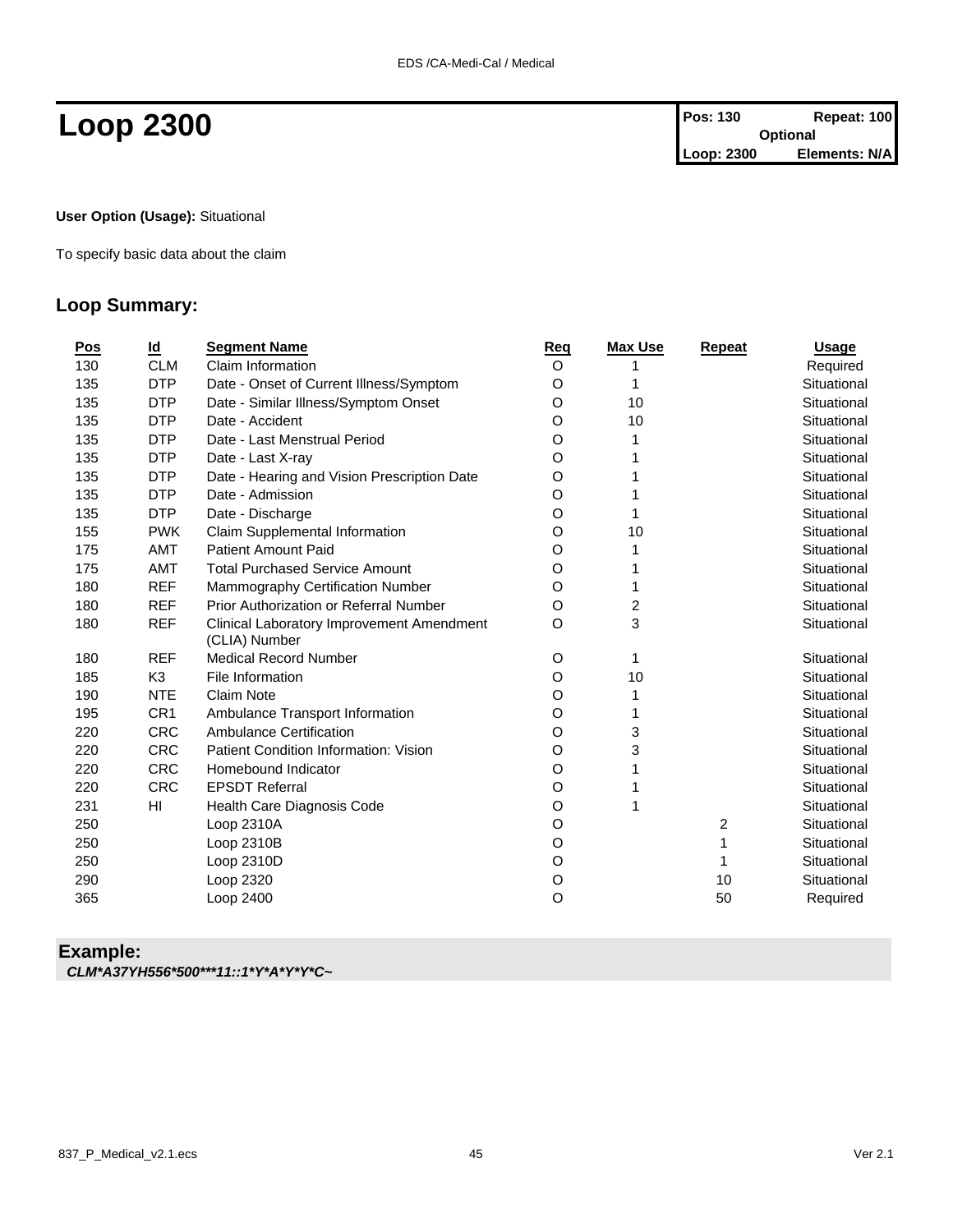# **CLM Claim Information Pos: 130 Detail - Optional Max: 1**<br>
Loop: 2300 **Elements: 20**

**User Option (Usage):** Required

To specify basic data about the claim

#### **Element Summary:**

| Ref<br>CLM01 | Id<br>1028                                                                                                           | <b>Element Name</b><br><b>Claim Submitter's Identifier</b>                                                                                                                                                                                                                                                                                                                                                                                                   |   | <u>Type</u><br>AN | <b>Min/Max</b><br>1/38 | <b>Usage</b><br>Required | <u>Rep</u><br>$\mathbf{1}$ |  |  |
|--------------|----------------------------------------------------------------------------------------------------------------------|--------------------------------------------------------------------------------------------------------------------------------------------------------------------------------------------------------------------------------------------------------------------------------------------------------------------------------------------------------------------------------------------------------------------------------------------------------------|---|-------------------|------------------------|--------------------------|----------------------------|--|--|
|              |                                                                                                                      | <b>Industry: Patient Account Number</b><br>Medi-Cal Note: Medi-Cal will only use the<br>first 20 characters.<br>CMS-1500 form field number 26.                                                                                                                                                                                                                                                                                                               |   |                   |                        |                          |                            |  |  |
| CLM02        | 782                                                                                                                  | <b>Monetary Amount</b>                                                                                                                                                                                                                                                                                                                                                                                                                                       | O | R.                | 1/18                   | Required                 | $\mathbf{1}$               |  |  |
|              |                                                                                                                      | <b>Industry: Total Claim Charge Amount</b><br><b>Alias: Total Submitted Charges</b><br>Medi-Cal Note: Medi-Cal will only use the<br>first 9 characters.<br>CMS-1500 form field number 28.                                                                                                                                                                                                                                                                    |   |                   |                        |                          |                            |  |  |
| CLM03        | 1032                                                                                                                 | <b>Claim Filing Indicator Code</b>                                                                                                                                                                                                                                                                                                                                                                                                                           | O | ID                | 1/2                    | Not used                 | 1                          |  |  |
| CLM04        | 1343                                                                                                                 | <b>Non-Institutional Claim Type Code</b>                                                                                                                                                                                                                                                                                                                                                                                                                     | O | ID                | 1/2                    | Not used                 | 1                          |  |  |
| CLM05        | C <sub>023</sub>                                                                                                     | <b>Health Care Service Location Information</b>                                                                                                                                                                                                                                                                                                                                                                                                              | O | Comp              |                        | Required                 | 1                          |  |  |
|              |                                                                                                                      | Alias: Place of Service Code (Composite)                                                                                                                                                                                                                                                                                                                                                                                                                     |   |                   |                        |                          |                            |  |  |
|              | 1331                                                                                                                 | <b>Facility Code Value</b>                                                                                                                                                                                                                                                                                                                                                                                                                                   | М | AN                | 2/2                    | Required                 | 1                          |  |  |
|              |                                                                                                                      | <b>Industry: Facility Type Code</b><br>Medi-Cal Note: Place of Service, For<br>claims with dates of service prior to<br>September 22, 2003, the Medi-Cal local<br>place of service values must be used.<br>These are located in the Medi-Cal<br>Provider Manual. For dates of service on<br>or after September 22, 2003, the national<br>place of service values as referenced in<br>external code list 237 must be used.<br>CMS-1500 form field number 24b. |   |                   |                        |                          |                            |  |  |
|              |                                                                                                                      | <b>ExternalCodeList</b><br><b>Name: 237</b>                                                                                                                                                                                                                                                                                                                                                                                                                  |   |                   |                        |                          |                            |  |  |
|              |                                                                                                                      | Description: Place of Service from Health Care Financing Administration Claim Form                                                                                                                                                                                                                                                                                                                                                                           |   |                   |                        |                          |                            |  |  |
|              | 1332                                                                                                                 | <b>Facility Code Qualifier</b>                                                                                                                                                                                                                                                                                                                                                                                                                               | O | ID                | 1/2                    | Not used                 | 1                          |  |  |
|              | 1325                                                                                                                 | <b>Claim Frequency Type Code</b>                                                                                                                                                                                                                                                                                                                                                                                                                             | O | ID                | 1/1                    | Required                 | $\mathbf{1}$               |  |  |
|              | <b>Industry: Claim Frequency Code</b><br><b>Alias: Claim Submission Reason Code</b><br>Medi-Cal Note: "1" (Original) |                                                                                                                                                                                                                                                                                                                                                                                                                                                              |   |                   |                        |                          |                            |  |  |
|              |                                                                                                                      | <b>ExternalCodeList</b><br><b>Name: 235</b><br><b>Description:</b> Claim Frequency Type Code                                                                                                                                                                                                                                                                                                                                                                 |   |                   |                        |                          |                            |  |  |
| CLM06        | 1073                                                                                                                 | Yes/No Condition or Response Code                                                                                                                                                                                                                                                                                                                                                                                                                            | O | ID                | 1/1                    | Required                 | 1                          |  |  |
|              |                                                                                                                      |                                                                                                                                                                                                                                                                                                                                                                                                                                                              |   |                   |                        |                          |                            |  |  |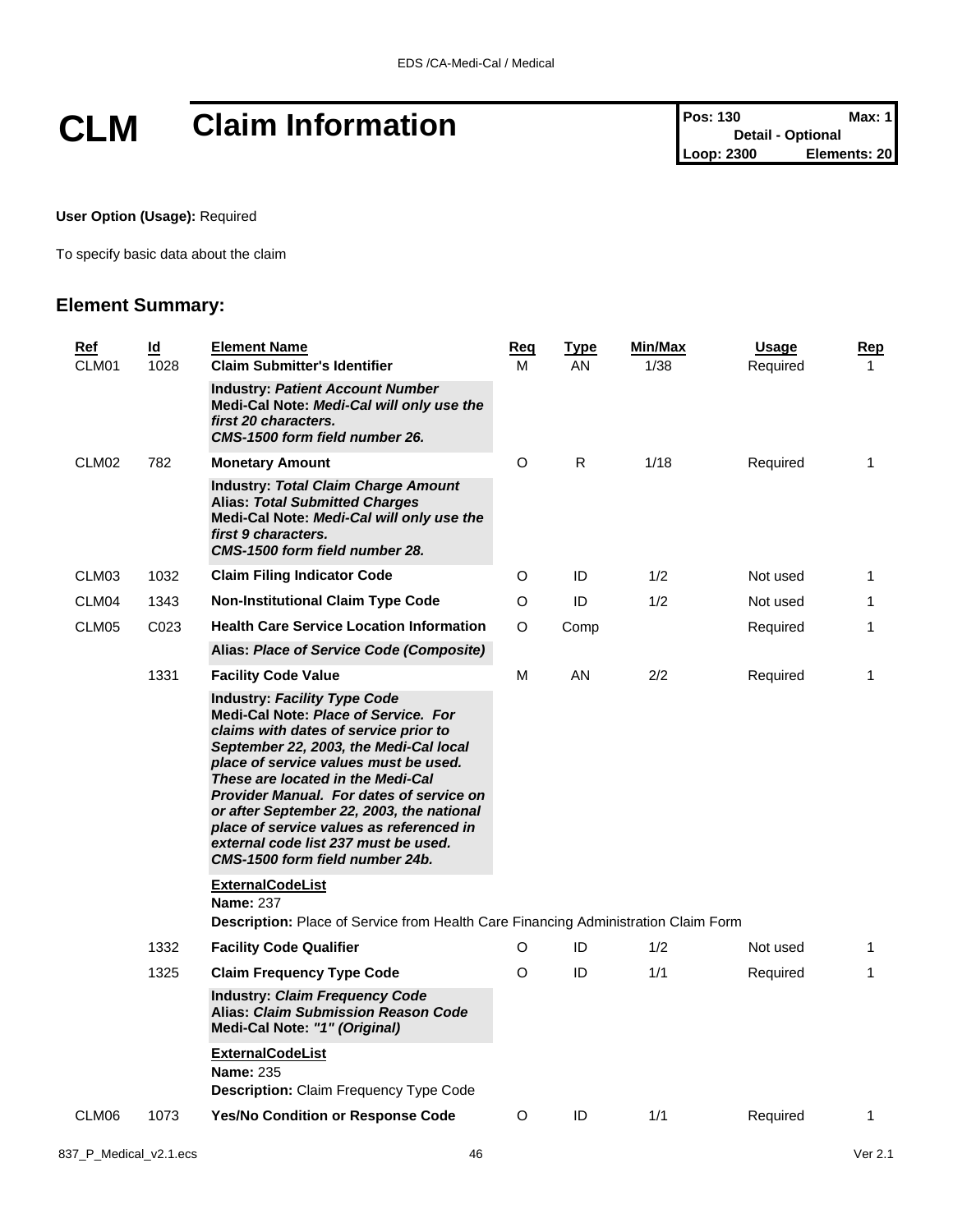|       |      | <b>Indicator</b>                          | <b>Industry: Provider or Supplier Signature</b><br>Alias: Provider Signature on File                                                                                                                                                                          |   |      |     |             |   |
|-------|------|-------------------------------------------|---------------------------------------------------------------------------------------------------------------------------------------------------------------------------------------------------------------------------------------------------------------|---|------|-----|-------------|---|
|       |      | Code<br>N<br>Υ                            | Name<br><b>No</b><br>Yes                                                                                                                                                                                                                                      |   |      |     |             |   |
| CLM07 | 1359 |                                           | <b>Provider Accept Assignment Code</b>                                                                                                                                                                                                                        | O | ID   | 1/1 | Required    | 1 |
|       |      | number 27.                                | <b>Industry: Medicare Assignment Code</b><br>Medi-Cal Note: CMS-1500 form field                                                                                                                                                                               |   |      |     |             |   |
|       |      | <b>Code</b><br>A<br>B<br>$\mathsf C$<br>P | <u>Name</u><br>Assigned<br>Assignment Accepted on Clinical Lab Services Only<br>Not Assigned<br>Patient Refuses to Assign Benefits                                                                                                                            |   |      |     |             |   |
| CLM08 | 1073 |                                           | <b>Yes/No Condition or Response Code</b>                                                                                                                                                                                                                      | O | ID   | 1/1 | Required    | 1 |
|       |      | <b>Certification Indicator</b>            | <b>Industry: Benefits Assignment</b><br>Alias: Assignment of Benefits Indicator<br><b>Medi-Cal Note: Benefits Assigned.</b>                                                                                                                                   |   |      |     |             |   |
|       |      | Code<br>N<br>Y                            | <u>Name</u><br>No<br>Yes                                                                                                                                                                                                                                      |   |      |     |             |   |
| CLM09 | 1363 |                                           | <b>Release of Information Code</b>                                                                                                                                                                                                                            | O | ID   | 1/1 | Required    | 1 |
|       |      |                                           | Alias: Release of Information Code                                                                                                                                                                                                                            |   |      |     |             |   |
|       |      | <u>Code</u><br>A                          | Name<br>Appropriate Release of Information on File at Health Care Service Provider or at Utilization<br><b>Review Organization</b><br>Informed Consent to Release Medical Information for Conditions or Diagnoses Regulated by<br><b>Federal Statutes</b>     |   |      |     |             |   |
|       |      | м<br>N<br>O                               | The Provider has Limited or Restricted Ability to Release Data Related to a Claim<br>No, Provider is Not Allowed to Release Data<br>On file at Payor or at Plan Sponsor                                                                                       |   |      |     |             |   |
|       |      | Y                                         | Yes, Provider has a Signed Statement Permitting Release of Medical Billing Data Related to<br>a Claim                                                                                                                                                         |   |      |     |             |   |
| CLM10 | 1351 |                                           | <b>Patient Signature Source Code</b>                                                                                                                                                                                                                          | O | ID   | 1/1 | Situational |   |
|       |      |                                           | <b>Alias: Patient Signature Source Code</b>                                                                                                                                                                                                                   |   |      |     |             |   |
|       |      | Code<br>B<br>$\mathsf C$                  | <b>Name</b><br>Signed signature authorization form or forms for both HCFA-1500 Claim Form block 12 and<br>block 13 are on file<br>Signed HCFA-1500 Claim Form on file                                                                                         |   |      |     |             |   |
|       |      | M<br>P<br>$\mathsf S$                     | Signed signature authorization form for HCFA-1500 Claim Form block 13 on file<br>Signature generated by provider because the patient was not physically present for services<br>Signed signature authorization form for HCFA-1500 Claim Form block 12 on file |   |      |     |             |   |
| CLM11 | C024 |                                           | <b>Related Causes Information</b>                                                                                                                                                                                                                             | O | Comp |     | Situational | 1 |
|       |      | <b>Causes (Composite)</b>                 | Alias: Accident/Employment/Related                                                                                                                                                                                                                            |   |      |     |             |   |
|       | 1362 | <b>Related-Causes Code</b>                |                                                                                                                                                                                                                                                               | M | ID   | 2/3 | Required    | 1 |
|       |      | number 10.                                | <b>Industry: Related Causes Code</b><br>Medi-Cal Note: CMS-1500 form field                                                                                                                                                                                    |   |      |     |             |   |
|       |      | <b>Code</b><br>EM                         | <b>Name</b><br>Employment                                                                                                                                                                                                                                     |   |      |     |             |   |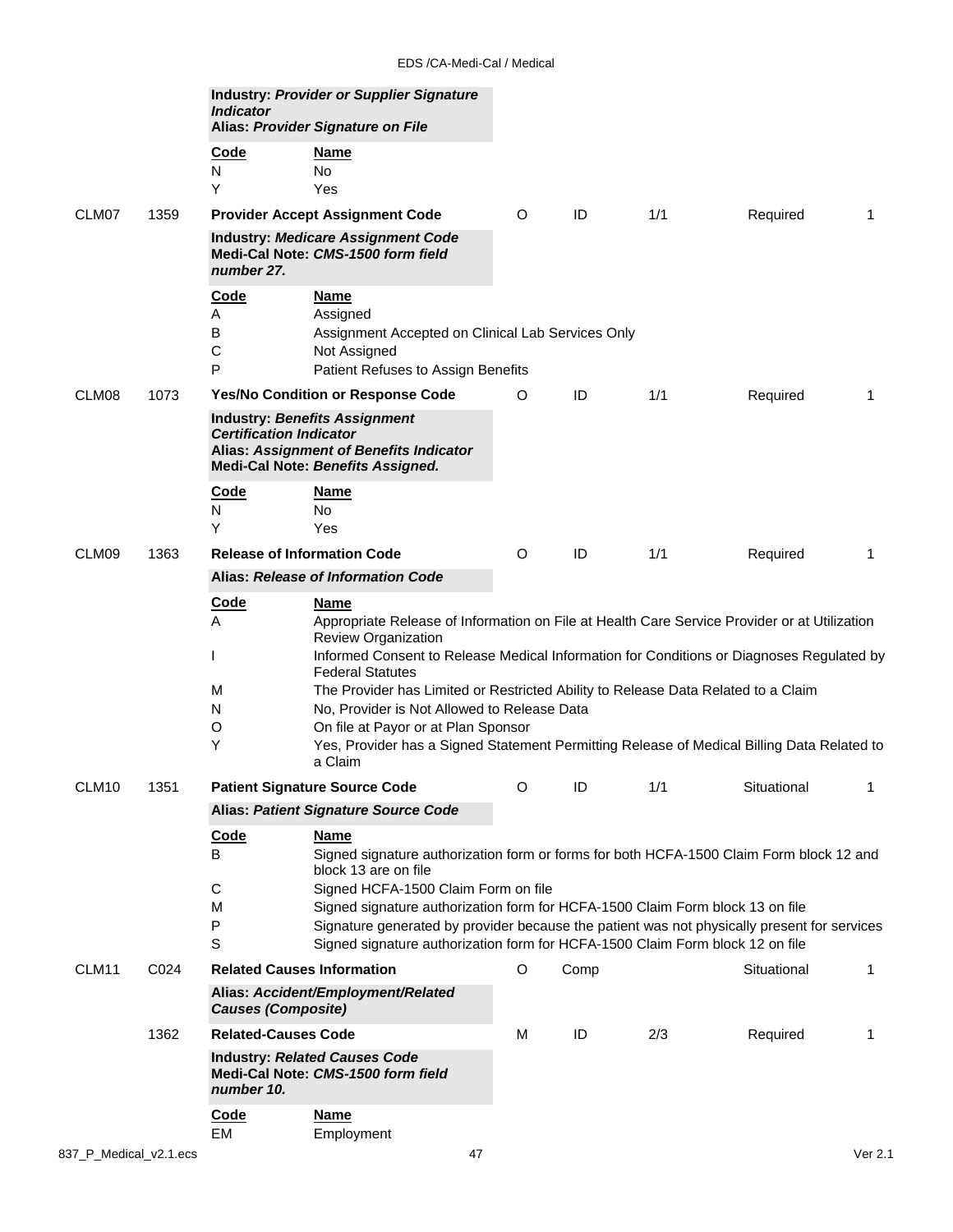|                   | 1362 | <b>Related-Causes Code</b>                 |                                                                                                                                                                                                                                                              | O | ID | 2/3 | Situational | 1 |
|-------------------|------|--------------------------------------------|--------------------------------------------------------------------------------------------------------------------------------------------------------------------------------------------------------------------------------------------------------------|---|----|-----|-------------|---|
|                   |      | number 10.                                 | <b>Industry: Related Causes Code</b><br>Medi-Cal Note: CMS-1500 form field                                                                                                                                                                                   |   |    |     |             |   |
|                   | 1362 | <b>Related-Causes Code</b>                 |                                                                                                                                                                                                                                                              | O | ID | 2/3 | Situational | 1 |
|                   |      | number 10.                                 | <b>Industry: Related Causes Code</b><br>Medi-Cal Note: CMS-1500 form field                                                                                                                                                                                   |   |    |     |             |   |
|                   | 156  | <b>State or Province Code</b>              |                                                                                                                                                                                                                                                              | O | ID | 2/2 | Situational | 1 |
|                   |      | Code<br>number 10.                         | <b>Industry: Auto Accident State or Province</b><br>Medi-Cal Note: CMS-1500 form field                                                                                                                                                                       |   |    |     |             |   |
|                   |      | <b>ExternalCodeList</b><br><b>Name: 22</b> |                                                                                                                                                                                                                                                              |   |    |     |             |   |
|                   |      |                                            | Description: States and Outlying Areas of the U.S.                                                                                                                                                                                                           |   |    |     |             |   |
|                   | 26   | <b>Country Code</b>                        |                                                                                                                                                                                                                                                              | O | ID | 2/3 | Situational | 1 |
|                   |      | <b>ExternalCodeList</b><br>Name: 5         | Description: Countries, Currencies and Funds                                                                                                                                                                                                                 |   |    |     |             |   |
| CLM12             | 1366 | <b>Special Program Code</b>                |                                                                                                                                                                                                                                                              | O | ID | 2/3 | Situational | 1 |
|                   |      | number 24h.                                | Industry: Special Program Indicator<br><b>Alias: Special Program Code</b><br>Medi-Cal Note: CMS-1500 form field                                                                                                                                              |   |    |     |             |   |
|                   |      | <b>Code</b>                                | Name                                                                                                                                                                                                                                                         |   |    |     |             |   |
|                   |      | 01                                         | Early & Periodic Screening, Diagnosis, and Treatment (EPSDT) or Child Health Assessment<br>Program (CHAP)                                                                                                                                                    |   |    |     |             |   |
|                   |      | 02                                         | Physically Handicapped Children's Program                                                                                                                                                                                                                    |   |    |     |             |   |
|                   |      | 03<br>05                                   | Special Federal Funding<br><b>Disability</b>                                                                                                                                                                                                                 |   |    |     |             |   |
|                   |      | 07                                         | Induced Abortion - Danger to Life                                                                                                                                                                                                                            |   |    |     |             |   |
|                   |      | 08                                         | Induced Abortion - Rape or Incest                                                                                                                                                                                                                            |   |    |     |             |   |
|                   |      | 09                                         | Second Opinion or Surgery                                                                                                                                                                                                                                    |   |    |     |             |   |
| CLM <sub>13</sub> | 1073 |                                            | Yes/No Condition or Response Code                                                                                                                                                                                                                            | O | ID | 1/1 | Not used    | 1 |
| CLM14             | 1338 | <b>Level of Service Code</b>               |                                                                                                                                                                                                                                                              | O | ID | 1/3 | Not used    | 1 |
| CLM15             | 1073 |                                            | Yes/No Condition or Response Code                                                                                                                                                                                                                            | O | ID | 1/1 | Not used    | 1 |
| CLM16             | 1360 |                                            | <b>Provider Agreement Code</b><br><b>Industry: Participation Agreement</b>                                                                                                                                                                                   | O | ID | 1/1 | Situational | 1 |
|                   |      | Code                                       | <u>Name</u>                                                                                                                                                                                                                                                  |   |    |     |             |   |
|                   |      | P                                          | <b>Participation Agreement</b>                                                                                                                                                                                                                               |   |    |     |             |   |
| CLM17             | 1029 | <b>Claim Status Code</b>                   |                                                                                                                                                                                                                                                              | O | ID | 1/2 | Not used    | 1 |
| CLM18             | 1073 |                                            | Yes/No Condition or Response Code                                                                                                                                                                                                                            | O | ID | 1/1 | Not used    | 1 |
| CLM19             | 1383 |                                            | <b>Claim Submission Reason Code</b>                                                                                                                                                                                                                          | O | ID | 2/2 | Not used    | 1 |
| CLM20             | 1514 | <b>Delay Reason Code</b>                   |                                                                                                                                                                                                                                                              | O | ID | 1/2 | Situational | 1 |
|                   |      |                                            | Alias: Delay Reason Code<br><b>Medi-Cal Note: Medi-Cal Billing Limit</b><br><b>Exception.</b> For claims with dates of<br>service prior to September 22, 2003, the<br><b>Medi-Cal local billing limit exception</b><br>codes must be used. These are located |   |    |     |             |   |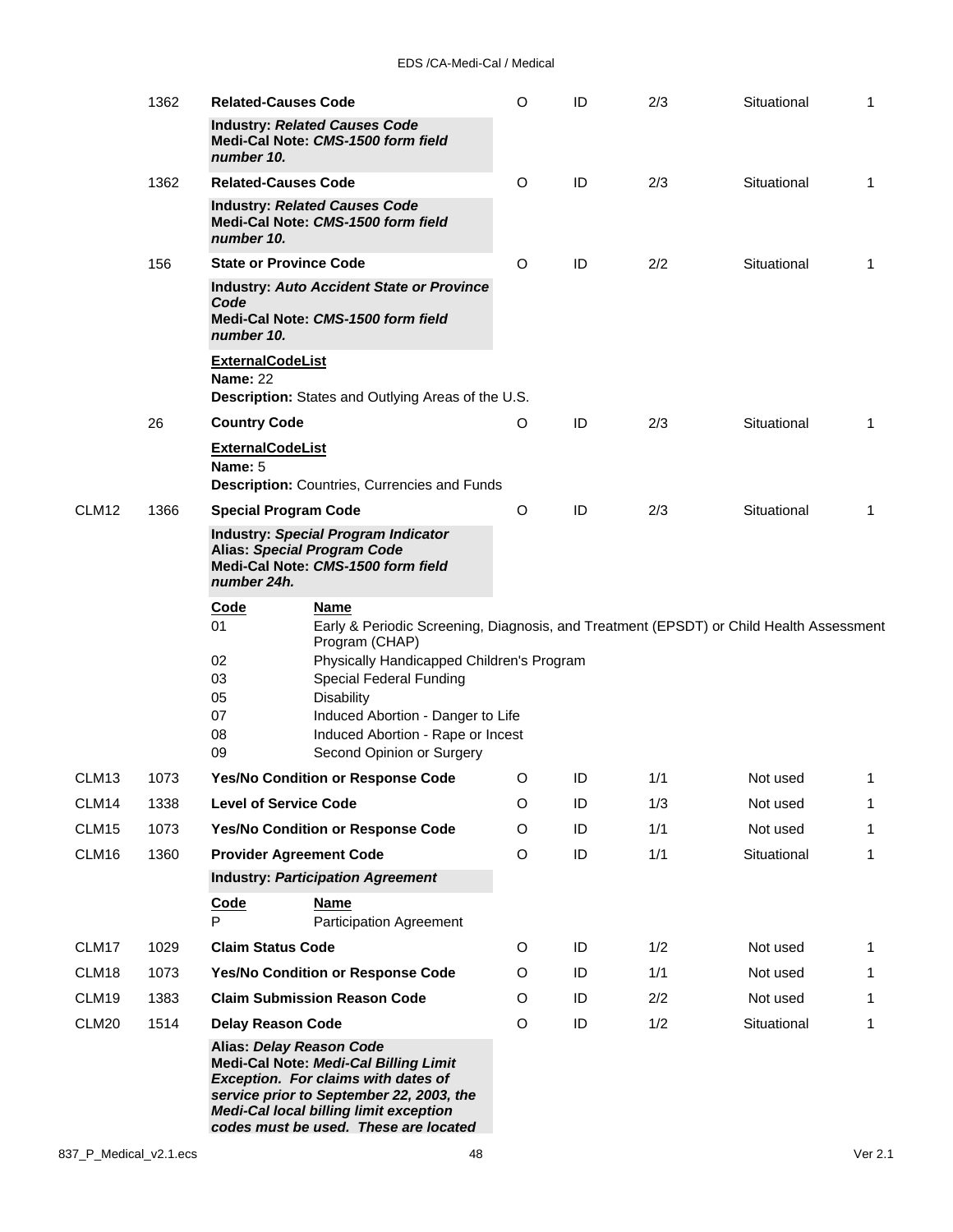| used. | in the Medi-Cal Provider Manual. For<br>dates of service on or after September 22,<br>2003, the national delay reason code<br>values as referenced below must be<br>CMS-1500 form field number 24c. |
|-------|-----------------------------------------------------------------------------------------------------------------------------------------------------------------------------------------------------|
| Code  | Name                                                                                                                                                                                                |
|       | Proof of Eligibility Unknown or Unavailable                                                                                                                                                         |
|       | Litigation                                                                                                                                                                                          |
| 3     | <b>Authorization Delays</b>                                                                                                                                                                         |
| 4     | Delay in Certifying Provider                                                                                                                                                                        |
| 5     | Delay in Supplying Billing Forms                                                                                                                                                                    |
| 6     | Delay in Delivery of Custom-made Appliances                                                                                                                                                         |
|       | Third Party Processing Delay                                                                                                                                                                        |
| 8     | Delay in Eligibility Determination                                                                                                                                                                  |
| 9     | Original Claim Rejected or Denied Due to a Reason Unrelated to the Billing Limitation Rules                                                                                                         |
| 10    | Administration Delay in the Prior Approval Process                                                                                                                                                  |
| 11    | Other                                                                                                                                                                                               |
| 15    | <b>Natural Disaster</b>                                                                                                                                                                             |
|       |                                                                                                                                                                                                     |

**Example:** *CLM\*A37YH556\*500\*\*\*11::1\*Y\*A\*Y\*Y\*C~*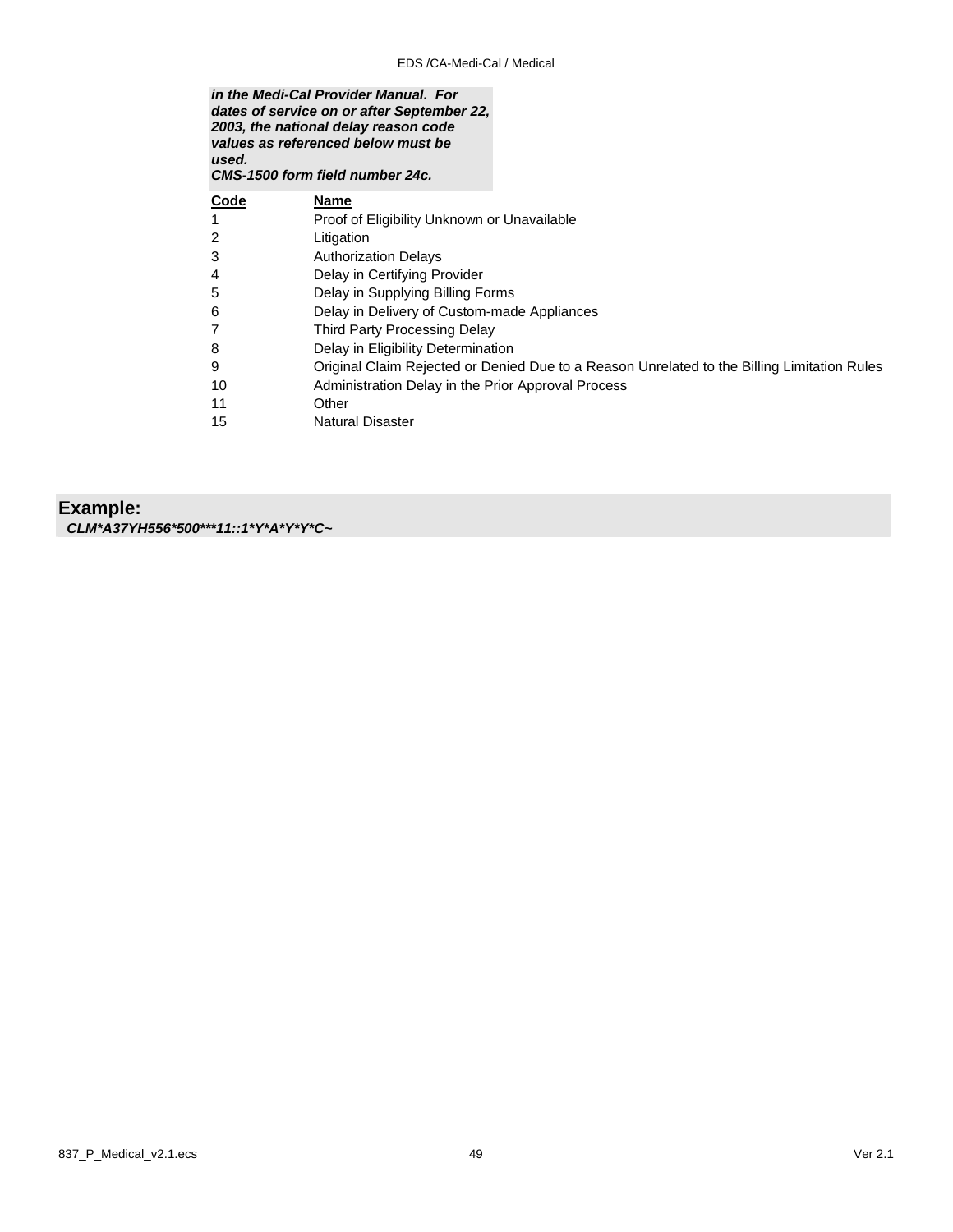### **DTP** Date - Onset of Current **Illness/Symptom**

**Pos: 135 Max: 1 Detail - Optional Loop: 2300 Elements: 3**

**User Option (Usage):** Situational

To specify any or all of a date, a time, or a time period

#### **Element Summary:**

| <u>Ref</u><br>DTP01 | $\underline{\mathsf{Id}}$<br>374 | <b>Element Name</b><br><b>Date/Time Qualifier</b>                                                                                                                                       |                                                     | Req<br>м | <b>Type</b><br>ID | Min/Max<br>3/3 | <b>Usage</b><br>Required | <u>Rep</u><br>1 |
|---------------------|----------------------------------|-----------------------------------------------------------------------------------------------------------------------------------------------------------------------------------------|-----------------------------------------------------|----------|-------------------|----------------|--------------------------|-----------------|
|                     |                                  |                                                                                                                                                                                         | <b>Industry: Date Time Qualifier</b>                |          |                   |                |                          |                 |
|                     |                                  | Code<br>431                                                                                                                                                                             | <b>Name</b><br>Onset of Current Symptoms or Illness |          |                   |                |                          |                 |
| DTP <sub>02</sub>   | 1250                             |                                                                                                                                                                                         | Date Time Period Format Qualifier                   | м        | ID                | 2/3            | Required                 |                 |
|                     |                                  | Code<br>D8                                                                                                                                                                              | <b>Name</b><br>Date Expressed in Format CCYYMMDD    |          |                   |                |                          |                 |
| DTP03               | 1251                             | Date Time Period                                                                                                                                                                        |                                                     | м        | AN                | 1/35           | Required                 |                 |
|                     |                                  | <b>Industry: Onset of Current Illness or</b><br><b>Injury Date</b><br>Medi-Cal Note: Date of Onset. Medi-Cal<br>will only use the first 8 characters.<br>CMS-1500 form field number 14. |                                                     |          |                   |                |                          |                 |

#### **Example:** *DTP\*431\*D8\*19970115~*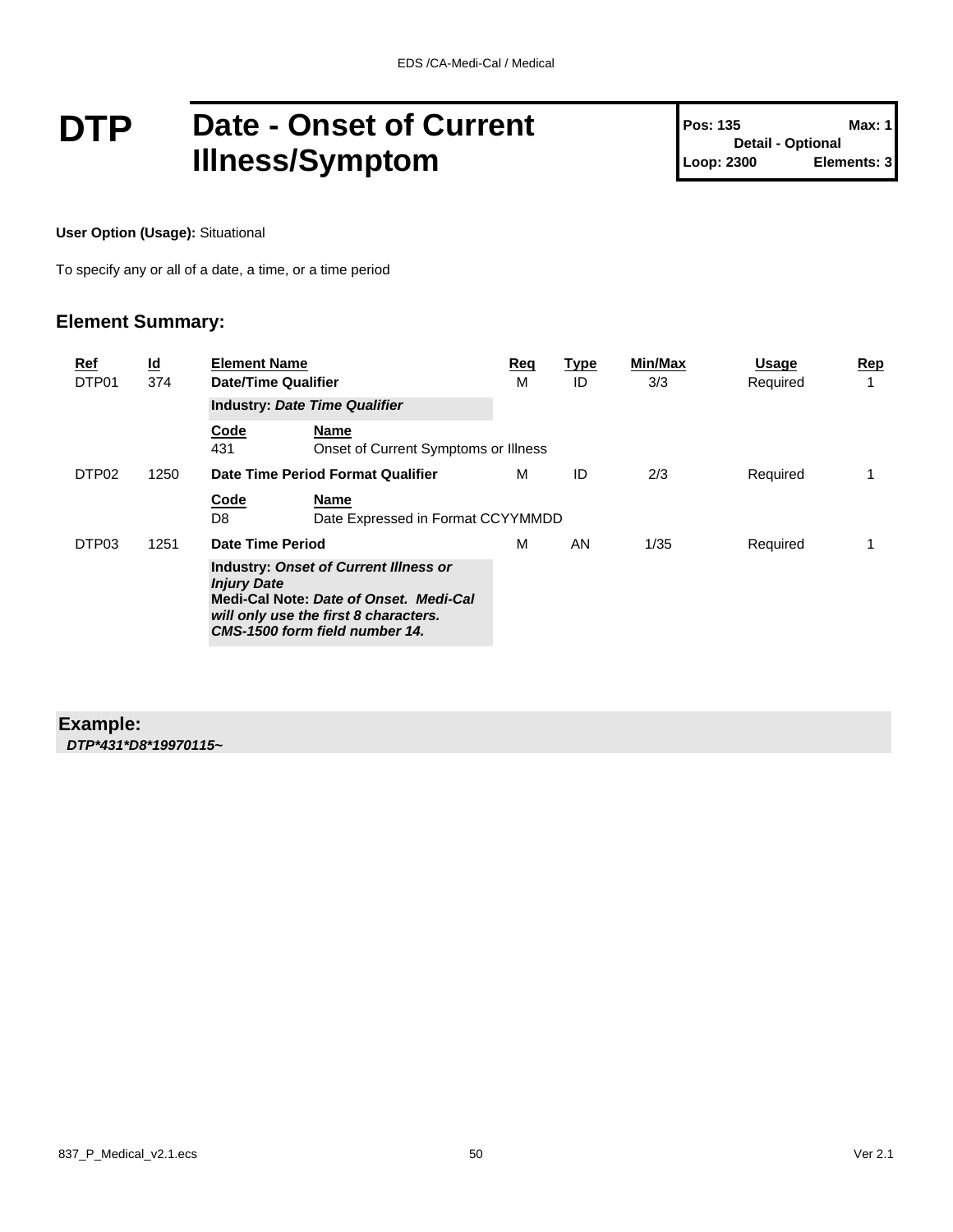## **DTP Date - Similar Illness/Symptom Onset**

| <b>Pos: 135</b>          | Max: 10     |
|--------------------------|-------------|
| <b>Detail - Optional</b> |             |
| Loop: 2300               | Elements: 3 |

**User Option (Usage):** Situational

To specify any or all of a date, a time, or a time period

#### **Element Summary:**

| Ref<br>DTP01      | $\underline{\mathsf{Id}}$<br>374 | <b>Element Name</b><br>Date/Time Qualifier |                                                                                        | Req<br>м | <b>Type</b><br>ID | Min/Max<br>3/3 | <b>Usage</b><br>Required | Rep |
|-------------------|----------------------------------|--------------------------------------------|----------------------------------------------------------------------------------------|----------|-------------------|----------------|--------------------------|-----|
|                   |                                  | <b>Industry: Date Time Qualifier</b>       |                                                                                        |          |                   |                |                          |     |
|                   |                                  | Code<br>438                                | Name<br>Onset of Similar Symptoms or Illness                                           |          |                   |                |                          |     |
| DTP <sub>02</sub> | 1250                             |                                            | Date Time Period Format Qualifier                                                      | м        | ID                | 2/3            | Required                 |     |
|                   |                                  | Code<br>D8                                 | Name<br>Date Expressed in Format CCYYMMDD                                              |          |                   |                |                          |     |
| DTP03             | 1251                             | Date Time Period                           |                                                                                        | м        | AN                | 1/35           | Required                 |     |
|                   |                                  | number 15.                                 | <b>Industry: Similar Illness or Symptom Date</b><br>Medi-Cal Note: CMS-1500 form field |          |                   |                |                          |     |

#### **Example:** *DTP\*438\*D8\*19970115~*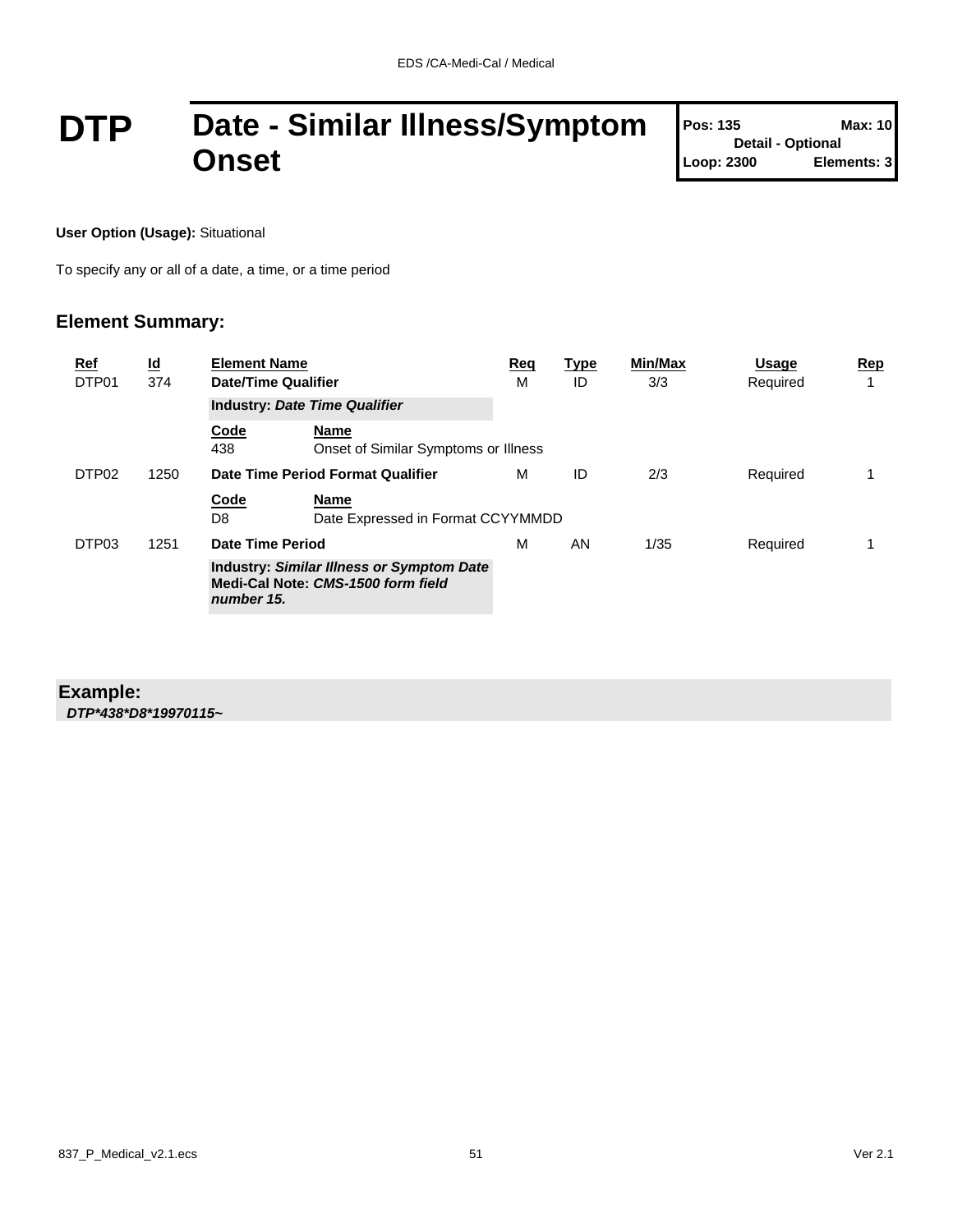# **DTP** Date - Accident **Pos:** 135 **Max:** 10<br> **DTP** Date - Accident **Post** Detail - Optional **Pos:** 135

**User Option (Usage):** Situational

To specify any or all of a date, a time, or a time period

#### **Element Summary:**

| <u>Ref</u><br>DTP01 | $\underline{\mathsf{Id}}$<br>374 | <b>Element Name</b><br><b>Date/Time Qualifier</b>     |                                                                                                    | Req<br>м | <u>Type</u><br>ID | Min/Max<br>3/3 | <b>Usage</b><br>Required | Rep<br>1 |
|---------------------|----------------------------------|-------------------------------------------------------|----------------------------------------------------------------------------------------------------|----------|-------------------|----------------|--------------------------|----------|
|                     |                                  |                                                       | <b>Industry: Date Time Qualifier</b>                                                               |          |                   |                |                          |          |
|                     |                                  | Code<br>439                                           | <b>Name</b><br>Accident                                                                            |          |                   |                |                          |          |
| DTP <sub>02</sub>   | 1250                             |                                                       | Date Time Period Format Qualifier                                                                  | м        | ID                | 2/3            | Required                 | 1        |
|                     |                                  | Code<br>D8<br>DT                                      | <b>Name</b><br>Date Expressed in Format CCYYMMDD<br>Date and Time Expressed in Format CCYYMMDDHHMM |          |                   |                |                          |          |
| DTP03               | 1251                             | Date Time Period                                      |                                                                                                    | м        | AN                | 1/35           | Required                 |          |
|                     |                                  | <b>Industry: Accident Date</b><br>first 8 characters. | Medi-Cal Note: Medi-Cal will only use the<br>CMS-1500 form field number 14.                        |          |                   |                |                          |          |

#### **Example:** *DTP\*439\*D8\*19970114~*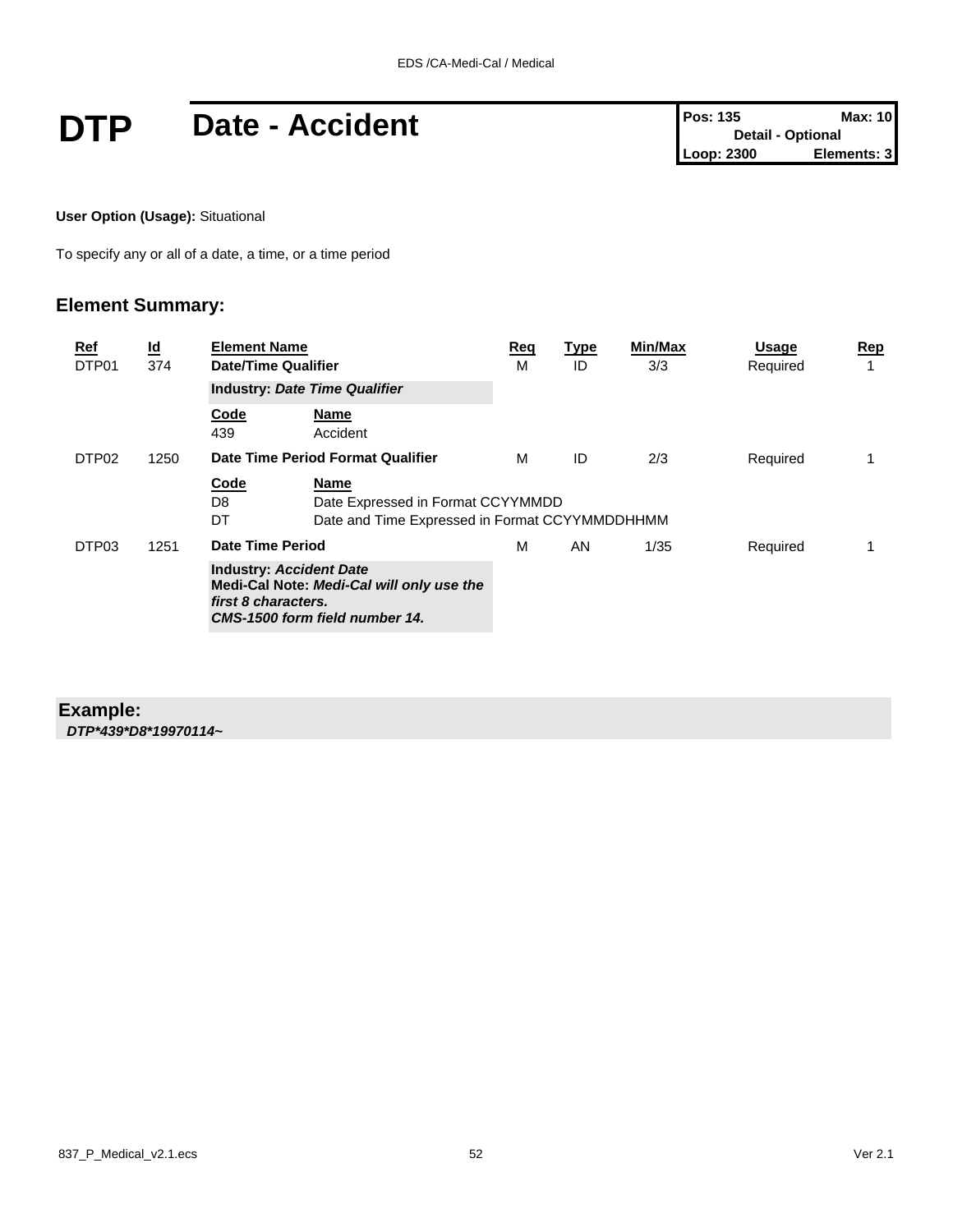# **DTP** Date - Last Menstrual Period Pos: 135 Detail - Optional Max: 1<br>Loop: 2300 Elements: 3

**User Option (Usage):** Situational

To specify any or all of a date, a time, or a time period

#### **Element Summary:**

| <u>Ref</u><br>DTP01 |                   | $\underline{\mathsf{Id}}$<br>374 | <b>Element Name</b><br>Date/Time Qualifier  |                                           | <u>Req</u><br>M | <u>Type</u><br>ID | Min/Max<br>3/3 | Usage<br>Required | Rep |
|---------------------|-------------------|----------------------------------|---------------------------------------------|-------------------------------------------|-----------------|-------------------|----------------|-------------------|-----|
|                     |                   |                                  |                                             | <b>Industry: Date Time Qualifier</b>      |                 |                   |                |                   |     |
|                     |                   |                                  | Code<br>484                                 | Name<br>Last Menstrual Period             |                 |                   |                |                   |     |
|                     | DTP <sub>02</sub> | 1250                             | Date Time Period Format Qualifier           |                                           | M               | ID                | 2/3            | Required          |     |
|                     |                   |                                  | Code<br>D8                                  | Name<br>Date Expressed in Format CCYYMMDD |                 |                   |                |                   |     |
| DTP03               |                   | 1251                             | Date Time Period                            |                                           | м               | AN                | 1/35           | Required          |     |
|                     |                   |                                  | <b>Industry: Last Menstrual Period Date</b> |                                           |                 |                   |                |                   |     |

#### **Example:**

*DTP\*484\*D8\*19961113~*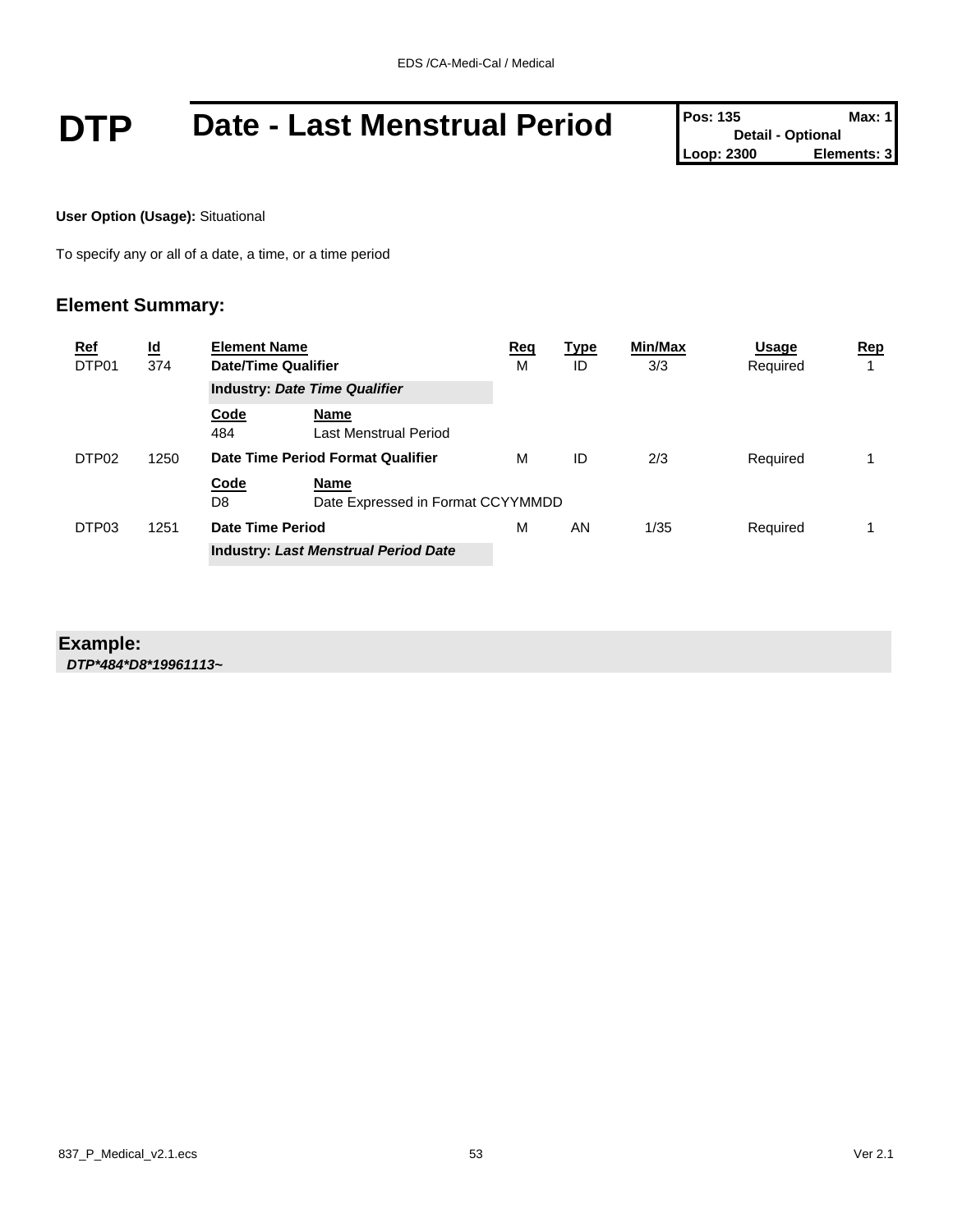# **DTP** Date - Last X-ray **Pos: 135** Max: 1<br>
Loop: 2300 Elements: 3

**User Option (Usage):** Situational

To specify any or all of a date, a time, or a time period

#### **Element Summary:**

| <b>Ref</b><br>DTP01 | $\underline{\mathsf{Id}}$<br>374 | <b>Element Name</b><br>Date/Time Qualifier |                                           | <u>Req</u><br>M | <u>Type</u><br>ID | Min/Max<br>3/3 | Usage<br>Required | $\mathbf{Rep}$ |
|---------------------|----------------------------------|--------------------------------------------|-------------------------------------------|-----------------|-------------------|----------------|-------------------|----------------|
|                     |                                  |                                            | <b>Industry: Date Time Qualifier</b>      |                 |                   |                |                   |                |
|                     |                                  | Code<br>455                                | <b>Name</b><br>Last X-Ray                 |                 |                   |                |                   |                |
| DTP <sub>02</sub>   | 1250                             | Date Time Period Format Qualifier          |                                           | м               | ID                | 2/3            | Required          |                |
|                     |                                  | Code<br>D8                                 | Name<br>Date Expressed in Format CCYYMMDD |                 |                   |                |                   |                |
| DTP03               | 1251                             | Date Time Period                           |                                           |                 | AN                | 1/35           | Required          |                |
|                     |                                  |                                            | <b>Industry: Last X-Ray Date</b>          |                 |                   |                |                   |                |

#### **Example:**

*DTP\*455\*D8\*19970114~*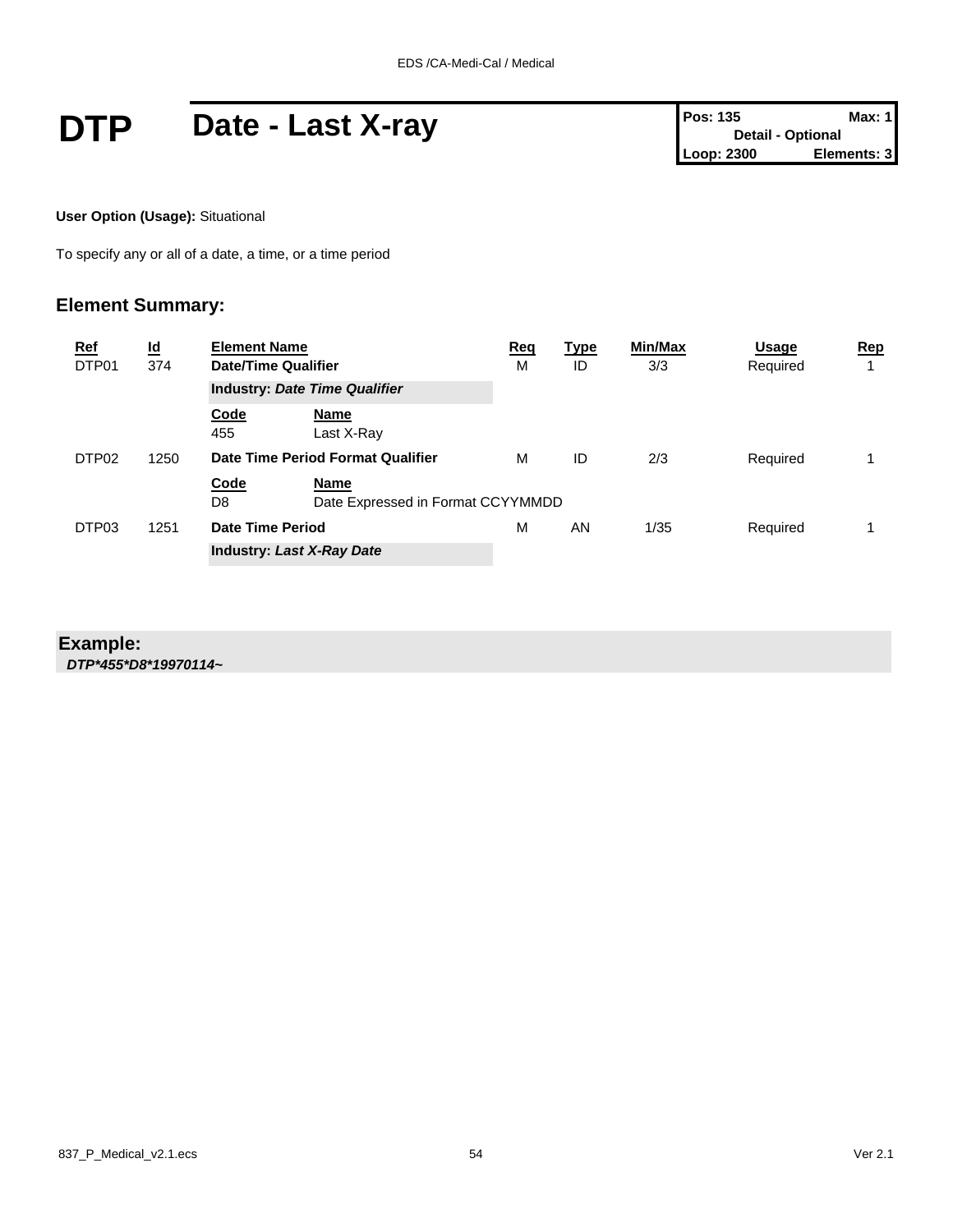### **DTP Date - Hearing and Vision Prescription Date**

**Pos: 135 Max: 1 Detail - Optional Loop: 2300 Elements: 3**

**User Option (Usage):** Situational

To specify any or all of a date, a time, or a time period

#### **Element Summary:**

| <b>Ref</b><br>DTP01 | $\underline{\mathsf{Id}}$<br>374 | <b>Element Name</b><br>Date/Time Qualifier |                                           | <b>Req</b><br>M | <b>Type</b><br>ID | Min/Max<br>3/3 | <b>Usage</b><br>Required | Rep<br>1 |
|---------------------|----------------------------------|--------------------------------------------|-------------------------------------------|-----------------|-------------------|----------------|--------------------------|----------|
|                     |                                  | <b>Industry: Date Time Qualifier</b>       |                                           |                 |                   |                |                          |          |
|                     |                                  | Code<br>471                                | Name<br>Prescription                      |                 |                   |                |                          |          |
| DTP <sub>02</sub>   | 1250                             |                                            | Date Time Period Format Qualifier         | м               | ID                | 2/3            | Required                 |          |
|                     |                                  | Code<br>D <sub>8</sub>                     | Name<br>Date Expressed in Format CCYYMMDD |                 |                   |                |                          |          |
| DTP03               | 1251                             | Date Time Period                           |                                           | M               | AN                | 1/35           | Required                 |          |
|                     |                                  |                                            | <b>Industry: Prescription Date</b>        |                 |                   |                |                          |          |

#### **Example:**

*DTP\*471\*D8\*19970115~*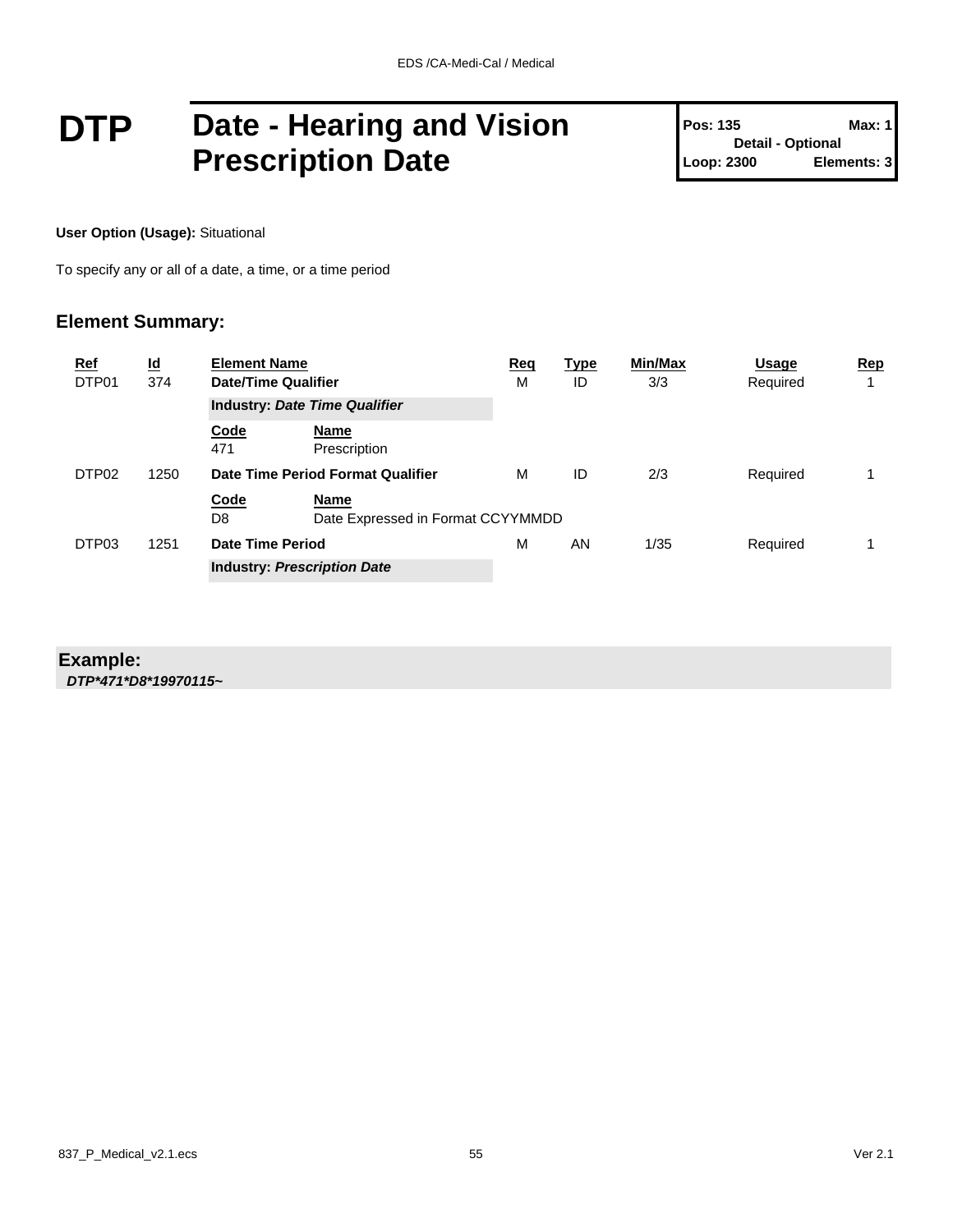# **DTP** Date - Admission **Pos:** 135 **Max:** 1<br> **DTP** Date - Admission **Pos:** 135 **Detail** - Optional **Detail** - Optional **Elements:** 3

**User Option (Usage):** Situational

To specify any or all of a date, a time, or a time period

#### **Element Summary:**

| <u>Ref</u><br>DTP01 | $\underline{\mathsf{Id}}$<br>374 | <b>Element Name</b><br><b>Date/Time Qualifier</b>                                                                                                                       |   | <b>Type</b><br>ID | Min/Max<br>3/3 | <b>Usage</b><br>Required | Rep<br>1 |
|---------------------|----------------------------------|-------------------------------------------------------------------------------------------------------------------------------------------------------------------------|---|-------------------|----------------|--------------------------|----------|
|                     |                                  | <b>Industry: Date Time Qualifier</b>                                                                                                                                    |   |                   |                |                          |          |
|                     |                                  | Code<br>Name<br>435<br>Admission                                                                                                                                        |   |                   |                |                          |          |
| DTP <sub>02</sub>   | 1250                             | Date Time Period Format Qualifier                                                                                                                                       | м | ID                | 2/3            | Required                 | 1        |
|                     |                                  | Code<br>Name<br>D8<br>Date Expressed in Format CCYYMMDD                                                                                                                 |   |                   |                |                          |          |
| DTP03               | 1251                             | <b>Date Time Period</b>                                                                                                                                                 | М | AN                | 1/35           | Required                 |          |
|                     |                                  | <b>Industry: Related Hospitalization</b><br><b>Admission Date</b><br>Medi-Cal Note: Medi-Cal will only use the<br>first 8 characters.<br>CMS-1500 form field number 18. |   |                   |                |                          |          |

#### **Example:**

*DTP\*435\*D8\*19970114~*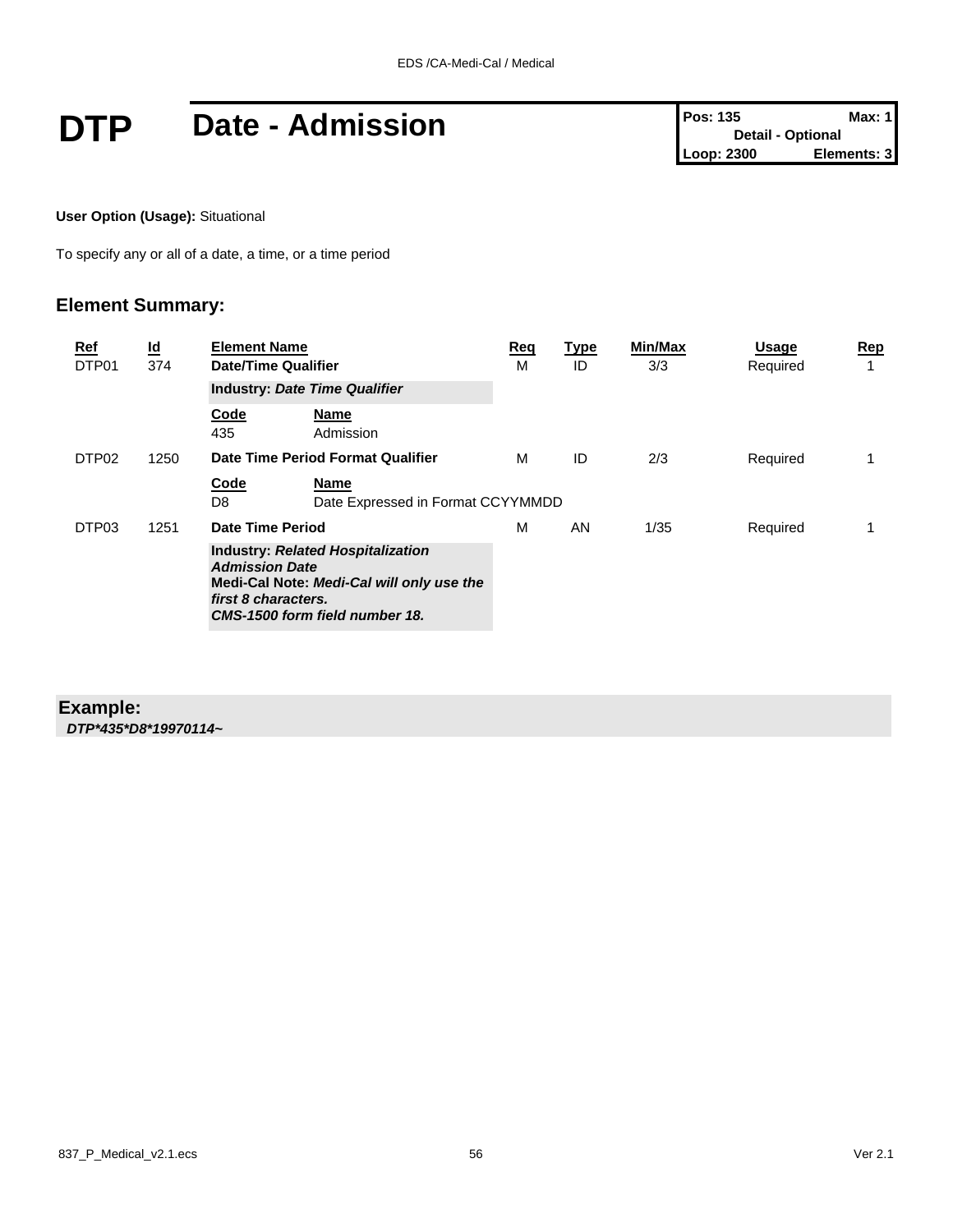## **DTP** Date - Discharge **Pos: 135** Max: 1<br>
Loop: 2300 Elements: 3

**User Option (Usage):** Situational

To specify any or all of a date, a time, or a time period

#### **Element Summary:**

| <u>Ref</u><br>DTP01 | $\underline{\mathsf{Id}}$<br>374 | <b>Element Name</b><br><b>Date/Time Qualifier</b><br><b>Industry: Date Time Qualifier</b>                                                                               |   | <u>Type</u><br>ID | Min/Max<br>3/3 | <b>Usage</b><br>Required | Rep<br>1 |
|---------------------|----------------------------------|-------------------------------------------------------------------------------------------------------------------------------------------------------------------------|---|-------------------|----------------|--------------------------|----------|
|                     |                                  |                                                                                                                                                                         |   |                   |                |                          |          |
|                     |                                  | Code<br>Name<br>096<br>Discharge                                                                                                                                        |   |                   |                |                          |          |
| DTP <sub>02</sub>   | 1250                             | Date Time Period Format Qualifier                                                                                                                                       | м | ID                | 2/3            | Required                 | 1        |
|                     |                                  | Code<br>Name<br>D <sub>8</sub><br>Date Expressed in Format CCYYMMDD                                                                                                     |   |                   |                |                          |          |
| DTP03               | 1251                             | <b>Date Time Period</b>                                                                                                                                                 | М | AN                | 1/35           | Required                 |          |
|                     |                                  | <b>Industry: Related Hospitalization</b><br><b>Discharge Date</b><br>Medi-Cal Note: Medi-Cal will only use the<br>first 8 characters.<br>CMS-1500 form field number 18. |   |                   |                |                          |          |

#### **Example:**

*DTP\*096\*D8\*19970115~*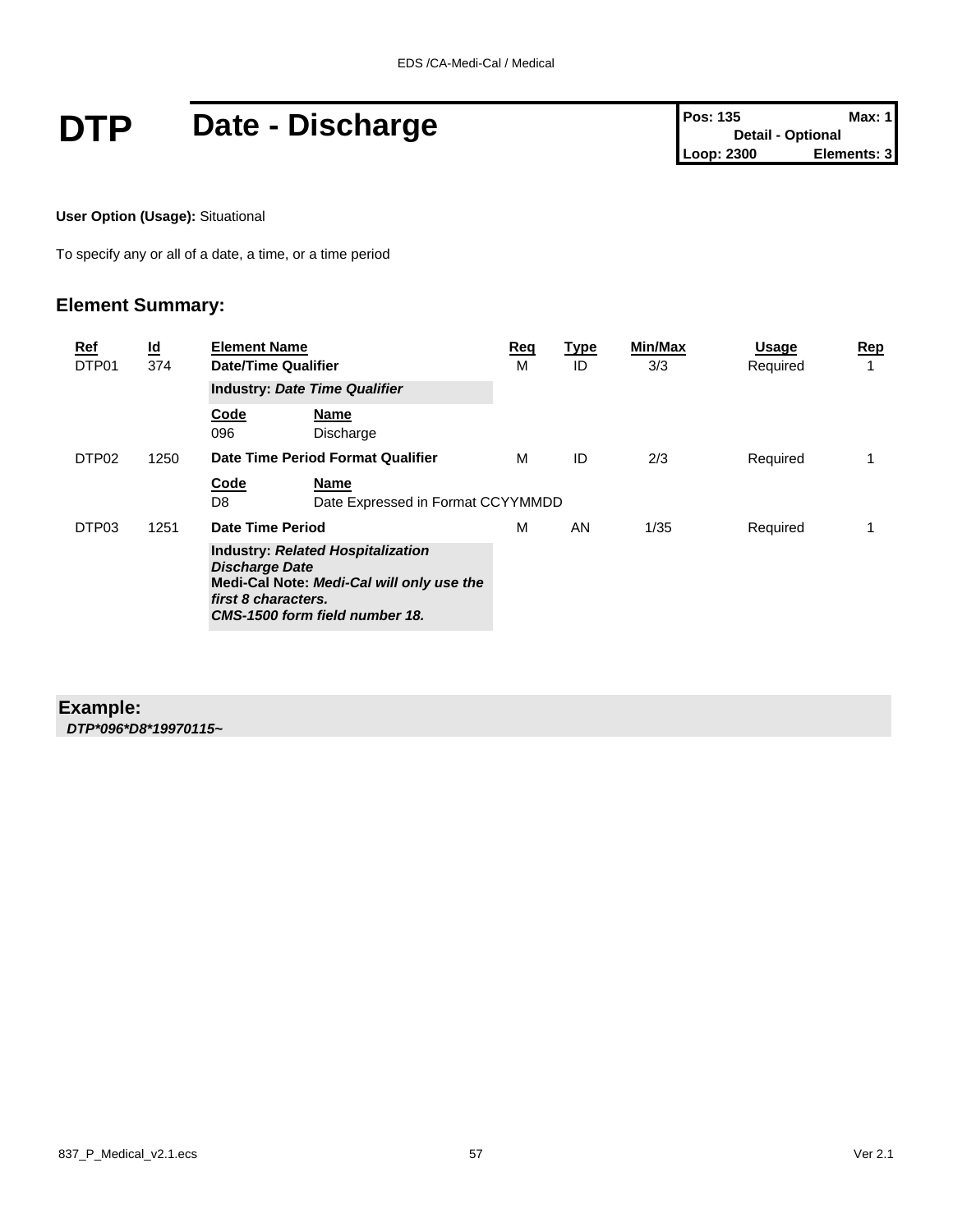# **PWK** Claim Supplemental Information **Pos: 155** Max: 10<br>
Loop: 2300 Elements: 4

**User Option (Usage):** Situational

To identify the type or transmission or both of paperwork or supporting information

#### **Element Summary:**

| Ref<br>PWK01 | $\overline{\mathsf{Id}}$<br>755 | <b>Element Name</b><br><b>Report Type Code</b>                                                                                |                                                                                                                                 | Req<br>м | <b>Type</b><br>ID | Min/Max<br>2/2 | <b>Usage</b><br>Required | Rep<br>$\mathbf{1}$ |
|--------------|---------------------------------|-------------------------------------------------------------------------------------------------------------------------------|---------------------------------------------------------------------------------------------------------------------------------|----------|-------------------|----------------|--------------------------|---------------------|
|              |                                 |                                                                                                                               | <b>Industry: Attachment Report Type Code</b><br>Medi-Cal Note: Currently, Medi-Cal will<br>only accept 'OZ' for Medical Claims. |          |                   |                |                          |                     |
|              |                                 | <b>Code</b><br>77                                                                                                             | <u>Name</u><br>Support Data for Verification                                                                                    |          |                   |                |                          |                     |
|              |                                 | AS                                                                                                                            | <b>Admission Summary</b>                                                                                                        |          |                   |                |                          |                     |
|              |                                 | <b>B2</b>                                                                                                                     | Prescription                                                                                                                    |          |                   |                |                          |                     |
|              |                                 | B <sub>3</sub>                                                                                                                | Physician Order                                                                                                                 |          |                   |                |                          |                     |
|              |                                 | <b>B4</b>                                                                                                                     | <b>Referral Form</b>                                                                                                            |          |                   |                |                          |                     |
|              |                                 | <b>CT</b>                                                                                                                     | Certification                                                                                                                   |          |                   |                |                          |                     |
|              |                                 | DA                                                                                                                            | <b>Dental Models</b>                                                                                                            |          |                   |                |                          |                     |
|              |                                 | DG                                                                                                                            | Diagnostic Report                                                                                                               |          |                   |                |                          |                     |
|              |                                 | DS.                                                                                                                           | Discharge Summary                                                                                                               |          |                   |                |                          |                     |
|              |                                 | EB                                                                                                                            | Explanation of Benefits (Coordination of Benefits or Medicare Secondary Payor)                                                  |          |                   |                |                          |                     |
|              |                                 | МT                                                                                                                            | <b>Models</b>                                                                                                                   |          |                   |                |                          |                     |
|              |                                 | <b>NN</b>                                                                                                                     | <b>Nursing Notes</b>                                                                                                            |          |                   |                |                          |                     |
|              |                                 | 0B                                                                                                                            | <b>Operative Note</b>                                                                                                           |          |                   |                |                          |                     |
|              |                                 | OZ.                                                                                                                           | Support Data for Claim                                                                                                          |          |                   |                |                          |                     |
|              |                                 |                                                                                                                               | <b>Medi-Cal Note:</b>                                                                                                           |          |                   |                |                          |                     |
|              |                                 |                                                                                                                               | 'OZ' is required for Medical Claims.                                                                                            |          |                   |                |                          |                     |
|              |                                 | <b>PN</b>                                                                                                                     | <b>Physical Therapy Notes</b>                                                                                                   |          |                   |                |                          |                     |
|              |                                 | PO.                                                                                                                           | Prosthetics or Orthotic Certification                                                                                           |          |                   |                |                          |                     |
|              |                                 | PZ.                                                                                                                           | <b>Physical Therapy Certification</b>                                                                                           |          |                   |                |                          |                     |
|              |                                 | <b>RB</b>                                                                                                                     | Radiology Films                                                                                                                 |          |                   |                |                          |                     |
|              |                                 | <b>RR</b>                                                                                                                     | Radiology Reports                                                                                                               |          |                   |                |                          |                     |
|              |                                 | <b>RT</b>                                                                                                                     | Report of Tests and Analysis Report                                                                                             |          |                   |                |                          |                     |
| PWK02        | 756                             |                                                                                                                               | <b>Report Transmission Code</b>                                                                                                 | O        | ID                | 1/2            | Required                 | 1                   |
|              |                                 | <b>Industry: Attachment Transmission Code</b><br>Medi-Cal Note: Currently, Medi-Cal will<br>accept only 'BM', 'EL', and 'FX'. |                                                                                                                                 |          |                   |                |                          |                     |
|              |                                 | Code                                                                                                                          | <b>Name</b>                                                                                                                     |          |                   |                |                          |                     |
|              |                                 | AA                                                                                                                            | Available on Request at Provider Site                                                                                           |          |                   |                |                          |                     |
|              |                                 | BM                                                                                                                            | By Mail                                                                                                                         |          |                   |                |                          |                     |
|              |                                 | EL                                                                                                                            | <b>Electronically Only</b>                                                                                                      |          |                   |                |                          |                     |
|              |                                 | <b>EM</b>                                                                                                                     | E-Mail                                                                                                                          |          |                   |                |                          |                     |
|              |                                 | <b>FX</b>                                                                                                                     | By Fax                                                                                                                          |          |                   |                |                          |                     |
| PWK05        | 66                              |                                                                                                                               | <b>Identification Code Qualifier</b>                                                                                            | С        | ID                | 1/2            | Situational              | $\mathbf{1}$        |
|              |                                 | <b>Medical Claims.</b>                                                                                                        | Medi-Cal Note: 'AC' is required for                                                                                             |          |                   |                |                          |                     |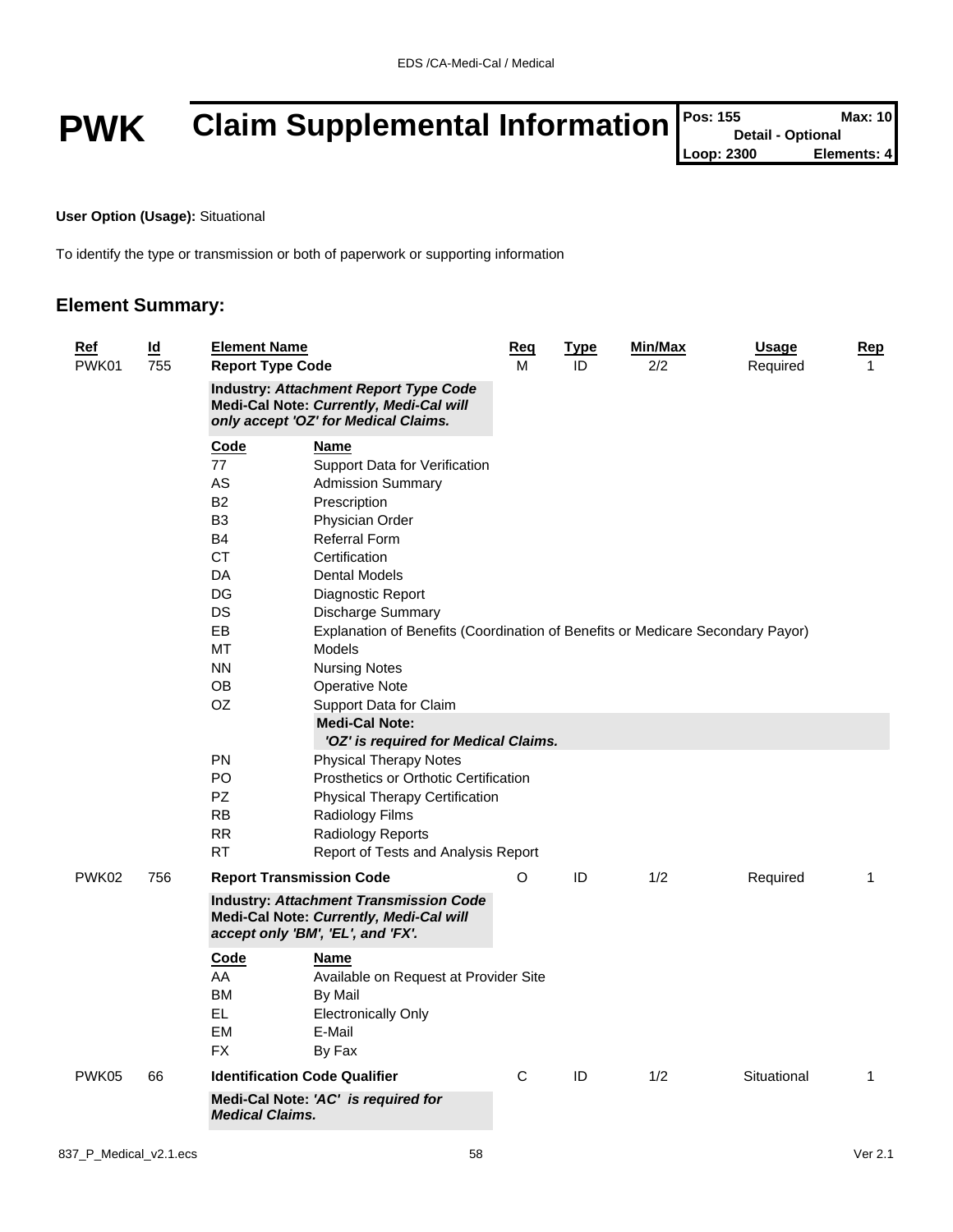|       |    | <u>Code</u><br>АC          | <b>Name</b><br><b>Attachment Control Number</b>                                                                                                                            |   |    |      |             |  |
|-------|----|----------------------------|----------------------------------------------------------------------------------------------------------------------------------------------------------------------------|---|----|------|-------------|--|
| PWK06 | 67 | <b>Identification Code</b> |                                                                                                                                                                            | С | ΑN | 2/80 | Situational |  |
|       |    | Form (ACF).                | <b>Industry: Attachment Control Number</b><br>Medi-Cal Note: Please enter 11 digit<br><b>Attachment Control Number (ACN) from</b><br>the Medi-Cal Claim Attachment Control |   |    |      |             |  |

#### **Example:**

*PWK\*OZ\*BM\*\*\*AC\*12345678903~*

#### **Medi-Cal Note:**

*Currently, Medi-Cal is accepting only ONE PWK segment for Attachments. You can submit only ONE set of attachment per claim {Medi-Cal will accept only ONE Attachment Control Number (ACN) from Medi-Cal Claim Attachment Control Form (ACF)}.* 

*Currently, Medi-Cal is accepting attachments at the claim level and not at the service line level.*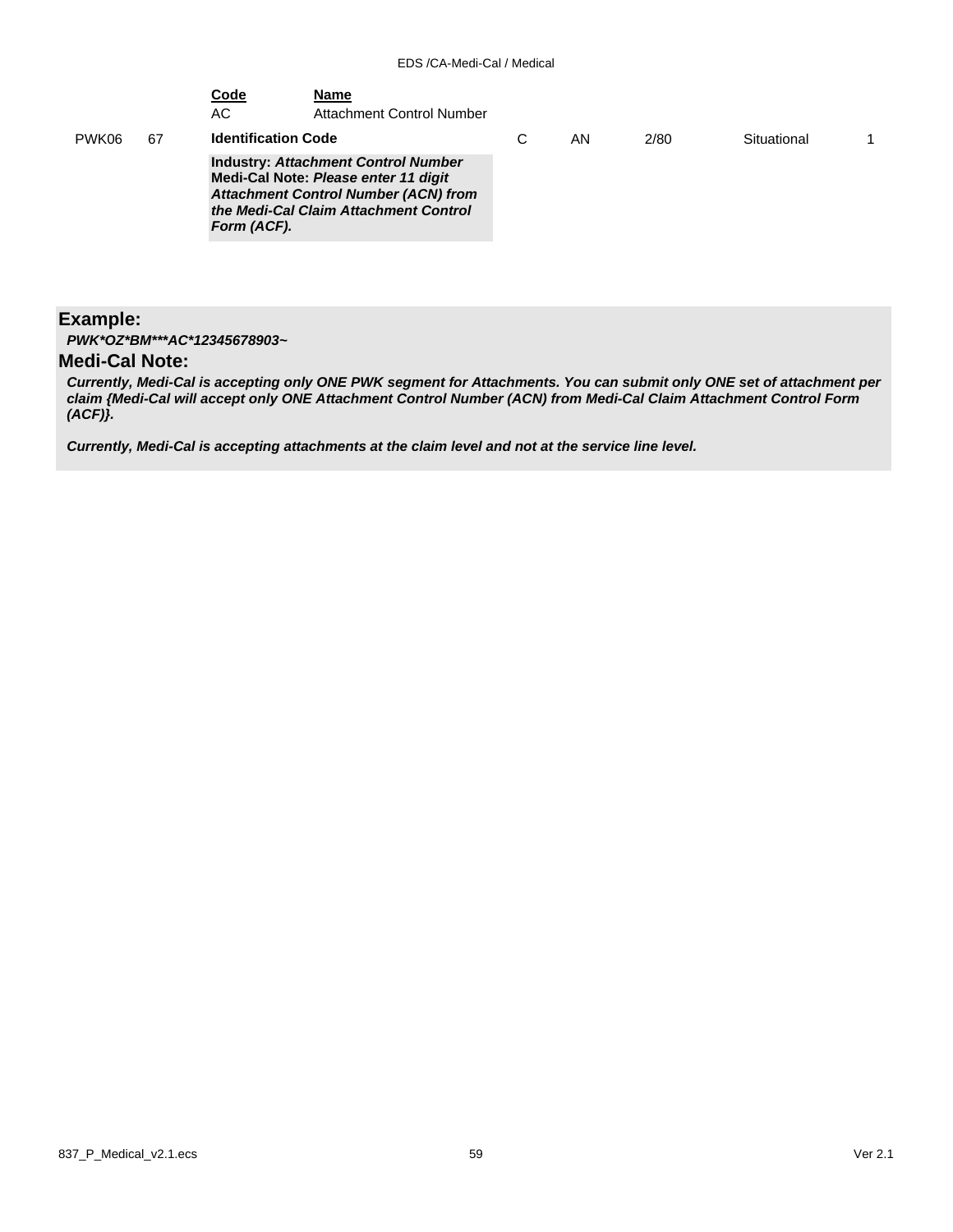## **AMT Patient Amount Paid Pos: 175 Max: 1**

**User Option (Usage):** Situational

To indicate the total monetary amount

#### **Element Summary:**

| <b>Ref</b><br>AMT01 | <u>ld</u><br>522                                                                                                                                                       | <b>Element Name</b><br><b>Amount Qualifier Code</b> |                             | Req<br>M | <b>Type</b><br>ID | Min/Max<br>1/3 | Usage<br>Required | $\mathbf{Rep}$ |
|---------------------|------------------------------------------------------------------------------------------------------------------------------------------------------------------------|-----------------------------------------------------|-----------------------------|----------|-------------------|----------------|-------------------|----------------|
|                     |                                                                                                                                                                        | Code<br>F <sub>5</sub>                              | Name<br>Patient Amount Paid |          |                   |                |                   |                |
| AMT02               | 782                                                                                                                                                                    | <b>Monetary Amount</b>                              |                             | M        | R                 | 1/18           | Required          |                |
|                     | <b>Industry: Patient Amount Paid</b><br>Medi-Cal Note: Medi-Cal Share of Cost.<br>Medi-Cal will only use the first 9<br>characters.<br>CMS-1500 form field number 10d. |                                                     |                             |          |                   |                |                   |                |

### **Example:**

*AMT\*F5\*152.45~*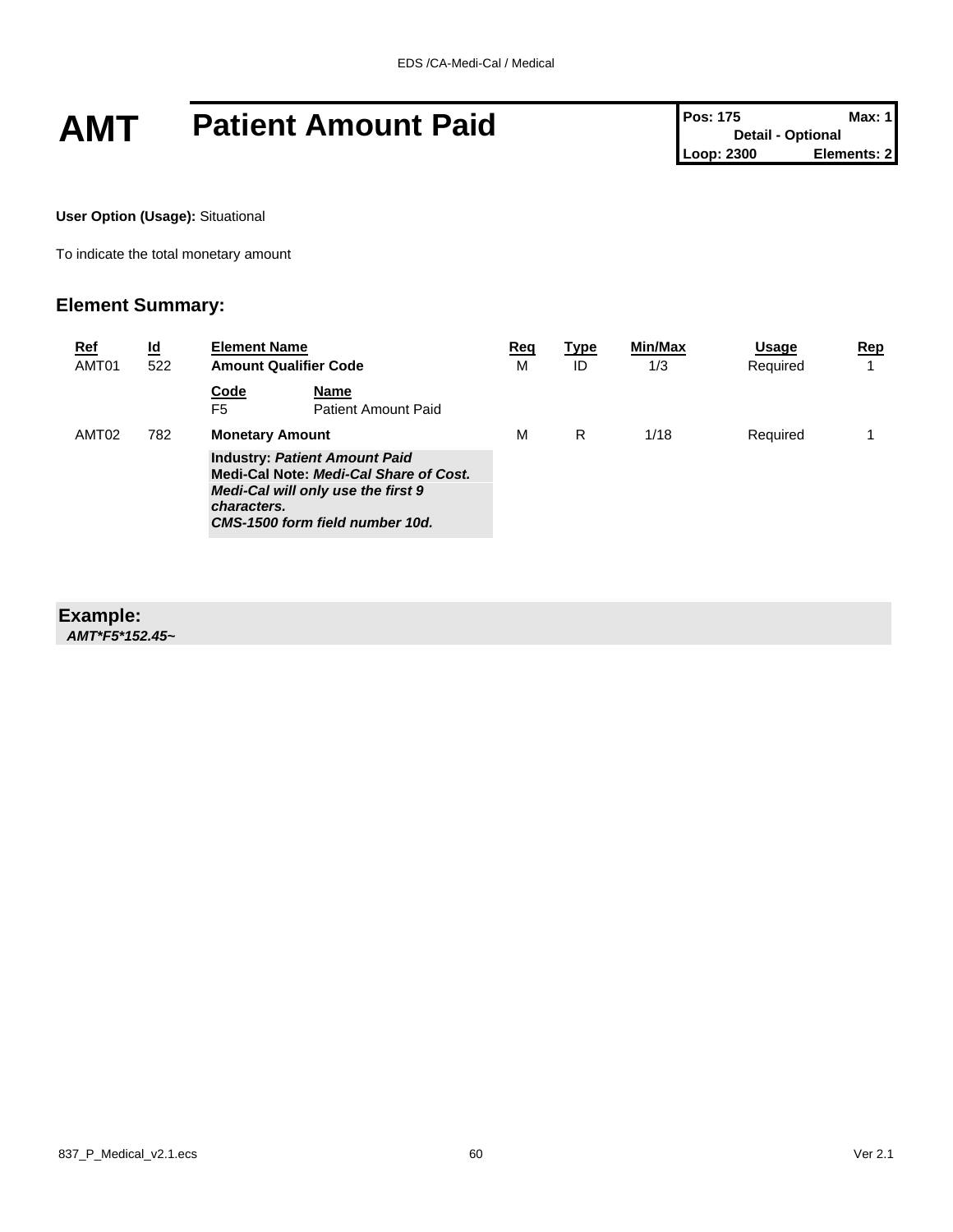## **AMT Total Purchased Service Amount**

**Pos: 175 Max: 1 Detail - Optional Loop: 2300 Elements: 2**

**User Option (Usage):** Situational

To indicate the total monetary amount

#### **Element Summary:**

| <b>Ref</b><br>AMT01 | <u>ld</u><br>522 | <b>Element Name</b><br><b>Amount Qualifier Code</b>       |   | Type<br>ID | <b>Min/Max</b><br>1/3 | Usage<br>Required | Rep |
|---------------------|------------------|-----------------------------------------------------------|---|------------|-----------------------|-------------------|-----|
|                     |                  | Code<br>Name<br><b>NE</b><br>Net Billed                   |   |            |                       |                   |     |
| AMT <sub>02</sub>   | 782              | <b>Monetary Amount</b>                                    | M | R          | 1/18                  | Required          |     |
|                     |                  | <b>Industry: Total Purchased Service</b><br><b>Amount</b> |   |            |                       |                   |     |

#### **Example:**

*AMT\*NE\*57.35~*

#### **Medi-Cal Note:**

*Effective for dates of service on or after July 1, 2006.*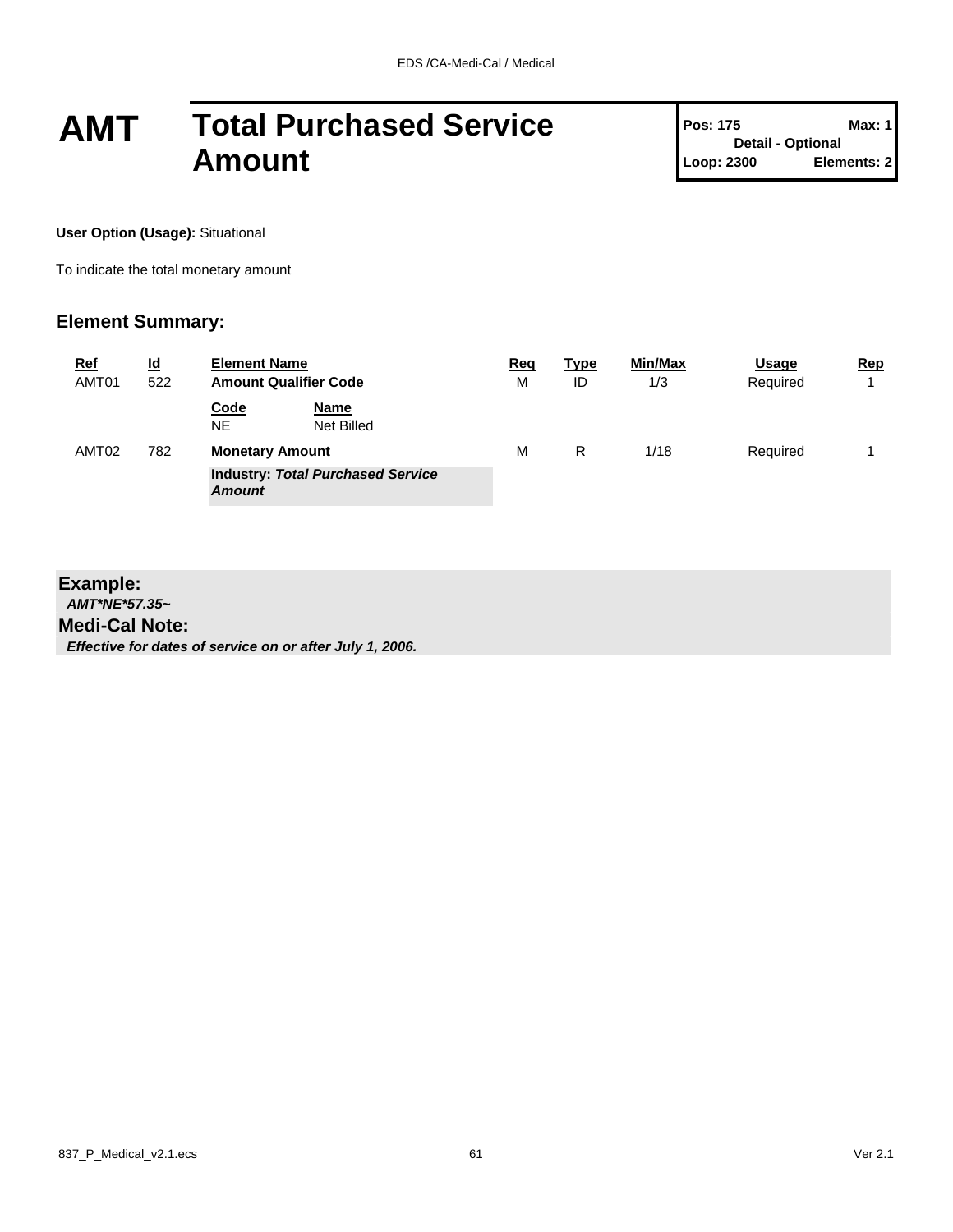## **REF Mammography Certification Number**

| <b>Pos: 180</b>          | Max: 1      |
|--------------------------|-------------|
| <b>Detail - Optional</b> |             |
| Loop: 2300               | Elements: 2 |

T

**User Option (Usage):** Situational

To specify identifying information

#### **Element Summary:**

| <b>Ref</b>        | <u>ld</u> | <b>Element Name</b>                       |                                            | Req | <b>Type</b> | <b>Min/Max</b> | Usage    | Rep |
|-------------------|-----------|-------------------------------------------|--------------------------------------------|-----|-------------|----------------|----------|-----|
| REF01             | 128       | <b>Reference Identification Qualifier</b> |                                            | M   | ID          | 2/3            | Required |     |
|                   |           | <b>Code</b><br>EW                         | Name<br>Mammography Certification Number   |     |             |                |          |     |
| REF <sub>02</sub> | 127       | <b>Reference Identification</b>           |                                            | С   | ΑN          | 1/30           | Required |     |
|                   |           | <b>Number</b>                             | <b>Industry: Mammography Certification</b> |     |             |                |          |     |

#### **Example:**

*REF\*EW\*T554~*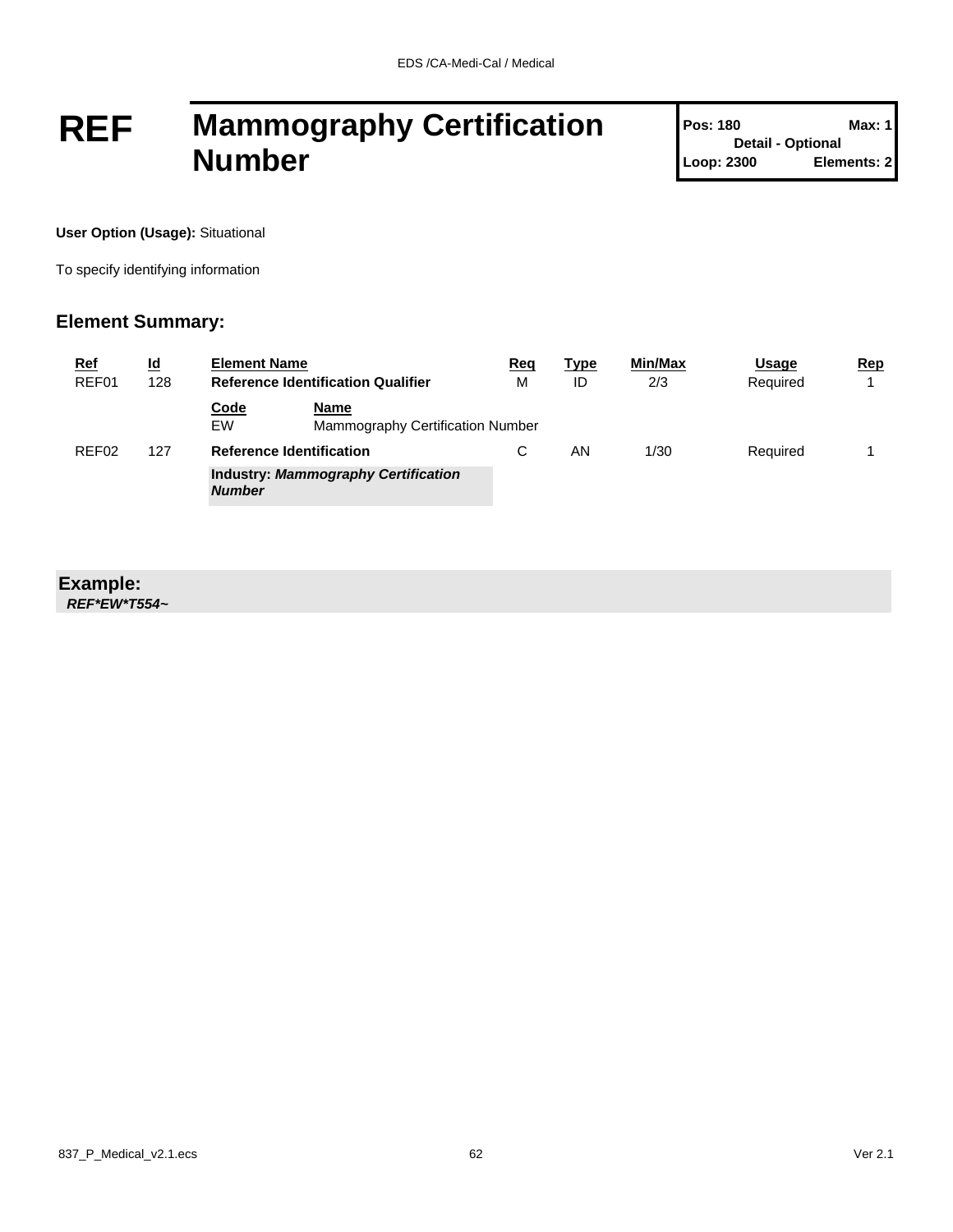## **REF Prior Authorization or Referral Number**

| <b>Pos: 180</b>          | Max: 2      |
|--------------------------|-------------|
| <b>Detail - Optional</b> |             |
| Loop: 2300               | Elements: 2 |

T

**User Option (Usage):** Situational

To specify identifying information

#### **Element Summary:**

| <u>Ref</u><br>REF01 | $\underline{\mathsf{Id}}$<br>128 | <b>Element Name</b>                                                                                                                                                                                                                                                                    | <b>Reference Identification Qualifier</b>        | Req<br>м | <u>Type</u><br>ID | Min/Max<br>2/3 | Usage<br>Required | $\mathbf{Rep}$<br>4 |
|---------------------|----------------------------------|----------------------------------------------------------------------------------------------------------------------------------------------------------------------------------------------------------------------------------------------------------------------------------------|--------------------------------------------------|----------|-------------------|----------------|-------------------|---------------------|
|                     |                                  | Code<br>G1                                                                                                                                                                                                                                                                             | <b>Name</b><br><b>Prior Authorization Number</b> |          |                   |                |                   |                     |
| REF <sub>02</sub>   | 127                              |                                                                                                                                                                                                                                                                                        |                                                  | C        | AN                | 1/30           | Required          |                     |
|                     |                                  | <b>Reference Identification</b><br><b>Industry: Prior Authorization or Referral</b><br><b>Number</b><br><b>Medi-Cal Note: Medi-Cal Treatment</b><br><b>Authorization Request (TAR) Number.</b><br>Medi-Cal will only use the first 11<br>characters.<br>CMS-1500 form field number 23. |                                                  |          |                   |                |                   |                     |

#### **Example:**

*REF\*G1\*13579~*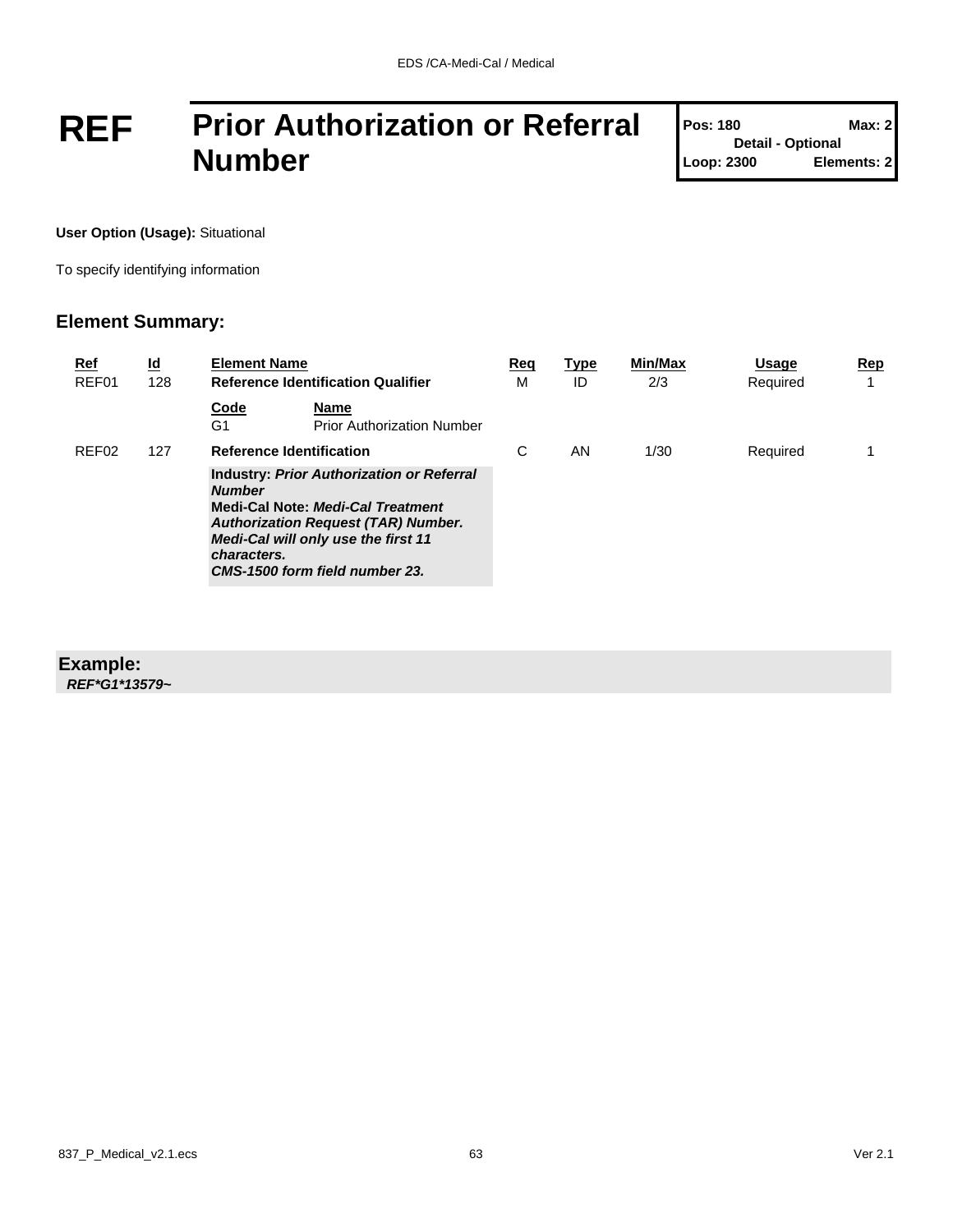### **REF Clinical Laboratory Improvement Amendment (CLIA) Number**

**Pos: 180 Max: 3 Detail - Optional Loop: 2300 Elements: 2**

**User Option (Usage):** Situational

To specify identifying information

#### **Element Summary:**

| <u>Ref</u><br>REF01 | <u>ld</u><br>128 | <b>Element Name</b><br><b>Reference Identification Qualifier</b> |                                                                             | Req<br>м | <b>Type</b><br>ID | Min/Max<br>2/3 | <b>Usage</b><br>Required | $\mathbf{Rep}$ |
|---------------------|------------------|------------------------------------------------------------------|-----------------------------------------------------------------------------|----------|-------------------|----------------|--------------------------|----------------|
|                     |                  | <b>Code</b><br>X4                                                | Name<br>Clinical Laboratory Improvement Amendment Number                    |          |                   |                |                          |                |
| REF02               | 127              | <b>Reference Identification</b>                                  |                                                                             |          | ΑN                | 1/30           | Required                 |                |
|                     |                  |                                                                  | <b>Industry: Clinical Laboratory</b><br><b>Improvement Amendment Number</b> |          |                   |                |                          |                |

#### **Example:**

*REF\*X4\*12D4567890~*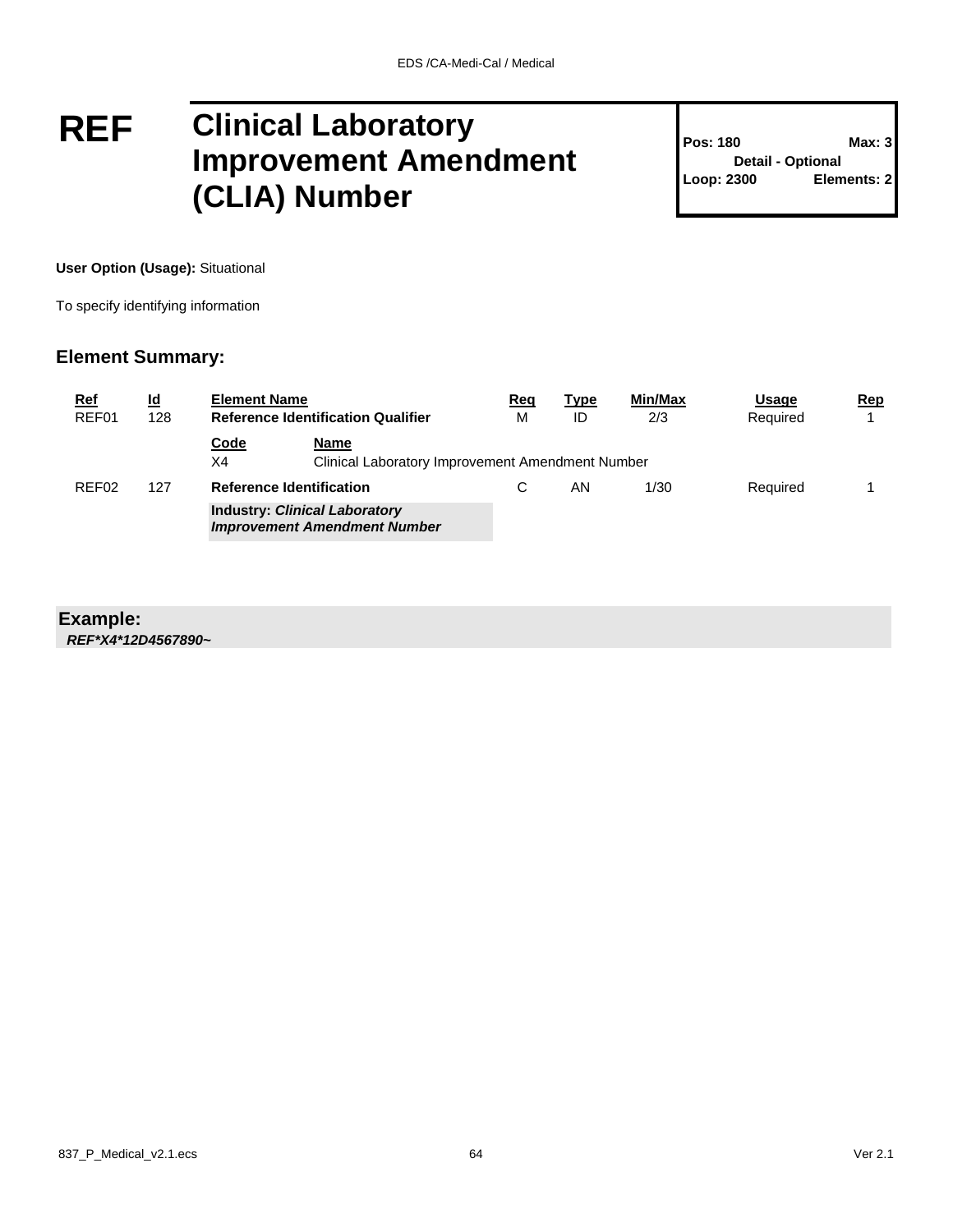## **REF** Medical Record Number **Pos: 180 Detail - Optional Max: 1**<br>Loop: 2300 **Elements: 2**

**Detail - Optional Elements: 2** 

**User Option (Usage):** Situational

To specify identifying information

#### **Element Summary:**

| <u>Ref</u>        | <u>ld</u> | <b>Element Name</b>                       |                                              | Req | Type | <b>Min/Max</b> | Usage    | Rep |
|-------------------|-----------|-------------------------------------------|----------------------------------------------|-----|------|----------------|----------|-----|
| REF01             | 128       | <b>Reference Identification Qualifier</b> |                                              | M   | ID   | 2/3            | Required |     |
|                   |           | Code<br>EA                                | Name<br>Medical Record Identification Number |     |      |                |          |     |
| REF <sub>02</sub> | 127       |                                           | <b>Reference Identification</b>              |     | ΑN   | 1/30           | Required |     |
|                   |           |                                           | <b>Industry: Medical Record Number</b>       |     |      |                |          |     |

#### **Example:**

*REF\*EA\*44444TH56~*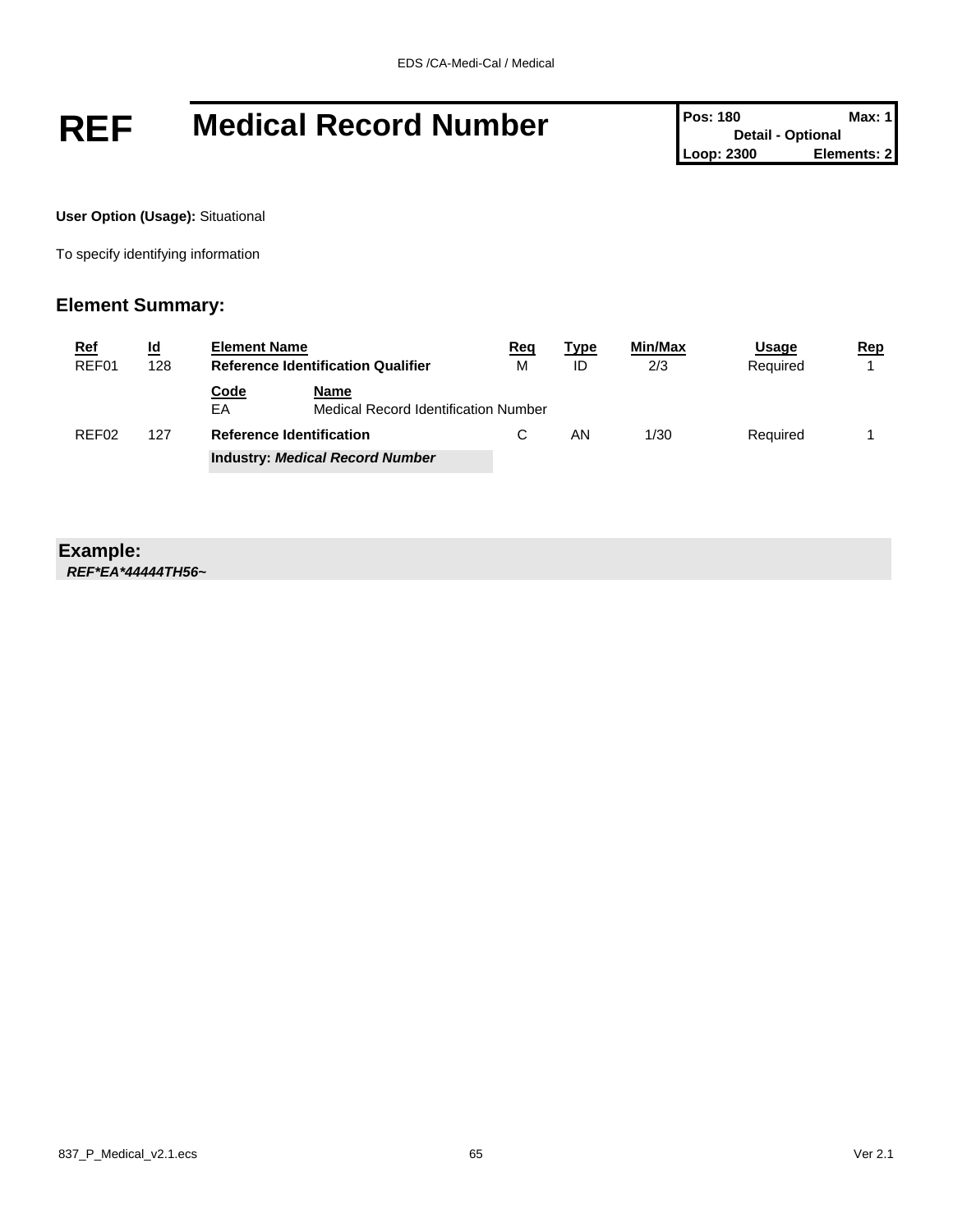# **K3 File Information Pos: 185 Max: 10**<br> **Pos: 185 Max: 10**<br>
Loop: 2300 **Elements: 1**

**User Option (Usage):** Situational

To transmit a fixed-format record or matrix contents

#### **Element Summary:**

| <b>Ref</b> | Id  | Element Name                    | Rea | `vpe | Min/Max | Jsage    | Rep |
|------------|-----|---------------------------------|-----|------|---------|----------|-----|
| K301       | 449 | <b>Fixed Format Information</b> | М   | A٧   | l/80    | Required |     |

**Example:**

*K3\*STATE DATA REQUIREMENT~*

#### **Medi-Cal Note:**

*Medi-Cal may use this segment at a future date for legislatively mandated data not otherwise accommodated by the Professional 837 version 4010A1 Implementation Guide.*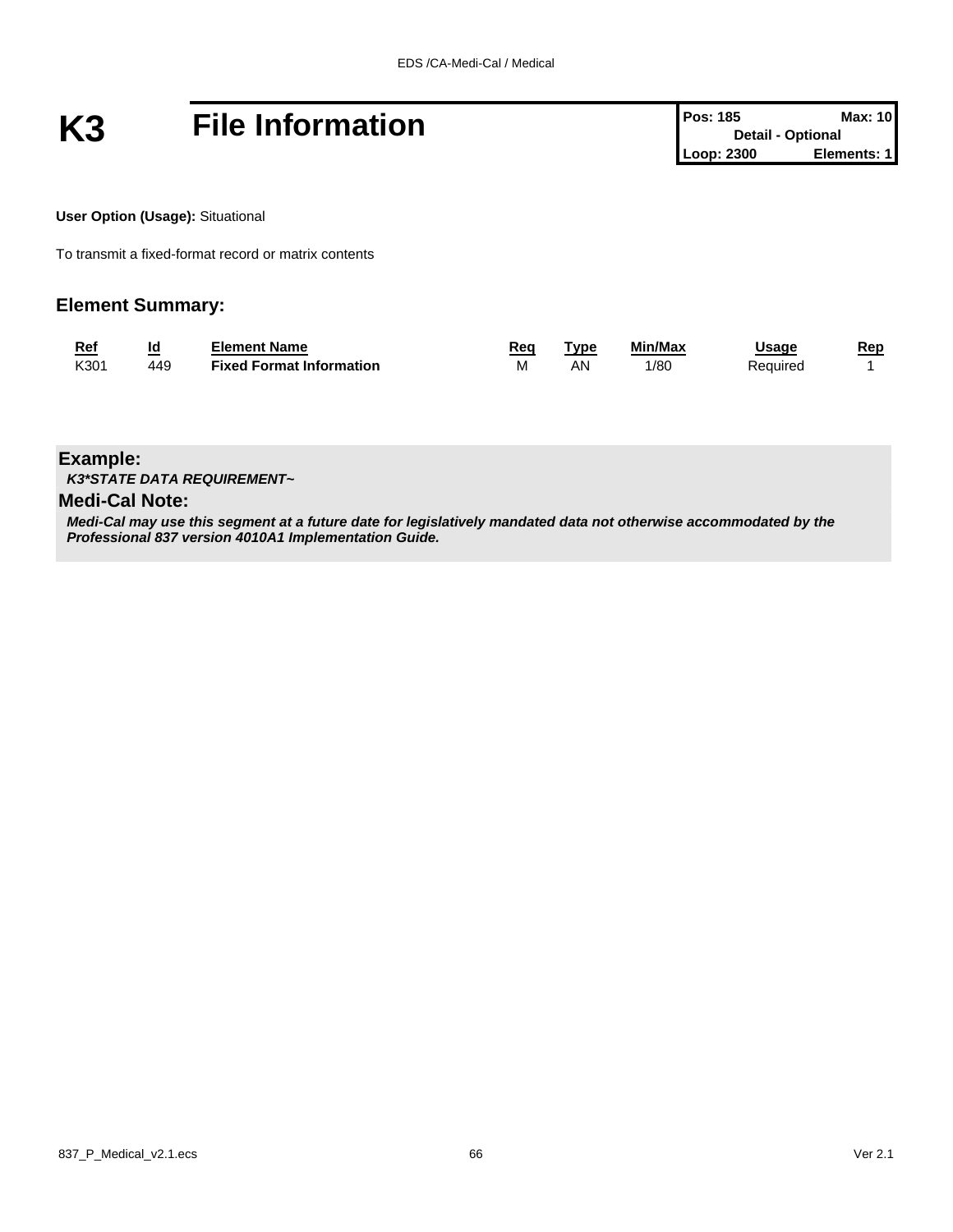**User Option (Usage):** Situational

To transmit information in a free-form format, if necessary, for comment or special instruction

#### **Element Summary:**

| <u>Ref</u><br>NTE01 | $\underline{\mathsf{Id}}$<br>363 | <b>Element Name</b><br>Note Reference Code             |                                                                                                                                      | <u>Req</u><br>O | <u>Type</u><br>ID | Min/Max<br>3/3 | Usage<br>Required | <u>Rep</u> |
|---------------------|----------------------------------|--------------------------------------------------------|--------------------------------------------------------------------------------------------------------------------------------------|-----------------|-------------------|----------------|-------------------|------------|
|                     |                                  | number 24c.                                            | Medi-Cal Note: CMS-1500 form field                                                                                                   |                 |                   |                |                   |            |
|                     |                                  | Code<br><b>ADD</b><br><b>CER</b>                       | <b>Name</b><br>Additional Information<br><b>Certification Narrative</b>                                                              |                 |                   |                |                   |            |
|                     |                                  |                                                        | <b>Medi-Cal Note:</b><br>Medi-Cal requires that the "CER" qualifier be used when submitting an emergency<br>certification statement. |                 |                   |                |                   |            |
|                     |                                  | <b>DCP</b><br><b>DGN</b><br><b>PMT</b><br><b>TPO</b>   | Goals, Rehabilitation Potential, or Discharge Plans<br>Diagnosis Description<br>Payment<br>Third Party Organization Notes            |                 |                   |                |                   |            |
| NTE <sub>02</sub>   | 352                              | <b>Description</b><br><b>Industry: Claim Note Text</b> | <b>Medi-Cal Note: Emergency Certification</b><br>Statement should be documented here.<br>CMS-1500 form field number 19.              | м               | AN                | 1/80           | Required          |            |

#### **Example:**

*NTE\*ADD\*SURGERY WAS UNUSUALLY LONG BECAUSE [FILL IN REASON\*~* 

#### **Medi-Cal Note:**

*Medi-Cal will use this segment to convey the Emergency Certification Statement as defined by Medi-Cal policy. Other additional information previously sent in the CMC Remarks field may be submitted in this segment.*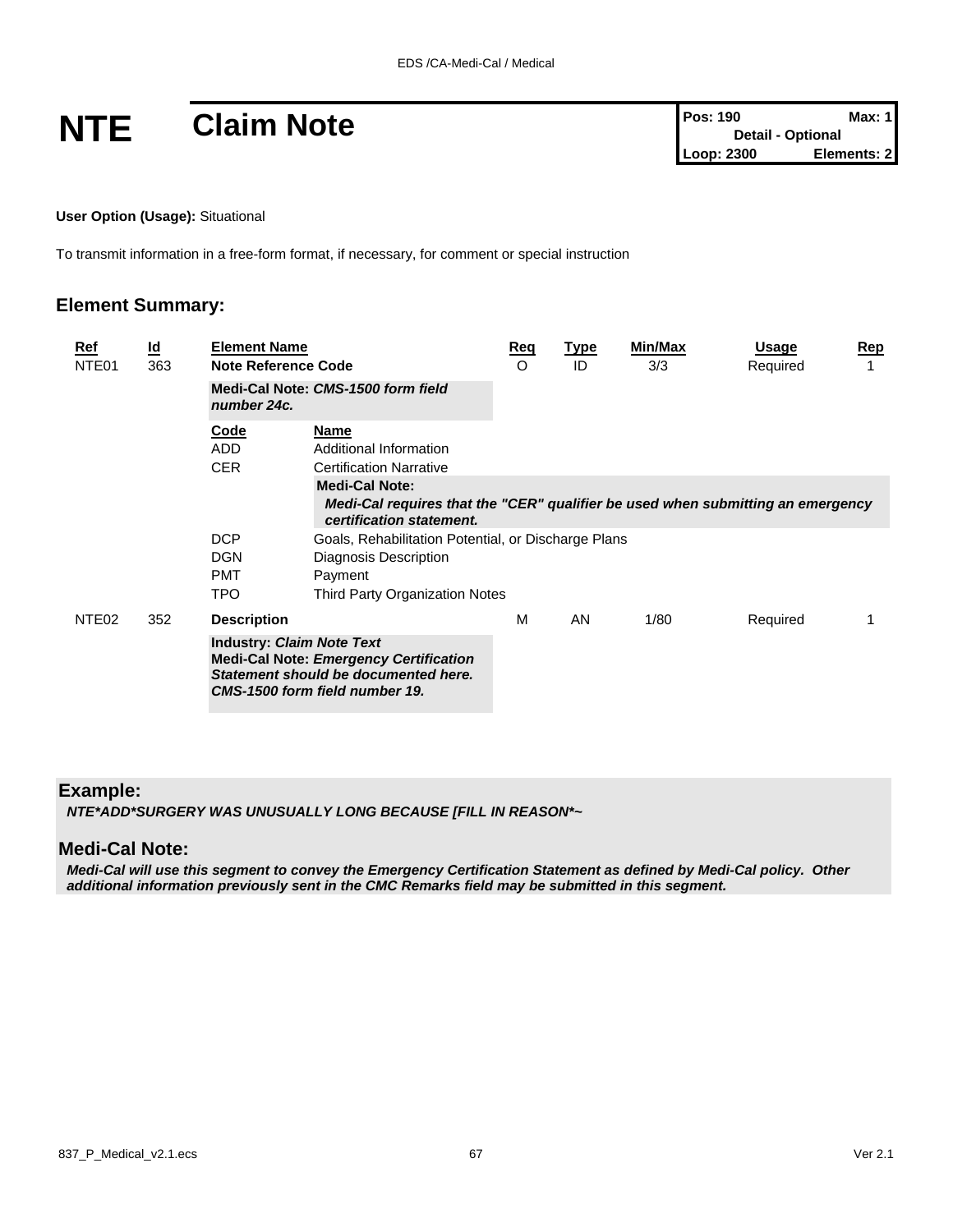### **CR1 Ambulance Transport Information**

#### **User Option (Usage):** Situational

To supply information related to the ambulance service rendered to a patient

#### **Element Summary:**

| <b>Ref</b><br>CR101 | $\underline{\mathsf{Id}}$<br>355 | <b>Element Name</b><br>Unit or Basis for Measurement Code                               |                                                                                                                                                                                                                                                                                                                                                                                        | <u>Req</u><br>С | <b>Type</b><br>ID | Min/Max<br>2/2 | <b>Usage</b><br>Situational | <b>Rep</b><br>$\mathbf 1$ |
|---------------------|----------------------------------|-----------------------------------------------------------------------------------------|----------------------------------------------------------------------------------------------------------------------------------------------------------------------------------------------------------------------------------------------------------------------------------------------------------------------------------------------------------------------------------------|-----------------|-------------------|----------------|-----------------------------|---------------------------|
|                     |                                  | <b>Code</b><br>LB.                                                                      | Name<br>Pound                                                                                                                                                                                                                                                                                                                                                                          |                 |                   |                |                             |                           |
| CR102               | 81                               | Weight                                                                                  |                                                                                                                                                                                                                                                                                                                                                                                        | $\mathsf C$     | ${\sf R}$         | 1/10           | Situational                 | 1                         |
|                     |                                  | <b>Industry: Patient Weight</b>                                                         |                                                                                                                                                                                                                                                                                                                                                                                        |                 |                   |                |                             |                           |
| CR103               | 1316                             | <b>Ambulance Transport Code</b>                                                         |                                                                                                                                                                                                                                                                                                                                                                                        | O               | ID                | 1/1            | Required                    | 1                         |
|                     |                                  | <b>Alias: Ambulance Transport Code</b>                                                  |                                                                                                                                                                                                                                                                                                                                                                                        |                 |                   |                |                             |                           |
|                     | Code<br>R<br>Τ<br>X              | <b>Name</b><br><b>Initial Trip</b><br>Return Trip<br><b>Transfer Trip</b><br>Round Trip |                                                                                                                                                                                                                                                                                                                                                                                        |                 |                   |                |                             |                           |
| CR104               | 1317                             | <b>Ambulance Transport Reason Code</b>                                                  |                                                                                                                                                                                                                                                                                                                                                                                        | O               | ID                | 1/1            | Required                    | 1                         |
|                     |                                  | Code                                                                                    | Alias: Ambulance Transport Reason                                                                                                                                                                                                                                                                                                                                                      |                 |                   |                |                             |                           |
|                     |                                  | Code<br>Α<br>B<br>$\mathsf C$<br>D<br>E                                                 | Name<br>Patient was transported to nearest facility for care of symptoms, complaints, or both<br>Patient was transported for the benefit of a preferred physician<br>Patient was transported for the nearness of family members<br>Patient was transported for the care of a specialist or for availability of specialized equipment<br>Patient Transferred to Rehabilitation Facility |                 |                   |                |                             |                           |
| CR105               | 355                              |                                                                                         | Unit or Basis for Measurement Code                                                                                                                                                                                                                                                                                                                                                     | $\mathsf{C}$    | ID                | 2/2            | Required                    | 1                         |
|                     |                                  | Code<br>DH                                                                              | <b>Name</b><br><b>Miles</b>                                                                                                                                                                                                                                                                                                                                                            |                 |                   |                |                             |                           |
| CR106               | 380                              | Quantity                                                                                |                                                                                                                                                                                                                                                                                                                                                                                        | $\mathsf C$     | ${\sf R}$         | 1/15           | Required                    | 1                         |
|                     |                                  |                                                                                         | <b>Industry: Transport Distance</b>                                                                                                                                                                                                                                                                                                                                                    |                 |                   |                |                             |                           |
| CR107               | 166                              | <b>Address Information</b>                                                              |                                                                                                                                                                                                                                                                                                                                                                                        | O               | AN                | 1/55           | Not used                    | 1                         |
| CR108               | 166                              | <b>Address Information</b>                                                              |                                                                                                                                                                                                                                                                                                                                                                                        | O               | AN                | 1/55           | Not used                    | 1                         |
| CR109               | 352                              | <b>Description</b>                                                                      |                                                                                                                                                                                                                                                                                                                                                                                        | O               | AN                | 1/80           | Situational                 | 1                         |
|                     |                                  |                                                                                         | <b>Industry: Round Trip Purpose Description</b>                                                                                                                                                                                                                                                                                                                                        |                 |                   |                |                             |                           |
| CR110               | 352                              | <b>Description</b>                                                                      |                                                                                                                                                                                                                                                                                                                                                                                        | O               | AN                | 1/80           | Situational                 | 1                         |
|                     |                                  |                                                                                         | <b>Industry: Stretcher Purpose Description</b>                                                                                                                                                                                                                                                                                                                                         |                 |                   |                |                             |                           |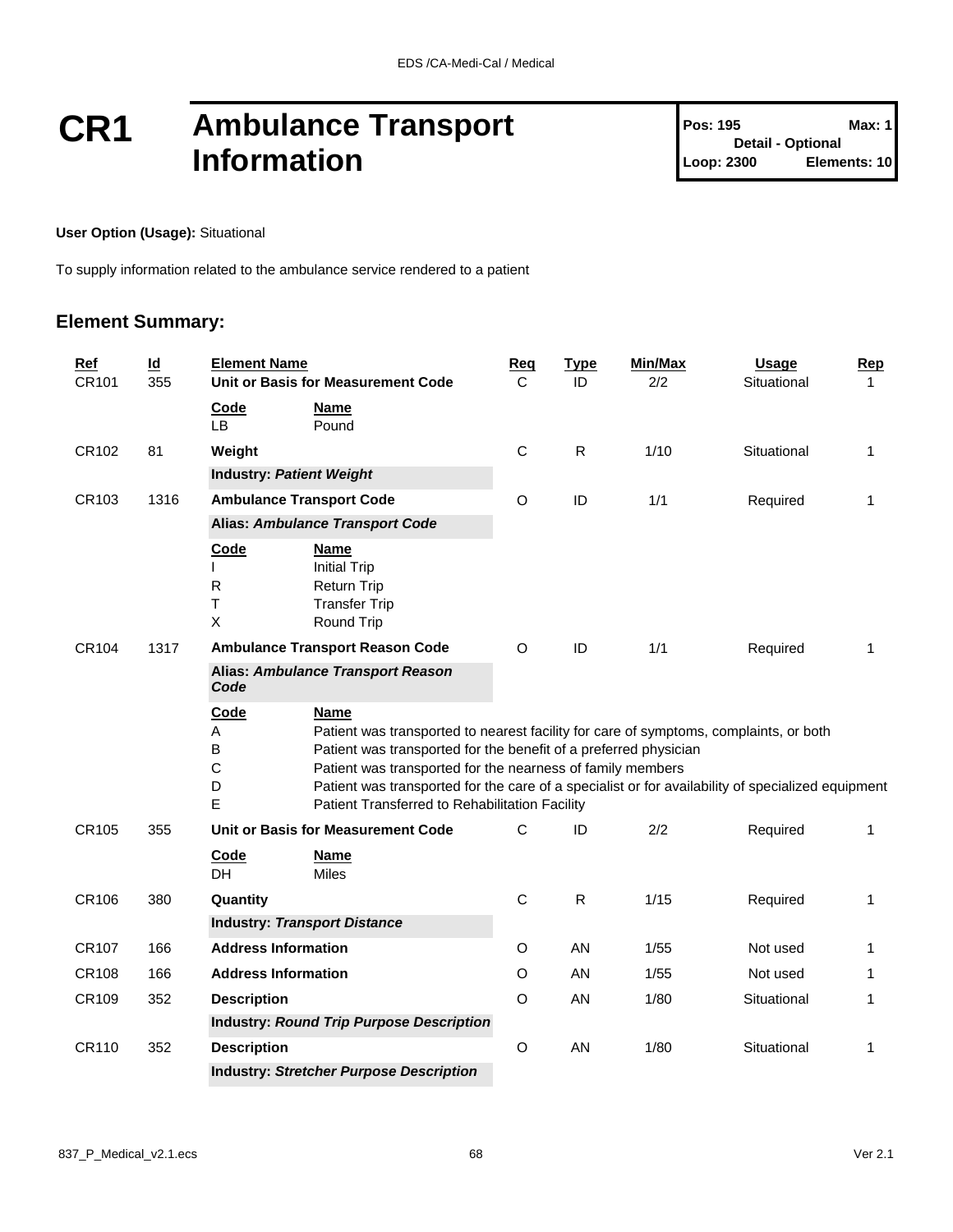### **Example:**

*CR1\*LB\*140\*I\*A\*DH\*12\*\*\*\*UNCONSCIOUS~*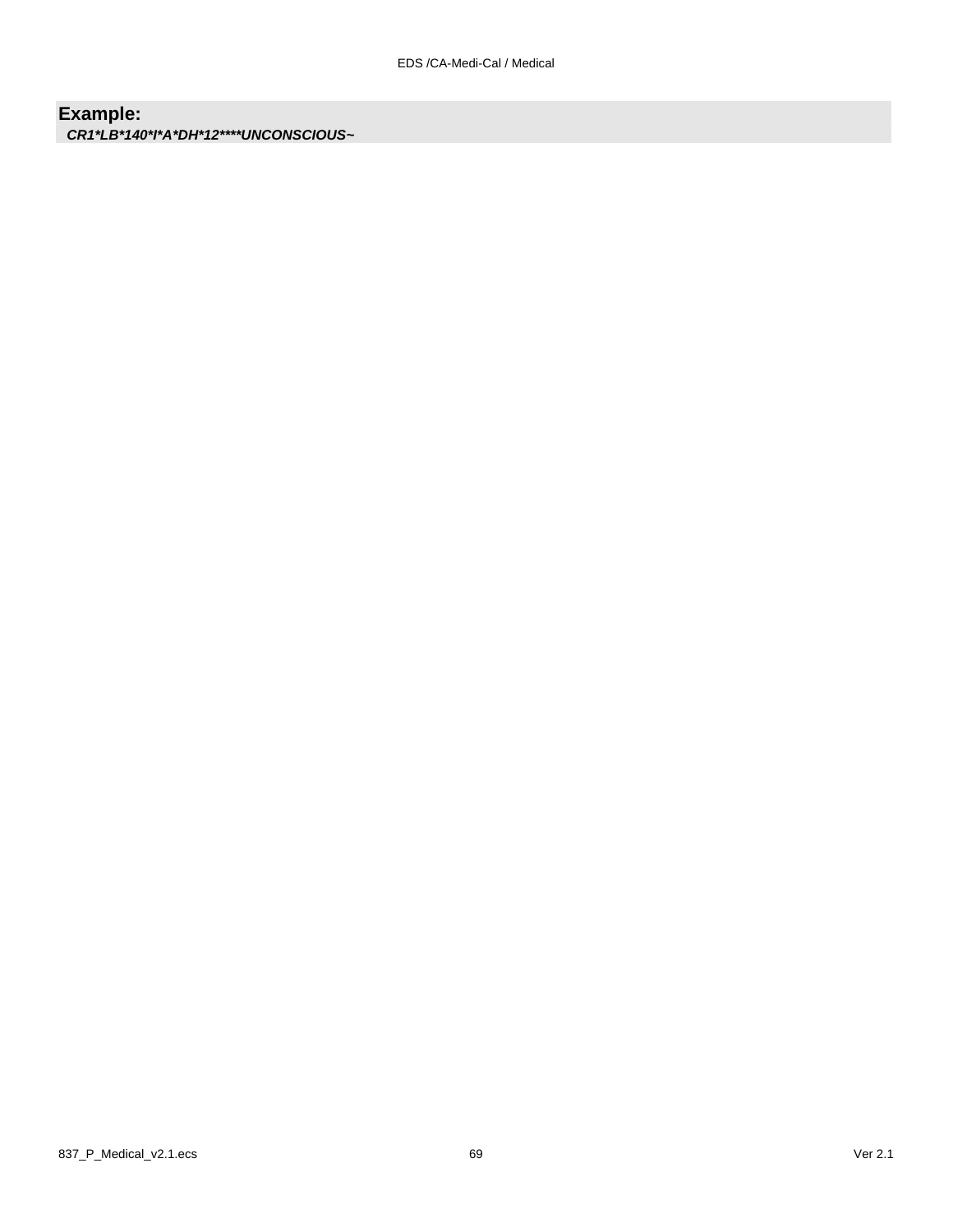# **CRC** Ambulance Certification **Pos: 220 Max: 3**<br>Loop: 2300 **Elements: 7**

**Detail - Optional Elements: 7** 

**User Option (Usage):** Situational

To supply information on conditions

#### **Element Summary:**

| <b>Ref</b><br>CRC01 |                                                                                                                                 | ld<br>1136 | <b>Element Name</b><br><b>Code Category</b>                                                                                                                                                                                                                                                                                                                                                                                                                                                                                                    |                                               | <u>Req</u><br>М | <u>Type</u><br>ID | Min/Max<br>2/2 | <b>Usage</b><br>Required | <u>Rep</u><br>$\mathbf{1}$ |
|---------------------|---------------------------------------------------------------------------------------------------------------------------------|------------|------------------------------------------------------------------------------------------------------------------------------------------------------------------------------------------------------------------------------------------------------------------------------------------------------------------------------------------------------------------------------------------------------------------------------------------------------------------------------------------------------------------------------------------------|-----------------------------------------------|-----------------|-------------------|----------------|--------------------------|----------------------------|
|                     |                                                                                                                                 |            | Code<br>07                                                                                                                                                                                                                                                                                                                                                                                                                                                                                                                                     | <b>Name</b><br><b>Ambulance Certification</b> |                 |                   |                |                          |                            |
|                     | CRC02                                                                                                                           | 1073       | Yes/No Condition or Response Code<br><b>Industry: Certification Condition Indicator</b><br><b>Alias: Certification Condition Code</b><br><b>Applies Indicator</b>                                                                                                                                                                                                                                                                                                                                                                              |                                               | М               | ID                | 1/1            | Required                 | 1                          |
|                     |                                                                                                                                 |            |                                                                                                                                                                                                                                                                                                                                                                                                                                                                                                                                                |                                               |                 |                   |                |                          |                            |
|                     |                                                                                                                                 |            | <b>Code</b><br>Υ                                                                                                                                                                                                                                                                                                                                                                                                                                                                                                                               | <u>Name</u><br>Yes                            |                 |                   |                |                          |                            |
|                     | CRC03                                                                                                                           | 1321       | <b>Condition Indicator</b>                                                                                                                                                                                                                                                                                                                                                                                                                                                                                                                     |                                               | м               | ID                | 2/2            | Required                 | 1                          |
|                     |                                                                                                                                 |            | <b>Industry: Condition Code</b><br><b>Alias: Condition Indicator</b>                                                                                                                                                                                                                                                                                                                                                                                                                                                                           |                                               |                 |                   |                |                          |                            |
|                     |                                                                                                                                 |            | <b>Code</b><br>Name<br>01<br>Patient was admitted to a hospital<br>02<br>Patient was bed confined before the ambulance service<br>03<br>Patient was bed confined after the ambulance service<br>04<br>Patient was moved by stretcher<br>05<br>Patient was unconscious or in shock<br>06<br>Patient was transported in an emergency situation<br>07<br>Patient had to be physically restrained<br>08<br>Patient had visible hemorrhaging<br>09<br>Ambulance service was medically necessary<br>60<br>Transportation Was To the Nearest Facility |                                               |                 |                   |                |                          |                            |
|                     | CRC04                                                                                                                           | 1321       | <b>Condition Indicator</b><br><b>Industry: Condition Code</b><br><b>Alias: Condition Indicator</b><br>Medi-Cal Note: Use the codes listed in<br>CRC03.                                                                                                                                                                                                                                                                                                                                                                                         |                                               | O               | ID                | 2/2            | Situational              | 1                          |
|                     | CRC05                                                                                                                           | 1321       | <b>Condition Indicator</b>                                                                                                                                                                                                                                                                                                                                                                                                                                                                                                                     |                                               | O               | ID                | 2/2            | Situational              | 1                          |
|                     | <b>Industry: Condition Code</b><br><b>Alias: Condition Indicator</b><br>Medi-Cal Note: Use the codes listed in<br><b>CRC03.</b> |            |                                                                                                                                                                                                                                                                                                                                                                                                                                                                                                                                                |                                               |                 |                   |                |                          |                            |
|                     | CRC06                                                                                                                           | 1321       | <b>Condition Indicator</b>                                                                                                                                                                                                                                                                                                                                                                                                                                                                                                                     |                                               | O               | ID                | 2/2            | Situational              | 1                          |
|                     |                                                                                                                                 |            | <b>Industry: Condition Code</b><br><b>Alias: Condition Indicator</b><br><b>CRC03.</b>                                                                                                                                                                                                                                                                                                                                                                                                                                                          | Medi-Cal Note: Use the codes listed in        |                 |                   |                |                          |                            |
|                     | CRC07                                                                                                                           | 1321       | <b>Condition Indicator</b>                                                                                                                                                                                                                                                                                                                                                                                                                                                                                                                     |                                               | O               | ID                | 2/2            | Situational              | 1                          |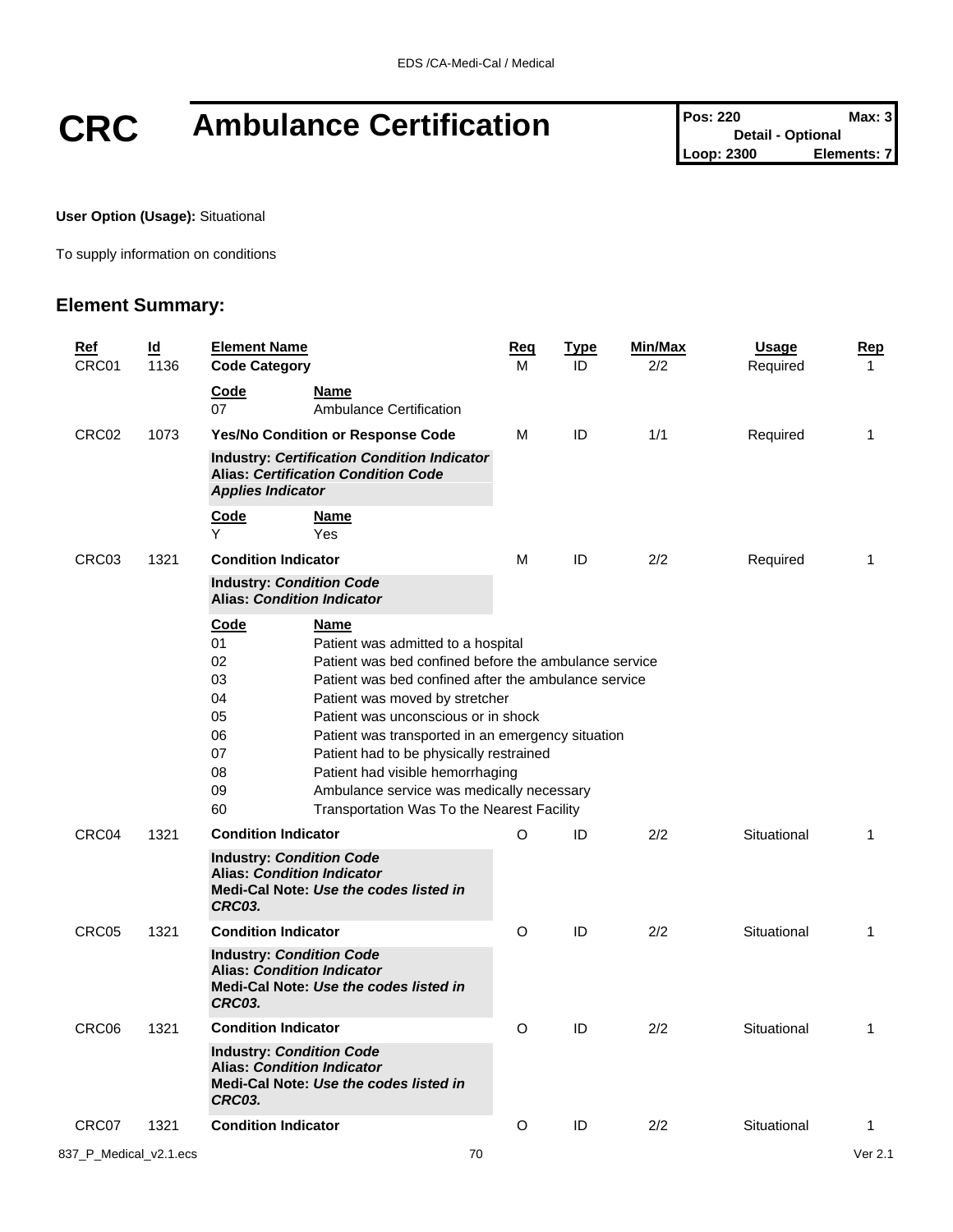**Industry:** *Condition Code* **Alias:** *Condition Indicator* **Medi-Cal Note:** *Use the codes listed in CRC03.*

#### **Example:**

*CRC\*07\*Y\*01~*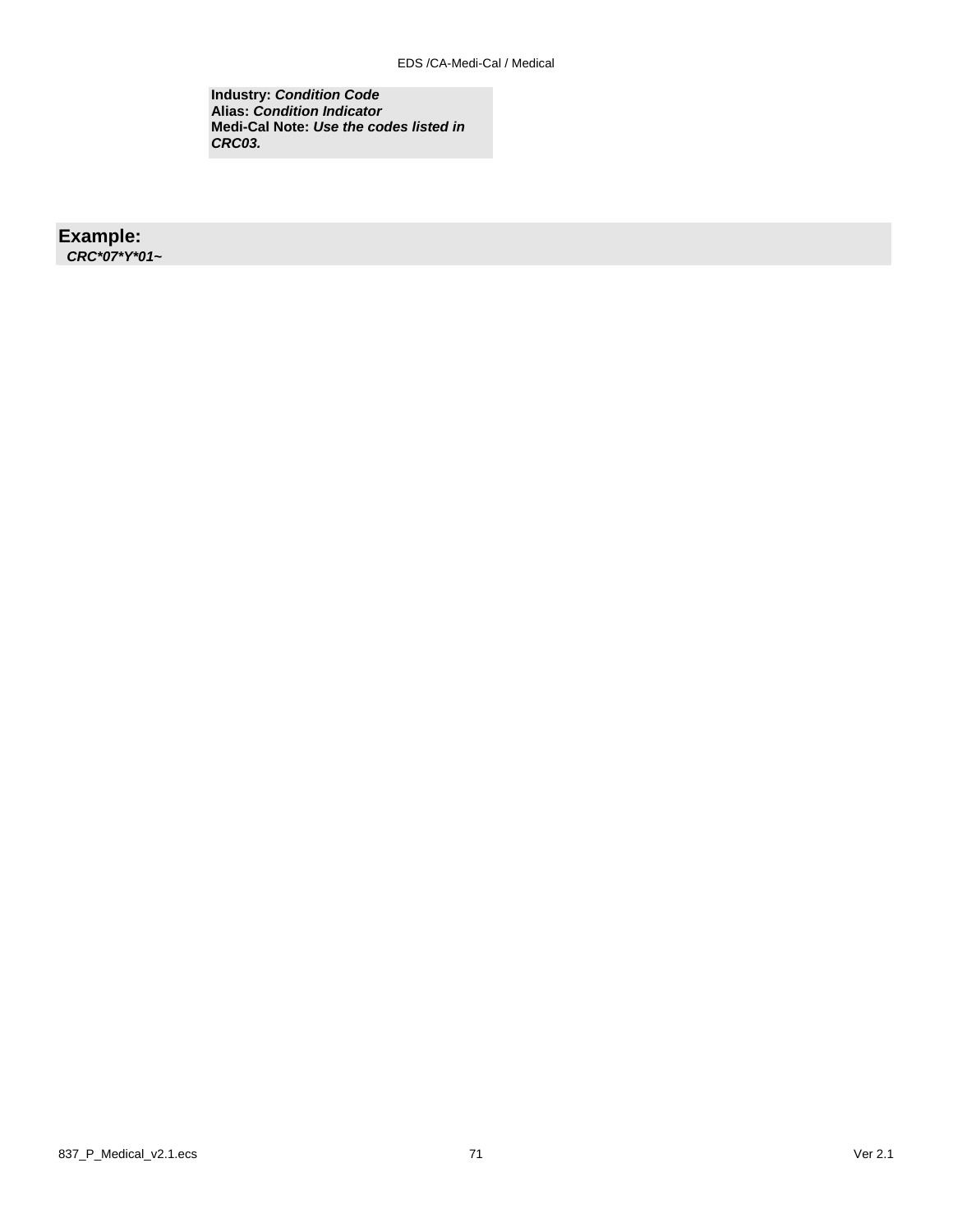## **CRC Patient Condition Information: Vision**

| <b>Pos: 220</b>          | Max: 3      |  |  |  |  |
|--------------------------|-------------|--|--|--|--|
| <b>Detail - Optional</b> |             |  |  |  |  |
| Loop: 2300               | Elements: 7 |  |  |  |  |

T

**User Option (Usage):** Situational

To supply information on conditions

#### **Element Summary:**

| <b>Ref</b><br>CRC01 | Id<br>1136 | <b>Element Name</b><br><b>Code Category</b>                                                                                                                                                                                                                                                                       |                                                                                                                                                                                                                                              | Req<br>М | <b>Type</b><br>ID | Min/Max<br>2/2 | <b>Usage</b><br>Required | Rep<br>$\mathbf{1}$ |
|---------------------|------------|-------------------------------------------------------------------------------------------------------------------------------------------------------------------------------------------------------------------------------------------------------------------------------------------------------------------|----------------------------------------------------------------------------------------------------------------------------------------------------------------------------------------------------------------------------------------------|----------|-------------------|----------------|--------------------------|---------------------|
|                     |            | Code<br>E <sub>1</sub><br>E <sub>2</sub><br>E <sub>3</sub>                                                                                                                                                                                                                                                        | Name<br>Spectacle Lenses<br><b>Contact Lenses</b><br><b>Spectacle Frames</b>                                                                                                                                                                 |          |                   |                |                          |                     |
| CRC02               | 1073       |                                                                                                                                                                                                                                                                                                                   | Yes/No Condition or Response Code                                                                                                                                                                                                            | М        | ID                | 1/1            | Required                 | $\mathbf{1}$        |
|                     |            | <b>Industry: Certification Condition Indicator</b><br><b>Alias: Certification Condition Code</b><br><b>Applies Indicator</b>                                                                                                                                                                                      |                                                                                                                                                                                                                                              |          |                   |                |                          |                     |
|                     |            | Code<br>N<br>Υ                                                                                                                                                                                                                                                                                                    | Name<br>No<br>Yes                                                                                                                                                                                                                            |          |                   |                |                          |                     |
| CRC03               | 1321       | <b>Condition Indicator</b>                                                                                                                                                                                                                                                                                        |                                                                                                                                                                                                                                              | м        | ID                | 2/2            | Required                 | $\mathbf{1}$        |
|                     |            | <b>Industry: Condition Code</b><br><b>Alias: Condition Indicator</b>                                                                                                                                                                                                                                              |                                                                                                                                                                                                                                              |          |                   |                |                          |                     |
|                     |            | Code<br><u>Name</u><br>L1<br>General Standard of 20 Degree or .5 Diopter Sphere or Cylinder Change Met<br>L2<br>Replacement Due to Loss or Theft<br>L <sub>3</sub><br>Replacement Due to Breakage or Damage<br>L4<br>Replacement Due to Patient Preference<br>L <sub>5</sub><br>Replacement Due to Medical Reason |                                                                                                                                                                                                                                              |          |                   |                |                          |                     |
| CRC04               | 1321       | <b>Condition Indicator</b>                                                                                                                                                                                                                                                                                        |                                                                                                                                                                                                                                              | $\circ$  | ID                | 2/2            | Situational              | 1                   |
|                     |            | <b>Industry: Condition Code</b>                                                                                                                                                                                                                                                                                   |                                                                                                                                                                                                                                              |          |                   |                |                          |                     |
|                     |            | Code<br>Name<br>L1<br>General Standard of 20 Degree or .5 Diopter Sphere or Cylinder Change Met<br>L2<br>Replacement Due to Loss or Theft<br>L <sub>3</sub><br>Replacement Due to Breakage or Damage<br>L4<br>Replacement Due to Patient Preference<br>L <sub>5</sub><br>Replacement Due to Medical Reason        |                                                                                                                                                                                                                                              |          |                   |                |                          |                     |
| CRC05               | 1321       | <b>Condition Indicator</b>                                                                                                                                                                                                                                                                                        |                                                                                                                                                                                                                                              | O        | ID                | 2/2            | Situational              | 1                   |
|                     |            | <b>Industry: Condition Code</b>                                                                                                                                                                                                                                                                                   |                                                                                                                                                                                                                                              |          |                   |                |                          |                     |
|                     |            | <u>Code</u><br>L1<br>L2<br>L <sub>3</sub><br>L4<br>L <sub>5</sub>                                                                                                                                                                                                                                                 | Name<br>General Standard of 20 Degree or .5 Diopter Sphere or Cylinder Change Met<br>Replacement Due to Loss or Theft<br>Replacement Due to Breakage or Damage<br>Replacement Due to Patient Preference<br>Replacement Due to Medical Reason |          |                   |                |                          |                     |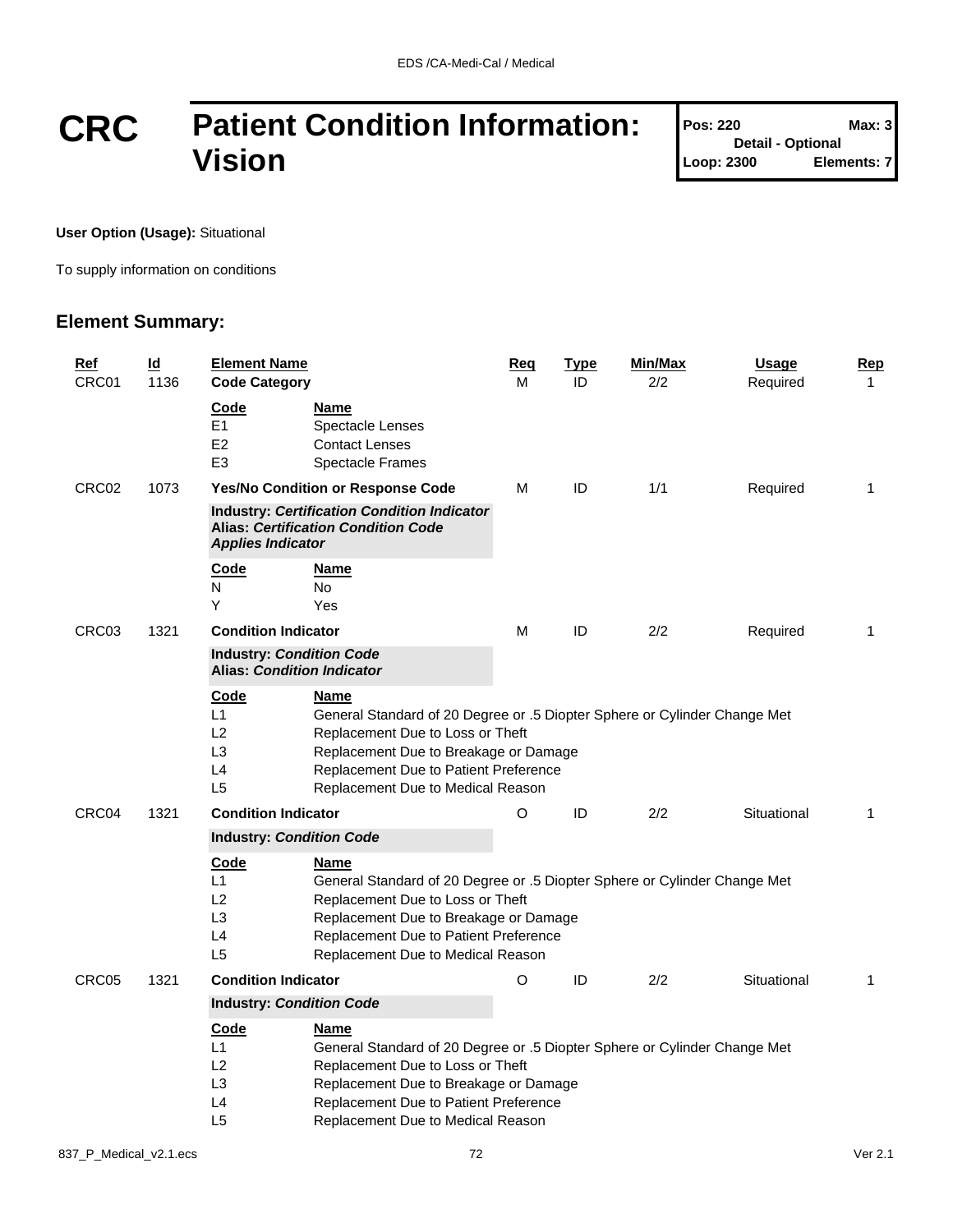| CRC06 | 1321 | <b>Condition Indicator</b><br><b>Industry: Condition Code</b>                                                               |                                                                                                                                                                                                                                              | O | ID | 2/2 | Situational |   |
|-------|------|-----------------------------------------------------------------------------------------------------------------------------|----------------------------------------------------------------------------------------------------------------------------------------------------------------------------------------------------------------------------------------------|---|----|-----|-------------|---|
| CRC07 | 1321 | Code<br>L1<br>L <sub>2</sub><br>L <sub>3</sub><br>L4<br>L5<br><b>Condition Indicator</b><br><b>Industry: Condition Code</b> | Name<br>General Standard of 20 Degree or .5 Diopter Sphere or Cylinder Change Met<br>Replacement Due to Loss or Theft<br>Replacement Due to Breakage or Damage<br>Replacement Due to Patient Preference<br>Replacement Due to Medical Reason | O | ID | 2/2 | Situational | 1 |
|       |      | Code<br>L1<br>L2<br>L <sub>3</sub><br>L4<br>L5                                                                              | Name<br>General Standard of 20 Degree or .5 Diopter Sphere or Cylinder Change Met<br>Replacement Due to Loss or Theft<br>Replacement Due to Breakage or Damage<br>Replacement Due to Patient Preference<br>Replacement Due to Medical Reason |   |    |     |             |   |

### **Example:** *CRC\*E1\*Y\*L1~* **Medi-Cal Note:** *Effective for dates of service on or after July 1, 2006.*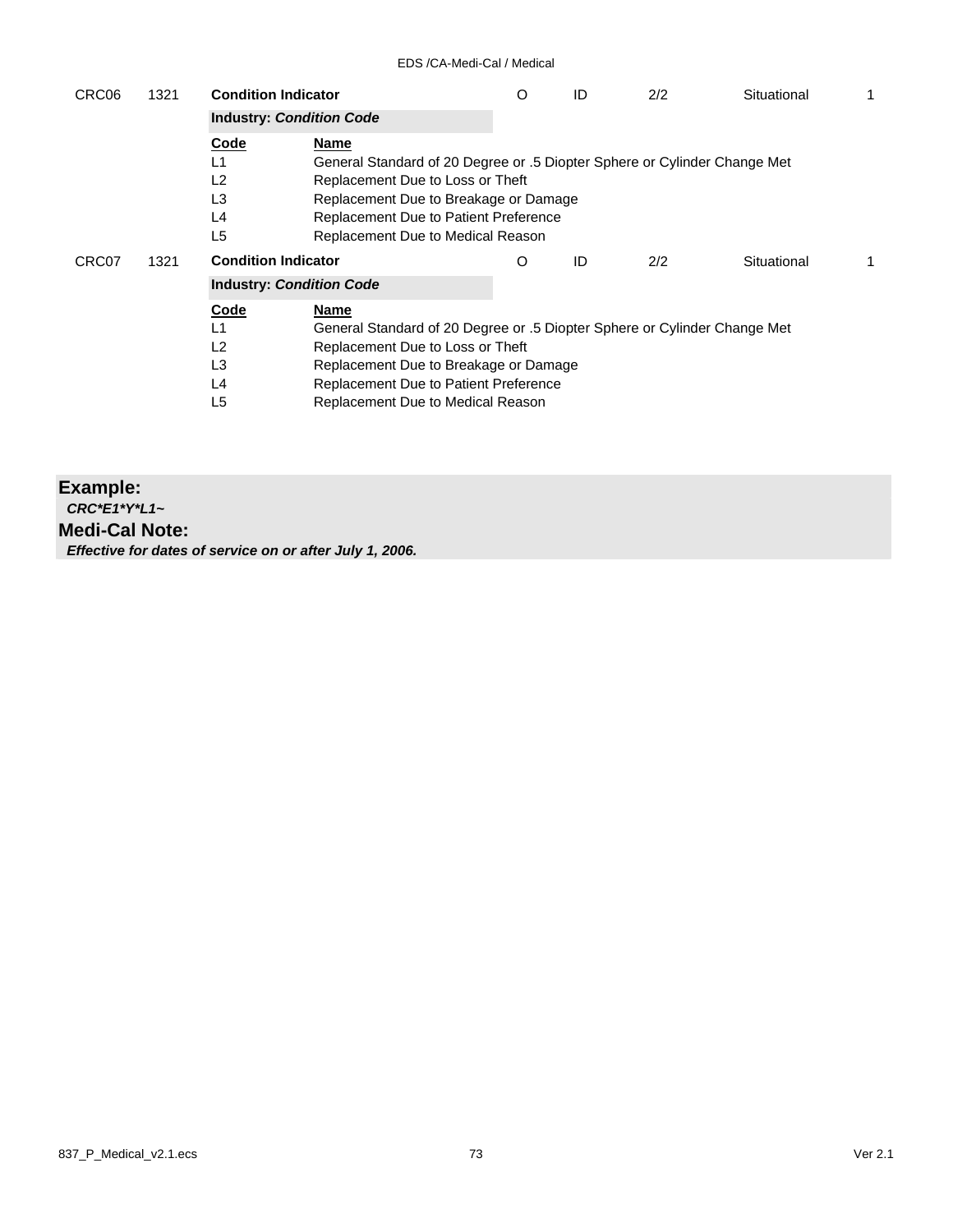# **CRC Homebound Indicator Pos: 220 Pos: 220 Max: 1**<br>
Loop: 2300 **Elements: 3**

**User Option (Usage):** Situational

To supply information on conditions

### **Element Summary:**

| <b>Ref</b><br>CRC01 | $\underline{\mathsf{Id}}$<br>1136 | <b>Element Name</b><br><b>Code Category</b> |                                          | <u>Req</u><br>м | <u>Type</u><br>ID | Min/Max<br>2/2 | <b>Usage</b><br>Required | Rep |
|---------------------|-----------------------------------|---------------------------------------------|------------------------------------------|-----------------|-------------------|----------------|--------------------------|-----|
|                     |                                   | Code<br>75                                  | Name<br><b>Functional Limitations</b>    |                 |                   |                |                          |     |
| CRC02               | 1073                              |                                             | <b>Yes/No Condition or Response Code</b> | м               | ID                | 1/1            | Required                 |     |
|                     |                                   | Code<br>Υ                                   | <b>Name</b><br>Yes                       |                 |                   |                |                          |     |
| CRC03               | 1321                              | <b>Condition Indicator</b>                  |                                          | м               | ID                | 2/2            | Required                 |     |
|                     |                                   |                                             | Industry: Homebound Indicator            |                 |                   |                |                          |     |
|                     |                                   | Code<br>ΙH                                  | <b>Name</b><br>Independent at Home       |                 |                   |                |                          |     |

### **Example:**

*CRC\*75\*Y\*IH~*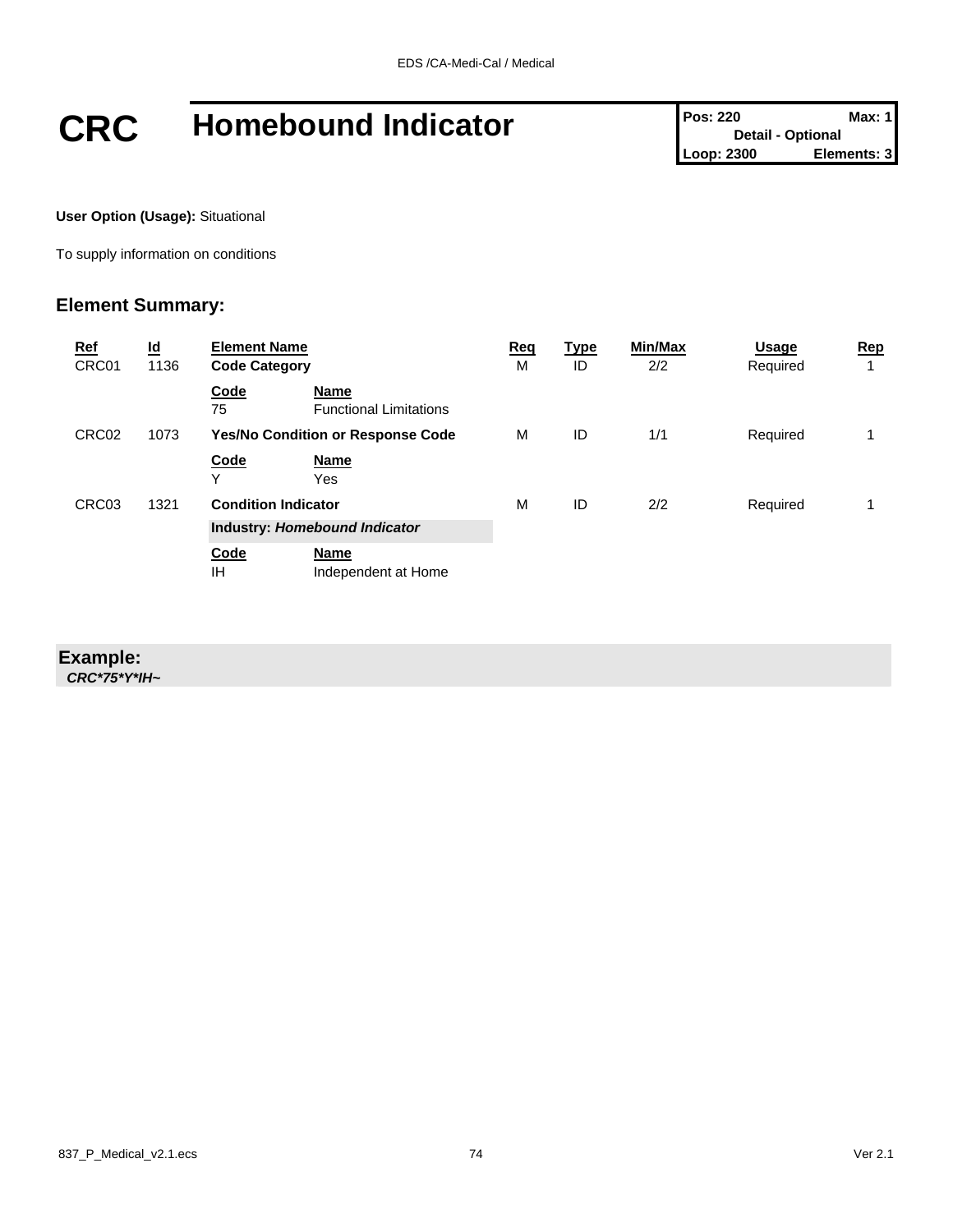# **CRC EPSDT Referral Pos: 220 Max: 1**<br> **Pos: 220 Detail - Optional**<br>
Loop: 2300 **Elements: 5**

**User Option (Usage):** Situational

To supply information on conditions

### **Element Summary:**

|  | Ref<br>CRC01  | Id<br>1136 | <b>Element Name</b><br><b>Code Category</b>                                         |                                                                                                            | <b>Reg</b><br>M | <b>Type</b><br>ID | Min/Max<br>2/2 | <b>Usage</b><br>Required | Rep<br>1 |
|--|---------------|------------|-------------------------------------------------------------------------------------|------------------------------------------------------------------------------------------------------------|-----------------|-------------------|----------------|--------------------------|----------|
|  |               |            | Code<br>ZZ                                                                          | <b>Name</b><br><b>Mutually Defined</b>                                                                     |                 |                   |                |                          |          |
|  | CRC02         | 1073       |                                                                                     | Yes/No Condition or Response Code                                                                          | M               | ID                | 1/1            | Required                 | 1        |
|  |               |            | <b>Applies Indicator</b>                                                            | <b>Industry: Certification Condition Indicator</b><br><b>Alias: Certification Condition Code</b>           |                 |                   |                |                          |          |
|  |               |            | Code<br>Y                                                                           | <b>Name</b><br>Yes                                                                                         |                 |                   |                |                          |          |
|  | CRC03<br>1321 |            | <b>Condition Indicator</b>                                                          |                                                                                                            | M               | ID                | 2/2            | Required                 | 1        |
|  |               |            | <b>Industry: Condition Code</b><br><b>Alias: Condition Indicator</b>                |                                                                                                            |                 |                   |                |                          |          |
|  |               |            | Code<br>AV<br><b>NU</b><br>S <sub>2</sub><br><b>ST</b>                              | <b>Name</b><br>Available - Not Used<br>Not Used<br><b>Under Treatment</b><br><b>New Services Requested</b> |                 |                   |                |                          |          |
|  | CRC04         | 1321       | <b>Condition Indicator</b>                                                          |                                                                                                            | O               | ID                | 2/2            | Situational              | 1        |
|  |               |            | <b>Industry: Condition Code</b><br>Medi-Cal Note: Use the codes listed in<br>CRC03. |                                                                                                            |                 |                   |                |                          |          |
|  | CRC05         | 1321       | <b>Condition Indicator</b>                                                          |                                                                                                            | O               | ID                | 2/2            | Situational              | 1        |
|  |               |            | <b>Industry: Condition Code</b><br>Medi-Cal Note: Use the codes listed in<br>CRC03. |                                                                                                            |                 |                   |                |                          |          |
|  |               |            |                                                                                     |                                                                                                            |                 |                   |                |                          |          |

### **Example:** *CRC\*ZZ\*Y\*ST~*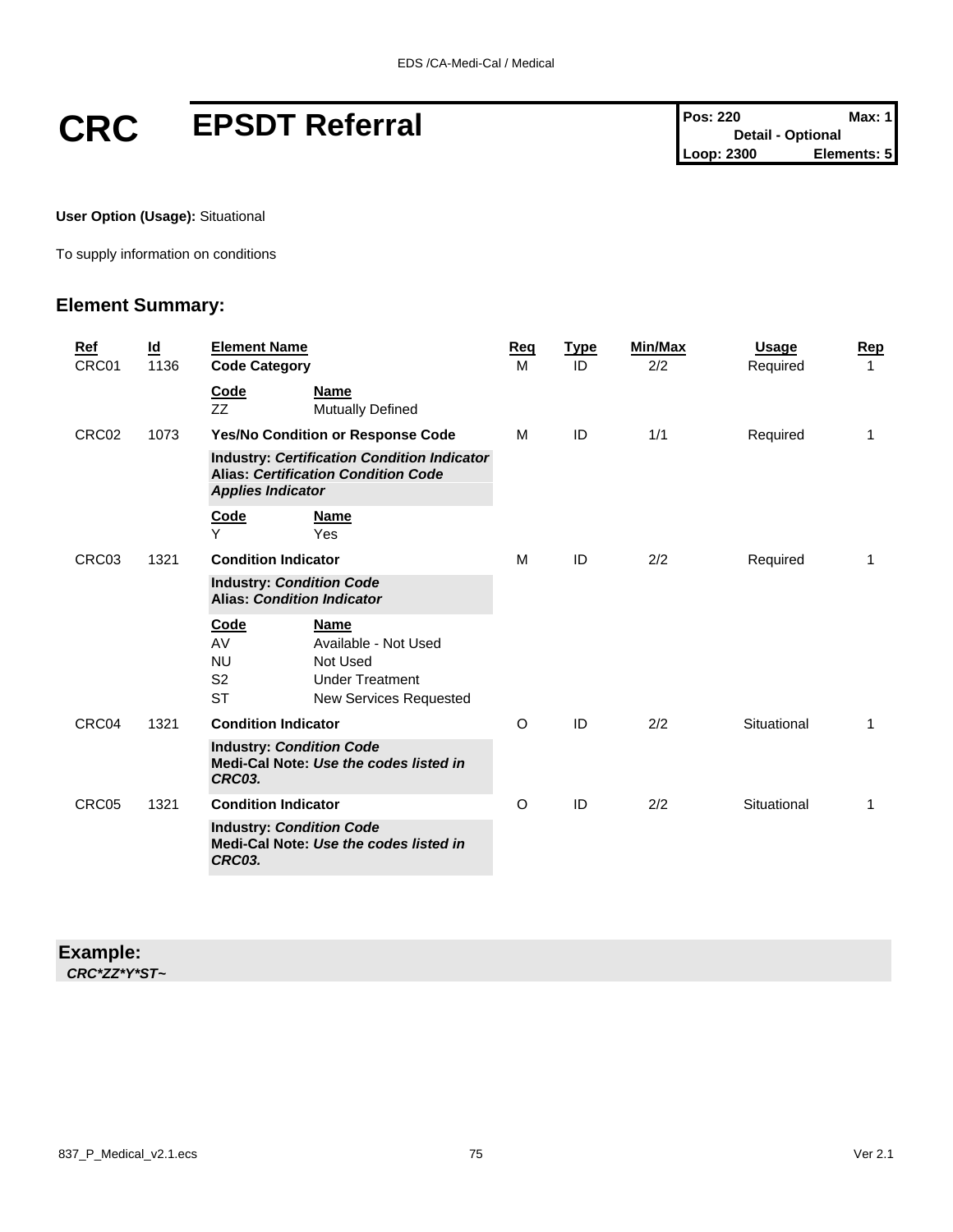# HI **Health Care Diagnosis Code** Pos: 231 Detail - Optional Max: 1

**Detail - Optional Elements: 2** 

**User Option (Usage):** Situational

To supply information related to the delivery of health care

### **Element Summary:**

| <u>Ref</u><br><b>HI01</b> | $\underline{\mathsf{Id}}$<br>C <sub>022</sub> | <b>Element Name</b><br><b>Health Care Code Information</b>                                                                                                                     |                                                                                                                                                     | <u>Req</u><br>м | <b>Type</b><br>Comp | <b>Min/Max</b> | <b>Usage</b><br>Required | <u>Rep</u><br>$\mathbf{1}$ |
|---------------------------|-----------------------------------------------|--------------------------------------------------------------------------------------------------------------------------------------------------------------------------------|-----------------------------------------------------------------------------------------------------------------------------------------------------|-----------------|---------------------|----------------|--------------------------|----------------------------|
|                           |                                               | <b>Alias: Principal Diagnosis</b>                                                                                                                                              |                                                                                                                                                     |                 |                     |                |                          |                            |
|                           | 1270                                          | <b>Code List Qualifier Code</b>                                                                                                                                                |                                                                                                                                                     | М               | ID                  | 1/3            | Required                 | $\mathbf{1}$               |
|                           |                                               |                                                                                                                                                                                | <b>Industry: Diagnosis Type Code</b>                                                                                                                |                 |                     |                |                          |                            |
|                           |                                               | Code<br>BK                                                                                                                                                                     | Name<br><b>Principal Diagnosis</b><br><b>CODE SOURCE:</b>                                                                                           |                 |                     |                |                          |                            |
|                           |                                               |                                                                                                                                                                                | 131: International Classification of Diseases Clinical Mod (ICD-9-CM) Procedure                                                                     |                 |                     |                |                          |                            |
|                           | 1271                                          | <b>Industry Code</b>                                                                                                                                                           |                                                                                                                                                     | м               | AN                  | 1/30           | Required                 | 1                          |
|                           |                                               | characters.                                                                                                                                                                    | <b>Industry: Diagnosis Code</b><br>Medi-Cal Note: Primary Diagnosis Code.<br>Medi-Cal will only use the first 5<br>CMS-1500 form field number 21.1. |                 |                     |                |                          |                            |
|                           |                                               | <b>ExternalCodeList</b><br><b>Name: 131</b>                                                                                                                                    | Description: International Classification of Diseases Clinical Mod (ICD-9-CM) Procedure                                                             |                 |                     |                |                          |                            |
| <b>HI02</b>               | C <sub>022</sub>                              |                                                                                                                                                                                | <b>Health Care Code Information</b>                                                                                                                 | O               | Comp                |                | Situational              | 1                          |
|                           |                                               | <b>Alias: Diagnosis</b>                                                                                                                                                        |                                                                                                                                                     |                 |                     |                |                          |                            |
|                           | 1270                                          | <b>Code List Qualifier Code</b>                                                                                                                                                |                                                                                                                                                     | М               | ID                  | 1/30           | Required                 | $\mathbf{1}$               |
|                           |                                               | characters.                                                                                                                                                                    | <b>Industry: Diagnosis Type Code</b><br><b>Medi-Cal Note: Secondary Diagnosis</b><br>Code. Medi-Cal will only use the first 5                       |                 |                     |                |                          |                            |
|                           |                                               | Code                                                                                                                                                                           | <b>Name</b>                                                                                                                                         |                 |                     |                |                          |                            |
|                           |                                               | <b>BF</b>                                                                                                                                                                      | Diagnosis                                                                                                                                           |                 |                     |                |                          |                            |
|                           |                                               |                                                                                                                                                                                | <b>CODE SOURCE:</b><br>131: International Classification of Diseases Clinical Mod (ICD-9-CM) Procedure                                              |                 |                     |                |                          |                            |
|                           | 1271                                          | <b>Industry Code</b>                                                                                                                                                           |                                                                                                                                                     | М               | AN                  | 1/30           | Required                 | $\mathbf{1}$               |
|                           |                                               | <b>Industry: Diagnosis Code</b><br><b>Medi-Cal Note: Secondary Diagnosis</b><br>code.<br>Medi-Cal will only use the first 5<br>characters.<br>CMS-1500 form field number 21.2. |                                                                                                                                                     |                 |                     |                |                          |                            |
|                           |                                               | <b>ExternalCodeList</b><br><b>Name: 131</b>                                                                                                                                    | Description: International Classification of Diseases Clinical Mod (ICD-9-CM) Procedure                                                             |                 |                     |                |                          |                            |
|                           |                                               |                                                                                                                                                                                |                                                                                                                                                     |                 |                     |                |                          |                            |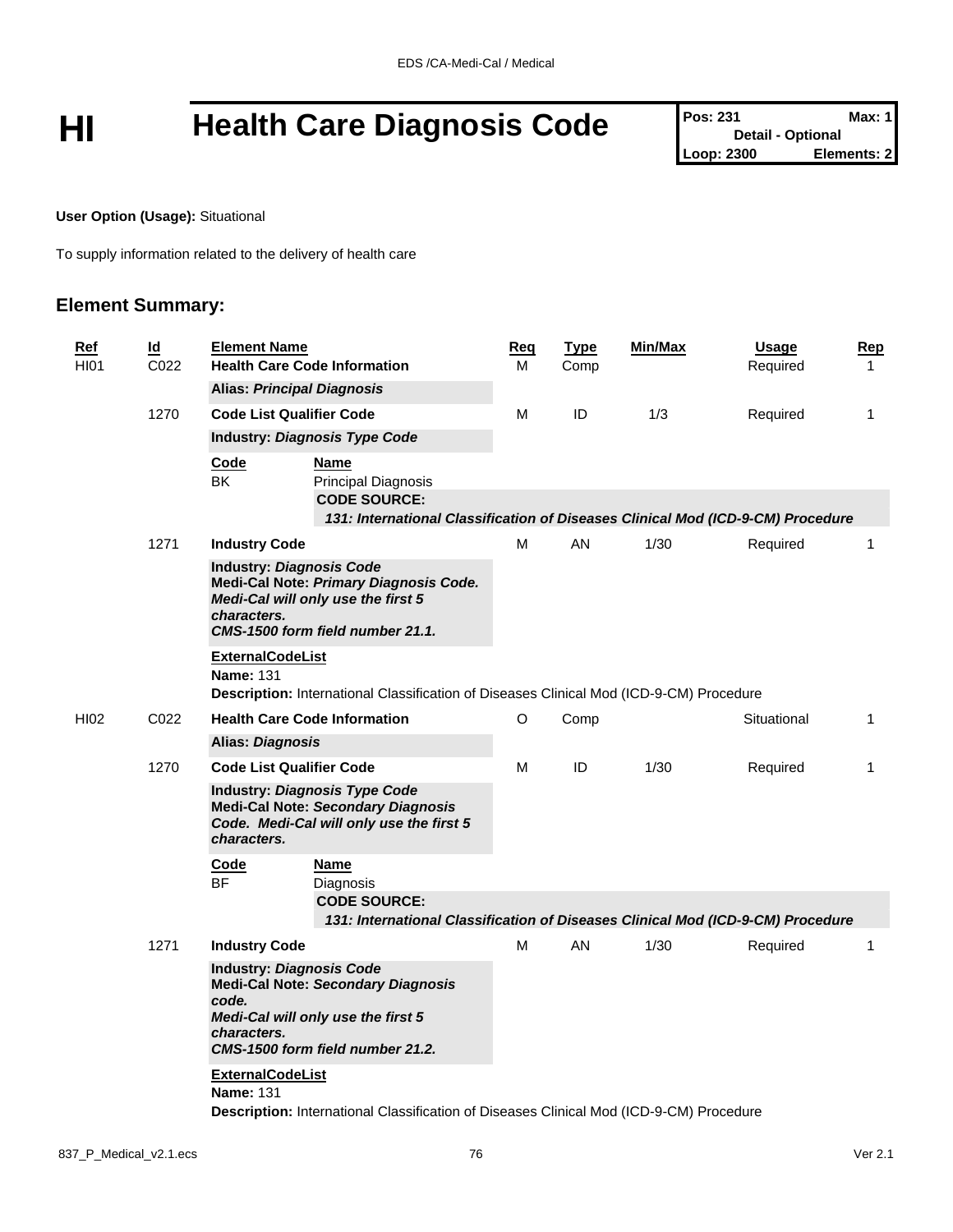### **Example:**

*HI\*BK:8901\*BF:87200\*BF:5559~*

### **Medi-Cal Note:**

*HI03-HI12 are not required for Medi-Cal Medical claims.*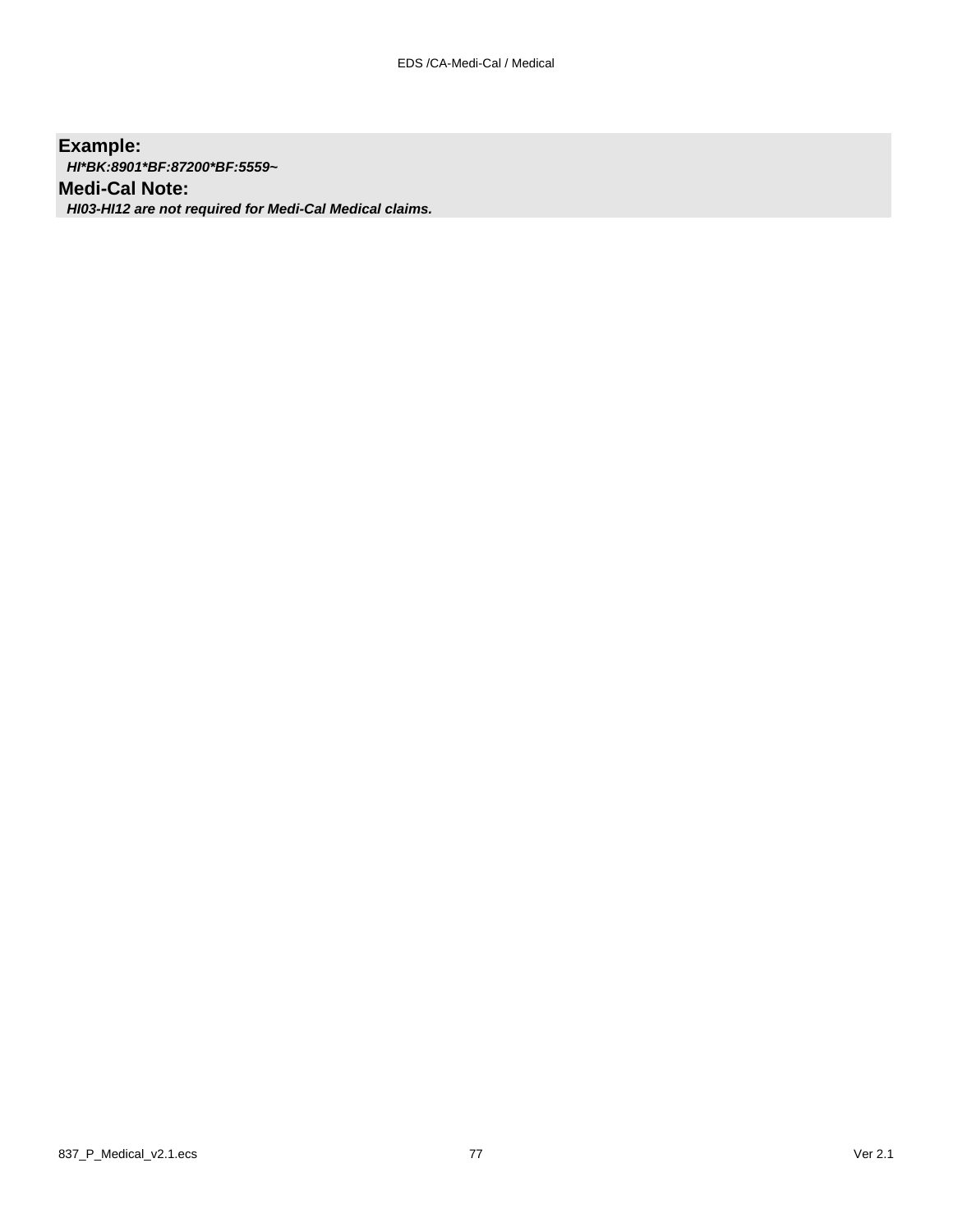**Loop 2310A Pos: 250 Repeat: 2 Pos: 250 Repeat: 2 Optional Loop: 2310A Elements: N/A**

**User Option (Usage):** Situational

To supply the full name of an individual or organizational entity

### **Loop Summary:**

| <u>Pos</u> | <u>ld</u>       | <b>Segment Name</b>                         | <u>Req</u> | Max Use | Repeat | Usage       |
|------------|-----------------|---------------------------------------------|------------|---------|--------|-------------|
| 250        | NM <sub>1</sub> | Referring Provider Name                     |            |         |        | Situational |
| 255        | <b>PRV</b>      | Referring Provider Specialty Information    |            |         |        | Situational |
| 271        | <b>REF</b>      | Referring Provider Secondary Identification |            |         |        | Situational |

### **Example:**

*NM1\*DN\*1\*WELBY\*MARCUS\*W\*\*JR\*34\*444332222~*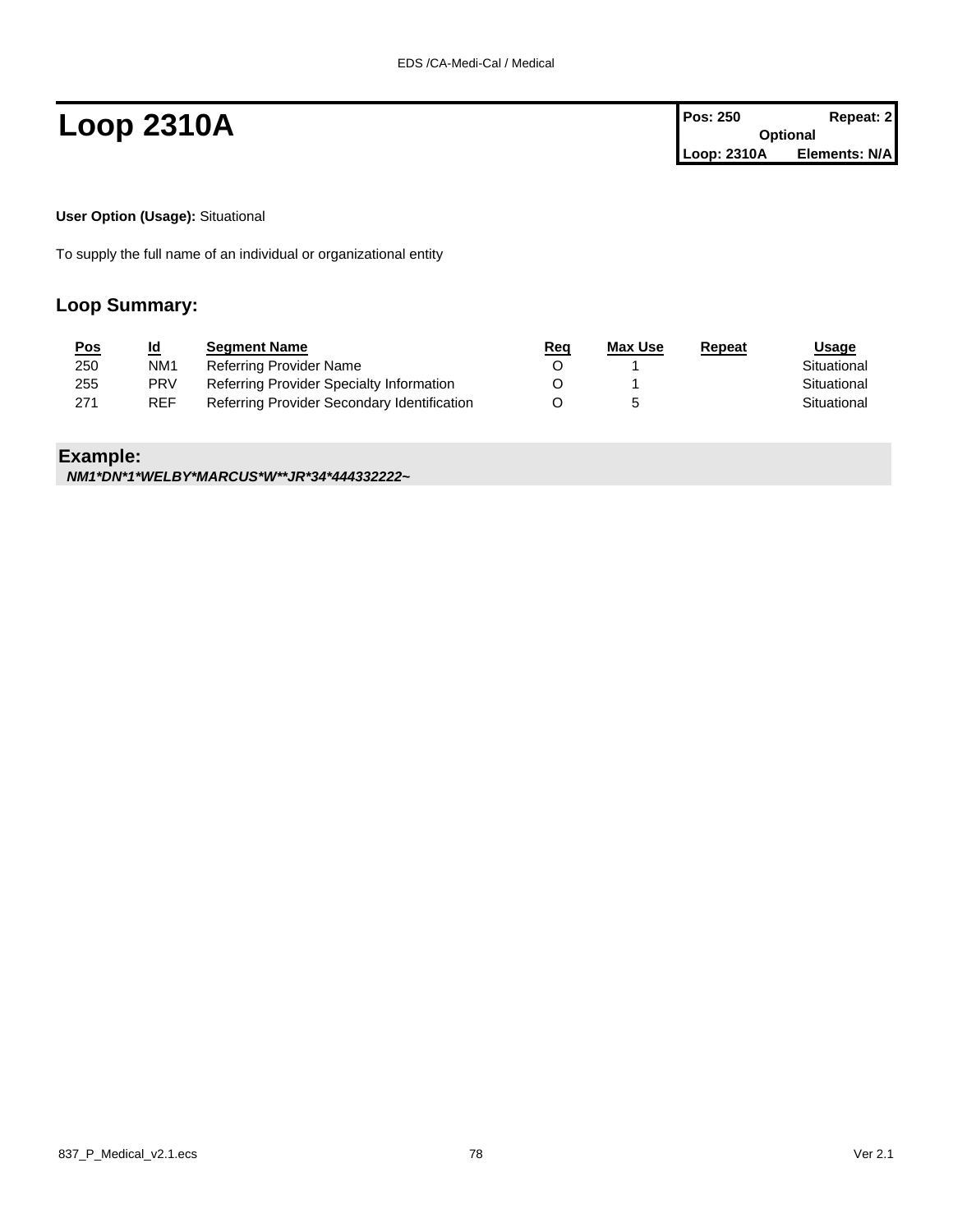# **NM1** Referring Provider Name Pos: 250 Max: 1<br>
Loop: 2310A Elements: 9

**Detail - Optional Loop: 2310A** 

**User Option (Usage):** Situational

To supply the full name of an individual or organizational entity

### **Element Summary:**

| <u>Ref</u><br><b>NM101</b> | <u>ld</u><br>98 | <b>Element Name</b><br><b>Entity Identifier Code</b> |                                                                                                                                                                                                                                                                                                          | <b>Req</b><br>м | <u>Type</u><br>ID | Min/Max<br>2/3 | <b>Usage</b><br>Required | Rep<br>1 |
|----------------------------|-----------------|------------------------------------------------------|----------------------------------------------------------------------------------------------------------------------------------------------------------------------------------------------------------------------------------------------------------------------------------------------------------|-----------------|-------------------|----------------|--------------------------|----------|
|                            |                 | Code<br><b>DN</b>                                    | Name<br><b>Referring Provider</b>                                                                                                                                                                                                                                                                        |                 |                   |                |                          |          |
| NM102                      | 1065            | <b>Entity Type Qualifier</b>                         |                                                                                                                                                                                                                                                                                                          | M               | ID                | 1/1            | Required                 | 1        |
|                            |                 | Code<br>1<br>2                                       | Name<br>Person<br>Non-Person Entity                                                                                                                                                                                                                                                                      |                 |                   |                |                          |          |
| <b>NM103</b>               | 1035            |                                                      | <b>Name Last or Organization Name</b>                                                                                                                                                                                                                                                                    | O               | AN                | 1/35           | Required                 | 1        |
|                            |                 | number 17.                                           | <b>Industry: Referring Provider Last Name</b><br>Medi-Cal Note: CMS-1500 form field                                                                                                                                                                                                                      |                 |                   |                |                          |          |
| <b>NM104</b>               | 1036            | <b>Name First</b>                                    |                                                                                                                                                                                                                                                                                                          | O               | AN                | 1/25           | Situational              | 1        |
|                            |                 | number 17.                                           | <b>Industry: Referring Provider First Name</b><br>Medi-Cal Note: CMS-1500 form field                                                                                                                                                                                                                     |                 |                   |                |                          |          |
| NM105                      | 1037            | <b>Name Middle</b>                                   |                                                                                                                                                                                                                                                                                                          | O               | AN                | 1/25           | Situational              | 1        |
|                            |                 | number 17.                                           | <b>Industry: Referring Provider Middle Name</b><br>Medi-Cal Note: CMS-1500 form field                                                                                                                                                                                                                    |                 |                   |                |                          |          |
| NM106                      | 1038            | <b>Name Prefix</b>                                   |                                                                                                                                                                                                                                                                                                          | O               | AN                | 1/10           | Not used                 | 1        |
| <b>NM107</b>               | 1039            | <b>Name Suffix</b>                                   |                                                                                                                                                                                                                                                                                                          | O               | AN                | 1/10           | Situational              | 1        |
|                            |                 | number 17.                                           | <b>Industry: Referring Provider Name Suffix</b><br><b>Alias: Referring Provider Generation</b><br>Medi-Cal Note: CMS-1500 form field                                                                                                                                                                     |                 |                   |                |                          |          |
| <b>NM108</b>               | 66              |                                                      | <b>Identification Code Qualifier</b>                                                                                                                                                                                                                                                                     | C               | ID                | 1/2            | Situational              | 1        |
|                            |                 | <b>Number in NM109.</b>                              | Medi-Cal Note: NPI Dual-Use Period: If an<br>NPI is available, use the qualifier 'XX'<br>with the NPI in NM109. If the NPI is not<br>available, use qualifier '24' with the<br><b>Employer's Identification Number or</b><br>qualifier '34' with the Social Security                                     |                 |                   |                |                          |          |
|                            |                 |                                                      | <b>NPI Production: Once the NPI is</b><br>mandated for use and implemented by<br>Medi-Cal, those who qualify to receive an<br>NPI must use qualifier 'XX' with the NPI in<br>NM109. Those who don't qualify to<br>receive an NPI will use qualifier '24' with<br>the Employer's Identification Number or |                 |                   |                |                          |          |
| 837 P Medical v2.1.ecs     |                 |                                                      | 79                                                                                                                                                                                                                                                                                                       |                 |                   |                |                          | Ver 2.1  |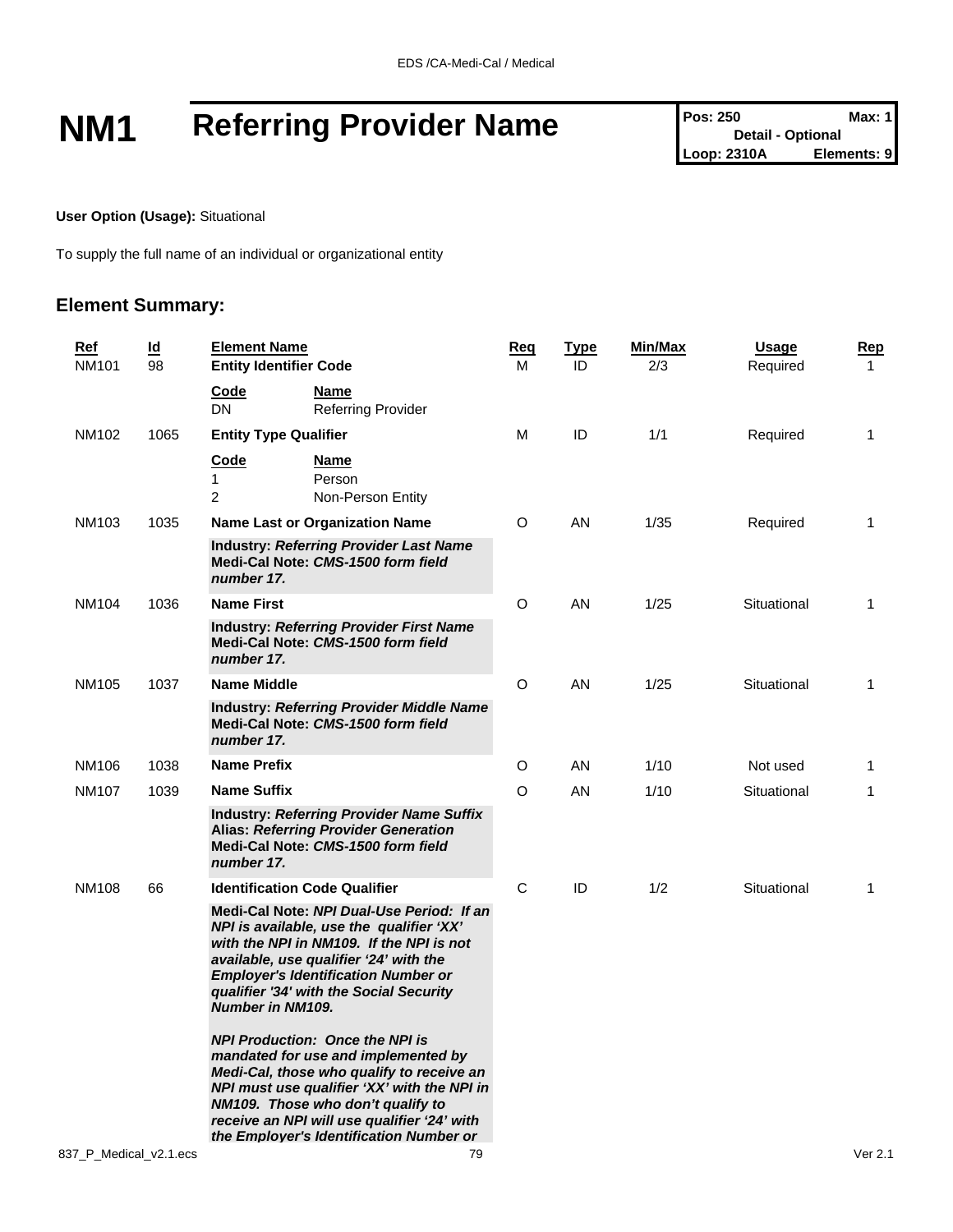|       |    | qualifier '34' with the Social Security<br><b>Number in NM109.</b> |                                                                                                                                         |   |           |      |             |   |
|-------|----|--------------------------------------------------------------------|-----------------------------------------------------------------------------------------------------------------------------------------|---|-----------|------|-------------|---|
|       |    | <b>Code</b>                                                        | Name                                                                                                                                    |   |           |      |             |   |
|       |    | 24                                                                 | <b>Employer's Identification Number</b>                                                                                                 |   |           |      |             |   |
|       |    | 34                                                                 | Social Security Number                                                                                                                  |   |           |      |             |   |
|       |    | XX                                                                 | Health Care Financing Administration National Provider Identifier                                                                       |   |           |      |             |   |
| NM109 | 67 | <b>Identification Code</b>                                         |                                                                                                                                         | C | <b>AN</b> | 2/80 | Situational | 1 |
|       |    | <b>Identifier</b><br>first 10 characters.                          | <b>Industry: Referring Provider Identifier</b><br><b>Alias: Referring Provider Primary</b><br>Medi-Cal Note: Medi-Cal will only use the |   |           |      |             |   |
|       |    | <b>ExternalCodeList</b><br><b>Name: 537</b>                        |                                                                                                                                         |   |           |      |             |   |
|       |    |                                                                    | <b>Description:</b> Health Care Financing Administration National Provider Identifier                                                   |   |           |      |             |   |

### **Example:** *NM1\*DN\*1\*WELBY\*MARCUS\*W\*\*JR\*34\*444332222~*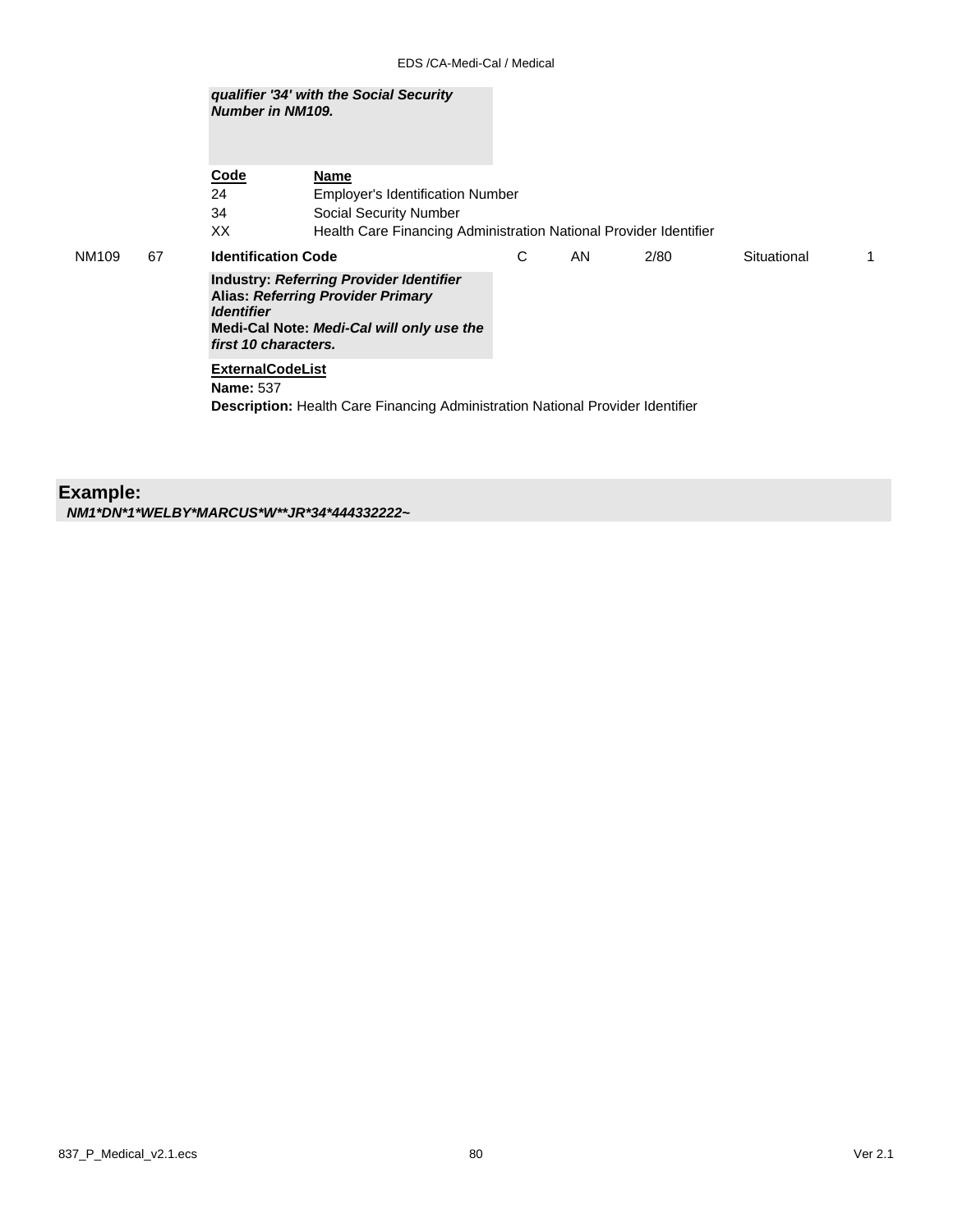## **PRV Referring Provider Specialty Information**

| <b>Pos: 255</b>          | Max: 1'     |
|--------------------------|-------------|
| <b>Detail - Optional</b> |             |
| Loop: 2310A              | Elements: 3 |

**User Option (Usage):** Situational

To specify the identifying characteristics of a provider

### **Element Summary:**

| Ref<br>PRV01      | $\underline{\mathsf{Id}}$<br>1221 | <b>Element Name</b><br><b>Provider Code</b>                                                                                                           | Req<br>м | <u>Type</u><br>ID | Min/Max<br>1/3 | Usage<br>Required | <u>Rep</u><br>1 |
|-------------------|-----------------------------------|-------------------------------------------------------------------------------------------------------------------------------------------------------|----------|-------------------|----------------|-------------------|-----------------|
|                   |                                   | Code<br>Name<br><b>RF</b><br>Referring                                                                                                                |          |                   |                |                   |                 |
| PRV <sub>02</sub> | 128                               | <b>Reference Identification Qualifier</b>                                                                                                             | м        | ID                | 2/3            | Required          | 1               |
|                   |                                   | Code<br><b>Name</b><br>ZZ<br><b>Mutually Defined</b>                                                                                                  |          |                   |                |                   |                 |
| PRV <sub>03</sub> | 127                               | <b>Reference Identification</b>                                                                                                                       | м        | AN                | 1/30           | Required          |                 |
|                   |                                   | <b>Industry: Provider Taxonomy Code</b><br><b>Alias: Provider Specialty Code</b><br>Medi-Cal Note: Medi-Cal will only use the<br>first 10 characters. |          |                   |                |                   |                 |
|                   |                                   | <b>ExternalCodeList</b><br>Name: HCPT<br><b>Description: Health Care Provider Taxonomy</b>                                                            |          |                   |                |                   |                 |

### **Example:**

*PRV\*RF\*ZZ\*363LP0200N~*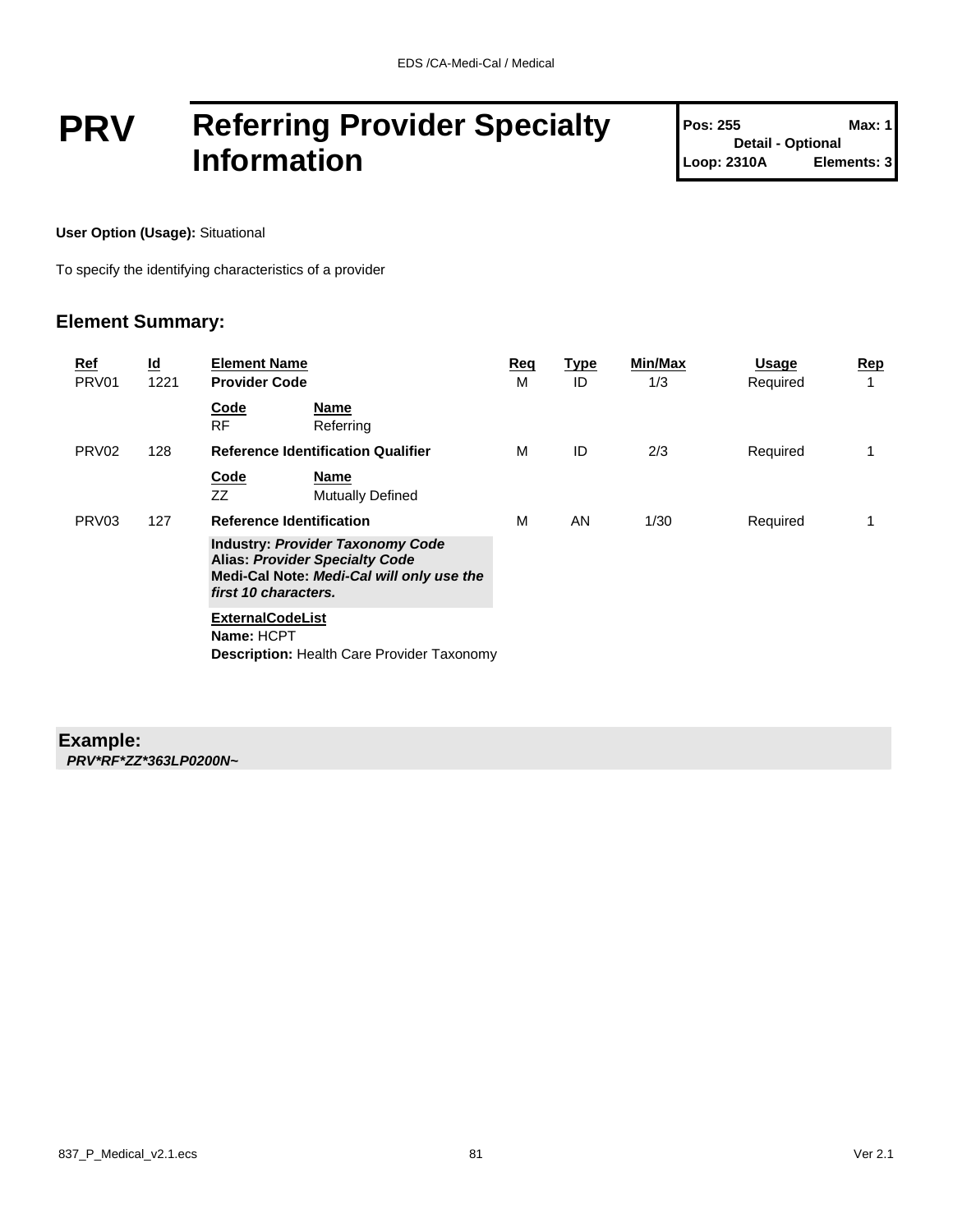## **REF Referring Provider Secondary Identification**

| <b>Pos: 271</b>          | Max: 5      |
|--------------------------|-------------|
| <b>Detail - Optional</b> |             |
| Loop: 2310A              | Elements: 2 |

Т

**User Option (Usage):** Situational

To specify identifying information

### **Element Summary:**

| Ref<br>REF01 | <u>ld</u><br>128 | <b>Element Name</b><br><b>Reference Identification Qualifier</b>                                                                                                                                                                                                                                                                            | Req<br>м | <b>Type</b><br>ID | Min/Max<br>2/3 | <b>Usage</b><br>Required | Rep<br>1 |
|--------------|------------------|---------------------------------------------------------------------------------------------------------------------------------------------------------------------------------------------------------------------------------------------------------------------------------------------------------------------------------------------|----------|-------------------|----------------|--------------------------|----------|
|              |                  | Medi-Cal Note: NPI Dual-Use Period: If<br>the NPI with a qualifier of 'XX' is placed in<br>NM108/NM109, REF01/REF02 will contain<br><b>Medi-Cal provider number with the</b><br>qualifier '1D'.                                                                                                                                             |          |                   |                |                          |          |
|              |                  | <b>NPI Production: If the provider qualifies</b><br>for an NPI, the NPI with a qualifier of 'XX'<br>must be placed in NM108/NM109 at this<br>loop and this REF01/REF02 is not used.<br>If the provider does not qualify for an NPI,<br>then the REF01/REF02 must contain the<br><b>Medi-Cal provider number with the</b><br>qualifier '1D'. |          |                   |                |                          |          |
|              |                  | <b>Code</b><br><b>Name</b><br>0B<br>State License Number<br>1D<br>Medicaid Provider Number                                                                                                                                                                                                                                                  |          |                   |                |                          |          |
| REF02        | 127              | <b>Reference Identification</b>                                                                                                                                                                                                                                                                                                             | C        | AN                | 1/30           | Required                 |          |
|              |                  | <b>Industry: Referring Provider Secondary</b><br><b>Identifier</b><br>Medi-Cal Note: Medi-Cal provider number<br>or State license number of the atypical<br>provider.<br>Medi-Cal will only use the first 9<br>characters.                                                                                                                  |          |                   |                |                          |          |

#### **Example:**

*REF\*1D\*A12345678~*

#### **Medi-Cal Note:**

*Medi-Cal uses this segment to capture the Medi-Cal provider number or the State license number of the atypical referring provider.*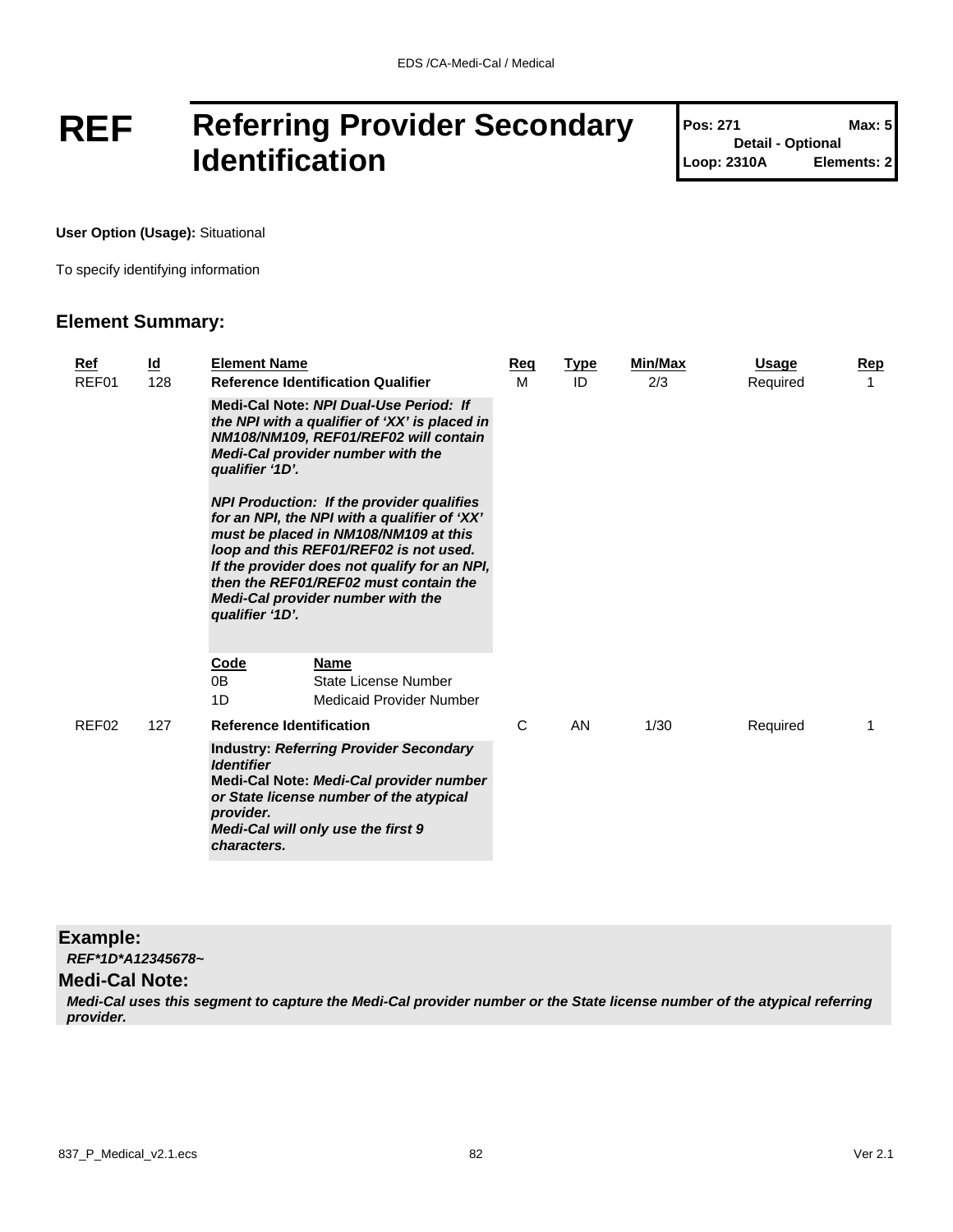**Loop 2310B Pos: 250 Repeat: 1 Pos: 250 Repeat: 1 Optional Loop: 2310B Elements: N/A**

**User Option (Usage):** Situational

To supply the full name of an individual or organizational entity

### **Loop Summary:**

| <u>Pos</u> | <u>ld</u>       | <b>Segment Name</b>                         | <u>Req</u> | Max Use | Repeat | Usage       |
|------------|-----------------|---------------------------------------------|------------|---------|--------|-------------|
| 250        | NM <sub>1</sub> | Rendering Provider Name                     |            |         |        | Situational |
| 255        | <b>PRV</b>      | Rendering Provider Specialty Information    |            |         |        | Situational |
| 271        | <b>REF</b>      | Rendering Provider Secondary Identification |            |         |        | Situational |

### **Example:**

*NM1\*82\*1\*BEATTY\*GARY\*C\*\*SR\*XX\*12345678~*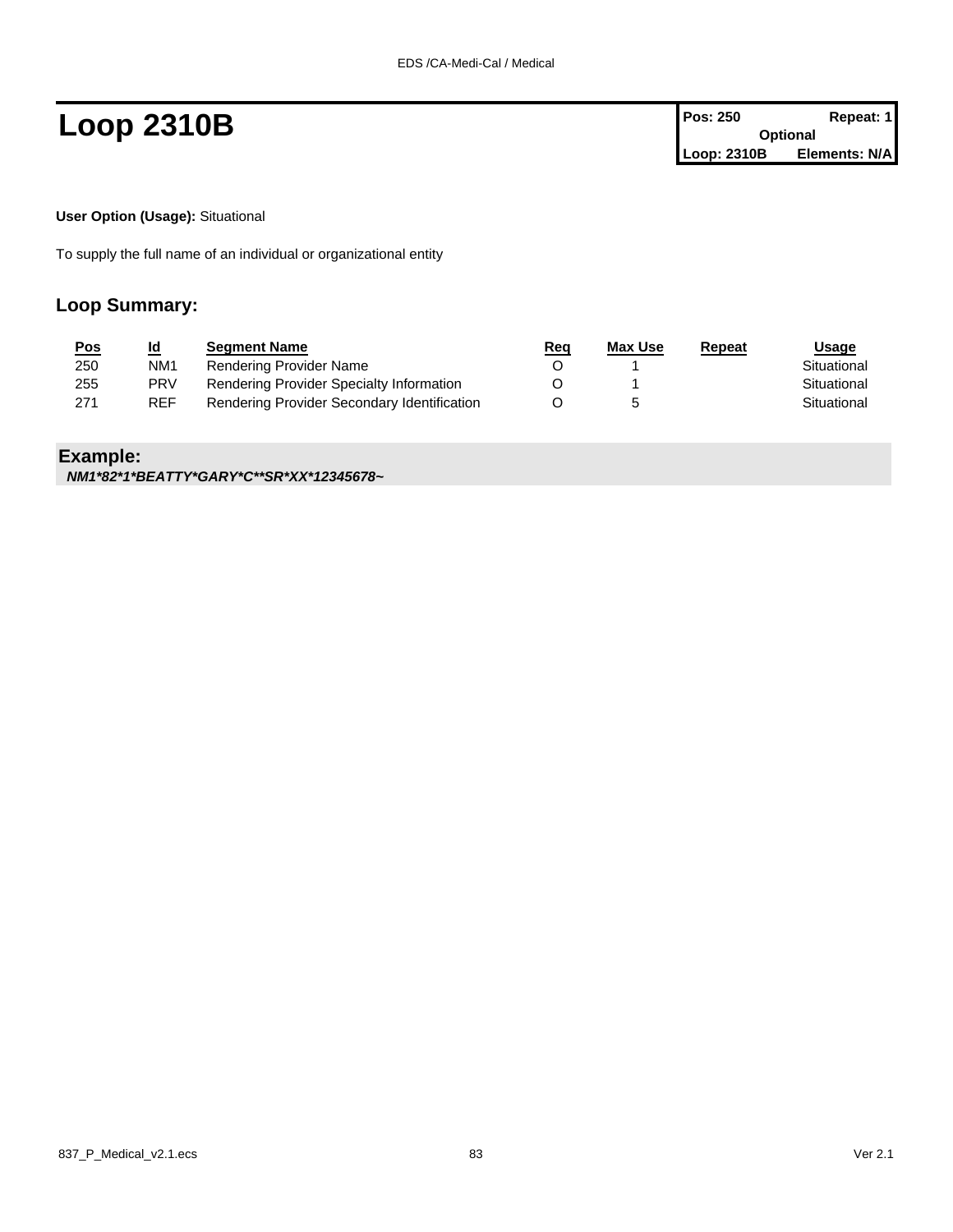# **NM1 Rendering Provider Name** Pos: 250 **Max: 1 Pos: 250** *Max: 1* **Pos: 250** *Max: 1* **Loop: 2310B Elements: 9**

**User Option (Usage):** Situational

To supply the full name of an individual or organizational entity

### **Element Summary:**

| <u>Ref</u><br>NM101 | $\underline{\mathsf{Id}}$<br>98 | <b>Element Name</b><br><b>Entity Identifier Code</b>                                                                                                                                                                                                                                                                                                                           | <u>Req</u><br>м | <b>Type</b><br>ID | Min/Max<br>2/3 | <b>Usage</b><br>Required | <u>Rep</u><br>$\mathbf 1$ |
|---------------------|---------------------------------|--------------------------------------------------------------------------------------------------------------------------------------------------------------------------------------------------------------------------------------------------------------------------------------------------------------------------------------------------------------------------------|-----------------|-------------------|----------------|--------------------------|---------------------------|
|                     |                                 | Code<br>Name<br>82<br><b>Rendering Provider</b>                                                                                                                                                                                                                                                                                                                                |                 |                   |                |                          |                           |
| NM102               | 1065                            | <b>Entity Type Qualifier</b>                                                                                                                                                                                                                                                                                                                                                   | M               | ID                | 1/1            | Required                 | $\mathbf{1}$              |
|                     |                                 | Code<br>Name<br>1<br>Person<br>$\overline{2}$<br>Non-Person Entity                                                                                                                                                                                                                                                                                                             |                 |                   |                |                          |                           |
| NM103               | 1035                            | <b>Name Last or Organization Name</b>                                                                                                                                                                                                                                                                                                                                          | O               | AN                | 1/35           | Required                 | 1                         |
|                     |                                 | Industry: Rendering Provider Last or<br><b>Organization Name</b><br><b>Alias: Rendering Provider Last Name</b>                                                                                                                                                                                                                                                                 |                 |                   |                |                          |                           |
| NM104               | 1036                            | <b>Name First</b>                                                                                                                                                                                                                                                                                                                                                              | O               | AN                | 1/25           | Situational              | 1                         |
|                     |                                 | <b>Industry: Rendering Provider First Name</b>                                                                                                                                                                                                                                                                                                                                 |                 |                   |                |                          |                           |
| NM105               | 1037                            | <b>Name Middle</b>                                                                                                                                                                                                                                                                                                                                                             | O               | AN                | 1/25           | Situational              | 1                         |
|                     |                                 | <b>Industry: Rendering Provider Middle</b><br><b>Name</b>                                                                                                                                                                                                                                                                                                                      |                 |                   |                |                          |                           |
| NM106               | 1038                            | <b>Name Prefix</b>                                                                                                                                                                                                                                                                                                                                                             | O               | AN                | 1/10           | Not used                 | $\mathbf{1}$              |
| NM107               | 1039                            | <b>Name Suffix</b>                                                                                                                                                                                                                                                                                                                                                             | $\circ$         | AN                | 1/10           | Situational              | 1                         |
|                     |                                 | <b>Industry: Rendering Provider Name Suffix</b><br><b>Alias: Rendering Provider Generation</b>                                                                                                                                                                                                                                                                                 |                 |                   |                |                          |                           |
| <b>NM108</b>        | 66                              | <b>Identification Code Qualifier</b>                                                                                                                                                                                                                                                                                                                                           | $\mathsf{C}$    | ID                | 1/2            | Required                 | 1                         |
|                     |                                 | Medi-Cal Note: NPI Dual-Use Period: If an<br>NPI is available, use the qualifier 'XX'<br>with the NPI in NM109. If the NPI is not<br>available, use qualifier '24' with the<br><b>Employer's Identification Number or</b><br>qualifier '34' with the Social Security<br><b>Number in NM109.</b>                                                                                |                 |                   |                |                          |                           |
|                     |                                 | <b>NPI Production: Once the NPI is</b><br>mandated for use and implemented by<br>Medi-Cal, those who qualify to receive an<br>NPI must use qualifier 'XX' with the NPI in<br>NM109. Those who don't qualify to<br>receive an NPI will use qualifier '24' with<br>the Employer's Identification Number or<br>qualifier '34' with the Social Security<br><b>Number in NM109.</b> |                 |                   |                |                          |                           |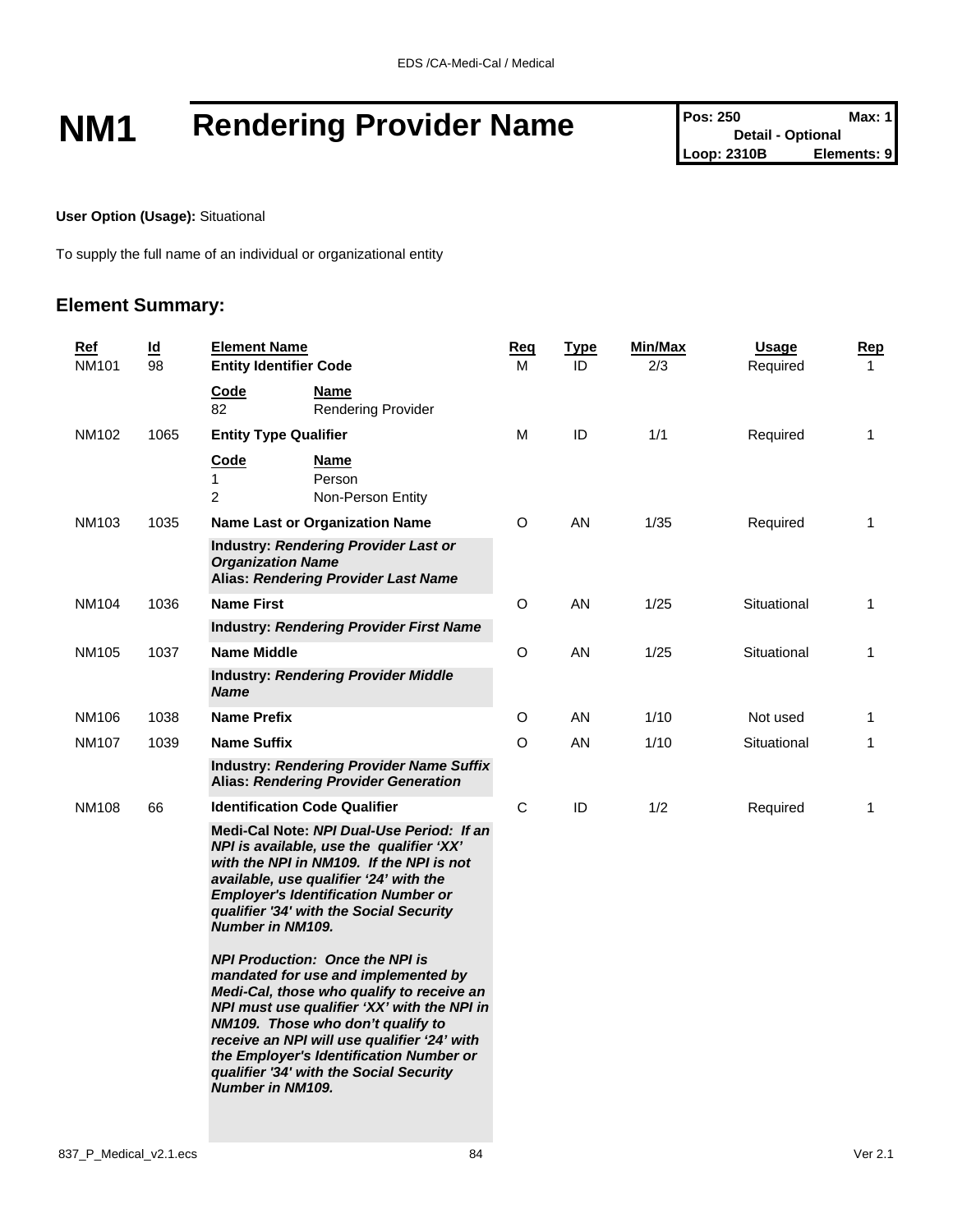| 24<br>34<br>Social Security Number<br>XX                | <b>Employer's Identification Number</b> |                                                                                                                           |      |                                                                                       |                                                                   |
|---------------------------------------------------------|-----------------------------------------|---------------------------------------------------------------------------------------------------------------------------|------|---------------------------------------------------------------------------------------|-------------------------------------------------------------------|
| <b>Identification Code</b>                              | С                                       | AN.                                                                                                                       | 2/80 | Required                                                                              | 1.                                                                |
| <i><u><b>Identifier</b></u></i><br>first 10 characters. |                                         |                                                                                                                           |      |                                                                                       |                                                                   |
| <b>ExternalCodeList</b><br><b>Name: 537</b>             |                                         |                                                                                                                           |      |                                                                                       |                                                                   |
|                                                         |                                         | Industry: Rendering Provider Identifier<br>Alias: Rendering Provider Primary<br>Medi-Cal Note: Medi-Cal will only use the |      | <b>Description:</b> Health Care Financing Administration National Provider Identifier | Health Care Financing Administration National Provider Identifier |

**Example:** *NM1\*82\*1\*BEATTY\*GARY\*C\*\*SR\*XX\*12345678~*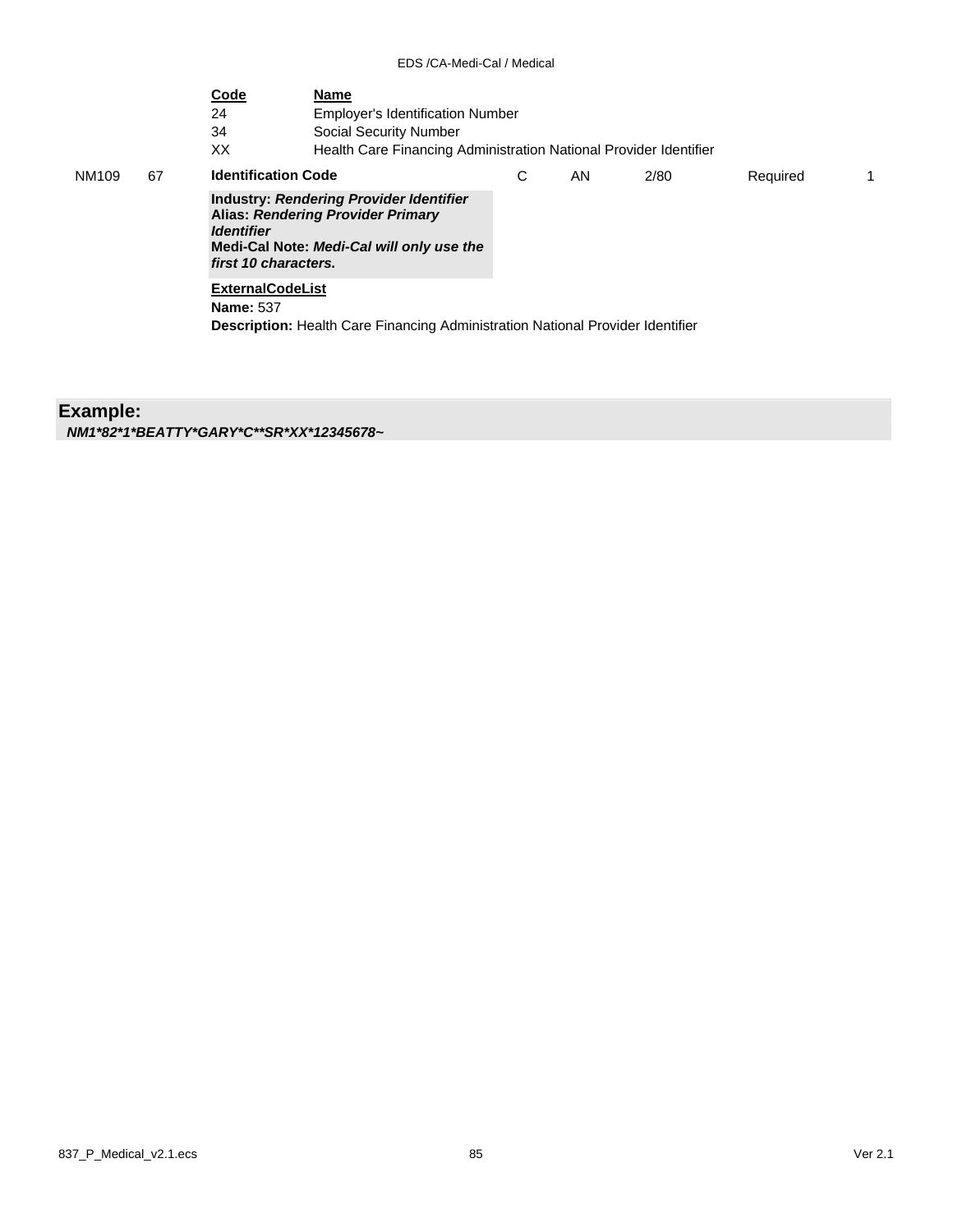## **PRV Rendering Provider Specialty Information**

| <b>Pos: 255</b>          | Max: 1      |
|--------------------------|-------------|
| <b>Detail - Optional</b> |             |
| Loop: 2310B              | Elements: 3 |

**User Option (Usage):** Situational

To specify the identifying characteristics of a provider

### **Element Summary:**

| Ref<br>PRV01      | $\underline{\mathsf{Id}}$<br>1221 | <b>Element Name</b><br><b>Provider Code</b>                                                                                                           | Req<br>м | <u>Type</u><br>ID | Min/Max<br>1/3 | Usage<br>Required | <u>Rep</u><br>1 |
|-------------------|-----------------------------------|-------------------------------------------------------------------------------------------------------------------------------------------------------|----------|-------------------|----------------|-------------------|-----------------|
|                   |                                   | Code<br><b>Name</b><br>PE.<br>Performing                                                                                                              |          |                   |                |                   |                 |
| PRV <sub>02</sub> | 128                               | <b>Reference Identification Qualifier</b>                                                                                                             | м        | ID                | 2/3            | Required          | 1               |
|                   |                                   | Code<br><b>Name</b><br>ZZ<br><b>Mutually Defined</b>                                                                                                  |          |                   |                |                   |                 |
| PRV <sub>03</sub> | 127                               | <b>Reference Identification</b>                                                                                                                       | м        | AN                | 1/30           | Required          |                 |
|                   |                                   | <b>Industry: Provider Taxonomy Code</b><br><b>Alias: Provider Specialty Code</b><br>Medi-Cal Note: Medi-Cal will only use the<br>first 10 characters. |          |                   |                |                   |                 |
|                   |                                   | <b>ExternalCodeList</b><br>Name: HCPT<br><b>Description: Health Care Provider Taxonomy</b>                                                            |          |                   |                |                   |                 |

### **Example:**

*PRV\*PE\*ZZ\*203BA0200N~*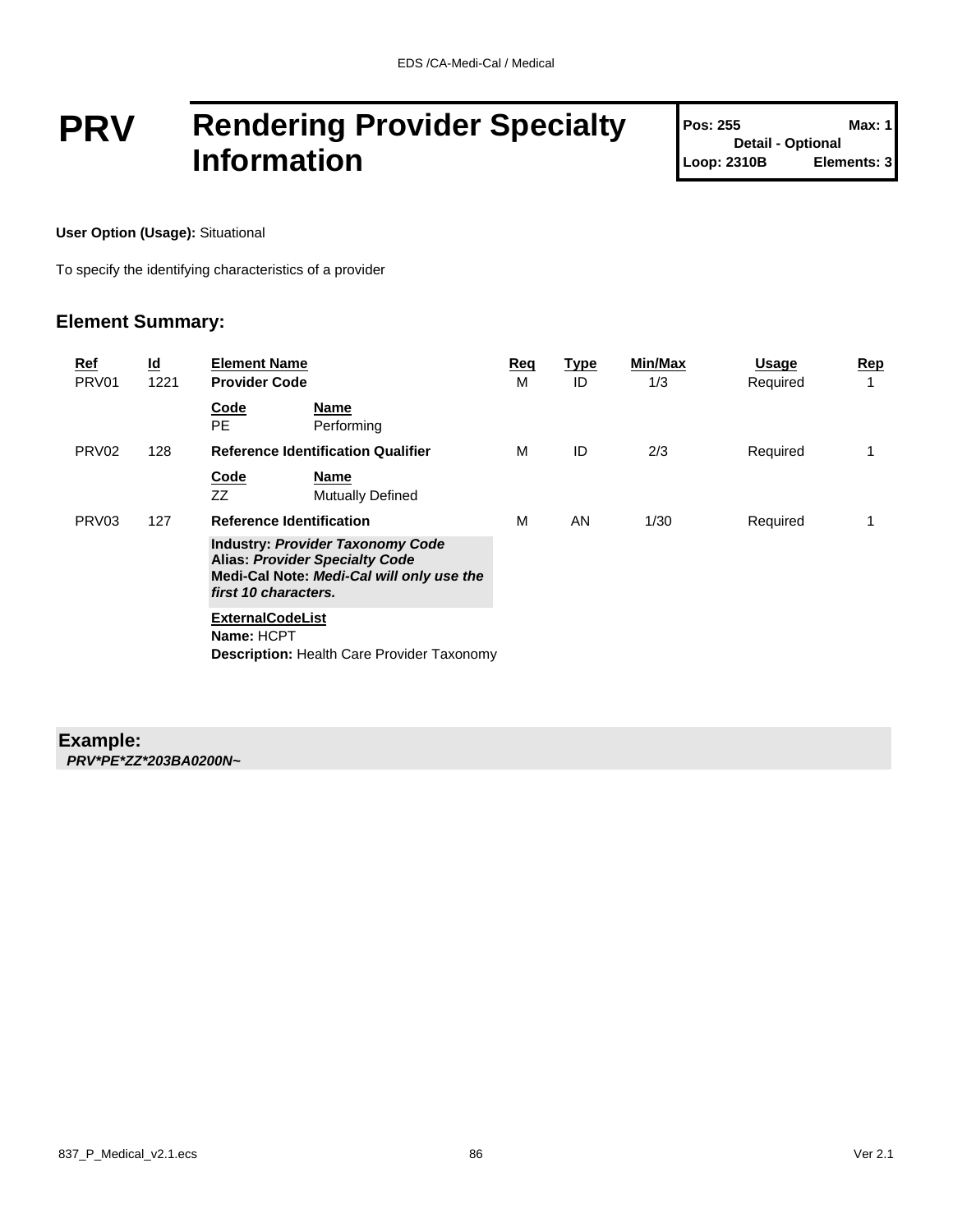## **REF Rendering Provider Secondary Identification**

| Pos: 271                 | Max: 5      |
|--------------------------|-------------|
| <b>Detail - Optional</b> |             |
| Loop: 2310B              | Elements: 2 |

T

**User Option (Usage):** Situational

To specify identifying information

### **Element Summary:**

| <b>Element Name</b><br><b>Reference Identification Qualifier</b>                                                                                                                                                                     | Reg<br>м | <b>Type</b><br>ID                                                                                                                                                                                                                                                                  | <b>Min/Max</b><br>2/3 | Usage<br>Required | Rep<br>1 |
|--------------------------------------------------------------------------------------------------------------------------------------------------------------------------------------------------------------------------------------|----------|------------------------------------------------------------------------------------------------------------------------------------------------------------------------------------------------------------------------------------------------------------------------------------|-----------------------|-------------------|----------|
| Medi-Cal Note: NPI Dual-Use Period: If<br>Medi-Cal provider number with the<br>qualifier '1D'.                                                                                                                                       |          |                                                                                                                                                                                                                                                                                    |                       |                   |          |
| <b>NPI Production: If the provider qualifies</b><br>must be placed in NM108/NM109 at this<br>loop and this REF01/REF02 is not used.<br>then the REF01/REF02 must contain the<br>Medi-Cal provider number with the<br>qualifier '1D'. |          |                                                                                                                                                                                                                                                                                    |                       |                   |          |
| <b>Code</b><br><b>Name</b><br>Medicaid Provider Number<br>1D                                                                                                                                                                         |          |                                                                                                                                                                                                                                                                                    |                       |                   |          |
| <b>Reference Identification</b>                                                                                                                                                                                                      | C        | AN                                                                                                                                                                                                                                                                                 | 1/30                  | Required          |          |
| <b>Identifier</b><br>of the atypical provider.<br>Medi-Cal will only use the first 9<br>characters.                                                                                                                                  |          |                                                                                                                                                                                                                                                                                    |                       |                   |          |
|                                                                                                                                                                                                                                      |          | the NPI with a qualifier of 'XX' is placed in<br>NM108/NM109, REF01/REF02 will contain<br>for an NPI, the NPI with a qualifier of 'XX'<br>If the provider does not qualify for an NPI,<br><b>Industry: Rendering Provider Secondary</b><br>Medi-Cal Note: Medi-Cal provider number |                       |                   |          |

### **Example:**

*REF\*1D\*A12345678~*

**Medi-Cal Note:**

*Medi-Cal uses this segment to capture the Medi-Cal provider number of the atypical rendering provider.*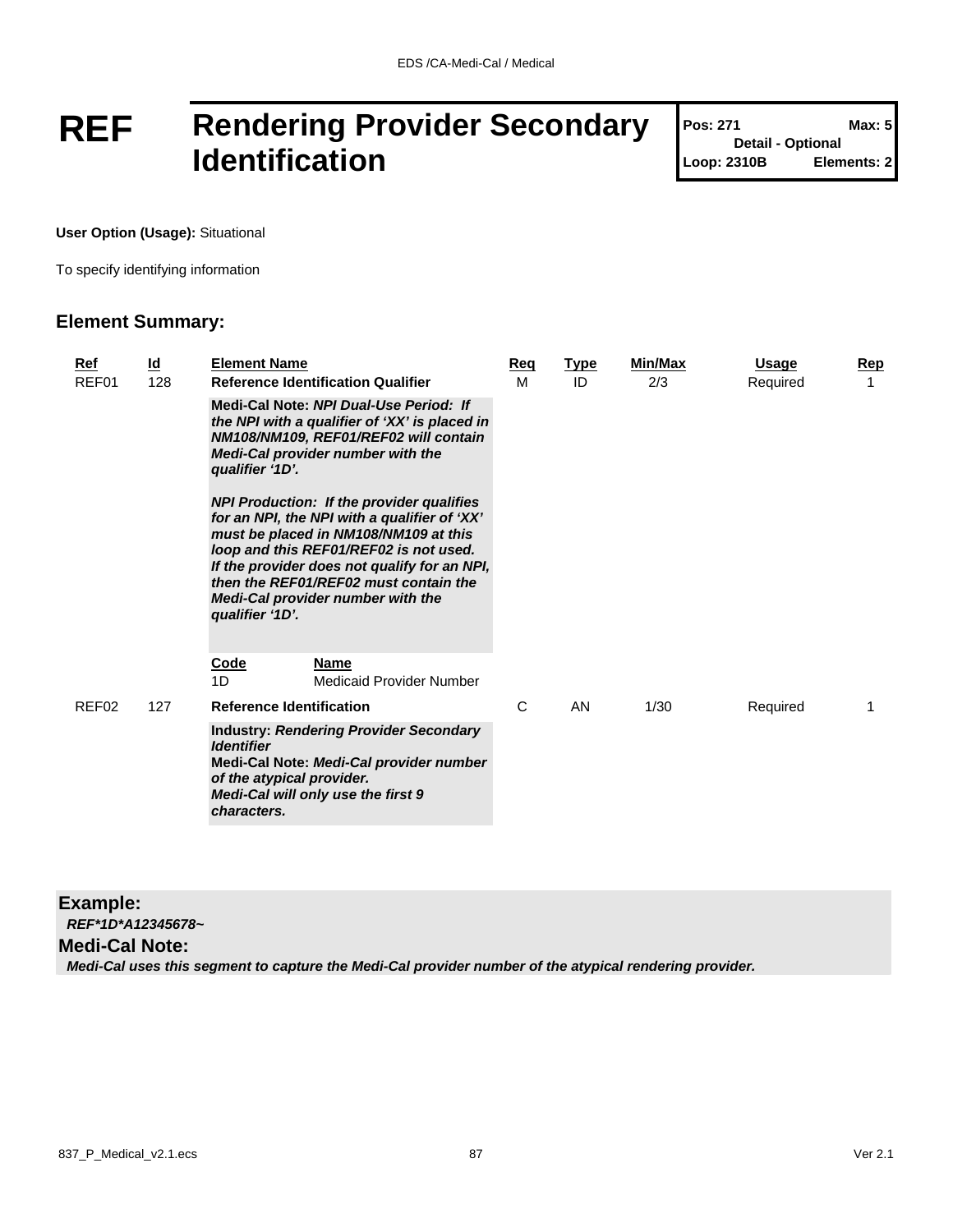**Loop 2310D Pos: 250 Repeat: 1 Pos: 250 Repeat: 1 Optional Loop: 2310D Elements: N/A**

**User Option (Usage):** Situational

To supply the full name of an individual or organizational entity

### **Loop Summary:**

| <u>Pos</u> | <u>ld</u>       | <b>Segment Name</b>                                | <u>Req</u> | Max Use | Repeat | <u>Usage</u> |
|------------|-----------------|----------------------------------------------------|------------|---------|--------|--------------|
| 250        | NM <sub>1</sub> | Service Facility Location                          |            |         |        | Situational  |
| 265        | N3              | Service Facility Location Address                  |            |         |        | Required     |
| 270        | N4              | Service Facility Location City/State/ZIP           |            |         |        | Required     |
| 271        | <b>REF</b>      | Service Facility Location Secondary Identification |            |         |        | Situational  |

### **Example:**

*NM1\*TL\*2\*A-OK MOBILE CLINIC\*\*\*\*\*24\*11122333~ NM1\*77\*\*AMBULANCE PROV NAME\*\*\*\*\*\*\*\*\*\*\*\*~.*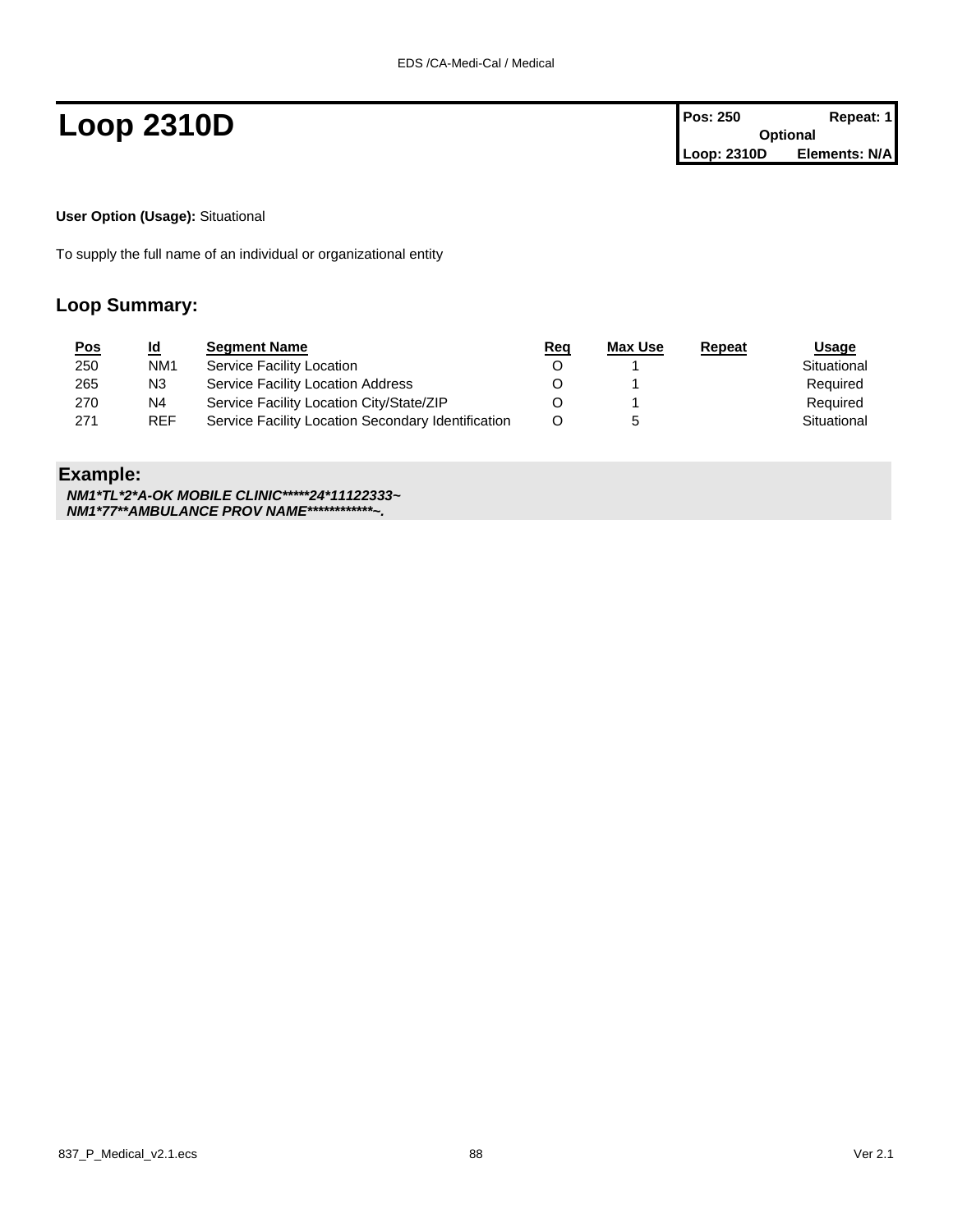# **NM1 Service Facility Location Pos: 250 Detail - Optional Max: 1**<br>
Loop: 2310D **Elements: 9**

**User Option (Usage):** Situational

To supply the full name of an individual or organizational entity

### **Element Summary:**

| <b>Ref</b><br><b>NM101</b> | $\underline{\mathsf{Id}}$<br>98 | <b>Element Name</b><br><b>Entity Identifier Code</b> |                                                                                                                                                                                                                                                                      | <b>Req</b><br>M | <b>Type</b><br>ID | <b>Min/Max</b><br>2/3 | <b>Usage</b><br>Required | Rep<br>1     |
|----------------------------|---------------------------------|------------------------------------------------------|----------------------------------------------------------------------------------------------------------------------------------------------------------------------------------------------------------------------------------------------------------------------|-----------------|-------------------|-----------------------|--------------------------|--------------|
|                            |                                 | number 20.                                           | Medi-Cal Note: CMS-1500 form field                                                                                                                                                                                                                                   |                 |                   |                       |                          |              |
|                            |                                 | Code<br>77<br>FA<br>$\mathsf{L}$                     | Name<br>Service Location<br>Facility<br>Independent Lab                                                                                                                                                                                                              |                 |                   |                       |                          |              |
| NM102                      | 1065                            | <b>Entity Type Qualifier</b>                         |                                                                                                                                                                                                                                                                      | м               | ID                | 1/1                   | Required                 | $\mathbf{1}$ |
|                            |                                 | Code<br>2                                            | <b>Name</b><br>Non-Person Entity                                                                                                                                                                                                                                     |                 |                   |                       |                          |              |
| NM103                      | 1035                            |                                                      | <b>Name Last or Organization Name</b>                                                                                                                                                                                                                                | O               | AN                | 1/35                  | Situational              | 1            |
|                            |                                 | <b>Name</b>                                          | <b>Industry: Laboratory or Facility Name</b><br>Alias: Laboratory/Facility Name/Provider                                                                                                                                                                             |                 |                   |                       |                          |              |
| NM104                      | 1036                            | <b>Name First</b>                                    |                                                                                                                                                                                                                                                                      | $\circ$         | AN                | 1/25                  | Not used                 | 1            |
| NM105                      | 1037                            | <b>Name Middle</b>                                   |                                                                                                                                                                                                                                                                      | $\circ$         | <b>AN</b>         | 1/25                  | Not used                 | 1            |
| NM106                      | 1038                            | <b>Name Prefix</b>                                   |                                                                                                                                                                                                                                                                      | $\circ$         | AN                | 1/10                  | Not used                 | 1            |
| <b>NM107</b>               | 1039                            | <b>Name Suffix</b>                                   |                                                                                                                                                                                                                                                                      | $\circ$         | AN                | 1/10                  | Not used                 | 1            |
| <b>NM108</b>               | 66                              | <b>Identification Code Qualifier</b>                 |                                                                                                                                                                                                                                                                      | C               | ID                | 1/2                   | Situational              | 1            |
|                            |                                 | <b>Number in NM109.</b>                              | Medi-Cal Note: NPI Dual-Use Period: If an<br>NPI is available, use the qualifier 'XX'<br>with the NPI in NM109. If the NPI is not<br>available, use qualifier '24' with the<br><b>Employer's Identification Number or</b><br>qualifier '34' with the Social Security |                 |                   |                       |                          |              |

*NPI Production: Once the NPI is mandated for use and implemented by Medi-Cal, those who qualify to receive an NPI must use qualifier 'XX' with the NPI in NM109. Those who don't qualify to receive an NPI will use qualifier '24' with the Employer's Identification Number or qualifier '34' with the Social Security Number in NM109.*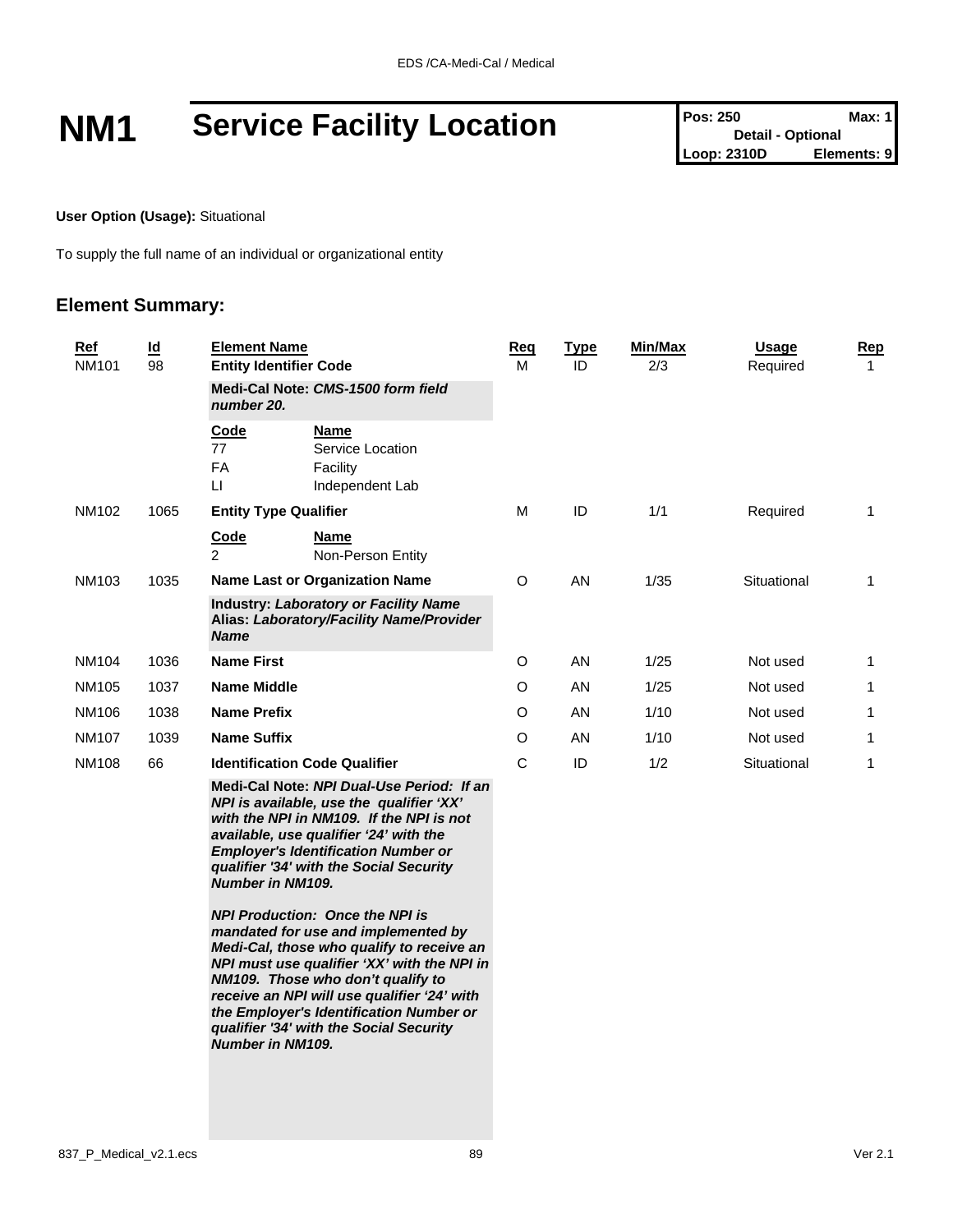|             | Code<br>24<br>34<br>ХX | <b>Name</b><br><b>Employer's Identification Number</b><br>Social Security Number<br>Health Care Financing Administration National Provider Identifier          |   |     |      |             |    |
|-------------|------------------------|----------------------------------------------------------------------------------------------------------------------------------------------------------------|---|-----|------|-------------|----|
| 67<br>NM109 |                        | <b>Identification Code</b>                                                                                                                                     | С | AN. | 2/80 | Situational | 1. |
|             | <b>Identifier</b>      | <b>Industry: Laboratory or Facility Primary</b><br>Alias: Lab/Facility Primary Identifier<br>Medi-Cal Note: Medi-Cal will only use the<br>first 10 characters. |   |     |      |             |    |
|             | <b>Name: 537</b>       | <b>ExternalCodeList</b>                                                                                                                                        |   |     |      |             |    |
|             |                        | <b>Description:</b> Health Care Financing Administration National Provider Identifier                                                                          |   |     |      |             |    |

### **Example:**

*NM1\*TL\*2\*A-OK MOBILE CLINIC\*\*\*\*\*24\*11122333~ NM1\*77\*\*AMBULANCE PROV NAME\*\*\*\*\*\*\*\*\*\*\*\*~*

### **Medi-Cal Note:**

*Medi-Cal uses this segment to capture the outside laboratory, facility name or origin address of the service location for ambulance billing.*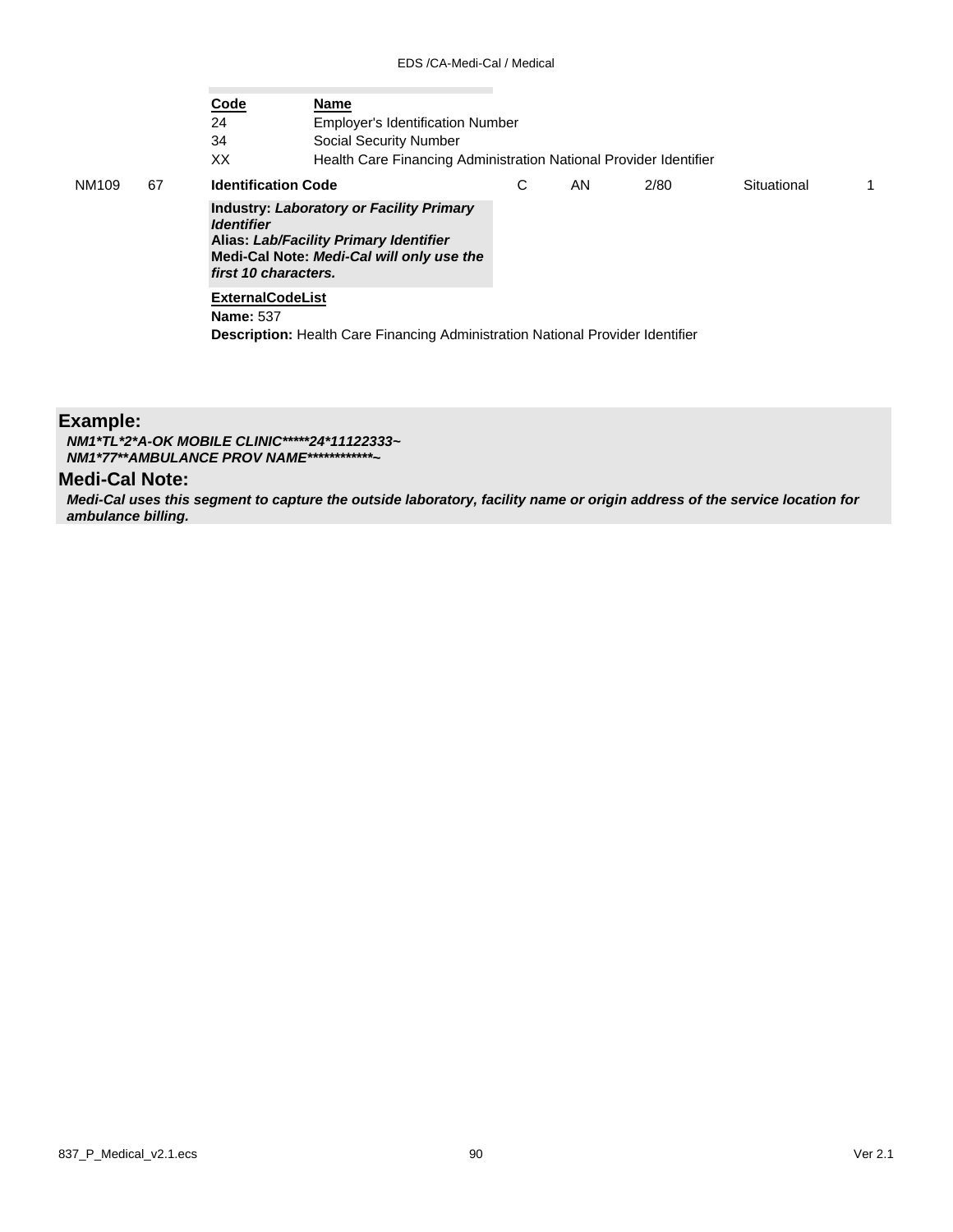## **N3 Service Facility Location Address**

**Pos: 265 Max: 1 Detail - Optional Loop: 2310D Elements: 2**

**User Option (Usage):** Required

To specify the location of the named party

### **Element Summary:**

| Ref<br>N301 | <u>ld</u><br>166 | <b>Element Name</b><br><b>Address Information</b>                                                                                                                                                             | Req<br>M | Type<br>AN | Min/Max<br>1/55 | <b>Usage</b><br>Required | Rep |
|-------------|------------------|---------------------------------------------------------------------------------------------------------------------------------------------------------------------------------------------------------------|----------|------------|-----------------|--------------------------|-----|
|             |                  | <b>Industry: Laboratory or Facility Address</b><br>Line<br>Alias: Laboratory/Facility Address 1<br>Medi-Cal Note: Medi-Cal will only use the<br>first 38 characters.<br>CMS-1500 form field number 32.        |          |            |                 |                          |     |
| N302        | 166              | <b>Address Information</b>                                                                                                                                                                                    | $\circ$  | AN         | 1/55            | Situational              |     |
|             |                  | <b>Industry: Laboratory or Facility Address</b><br>Line<br><b>Alias: Laboratory/Facility Address 2</b><br>Medi-Cal Note: Medi-Cal will only use the<br>first 38 characters.<br>CMS-1500 form field number 33. |          |            |                 |                          |     |

### **Example:**

*N3\*123 MAIN STREET\*SUITE 101~*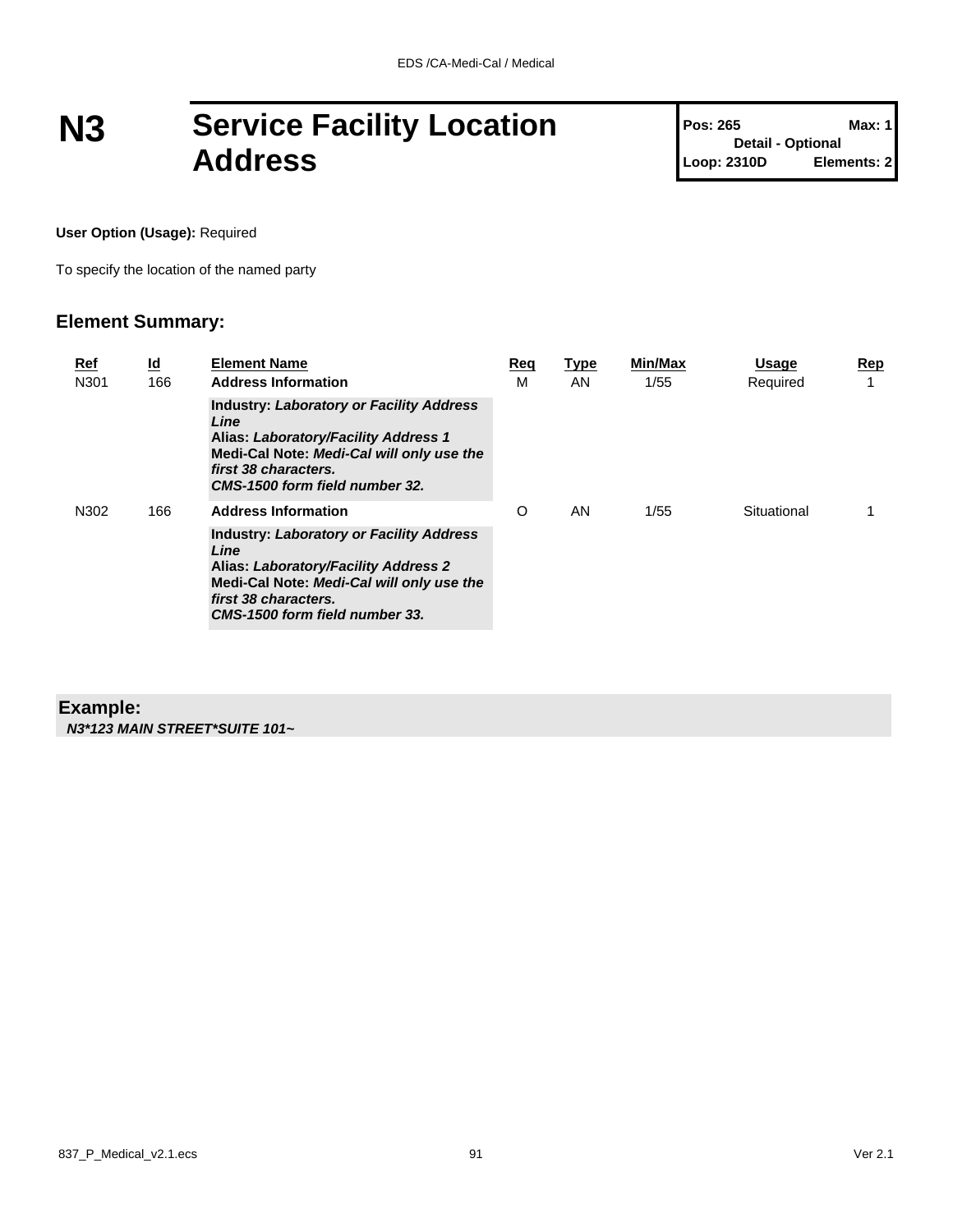### **N4 Service Facility Location City/State/ZIP**

**Pos: 270 Max: 1 Detail - Optional Loop: 2310D Elements: 3**

**User Option (Usage):** Required

To specify the geographic place of the named party

### **Element Summary:**

|  | Ref<br>N401 | $\underline{\mathsf{Id}}$<br>19 | <b>Element Name</b><br><b>City Name</b>                                                                                                                                                                                                                   | <b>Reg</b><br>$\circ$ | <b>Type</b><br>AN | <b>Min/Max</b><br>2/30 | <b>Usage</b><br>Required | Rep<br>1 |
|--|-------------|---------------------------------|-----------------------------------------------------------------------------------------------------------------------------------------------------------------------------------------------------------------------------------------------------------|-----------------------|-------------------|------------------------|--------------------------|----------|
|  |             |                                 | <b>Industry: Laboratory or Facility City Name</b><br>Alias: Laboratory/Facility City<br>Medi-Cal Note: CMS-1500 form field<br>number 32.                                                                                                                  |                       |                   |                        |                          |          |
|  | N402        | 156                             | <b>State or Province Code</b>                                                                                                                                                                                                                             | O                     | ID                | 2/2                    | Required                 | 1        |
|  |             |                                 | Industry: Laboratory or Facility State or<br><b>Province Code</b><br><b>Alias: Laboratory/Facility State</b><br>Medi-Cal Note: CMS-1500 form field<br>number 32.                                                                                          |                       |                   |                        |                          |          |
|  |             |                                 | <b>ExternalCodeList</b>                                                                                                                                                                                                                                   |                       |                   |                        |                          |          |
|  |             |                                 | <b>Name: 22</b><br>Description: States and Outlying Areas of the U.S.                                                                                                                                                                                     |                       |                   |                        |                          |          |
|  | N403        | 116                             | <b>Postal Code</b>                                                                                                                                                                                                                                        | O                     | ID                | 3/15                   | Required                 | 1        |
|  |             |                                 | <b>Industry: Laboratory or Facility Postal</b><br><b>Zone or ZIP Code</b><br>Alias: Laboratory/Facility Zip Code<br>Medi-Cal Note: CMS-1500 form field<br>number 32. Medi-Cal will use only first 9<br>digits. Please enter 9 digit postal (zip)<br>code. |                       |                   |                        |                          |          |
|  |             |                                 | <b>ExternalCodeList</b><br><b>Name: 51</b><br><b>Description: ZIP Code</b>                                                                                                                                                                                |                       |                   |                        |                          |          |

#### **Example:** *N4\*ANYTOWN\*CA\*987654321~*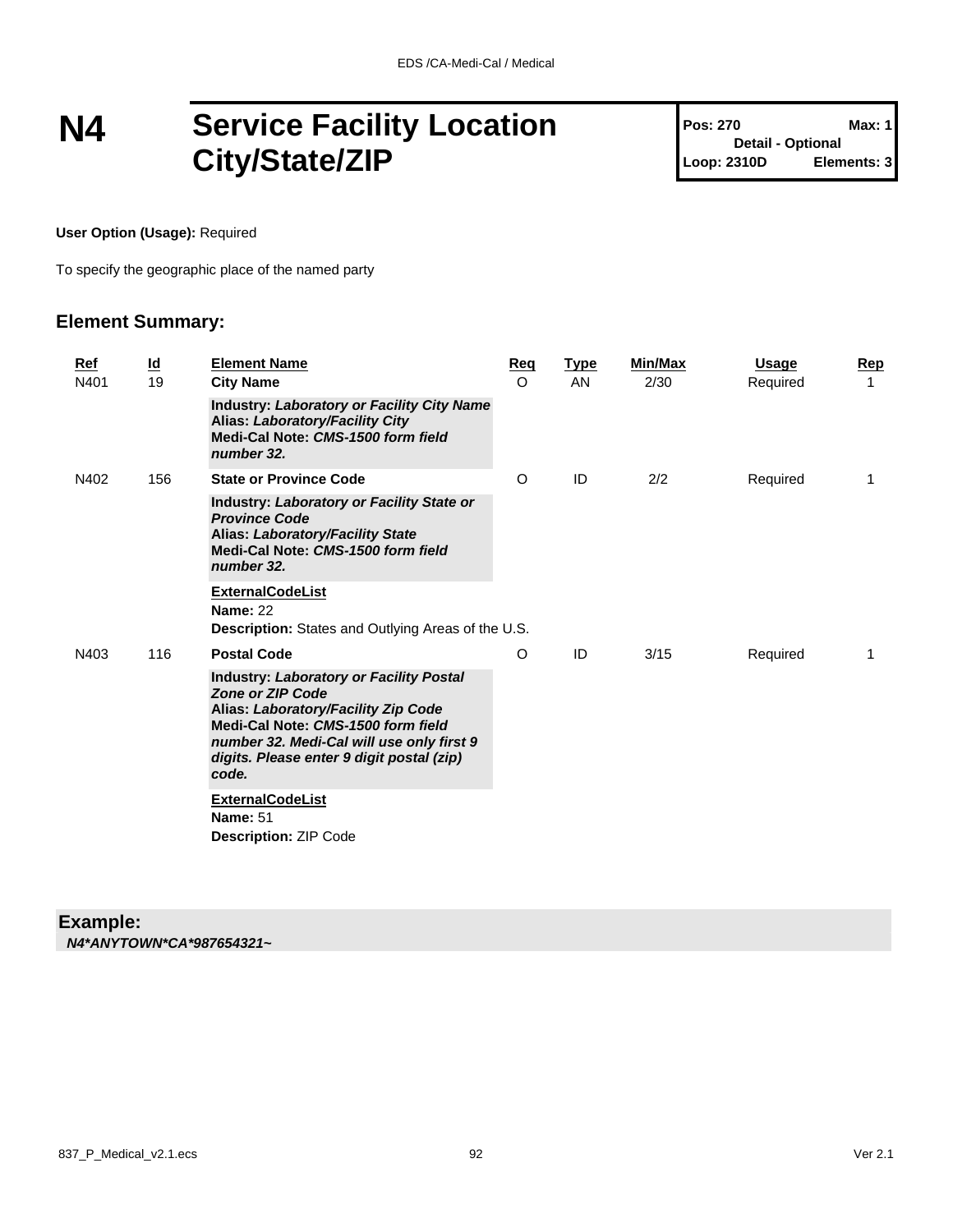### **REF Service Facility Location Secondary Identification**

**Pos: 271 Max: 5 Detail - Optional Loop: 2310D Elements: 2**

**User Option (Usage):** Situational

To specify identifying information

### **Element Summary:**

| <u>Ref</u><br>REF01 | <u>ld</u><br>128 | <b>Element Name</b><br><b>Reference Identification Qualifier</b>                                                                                                                                                                                                                                                                            | <u>Req</u><br>M | <b>Type</b><br>ID | <b>Min/Max</b><br>2/3 | <b>Usage</b><br>Required | <b>Rep</b> |
|---------------------|------------------|---------------------------------------------------------------------------------------------------------------------------------------------------------------------------------------------------------------------------------------------------------------------------------------------------------------------------------------------|-----------------|-------------------|-----------------------|--------------------------|------------|
|                     |                  | Medi-Cal Note: NPI Dual-Use Period: If<br>the NPI with a qualifier of 'XX' is placed in<br>NM108/NM109, REF01/REF02 will contain<br>Medi-Cal provider number with the<br>qualifier '1D'.                                                                                                                                                    |                 |                   |                       |                          |            |
|                     |                  | <b>NPI Production: If the provider qualifies</b><br>for an NPI, the NPI with a qualifier of 'XX'<br>must be placed in NM108/NM109 at this<br>loop and this REF01/REF02 is not used.<br>If the provider does not qualify for an NPI,<br>then the REF01/REF02 must contain the<br><b>Medi-Cal provider number with the</b><br>qualifier '1D'. |                 |                   |                       |                          |            |
|                     |                  | Code<br><b>Name</b><br>1D<br>Medicaid Provider Number                                                                                                                                                                                                                                                                                       |                 |                   |                       |                          |            |
| REF <sub>02</sub>   | 127              | <b>Reference Identification</b>                                                                                                                                                                                                                                                                                                             | C               | AN                | 1/30                  | Required                 |            |
|                     |                  | <b>Industry: Laboratory or Facility</b><br><b>Secondary Identifier</b><br>Alias: Laboratory/Facility Secondary<br><b>Identification Number</b><br>Medi-Cal Note: Medi-Cal provider number<br>for the atypical provider.<br>Medi-Cal will only use the first 9<br>characters.<br>CMS-1500 form field number 32.                              |                 |                   |                       |                          |            |

**Example:**

*REF\*1D\*A12345678~*

### **Medi-Cal Note:**

*Medi-Cal uses this segment to capture the Medi-Cal provider number of the atypical laboratory or service facility.*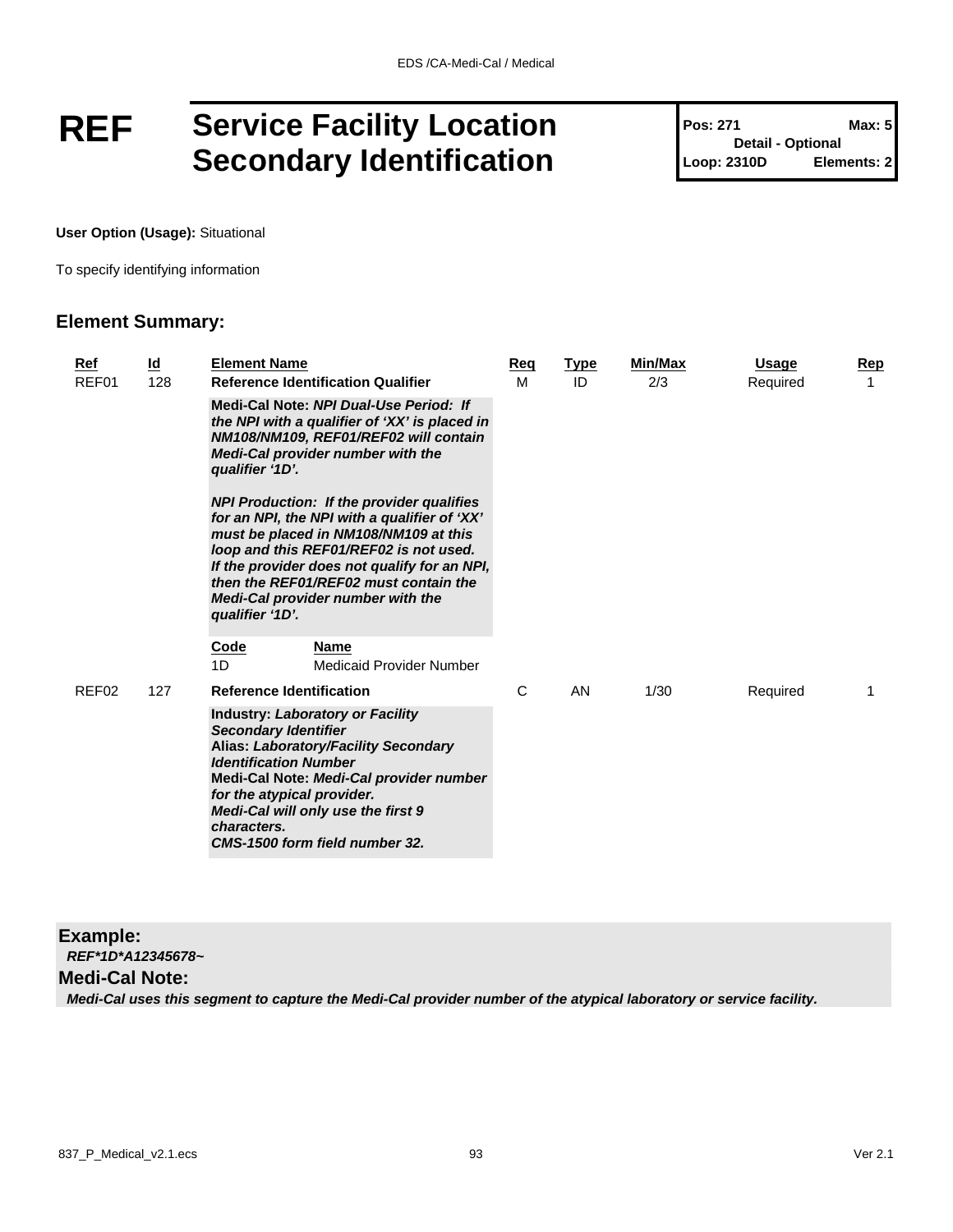**User Option (Usage):** Situational

To record information specific to the primary insured and the insurance carrier for that insured

### **Loop Summary:**

| <u>Pos</u> | <u>ld</u>  | <b>Segment Name</b>                                                    | Req | <b>Max Use</b> | Repeat | <b>Usage</b> |
|------------|------------|------------------------------------------------------------------------|-----|----------------|--------|--------------|
| 290        | <b>SBR</b> | Other Subscriber Information                                           | O   |                |        | Situational  |
| 295        | <b>CAS</b> | Claim Level Adjustments                                                | Ω   | 5              |        | Situational  |
| 300        | <b>AMT</b> | Coordination of Benefits (COB) Payer Paid<br>Amount                    | O   |                |        | Situational  |
| 300        | AMT        | Coordination of Benefits (COB) Approved Amount                         | O   |                |        | Situational  |
| 300        | <b>AMT</b> | Coordination of Benefits (COB) Allowed Amount                          | O   |                |        | Situational  |
| 300        | <b>AMT</b> | Coordination of Benefits (COB) Patient<br><b>Responsibility Amount</b> | O   |                |        | Situational  |
| 300        | AMT        | Coordination of Benefits (COB) Patient Paid<br>Amount                  | O   |                |        | Situational  |
| 305        | <b>DMG</b> | Subscriber Demographic Information                                     | O   |                |        | Situational  |
| 310        | ΟI         | Other Insurance Coverage Information                                   | O   | 1              |        | Required     |
| 325        |            | Loop 2330A                                                             | O   |                |        | Required     |
| 325        |            | Loop 2330B                                                             | O   |                |        | Required     |

### **Example:**

*SBR\*S\*01\*GR00786\*\*MC\*\*\*\*OF~*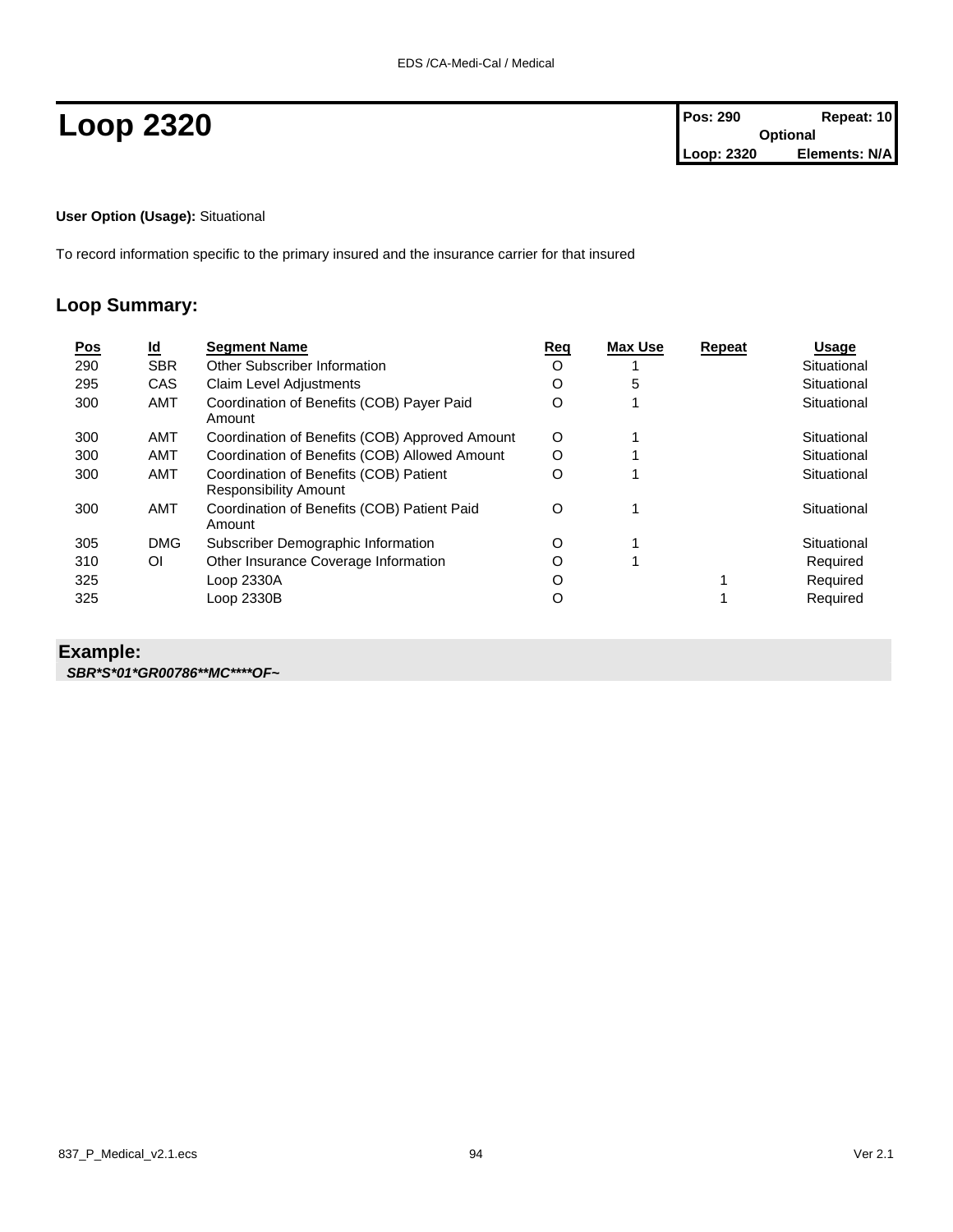## **SBR** Other Subscriber Information

| <b>Pos: 290</b>          | Max: 1l     |
|--------------------------|-------------|
| <b>Detail - Optional</b> |             |
| Loop: 2320               | Elements: 9 |

**User Option (Usage):** Situational

To record information specific to the primary insured and the insurance carrier for that insured

### **Element Summary:**

| $\underline{\mathsf{Id}}$<br><b>Element Name</b><br><b>Ref</b><br>SBR01<br>1138<br><b>Payer Responsibility Sequence Number</b><br>Code |      |                                                                                                                                                      | <u>Req</u><br>М                                                                                                                                                                                                                                                                                                                                                                                                                                                                                                       | <b>Type</b><br>ID | Min/Max<br>1/1 | <b>Usage</b><br>Required | <b>Rep</b><br>$\mathbf{1}$ |   |
|----------------------------------------------------------------------------------------------------------------------------------------|------|------------------------------------------------------------------------------------------------------------------------------------------------------|-----------------------------------------------------------------------------------------------------------------------------------------------------------------------------------------------------------------------------------------------------------------------------------------------------------------------------------------------------------------------------------------------------------------------------------------------------------------------------------------------------------------------|-------------------|----------------|--------------------------|----------------------------|---|
|                                                                                                                                        |      | Alias: Payer responsibility sequence<br>number code                                                                                                  |                                                                                                                                                                                                                                                                                                                                                                                                                                                                                                                       |                   |                |                          |                            |   |
|                                                                                                                                        |      | Code<br>${\sf P}$<br>$\mathbb S$<br>$\mathsf T$                                                                                                      | <u>Name</u><br>Primary<br>Secondary<br>Tertiary                                                                                                                                                                                                                                                                                                                                                                                                                                                                       |                   |                |                          |                            |   |
| SBR <sub>02</sub>                                                                                                                      | 1069 |                                                                                                                                                      | <b>Individual Relationship Code</b>                                                                                                                                                                                                                                                                                                                                                                                                                                                                                   | O                 | ID             | 2/2                      | Required                   | 1 |
|                                                                                                                                        |      | Alias: Individual relationship code                                                                                                                  |                                                                                                                                                                                                                                                                                                                                                                                                                                                                                                                       |                   |                |                          |                            |   |
|                                                                                                                                        |      | Code<br>01<br>04<br>05<br>07<br>10<br>15<br>17<br>18<br>19<br>20<br>21<br>22<br>23<br>24<br>29<br>32<br>33<br>36<br>39<br>40<br>41<br>43<br>53<br>G8 | <b>Name</b><br>Spouse<br>Grandfather or Grandmother<br>Grandson or Granddaughter<br>Nephew or Niece<br><b>Foster Child</b><br>Ward<br>Stepson or Stepdaughter<br>Self<br>Child<br>Employee<br>Unknown<br>Handicapped Dependent<br>Sponsored Dependent<br>Dependent of a Minor Dependent<br>Significant Other<br>Mother<br>Father<br><b>Emancipated Minor</b><br>Organ Donor<br>Cadaver Donor<br><b>Injured Plaintiff</b><br>Child Where Insured Has No Financial Responsibility<br>Life Partner<br>Other Relationship |                   |                |                          |                            |   |
| SBR03                                                                                                                                  | 127  | <b>Reference Identification</b>                                                                                                                      |                                                                                                                                                                                                                                                                                                                                                                                                                                                                                                                       | $\circ$           | AN             | 1/30                     | Situational                | 1 |
|                                                                                                                                        |      | <b>Number</b>                                                                                                                                        | <b>Industry: Insured Group or Policy</b><br><b>Alias: Group or Policy Number</b>                                                                                                                                                                                                                                                                                                                                                                                                                                      |                   |                |                          |                            |   |
| SBR04                                                                                                                                  | 93   | <b>Name</b>                                                                                                                                          |                                                                                                                                                                                                                                                                                                                                                                                                                                                                                                                       | O                 | AN             | 1/60                     | Situational                | 1 |
|                                                                                                                                        |      |                                                                                                                                                      |                                                                                                                                                                                                                                                                                                                                                                                                                                                                                                                       |                   |                |                          |                            |   |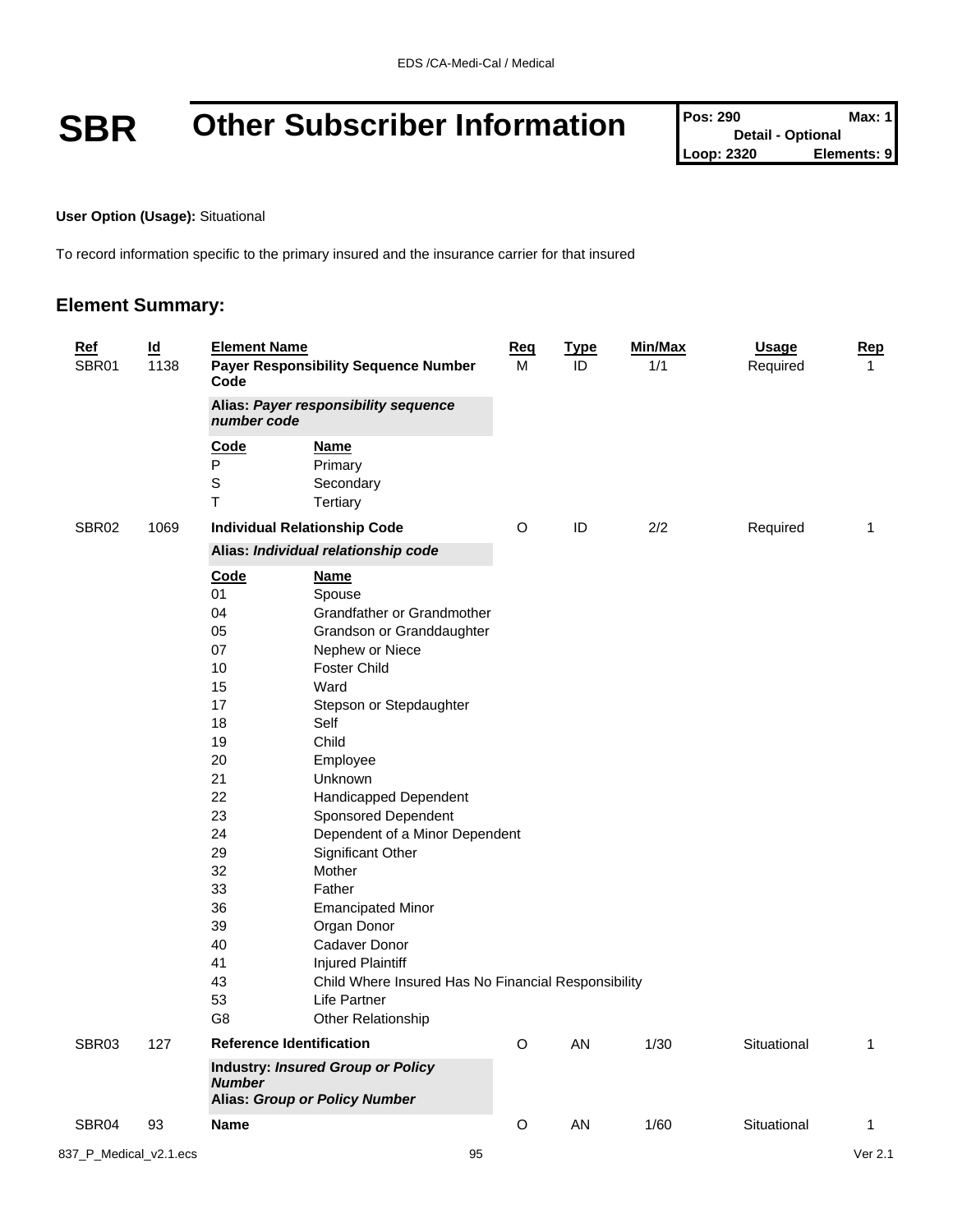| 1336 |                                                                                                                                                                           |                                                                                                                                                                                                                                                                                                                                                         | $\circ$                                                                                                                                                                                                                                                                                                               | ID                                                                                                                                                               | 1/3                                                                                                                                                                                                                                                               | Required                                                                        | 1                                               |
|------|---------------------------------------------------------------------------------------------------------------------------------------------------------------------------|---------------------------------------------------------------------------------------------------------------------------------------------------------------------------------------------------------------------------------------------------------------------------------------------------------------------------------------------------------|-----------------------------------------------------------------------------------------------------------------------------------------------------------------------------------------------------------------------------------------------------------------------------------------------------------------------|------------------------------------------------------------------------------------------------------------------------------------------------------------------|-------------------------------------------------------------------------------------------------------------------------------------------------------------------------------------------------------------------------------------------------------------------|---------------------------------------------------------------------------------|-------------------------------------------------|
|      |                                                                                                                                                                           |                                                                                                                                                                                                                                                                                                                                                         |                                                                                                                                                                                                                                                                                                                       |                                                                                                                                                                  |                                                                                                                                                                                                                                                                   |                                                                                 |                                                 |
|      | <b>Code</b><br>AP<br>C <sub>1</sub><br>CP<br>GP<br><b>HM</b><br>IP<br>LD<br>LT.<br><b>MB</b><br><b>MC</b><br>MI<br>MP<br><b>OT</b><br>PP                                  | <b>Name</b><br>Auto Insurance Policy<br>Commercial<br><b>Group Policy</b><br><b>Individual Policy</b><br>Long Term Policy<br>Litigation<br>Medicare Part B<br>Medicaid<br>Medigap Part B<br><b>Medicare Primary</b><br>Other                                                                                                                            |                                                                                                                                                                                                                                                                                                                       |                                                                                                                                                                  |                                                                                                                                                                                                                                                                   |                                                                                 |                                                 |
|      |                                                                                                                                                                           |                                                                                                                                                                                                                                                                                                                                                         |                                                                                                                                                                                                                                                                                                                       |                                                                                                                                                                  |                                                                                                                                                                                                                                                                   |                                                                                 | 1                                               |
|      |                                                                                                                                                                           |                                                                                                                                                                                                                                                                                                                                                         |                                                                                                                                                                                                                                                                                                                       |                                                                                                                                                                  |                                                                                                                                                                                                                                                                   |                                                                                 | 1                                               |
|      |                                                                                                                                                                           |                                                                                                                                                                                                                                                                                                                                                         |                                                                                                                                                                                                                                                                                                                       |                                                                                                                                                                  |                                                                                                                                                                                                                                                                   |                                                                                 | 1                                               |
|      |                                                                                                                                                                           |                                                                                                                                                                                                                                                                                                                                                         |                                                                                                                                                                                                                                                                                                                       |                                                                                                                                                                  |                                                                                                                                                                                                                                                                   |                                                                                 |                                                 |
|      |                                                                                                                                                                           |                                                                                                                                                                                                                                                                                                                                                         |                                                                                                                                                                                                                                                                                                                       |                                                                                                                                                                  |                                                                                                                                                                                                                                                                   |                                                                                 | 1                                               |
|      |                                                                                                                                                                           |                                                                                                                                                                                                                                                                                                                                                         |                                                                                                                                                                                                                                                                                                                       |                                                                                                                                                                  |                                                                                                                                                                                                                                                                   |                                                                                 |                                                 |
|      | 09<br>10<br>11<br>12<br>13<br>14<br>15<br>16<br>AM<br><b>BL</b><br><b>CH</b><br><b>CI</b><br>DS<br>НM<br>$\mathsf{L}\mathsf{L}$<br>LM<br>MB<br>MC<br>OF<br>TV<br>VA<br>WC | Self-pay<br><b>Central Certification</b><br>Point of Service (POS)<br>Indemnity Insurance<br>Automobile Medical<br><b>Blue Cross/Blue Shield</b><br>Champus<br>Commercial Insurance Co.<br><b>Disability</b><br>Liability<br><b>Liability Medical</b><br>Medicare Part B<br>Medicaid<br>Other Federal Program<br>Title V<br>Veteran Administration Plan |                                                                                                                                                                                                                                                                                                                       |                                                                                                                                                                  |                                                                                                                                                                                                                                                                   |                                                                                 |                                                 |
|      | 1143<br>1073<br>584<br>1032                                                                                                                                               | <b>SP</b><br>Code<br>ZZ                                                                                                                                                                                                                                                                                                                                 | Alias: Group or Plan Name<br><b>Insurance Type Code</b><br>Alias: Insurance type code<br>Supplemental Policy<br><b>Coordination of Benefits Code</b><br>Yes/No Condition or Response Code<br><b>Employment Status Code</b><br><b>Claim Filing Indicator Code</b><br>Alias: Claim filing indicator code<br><b>Name</b> | <b>Medicare Conditionally Primary</b><br>O<br>O<br>O<br>O<br>Other Non-Federal Programs<br>Health Maintenance Organization<br>Workers' Compensation Health Claim | <b>Industry: Other Insured Group Name</b><br>Health Maintenance Organization (HMO)<br>Personal Payment (Cash - No Insurance)<br>ID<br>ID<br>ID<br>ID<br>Preferred Provider Organization (PPO)<br>Exclusive Provider Organization (EPO)<br><b>Mutually Defined</b> | 1/1<br>1/1<br>2/2<br>1/2<br>Health Maintenance Organization (HMO) Medicare Risk | Not used<br>Not used<br>Not used<br>Situational |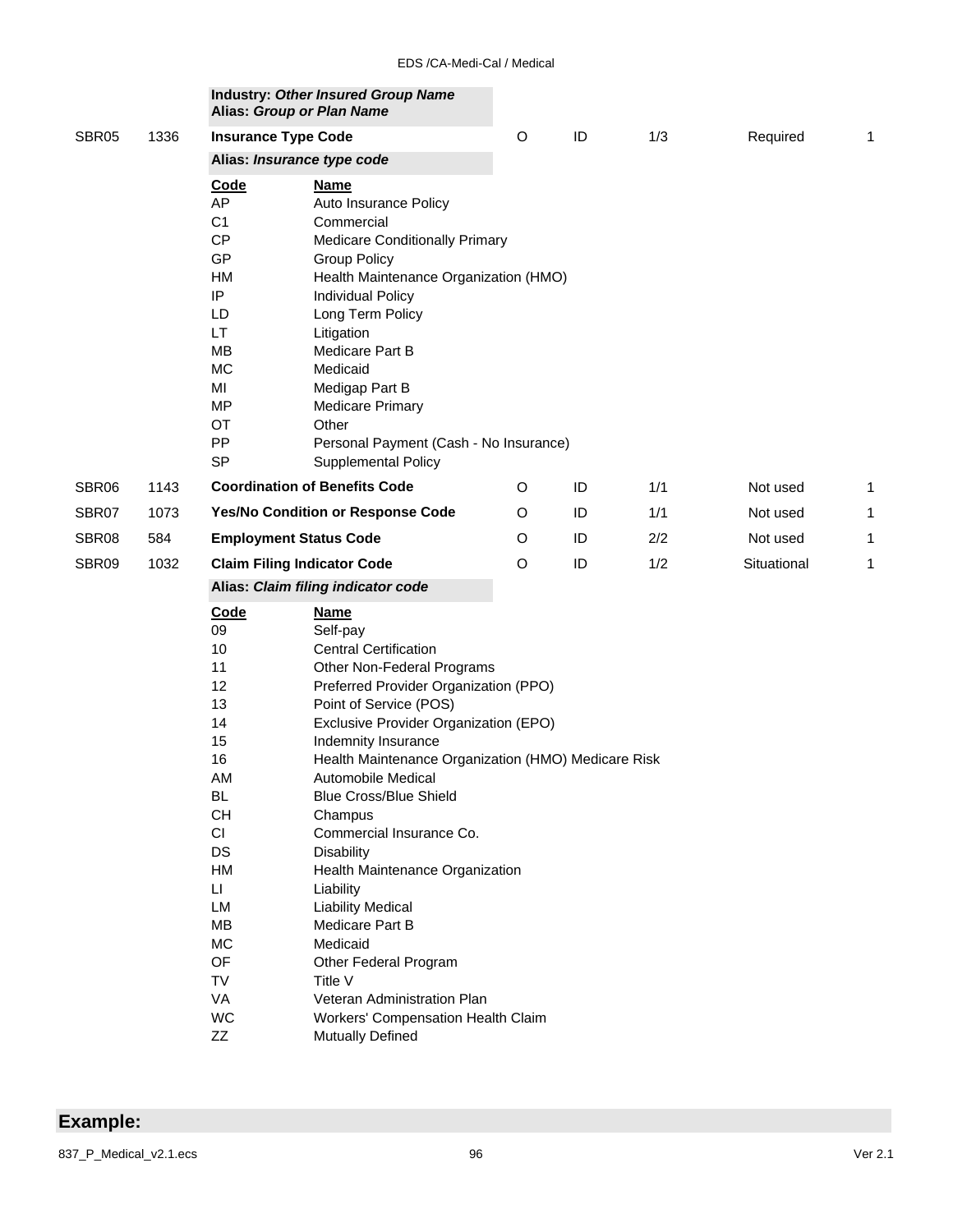*SBR\*S\*01\*GR00786\*\*MC\*\*\*\*OF~*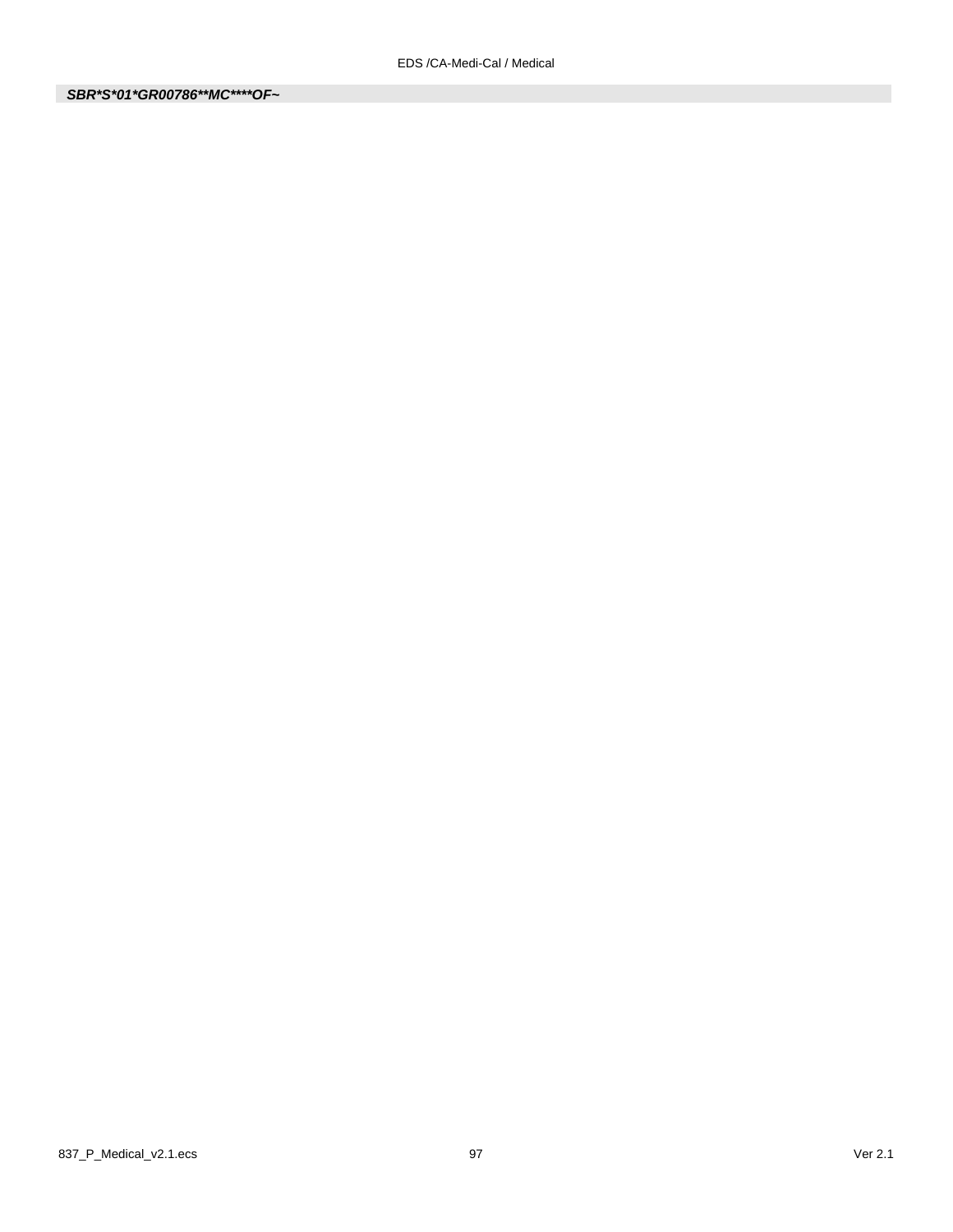# **CAS Claim Level Adjustments Pos: 295 Detail - Optional Max: 5**<br>Loop: 2320 **Elements: 19**

#### **User Option (Usage):** Situational

To supply adjustment reason codes and amounts as needed for an entire claim or for a particular service within the claim being paid

### **Element Summary:**

| <b>Ref</b><br>CAS01 | $\underline{\mathsf{Id}}$<br>1033 | <b>Element Name</b><br><b>Claim Adjustment Group Code</b>                                                                                                                                                                                | <u>Req</u><br>м | <u>Type</u><br>ID | Min/Max<br>1/2 | <b>Usage</b><br>Required | <b>Rep</b><br>$\mathbf 1$ |
|---------------------|-----------------------------------|------------------------------------------------------------------------------------------------------------------------------------------------------------------------------------------------------------------------------------------|-----------------|-------------------|----------------|--------------------------|---------------------------|
|                     |                                   | Alias: Claim Adjustment Group Code                                                                                                                                                                                                       |                 |                   |                |                          |                           |
|                     |                                   | <u>Code</u><br><u>Name</u><br>CO.<br><b>Contractual Obligations</b><br><b>CR</b><br><b>Correction and Reversals</b><br>OA<br>Other adjustments<br>PI.<br><b>Payor Initiated Reductions</b><br><b>PR</b><br><b>Patient Responsibility</b> |                 |                   |                |                          |                           |
| CAS <sub>02</sub>   | 1034                              | <b>Claim Adjustment Reason Code</b>                                                                                                                                                                                                      | м               | ID                | 1/5            | Required                 | 1                         |
|                     |                                   | <b>Industry: Adjustment Reason Code</b><br>Alias: Adjustment Reason Code - Claim<br>Level<br>Medi-Cal Note: Medi-Cal will only use the<br>first 3 characters.                                                                            |                 |                   |                |                          |                           |
|                     |                                   | <b>ExternalCodeList</b><br><b>Name: 139</b><br>Description: Claim Adjustment Reason Code                                                                                                                                                 |                 |                   |                |                          |                           |
| CAS <sub>03</sub>   | 782                               | <b>Monetary Amount</b>                                                                                                                                                                                                                   | м               | R.                | 1/18           | Required                 | $\mathbf 1$               |
|                     |                                   | <b>Industry: Adjustment Amount</b><br>Alias: Adjusted Amount - Claim Level<br>Medi-Cal Note: Medi-Cal will only use the<br>first 9 characters.                                                                                           |                 |                   |                |                          |                           |
| CAS <sub>04</sub>   | 380                               | Quantity                                                                                                                                                                                                                                 | O               | R                 | 1/15           | Situational              | 1                         |
|                     |                                   | <b>Industry: Adjustment Quantity</b><br>Alias: Adjusted Units - Claim Level                                                                                                                                                              |                 |                   |                |                          |                           |
| CAS <sub>05</sub>   | 1034                              | <b>Claim Adjustment Reason Code</b>                                                                                                                                                                                                      | C               | ID                | 1/5            | Situational              | 1                         |
|                     |                                   | <b>Industry: Adjustment Reason Code</b><br>Alias: Adjustment Reason Code - Claim<br>Level                                                                                                                                                |                 |                   |                |                          |                           |
|                     |                                   | Medi-Cal Note: Medi-Cal will only use the<br>first 3 characters.                                                                                                                                                                         |                 |                   |                |                          |                           |
|                     |                                   | <b>ExternalCodeList</b><br><b>Name: 139</b><br><b>Description:</b> Claim Adjustment Reason Code                                                                                                                                          |                 |                   |                |                          |                           |
| CAS <sub>06</sub>   | 782                               | <b>Monetary Amount</b>                                                                                                                                                                                                                   | С               | R.                | 1/18           | Situational              | $\mathbf{1}$              |
|                     |                                   | <b>Industry: Adjustment Amount</b><br>Alias: Adjusted Amount - Claim Level<br>Medi-Cal Note: Medi-Cal will only use the<br>first 9 characters.                                                                                           |                 |                   |                |                          |                           |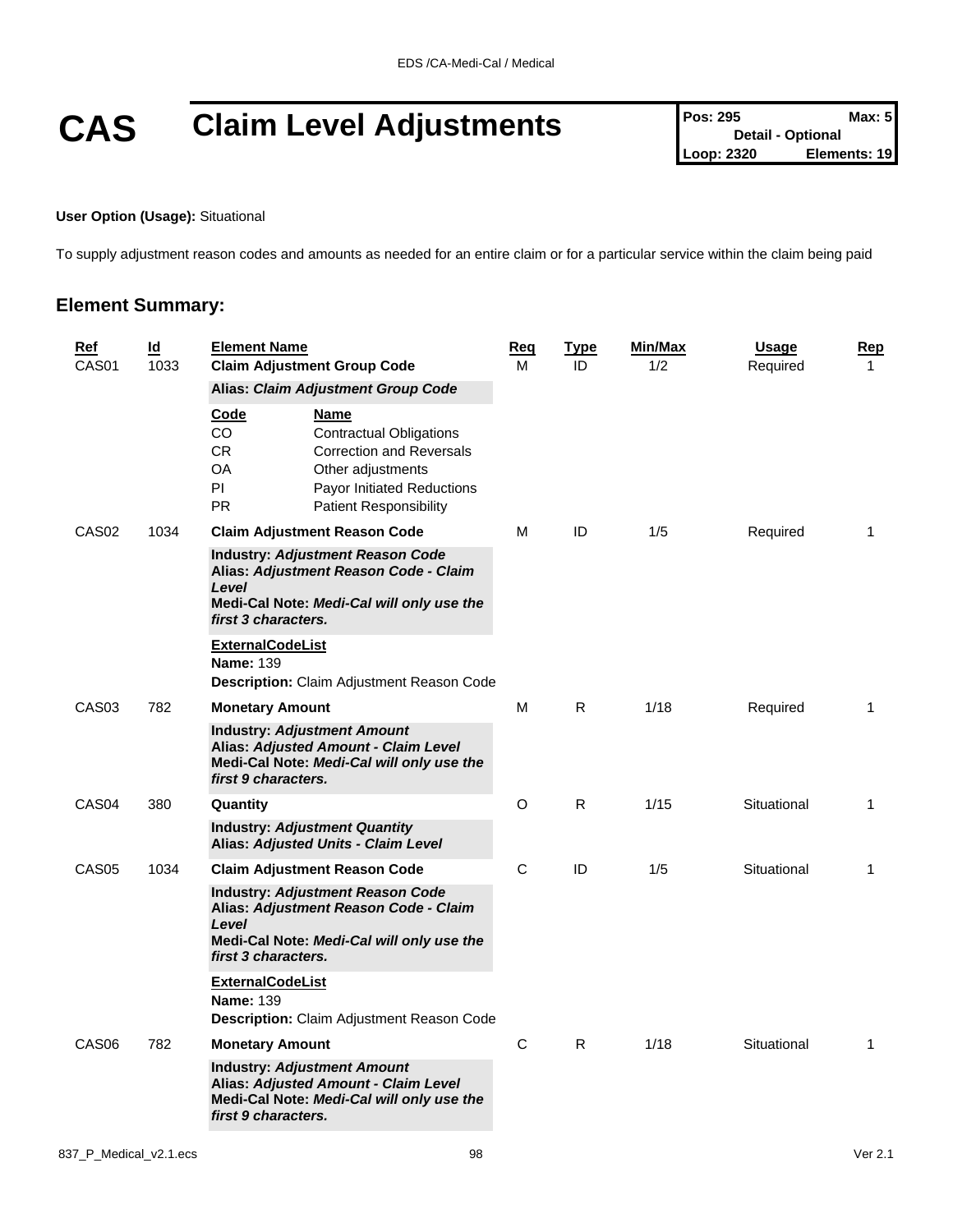| CAS07             |  | 380  | Quantity                                                                                                                                                      | $\mathsf C$ | R. | 1/15 | Situational | 1 |
|-------------------|--|------|---------------------------------------------------------------------------------------------------------------------------------------------------------------|-------------|----|------|-------------|---|
|                   |  |      | <b>Industry: Adjustment Quantity</b><br>Alias: Adjusted Units - Claim Level                                                                                   |             |    |      |             |   |
| CAS <sub>08</sub> |  | 1034 | <b>Claim Adjustment Reason Code</b>                                                                                                                           | C           | ID | 1/5  | Situational | 1 |
|                   |  |      | <b>Industry: Adjustment Reason Code</b><br>Alias: Adjustment Reason Code - Claim<br>Level                                                                     |             |    |      |             |   |
|                   |  |      | Medi-Cal Note: Medi-Cal will only use the<br>first 3 characters.                                                                                              |             |    |      |             |   |
|                   |  |      | <b>ExternalCodeList</b><br><b>Name: 139</b><br>Description: Claim Adjustment Reason Code                                                                      |             |    |      |             |   |
| CAS <sub>09</sub> |  | 782  | <b>Monetary Amount</b>                                                                                                                                        | C           | R. | 1/18 | Situational | 1 |
|                   |  |      | <b>Industry: Adjustment Amount</b><br>Alias: Adjusted Amount - Claim Level<br>Medi-Cal Note: Medi-Cal will only use the<br>first 9 characters.                |             |    |      |             |   |
| <b>CAS10</b>      |  | 380  | Quantity                                                                                                                                                      | C           | R  | 1/15 | Situational | 1 |
|                   |  |      | <b>Industry: Adjustment Quantity</b><br>Alias: Adjusted Units - Claim Level                                                                                   |             |    |      |             |   |
| CAS <sub>11</sub> |  | 1034 | <b>Claim Adjustment Reason Code</b>                                                                                                                           | C           | ID | 1/5  | Situational | 1 |
|                   |  |      | <b>Industry: Adjustment Reason Code</b><br>Alias: Adjustment Reason Code - Claim<br>Level<br>Medi-Cal Note: Medi-Cal will only use the<br>first 3 characters. |             |    |      |             |   |
|                   |  |      | <b>ExternalCodeList</b><br><b>Name: 139</b><br><b>Description:</b> Claim Adjustment Reason Code                                                               |             |    |      |             |   |
| CAS <sub>12</sub> |  | 782  | <b>Monetary Amount</b>                                                                                                                                        | C           | R. | 1/18 | Situational | 1 |
|                   |  |      | <b>Industry: Adjustment Amount</b><br>Alias: Adjusted Amount - Claim Level<br>Medi-Cal Note: Medi-Cal will only use the<br>first 9 characters.                |             |    |      |             |   |
| CAS <sub>13</sub> |  | 380  | Quantity                                                                                                                                                      | С           | R  | 1/15 | Situational | 1 |
|                   |  |      | <b>Industry: Adjustment Quantity</b><br>Alias: Adjusted Units - Claim Level                                                                                   |             |    |      |             |   |
| CAS <sub>14</sub> |  | 1034 | <b>Claim Adjustment Reason Code</b>                                                                                                                           | C           | ID | 1/5  | Situational | 1 |
|                   |  |      | <b>Industry: Adjustment Reason Code</b><br>Alias: Adjustment Reason Code - Claim<br>Level<br>Medi-Cal Note: Medi-Cal will only use the<br>first 3 characters. |             |    |      |             |   |
|                   |  |      | <b>ExternalCodeList</b><br><b>Name: 139</b><br>Description: Claim Adjustment Reason Code                                                                      |             |    |      |             |   |
| CAS <sub>15</sub> |  | 782  | <b>Monetary Amount</b>                                                                                                                                        | C           | R  | 1/18 | Situational | 1 |
|                   |  |      | <b>Industry: Adjustment Amount</b><br>Alias: Adjusted Amount - Claim Level<br>Medi-Cal Note: Medi-Cal will only use the<br>first 9 characters.                |             |    |      |             |   |
| CAS <sub>16</sub> |  | 380  | Quantity                                                                                                                                                      | C           | R  | 1/15 | Situational | 1 |
|                   |  |      | <b>Industry: Adjustment Quantity</b>                                                                                                                          |             |    |      |             |   |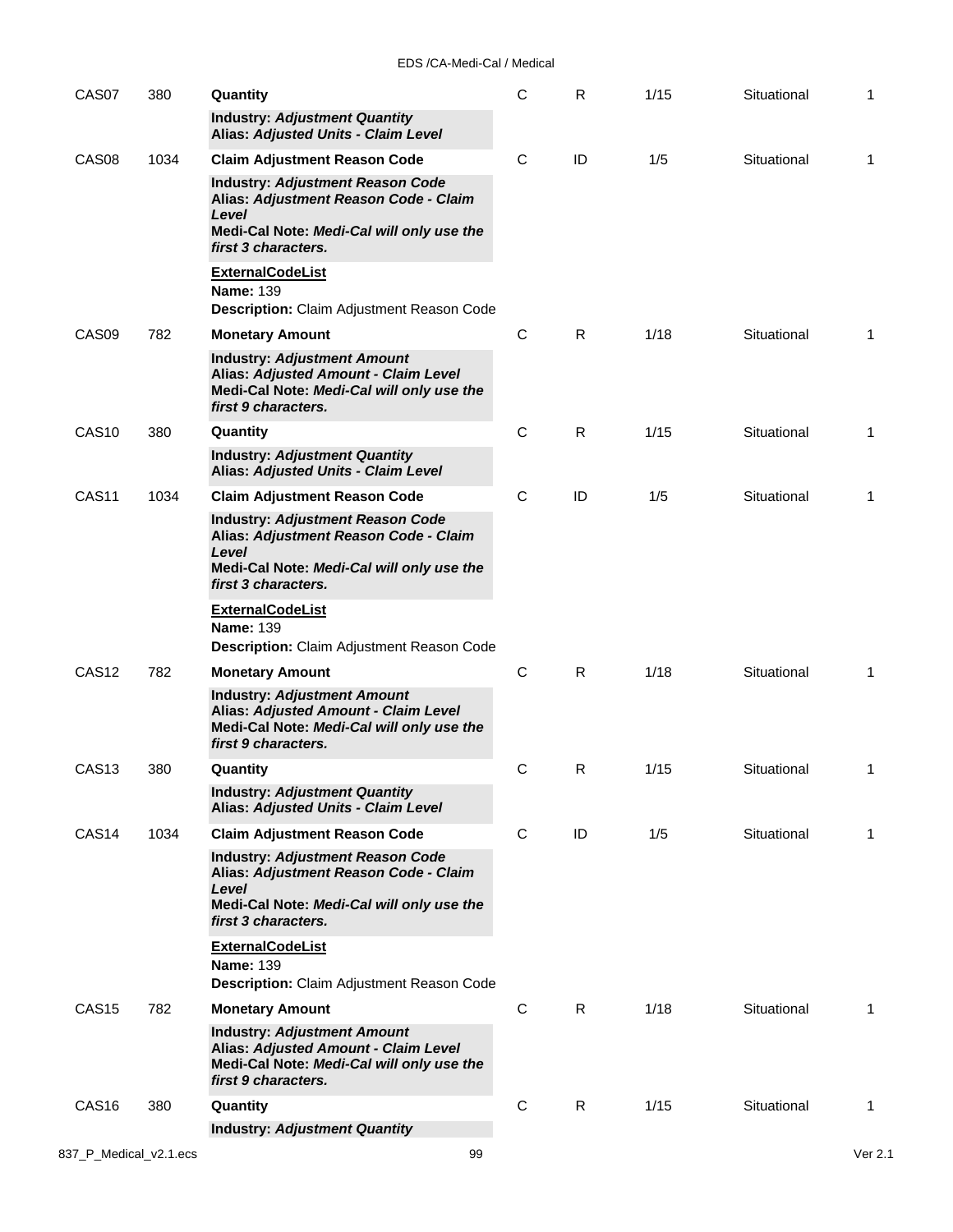|                   |      | <b>Alias: Adjusted Units - Claim Level</b>                                                                                                                    |   |    |      |             |  |
|-------------------|------|---------------------------------------------------------------------------------------------------------------------------------------------------------------|---|----|------|-------------|--|
| CAS <sub>17</sub> | 1034 | <b>Claim Adjustment Reason Code</b>                                                                                                                           | C | ID | 1/5  | Situational |  |
|                   |      | <b>Industry: Adjustment Reason Code</b><br>Alias: Adjustment Reason Code - Claim<br>Level<br>Medi-Cal Note: Medi-Cal will only use the<br>first 3 characters. |   |    |      |             |  |
|                   |      | <b>ExternalCodeList</b><br><b>Name: 139</b><br><b>Description:</b> Claim Adjustment Reason Code                                                               |   |    |      |             |  |
| CAS <sub>18</sub> | 782  | <b>Monetary Amount</b>                                                                                                                                        | C | R  | 1/18 | Situational |  |
|                   |      | <b>Industry: Adjustment Amount</b><br>Alias: Adjusted Amount - Claim Level<br>Medi-Cal Note: Medi-Cal will only use the<br>first 9 characters.                |   |    |      |             |  |
| CAS <sub>19</sub> | 380  | Quantity                                                                                                                                                      | C | R  | 1/15 | Situational |  |
|                   |      | <b>Industry: Adjustment Quantity</b><br>Alias: Adjusted Units - Claim Level                                                                                   |   |    |      |             |  |

### **Example:**

*CAS\*PR\*1\*7.93~ CAS\*OA\*93\*15.06~*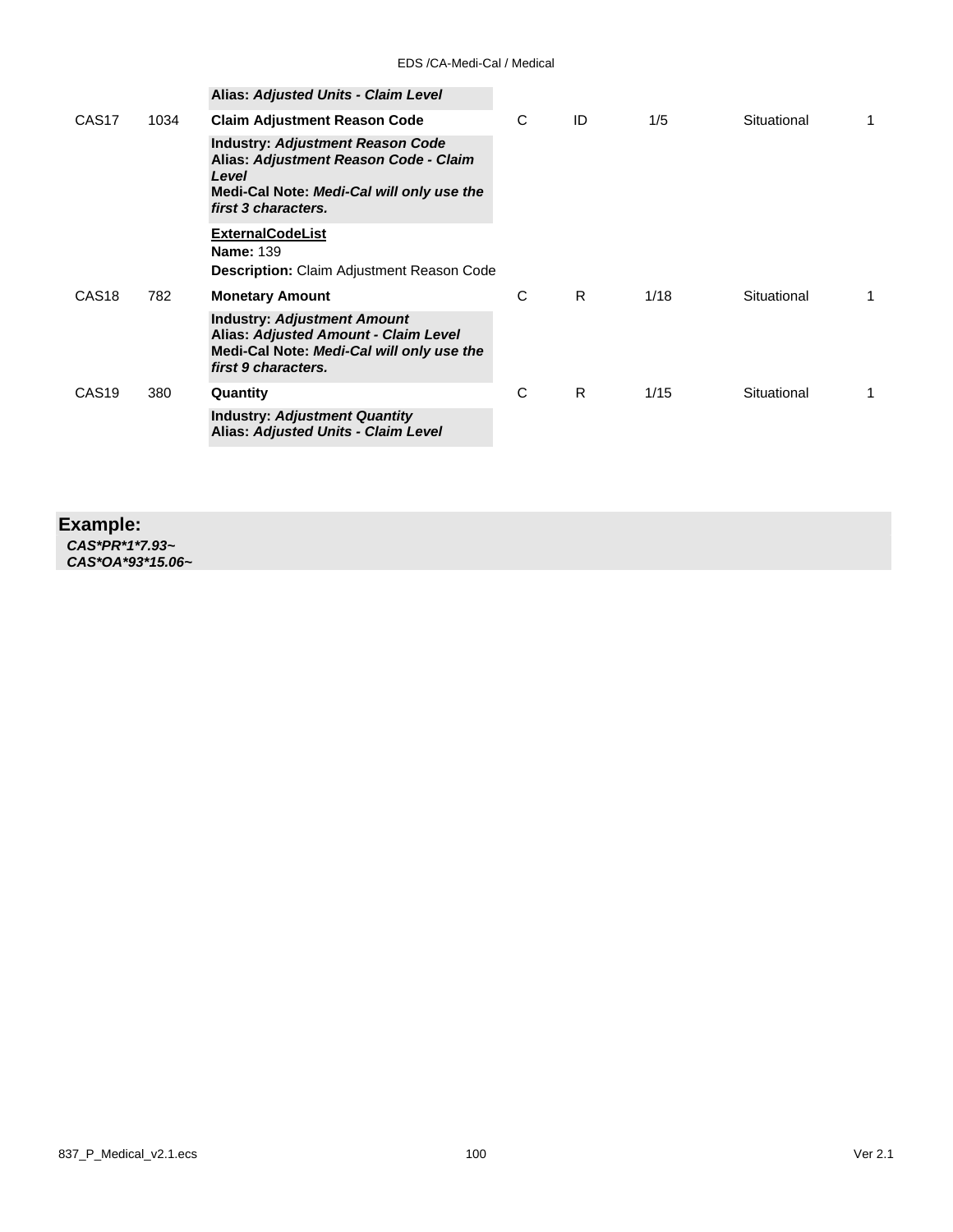## **AMT Coordination of Benefits (COB) Payer Paid Amount**

| Pos: 300                 | Max: 1      |
|--------------------------|-------------|
| <b>Detail - Optional</b> |             |
| Loop: 2320               | Elements: 2 |

T

**User Option (Usage):** Situational

To indicate the total monetary amount

### **Element Summary:**

| Ref<br>AMT01 | $\underline{\mathsf{Id}}$<br>522 | <b>Element Name</b><br><b>Amount Qualifier Code</b>                                                                                                                                                                                                                                                                                                                                                                                                                                                                                                                                                                                                                                                      |                                  | Req<br>м | <u>Type</u><br>ID | Min/Max<br>1/3 | Usage<br>Required | <u>Rep</u><br>1 |
|--------------|----------------------------------|----------------------------------------------------------------------------------------------------------------------------------------------------------------------------------------------------------------------------------------------------------------------------------------------------------------------------------------------------------------------------------------------------------------------------------------------------------------------------------------------------------------------------------------------------------------------------------------------------------------------------------------------------------------------------------------------------------|----------------------------------|----------|-------------------|----------------|-------------------|-----------------|
|              |                                  | Code<br>D                                                                                                                                                                                                                                                                                                                                                                                                                                                                                                                                                                                                                                                                                                | <b>Name</b><br>Payor Amount Paid |          |                   |                |                   |                 |
| AMT02        | 782                              | <b>Monetary Amount</b>                                                                                                                                                                                                                                                                                                                                                                                                                                                                                                                                                                                                                                                                                   |                                  | м        | R.                | 1/18           | Required          |                 |
|              |                                  | <b>Industry: Payer Paid Amount</b><br><b>Medi-Cal Note: Other Health Coverage</b><br>(OHC) includes insurance carriers as well<br>as pre-paid health plans (PHPs) and<br>health maintenance organizations (HMOs)<br>that provide any of the recipient's health<br>care needs. Medi-Cal policy requires that,<br>with certain exceptions, providers must<br>bill the recipient's other health insurance<br>coverage or Medicare prior to billing<br><b>Medi-Cal. (For details on Other Health</b><br>Coverage or Medicare, refer to the Other<br><b>Health Coverage section or</b><br>Medicare/Medi-Cal section in the Medi-Cal<br>provider manual.)<br>Medi-Cal will only use the first 9<br>characters. |                                  |          |                   |                |                   |                 |

### **Example:**

*AMT\*D\*411~*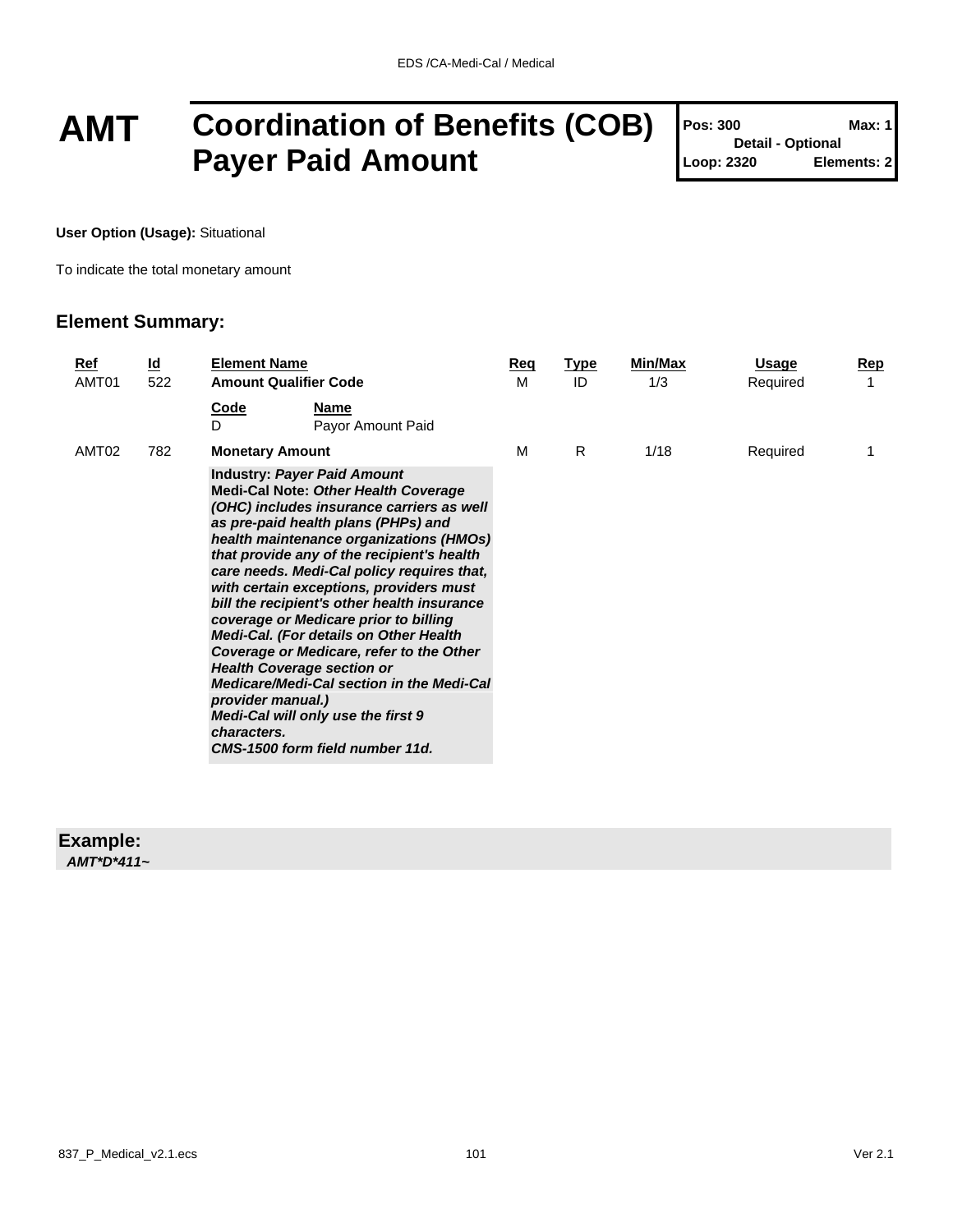## **AMT Coordination of Benefits (COB) Approved Amount**

| Pos: 300                 | Max: 1      |
|--------------------------|-------------|
| <b>Detail - Optional</b> |             |
| Loop: 2320               | Elements: 2 |

**User Option (Usage):** Situational

To indicate the total monetary amount

### **Element Summary:**

| <b>Ref</b><br>AMT01 | <u>ld</u><br>522 | <b>Element Name</b><br><b>Amount Qualifier Code</b>                                                  |                         | <u>Req</u><br>M | Type<br>ID | Min/Max<br>1/3 | Usage<br>Required | Rep |
|---------------------|------------------|------------------------------------------------------------------------------------------------------|-------------------------|-----------------|------------|----------------|-------------------|-----|
|                     |                  | <b>Code</b><br>AAE                                                                                   | Name<br>Approved Amount |                 |            |                |                   |     |
| AMT <sub>02</sub>   | 782              | <b>Monetary Amount</b>                                                                               |                         | M               | R          | 1/18           | Required          |     |
|                     |                  | <b>Industry: Approved Amount</b><br>Medi-Cal Note: Medi-Cal will use only the<br>first 9 characters. |                         |                 |            |                |                   |     |

#### **Example:** *AMT\*AAE\*500.35~*

837\_P\_Medical\_v2.1.ecs 102 Ver 2.1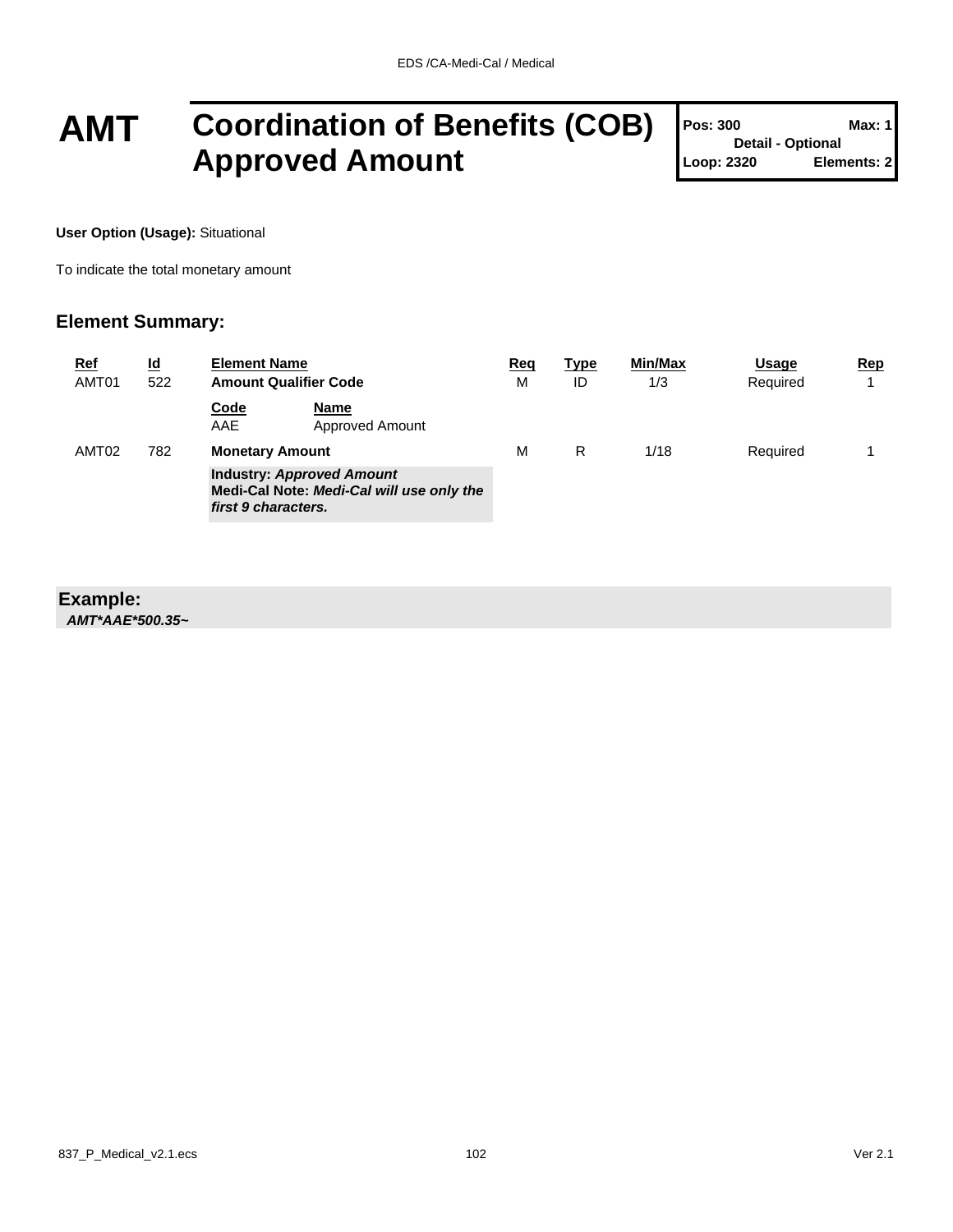### **AMT Coordination of Benefits (COB) Allowed Amount**

| Pos: 300                 | Max: 1      |
|--------------------------|-------------|
| <b>Detail - Optional</b> |             |
| Loop: 2320               | Elements: 2 |

**User Option (Usage):** Situational

To indicate the total monetary amount

### **Element Summary:**

| <b>Ref</b><br>AMT01 | <u>ld</u><br>522 | <b>Element Name</b><br><b>Amount Qualifier Code</b>                                                 |                          | <u>Req</u><br>M | <u>Type</u><br>ID | Min/Max<br>1/3 | Usage<br>Required | Rep |
|---------------------|------------------|-----------------------------------------------------------------------------------------------------|--------------------------|-----------------|-------------------|----------------|-------------------|-----|
|                     |                  | Code<br>B6                                                                                          | Name<br>Allowed - Actual |                 |                   |                |                   |     |
| AMT02               | 782              | <b>Monetary Amount</b>                                                                              |                          | M               | R                 | 1/18           | Required          |     |
|                     |                  | <b>Industry: Allowed Amount</b><br>Medi-Cal Note: Medi-Cal will use only the<br>first 9 characters. |                          |                 |                   |                |                   |     |

#### **Example:** *AMT\*B6\*519.21~*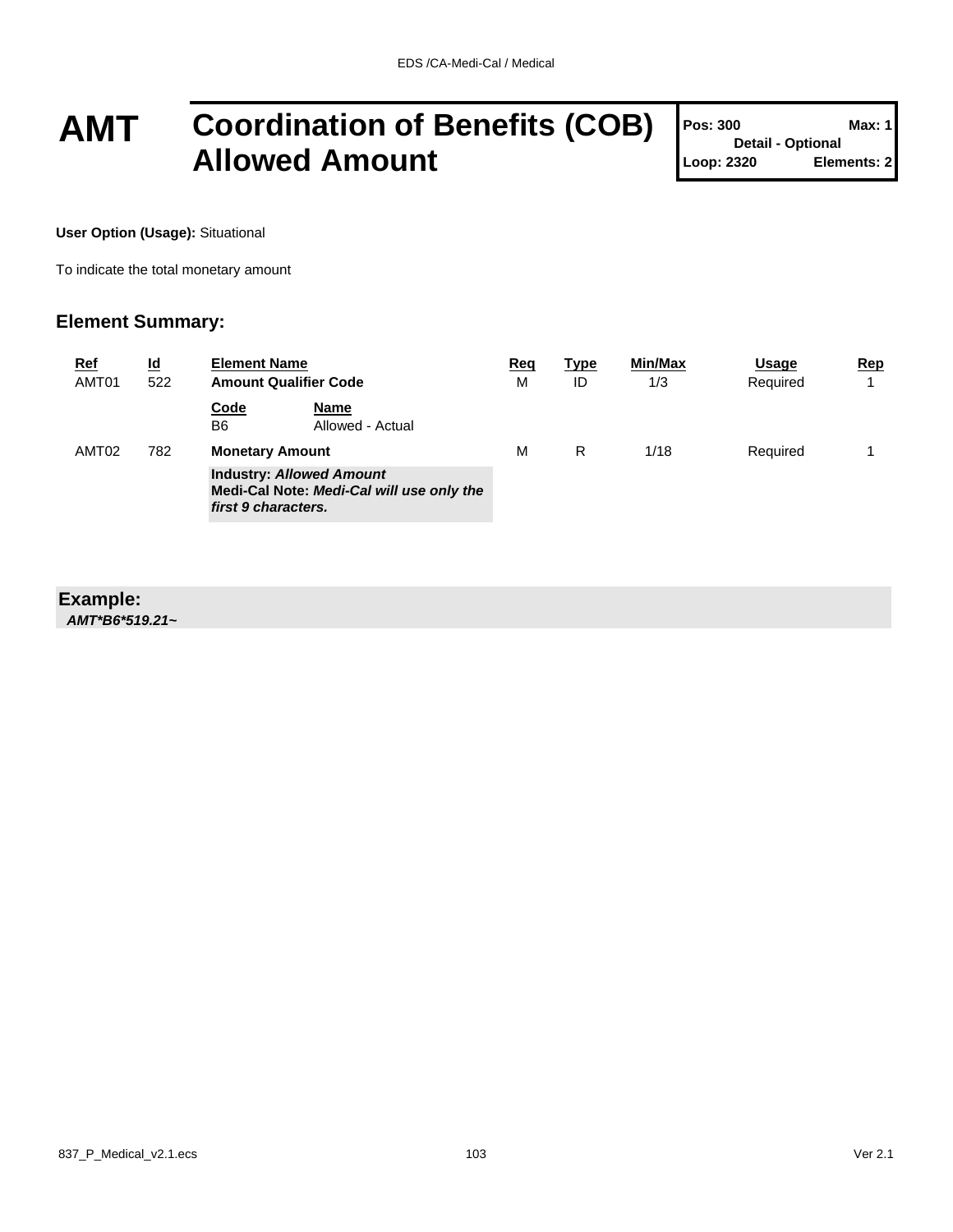## **AMT Coordination of Benefits (COB) Patient Responsibility Amount**

| Pos: 300                 | <b>Max: 1</b> |
|--------------------------|---------------|
| <b>Detail - Optional</b> |               |
| Loop: 2320               | Elements: 2   |

**User Option (Usage):** Situational

To indicate the total monetary amount

### **Element Summary:**

| <u>Ref</u><br>AMT01 | <u>ld</u><br>522 | <b>Element Name</b><br><b>Amount Qualifier Code</b> |                                                | <u>Req</u><br>M | <u>Type</u><br>ID | <b>Min/Max</b><br>1/3 | Usage<br>Required | Rep |
|---------------------|------------------|-----------------------------------------------------|------------------------------------------------|-----------------|-------------------|-----------------------|-------------------|-----|
|                     |                  | <b>Code</b><br>F <sub>2</sub>                       | <b>Name</b><br>Patient Responsibility - Actual |                 |                   |                       |                   |     |
| AMT <sub>02</sub>   | 782              | <b>Monetary Amount</b>                              |                                                | м               | R                 | 1/18                  | Required          |     |
|                     |                  | <b>Responsibility Amount</b>                        | <b>Industry: Other Payer Patient</b>           |                 |                   |                       |                   |     |

### **Example:**

*AMT\*F2\*15~*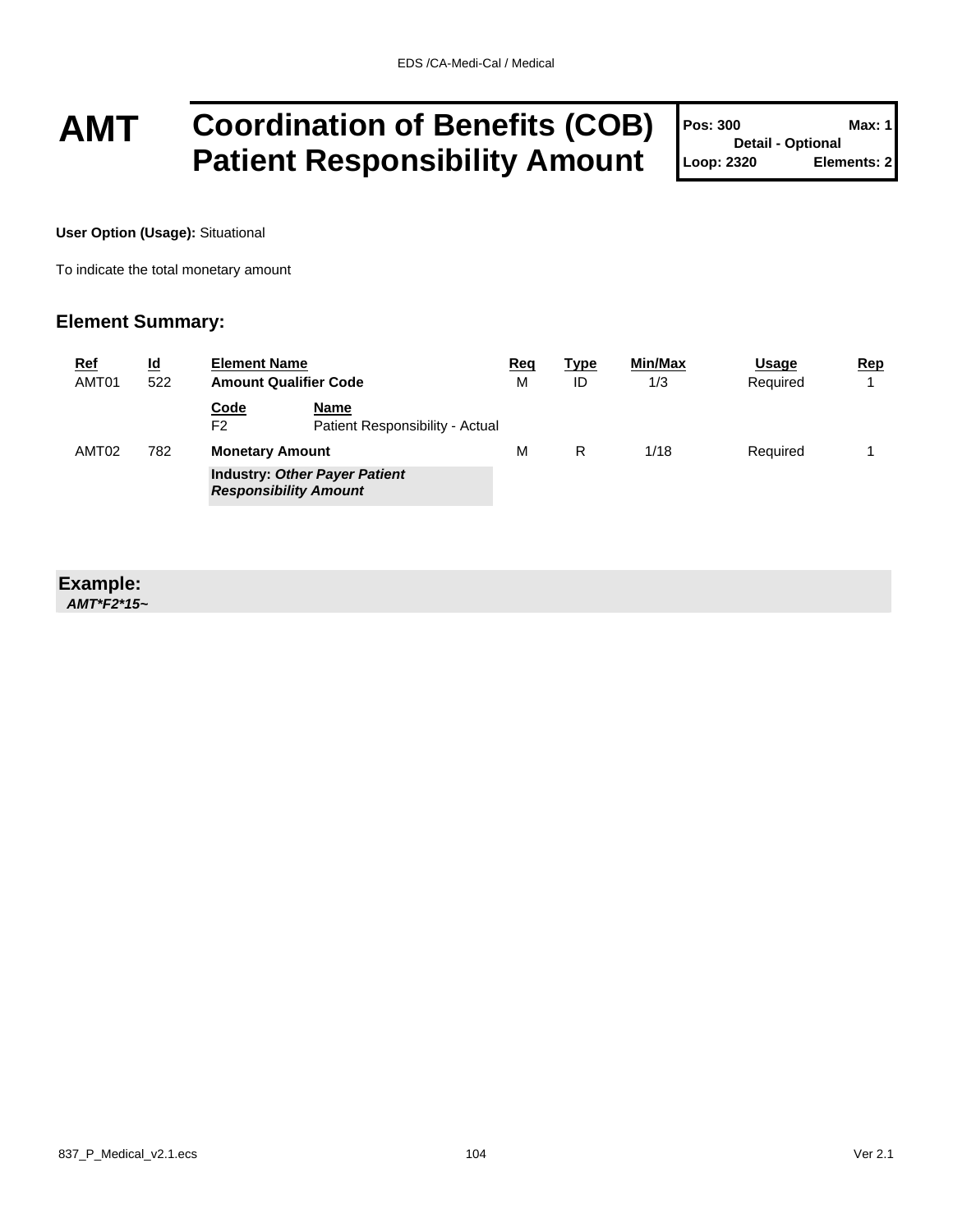## **AMT Coordination of Benefits (COB) Patient Paid Amount**

| <b>Pos: 300</b>          | Max: 1      |  |  |  |
|--------------------------|-------------|--|--|--|
| <b>Detail - Optional</b> |             |  |  |  |
| Loop: 2320               | Elements: 2 |  |  |  |

Τ

**User Option (Usage):** Situational

To indicate the total monetary amount

### **Element Summary:**

| <b>Ref</b><br>AMT01 | $\underline{\mathsf{Id}}$<br>522 | <b>Element Name</b><br><b>Amount Qualifier Code</b>                                                                     | <u>Req</u><br>M     | <u>Type</u><br>ID | Min/Max<br>1/3 | Usage<br>Required | Rep |
|---------------------|----------------------------------|-------------------------------------------------------------------------------------------------------------------------|---------------------|-------------------|----------------|-------------------|-----|
|                     |                                  | <b>Code</b><br>Name<br>F <sub>5</sub>                                                                                   | Patient Amount Paid |                   |                |                   |     |
| AMT02               | 782                              | <b>Monetary Amount</b>                                                                                                  |                     | R                 | 1/18           | Required          |     |
|                     |                                  | <b>Industry: Other Payer Patient Paid</b><br>Amount<br>Medi-Cal Note: Medi-Cal will only use the<br>first 9 characters. |                     |                   |                |                   |     |

### **Example:**

*AMT\*F5\*152.45~*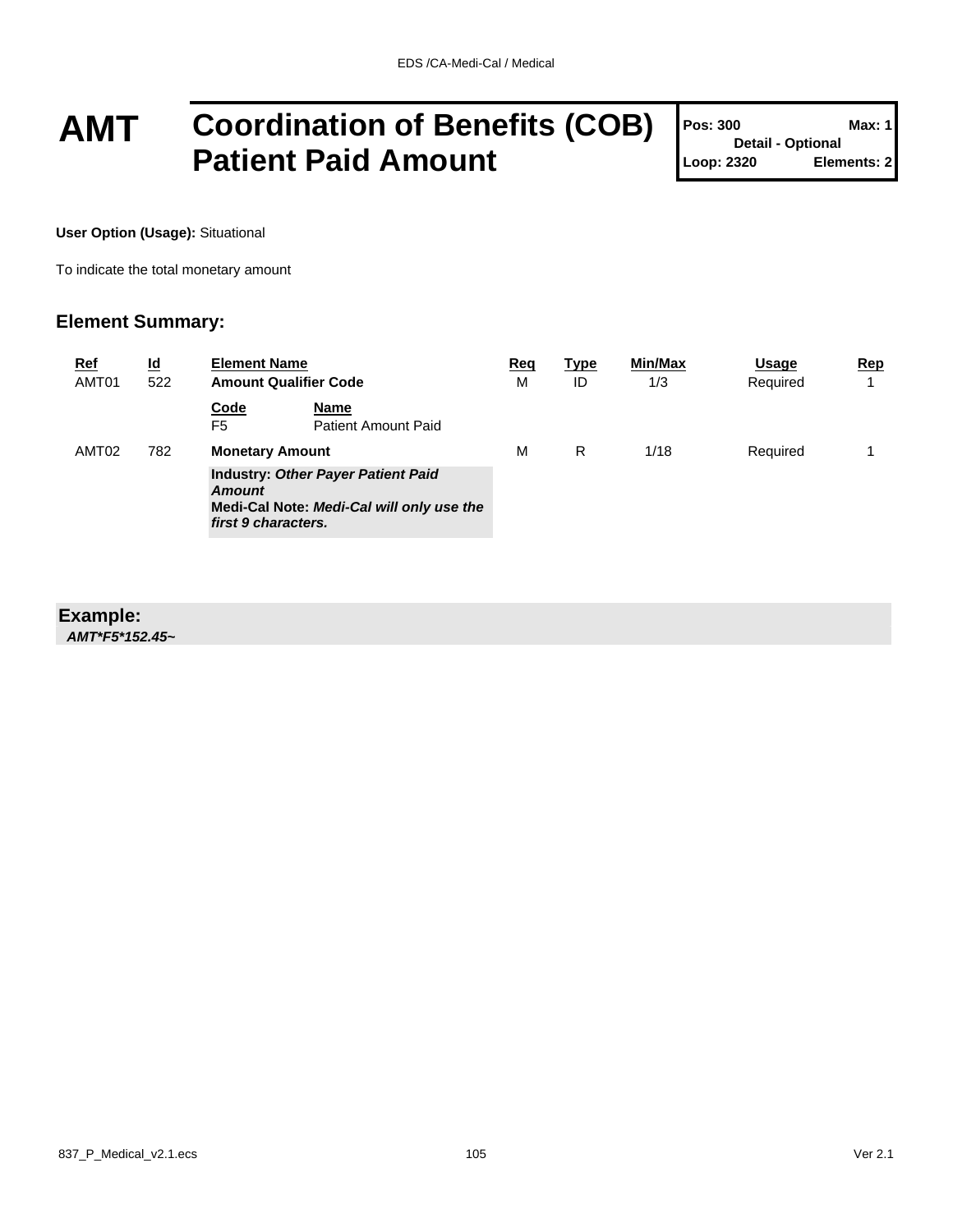## **DMG Subscriber Demographic Information**

**Pos: 305 Max: 1 Detail - Optional Loop: 2320 Elements: 3**

**User Option (Usage):** Situational

To supply demographic information

### **Element Summary:**

| <u>Ref</u><br>DMG01 | <u>ld</u><br>1250 | <b>Element Name</b> | Date Time Period Format Qualifier                                                                                    | Reg<br>C | <b>Type</b><br>ID | <b>Min/Max</b><br>2/3 | Usage<br>Required | <u>Rep</u> |
|---------------------|-------------------|---------------------|----------------------------------------------------------------------------------------------------------------------|----------|-------------------|-----------------------|-------------------|------------|
|                     |                   | Code<br>D8          | Name<br>Date Expressed in Format CCYYMMDD                                                                            |          |                   |                       |                   |            |
| DMG02               | 1251              | Date Time Period    |                                                                                                                      | C        | AN                | 1/35                  | Required          |            |
|                     |                   | number 9b.          | <b>Industry: Other Insured Birth Date</b><br>Alias: Date of Birth - Subscriber<br>Medi-Cal Note: CMS-1500 form field |          |                   |                       |                   |            |
| DMG03               | 1068              | <b>Gender Code</b>  |                                                                                                                      | O        | ID                | 1/1                   | Required          | 1          |
|                     |                   | number 9b.          | <b>Industry: Other Insured Gender Code</b><br>Alias: Gender - Subscriber<br>Medi-Cal Note: CMS-1500 form field       |          |                   |                       |                   |            |
|                     |                   | Code<br>F<br>M      | <b>Name</b><br>Female<br>Male                                                                                        |          |                   |                       |                   |            |
|                     |                   |                     |                                                                                                                      |          |                   |                       |                   |            |

### **Example:** *DMG\*D8\*19671105\*F~*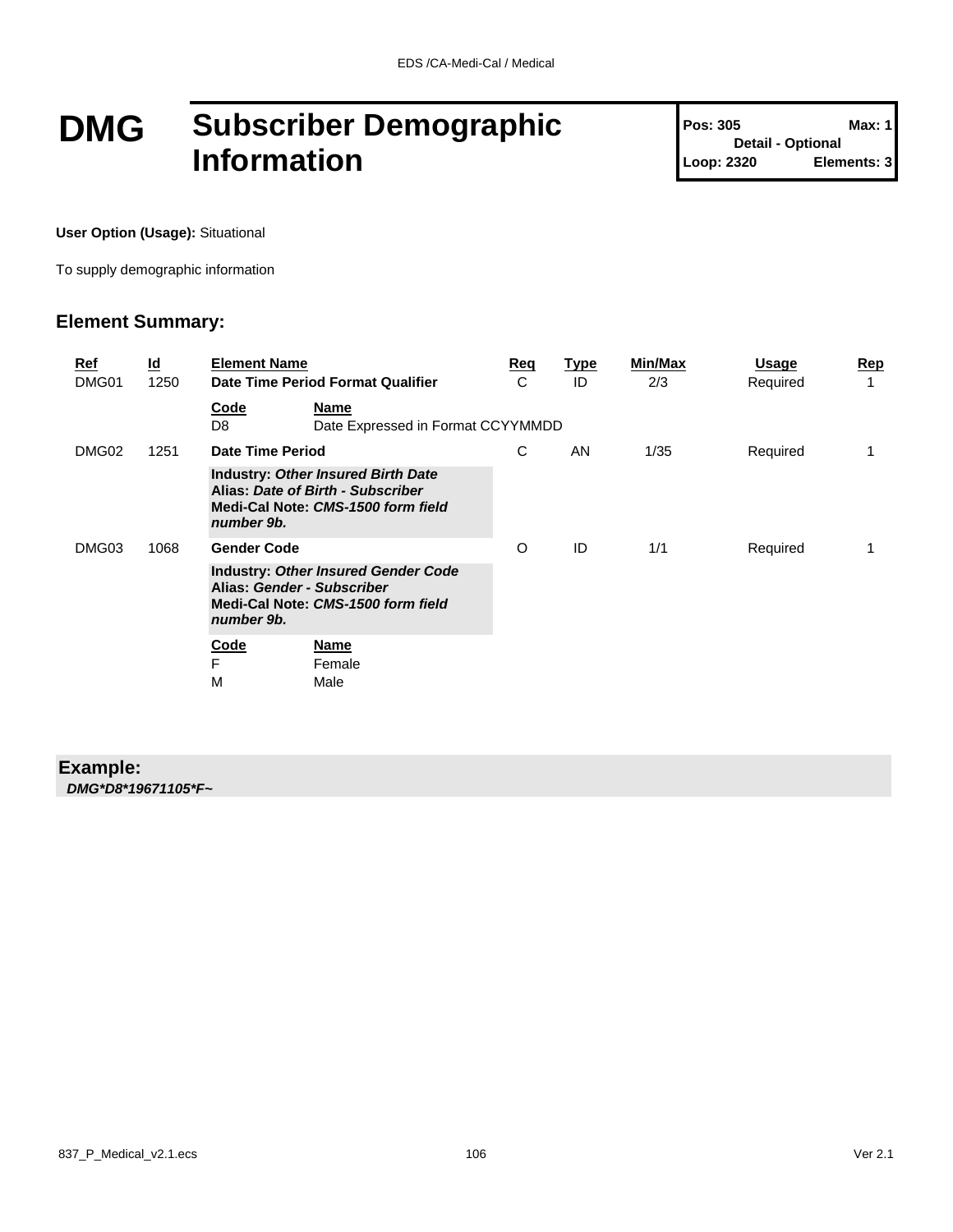### **OI Other Insurance Coverage Information**

**Pos: 310 Max: 1 Detail - Optional Loop: 2320 Elements: 6**

**User Option (Usage):** Required

To specify information associated with other health insurance coverage

### **Element Summary:**

| Ref<br>OI01 | $\underline{\mathsf{Id}}$<br>1032 | <b>Element Name</b>            | <b>Claim Filing Indicator Code</b>                                                                                                                                                                                                                                                                                                                                                                                                     | Reg<br>O                                                                                   | <b>Type</b><br>ID                                                                            | Min/Max<br>1/2 | <b>Usage</b><br>Not used | Rep<br>1 |  |  |  |
|-------------|-----------------------------------|--------------------------------|----------------------------------------------------------------------------------------------------------------------------------------------------------------------------------------------------------------------------------------------------------------------------------------------------------------------------------------------------------------------------------------------------------------------------------------|--------------------------------------------------------------------------------------------|----------------------------------------------------------------------------------------------|----------------|--------------------------|----------|--|--|--|
| OI02        | 1383                              |                                | <b>Claim Submission Reason Code</b>                                                                                                                                                                                                                                                                                                                                                                                                    |                                                                                            | ID                                                                                           | 2/2            | Not used                 | 1        |  |  |  |
| OI03        | 1073                              |                                | Yes/No Condition or Response Code                                                                                                                                                                                                                                                                                                                                                                                                      | $\Omega$                                                                                   | ID                                                                                           | 1/1            | Required                 | 1        |  |  |  |
|             |                                   | <b>Certification Indicator</b> | <b>Industry: Benefits Assignment</b><br>Alias: Assignment of Benefits Indicator                                                                                                                                                                                                                                                                                                                                                        |                                                                                            |                                                                                              |                |                          |          |  |  |  |
|             |                                   | Code<br>N<br>Y                 | <b>Name</b><br><b>No</b><br>Yes                                                                                                                                                                                                                                                                                                                                                                                                        |                                                                                            |                                                                                              |                |                          |          |  |  |  |
| OI04        | 1351                              |                                | <b>Patient Signature Source Code</b>                                                                                                                                                                                                                                                                                                                                                                                                   | O                                                                                          | ID                                                                                           | 1/1            | Situational              | 1        |  |  |  |
|             |                                   |                                | <b>Alias: Patient Signature Source Code</b>                                                                                                                                                                                                                                                                                                                                                                                            |                                                                                            |                                                                                              |                |                          |          |  |  |  |
|             |                                   | Code<br>B<br>С<br>M<br>P<br>S  | <b>Name</b><br>Signed signature authorization form or forms for both HCFA-1500 Claim Form block 12 and<br>block 13 are on file<br>Signed HCFA-1500 Claim Form on file<br>Signed signature authorization form for HCFA-1500 Claim Form block 13 on file<br>Signature generated by provider because the patient was not physically present for services<br>Signed signature authorization form for HCFA-1500 Claim Form block 12 on file |                                                                                            |                                                                                              |                |                          |          |  |  |  |
| <b>OI05</b> | 1360                              |                                | <b>Provider Agreement Code</b>                                                                                                                                                                                                                                                                                                                                                                                                         | O                                                                                          | ID                                                                                           | 1/1            | Not used                 | 1        |  |  |  |
| OI06        | 1363                              |                                | <b>Release of Information Code</b>                                                                                                                                                                                                                                                                                                                                                                                                     |                                                                                            | ID                                                                                           | 1/1            | Required                 | 1        |  |  |  |
|             |                                   |                                | Alias: Release of Information Code                                                                                                                                                                                                                                                                                                                                                                                                     |                                                                                            |                                                                                              |                |                          |          |  |  |  |
|             |                                   | Code<br>A                      | <b>Name</b><br><b>Review Organization</b>                                                                                                                                                                                                                                                                                                                                                                                              |                                                                                            | Appropriate Release of Information on File at Health Care Service Provider or at Utilization |                |                          |          |  |  |  |
|             |                                   |                                | Informed Consent to Release Medical Information for Conditions or Diagnoses Regulated by<br><b>Federal Statutes</b>                                                                                                                                                                                                                                                                                                                    |                                                                                            |                                                                                              |                |                          |          |  |  |  |
|             |                                   | M                              | The Provider has Limited or Restricted Ability to Release Data Related to a Claim                                                                                                                                                                                                                                                                                                                                                      |                                                                                            |                                                                                              |                |                          |          |  |  |  |
|             |                                   | N                              | No, Provider is Not Allowed to Release Data                                                                                                                                                                                                                                                                                                                                                                                            |                                                                                            |                                                                                              |                |                          |          |  |  |  |
|             |                                   | $\circ$<br>Υ                   | On file at Payor or at Plan Sponsor<br>a Claim                                                                                                                                                                                                                                                                                                                                                                                         | Yes, Provider has a Signed Statement Permitting Release of Medical Billing Data Related to |                                                                                              |                |                          |          |  |  |  |

| <b>Example:</b>            |  |
|----------------------------|--|
| $O I^{***} Y^* B^{**} Y^*$ |  |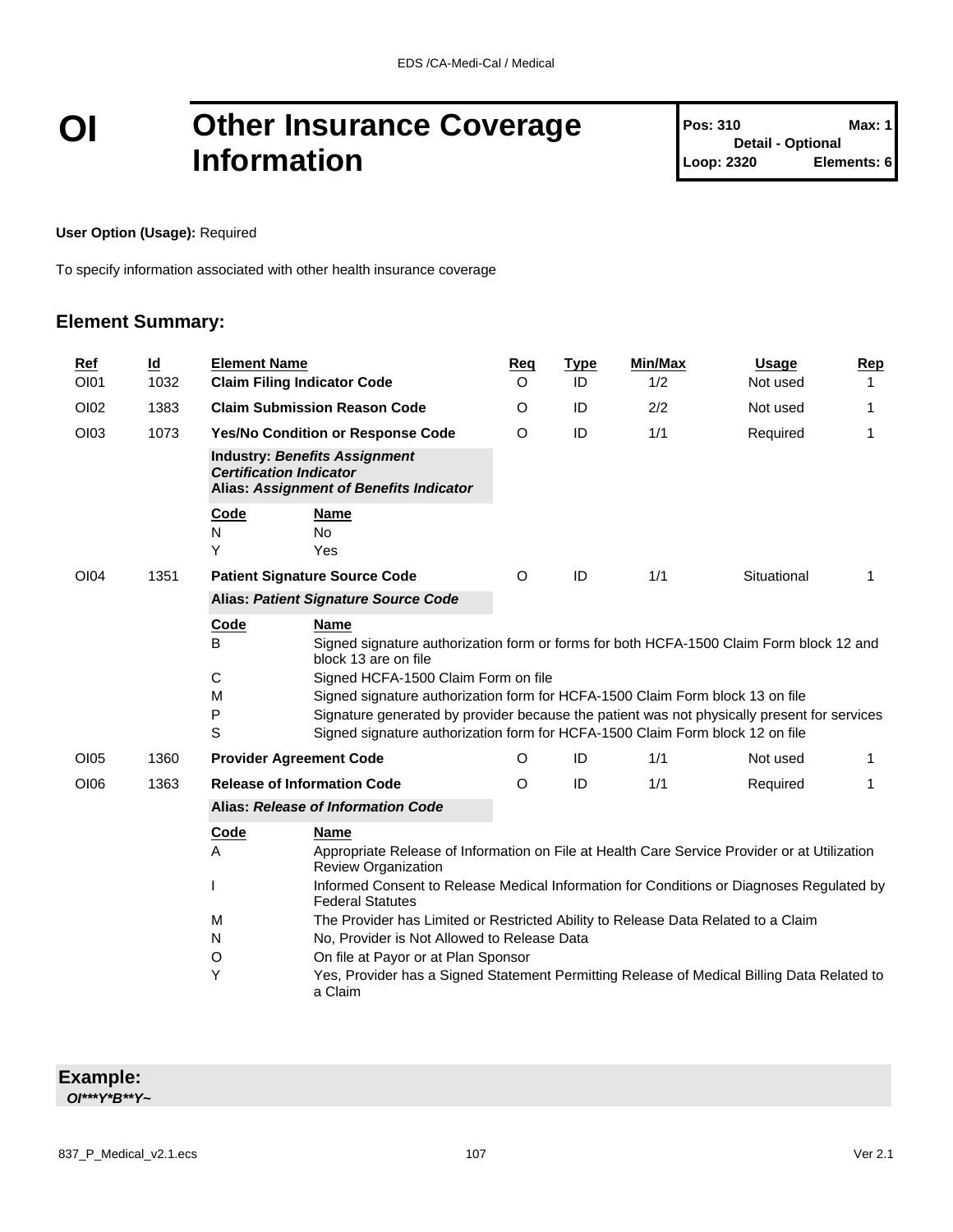**Loop 2330A Pos:** 325 **Repeat:** 1 **Optional Loop: 2330A Elements: N/A**

**User Option (Usage):** Required

To supply the full name of an individual or organizational entity

### **Loop Summary:**

| <u>Pos</u> | <u>ld</u>       | <b>Seament Name</b>                  | <u>Req</u> | <b>Max Use</b> | Repeat | <u>Usage</u> |
|------------|-----------------|--------------------------------------|------------|----------------|--------|--------------|
| 325        | NM <sub>1</sub> | Other Subscriber Name                |            |                |        | Required     |
| 332        | N3              | Other Subscriber Address             |            |                |        | Situational  |
| 340        | N4              | Other Subscriber City/State/ZIP Code |            |                |        | Situational  |

### **Example:**

*NM1\*IL\*1\*DOE\*JOHN\*T\*\*JR\*MI\*123456~*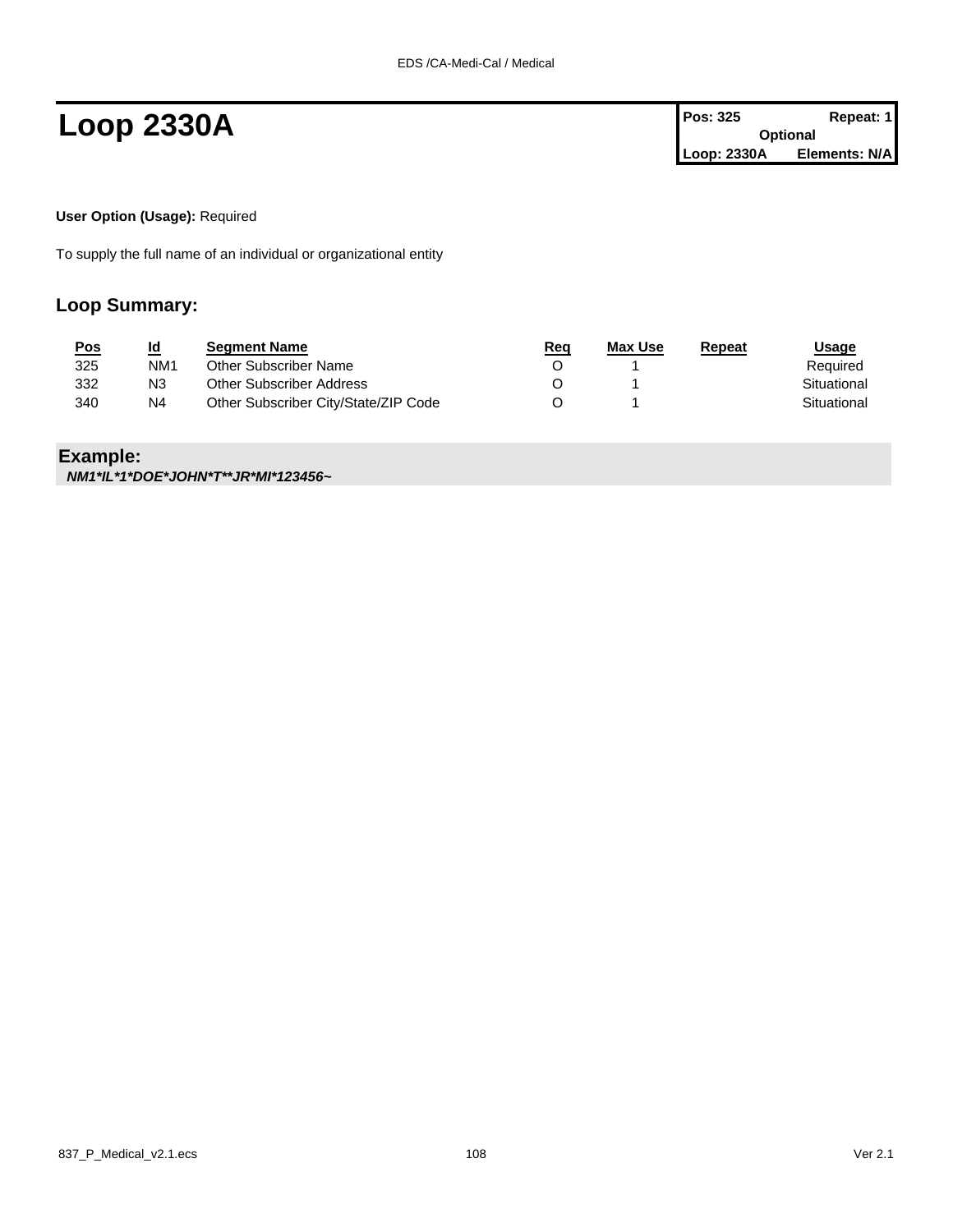# **NM1** Other Subscriber Name<br>  $\begin{bmatrix} \n\text{Pos: } 325 \\
\text{Des: } 325\n\end{bmatrix}$  **Max: 1**<br>
Loop: 2330A Elements: 9

**Detail - Optional Loop: 2330A** 

**User Option (Usage):** Required

To supply the full name of an individual or organizational entity

| <u>Ref</u><br><b>NM101</b> | $\underline{\mathsf{Id}}$<br>98 | <b>Element Name</b><br><b>Entity Identifier Code</b>                                                                                                                                                    | <u>Req</u><br>м | <u>Type</u><br>ID | Min/Max<br>2/3 | <u>Usage</u><br>Required | <u>Rep</u><br>$\mathbf{1}$ |
|----------------------------|---------------------------------|---------------------------------------------------------------------------------------------------------------------------------------------------------------------------------------------------------|-----------------|-------------------|----------------|--------------------------|----------------------------|
|                            |                                 | Code<br>Name<br>Insured or Subscriber<br>IL.                                                                                                                                                            |                 |                   |                |                          |                            |
| NM102                      | 1065                            | <b>Entity Type Qualifier</b>                                                                                                                                                                            | м               | ID                | 1/1            | Required                 | $\mathbf{1}$               |
|                            |                                 | <u>Code</u><br><u>Name</u><br>1<br>Person<br>$\overline{c}$<br>Non-Person Entity                                                                                                                        |                 |                   |                |                          |                            |
| NM103                      | 1035                            | <b>Name Last or Organization Name</b>                                                                                                                                                                   | O               | AN                | 1/35           | Required                 | 1                          |
|                            |                                 | <b>Industry: Other Insured Last Name</b><br><b>Alias: Subscriber Last Name</b><br>Medi-Cal Note: CMS-1500 form field<br>number 9.                                                                       |                 |                   |                |                          |                            |
| NM104                      | 1036                            | <b>Name First</b>                                                                                                                                                                                       | O               | AN                | 1/25           | Situational              | 1                          |
|                            |                                 | <b>Industry: Other Insured First Name</b><br><b>Alias: Subscriber First Name</b><br>Medi-Cal Note: CMS-1500 form field<br>number 9.                                                                     |                 |                   |                |                          |                            |
| NM105                      | 1037                            | <b>Name Middle</b>                                                                                                                                                                                      | O               | AN                | 1/25           | Situational              | 1                          |
|                            |                                 | <b>Industry: Other Insured Middle Name</b><br><b>Alias: Subscriber Middle Name</b><br>Medi-Cal Note: CMS-1500 form field<br>number 9.                                                                   |                 |                   |                |                          |                            |
| NM106                      | 1038                            | <b>Name Prefix</b>                                                                                                                                                                                      | O               | AN                | 1/10           | Not used                 | 1                          |
| <b>NM107</b>               | 1039                            | <b>Name Suffix</b>                                                                                                                                                                                      | O               | AN                | 1/10           | Situational              | 1                          |
|                            |                                 | <b>Industry: Other Insured Name Suffix</b><br><b>Alias: Subscriber Generation</b><br>Medi-Cal Note: CMS-1500 form field<br>number 9.                                                                    |                 |                   |                |                          |                            |
| <b>NM108</b>               | 66                              | <b>Identification Code Qualifier</b>                                                                                                                                                                    | С               | ID                | 1/2            | Required                 | $\mathbf{1}$               |
|                            |                                 | Code<br>Name<br>МI<br>Member Identification Number<br>ZZ<br><b>Mutually Defined</b>                                                                                                                     |                 |                   |                |                          |                            |
| NM109                      | 67                              | <b>Identification Code</b>                                                                                                                                                                              | C               | AN                | 2/80           | Required                 | 1                          |
|                            |                                 | Industry: Other Insured Identifier<br>Alias: Other Subscriber Primary Identifier<br>Medi-Cal Note: Health Insurance Claim<br>(HIC) Number.<br><b>Medi-Cal will only use the first 12</b><br>characters. |                 |                   |                |                          |                            |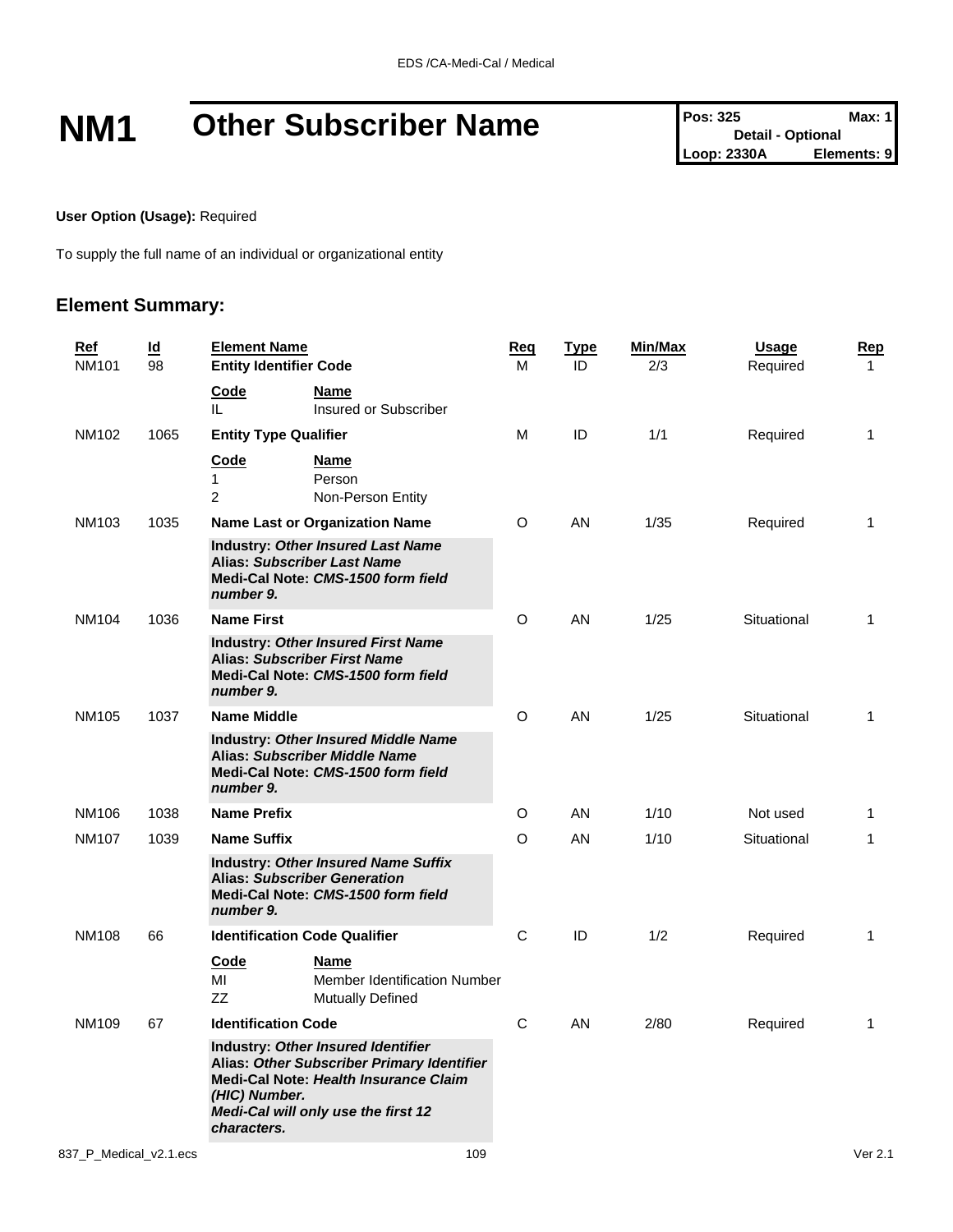#### **Example:**

*NM1\*IL\*1\*DOE\*JOHN\*T\*\*JR\*MI\*123456~*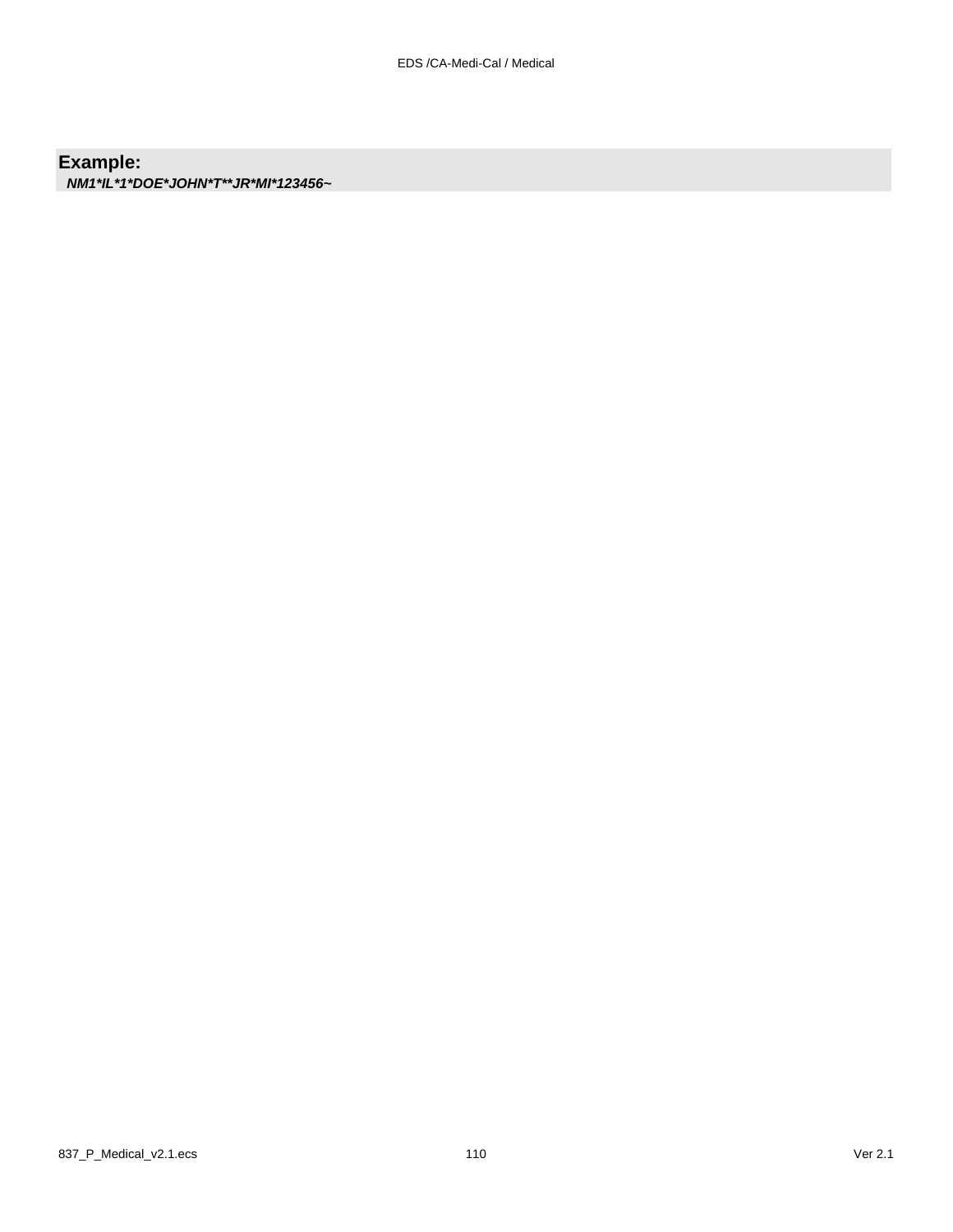# **N3 Other Subscriber Address Pos:** 332 **Detail - Optional** Max: 1<br>
Loop: 2330A **Elements:** 1

**Detail - Optional Loop: 2330A** 

**User Option (Usage):** Situational

To specify the location of the named party

#### **Element Summary:**

| <u>Ref</u> | <u>ld</u> | <b>Element Name</b>                                                        | Req | <u> Type</u> | Min/Max | Usage    | <u>Rep</u> |
|------------|-----------|----------------------------------------------------------------------------|-----|--------------|---------|----------|------------|
| N301       | 166       | <b>Address Information</b>                                                 | М   | AN           | 1/55    | Required |            |
|            |           | <b>Industry: Other Insured Address Line</b><br>Alias: Subscriber Address 1 |     |              |         |          |            |

**Example:**

*N3\*4320 WASHINGTON ST\*SUITE 100~*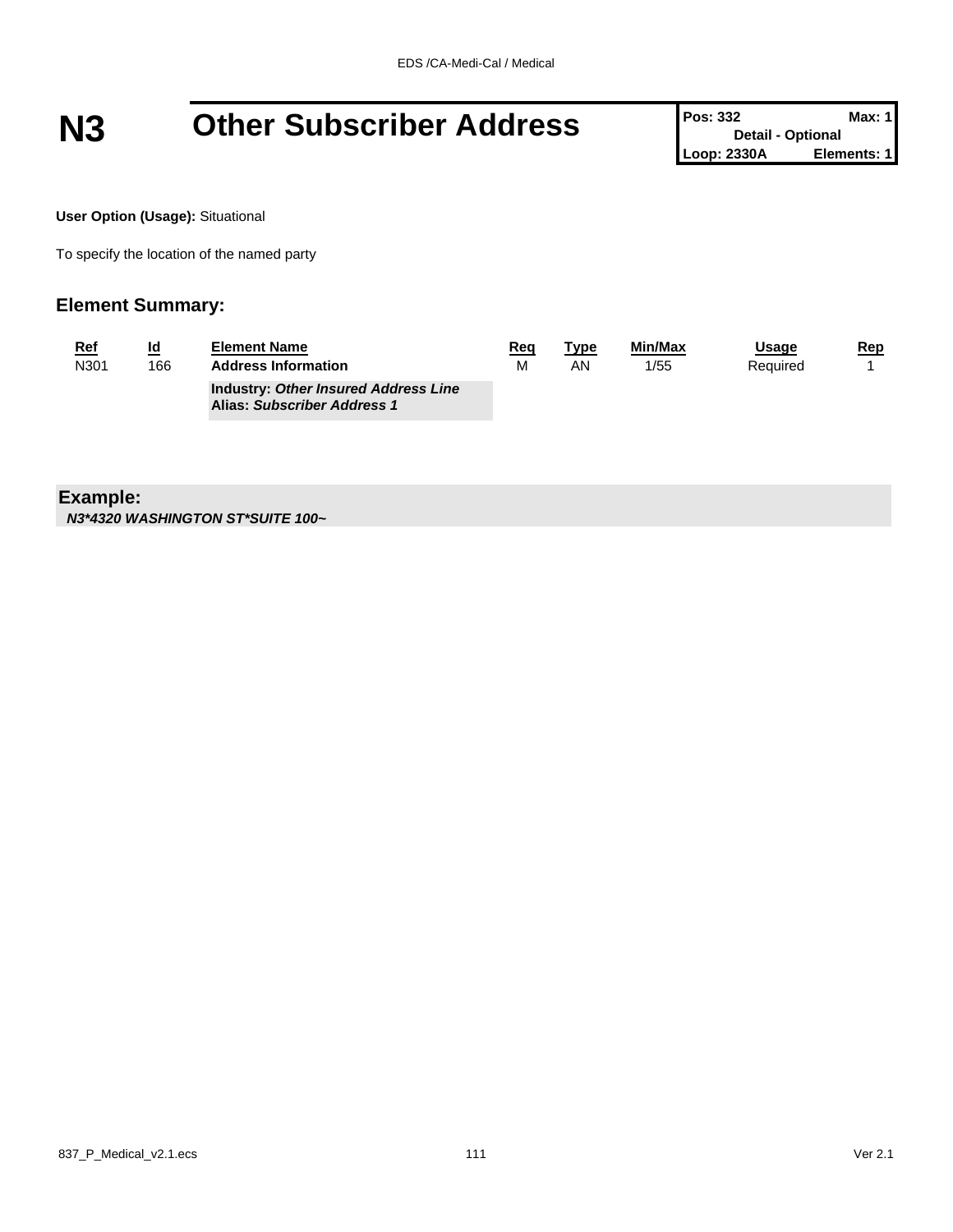### **N4 Other Subscriber City/State/ZIP Code**

| Pos: 340                 | Max: 1      |
|--------------------------|-------------|
| <b>Detail - Optional</b> |             |
| Loop: 2330A              | Elements: 3 |

**User Option (Usage):** Situational

To specify the geographic place of the named party

#### **Element Summary:**

| <u>Ref</u><br>N401 | $\overline{\mathbf{d}}$<br>19 | <b>Element Name</b><br><b>City Name</b>                                                                 | <u>Req</u><br>O | Type<br>AN | Min/Max<br>2/30 | <b>Usage</b><br>Situational | <u>Rep</u> |
|--------------------|-------------------------------|---------------------------------------------------------------------------------------------------------|-----------------|------------|-----------------|-----------------------------|------------|
|                    |                               | <b>Industry: Other Insured City Name</b><br><b>Alias: Subscriber City Name</b>                          |                 |            |                 |                             |            |
| N402               | 156                           | <b>State or Province Code</b>                                                                           | O               | ID         | 2/2             | Situational                 |            |
|                    |                               | <b>Industry: Other Insured State Code</b><br>Alias: Subscriber State Code                               |                 |            |                 |                             |            |
|                    |                               | <b>ExternalCodeList</b><br><b>Name: 22</b><br><b>Description:</b> States and Outlying Areas of the U.S. |                 |            |                 |                             |            |
| N403               | 116                           | <b>Postal Code</b>                                                                                      | O               | ID         | 3/15            | Situational                 |            |
|                    |                               | Industry: Other Insured Postal Zone or<br><b>ZIP Code</b><br>Alias: Subscriber Zip Code                 |                 |            |                 |                             |            |
|                    |                               | <b>ExternalCodeList</b><br><b>Name: 51</b><br><b>Description: ZIP Code</b>                              |                 |            |                 |                             |            |

#### **Example:**

*N4\*PALISADES\*OR\*23119~*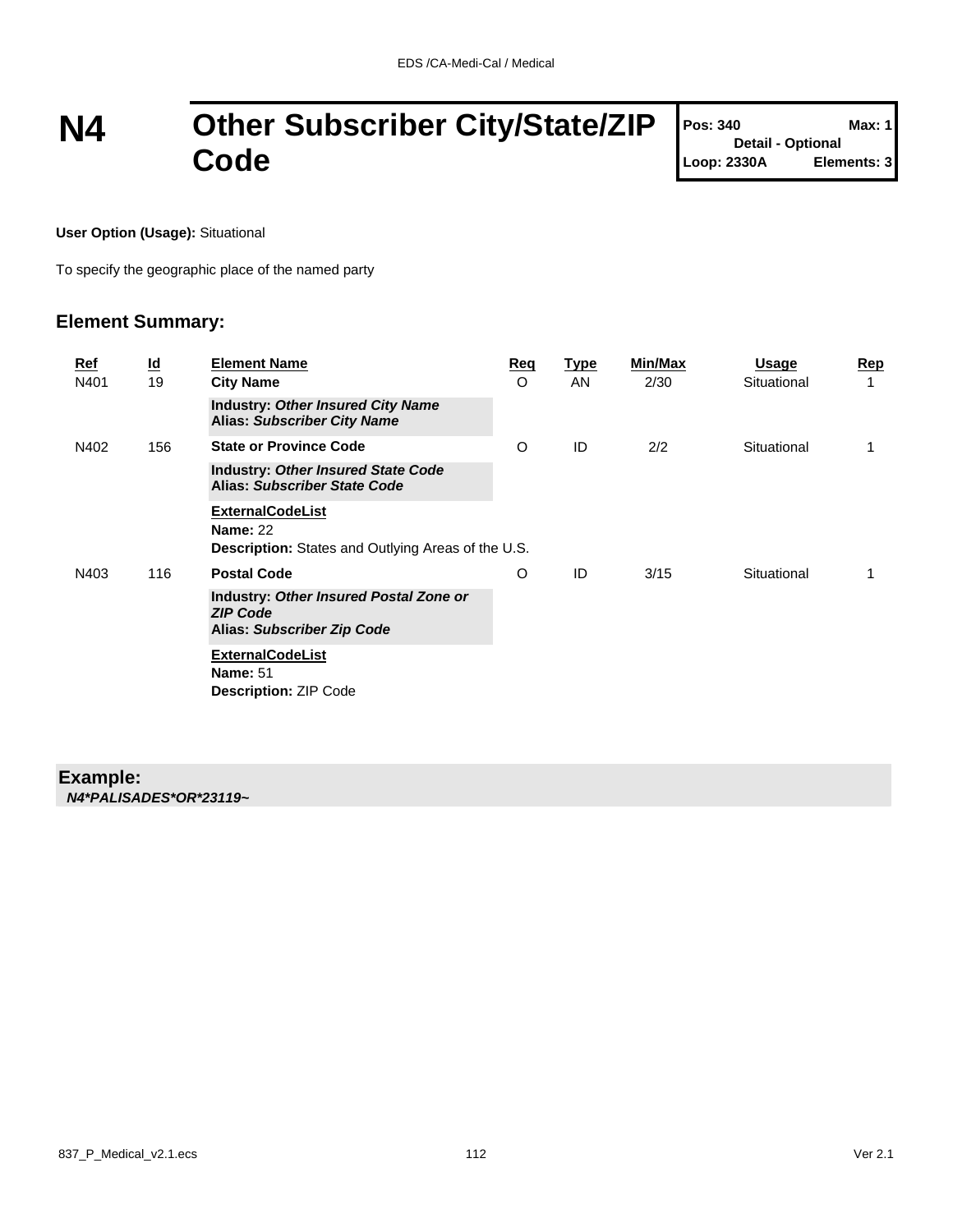### **Loop 2330B Pos: 325 Repeat: 1**

| Pos: 325    | Repeat: 1       |
|-------------|-----------------|
|             | <b>Optional</b> |
| Loop: 2330B | Elements: N/A   |

**User Option (Usage):** Required

To supply the full name of an individual or organizational entity

#### **Loop Summary:**

| <u>Pos</u> | <u>ld</u>       | <b>Segment Name</b>              | <u>Req</u> | Max Use | Repeat | <u>Usage</u> |
|------------|-----------------|----------------------------------|------------|---------|--------|--------------|
| 325        | NM <sub>1</sub> | Other Paver Name                 |            |         |        | Required     |
| 350        | DTP             | Claim Adjudication Date          |            |         |        | Situational  |
| 355        | <b>REF</b>      | Other Payer Secondary Identifier |            |         |        | Situational  |

### **Example:**

*NM1\*PR\*2\*UNION MUTUAL OF OREGON\*\*\*\*\*PI\*11122333~*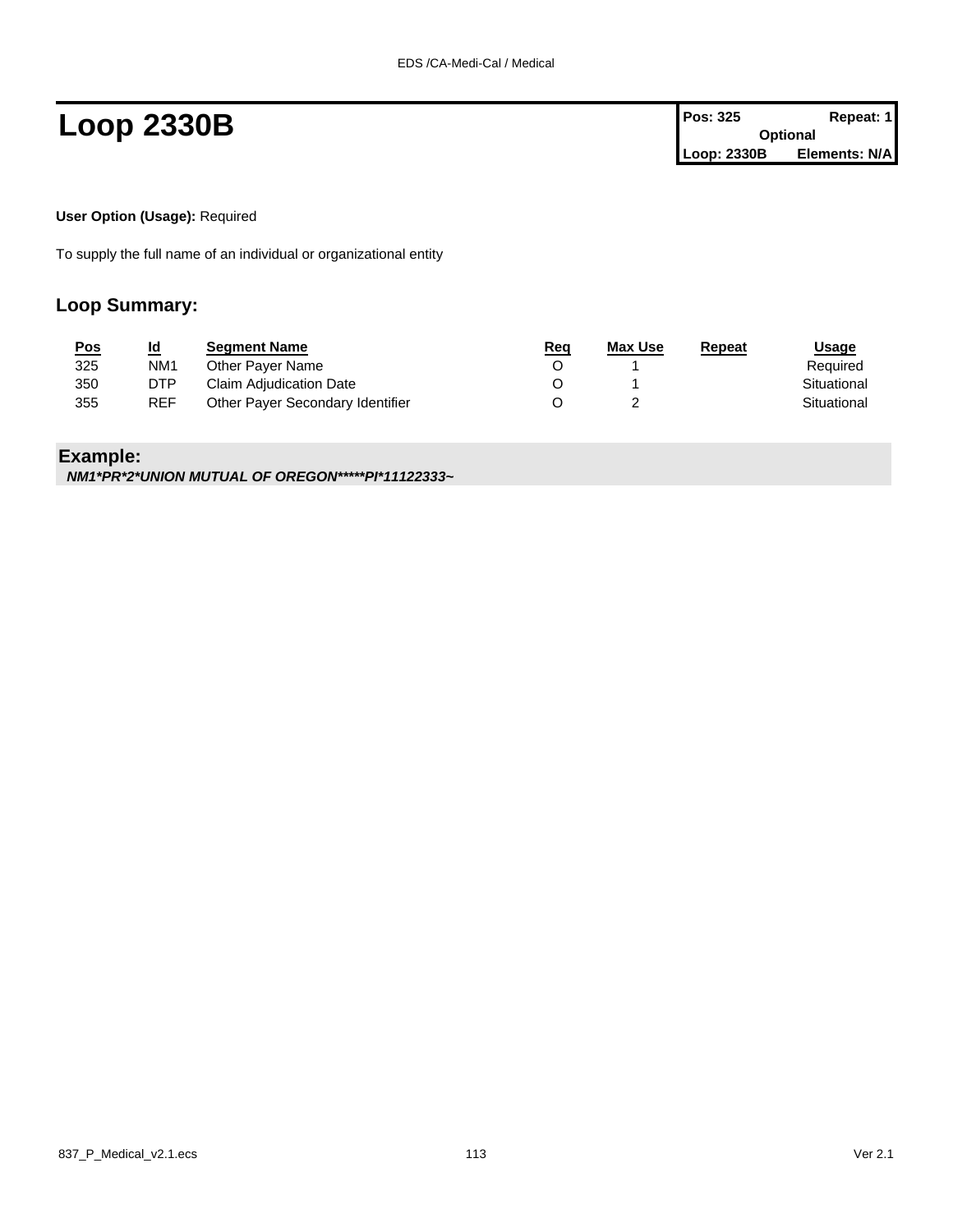## **NM1** Other Payer Name<br>  $\begin{bmatrix} \n\text{Pos: } 325 \\
\text{Des: } 325\n\end{bmatrix}$  Detail - Optional<br>
Loop: 2330B Elements: 9

**User Option (Usage):** Required

To supply the full name of an individual or organizational entity

#### **Element Summary:**

| Ref<br><b>NM101</b> | $\underline{\mathsf{Id}}$<br>98 | <b>Element Name</b><br><b>Entity Identifier Code</b>                                                                                                                       | Reg<br>м | <b>Type</b><br>ID | Min/Max<br>2/3 | <b>Usage</b><br>Required | Rep<br>$\mathbf{1}$ |
|---------------------|---------------------------------|----------------------------------------------------------------------------------------------------------------------------------------------------------------------------|----------|-------------------|----------------|--------------------------|---------------------|
|                     |                                 | <b>Code</b><br><b>Name</b><br><b>PR</b><br>Payer                                                                                                                           |          |                   |                |                          |                     |
| NM102               | 1065                            | <b>Entity Type Qualifier</b>                                                                                                                                               | M        | ID                | 1/1            | Required                 | 1                   |
|                     |                                 | Code<br><b>Name</b><br>$\overline{2}$<br>Non-Person Entity                                                                                                                 |          |                   |                |                          |                     |
| <b>NM103</b>        | 1035                            | <b>Name Last or Organization Name</b>                                                                                                                                      | O        | AN                | 1/35           | Required                 | $\mathbf{1}$        |
|                     |                                 | Industry: Other Payer Last or<br><b>Organization Name</b><br><b>Alias: Payer Name</b>                                                                                      |          |                   |                |                          |                     |
| <b>NM104</b>        | 1036                            | <b>Name First</b>                                                                                                                                                          | O        | AN                | 1/25           | Not used                 | 1                   |
| <b>NM105</b>        | 1037                            | <b>Name Middle</b>                                                                                                                                                         | $\circ$  | <b>AN</b>         | 1/25           | Not used                 | 1                   |
| NM106               | 1038                            | <b>Name Prefix</b>                                                                                                                                                         | $\circ$  | AN                | 1/10           | Not used                 | 1                   |
| <b>NM107</b>        | 1039                            | <b>Name Suffix</b>                                                                                                                                                         | O        | <b>AN</b>         | 1/10           | Not used                 | 1                   |
| <b>NM108</b>        | 66                              | <b>Identification Code Qualifier</b>                                                                                                                                       | C        | ID                | 1/2            | Required                 | $\mathbf{1}$        |
|                     |                                 | Code<br><b>Name</b><br><b>PI</b><br>Payor Identification                                                                                                                   |          |                   |                |                          |                     |
| <b>NM109</b>        | 67                              | <b>Identification Code</b>                                                                                                                                                 | C        | AN                | 2/80           | Required                 | 1                   |
|                     |                                 | Industry: Other Payer Primary Identifier<br>Alias: Other Payer Primary Identification<br><b>Number</b><br>Medi-Cal Note: Medi-Cal will only use the<br>first 5 characters. |          |                   |                |                          |                     |
|                     |                                 | <b>ExternalCodeList</b><br><b>Name: 540</b><br>Description: Health Care Financing Administration National Plan ID                                                          |          |                   |                |                          |                     |

#### **Example:** *NM1\*PR\*2\*UNION MUTUAL OF OREGON\*\*\*\*\*PI\*11122333~*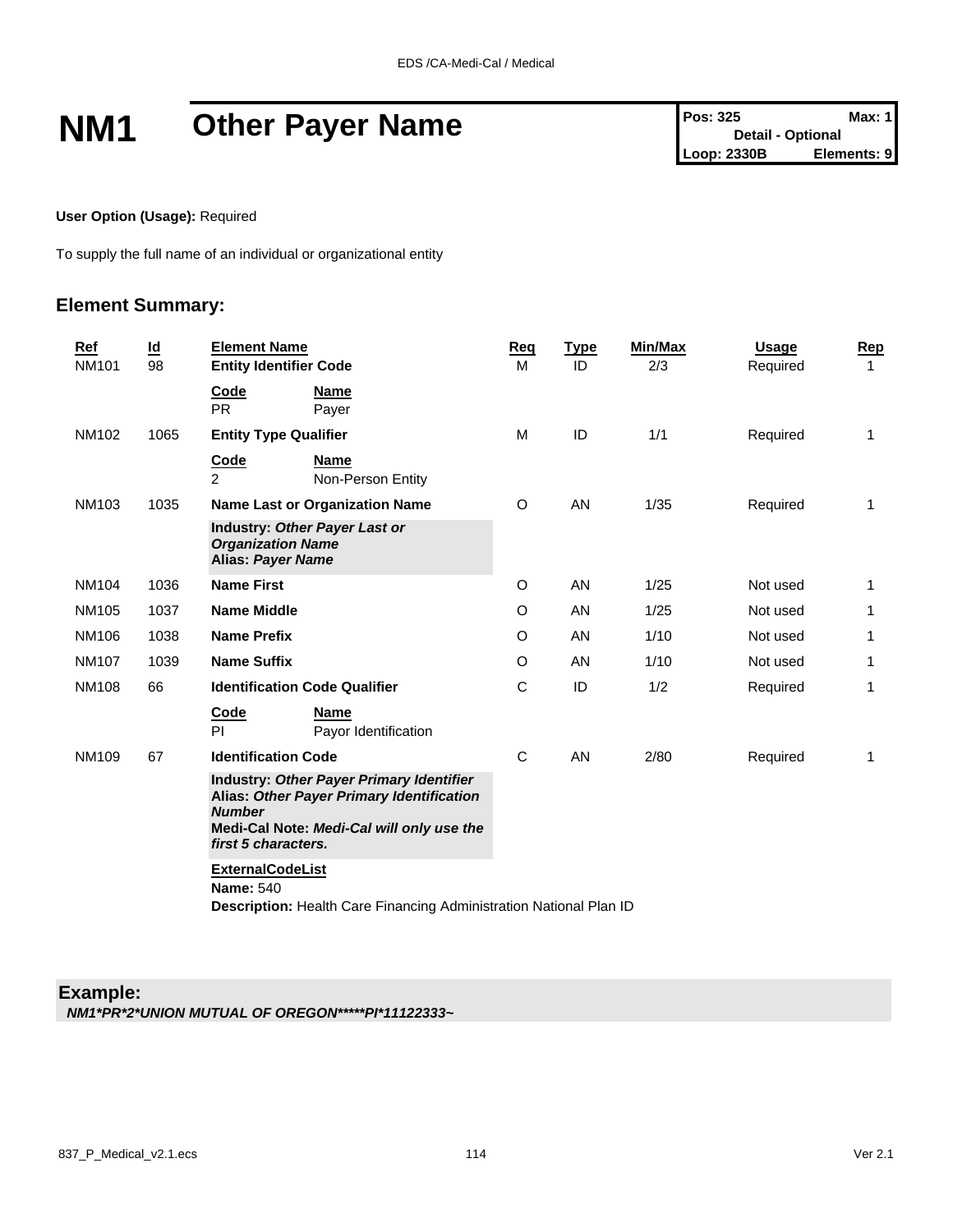# **DTP Claim Adjudication Date Pos: 350 Max: 1**<br>
Loop: 2330B **Elements: 3**

**User Option (Usage):** Situational

To specify any or all of a date, a time, or a time period

### **Element Summary:**

| Ref<br>DTP01      | $\underline{\mathsf{Id}}$<br>374 | <b>Element Name</b><br>Date/Time Qualifier  |                                                                                                                                      | Req<br>М | <u>Type</u><br>ID | Min/Max<br>3/3 | <b>Usage</b><br>Required | <u>Rep</u><br>1 |
|-------------------|----------------------------------|---------------------------------------------|--------------------------------------------------------------------------------------------------------------------------------------|----------|-------------------|----------------|--------------------------|-----------------|
|                   |                                  | <b>Industry: Date Time Qualifier</b>        |                                                                                                                                      |          |                   |                |                          |                 |
|                   |                                  | Code<br>573                                 | Name<br>Date Claim Paid                                                                                                              |          |                   |                |                          |                 |
| DTP <sub>02</sub> | 1250                             |                                             | Date Time Period Format Qualifier                                                                                                    | м        | ID                | 2/3            | Required                 |                 |
|                   |                                  | Code<br>D8                                  | Name<br>Date Expressed in Format CCYYMMDD                                                                                            |          |                   |                |                          |                 |
| DTP03             | 1251                             | Date Time Period                            |                                                                                                                                      | м        | AN                | 1/35           | Required                 | 1               |
|                   |                                  | <b>Benefits (EOMB) Date.</b><br>characters. | <b>Industry: Adjudication or Payment Date</b><br><b>Medi-Cal Note: Explanation of Medicare</b><br>Medi-Cal will only use the first 8 |          |                   |                |                          |                 |

#### **Example:**

*DTP\*573\*D8\*19980314~*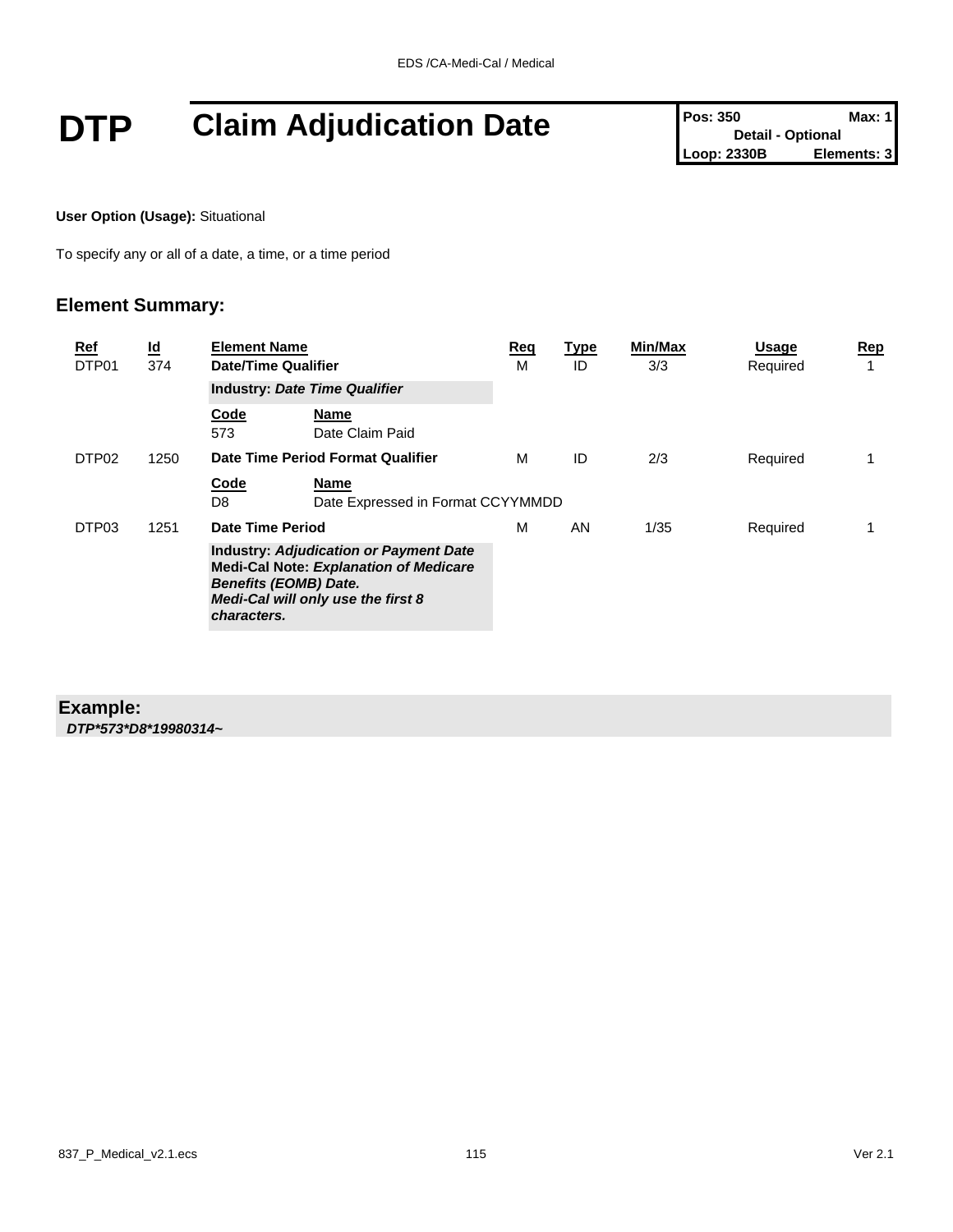### **REF Other Payer Secondary Identifier**

**Pos: 355 Max: 2 Detail - Optional Loop: 2330B Elements: 2**

**User Option (Usage):** Situational

To specify identifying information

#### **Element Summary:**

| <u>Ref</u> | <u>ld</u> | <b>Element Name</b>                               |                                                                                                                           | Req | <u>Type</u> | Min/Max | Usage    | <b>Rep</b> |
|------------|-----------|---------------------------------------------------|---------------------------------------------------------------------------------------------------------------------------|-----|-------------|---------|----------|------------|
| REF01      | 128       |                                                   | <b>Reference Identification Qualifier</b>                                                                                 | м   | ID          | 2/3     | Required |            |
|            |           | Code                                              | Name                                                                                                                      |     |             |         |          |            |
|            |           | 2U                                                | <b>Payer Identification Number</b>                                                                                        |     |             |         |          |            |
|            |           | F8                                                | Original Reference Number                                                                                                 |     |             |         |          |            |
|            |           | FY                                                | Claim Office Number                                                                                                       |     |             |         |          |            |
|            |           | NF                                                | National Association of Insurance Commissioners (NAIC) Code                                                               |     |             |         |          |            |
|            |           |                                                   | <b>CODE SOURCE:</b>                                                                                                       |     |             |         |          |            |
|            |           |                                                   | 245: National Association of Insurance Commissioners (NAIC) Code                                                          |     |             |         |          |            |
|            |           | TJ                                                | Federal Taxpayer's Identification Number                                                                                  |     |             |         |          |            |
| REF02      | 127       | <b>Reference Identification</b>                   |                                                                                                                           | С   | AN          | 1/30    | Required |            |
|            |           | <b>Identifier</b><br>Number (ICN).<br>characters. | <b>Industry: Other Payer Secondary</b><br>Medi-Cal Note: Medicare Internal Control<br>Medi-Cal will only use the first 15 |     |             |         |          |            |

#### **Example:**

*REF\*FY\*435261708~*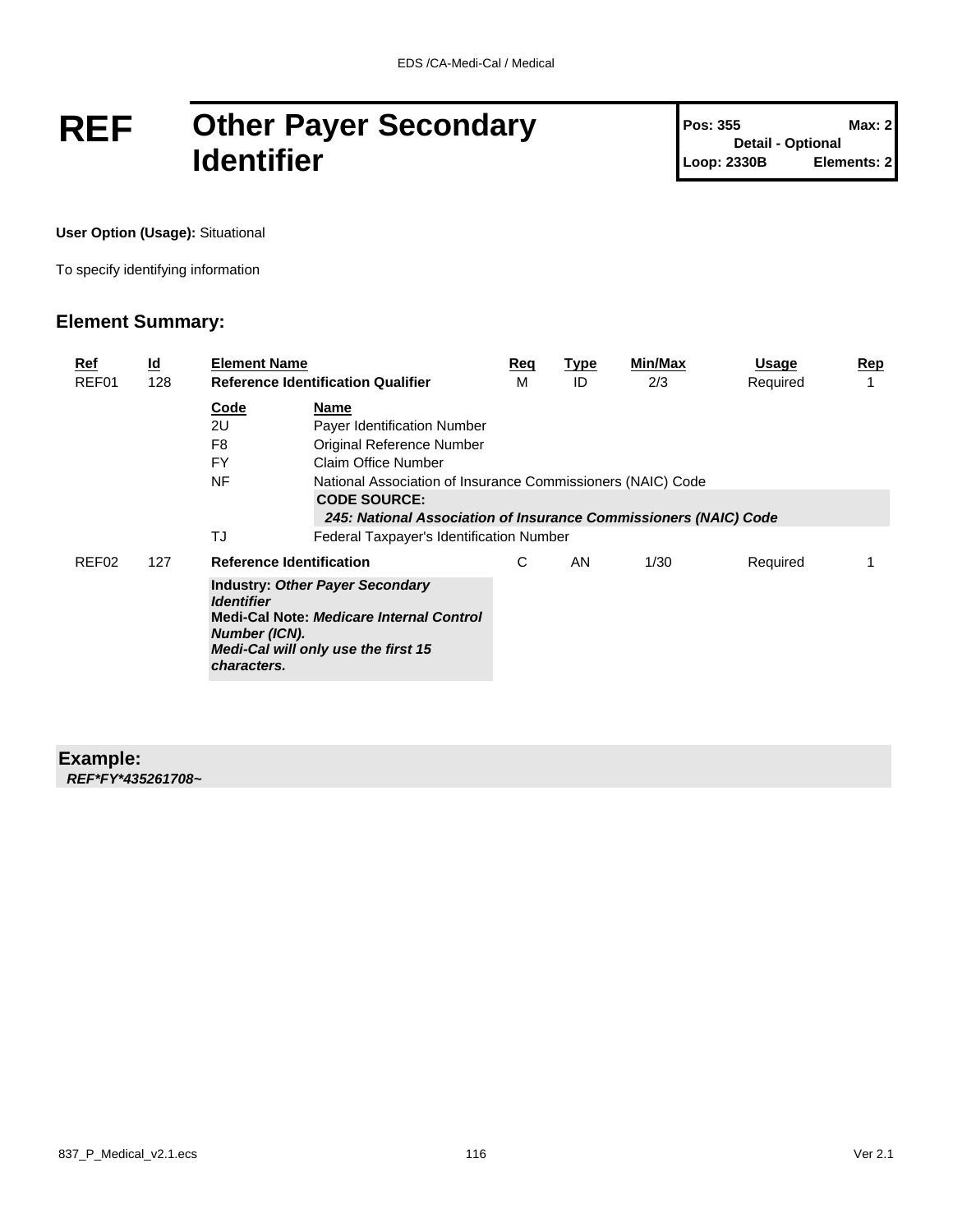#### **User Option (Usage):** Required

To reference a line number in a transaction set

### **Loop Summary:**

| <u>Pos</u> | <u>ld</u>       | <b>Segment Name</b>                                                | Reg     | <b>Max Use</b> | Repeat | <b>Usage</b> |
|------------|-----------------|--------------------------------------------------------------------|---------|----------------|--------|--------------|
| 365        | LX.             | Service Line                                                       | $\circ$ |                |        | Required     |
| 370        | SV <sub>1</sub> | <b>Professional Service</b>                                        | O       |                |        | Required     |
| 400        | SV <sub>5</sub> | Durable Medical Equipment Service                                  | O       |                |        | Situational  |
| 425        | CR <sub>1</sub> | Ambulance Transport Information                                    | O       |                |        | Situational  |
| 445        | CR <sub>5</sub> | Home Oxygen Therapy Information                                    | O       |                |        | Situational  |
| 450        | <b>CRC</b>      | Ambulance Certification                                            | O       | 3              |        | Situational  |
| 450        | <b>CRC</b>      | Hospice Employee Indicator                                         | O       |                |        | Situational  |
| 450        | <b>CRC</b>      | <b>DMERC Condition Indicator</b>                                   | O       | 2              |        | Situational  |
| 455        | <b>DTP</b>      | Date - Service Date                                                | O       |                |        | Required     |
| 455        | <b>DTP</b>      | Date - Onset of Current Symptom/Illness                            | O       |                |        | Situational  |
| 455        | <b>DTP</b>      | Date - Last X-ray                                                  | O       |                |        | Situational  |
| 455        | <b>DTP</b>      | Date - Similar Illness/Symptom Onset                               | O       |                |        | Situational  |
| 462        | <b>MEA</b>      | <b>Test Result</b>                                                 | O       | 20             |        | Situational  |
| 470        | <b>REF</b>      | <b>Prior Authorization or Referral Number</b>                      | O       | 2              |        | Situational  |
| 470        | <b>REF</b>      | Line Item Control Number                                           | O       |                |        | Situational  |
| 470        | <b>REF</b>      | Mammography Certification Number                                   | O       |                |        | Situational  |
| 470        | <b>REF</b>      | Clinical Laboratory Improvement Amendment<br>(CLIA) Identification | O       |                |        | Situational  |
| 480        | K <sub>3</sub>  | File Information                                                   | O       | 10             |        | Situational  |
| 485        | <b>NTE</b>      | Line Note                                                          | O       | 1              |        | Situational  |
| 494        |                 | Loop 2410                                                          | O       |                | 25     | Situational  |
| 500        |                 | Loop 2420A                                                         | O       |                |        | Situational  |
| 500        |                 | Loop 2420C                                                         | O       |                |        | Situational  |
| 500        |                 | Loop 2420F                                                         | O       |                | 2      | Situational  |
| 540        |                 | Loop 2430                                                          | $\circ$ |                | 25     | Situational  |

### **Example:**

*LX\*1~*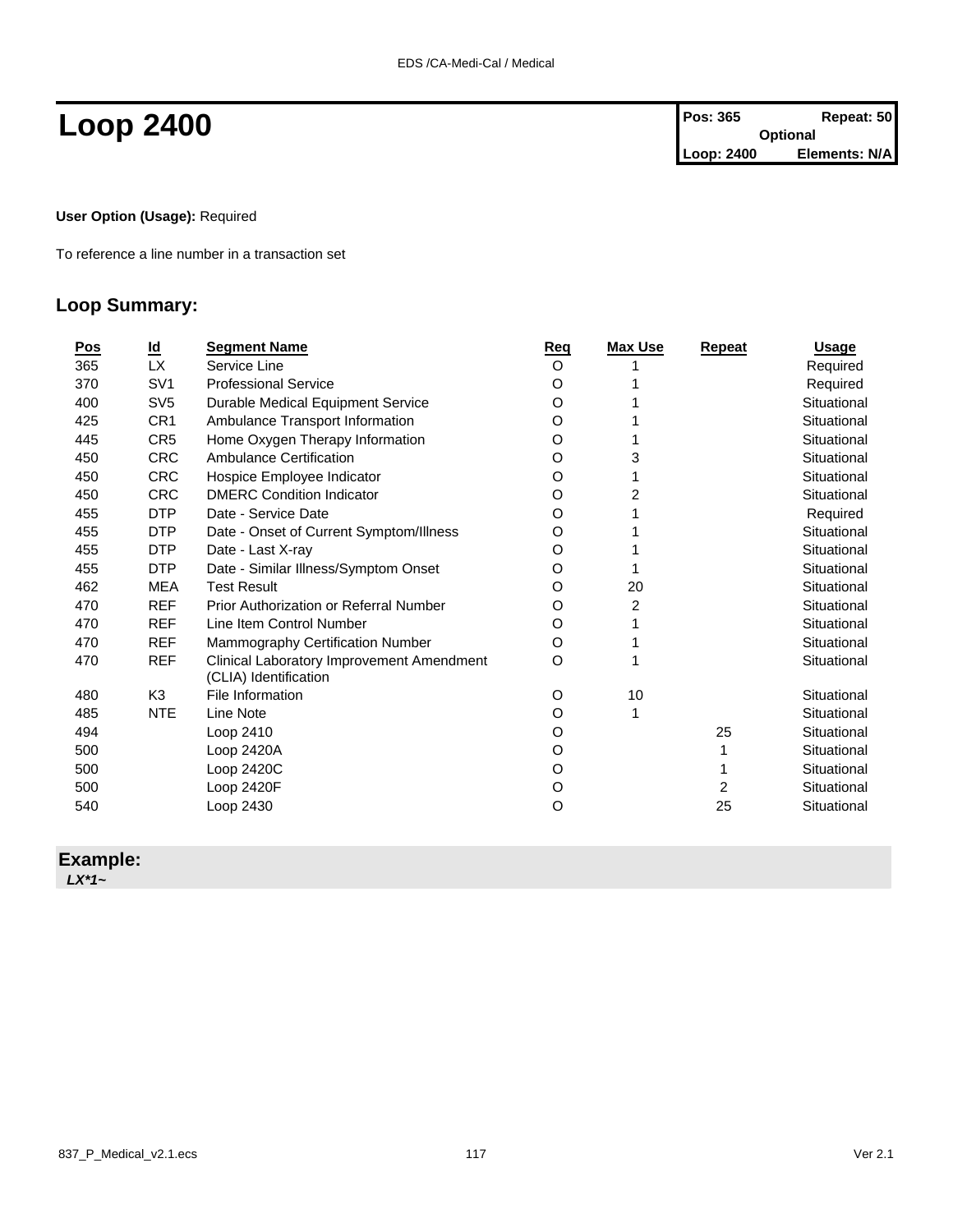

| <b>Pos: 365</b>          | <b>Max: 1</b> |
|--------------------------|---------------|
| <b>Detail - Optional</b> |               |
| Loop: 2400               | Elements: 1   |

**User Option (Usage):** Required

To reference a line number in a transaction set

#### **Element Summary:**

| <u>Ref</u> | <u>ld</u> | <b>Element Name</b>                                                                            | Req | <u>Type</u>    | Min/Max | Usage    | <u>Rep</u> |
|------------|-----------|------------------------------------------------------------------------------------------------|-----|----------------|---------|----------|------------|
| LX01       | 554       | <b>Assigned Number</b>                                                                         | M   | N <sub>0</sub> | 1/6     | Required |            |
|            |           | <b>Alias: Line Counter</b><br>Medi-Cal Note: Medi-Cal will only use the<br>first 2 characters. |     |                |         |          |            |

### **Example:** *LX\*1~*

#### **Medi-Cal Note:**

*Although the Professional 837 version 4010A1 Implementation Guide allows up to 50 LX/Service Line Loops, Medi-Cal only accepts up to 6 lines per claim at this time.*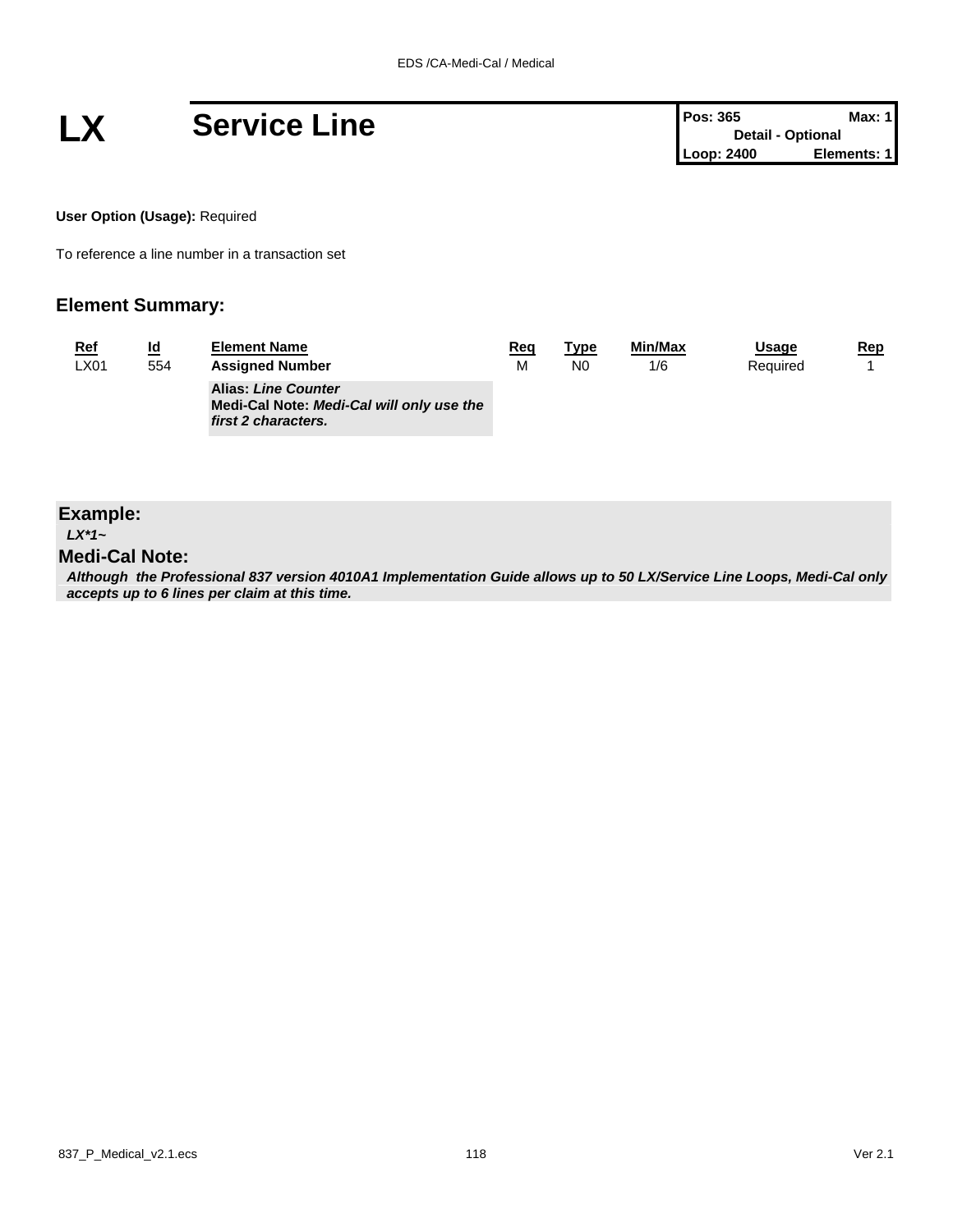## **SV1 Professional Service Pos: 370 Pos: 370 Max: 1**<br>
Loop: 2400 **Elements: 12**

**User Option (Usage):** Required

To specify the claim service detail for a Health Care professional

| <u>Ref</u><br><u>ld</u><br>SV101 | C <sub>003</sub>                                                                           | <b>Element Name</b>                                                                                                                                                                                                                                                      | <b>Composite Medical Procedure Identifier</b>                                                                                                                                                             |    | <u>Type</u><br>Comp | <u>Min/Max</u> | <u>Usage</u><br>Required | <u>Rep</u><br>$\mathbf{1}$ |
|----------------------------------|--------------------------------------------------------------------------------------------|--------------------------------------------------------------------------------------------------------------------------------------------------------------------------------------------------------------------------------------------------------------------------|-----------------------------------------------------------------------------------------------------------------------------------------------------------------------------------------------------------|----|---------------------|----------------|--------------------------|----------------------------|
|                                  |                                                                                            | Alias: Procedure identifier                                                                                                                                                                                                                                              |                                                                                                                                                                                                           |    |                     |                |                          |                            |
|                                  | 235                                                                                        |                                                                                                                                                                                                                                                                          | <b>Product/Service ID Qualifier</b>                                                                                                                                                                       | М  | ID                  | 2/2            | Required                 | $\mathbf{1}$               |
|                                  |                                                                                            |                                                                                                                                                                                                                                                                          | <b>Industry: Product or Service ID Qualifier</b>                                                                                                                                                          |    |                     |                |                          |                            |
|                                  |                                                                                            | <b>Code</b><br><b>HC</b>                                                                                                                                                                                                                                                 | <b>Name</b><br>Health Care Financing Administration Common Procedural Coding System (HCPCS) Codes<br><b>CODE SOURCE:</b><br>130: Health Care Financing Administration Common Procedural Coding System     |    |                     |                |                          |                            |
|                                  | 234                                                                                        | <b>Product/Service ID</b>                                                                                                                                                                                                                                                |                                                                                                                                                                                                           | М  | AN                  | 1/48           | Required                 | $\mathbf{1}$               |
|                                  |                                                                                            | <b>Industry: Procedure Code</b><br>Medi-Cal Note: See the Medi-Cal Provider<br><b>Manual for additional information on the</b><br>appropriate billing codes and<br>descriptions.<br>Medi-Cal will only use the first 5<br>characters.<br>CMS-1500 form field number 24d. |                                                                                                                                                                                                           |    |                     |                |                          |                            |
|                                  | <b>ExternalCodeList</b><br><b>Name: 130</b><br><b>ExternalCodeList</b><br><b>Name: 513</b> | <b>Description:</b> Health Care Financing Administration Common Procedural Coding System<br>Description: Home Infusion EDI Coalition (HIEC) Product/Service Code List                                                                                                    |                                                                                                                                                                                                           |    |                     |                |                          |                            |
|                                  | 1339                                                                                       | <b>Procedure Modifier</b>                                                                                                                                                                                                                                                | O                                                                                                                                                                                                         | AN | 2/2                 | Situational    | $\mathbf{1}$             |                            |
|                                  |                                                                                            | descriptions.                                                                                                                                                                                                                                                            | <b>Alias: Procedure Modifier 1</b><br>Medi-Cal Note: See the Medi-Cal Provider<br><b>Manual for additional information on the</b><br>appropriate billing modifiers and<br>CMS-1500 form field number 24d. |    |                     |                |                          |                            |
|                                  | 1339                                                                                       | <b>Procedure Modifier</b>                                                                                                                                                                                                                                                |                                                                                                                                                                                                           | O  | AN                  | 2/2            | Situational              | $\mathbf{1}$               |
|                                  |                                                                                            | descriptions.                                                                                                                                                                                                                                                            | <b>Alias: Procedure Modifier 2</b><br>Medi-Cal Note: See the Medi-Cal Provider<br><b>Manual for additional information on the</b><br>appropriate billing modifiers and                                    |    |                     |                |                          |                            |
|                                  | 1339                                                                                       | <b>Procedure Modifier</b>                                                                                                                                                                                                                                                |                                                                                                                                                                                                           | O  | AN                  | 2/2            | Situational              | $\mathbf{1}$               |
|                                  |                                                                                            |                                                                                                                                                                                                                                                                          | Alias: Procedure Modifier 3<br><b>Medi-Cal Note: See the Medi-Cal Provider</b><br>Manual for additional information on the<br>appropriate billing modifiers and                                           |    |                     |                |                          |                            |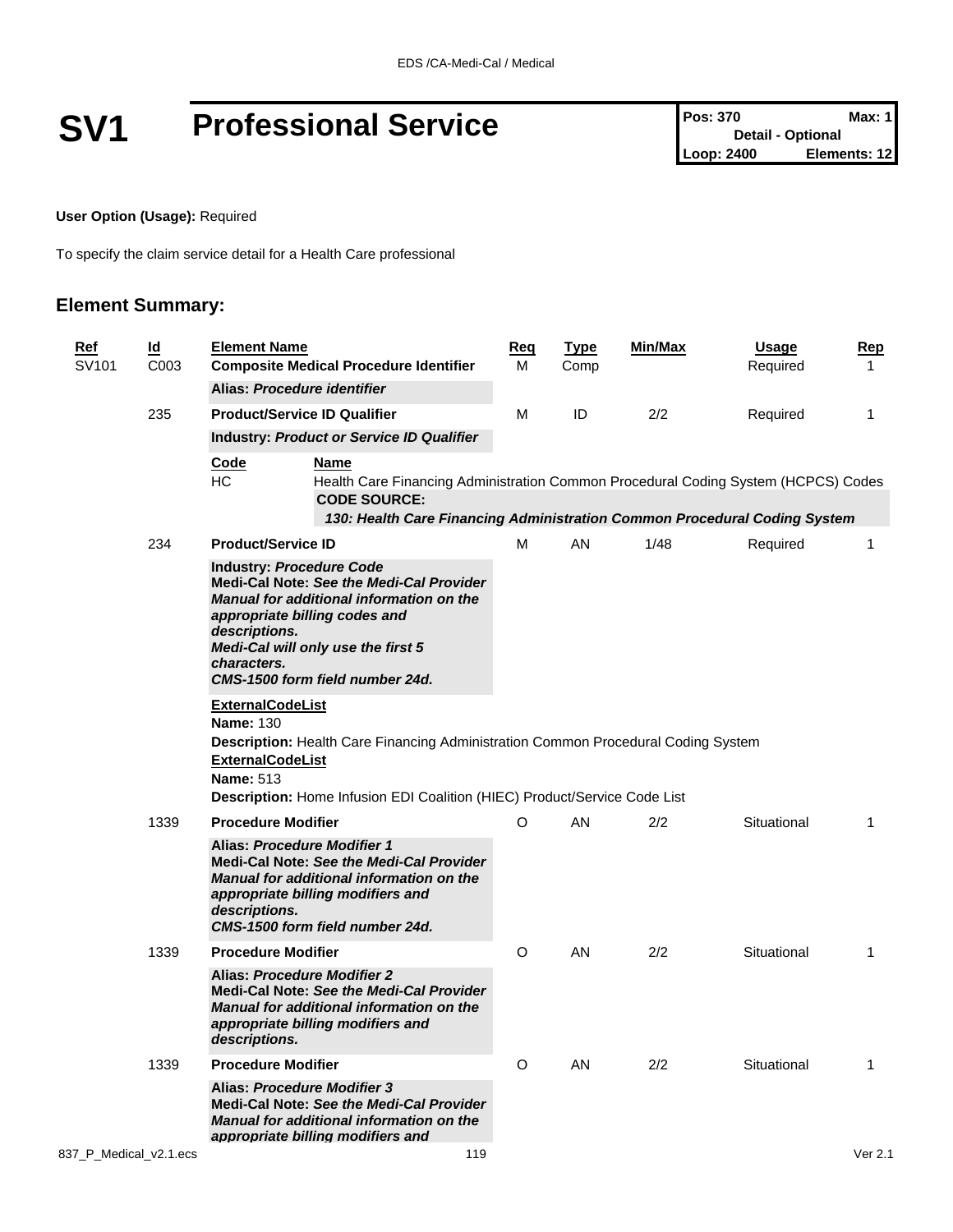|                   |      | descriptions.                                                                                                                                                                                                                                                                                                                                                                                                                                                                                      |             |                |      |             |              |
|-------------------|------|----------------------------------------------------------------------------------------------------------------------------------------------------------------------------------------------------------------------------------------------------------------------------------------------------------------------------------------------------------------------------------------------------------------------------------------------------------------------------------------------------|-------------|----------------|------|-------------|--------------|
|                   | 1339 | <b>Procedure Modifier</b>                                                                                                                                                                                                                                                                                                                                                                                                                                                                          | O           | <b>AN</b>      | 2/2  | Situational | 1            |
|                   |      | Alias: Procedure Modifier 4<br><b>Medi-Cal Note: See the Medi-Cal Provider</b><br><b>Manual for additional information on the</b><br>appropriate billing modifiers and<br>descriptions.                                                                                                                                                                                                                                                                                                            |             |                |      |             |              |
| SV102             | 782  | <b>Monetary Amount</b>                                                                                                                                                                                                                                                                                                                                                                                                                                                                             | O           | R              | 1/18 | Required    | 1            |
|                   |      | <b>Industry: Line Item Charge Amount</b><br>Alias: Submitted charge amount<br>Medi-Cal Note: Medi-Cal will only use the<br>first 9 characters.<br>CMS-1500 form field number 24f.                                                                                                                                                                                                                                                                                                                  |             |                |      |             |              |
| SV <sub>103</sub> | 355  | Unit or Basis for Measurement Code                                                                                                                                                                                                                                                                                                                                                                                                                                                                 | C           | ID             | 2/2  | Required    | 1            |
|                   |      | <b>Code</b><br>Name<br><b>UN</b><br>Unit                                                                                                                                                                                                                                                                                                                                                                                                                                                           |             |                |      |             |              |
| SV104             | 380  | Quantity                                                                                                                                                                                                                                                                                                                                                                                                                                                                                           | $\mathbf C$ | R              | 1/15 | Required    | 1            |
|                   |      | <b>Industry: Service Unit Count</b><br><b>Alias: Units or Minutes</b><br>Medi-Cal Note: Medi-Cal will only use the<br>first 3 characters.<br>CMS-1500 form field number 24g.                                                                                                                                                                                                                                                                                                                       |             |                |      |             |              |
| SV105             | 1331 | <b>Facility Code Value</b>                                                                                                                                                                                                                                                                                                                                                                                                                                                                         | O           | AN.            | 1/2  | Situational | 1            |
|                   |      | <b>Industry: Place of Service Code</b><br><b>Alias: Place of Service Code</b><br>Medi-Cal Note: For claims with dates of<br>service prior to September 22, 2003, the<br><b>Medi-Cal local Place of Service values</b><br>must be used. These are located in the<br><b>Medi-Cal Provider Manual. For dates of</b><br>service on or after September 22, 2003,<br>the national Place of Service values as<br>referenced in external code list 237 must<br>be used.<br>CMS-1500 form field number 24b. |             |                |      |             |              |
|                   |      | <b>ExternalCodeList</b>                                                                                                                                                                                                                                                                                                                                                                                                                                                                            |             |                |      |             |              |
|                   |      | <b>Name: 237</b><br>Description: Place of Service from Health Care Financing Administration Claim Form                                                                                                                                                                                                                                                                                                                                                                                             |             |                |      |             |              |
| SV106             | 1365 | <b>Service Type Code</b>                                                                                                                                                                                                                                                                                                                                                                                                                                                                           | O           | ID             | 1/2  | Not used    | 1            |
| SV107             | C004 | <b>Composite Diagnosis Code Pointer</b>                                                                                                                                                                                                                                                                                                                                                                                                                                                            | O           | Comp           |      | Situational | $\mathbf{1}$ |
|                   |      | Alias: Diagnosis Code Pointer                                                                                                                                                                                                                                                                                                                                                                                                                                                                      |             |                |      |             |              |
|                   | 1328 | <b>Diagnosis Code Pointer</b>                                                                                                                                                                                                                                                                                                                                                                                                                                                                      | M           | N <sub>0</sub> | 1/2  | Required    | 1            |
|                   |      | Medi-Cal Note: Medi-Cal uses values 1<br>and $2.$                                                                                                                                                                                                                                                                                                                                                                                                                                                  |             |                |      |             |              |
|                   | 1328 | <b>Diagnosis Code Pointer</b>                                                                                                                                                                                                                                                                                                                                                                                                                                                                      | O           | N <sub>0</sub> | 1/2  | Situational | 1            |
|                   |      | Medi-Cal Note: Medi-Cal uses values 1<br>and 2.                                                                                                                                                                                                                                                                                                                                                                                                                                                    |             |                |      |             |              |
| SV108             | 782  | <b>Monetary Amount</b>                                                                                                                                                                                                                                                                                                                                                                                                                                                                             | O           | R              | 1/18 | Not used    | 1            |
| SV109             | 1073 | Yes/No Condition or Response Code                                                                                                                                                                                                                                                                                                                                                                                                                                                                  | O           | ID             | 1/1  | Situational | 1            |
|                   |      | Industry: Emergency Indicator                                                                                                                                                                                                                                                                                                                                                                                                                                                                      |             |                |      |             |              |
|                   |      | Code<br><b>Name</b><br>Y<br>Yes                                                                                                                                                                                                                                                                                                                                                                                                                                                                    |             |                |      |             |              |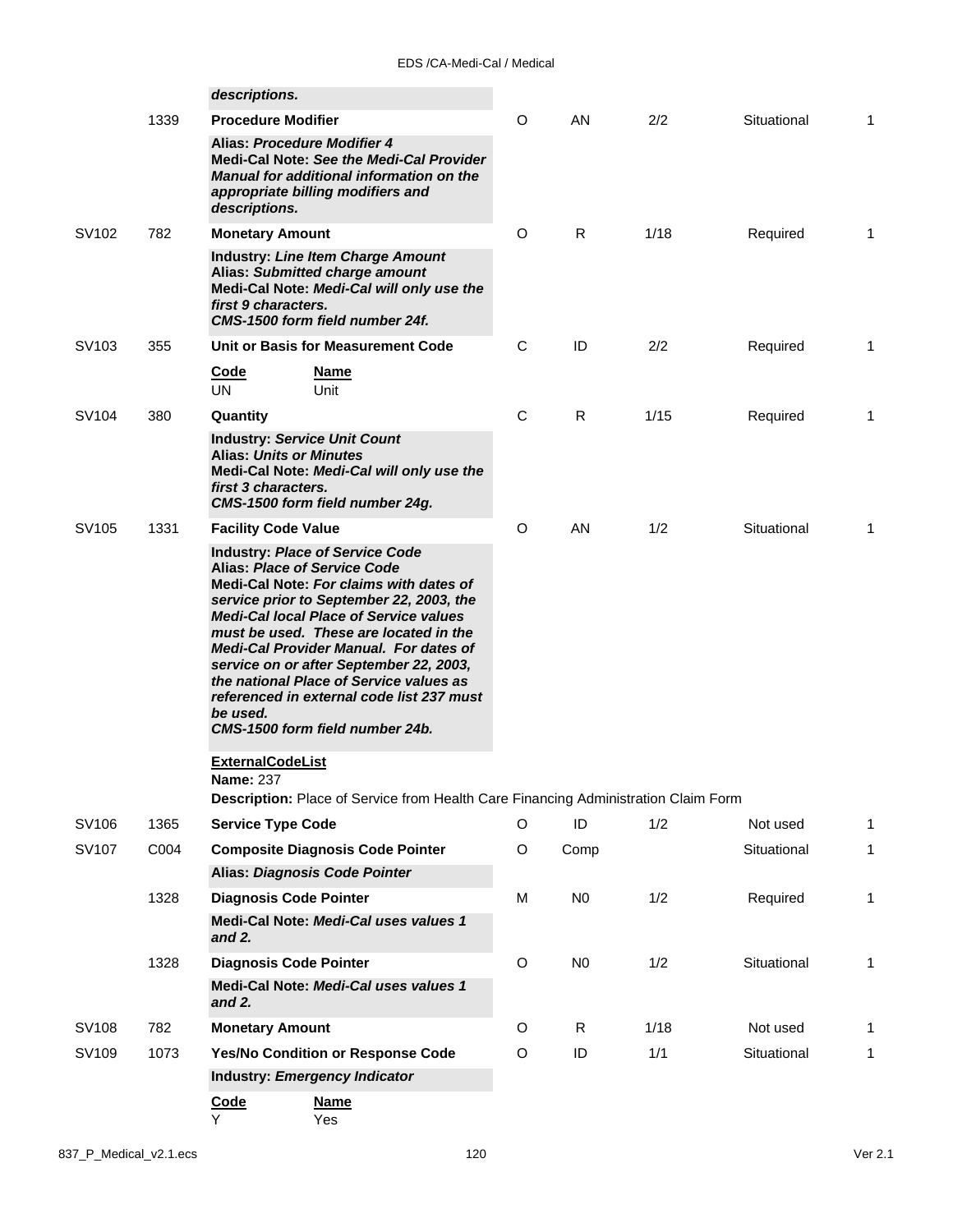| SV110 | 1340 | <b>Multiple Procedure Code</b>                                                                  | O | ID | 1/2 | Not used    | 1  |
|-------|------|-------------------------------------------------------------------------------------------------|---|----|-----|-------------|----|
| SV111 | 1073 | <b>Yes/No Condition or Response Code</b>                                                        | O | ID | 1/1 | Situational | 1  |
|       |      | <b>Industry: EPSDT Indicator</b><br>Medi-Cal Note: CMS-1500 form field<br>number 24h.           |   |    |     |             |    |
|       |      | <b>Code</b><br>Name<br>v<br>Yes                                                                 |   |    |     |             |    |
| SV112 | 1073 | <b>Yes/No Condition or Response Code</b>                                                        | O | ID | 1/1 | Situational | 1. |
|       |      | <b>Industry: Family Planning Indicator</b><br>Medi-Cal Note: CMS-1500 form field<br>number 24h. |   |    |     |             |    |
|       |      | <b>Name</b><br>Code<br>Y<br>Yes                                                                 |   |    |     |             |    |

### **Example:**

*SV1\*HC:99211:25\*12.25\*UN\*1\*11\*\*1:2:3\*\*N~*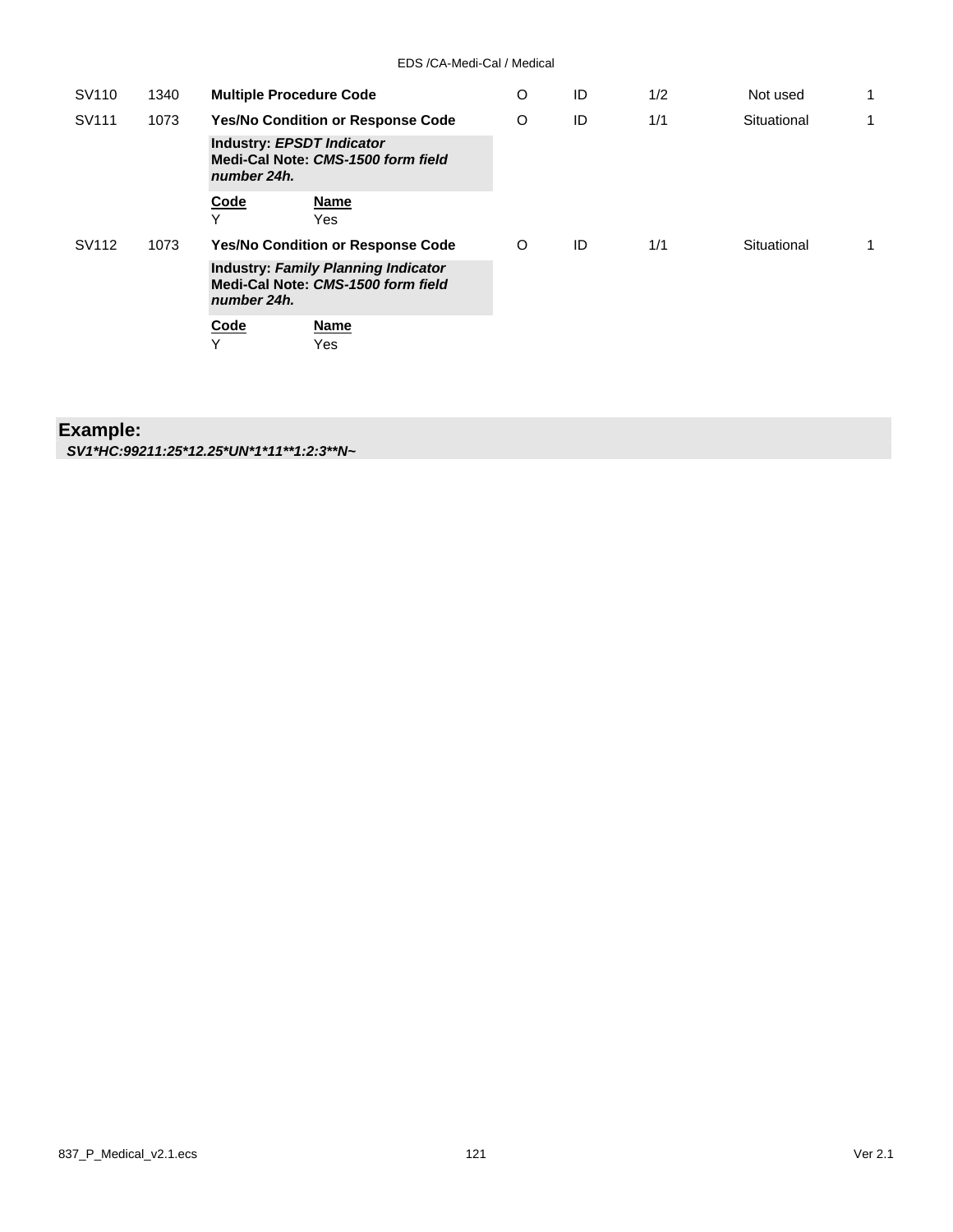## **SV5 Durable Medical Equipment Service**

| <b>Pos: 400</b>          | Max: 1      |
|--------------------------|-------------|
| <b>Detail - Optional</b> |             |
| Loop: 2400               | Elements: 6 |

**User Option (Usage):** Situational

To specify the claim service detail for durable medical equipment

| <b>Ref</b><br>SV501 | $\underline{\mathsf{Id}}$<br>C003 | <b>Element Name</b>                         | <b>Composite Medical Procedure Identifier</b>                                                                                                                                                         | Reg<br>M | <b>Type</b><br>Comp | Min/Max | <b>Usage</b><br>Required | <b>Rep</b><br>1 |
|---------------------|-----------------------------------|---------------------------------------------|-------------------------------------------------------------------------------------------------------------------------------------------------------------------------------------------------------|----------|---------------------|---------|--------------------------|-----------------|
|                     | 235                               |                                             | <b>Product/Service ID Qualifier</b>                                                                                                                                                                   | M        | ID                  | 2/2     | Required                 | 1               |
|                     |                                   |                                             | Industry: Procedure Identifier                                                                                                                                                                        |          |                     |         |                          |                 |
|                     |                                   | Code<br>HC                                  | <b>Name</b><br>Health Care Financing Administration Common Procedural Coding System (HCPCS) Codes<br><b>CODE SOURCE:</b><br>130: Health Care Financing Administration Common Procedural Coding System |          |                     |         |                          |                 |
|                     | 234                               | <b>Product/Service ID</b>                   |                                                                                                                                                                                                       | M        | AN                  | 1/48    | Required                 | $\mathbf{1}$    |
|                     |                                   |                                             | <b>Industry: Procedure Code</b><br>Medi-Cal Note: Medi-Cal will only use the<br>first 5 characters.                                                                                                   |          |                     |         |                          |                 |
|                     |                                   | <b>ExternalCodeList</b><br><b>Name: 130</b> | Description: Health Care Financing Administration Common Procedural Coding System                                                                                                                     |          |                     |         |                          |                 |
| SV502               | 355                               |                                             | Unit or Basis for Measurement Code                                                                                                                                                                    | M        | ID                  | 2/2     | Required                 | $\mathbf{1}$    |
|                     |                                   | <b>Code</b><br>DA                           | <b>Name</b><br>Days                                                                                                                                                                                   |          |                     |         |                          |                 |
| SV503               | 380                               | Quantity                                    |                                                                                                                                                                                                       | M        | $\mathsf{R}$        | 1/15    | Required                 | 1               |
|                     |                                   |                                             | <b>Industry: Length of Medical Necessity</b>                                                                                                                                                          |          |                     |         |                          |                 |
| SV504               | 782                               | <b>Monetary Amount</b>                      |                                                                                                                                                                                                       | X        | $\mathsf{R}$        | 1/18    | Situational              | $\mathbf 1$     |
|                     |                                   | <b>Industry: DME Rental Price</b>           |                                                                                                                                                                                                       |          |                     |         |                          |                 |
| SV505               | 782                               | <b>Monetary Amount</b>                      |                                                                                                                                                                                                       | X        | $\mathsf{R}$        | 1/18    | Situational              | $\mathbf{1}$    |
|                     |                                   |                                             | <b>Industry: DME Purchase Price</b>                                                                                                                                                                   |          |                     |         |                          |                 |
| SV506               | 594                               | <b>Frequency Code</b>                       |                                                                                                                                                                                                       | O        | ID                  | 1/1     | Situational              | $\mathbf{1}$    |
|                     |                                   |                                             | <b>Industry: Rental Unit Price Indicator</b>                                                                                                                                                          |          |                     |         |                          |                 |
|                     |                                   | <b>Code</b><br>1<br>4<br>6                  | <b>Name</b><br>Weekly<br>Monthly<br>Daily                                                                                                                                                             |          |                     |         |                          |                 |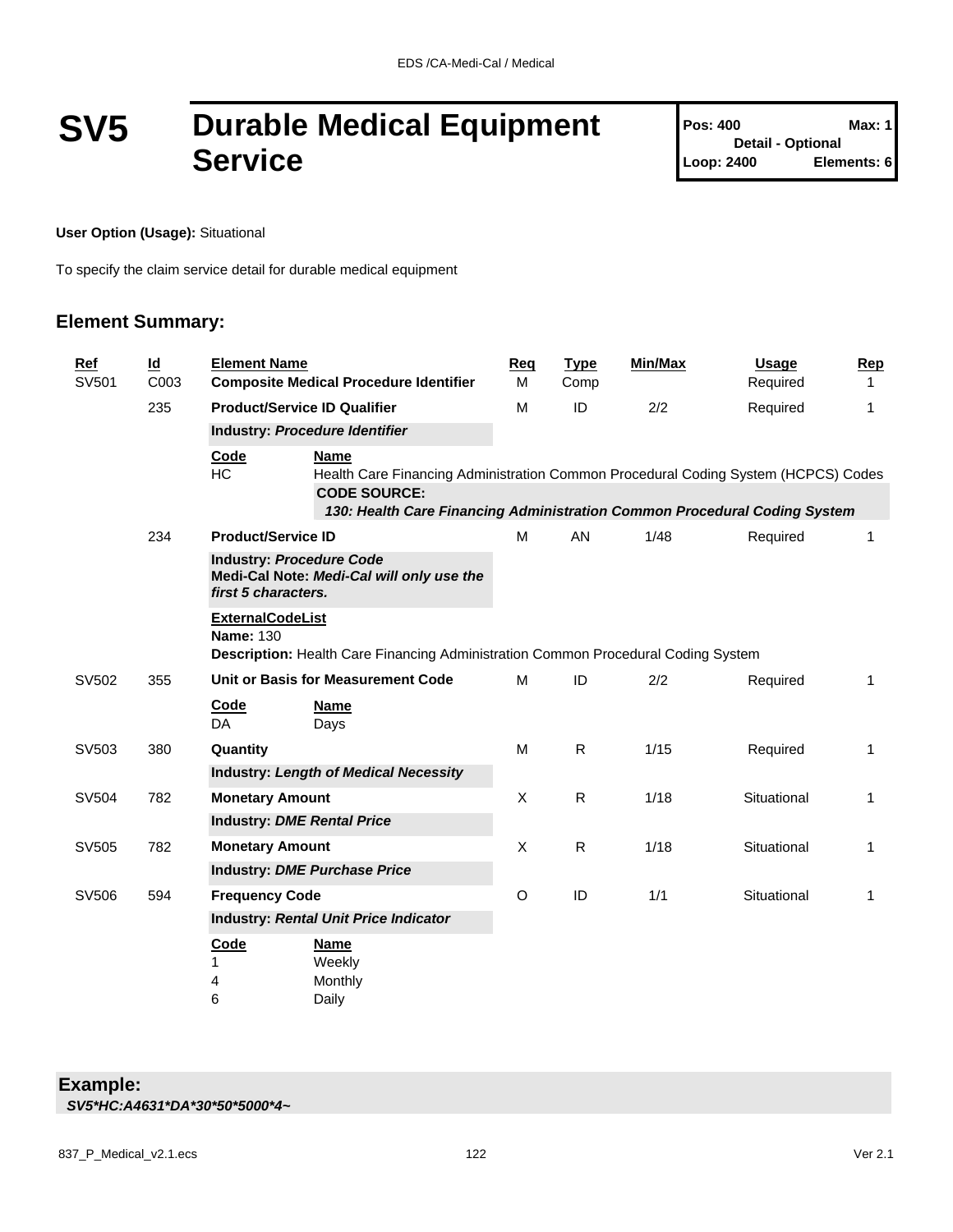### **CR1 Ambulance Transport Information**

#### **User Option (Usage):** Situational

To supply information related to the ambulance service rendered to a patient

| Ref<br>CR101 | $\underline{\mathsf{Id}}$<br>355 | <b>Element Name</b>                     | Unit or Basis for Measurement Code                                                                                                                                                                                                                                                                                                                                                            | Req<br>С    | <b>Type</b><br>ID | Min/Max<br>2/2 | <b>Usage</b><br>Situational | Rep<br>$\mathbf 1$ |  |  |  |
|--------------|----------------------------------|-----------------------------------------|-----------------------------------------------------------------------------------------------------------------------------------------------------------------------------------------------------------------------------------------------------------------------------------------------------------------------------------------------------------------------------------------------|-------------|-------------------|----------------|-----------------------------|--------------------|--|--|--|
|              |                                  | Code<br>LВ                              | <b>Name</b><br>Pound                                                                                                                                                                                                                                                                                                                                                                          |             |                   |                |                             |                    |  |  |  |
| CR102        | 81                               | Weight                                  |                                                                                                                                                                                                                                                                                                                                                                                               | $\mathsf C$ | $\mathsf{R}$      | 1/10           | Situational                 | $\mathbf{1}$       |  |  |  |
|              |                                  |                                         | <b>Industry: Patient Weight</b>                                                                                                                                                                                                                                                                                                                                                               |             |                   |                |                             |                    |  |  |  |
| CR103        | 1316                             |                                         | <b>Ambulance Transport Code</b>                                                                                                                                                                                                                                                                                                                                                               | O           | ID                | 1/1            | Required                    | 1                  |  |  |  |
|              |                                  |                                         | Alias: Ambulance transport code                                                                                                                                                                                                                                                                                                                                                               |             |                   |                |                             |                    |  |  |  |
| CR104        | 1317                             | <b>Code</b><br>$\mathsf{R}$<br>T<br>X   | <u>Name</u><br><b>Initial Trip</b><br>Return Trip<br><b>Transfer Trip</b><br>Round Trip<br><b>Ambulance Transport Reason Code</b>                                                                                                                                                                                                                                                             | O           | ID                | 1/1            | Required                    | 1                  |  |  |  |
|              |                                  | Code                                    | Alias: Ambulance Transport Reason                                                                                                                                                                                                                                                                                                                                                             |             |                   |                |                             |                    |  |  |  |
|              |                                  | Code<br>Α<br>B<br>$\mathsf C$<br>D<br>E | <b>Name</b><br>Patient was transported to nearest facility for care of symptoms, complaints, or both<br>Patient was transported for the benefit of a preferred physician<br>Patient was transported for the nearness of family members<br>Patient was transported for the care of a specialist or for availability of specialized equipment<br>Patient Transferred to Rehabilitation Facility |             |                   |                |                             |                    |  |  |  |
| CR105        | 355                              |                                         | Unit or Basis for Measurement Code                                                                                                                                                                                                                                                                                                                                                            | C           | ID                | 2/2            | Required                    | $\mathbf{1}$       |  |  |  |
|              |                                  | Code<br>DH                              | <b>Name</b><br><b>Miles</b>                                                                                                                                                                                                                                                                                                                                                                   |             |                   |                |                             |                    |  |  |  |
| CR106        | 380                              | Quantity                                |                                                                                                                                                                                                                                                                                                                                                                                               | C           | $\mathsf{R}$      | 1/15           | Required                    | 1                  |  |  |  |
|              |                                  |                                         | <b>Industry: Transport Distance</b>                                                                                                                                                                                                                                                                                                                                                           |             |                   |                |                             |                    |  |  |  |
| CR107        | 166                              | <b>Address Information</b>              |                                                                                                                                                                                                                                                                                                                                                                                               | O           | AN                | 1/55           | Not used                    | 1                  |  |  |  |
| CR108        | 166                              | <b>Address Information</b>              |                                                                                                                                                                                                                                                                                                                                                                                               | O           | AN                | 1/55           | Not used                    | 1                  |  |  |  |
| CR109        | 352                              | <b>Description</b>                      |                                                                                                                                                                                                                                                                                                                                                                                               | O           | AN                | 1/80           | Situational                 | 1                  |  |  |  |
|              |                                  |                                         | <b>Industry: Round Trip Purpose Description</b><br>Alias: Transport purpose description                                                                                                                                                                                                                                                                                                       |             |                   |                |                             |                    |  |  |  |
| CR110        | 352                              | <b>Description</b>                      |                                                                                                                                                                                                                                                                                                                                                                                               | O           | AN                | 1/80           | Situational                 | 1                  |  |  |  |
|              |                                  |                                         | <b>Industry: Stretcher Purpose Description</b>                                                                                                                                                                                                                                                                                                                                                |             |                   |                |                             |                    |  |  |  |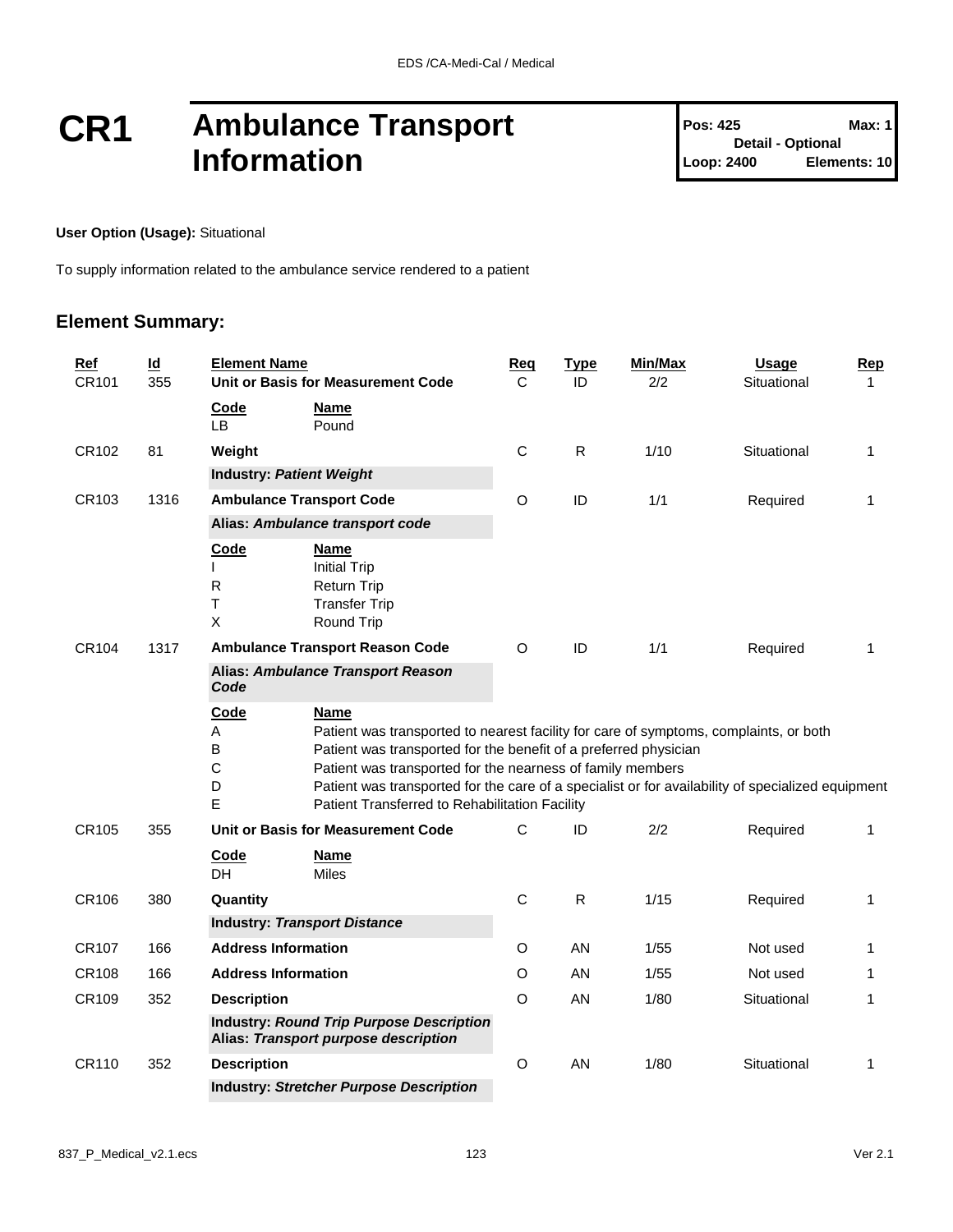### **Example:**

*CR1\*LB\*140\*I\*A\*DH\*12\*\*\*\*UNCONSCIOUS~*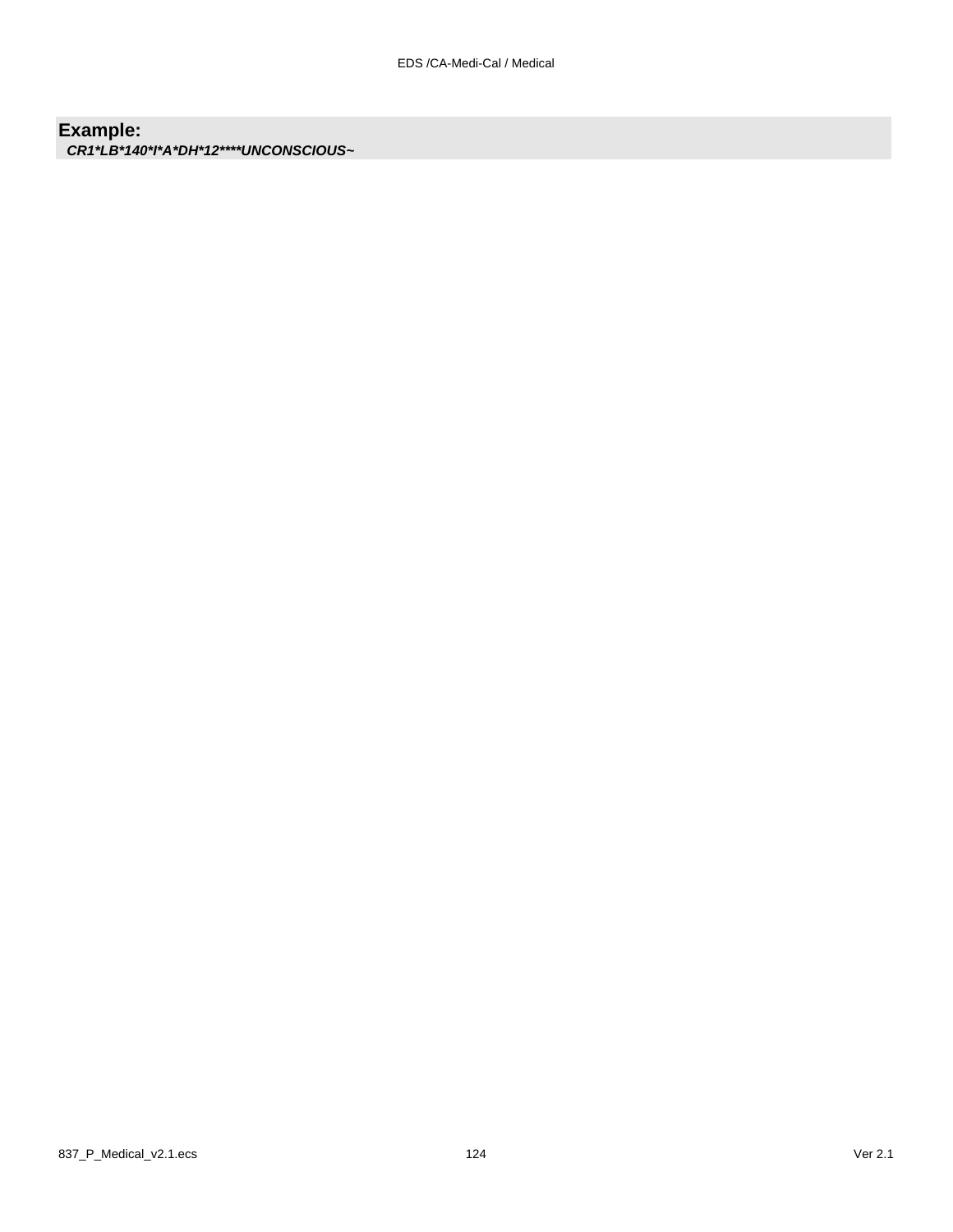### **CR5 Home Oxygen Therapy Information**

#### **User Option (Usage):** Situational

To supply information regarding certification of medical necessity for home oxygen therapy

| Id<br>Ref<br>CR501<br>1322 |      |                               | <b>Element Name</b><br><b>Certification Type Code</b>                               |         | <b>Type</b><br>ID | <b>Min/Max</b><br>1/1 | <b>Usage</b><br>Required | Rep<br>$\mathbf{1}$ |
|----------------------------|------|-------------------------------|-------------------------------------------------------------------------------------|---------|-------------------|-----------------------|--------------------------|---------------------|
|                            |      | <b>Therapy</b>                | Alias: Certification Type Code. Oxygen                                              |         |                   |                       |                          |                     |
|                            |      | Code<br>$\mathsf{R}$<br>S     | <b>Name</b><br>Initial<br>Renewal<br>Revised                                        |         |                   |                       |                          |                     |
| CR502                      | 380  | Quantity                      |                                                                                     | O       | $\mathsf{R}$      | 1/15                  | Required                 | $\mathbf{1}$        |
|                            |      | <b>Therapy</b>                | <b>Industry: Treatment Period Count</b><br>Alias: Certification Period, Home Oxygen |         |                   |                       |                          |                     |
| CR503                      | 1348 |                               | <b>Oxygen Equipment Type Code</b>                                                   | O       | ID                | 1/1                   | Not used                 | 1                   |
| CR504                      | 1348 |                               | <b>Oxygen Equipment Type Code</b>                                                   | O       | ID                | 1/1                   | Not used                 | $\mathbf{1}$        |
| CR505                      | 352  | <b>Description</b>            |                                                                                     | O       | AN                | 1/80                  | Not used                 | 1                   |
| <b>CR506</b>               | 380  | Quantity                      |                                                                                     | O       | R.                | 1/15                  | Not used                 | 1                   |
| CR507                      | 380  | Quantity                      |                                                                                     | O       | R.                | 1/15                  | Not used                 | 1                   |
| CR508                      | 380  | Quantity                      |                                                                                     | O       | R                 | 1/15                  | Not used                 | 1                   |
| CR509                      | 352  | <b>Description</b>            |                                                                                     | O       | AN                | 1/80                  | Not used                 | $\mathbf{1}$        |
| CR510                      | 380  | Quantity                      |                                                                                     | O       | R                 | 1/15                  | Situational              | 1                   |
|                            |      |                               | <b>Industry: Arterial Blood Gas Quantity</b><br><b>Alias: Arterial Blood Gas</b>    |         |                   |                       |                          |                     |
| CR511                      | 380  | Quantity                      |                                                                                     | O       | $\mathsf{R}$      | 1/15                  | Situational              | 1                   |
|                            |      |                               | <b>Industry: Oxygen Saturation Quantity</b><br><b>Alias: Oxygen Saturation</b>      |         |                   |                       |                          |                     |
| CR512                      | 1349 |                               | <b>Oxygen Test Condition Code</b>                                                   | $\circ$ | ID                | 1/1                   | Required                 | 1                   |
|                            |      |                               | Alias: Oxygen test condition code                                                   |         |                   |                       |                          |                     |
|                            |      | Code<br>E<br>$\mathsf R$<br>S | Name<br>Exercising<br>At rest on room air<br>Sleeping                               |         |                   |                       |                          |                     |
| CR513                      | 1350 |                               | <b>Oxygen Test Findings Code</b>                                                    | O       | ID                | 1/1                   | Situational              | 1                   |
|                            |      |                               | Alias: Oxygen test finding code                                                     |         |                   |                       |                          |                     |
|                            |      | Code<br>1                     | Name<br>Dependent edema suggesting congestive heart failure                         |         |                   |                       |                          |                     |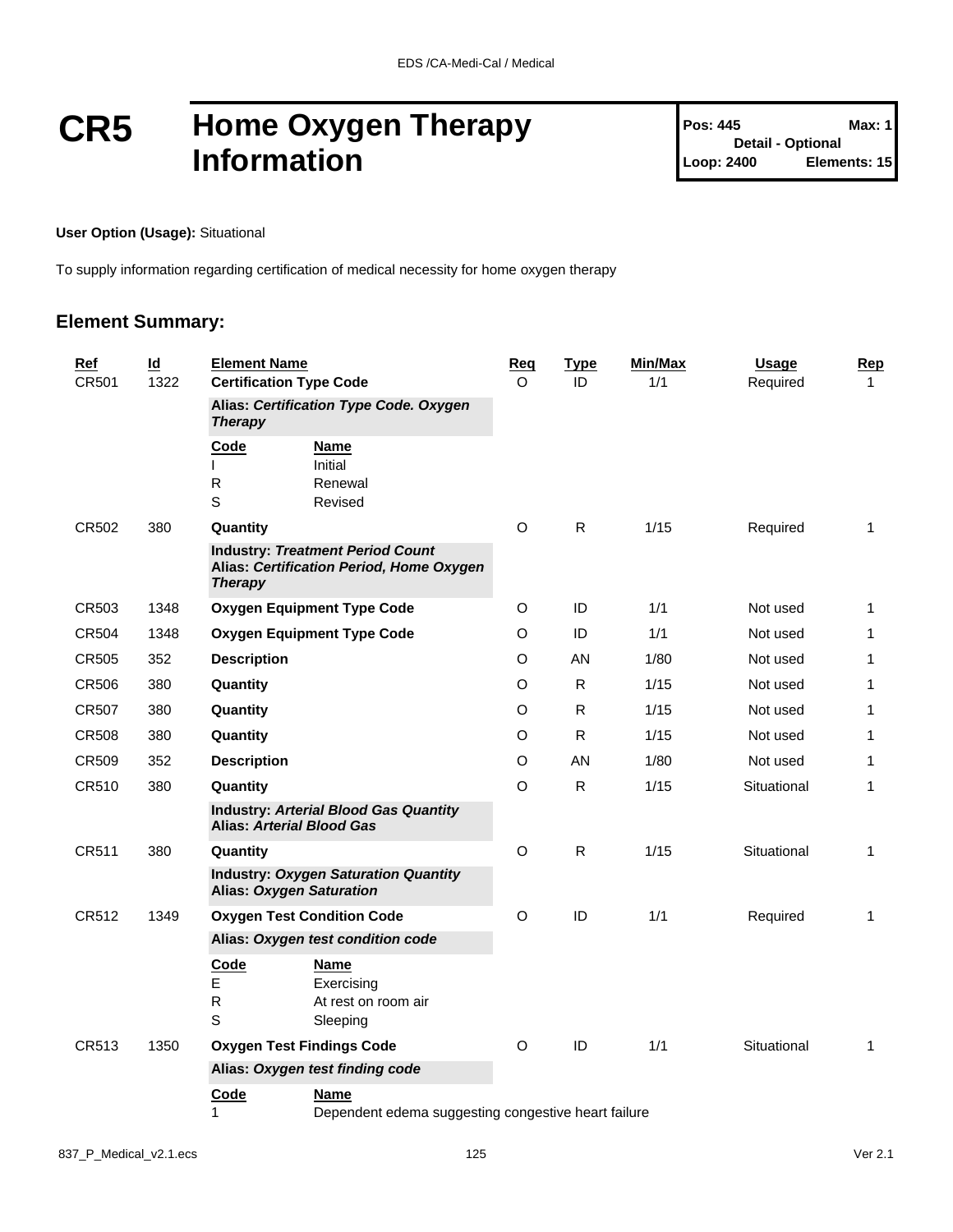| CR514 | 1350 |           | <b>Oxygen Test Findings Code</b>                          | O | ID | 1/1 | Situational |  |
|-------|------|-----------|-----------------------------------------------------------|---|----|-----|-------------|--|
|       |      |           | Alias: Oxygen test finding code                           |   |    |     |             |  |
|       |      | Code<br>2 | Name<br>"P" Pulmonale on Electrocardiogram (EKG)          |   |    |     |             |  |
| CR515 | 1350 |           | <b>Oxygen Test Findings Code</b>                          | O | ID | 1/1 | Situational |  |
|       |      |           | Alias: Oxygen test finding code                           |   |    |     |             |  |
|       |      | Code      | Name                                                      |   |    |     |             |  |
|       |      | 3         | Erythrocythemia with a hematocrit greater than 56 percent |   |    |     |             |  |

#### **Example:**

*CR5\*I\*6\*\*\*\*\*\*\*\*56\*\*R\*1~*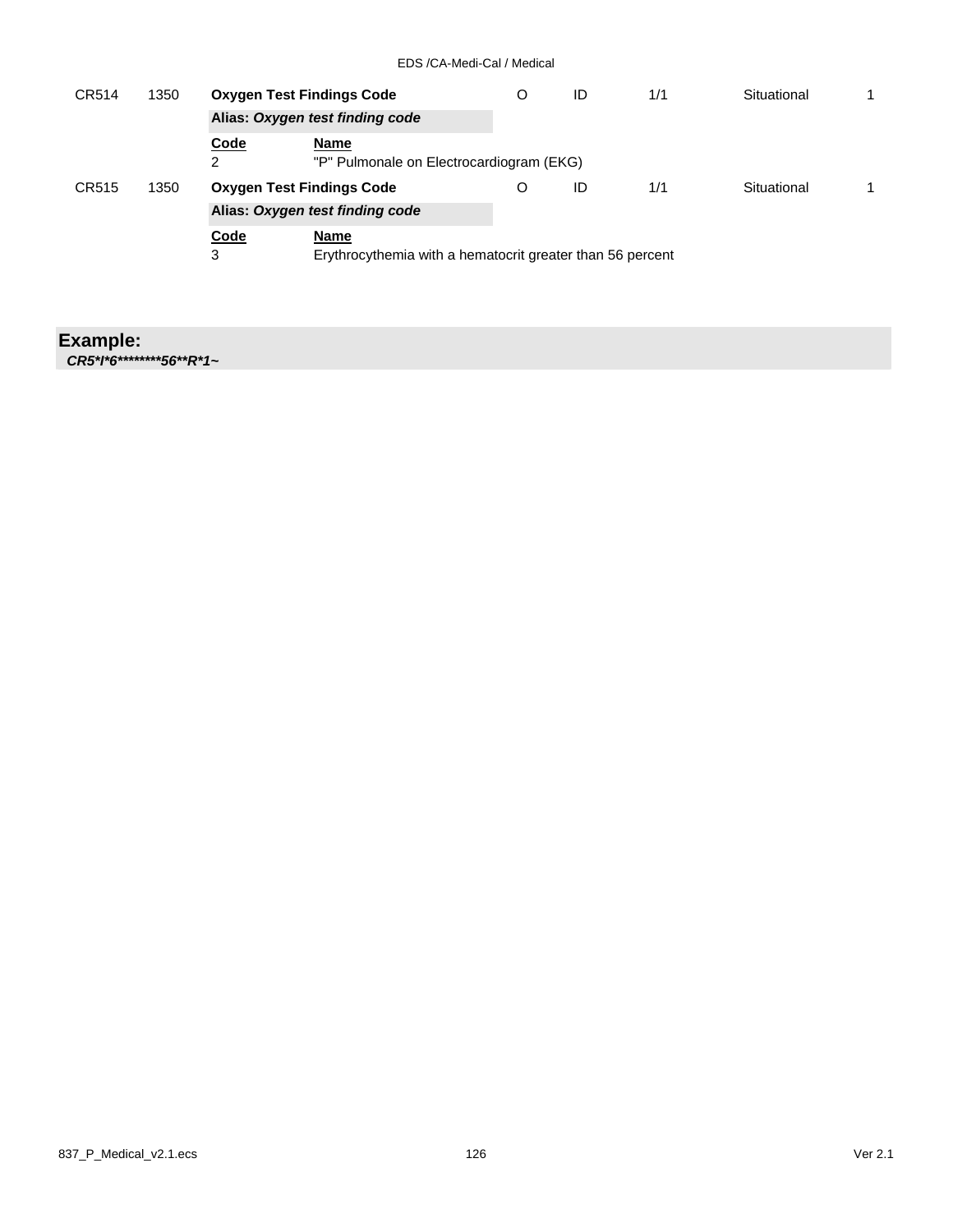# **CRC** Ambulance Certification **Pos: 450 Detail - Optional Max: 3**<br>Loop: 2400 **Elements: 7**

**Detail - Optional Elements: 7** 

**User Option (Usage):** Situational

To supply information on conditions

| <b>Ref</b><br>CRC01 | ld<br>1136 | <b>Element Name</b><br><b>Code Category</b>                      |                                                                                                                                                                                                                                                                                                                                                                                                                                                                     | <u>Req</u><br>м | <u>Type</u><br>ID | Min/Max<br>2/2 | <b>Usage</b><br>Required | <u>Rep</u><br>$\mathbf{1}$ |
|---------------------|------------|------------------------------------------------------------------|---------------------------------------------------------------------------------------------------------------------------------------------------------------------------------------------------------------------------------------------------------------------------------------------------------------------------------------------------------------------------------------------------------------------------------------------------------------------|-----------------|-------------------|----------------|--------------------------|----------------------------|
|                     |            | Code<br>07                                                       | Name<br><b>Ambulance Certification</b>                                                                                                                                                                                                                                                                                                                                                                                                                              |                 |                   |                |                          |                            |
| CRC02               | 1073       | Yes/No Condition or Response Code                                |                                                                                                                                                                                                                                                                                                                                                                                                                                                                     | м               | ID                | 1/1            | Required                 | $\mathbf{1}$               |
|                     |            |                                                                  | <b>Industry: Certification Condition Indicator</b><br>Alias: Certification Condition Code,<br><b>Ambulance Certification</b>                                                                                                                                                                                                                                                                                                                                        |                 |                   |                |                          |                            |
|                     |            | Code<br>N<br>Υ                                                   | Name<br><b>No</b><br>Yes                                                                                                                                                                                                                                                                                                                                                                                                                                            |                 |                   |                |                          |                            |
| CRC03               | 1321       |                                                                  | <b>Condition Indicator</b>                                                                                                                                                                                                                                                                                                                                                                                                                                          |                 | ID                | 2/2            | Required                 | 1                          |
|                     |            | <b>Industry: Condition Code</b>                                  | <b>Alias: Condition Indicator</b>                                                                                                                                                                                                                                                                                                                                                                                                                                   |                 |                   |                |                          |                            |
|                     |            | Code<br>01<br>02<br>03<br>04<br>05<br>06<br>07<br>08<br>09<br>60 | Name<br>Patient was admitted to a hospital<br>Patient was bed confined before the ambulance service<br>Patient was bed confined after the ambulance service<br>Patient was moved by stretcher<br>Patient was unconscious or in shock<br>Patient was transported in an emergency situation<br>Patient had to be physically restrained<br>Patient had visible hemorrhaging<br>Ambulance service was medically necessary<br>Transportation Was To the Nearest Facility |                 |                   |                |                          |                            |
| CRC04               | 1321       | <b>Condition Indicator</b><br><b>Industry: Condition Code</b>    |                                                                                                                                                                                                                                                                                                                                                                                                                                                                     | O               | ID                | 2/2            | Situational              | $\mathbf{1}$               |
|                     |            | CRC03.                                                           | <b>Alias: Condition Indicator</b><br>Medi-Cal Note: Use the codes listed in                                                                                                                                                                                                                                                                                                                                                                                         |                 |                   |                |                          |                            |
| CRC05               | 1321       | <b>Condition Indicator</b>                                       |                                                                                                                                                                                                                                                                                                                                                                                                                                                                     | O               | ID                | 2/2            | Situational              | $\mathbf{1}$               |
|                     |            | <b>Industry: Condition Code</b><br><b>CRC03.</b>                 | <b>Alias: Condition Indicator</b><br>Medi-Cal Note: Use the codes listed in                                                                                                                                                                                                                                                                                                                                                                                         |                 |                   |                |                          |                            |
| CRC06               | 1321       | <b>Condition Indicator</b>                                       |                                                                                                                                                                                                                                                                                                                                                                                                                                                                     | O               | ID                | 2/2            | Situational              | 1                          |
|                     |            | <b>Industry: Condition Code</b><br><b>CRC03.</b>                 | <b>Alias: Condition Indicator</b><br>Medi-Cal Note: Use the codes listed in                                                                                                                                                                                                                                                                                                                                                                                         |                 |                   |                |                          |                            |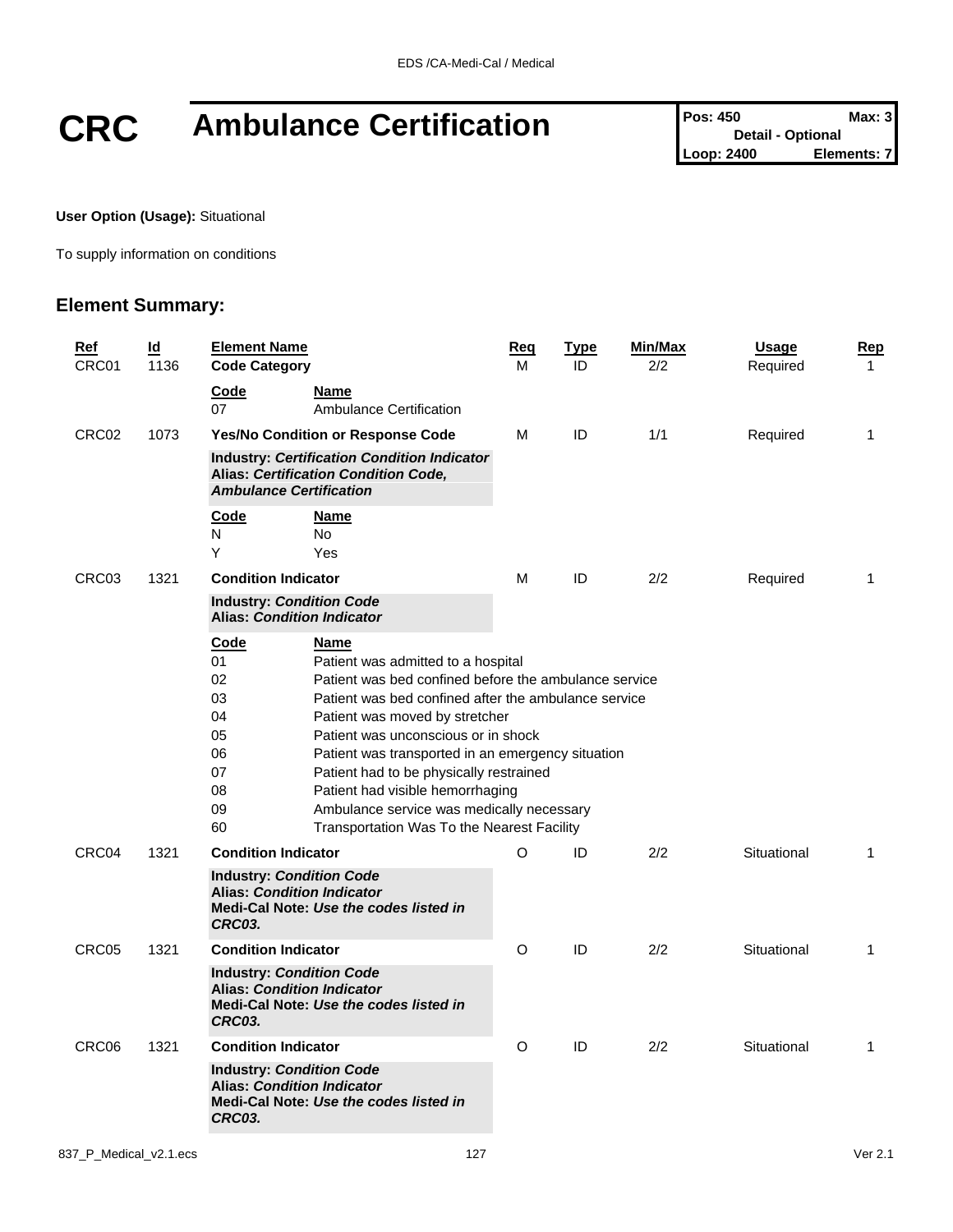| CRC07 | 1321 | <b>Condition Indicator</b>                                                                                               | ID | 2/2 | Situational |  |
|-------|------|--------------------------------------------------------------------------------------------------------------------------|----|-----|-------------|--|
|       |      | <b>Industry: Condition Code</b><br><b>Alias: Condition Indicator</b><br>Medi-Cal Note: Use the codes listed in<br>CRC03. |    |     |             |  |

#### **Example:**

*CRC\*07\*Y\*08~*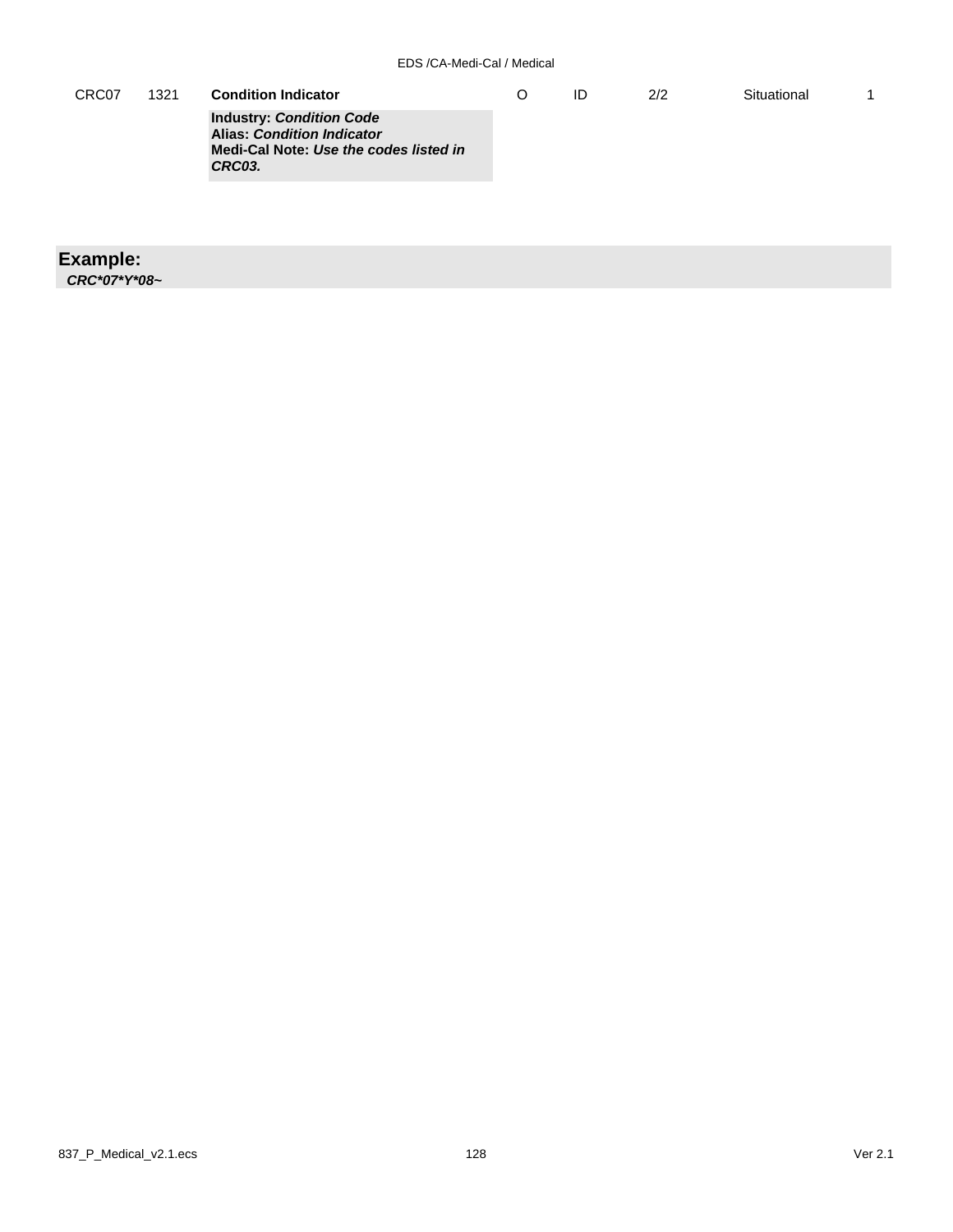## **CRC Hospice Employee Indicator Pos: 450 Detail - Optional Max: 1**<br>Loop: 2400 **Elements: 3**

**Detail - Optional Elements: 3** 

**User Option (Usage):** Situational

To supply information on conditions

#### **Element Summary:**

| <u>Ref</u><br>CRC01 | $\underline{\mathsf{Id}}$<br>1136 | <b>Element Name</b><br><b>Code Category</b>                                                         | Req<br>М | <b>Type</b><br>ID | Min/Max<br>2/2 | <b>Usage</b><br>Required | Rep<br>1 |
|---------------------|-----------------------------------|-----------------------------------------------------------------------------------------------------|----------|-------------------|----------------|--------------------------|----------|
|                     |                                   | Code<br>Name<br>70<br>Hospice                                                                       |          |                   |                |                          |          |
| CRC02               | 1073                              | <b>Yes/No Condition or Response Code</b>                                                            | м        | ID                | 1/1            | Required                 |          |
|                     |                                   | <b>Industry: Hospice Employed Provider</b><br><b>Indicator</b><br>Alias: Hospice Employee Indicator |          |                   |                |                          |          |
|                     |                                   | Code<br><b>Name</b><br>N<br>No.<br>Y<br>Yes                                                         |          |                   |                |                          |          |
| CRC03               | 1321                              | <b>Condition Indicator</b>                                                                          | M        | ID                | 2/2            | Required                 |          |
|                     |                                   | Code<br><b>Name</b><br>65<br>Open                                                                   |          |                   |                |                          |          |

#### **Example:**

*CRC\*70\*Y\*65~*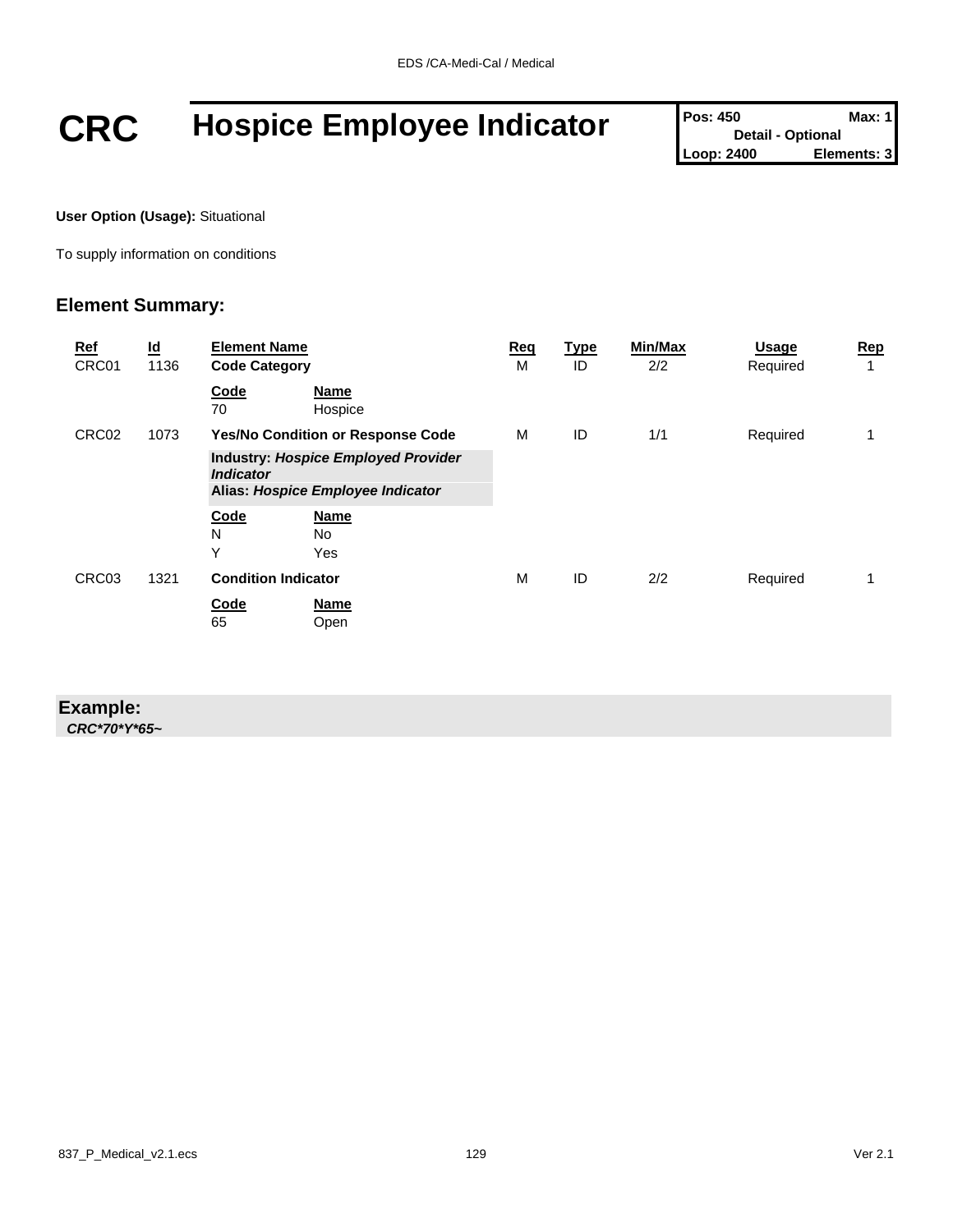# **CRC** DMERC Condition Indicator **Pos: 450 Detail - Optional Max: 2**<br>Loop: 2400 **Elements:** 7

**Detail - Optional Elements: 7** 

**User Option (Usage):** Situational

To supply information on conditions

| <u>Ref</u> | $\underline{\mathsf{Id}}$ | <b>Element Name</b>                                                                                                          | <b>Reg</b>                                                                                                                                                             | <b>Type</b> | Min/Max | <b>Usage</b> | <u>Rep</u>   |
|------------|---------------------------|------------------------------------------------------------------------------------------------------------------------------|------------------------------------------------------------------------------------------------------------------------------------------------------------------------|-------------|---------|--------------|--------------|
| CRC01      | 1136                      | <b>Code Category</b>                                                                                                         | М                                                                                                                                                                      | ID          | 2/2     | Required     | $\mathbf{1}$ |
|            |                           | Code<br>Name<br>09<br>11                                                                                                     | Durable Medical Equipment Certification<br>Oxygen Therapy Certification                                                                                                |             |         |              |              |
| CRC02      | 1073                      | Yes/No Condition or Response Code                                                                                            | М                                                                                                                                                                      | ID          | 1/1     | Required     | $\mathbf{1}$ |
|            |                           | <b>Industry: Certification Condition Indicator</b><br><b>Alias: Certification Condition Code</b><br><b>Applies Indicator</b> |                                                                                                                                                                        |             |         |              |              |
|            |                           | Code<br>Name<br>N<br>No.<br>Υ<br>Yes                                                                                         |                                                                                                                                                                        |             |         |              |              |
| CRC03      | 1321                      | <b>Condition Indicator</b>                                                                                                   | М                                                                                                                                                                      | ID          | 2/2     | Required     | $\mathbf{1}$ |
|            |                           | <b>Alias: Condition Indicator</b>                                                                                            |                                                                                                                                                                        |             |         |              |              |
|            |                           | <b>Code</b><br>Name<br>37<br>38<br><b>AL</b><br><b>Ambulation Limitations</b><br>P <sub>1</sub><br>ZV<br>Replacement Item    | Oxygen delivery equipment is stationary<br>Certification signed by the physician is on file at the supplier's office<br>Patient was Discharged from the First Facility |             |         |              |              |
| CRC04      | 1321                      | <b>Condition Indicator</b>                                                                                                   | $\circ$                                                                                                                                                                | ID          | 2/2     | Situational  | $\mathbf 1$  |
|            |                           | <b>Alias: Condition Indicator</b><br>Medi-Cal Note: Use the codes listed in<br><b>CRC03.</b>                                 |                                                                                                                                                                        |             |         |              |              |
| CRC05      | 1321                      | <b>Condition Indicator</b>                                                                                                   | O                                                                                                                                                                      | ID          | 2/2     | Situational  | $\mathbf 1$  |
|            |                           | <b>Alias: Condition Indicator</b><br>Medi-Cal Note: Use the codes listed in<br><b>CRC03.</b>                                 |                                                                                                                                                                        |             |         |              |              |
| CRC06      | 1321                      | <b>Condition Indicator</b>                                                                                                   | $\circ$                                                                                                                                                                | ID          | 2/2     | Situational  | 1            |
|            |                           | <b>Alias: Condition Indicator</b><br>Medi-Cal Note: Use the codes listed in<br><b>CRC03.</b>                                 |                                                                                                                                                                        |             |         |              |              |
| CRC07      | 1321                      | <b>Condition Indicator</b>                                                                                                   | O                                                                                                                                                                      | ID          | 2/2     | Situational  | 1            |
|            |                           | <b>Alias: Condition Indicator</b><br>Medi-Cal Note: Use the codes listed in<br><b>CRC03.</b>                                 |                                                                                                                                                                        |             |         |              |              |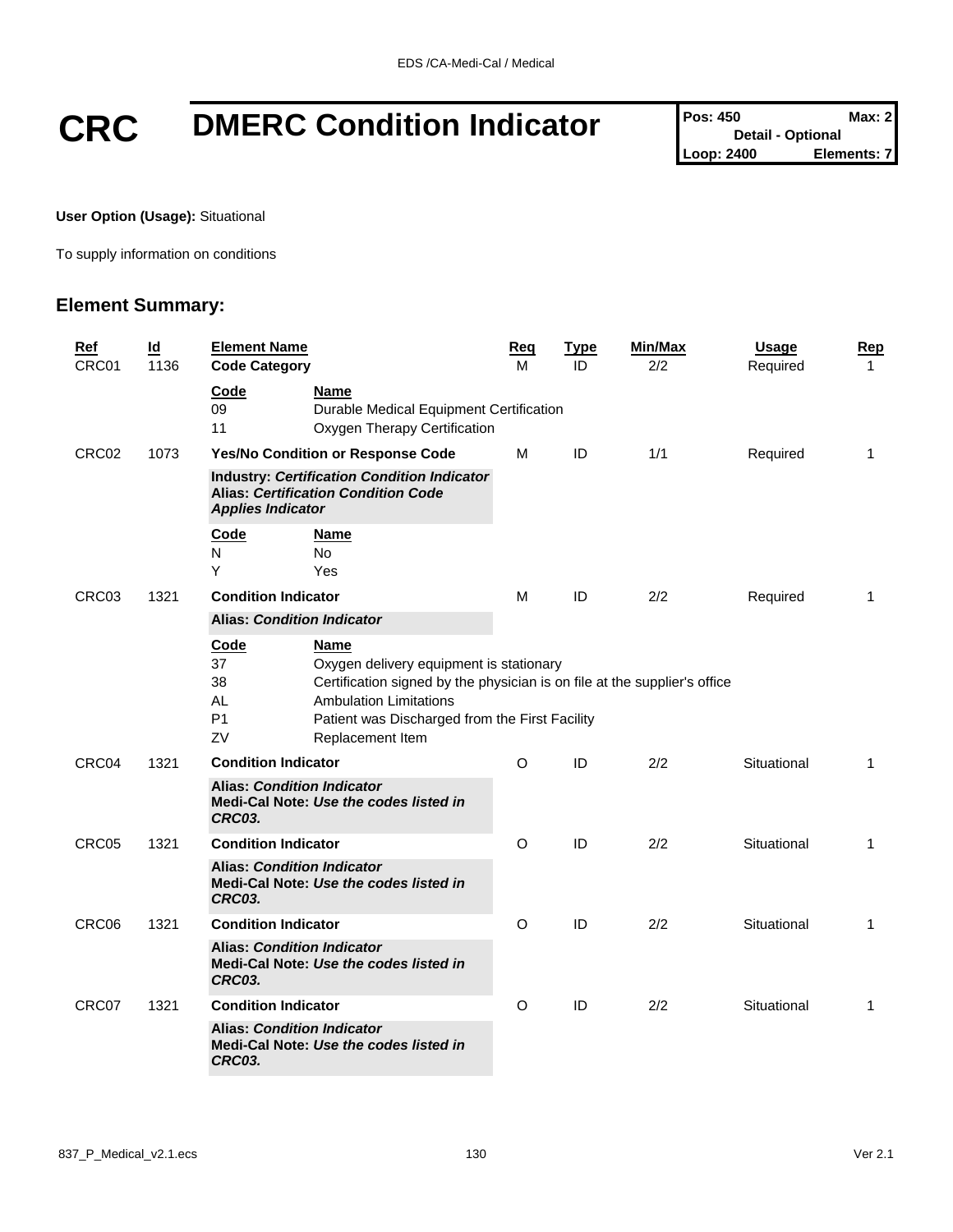#### **Example:** *CRC\*09\*N\*ZV~ CRC\*11\*Y\*37\*38\*P1~*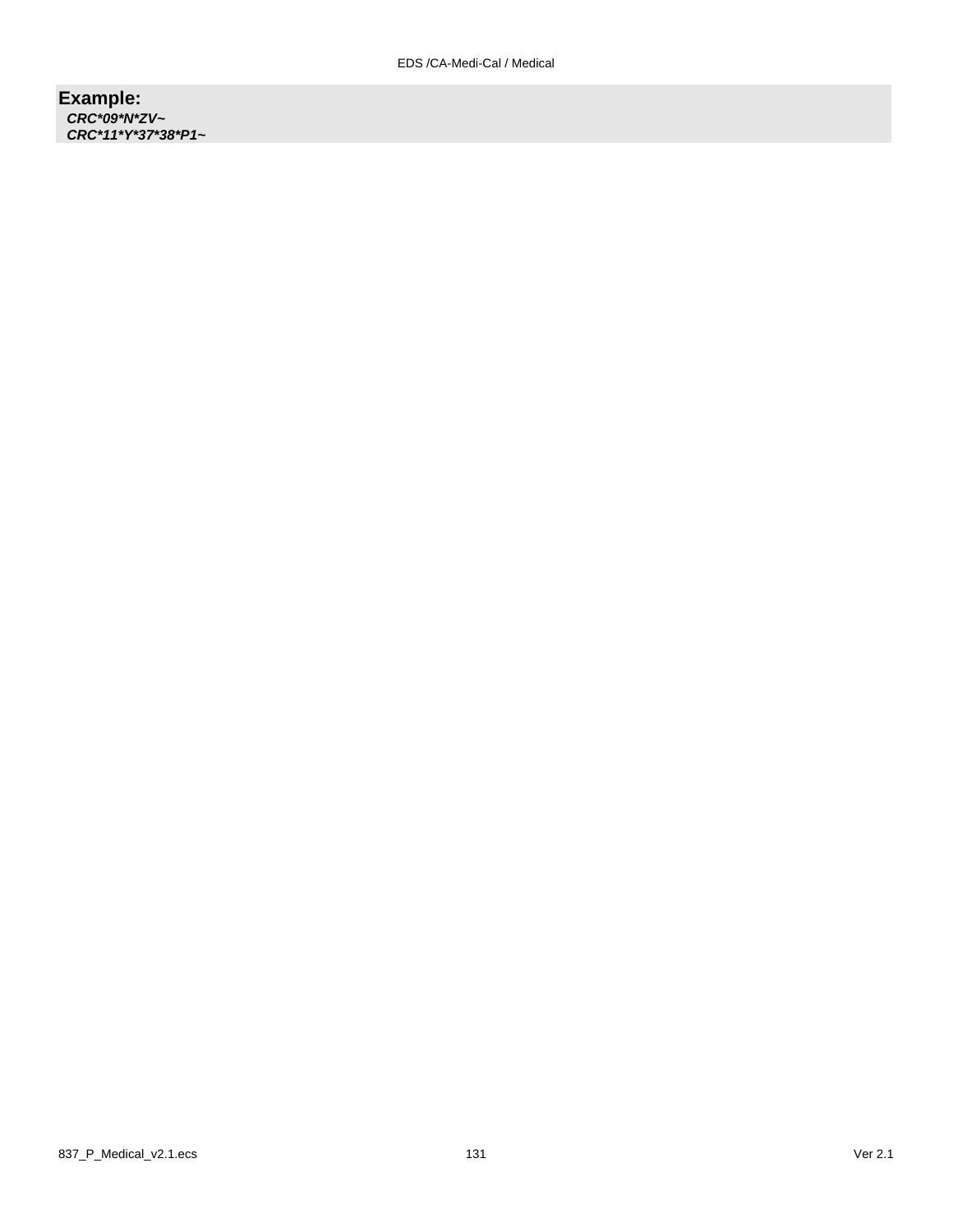# **DTP** Date - Service Date  $\left[\begin{array}{cc} \text{Pos: 455} & \text{Max: 1} \\ \text{Detail-Optional} & \text{Detail-Optional} \\ \text{Loop: 2400} & \text{Elements: 3} \end{array}\right]$

**User Option (Usage):** Required

To specify any or all of a date, a time, or a time period

#### **Element Summary:**

| $\underline{\mathsf{Id}}$<br>Ref<br>DTP01<br>374 |      | <b>Element Name</b><br><b>Date/Time Qualifier</b>     |                                                                                                          | Req<br>м | <b>Type</b><br>ID | Min/Max<br>3/3 | <b>Usage</b><br>Required | <u>Rep</u> |
|--------------------------------------------------|------|-------------------------------------------------------|----------------------------------------------------------------------------------------------------------|----------|-------------------|----------------|--------------------------|------------|
|                                                  |      |                                                       | <b>Industry: Date Time Qualifier</b>                                                                     |          |                   |                |                          |            |
|                                                  |      | Code<br>472                                           | <b>Name</b><br>Service                                                                                   |          |                   |                |                          |            |
| DTP <sub>02</sub>                                | 1250 |                                                       | Date Time Period Format Qualifier                                                                        | м        | ID                | 2/3            | Required                 |            |
|                                                  |      | Code<br>D8<br>R <sub>D</sub> 8                        | <b>Name</b><br>Date Expressed in Format CCYYMMDD<br>Range of Dates Expressed in Format CCYYMMDD-CCYYMMDD |          |                   |                |                          |            |
| DTP03                                            | 1251 | Date Time Period                                      |                                                                                                          | м        | AN                | 1/35           | Required                 |            |
|                                                  |      | <b>Industry: Service Date</b><br>first 17 characters. | Medi-Cal Note: Medi-Cal will only use the<br>CMS-1500 form field number 24a.                             |          |                   |                |                          |            |

#### **Example:**

*DTP\*472\*RD8\*19970607-19970608~*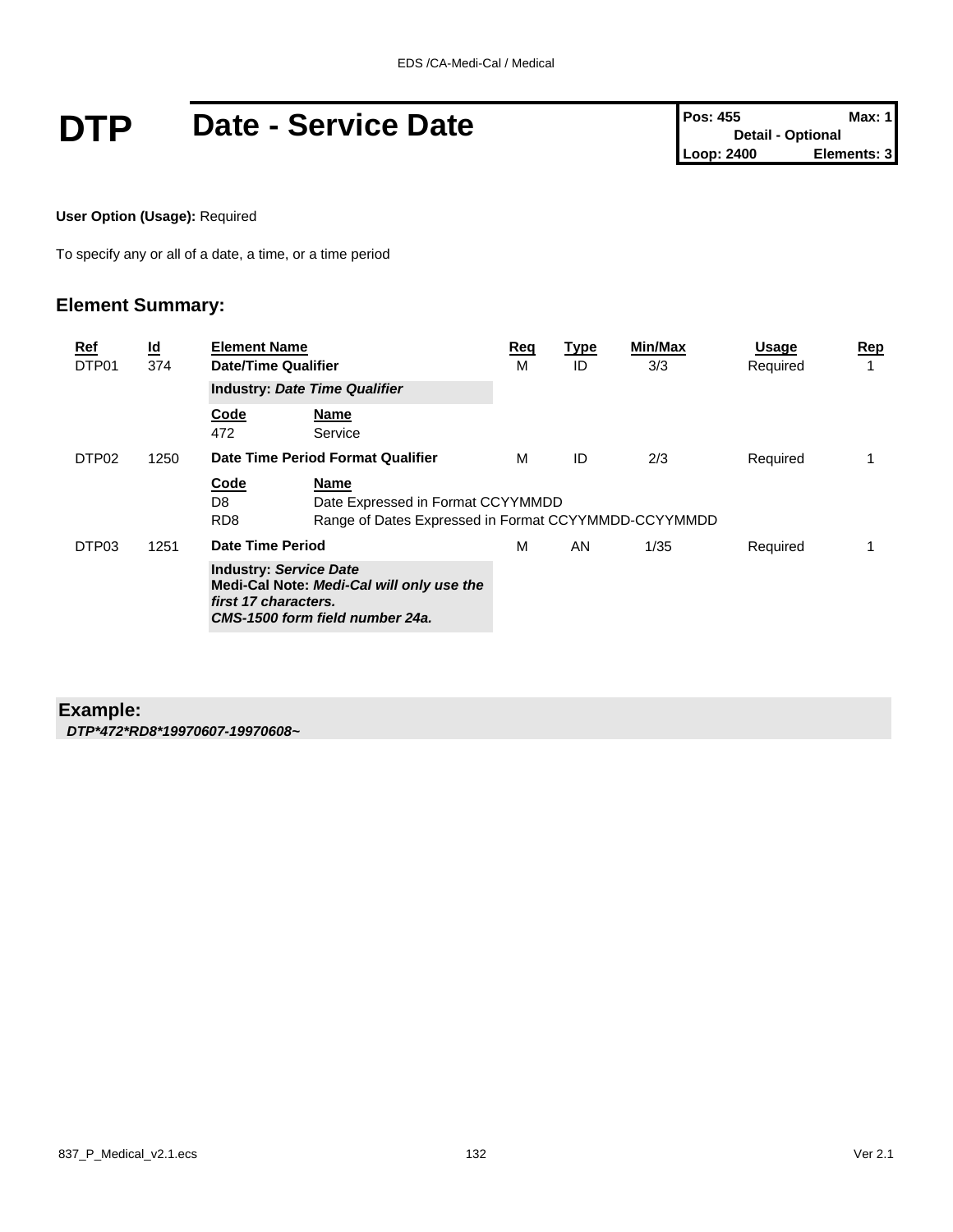### **DTP** Date - Onset of Current **Symptom/Illness**

**Pos: 455 Max: 1 Detail - Optional Loop: 2400 Elements: 3**

**User Option (Usage):** Situational

To specify any or all of a date, a time, or a time period

#### **Element Summary:**

| $\underline{\mathsf{Id}}$<br>Ref<br>DTP01<br>374 |      | <b>Element Name</b><br><b>Date/Time Qualifier</b>  |                                                                             | Req<br>М | Type<br>ID | Min/Max<br>3/3 | <b>Usage</b><br>Required | <u>Rep</u><br>1 |
|--------------------------------------------------|------|----------------------------------------------------|-----------------------------------------------------------------------------|----------|------------|----------------|--------------------------|-----------------|
|                                                  |      | <b>Industry: Date Time Qualifier</b>               |                                                                             |          |            |                |                          |                 |
|                                                  |      | Code<br>431                                        | Name<br>Onset of Current Symptoms or Illness                                |          |            |                |                          |                 |
| DTP <sub>02</sub>                                | 1250 |                                                    | Date Time Period Format Qualifier                                           | м        | ID         | 2/3            | Required                 |                 |
|                                                  |      | Code<br>D8                                         | Name<br>Date Expressed in Format CCYYMMDD                                   |          |            |                |                          |                 |
| DTP03                                            | 1251 | Date Time Period                                   |                                                                             | М        | AN         | 1/35           | Required                 |                 |
|                                                  |      | <b>Industry: Onset Date</b><br>first 8 characters. | Medi-Cal Note: Medi-Cal will only use the<br>CMS-1500 form field number 14. |          |            |                |                          |                 |

#### **Example:**

*DTP\*431\*D8\*19971112~*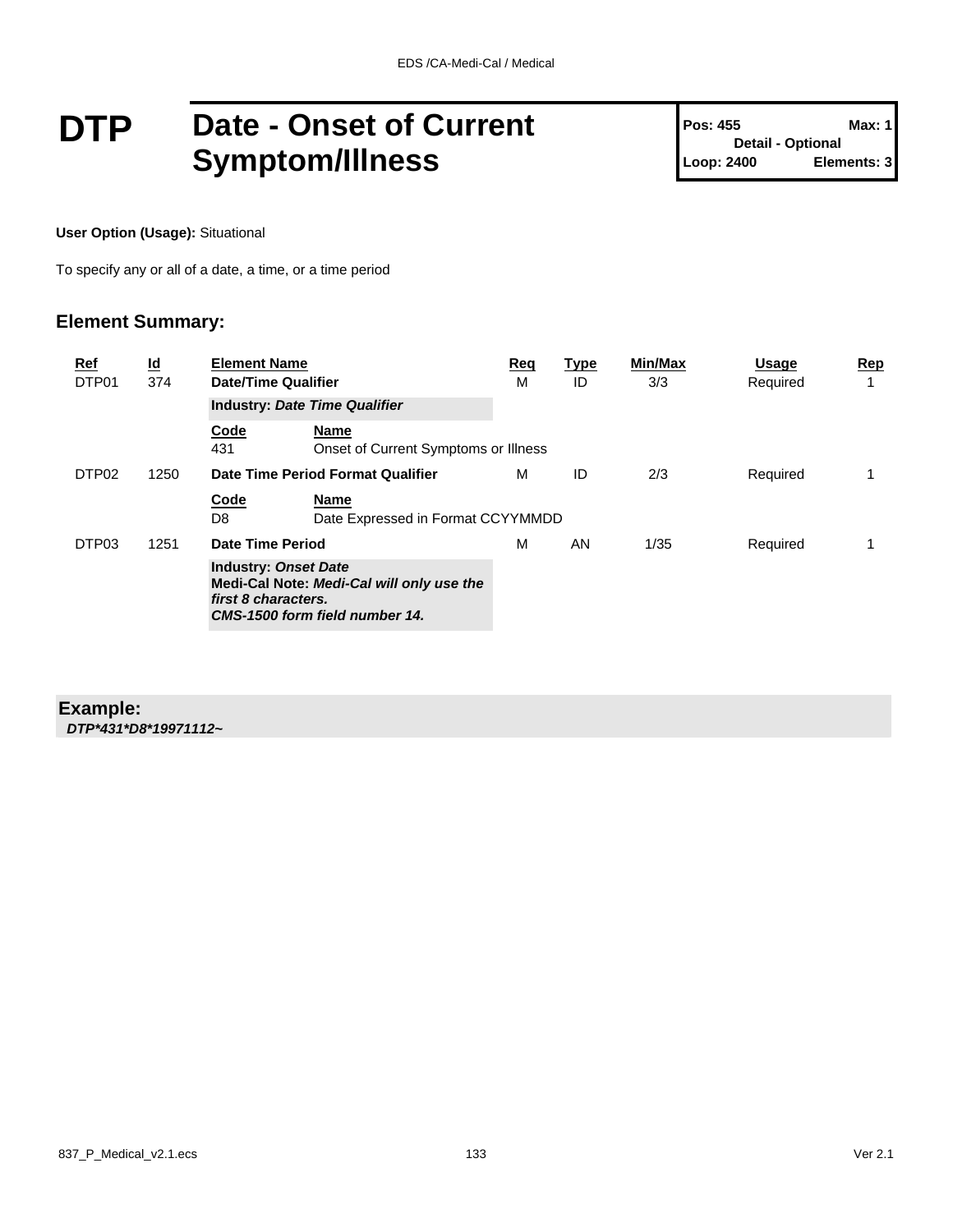## **DTP** Date - Last X-ray **Pos: 455** Max: 1<br>
Loop: 2400 Elements: 3

**User Option (Usage):** Situational

To specify any or all of a date, a time, or a time period

### **Element Summary:**

| <b>Ref</b><br>DTP01 | $\underline{\mathsf{Id}}$<br>374 | <b>Element Name</b><br>Date/Time Qualifier |                                           | <u>Req</u><br>M | <u>Type</u><br>ID | Min/Max<br>3/3 | Usage<br>Required | Rep |
|---------------------|----------------------------------|--------------------------------------------|-------------------------------------------|-----------------|-------------------|----------------|-------------------|-----|
|                     |                                  |                                            | <b>Industry: Date Time Qualifier</b>      |                 |                   |                |                   |     |
|                     |                                  | Code<br>455                                | Name<br>Last X-Ray                        |                 |                   |                |                   |     |
| DTP <sub>02</sub>   | 1250                             |                                            | Date Time Period Format Qualifier         | м               | ID                | 2/3            | Required          |     |
|                     |                                  | Code<br>D8                                 | Name<br>Date Expressed in Format CCYYMMDD |                 |                   |                |                   |     |
| DTP03               | 1251                             |                                            | Date Time Period                          |                 | AN                | 1/35           | Required          |     |
|                     |                                  | <b>Industry: Last X-Ray Date</b>           |                                           |                 |                   |                |                   |     |

#### **Example:**

*DTP\*455\*D8\*19970220~*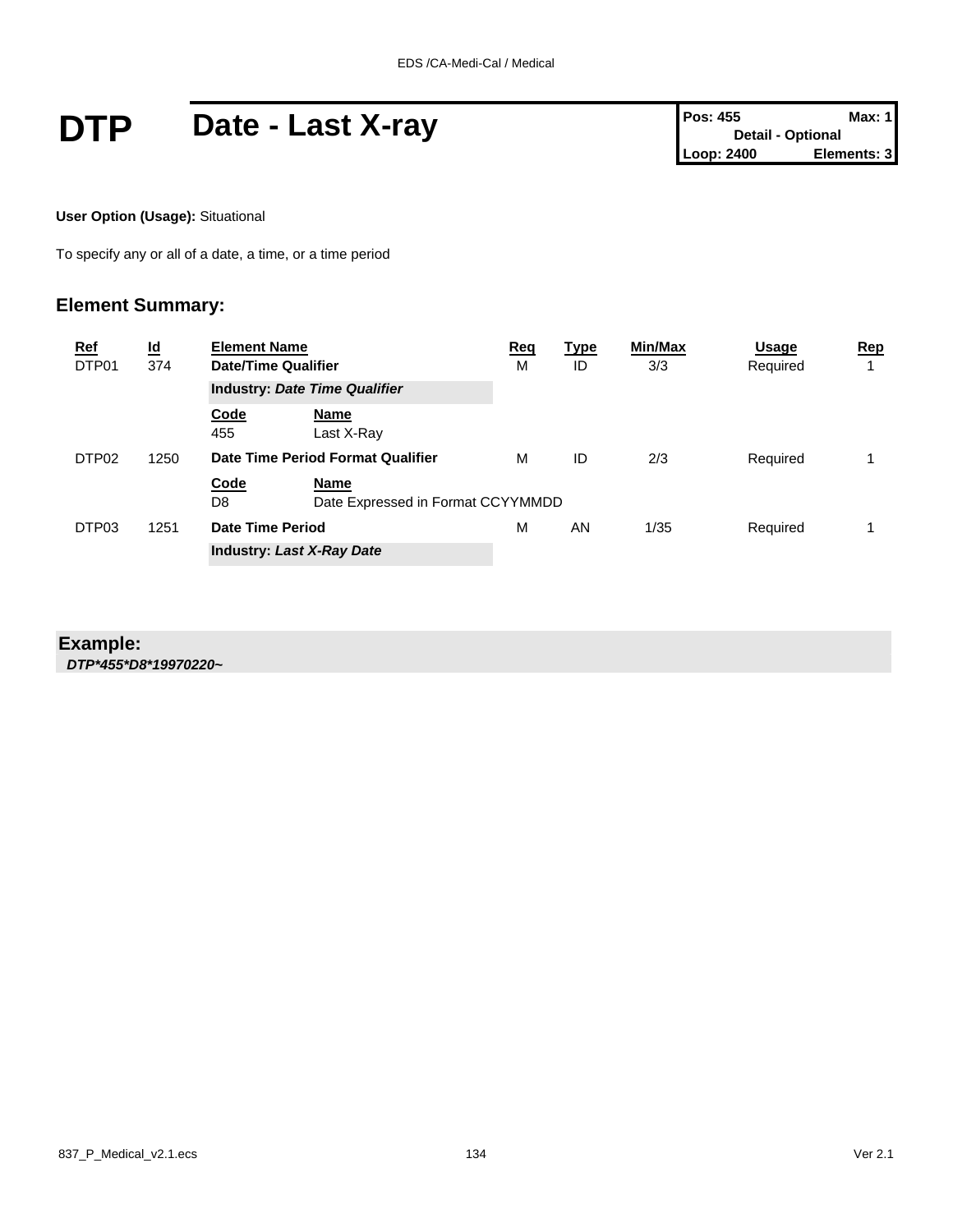## **DTP Date - Similar Illness/Symptom Onset**

| <b>Pos: 455</b>          | Max: 1      |
|--------------------------|-------------|
| <b>Detail - Optional</b> |             |
| Loop: 2400               | Elements: 3 |

T

**User Option (Usage):** Situational

To specify any or all of a date, a time, or a time period

#### **Element Summary:**

| Ref<br>DTP01      | $\underline{\mathsf{Id}}$<br>374 | <b>Element Name</b><br>Date/Time Qualifier |                                                                                        | Req<br>м | <b>Type</b><br>ID | Min/Max<br>3/3 | <b>Usage</b><br>Required | Rep |
|-------------------|----------------------------------|--------------------------------------------|----------------------------------------------------------------------------------------|----------|-------------------|----------------|--------------------------|-----|
|                   |                                  | <b>Industry: Date Time Qualifier</b>       |                                                                                        |          |                   |                |                          |     |
|                   |                                  | Code<br>438                                | Name<br>Onset of Similar Symptoms or Illness                                           |          |                   |                |                          |     |
| DTP <sub>02</sub> | 1250                             |                                            | Date Time Period Format Qualifier                                                      | м        | ID                | 2/3            | Required                 |     |
|                   |                                  | <b>Code</b><br>D8                          | <b>Name</b><br>Date Expressed in Format CCYYMMDD                                       |          |                   |                |                          |     |
| DTP03             | 1251                             | Date Time Period                           |                                                                                        | м        | AN                | 1/35           | Required                 |     |
|                   |                                  | number 15.                                 | <b>Industry: Similar Illness or Symptom Date</b><br>Medi-Cal Note: CMS-1500 form field |          |                   |                |                          |     |

#### **Example:** *DTP\*438\*D8\*19970115~*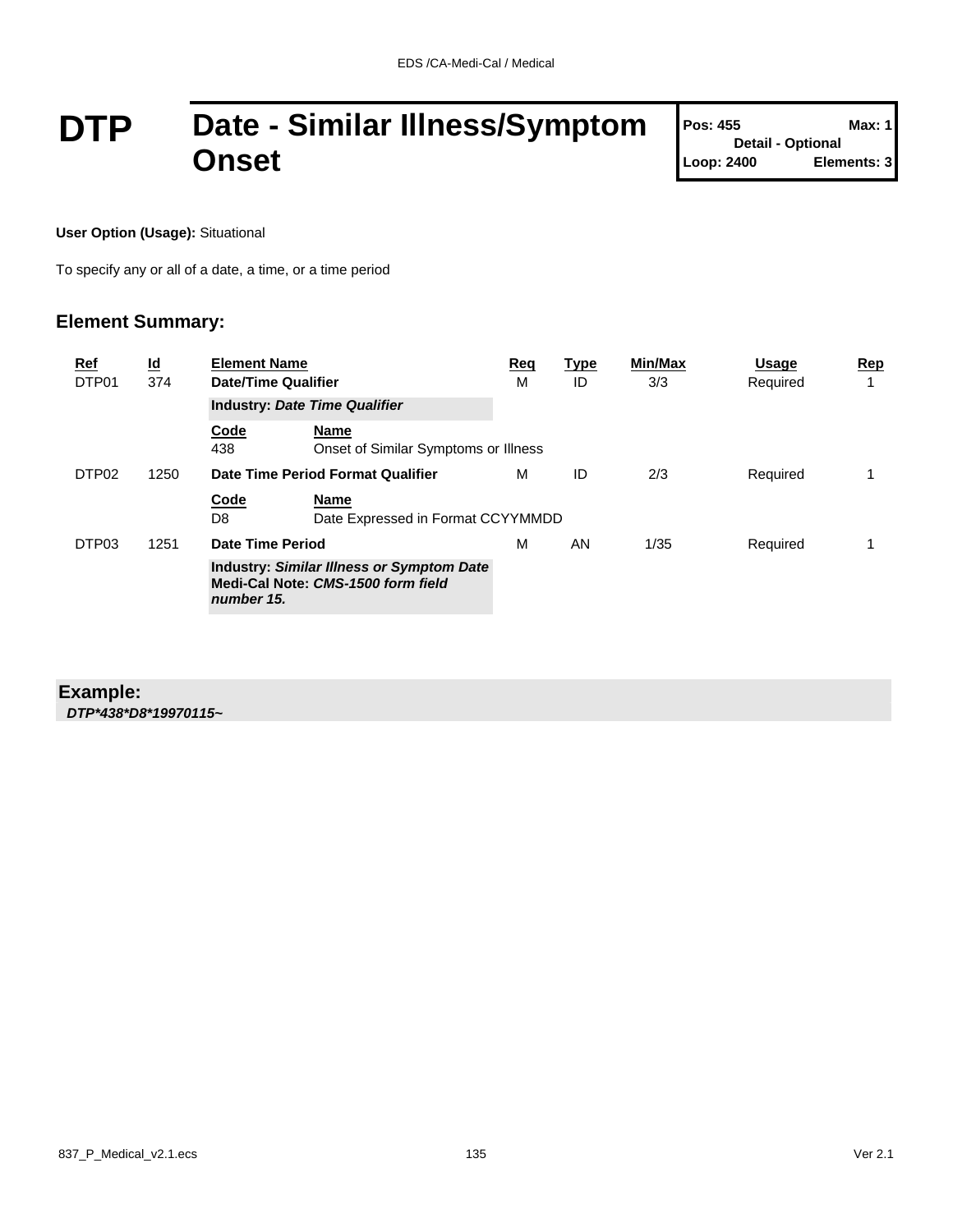# **MEA Test Result Pos: 462 Max: 20**<br> **Pos: 462 Max: 20**<br>
Loop: 2400 **Elements: 3**

#### **User Option (Usage):** Situational

To specify physical measurements or counts, including dimensions, tolerances, variances, and weights(See Figures Appendix for example of use of C001)

#### **Element Summary:**

| <u>Ref</u><br>MEA01 | $\underline{\mathsf{Id}}$<br>737 | <b>Element Name</b>                                                                                                  | <b>Measurement Reference ID Code</b>                                                                                             | Reg<br>$\circ$ | <u>Type</u><br>ID | Min/Max<br>2/2 | <u>Usage</u><br>Required | Rep<br>1 |
|---------------------|----------------------------------|----------------------------------------------------------------------------------------------------------------------|----------------------------------------------------------------------------------------------------------------------------------|----------------|-------------------|----------------|--------------------------|----------|
|                     |                                  | <b>Industry: Measurement Reference</b><br><b>Identification Code</b><br>Alias: Measurement identifier                |                                                                                                                                  |                |                   |                |                          |          |
|                     |                                  | Code<br><b>OG</b><br><b>TR</b>                                                                                       | <b>Name</b><br>Original<br><b>Test Results</b>                                                                                   |                |                   |                |                          |          |
| MEA02               | 738                              |                                                                                                                      | <b>Measurement Qualifier</b>                                                                                                     | O              | ID                | 1/3            | Required                 | 1        |
|                     |                                  | <b>Code</b><br><b>HT</b><br>R <sub>1</sub><br>R <sub>2</sub><br>R <sub>3</sub><br>R <sub>4</sub><br>ZO<br><b>GRA</b> | <b>Name</b><br>Height<br>Hemoglobin<br>Hematocrit<br><b>Epoetin Starting Dosage</b><br>Creatin<br>Oxygen<br><b>Gas Test Rate</b> |                |                   |                |                          |          |
| MEA03               | 739                              | <b>Measurement Value</b>                                                                                             |                                                                                                                                  | С              | $\mathsf{R}$      | 1/20           | Required                 | 1        |
|                     |                                  | <b>Industry: Test Results</b>                                                                                        |                                                                                                                                  |                |                   |                |                          |          |

#### **Example:** *MEA\*TR\*R1\*113.4~*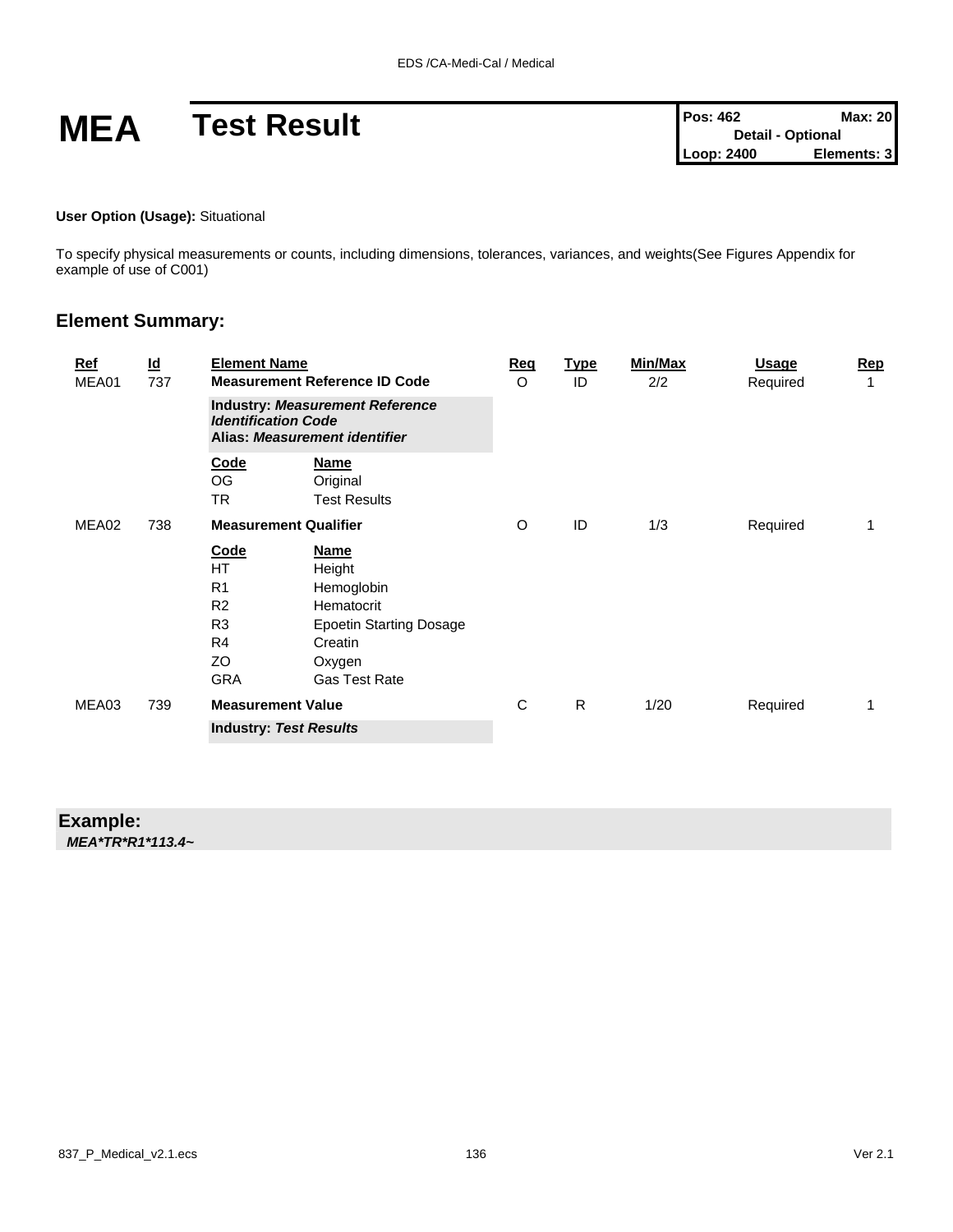## **REF Prior Authorization or Referral Number**

| <b>Pos: 470</b>          | <b>Max: 2</b> |
|--------------------------|---------------|
| <b>Detail - Optional</b> |               |
| Loop: 2400               | Elements: 2   |

T

**User Option (Usage):** Situational

To specify identifying information

### **Element Summary:**

| <u>Ref</u><br>REF01 | <u>ld</u><br>128 | <b>Element Name</b>             | <b>Reference Identification Qualifier</b>                                                                                      | <u>Req</u><br>M | <u>Type</u><br>ID | Min/Max<br>2/3 | Usage<br>Required | Rep<br>4 |
|---------------------|------------------|---------------------------------|--------------------------------------------------------------------------------------------------------------------------------|-----------------|-------------------|----------------|-------------------|----------|
|                     |                  | Code<br>G1                      | Name<br><b>Prior Authorization Number</b>                                                                                      |                 |                   |                |                   |          |
| REF <sub>02</sub>   | 127              | <b>Reference Identification</b> |                                                                                                                                | C               | ΑN                | 1/30           | Required          |          |
|                     |                  | <b>Number</b><br>characters.    | <b>Industry: Prior Authorization or Referral</b><br>Medi-Cal Note: Medi-Cal TAR number.<br>Medi-Cal will only use the first 11 |                 |                   |                |                   |          |

#### **Example:**

*REF\*9F\*12345678~*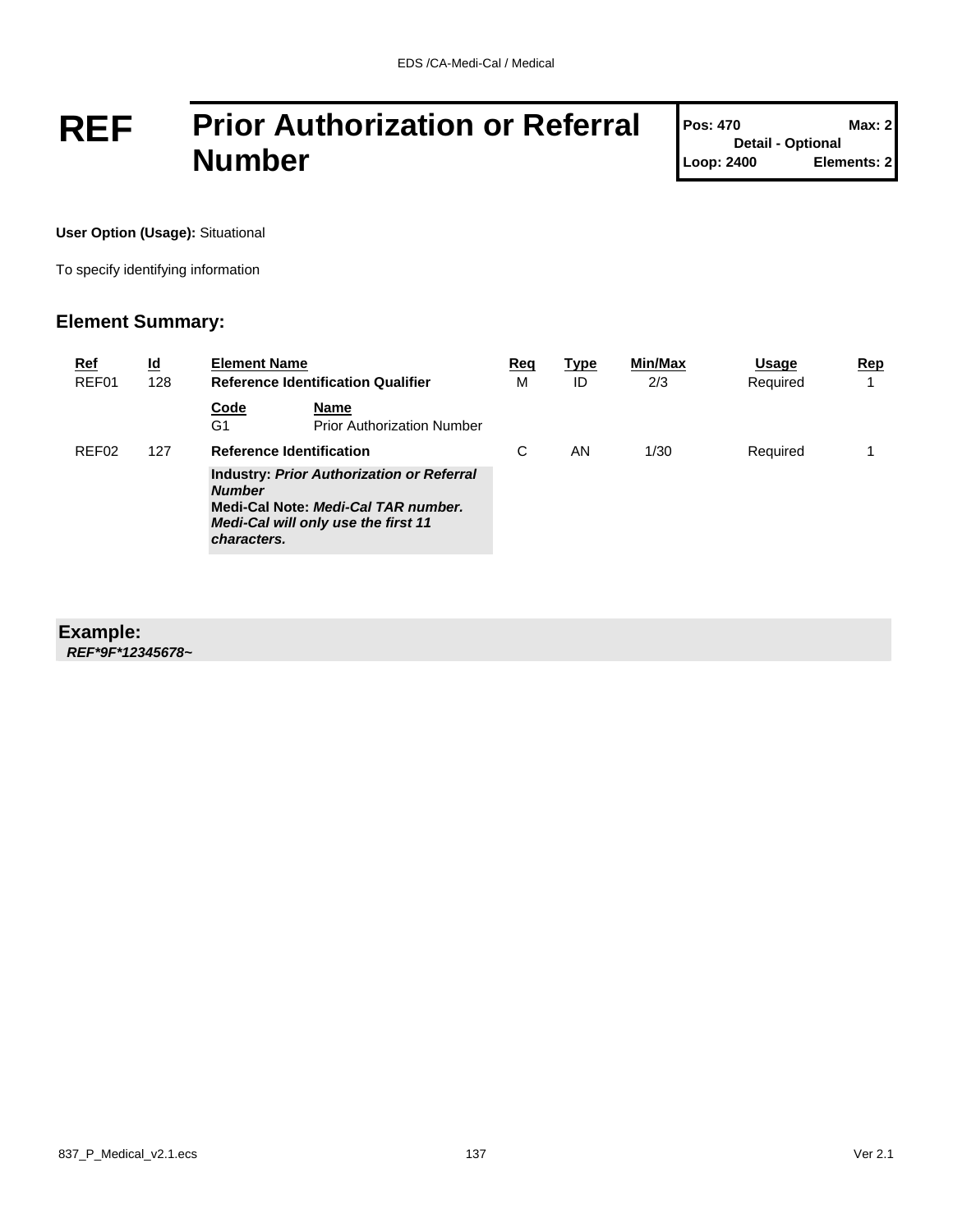## **REF** Line Item Control Number **Pos:** 470 **Detail - Optional** Max: 1

**Detail - Optional Elements: 2** 

**User Option (Usage):** Situational

To specify identifying information

#### **Element Summary:**

| <u>Ref</u>        | <u>ld</u> | <b>Element Name</b>                       |                                               | <u>Req</u> | <u>Type</u> | <b>Min/Max</b> | <u>Usage</u> | Rep |
|-------------------|-----------|-------------------------------------------|-----------------------------------------------|------------|-------------|----------------|--------------|-----|
| REF01             | 128       | <b>Reference Identification Qualifier</b> |                                               | M          | ID          | 2/3            | Required     |     |
|                   |           | <u>Code</u><br>6R                         | <b>Name</b><br><b>Provider Control Number</b> |            |             |                |              |     |
| REF <sub>02</sub> | 127       |                                           | <b>Reference Identification</b>               | C          | ΑN          | 1/30           | Required     |     |
|                   |           |                                           | <b>Industry: Line Item Control Number</b>     |            |             |                |              |     |

#### **Example:**

*REF\*6R\*54321~*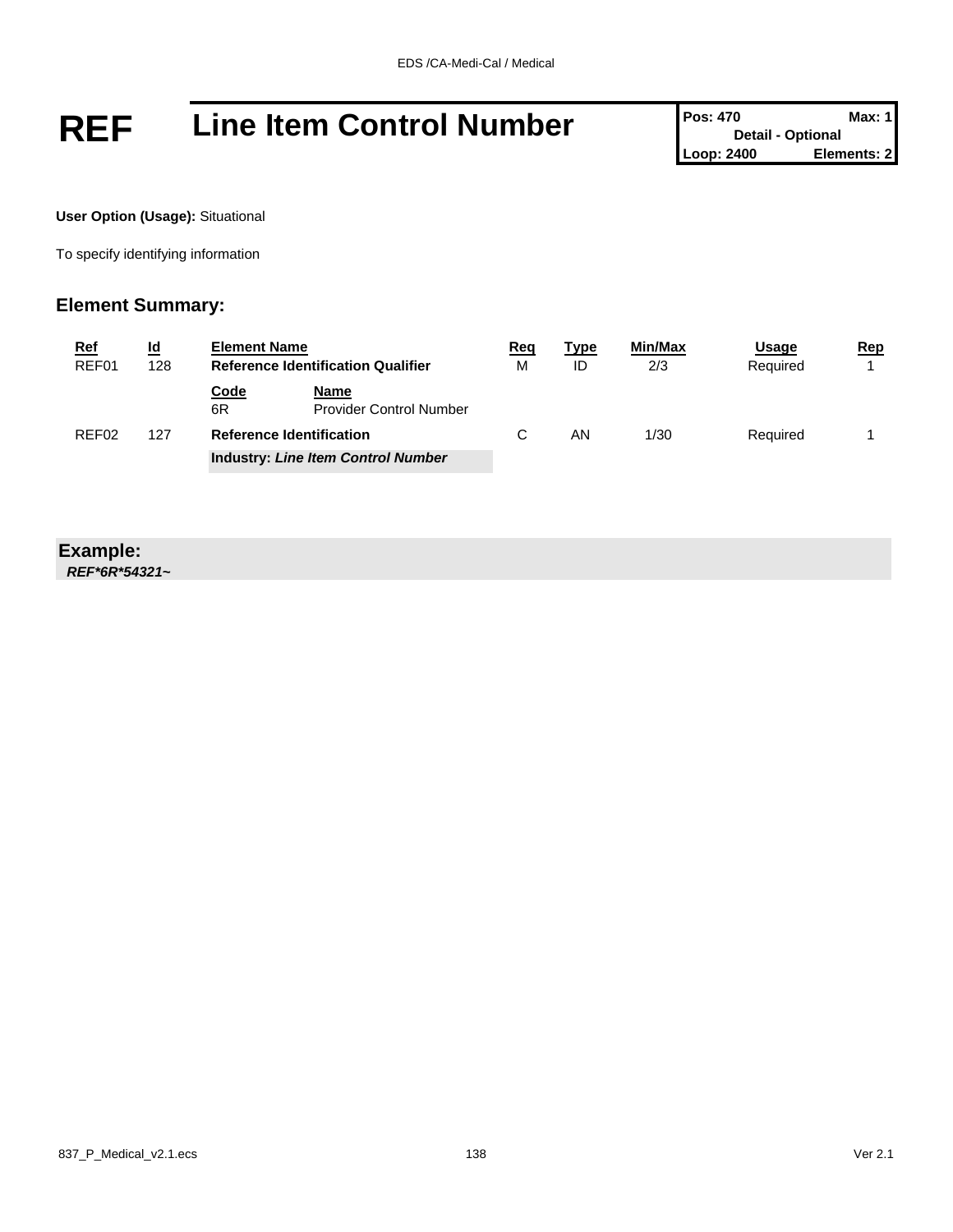## **REF Mammography Certification Number**

**Pos: 470 Max: 1 Detail - Optional Loop: 2400 Elements: 2**

**User Option (Usage):** Situational

To specify identifying information

#### **Element Summary:**

| <u>Ref</u> | <u>ld</u> | <b>Element Name</b>             |                                            | Req | <b>Type</b> | <b>Min/Max</b> | Usage    | Rep |
|------------|-----------|---------------------------------|--------------------------------------------|-----|-------------|----------------|----------|-----|
| REF01      | 128       |                                 | <b>Reference Identification Qualifier</b>  |     | ID          | 2/3            | Required |     |
|            |           | Code<br>EW                      | Name<br>Mammography Certification Number   |     |             |                |          |     |
| REF02      | 127       | <b>Reference Identification</b> |                                            | С   | ΑN          | 1/30           | Required |     |
|            |           | <b>Number</b>                   | <b>Industry: Mammography Certification</b> |     |             |                |          |     |

#### **Example:**

*REF\*EW\*T554~*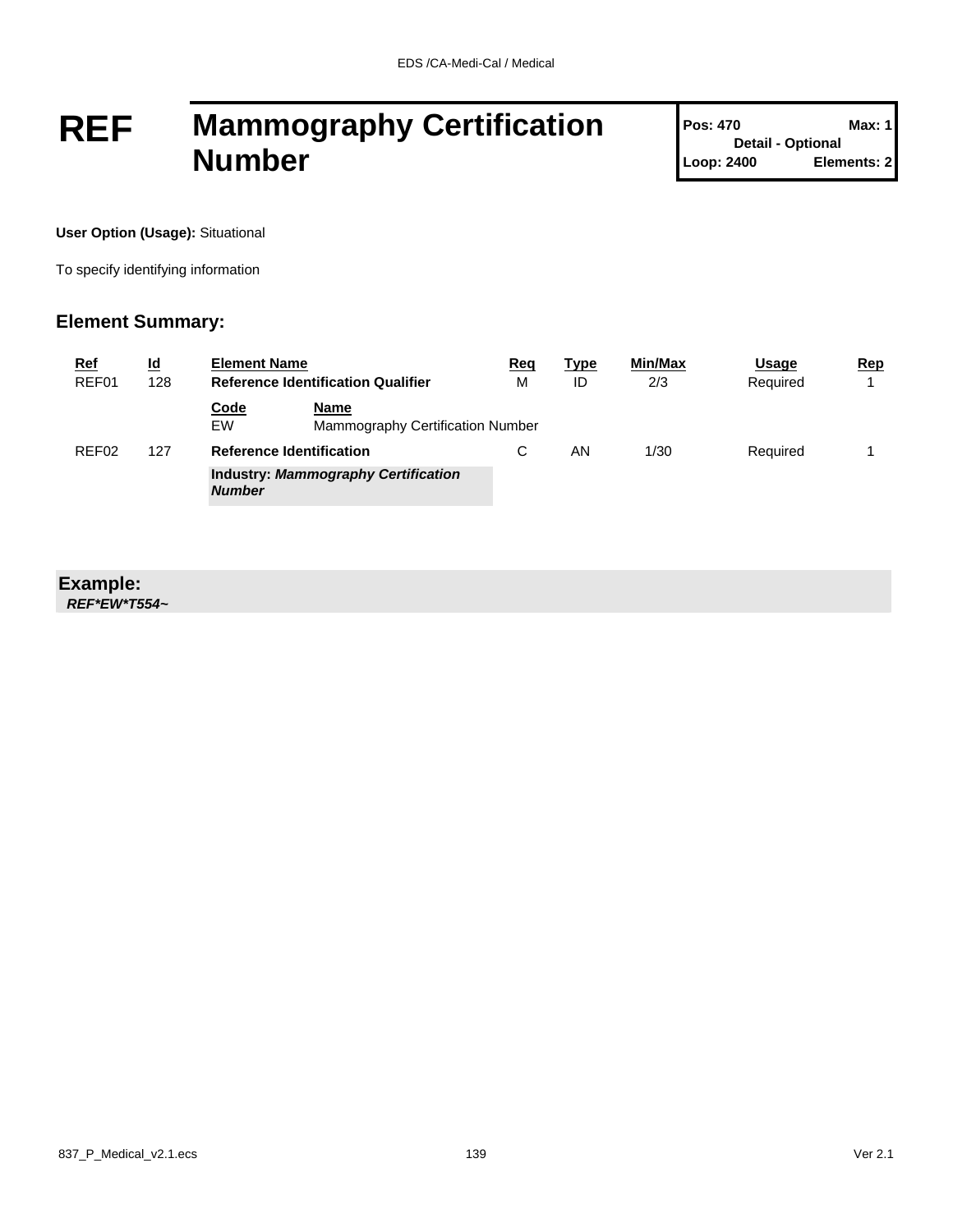## **REF Clinical Laboratory Improvement Amendment (CLIA) Identification**

**Pos: 470 Max: 1 Detail - Optional Loop: 2400 Elements: 2**

**User Option (Usage):** Situational

To specify identifying information

#### **Element Summary:**

| <b>Ref</b><br>REF01 | <u>ld</u><br>128 | <b>Element Name</b><br><b>Reference Identification Qualifier</b> |                                                                             | Req<br>м | <b>Type</b><br>ID | Min/Max<br>2/3 | <b>Usage</b><br>Required | Rep |
|---------------------|------------------|------------------------------------------------------------------|-----------------------------------------------------------------------------|----------|-------------------|----------------|--------------------------|-----|
|                     |                  | <b>Code</b><br>X4                                                | Name<br>Clinical Laboratory Improvement Amendment Number                    |          |                   |                |                          |     |
| REF <sub>02</sub>   | 127              | <b>Reference Identification</b>                                  |                                                                             |          | ΑN                | 1/30           | Required                 |     |
|                     |                  |                                                                  | <b>Industry: Clinical Laboratory</b><br><b>Improvement Amendment Number</b> |          |                   |                |                          |     |

#### **Example:**

*REF\*X4\*12D4567890~*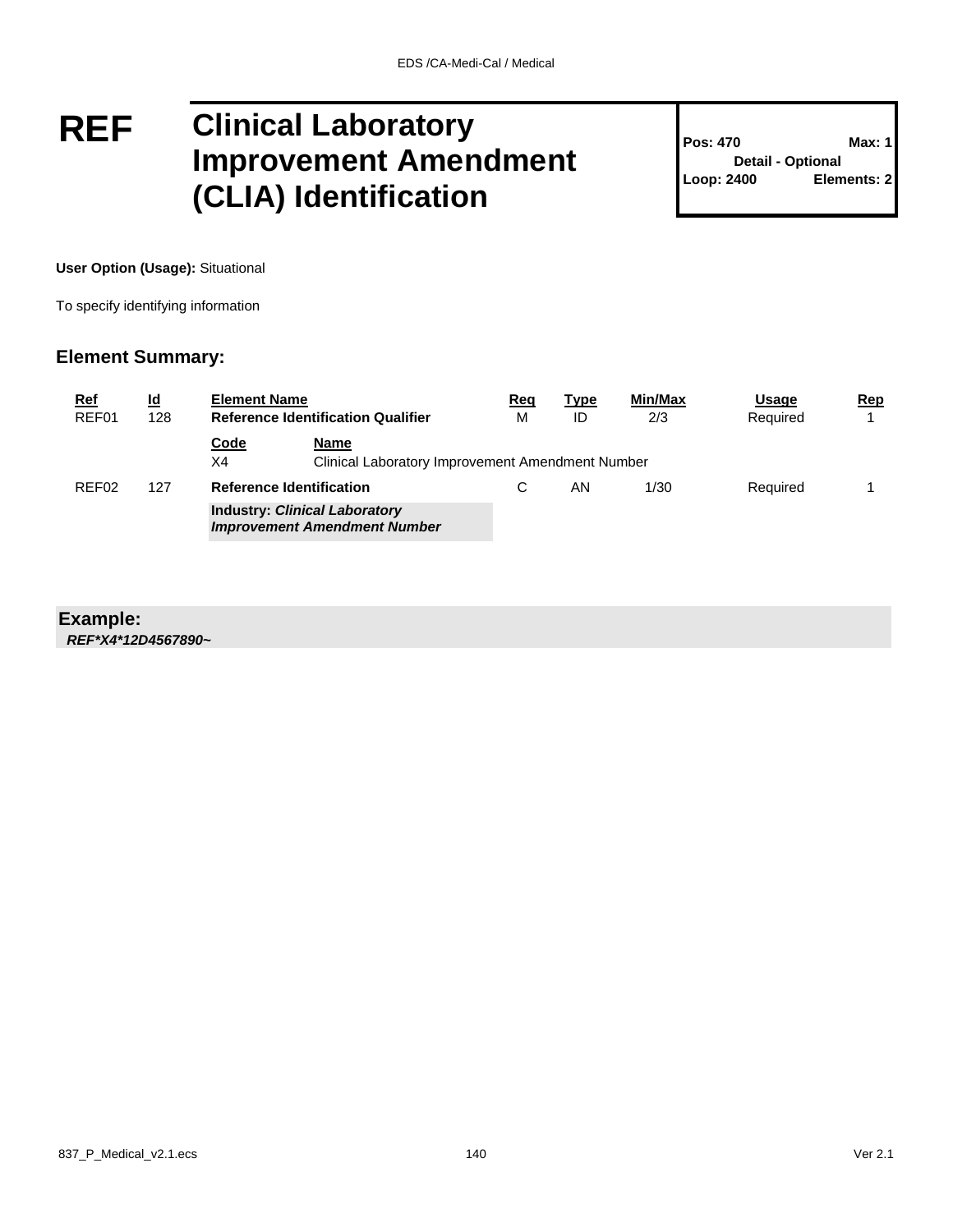# **K3 File Information Pos: 480 Detail - Optional Max: 10**<br>
Loop: 2400 **Elements: 1**

**User Option (Usage):** Situational

To transmit a fixed-format record or matrix contents

#### **Element Summary:**

| <u>Ref</u> | Id  | Element Name                    | Rea | <b>vpe</b> | Min/Max | Jsage    | Rep |
|------------|-----|---------------------------------|-----|------------|---------|----------|-----|
| K301       | 449 | <b>Fixed Format Information</b> | м   | AN         | /80     | Pequireo |     |

**Example:**

*K3\*STATE DATA REQUIREMENT~*

#### **Medi-Cal Note:**

*Medi-Cal may use this segment at a future date for legislatively mandated data not otherwise accommodated by the Professional 837 version 4010A1 Implementation Guide.*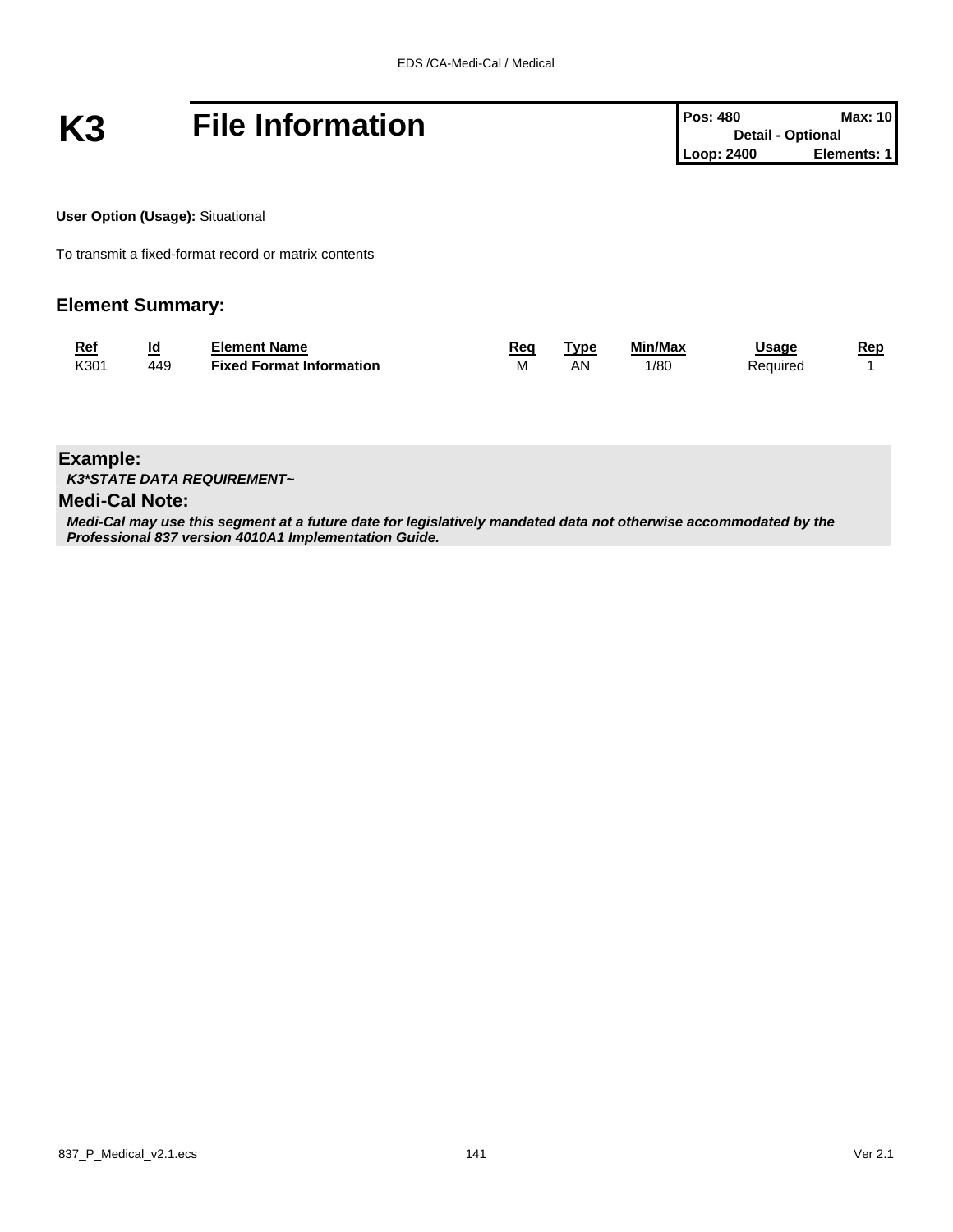**User Option (Usage):** Situational

To transmit information in a free-form format, if necessary, for comment or special instruction

#### **Element Summary:**

| <b>Ref</b>        | $\underline{\mathsf{Id}}$ | <b>Element Name</b>                                                                                       |                                                                                                                                           | Req | <b>Type</b> | Min/Max | <b>Usage</b> | Rep |
|-------------------|---------------------------|-----------------------------------------------------------------------------------------------------------|-------------------------------------------------------------------------------------------------------------------------------------------|-----|-------------|---------|--------------|-----|
| NTE <sub>01</sub> | 363                       | <b>Note Reference Code</b>                                                                                |                                                                                                                                           | O   | ID          | 3/3     | Required     |     |
|                   |                           | Code<br>ADD<br><b>DCP</b><br><b>PMT</b><br><b>TPO</b>                                                     | Name<br>Additional Information<br>Goals, Rehabilitation Potential, or Discharge Plans<br>Payment<br><b>Third Party Organization Notes</b> |     |             |         |              |     |
| NTE <sub>02</sub> | 352                       | <b>Description</b><br><b>Industry: Line Note Text</b><br>Medi-Cal Note: CMS-1500 form field<br>number 19. |                                                                                                                                           | M   | AN          | 1/80    | Required     |     |

#### **Example:**

*NTE\*DCP\*PATIENT GOAL TO BE OFF OXYGEN BY END OF MONTH~*

#### **Medi-Cal Note:**

*Providers may submit data in this segment that was previously sent in the Medi-Cal CMC Remarks records.*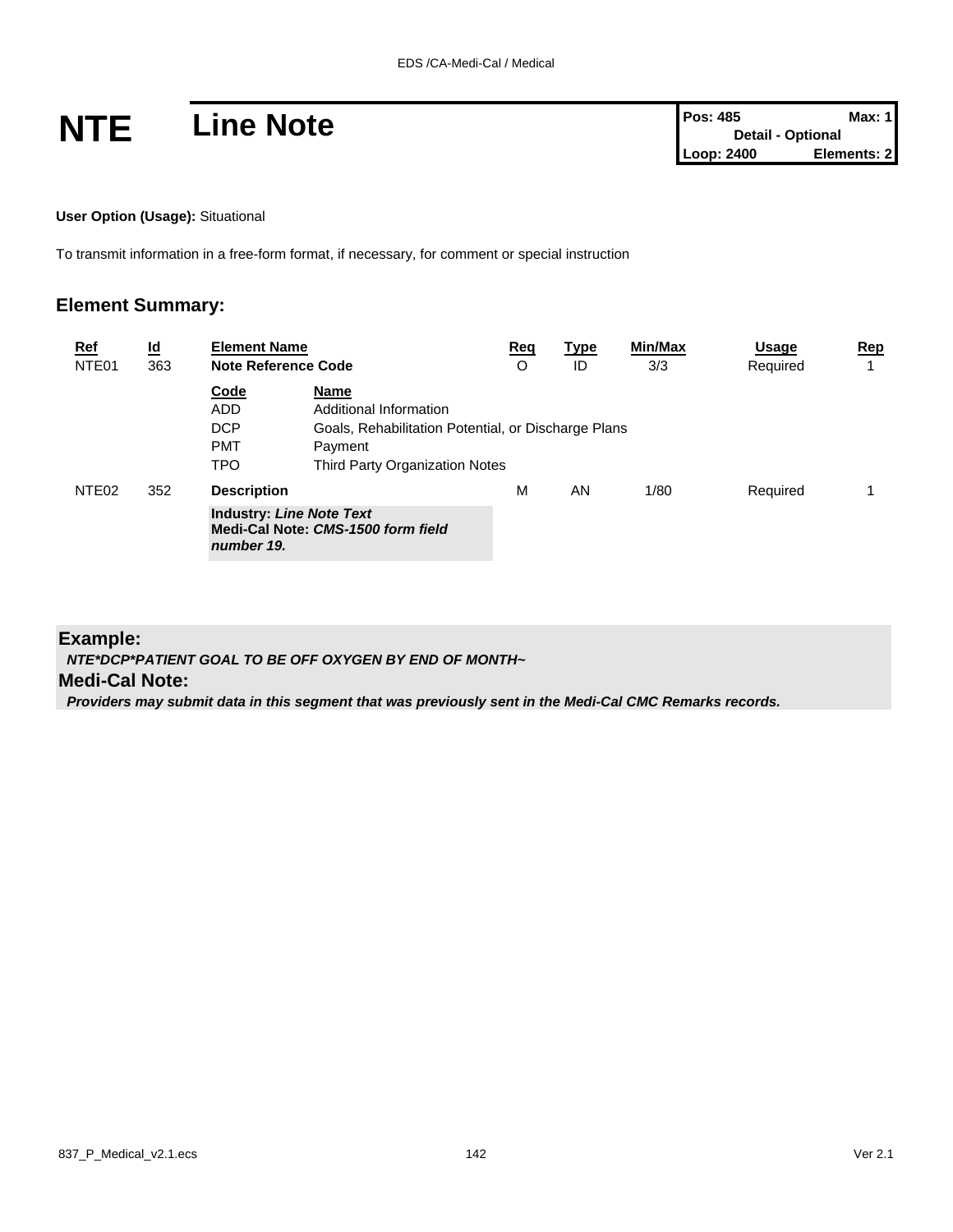**User Option (Usage):** Situational

To specify basic item identification data

#### **Loop Summary:**

| <u>Pos</u> | <u>ld</u>  | <b>Segment Name</b>        | <u>Req</u> | Max Use | Repeat | Usage       |
|------------|------------|----------------------------|------------|---------|--------|-------------|
| 494        | LIN.       | Drug Identification        |            |         |        | Situational |
| 495        | CTP        | Drug Pricing               |            |         |        | Situational |
| 496        | <b>REF</b> | <b>Prescription Number</b> |            |         |        | Situational |

#### **Example:**

*LIN\*\*N4\*01234567891~*

#### **Medi-Cal Note:**

*Although the Implementation Guide allows twenty-five iterations of Loop 2410 per Loop 2400, Medi-Cal will only use one iteration of Loop 2410 per Loop 2400.*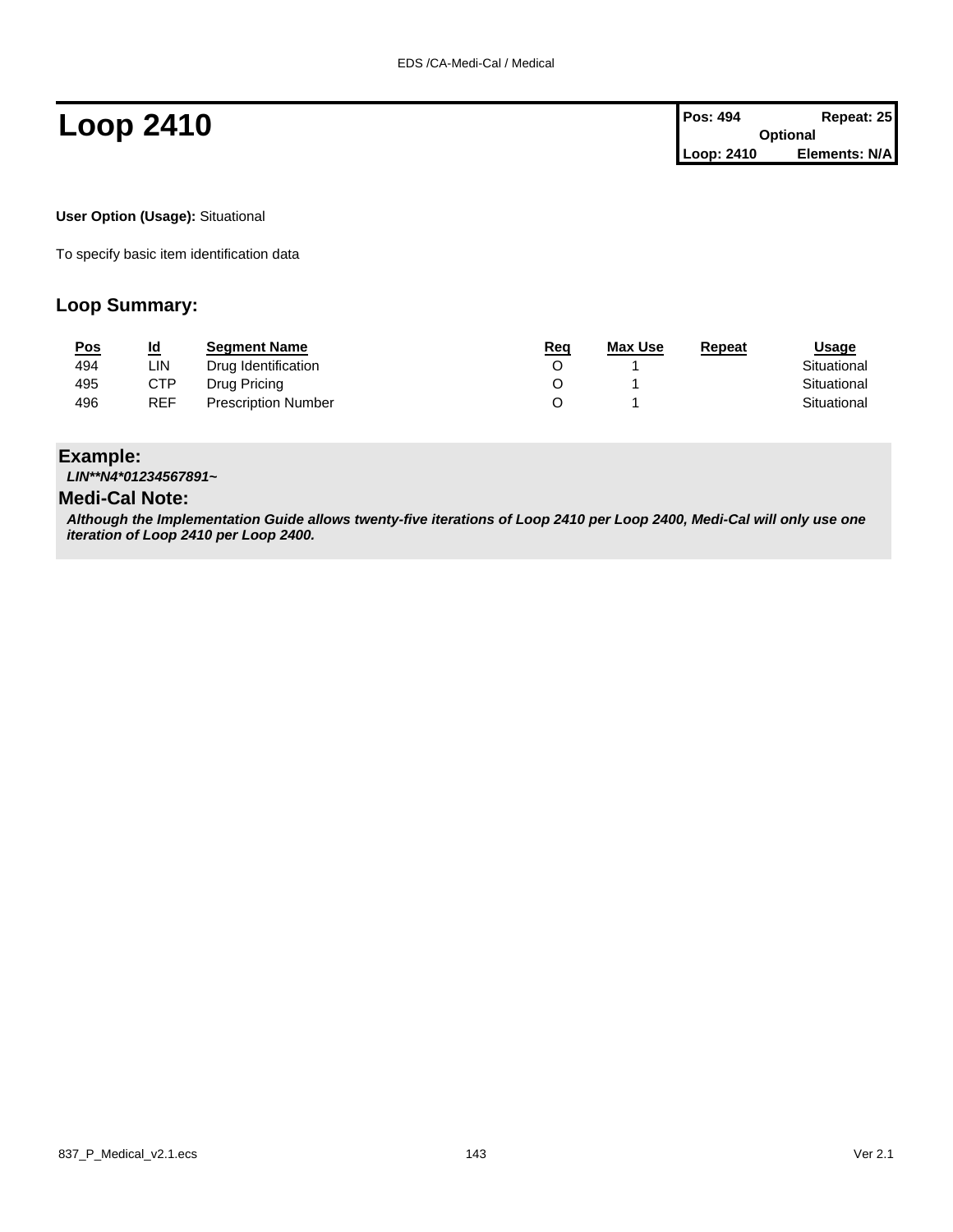# **LIN** Drug Identification **Pos:** 494 **Drug Identification Pos:** 494 **Detail** - Optional **Max:** 1

**User Option (Usage):** Situational

To specify basic item identification data

| Ref<br>LIN <sub>01</sub> | $\overline{\mathsf{Id}}$<br>350 | <b>Element Name</b><br><b>Assigned Identification</b>                                                                                                                                                                                                                                                                                                                                                                                                                                                                                                                       |                                                                                                                                                      | <u>Req</u><br>O | <b>Type</b><br>AN | Min/Max<br>1/20 | <b>Usage</b><br>Not used | <b>Rep</b><br>$\mathbf{1}$ |
|--------------------------|---------------------------------|-----------------------------------------------------------------------------------------------------------------------------------------------------------------------------------------------------------------------------------------------------------------------------------------------------------------------------------------------------------------------------------------------------------------------------------------------------------------------------------------------------------------------------------------------------------------------------|------------------------------------------------------------------------------------------------------------------------------------------------------|-----------------|-------------------|-----------------|--------------------------|----------------------------|
| LIN <sub>02</sub>        | 235                             | <b>Product/Service ID Qualifier</b><br><b>Industry: Product or Service ID Qualifier</b><br>Medi-Cal Note: Use only the<br><b>Product/Service ID Qualifier values listed</b><br>below.<br>CMS-1500 form field number 24A (shaded<br>area), bytes 1-2.                                                                                                                                                                                                                                                                                                                        |                                                                                                                                                      | М               | ID                | 2/2             | Required                 | 1                          |
|                          |                                 | Code<br>EN<br>EO.<br>HI<br>N <sub>4</sub>                                                                                                                                                                                                                                                                                                                                                                                                                                                                                                                                   | Name<br>European Article Number (EAN) (2-5-5-1)<br><b>GTIN EAN/UCC</b><br>HIBC (Health Care Industry Bar Code)<br>National Drug Code in 5-4-2 Format |                 |                   |                 |                          |                            |
|                          |                                 |                                                                                                                                                                                                                                                                                                                                                                                                                                                                                                                                                                             | <b>CODE SOURCE:</b><br>240: National Drug Code by Format                                                                                             |                 |                   |                 |                          |                            |
|                          |                                 | <b>ON</b><br>UK                                                                                                                                                                                                                                                                                                                                                                                                                                                                                                                                                             | Customer Order Number<br>U.P.C./EAN Shipping Container Code (1-2-5-5-1)<br><b>CODE SOURCE:</b><br>See code source 41.                                |                 |                   |                 |                          |                            |
|                          |                                 | UP                                                                                                                                                                                                                                                                                                                                                                                                                                                                                                                                                                          | U.P.C. Consumer Package Code (1-5-5-1)                                                                                                               |                 |                   |                 |                          |                            |
| LIN <sub>03</sub>        | 234                             | <b>Product/Service ID</b>                                                                                                                                                                                                                                                                                                                                                                                                                                                                                                                                                   |                                                                                                                                                      | м               | AN                | 1/48            | Required                 | 1                          |
|                          |                                 | <b>Industry: National Drug Code</b><br><b>Alias: National Drug Code</b><br>Medi-Cal Note: Specify the UPN for the<br>service in the SV1 Segment.<br>Medi-Cal will only use the first nineteen<br>characters (field can be up to nineteen<br>characters depending on Product/Service<br><b>ID Qualifier).</b><br>CMS-1500 form field number 24A (shaded<br>area), bytes 3-21.<br><b>ExternalCodeList</b><br><b>Name: 240</b><br><b>Description: National Drug Code by Format</b><br><b>ExternalCodeList</b><br><b>Name: 41</b><br><b>Description: Universal Product Code</b> |                                                                                                                                                      |                 |                   |                 |                          |                            |
|                          |                                 |                                                                                                                                                                                                                                                                                                                                                                                                                                                                                                                                                                             |                                                                                                                                                      |                 |                   |                 |                          |                            |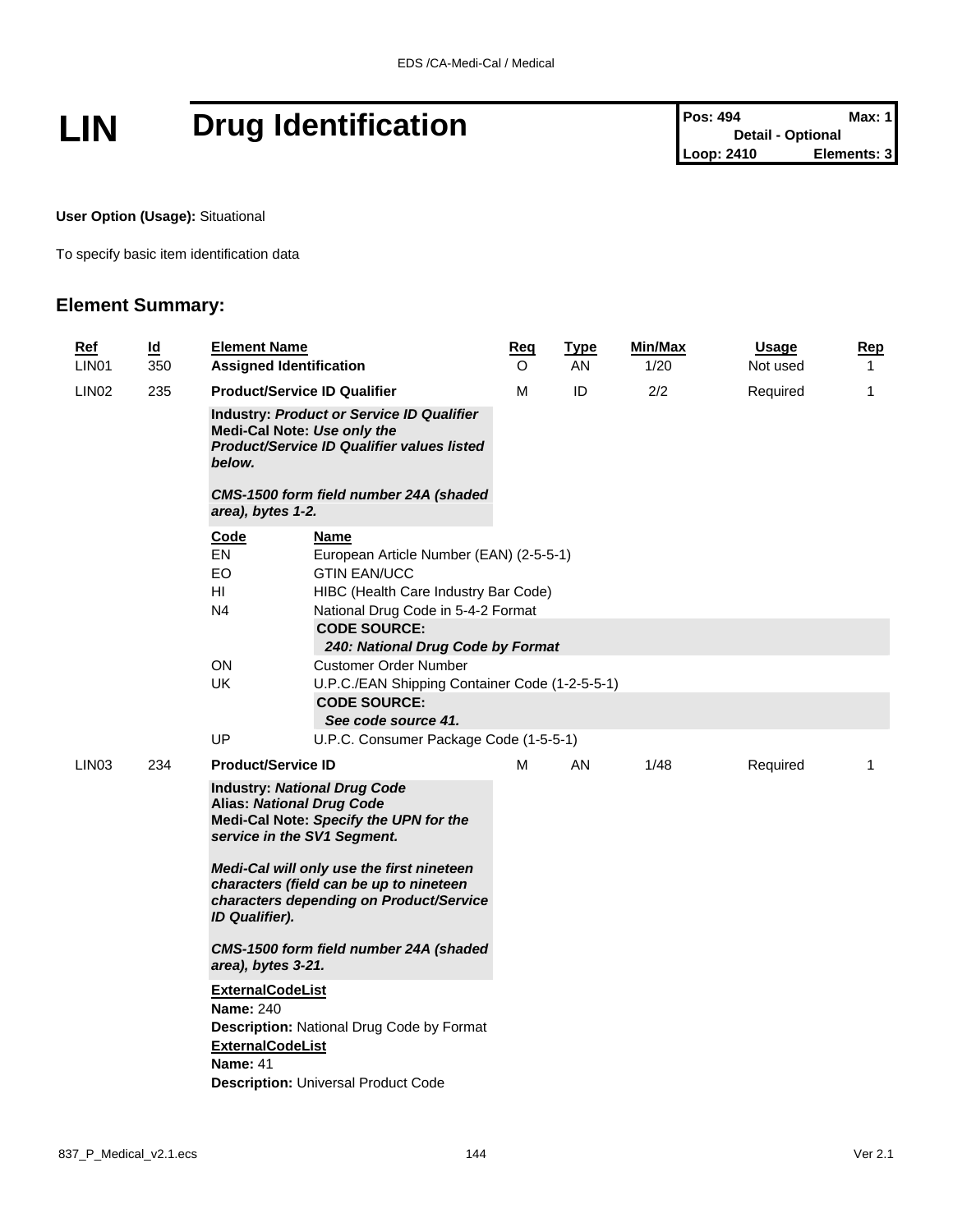**Example:** *LIN\*\*HI\*01234567891~*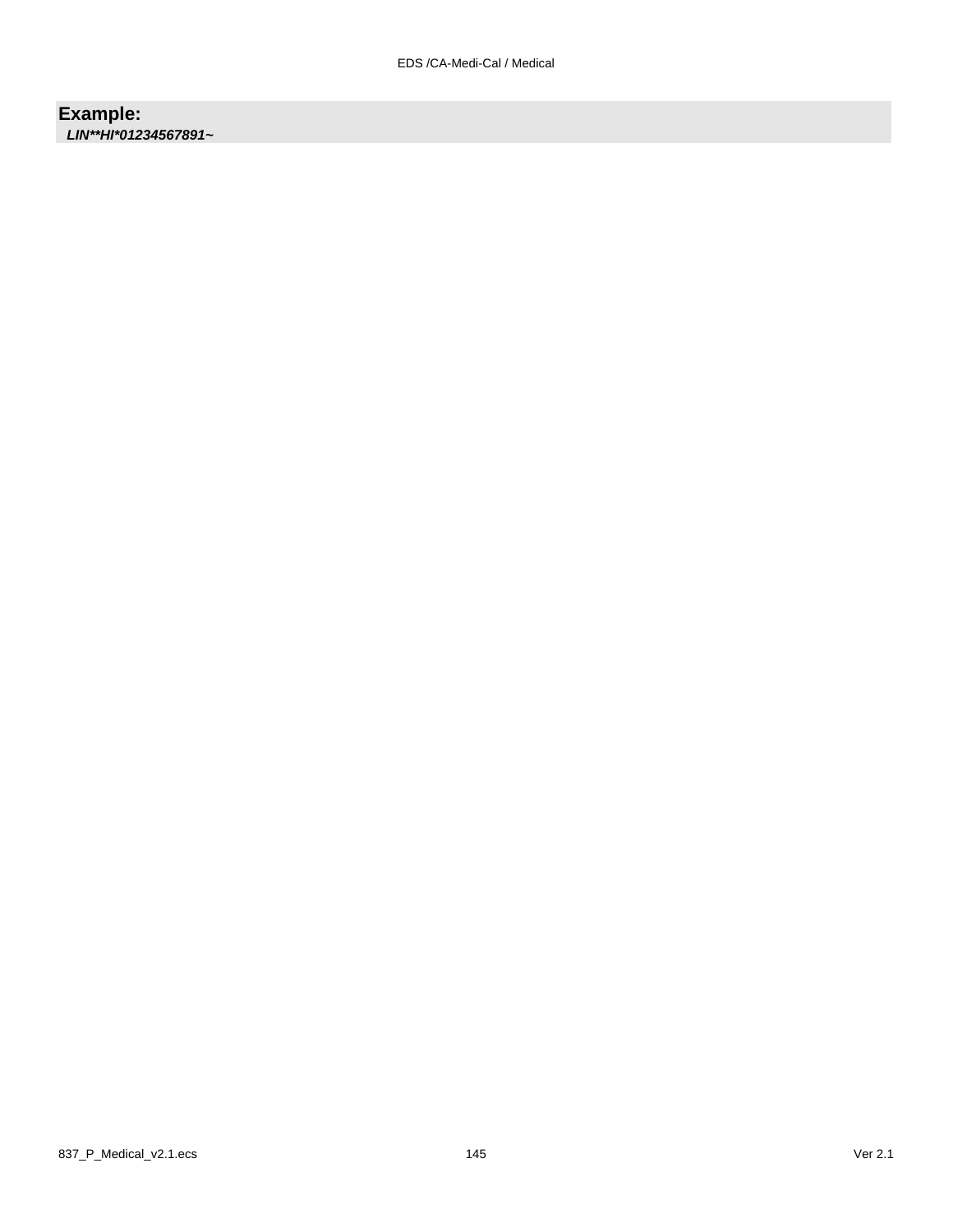# $CTP$  **Drug Pricing**

| <b>Pos: 495</b> | Max: 1                   |
|-----------------|--------------------------|
|                 | <b>Detail - Optional</b> |
| Loop: 2410      | Elements: 5              |

**User Option (Usage):** Situational

To specify pricing information

### **Element Summary:**

| <b>Ref</b><br>CTP01 | $\underline{\mathsf{Id}}$<br>687 | <b>Element Name</b><br><b>Class of Trade Code</b>                                                                                                                                                                                                    | Reg<br>$\Omega$ | <b>Type</b><br>ID | Min/Max<br>2/2 | Usage<br>Not used | Rep<br>1    |
|---------------------|----------------------------------|------------------------------------------------------------------------------------------------------------------------------------------------------------------------------------------------------------------------------------------------------|-----------------|-------------------|----------------|-------------------|-------------|
| CTP <sub>02</sub>   | 236                              | <b>Price Identifier Code</b>                                                                                                                                                                                                                         | X               | ID                | 3/3            | Not used          | 1           |
| CTP <sub>03</sub>   | 212                              | <b>Unit Price</b>                                                                                                                                                                                                                                    | X               | R                 | 1/17           | Required          | 1           |
|                     |                                  | <b>Industry: Drug Unit Price</b><br><b>Alias: Drug Unit Price</b><br>Medi-Cal Note: Price per unit of product,<br>service, commodity, etc.<br>This field is not captured on the CMS-<br>1500 form.                                                   |                 |                   |                |                   |             |
| CTP04               | 380                              | Quantity                                                                                                                                                                                                                                             | X               | R.                | 1/15           | Required          | $\mathbf 1$ |
|                     |                                  | <b>Industry: National Drug Unit Count</b><br><b>Alias: National Drug Unit Count</b><br>Medi-Cal Note: Defines the quantity used.<br>Medi-Cal will only use the first ten<br>characters. CMS-1500 form field number<br>24D (shaded area), bytes 3-12. |                 |                   |                |                   |             |
| CTP <sub>05</sub>   | C001                             | <b>Composite Unit of Measure</b>                                                                                                                                                                                                                     | X               | Comp              |                | Required          | 1           |
|                     |                                  | <b>Industry: Unit or Basis of Measurement</b><br>Alias: Unit or Basis of Measurement<br>Medi-Cal Note: CMS-1500 form field<br>number 24D (shaded area), bytes 1-2.                                                                                   |                 |                   |                |                   |             |
|                     | 355                              | Unit or Basis for Measurement Code                                                                                                                                                                                                                   | M               | ID                | 2/2            | Required          | 1           |
|                     |                                  | Alias: Code qualifier                                                                                                                                                                                                                                |                 |                   |                |                   |             |
|                     |                                  | <b>Code</b><br>Name<br>F <sub>2</sub><br>International Unit<br><b>GR</b><br>Gram<br>ML<br>Milliliter<br>UN<br>Unit                                                                                                                                   |                 |                   |                |                   |             |

#### **Example:**

*CTP\*\*\*1.15\*2\*UN~*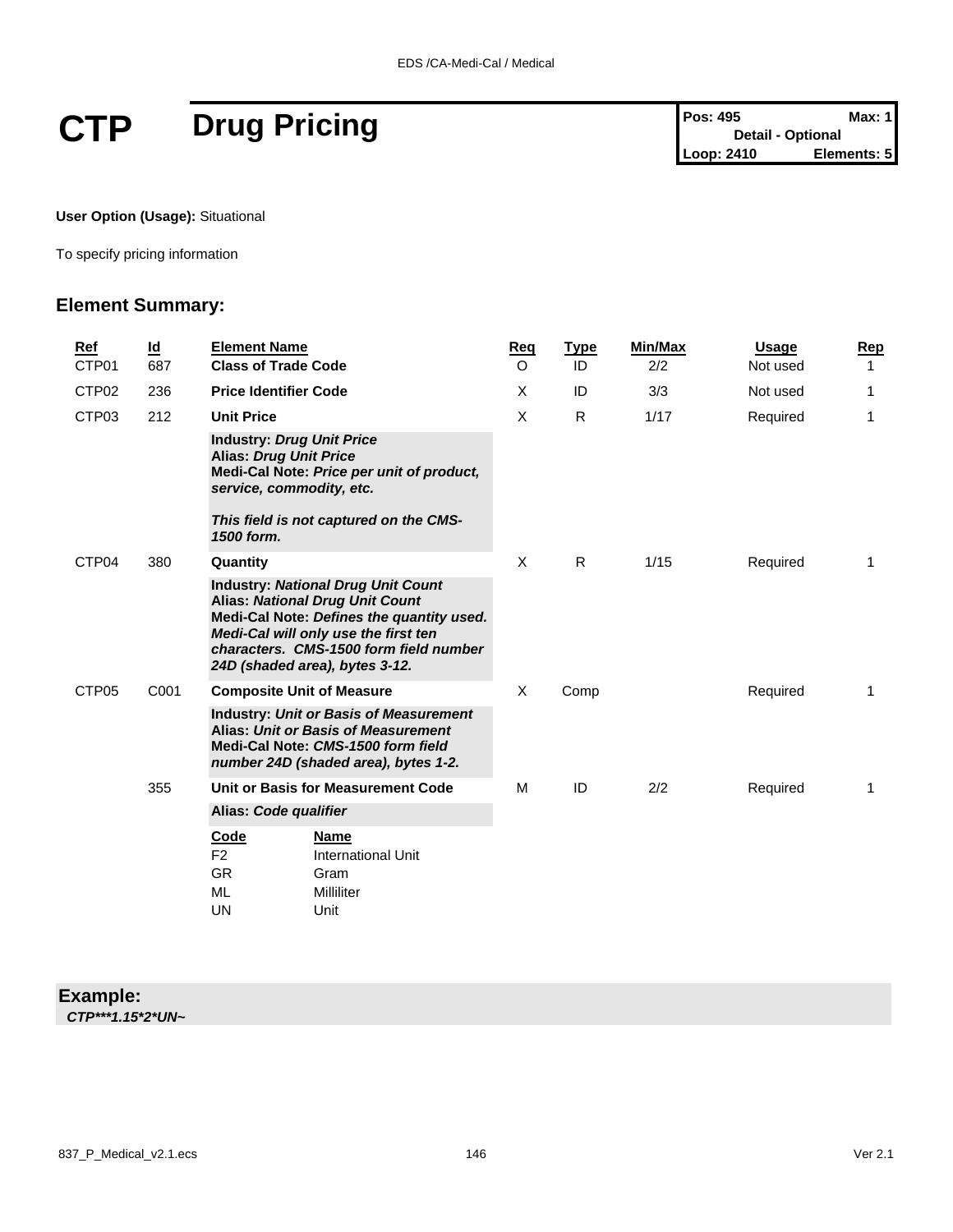# **REF** Prescription Number **Posi** 496 Max: 1<br>
Loop: 2410 Elements: 2

**User Option (Usage):** Situational

To specify identifying information

#### **Element Summary:**

| <u>Ref</u><br>REF01 | <u>ld</u><br>128 | <b>Element Name</b>             | <b>Reference Identification Qualifier</b>                                                                              | <u>Req</u><br>M | <u>Type</u><br>ID | Min/Max<br>2/3 | Usage<br>Required | Rep |
|---------------------|------------------|---------------------------------|------------------------------------------------------------------------------------------------------------------------|-----------------|-------------------|----------------|-------------------|-----|
|                     |                  | Alias: Code qualifier           |                                                                                                                        |                 |                   |                |                   |     |
|                     |                  | Code<br>XZ                      | Name<br><b>Pharmacy Prescription Number</b>                                                                            |                 |                   |                |                   |     |
| REF <sub>02</sub>   | 127              | <b>Reference Identification</b> |                                                                                                                        | X               | AN                | 1/30           | Required          |     |
|                     |                  | on the CMS-1500 form.           | <b>Industry: Prescription Number</b><br><b>Alias: Prescription Number</b><br>Medi-Cal Note: This field is not captured |                 |                   |                |                   |     |

#### **Example:**

*REF\*XZ\*12345678~*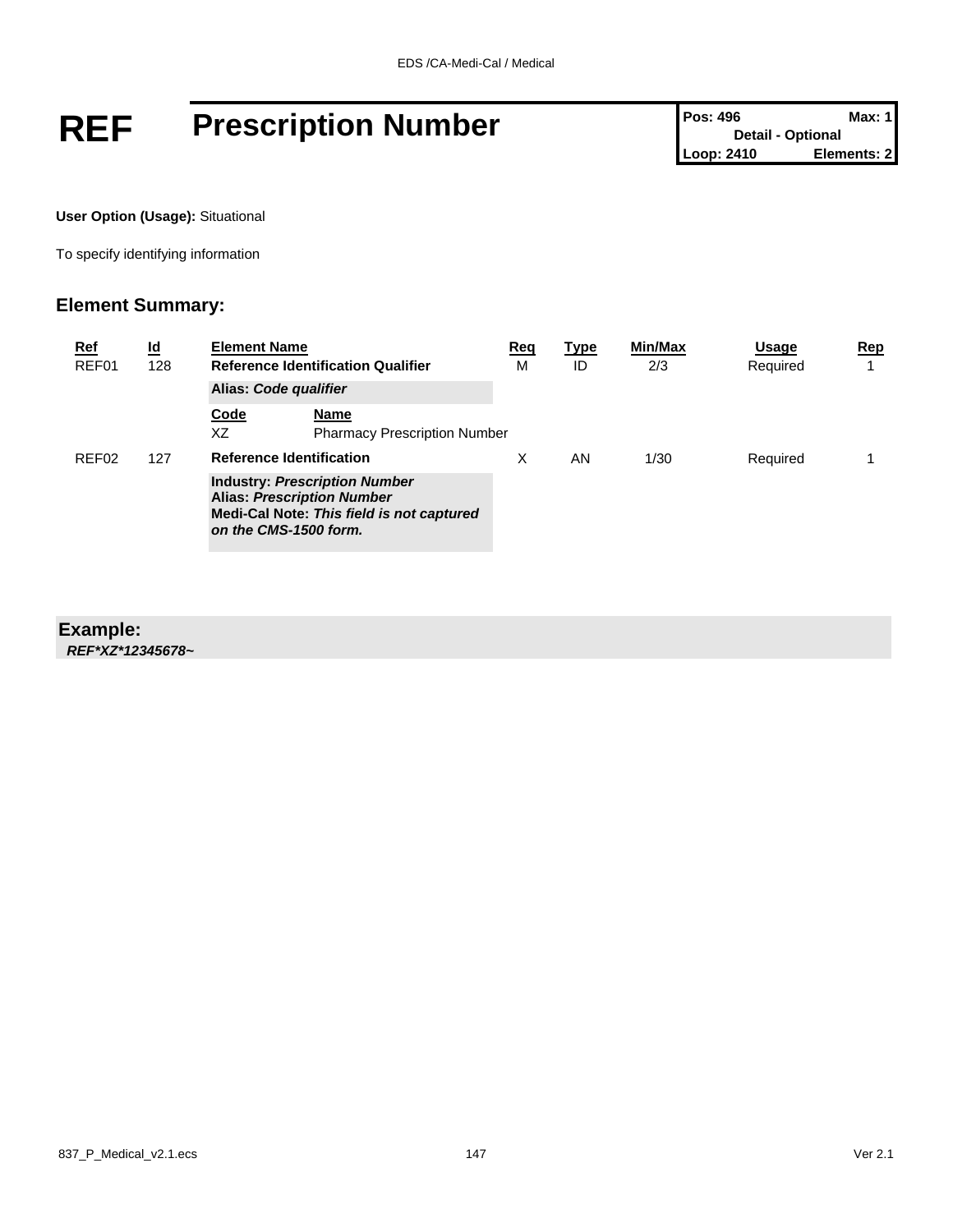**Loop 2420A Pos: 500 Repeat: 1 Pos: 500 Repeat: 1 Optional Loop: 2420A Elements: N/A**

**User Option (Usage):** Situational

To supply the full name of an individual or organizational entity

#### **Loop Summary:**

| <u>Pos</u> | <u>ld</u>       | <b>Segment Name</b>                         | <u>Req</u> | Max Use | Repeat | <u>Usage</u> |
|------------|-----------------|---------------------------------------------|------------|---------|--------|--------------|
| 500        | NM <sub>1</sub> | Rendering Provider Name                     |            |         |        | Situational  |
| 505        | <b>PRV</b>      | Rendering Provider Specialty Information    |            |         |        | Situational  |
| 525        | <b>REF</b>      | Rendering Provider Secondary Identification |            |         |        | Situational  |

#### **Example:**

*NM1\*82\*1\*SMITH\*JUNE\*L\*\*\*XX\*87654321~*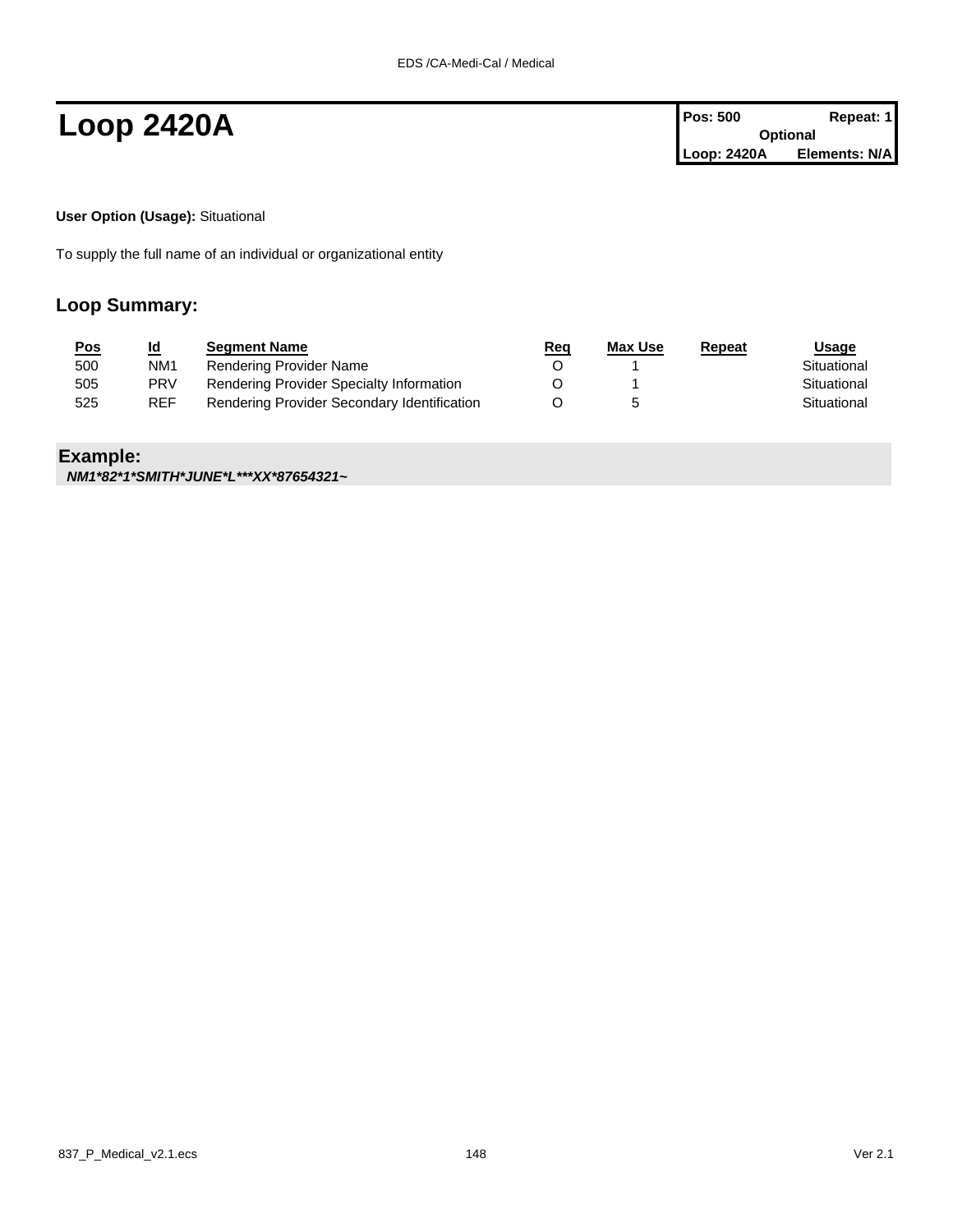# **NM1 Rendering Provider Name** Pos: 500 Max: 1<br>
Loop: 2420A **Elements: 9**

**User Option (Usage):** Situational

To supply the full name of an individual or organizational entity

| <u>Ref</u><br>NM101 | $\underline{\mathsf{Id}}$<br>98 | <b>Element Name</b><br><b>Entity Identifier Code</b>                                                                                                                                                                                                                                                                                                                           | <u>Req</u><br>м | <b>Type</b><br>ID | Min/Max<br>2/3 | <b>Usage</b><br>Required | <u>Rep</u><br>$\mathbf 1$ |
|---------------------|---------------------------------|--------------------------------------------------------------------------------------------------------------------------------------------------------------------------------------------------------------------------------------------------------------------------------------------------------------------------------------------------------------------------------|-----------------|-------------------|----------------|--------------------------|---------------------------|
|                     |                                 | Code<br>Name<br>82<br><b>Rendering Provider</b>                                                                                                                                                                                                                                                                                                                                |                 |                   |                |                          |                           |
| NM102               | 1065                            | <b>Entity Type Qualifier</b>                                                                                                                                                                                                                                                                                                                                                   | M               | ID                | 1/1            | Required                 | $\mathbf{1}$              |
|                     |                                 | Code<br>Name<br>1<br>Person<br>$\overline{2}$<br>Non-Person Entity                                                                                                                                                                                                                                                                                                             |                 |                   |                |                          |                           |
| NM103               | 1035                            | <b>Name Last or Organization Name</b>                                                                                                                                                                                                                                                                                                                                          | O               | AN                | 1/35           | Required                 | 1                         |
|                     |                                 | Industry: Rendering Provider Last or<br><b>Organization Name</b><br><b>Alias: Rendering Provider Last Name</b>                                                                                                                                                                                                                                                                 |                 |                   |                |                          |                           |
| NM104               | 1036                            | <b>Name First</b>                                                                                                                                                                                                                                                                                                                                                              | O               | AN                | 1/25           | Situational              | 1                         |
|                     |                                 | <b>Industry: Rendering Provider First Name</b>                                                                                                                                                                                                                                                                                                                                 |                 |                   |                |                          |                           |
| NM105               | 1037                            | <b>Name Middle</b>                                                                                                                                                                                                                                                                                                                                                             | O               | AN                | 1/25           | Situational              | 1                         |
|                     |                                 | <b>Industry: Rendering Provider Middle</b><br><b>Name</b>                                                                                                                                                                                                                                                                                                                      |                 |                   |                |                          |                           |
| NM106               | 1038                            | <b>Name Prefix</b>                                                                                                                                                                                                                                                                                                                                                             | O               | AN                | 1/10           | Not used                 | 1                         |
| NM107               | 1039                            | <b>Name Suffix</b>                                                                                                                                                                                                                                                                                                                                                             | $\circ$         | AN                | 1/10           | Situational              | 1                         |
|                     |                                 | <b>Industry: Rendering Provider Name Suffix</b><br><b>Alias: Rendering Provider Generation</b>                                                                                                                                                                                                                                                                                 |                 |                   |                |                          |                           |
| <b>NM108</b>        | 66                              | <b>Identification Code Qualifier</b>                                                                                                                                                                                                                                                                                                                                           | $\mathsf{C}$    | ID                | 1/2            | Required                 | 1                         |
|                     |                                 | Medi-Cal Note: NPI Dual-Use Period: If an<br>NPI is available, use the qualifier 'XX'<br>with the NPI in NM109. If the NPI is not<br>available, use qualifier '24' with the<br><b>Employer's Identification Number or</b><br>qualifier '34' with the Social Security<br><b>Number in NM109.</b>                                                                                |                 |                   |                |                          |                           |
|                     |                                 | <b>NPI Production: Once the NPI is</b><br>mandated for use and implemented by<br>Medi-Cal, those who qualify to receive an<br>NPI must use qualifier 'XX' with the NPI in<br>NM109. Those who don't qualify to<br>receive an NPI will use qualifier '24' with<br>the Employer's Identification Number or<br>qualifier '34' with the Social Security<br><b>Number in NM109.</b> |                 |                   |                |                          |                           |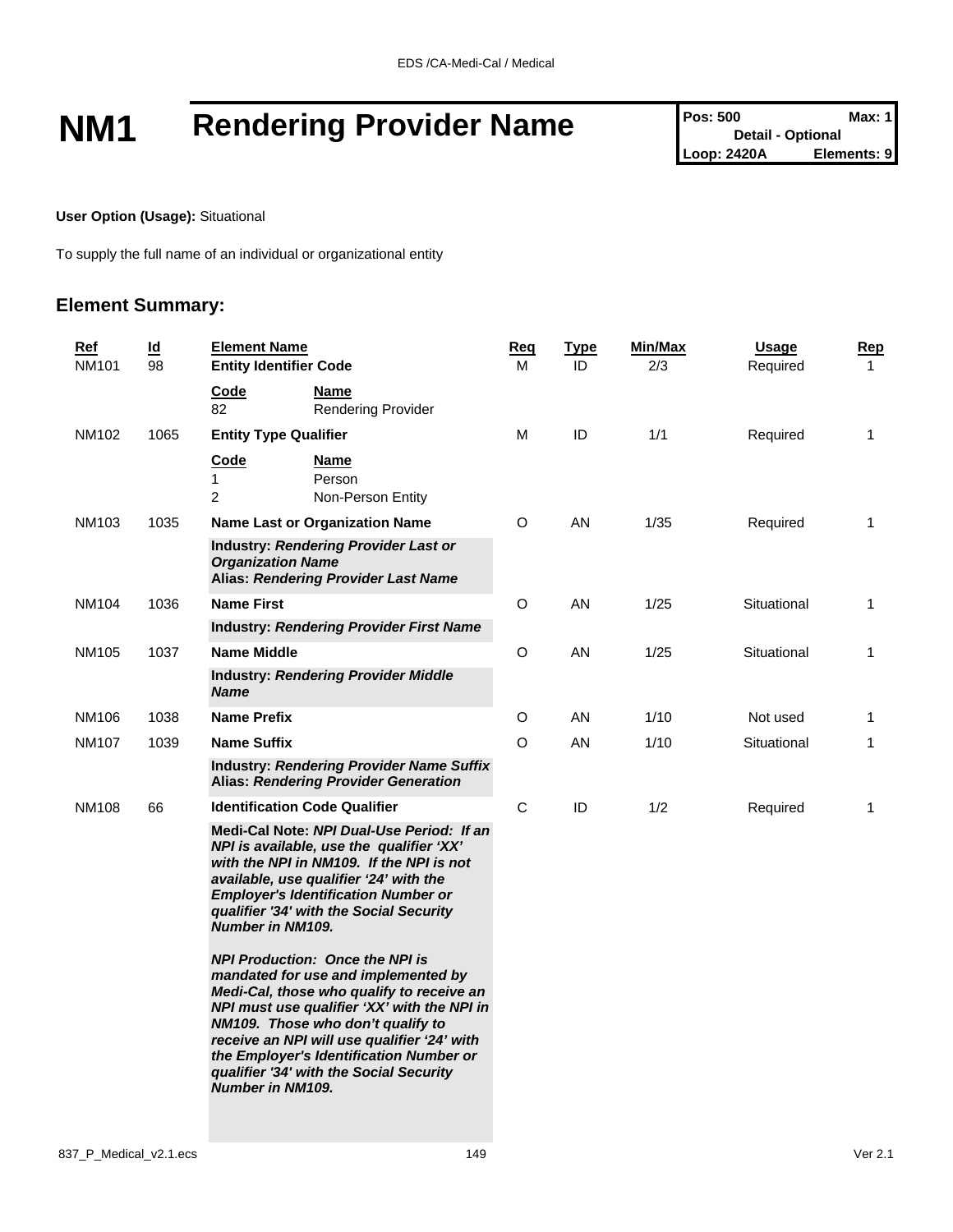|              |    | Code<br>24<br>34<br>XX                                  | Name<br><b>Employer's Identification Number</b><br><b>Social Security Number</b><br>Health Care Financing Administration National Provider Identifier |   |     |      |          |    |
|--------------|----|---------------------------------------------------------|-------------------------------------------------------------------------------------------------------------------------------------------------------|---|-----|------|----------|----|
| <b>NM109</b> | 67 | <b>Identification Code</b>                              |                                                                                                                                                       | С | AN. | 2/80 | Required | 1. |
|              |    | <i><u><b>Identifier</b></u></i><br>first 10 characters. | Industry: Rendering Provider Identifier<br><b>Alias: Rendering Provider Primary</b><br>Medi-Cal Note: Medi-Cal will only use the                      |   |     |      |          |    |
|              |    | <b>ExternalCodeList</b><br><b>Name: 537</b>             | <b>Description:</b> Health Care Financing Administration National Provider Identifier                                                                 |   |     |      |          |    |

### **Example:**

*NM1\*82\*1\*SMITH\*JUNE\*L\*\*\*XX\*87654321~*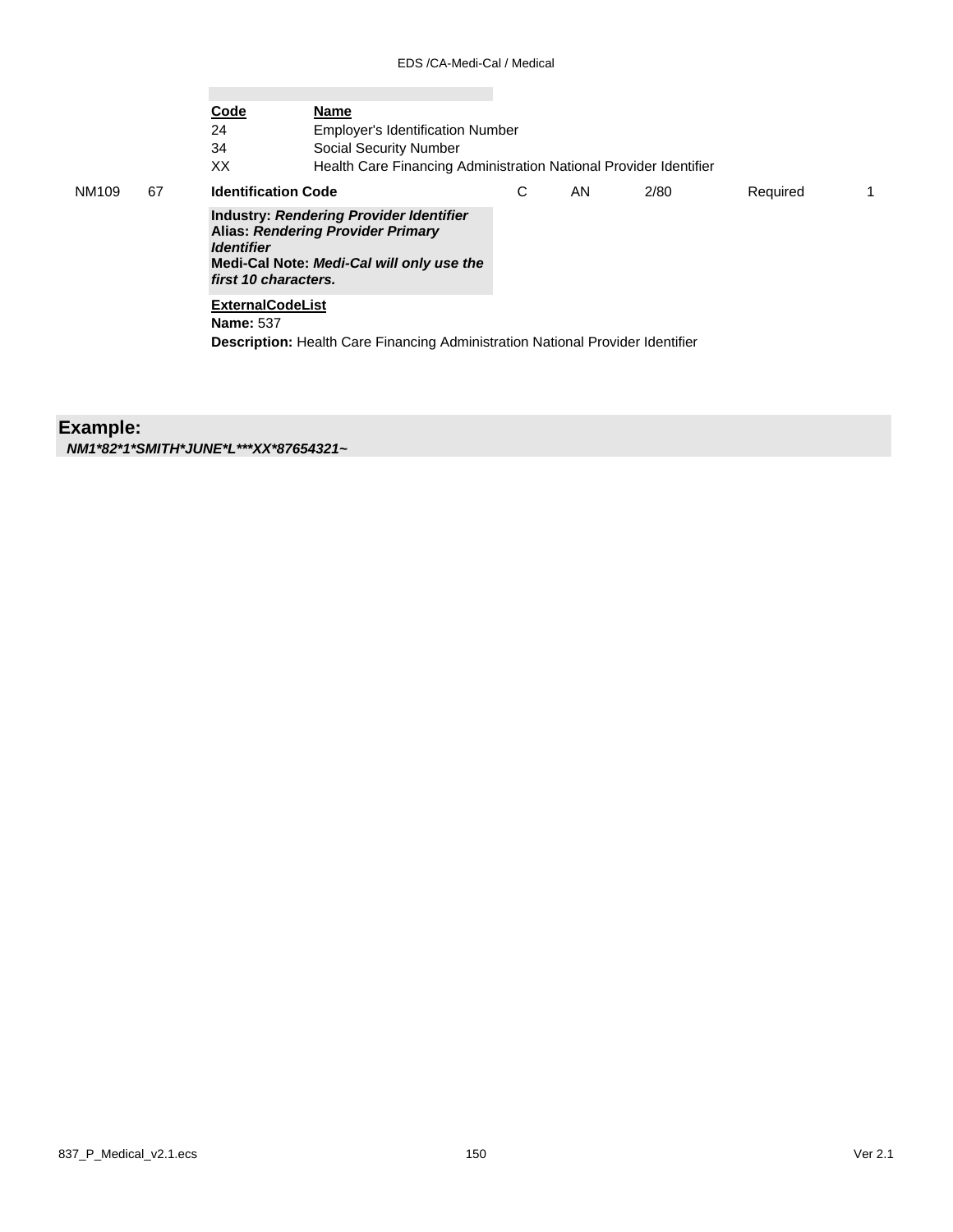## **PRV Rendering Provider Specialty Information**

| <b>Pos: 505</b>          | Max: 1      |
|--------------------------|-------------|
| <b>Detail - Optional</b> |             |
| Loop: 2420A              | Elements: 3 |

**User Option (Usage):** Situational

To specify the identifying characteristics of a provider

#### **Element Summary:**

| Ref<br>PRV <sub>01</sub> | $\underline{\mathsf{Id}}$<br>1221 | <b>Element Name</b><br><b>Provider Code</b>                                                                                                           | Req<br>м | <u>Type</u><br>ID | Min/Max<br>1/3 | Usage<br>Required | <u>Rep</u><br>1 |
|--------------------------|-----------------------------------|-------------------------------------------------------------------------------------------------------------------------------------------------------|----------|-------------------|----------------|-------------------|-----------------|
|                          |                                   | Code<br><b>Name</b><br>PE.<br>Performing                                                                                                              |          |                   |                |                   |                 |
| PRV <sub>02</sub>        | 128                               | <b>Reference Identification Qualifier</b>                                                                                                             | м        | ID                | 2/3            | Required          | 1               |
|                          |                                   | Code<br><b>Name</b><br>ZZ<br><b>Mutually Defined</b>                                                                                                  |          |                   |                |                   |                 |
| PRV <sub>03</sub>        | 127                               | <b>Reference Identification</b>                                                                                                                       | м        | AN                | 1/30           | Required          |                 |
|                          |                                   | <b>Industry: Provider Taxonomy Code</b><br><b>Alias: Provider Specialty Code</b><br>Medi-Cal Note: Medi-Cal will only use the<br>first 10 characters. |          |                   |                |                   |                 |
|                          |                                   | <b>ExternalCodeList</b><br>Name: HCPT<br><b>Description: Health Care Provider Taxonomy</b>                                                            |          |                   |                |                   |                 |

### **Example:**

*PRV\*PE\*ZZ\*203BA050N~*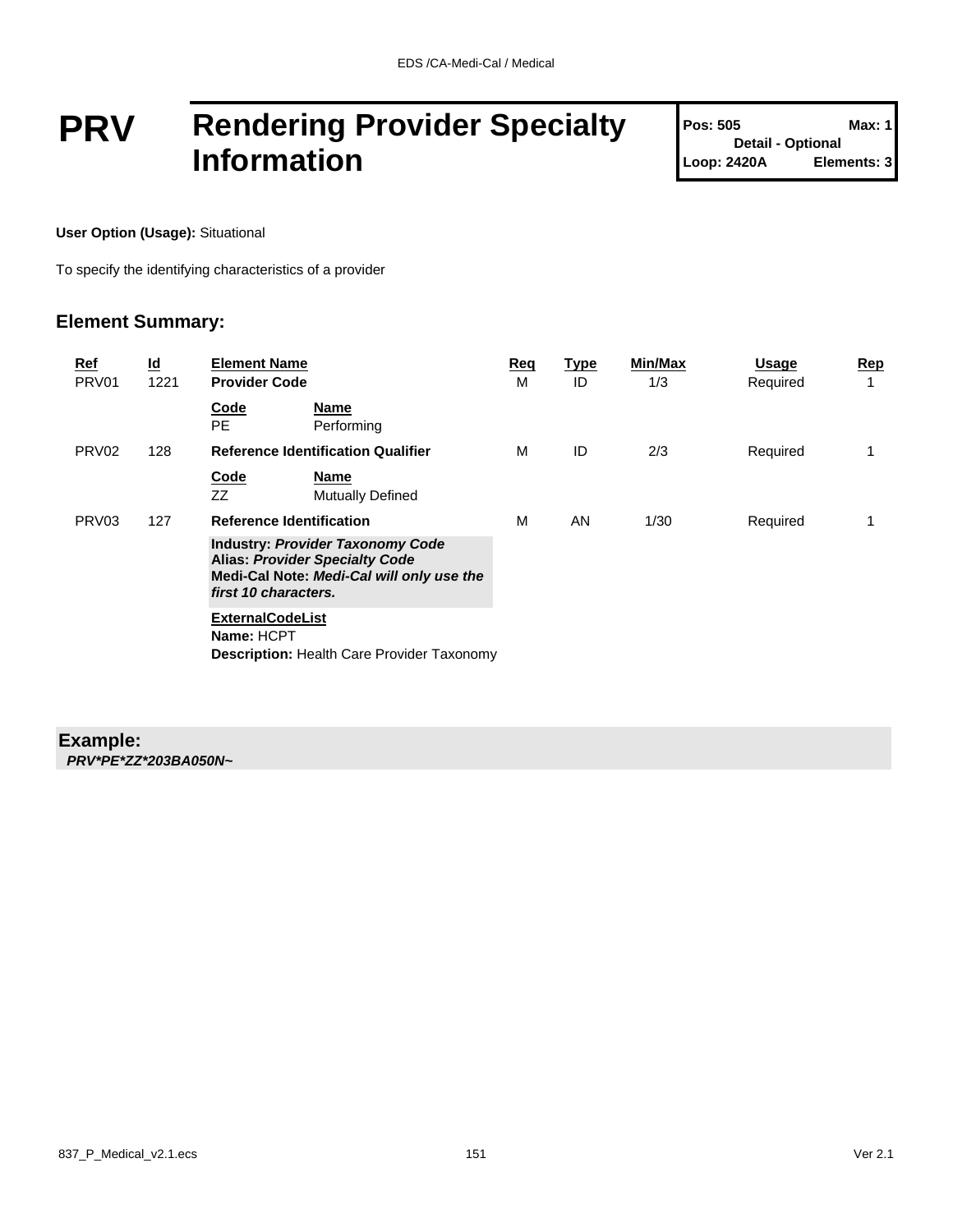## **REF Rendering Provider Secondary Identification**

| <b>Pos: 525</b>          | Max: 5      |
|--------------------------|-------------|
| <b>Detail - Optional</b> |             |
| Loop: 2420A              | Elements: 2 |

T

**User Option (Usage):** Situational

To specify identifying information

#### **Element Summary:**

| Ref<br>REF01      | <u>ld</u><br>128 | <b>Element Name</b><br><b>Reference Identification Qualifier</b>                                                                                                                                                                                                                                                                     | <u>Req</u><br>м | <b>Type</b><br>ID | <b>Min/Max</b><br>2/3 | Usage<br>Required | <u>Rep</u> |
|-------------------|------------------|--------------------------------------------------------------------------------------------------------------------------------------------------------------------------------------------------------------------------------------------------------------------------------------------------------------------------------------|-----------------|-------------------|-----------------------|-------------------|------------|
|                   |                  | Medi-Cal Note: NPI Dual-Use Period: If<br>the NPI with a qualifier of 'XX' is placed in<br>NM108/NM109, REF01/REF02 will contain<br><b>Medi-Cal provider number with the</b><br>qualifier '1D'.                                                                                                                                      |                 |                   |                       |                   |            |
|                   |                  | <b>NPI Production: If the provider qualifies</b><br>for an NPI, the NPI with a qualifier of 'XX'<br>must be placed in NM108/NM109 at this<br>loop and this REF01/REF02 is not used.<br>If the provider does not qualify for an NPI,<br>then the REF01/REF02 must contain the<br>Medi-Cal provider number with the<br>qualifier '1D'. |                 |                   |                       |                   |            |
|                   |                  | <b>Code</b><br><b>Name</b><br>1D<br>Medicaid Provider Number                                                                                                                                                                                                                                                                         |                 |                   |                       |                   |            |
| REF <sub>02</sub> | 127              | <b>Reference Identification</b>                                                                                                                                                                                                                                                                                                      | C               | AN                | 1/30                  | Required          |            |
|                   |                  | <b>Industry: Rendering Provider Secondary</b><br><b>Identifier</b><br>Medi-Cal Note: Medi-Cal provider number<br>of the atypical provider. Medi-Cal will<br>only use the first 9 characters.<br>CMS-1500 form field number 24j (shaded).                                                                                             |                 |                   |                       |                   |            |

#### **Example:**

*REF\*1D\*A12345678~*

**Medi-Cal Note:**

*Medi-Cal uses this segment to capture the Medi-Cal provider number of the atypical rendering provider.*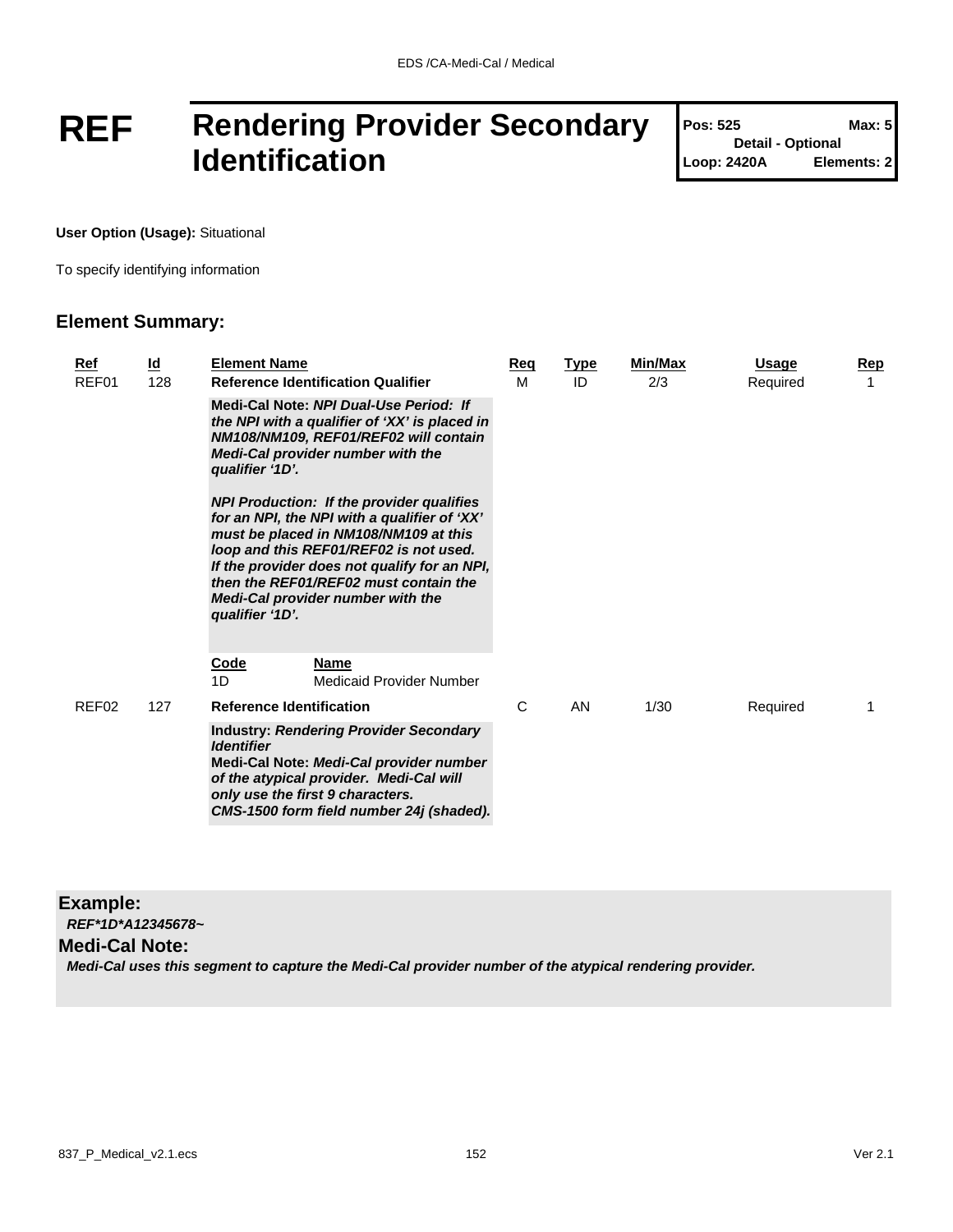**Loop 2420C Pos: 500 Repeat: 1 Pos: 500 Repeat: 1 Optional Loop: 2420C Elements: N/A**

**User Option (Usage):** Situational

To supply the full name of an individual or organizational entity

#### **Loop Summary:**

| <u>Pos</u> | <u>ld</u>       | <b>Segment Name</b>                                | <u>Req</u> | <u>Max Use</u> | Repeat | Usage       |
|------------|-----------------|----------------------------------------------------|------------|----------------|--------|-------------|
| 500        | NM <sub>1</sub> | Service Facility Location                          |            |                |        | Situational |
| 514        | N3              | Service Facility Location Address                  |            |                |        | Required    |
| 520        | N4              | Service Facility Location City/State/ZIP           |            |                |        | Required    |
| 525        | <b>REF</b>      | Service Facility Location Secondary Identification | O          |                |        | Situational |

#### **Example:**

*NM1\*TL\*2\*A-OK MOBILE CLINIC\*\*\*\*\*24\*11122333~ NM1\*77\*\*AMBULANCE PROV NAME\*\*\*\*\*\*\*\*\*\*\*\*~.* **Medi-Cal Note:**

*Medi-Cal uses this segment to capture facility or other laboratory name.*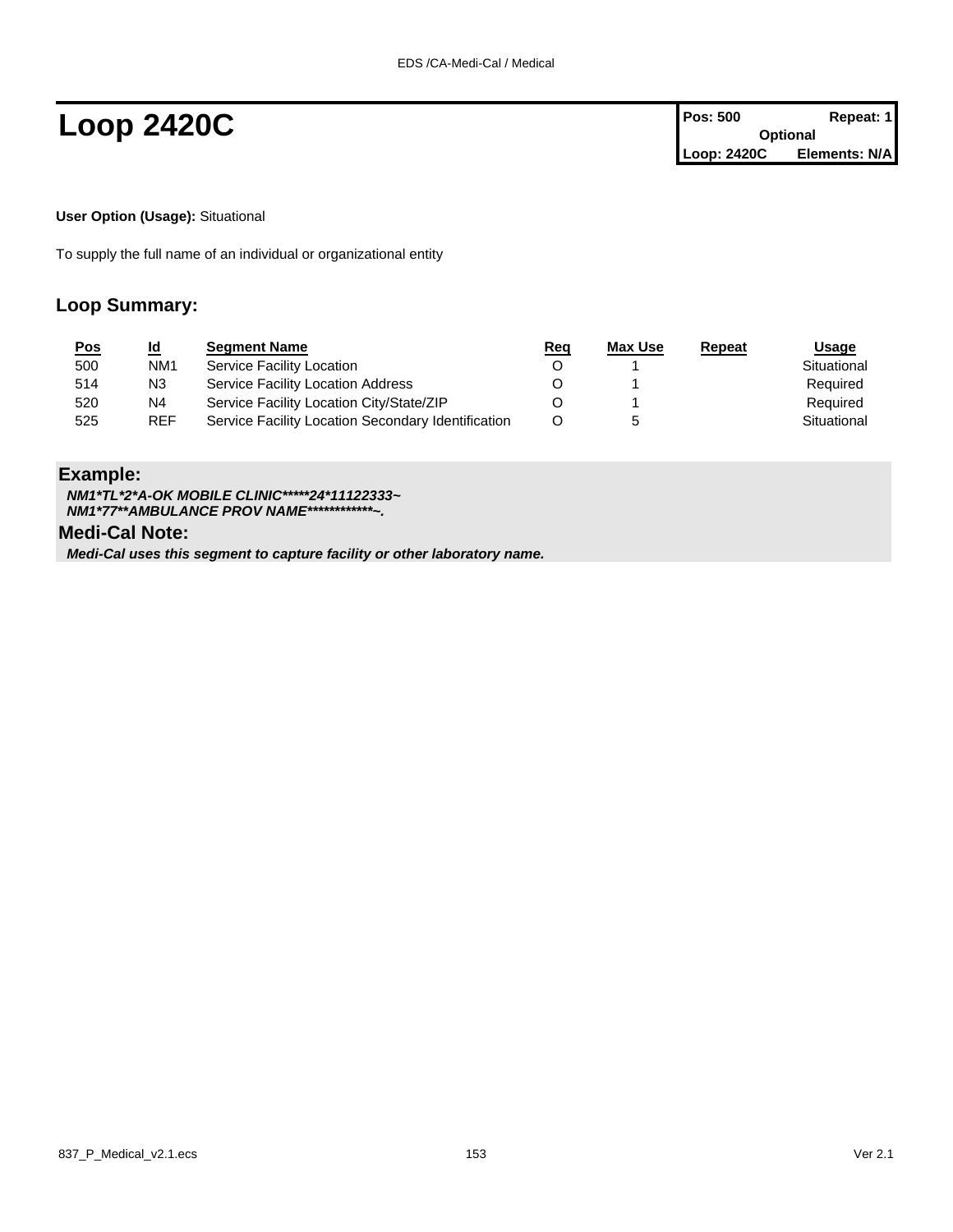# **NM1 Service Facility Location Pos:** 500 **Detail - Optional Max:** 1

**User Option (Usage):** Situational

To supply the full name of an individual or organizational entity

| <b>Ref</b><br>NM101 |       | $\underline{\mathsf{Id}}$<br>98 | <b>Element Name</b><br><b>Entity Identifier Code</b>                                                                 |                                                                                                                                                                                                                                                                                                                                                     | <u>Req</u><br>м | <u>Type</u><br>ID | Min/Max<br>2/3 | <b>Usage</b><br>Required | <u>Rep</u><br>$\mathbf{1}$ |
|---------------------|-------|---------------------------------|----------------------------------------------------------------------------------------------------------------------|-----------------------------------------------------------------------------------------------------------------------------------------------------------------------------------------------------------------------------------------------------------------------------------------------------------------------------------------------------|-----------------|-------------------|----------------|--------------------------|----------------------------|
|                     |       |                                 | number 20.                                                                                                           | Medi-Cal Note: CMS-1500 form field                                                                                                                                                                                                                                                                                                                  |                 |                   |                |                          |                            |
|                     |       |                                 | Code<br>77<br><b>FA</b><br>П                                                                                         | Name<br>Service Location<br>Facility<br>Independent Lab                                                                                                                                                                                                                                                                                             |                 |                   |                |                          |                            |
|                     | NM102 | 1065                            | <b>Entity Type Qualifier</b>                                                                                         |                                                                                                                                                                                                                                                                                                                                                     | М               | ID                | 1/1            | Required                 | $\mathbf 1$                |
|                     |       |                                 | <u>Code</u><br>$\overline{2}$                                                                                        | Name<br>Non-Person Entity                                                                                                                                                                                                                                                                                                                           |                 |                   |                |                          |                            |
|                     | NM103 | 1035                            | <b>Name Last or Organization Name</b>                                                                                |                                                                                                                                                                                                                                                                                                                                                     | O               | AN                | 1/35           | Situational              | $\mathbf{1}$               |
|                     |       |                                 | <b>Industry: Laboratory or Facility Name</b><br><b>Alias: Service Facility Location</b><br><b>Name/Provider Name</b> |                                                                                                                                                                                                                                                                                                                                                     |                 |                   |                |                          |                            |
|                     | NM104 | 1036                            | <b>Name First</b>                                                                                                    |                                                                                                                                                                                                                                                                                                                                                     | O               | AN                | 1/25           | Not used                 | $\mathbf 1$                |
|                     | NM105 | 1037                            | <b>Name Middle</b>                                                                                                   |                                                                                                                                                                                                                                                                                                                                                     | O               | AN                | 1/25           | Not used                 | $\mathbf{1}$               |
|                     | NM106 | 1038                            | <b>Name Prefix</b>                                                                                                   |                                                                                                                                                                                                                                                                                                                                                     | O               | AN                | 1/10           | Not used                 | $\mathbf 1$                |
|                     | NM107 | 1039                            | <b>Name Suffix</b>                                                                                                   |                                                                                                                                                                                                                                                                                                                                                     | O               | AN                | 1/10           | Not used                 | 1                          |
|                     | NM108 | 66                              |                                                                                                                      | <b>Identification Code Qualifier</b>                                                                                                                                                                                                                                                                                                                | C               | ID                | 1/2            | Situational              | $\mathbf{1}$               |
|                     |       |                                 | <b>Number in NM109.</b>                                                                                              | Medi-Cal Note: NPI Dual-Use Period: If an<br>NPI is available, use the qualifier 'XX'<br>with the NPI in NM109. If the NPI is not<br>available, use qualifier '24' with the<br><b>Employer's Identification Number or</b><br>qualifier '34' with the Social Security                                                                                |                 |                   |                |                          |                            |
|                     |       |                                 | <b>Number in NM109.</b>                                                                                              | <b>NPI Production: Once the NPI is</b><br>mandated for use and implemented by<br>Medi-Cal, those who qualify to receive an<br>NPI must use qualifier 'XX' with the NPI in<br>NM109. Those who don't qualify to<br>receive an NPI will use qualifier '24' with<br>the Employer's Identification Number or<br>qualifier '34' with the Social Security |                 |                   |                |                          |                            |
|                     |       |                                 | Code<br>24                                                                                                           | Name<br><b>Employer's Identification Number</b>                                                                                                                                                                                                                                                                                                     |                 |                   |                |                          |                            |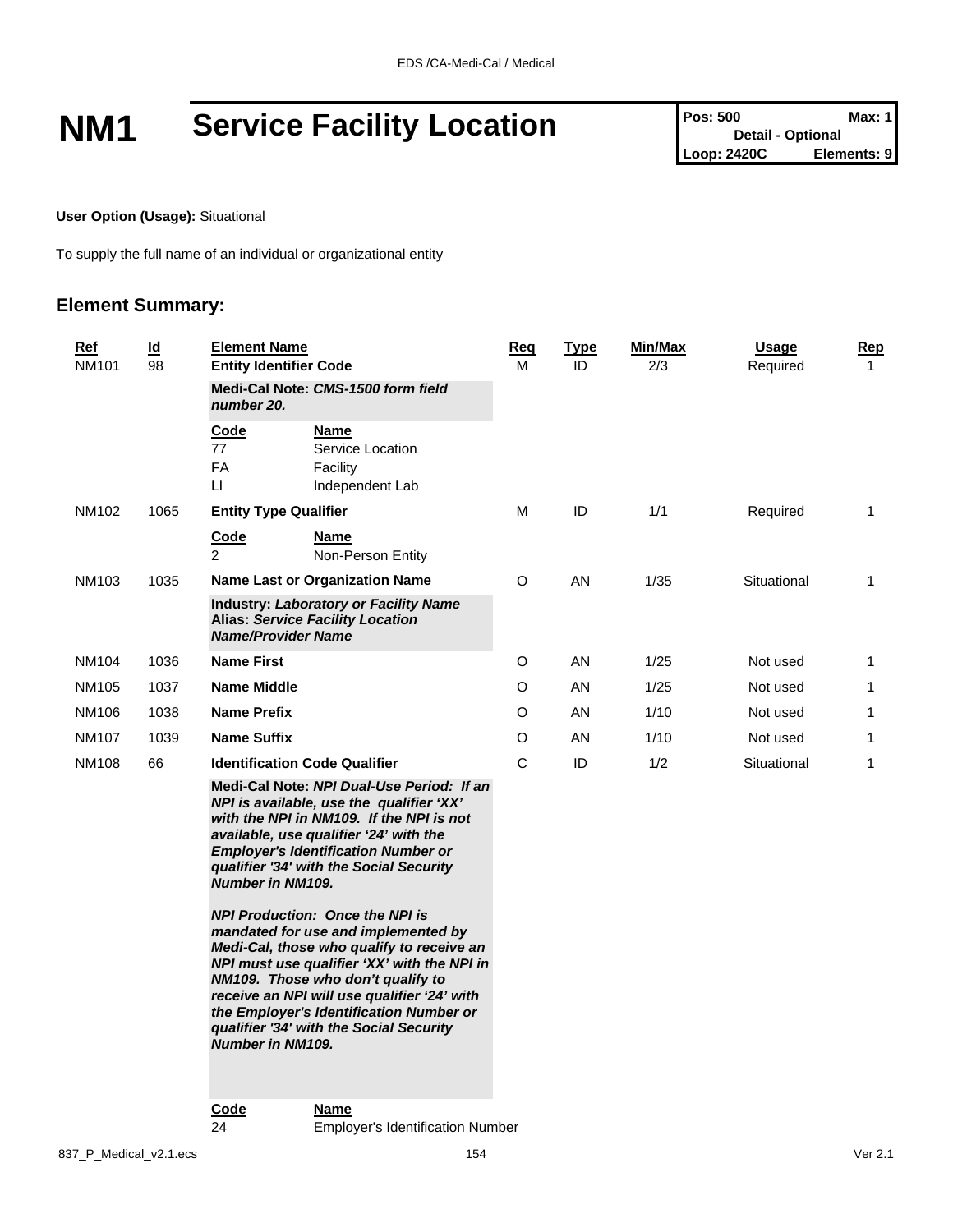#### 34 Social Security Number

XX Health Care Financing Administration National Provider Identifier

| NM109 | 67 | <b>Identification Code</b>                                                                                                                                                                                                         | С | AN. | 2/80 | Situational |  |
|-------|----|------------------------------------------------------------------------------------------------------------------------------------------------------------------------------------------------------------------------------------|---|-----|------|-------------|--|
|       |    | <b>Industry: Laboratory or Facility Primary</b><br><i><u><b>Identifier</b></u></i><br><b>Alias: Service Facility Location</b><br><b>Identification Number</b><br>Medi-Cal Note: Medi-Cal will only use the<br>first 10 characters. |   |     |      |             |  |
|       |    | <b>ExternalCodeList</b><br><b>Name: 537</b>                                                                                                                                                                                        |   |     |      |             |  |
|       |    | <b>Description:</b> Health Care Financing Administration National Provider Identifier                                                                                                                                              |   |     |      |             |  |

#### **Example:**

*NM1\*TL\*2\*A-OK MOBILE CLINIC\*\*\*\*\*24\*11122333~ NM1\*77\*\*AMBULANCE PROV NAME\*\*\*\*\*\*\*\*\*\*\*\*~*

#### **Medi-Cal Note:**

*This should only be included in the 2400 loop for ambulance mileage service line.*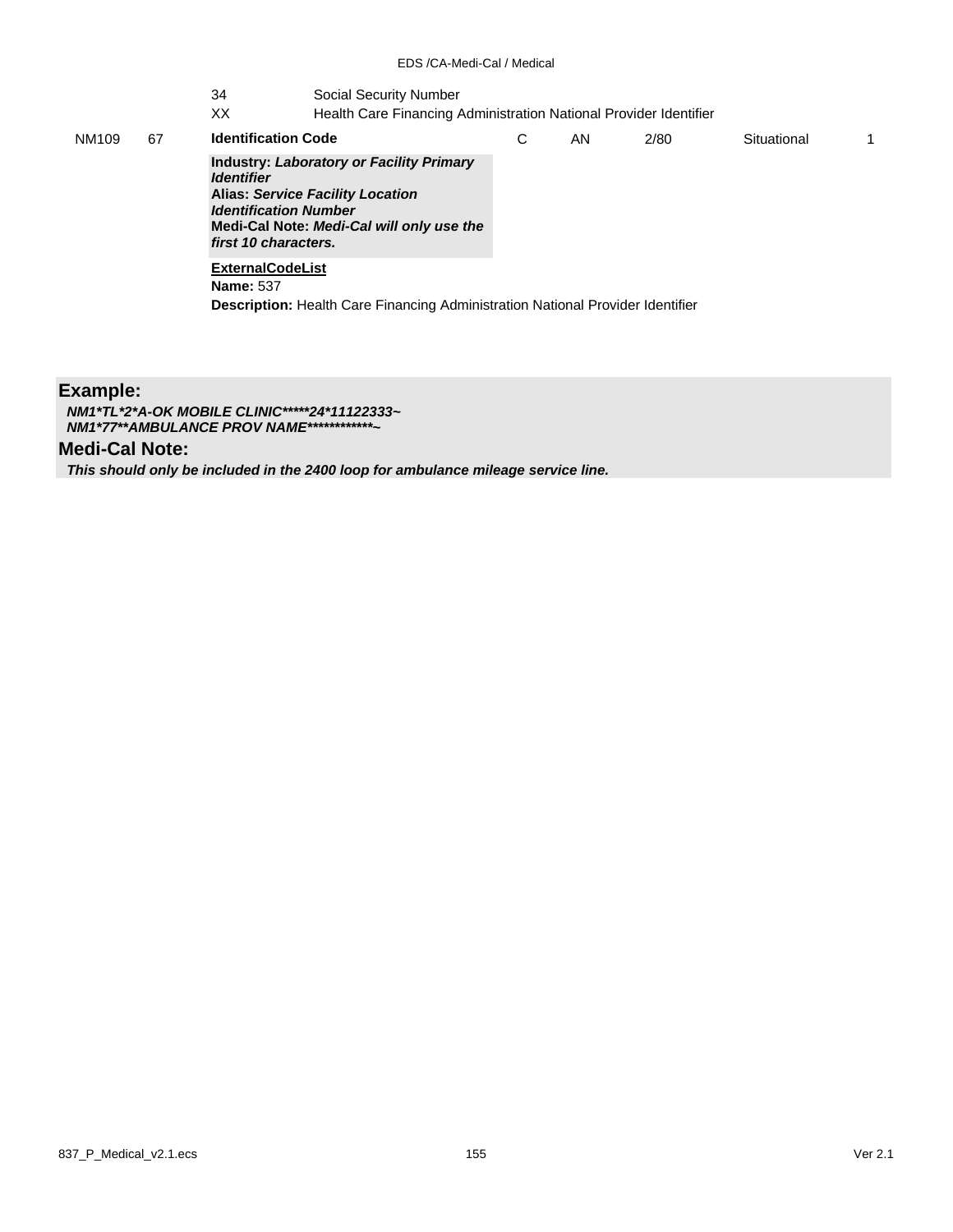## **N3 Service Facility Location Address**

**Pos: 514 Max: 1 Detail - Optional Loop: 2420C Elements: 2**

**User Option (Usage):** Required

To specify the location of the named party

#### **Element Summary:**

| <u>Ref</u><br>N301 | $\underline{\mathsf{Id}}$<br>166                                                                                                                                                  | <b>Element Name</b><br><b>Address Information</b>                                                                                                                                 | Req<br>M | <b>Type</b><br>AN. | Min/Max<br>1/55 | <b>Usage</b><br>Required | Rep |
|--------------------|-----------------------------------------------------------------------------------------------------------------------------------------------------------------------------------|-----------------------------------------------------------------------------------------------------------------------------------------------------------------------------------|----------|--------------------|-----------------|--------------------------|-----|
|                    | <b>Industry: Laboratory or Facility Address</b><br>Line<br><b>Alias: Service Facility Location Address 1</b><br>Medi-Cal Note: Medi-Cal will only use the<br>first 38 characters. |                                                                                                                                                                                   |          |                    |                 |                          |     |
| N302               | 166                                                                                                                                                                               | <b>Address Information</b>                                                                                                                                                        | $\Omega$ | AN.                | 1/55            | Situational              |     |
|                    |                                                                                                                                                                                   | <b>Industry: Laboratory or Facility Address</b><br>Line<br><b>Alias: Service Facility Location Address 2</b><br>Medi-Cal Note: Medi-Cal will only use the<br>first 38 characters. |          |                    |                 |                          |     |

#### **Example:**

*N3\*2400 HEALTHY WAY\*SUITE 101~*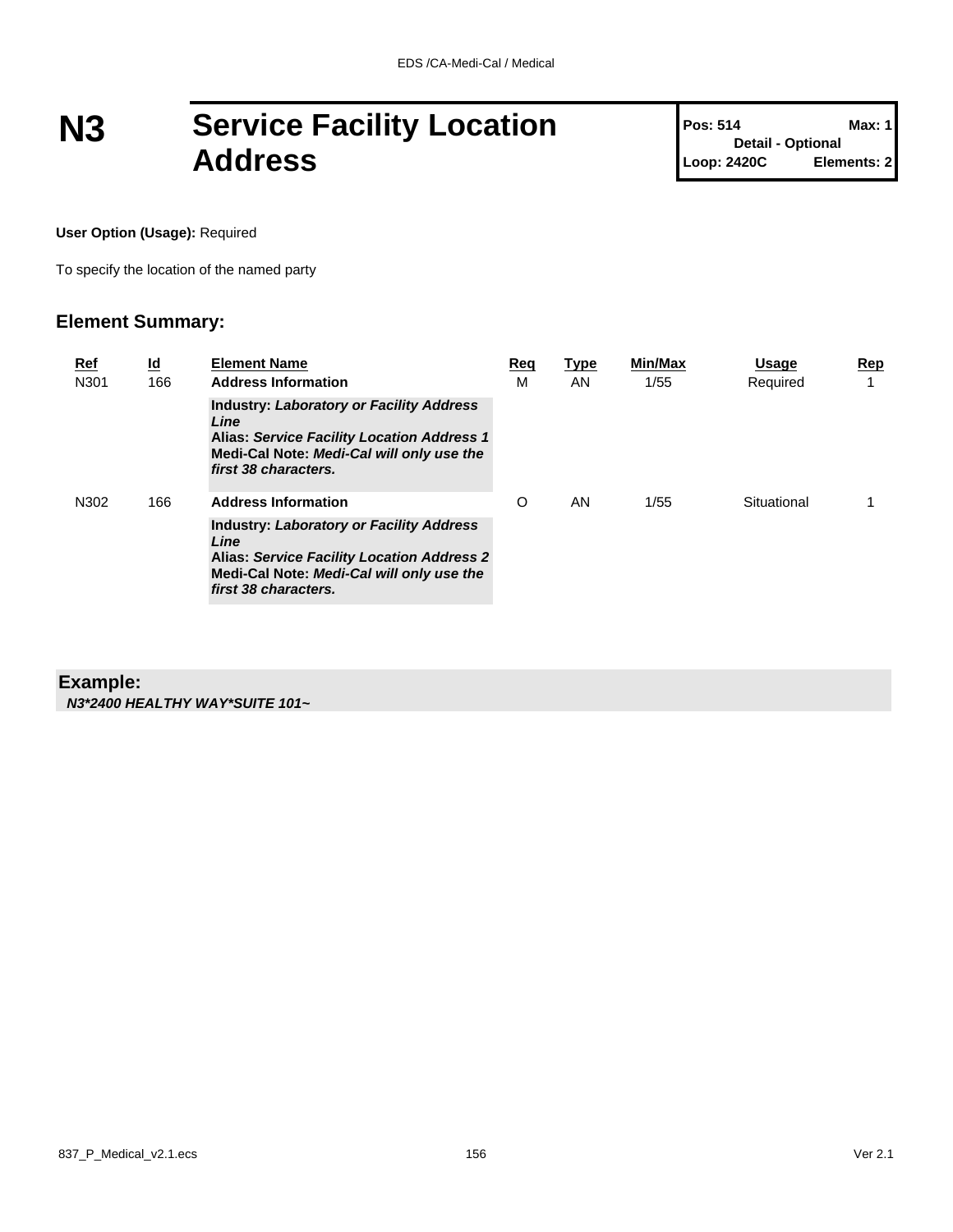## **N4 Service Facility Location City/State/ZIP**

**Pos: 520 Max: 1 Detail - Optional Loop: 2420C Elements: 3**

**User Option (Usage):** Required

To specify the geographic place of the named party

#### **Element Summary:**

|  | Ref<br>N401 | $\underline{\mathsf{Id}}$<br>19 | <b>Element Name</b><br><b>City Name</b>                                                                                                                                                                                                                                    | <b>Reg</b><br>$\circ$ | <b>Type</b><br><b>AN</b> | <b>Min/Max</b><br>2/30 | <b>Usage</b><br>Required | Rep<br>1 |
|--|-------------|---------------------------------|----------------------------------------------------------------------------------------------------------------------------------------------------------------------------------------------------------------------------------------------------------------------------|-----------------------|--------------------------|------------------------|--------------------------|----------|
|  |             |                                 | <b>Industry: Laboratory or Facility City Name</b><br><b>Alias: Service Facility Location City</b><br>Medi-Cal Note: CMS-1500 form field<br>number 32.                                                                                                                      |                       |                          |                        |                          |          |
|  | N402        | 156                             | <b>State or Province Code</b>                                                                                                                                                                                                                                              | O                     | ID                       | 2/2                    | Required                 | 1        |
|  |             |                                 | Industry: Laboratory or Facility State or<br><b>Province Code</b><br><b>Alias: Service Facility Location State</b><br>Medi-Cal Note: CMS-1500 form field<br>number 32.                                                                                                     |                       |                          |                        |                          |          |
|  |             |                                 | <b>ExternalCodeList</b>                                                                                                                                                                                                                                                    |                       |                          |                        |                          |          |
|  |             |                                 | <b>Name: 22</b><br>Description: States and Outlying Areas of the U.S.                                                                                                                                                                                                      |                       |                          |                        |                          |          |
|  | N403        | 116                             | <b>Postal Code</b>                                                                                                                                                                                                                                                         | O                     | ID                       | 3/15                   | Required                 | 1        |
|  |             |                                 | <b>Industry: Laboratory or Facility Postal</b><br><b>Zone or ZIP Code</b><br><b>Alias: Service Facility Location ZIP Code</b><br>Medi-Cal Note: CMS-1500 form field<br>number 32. Medi-Cal will use only first 9<br>characters. Please enter 9 digit postal<br>(ZIP) code. |                       |                          |                        |                          |          |
|  |             |                                 | <b>ExternalCodeList</b><br><b>Name: 51</b><br><b>Description: ZIP Code</b>                                                                                                                                                                                                 |                       |                          |                        |                          |          |

#### **Example:** *N4\*ANYTOWN\*CA\*987654321~*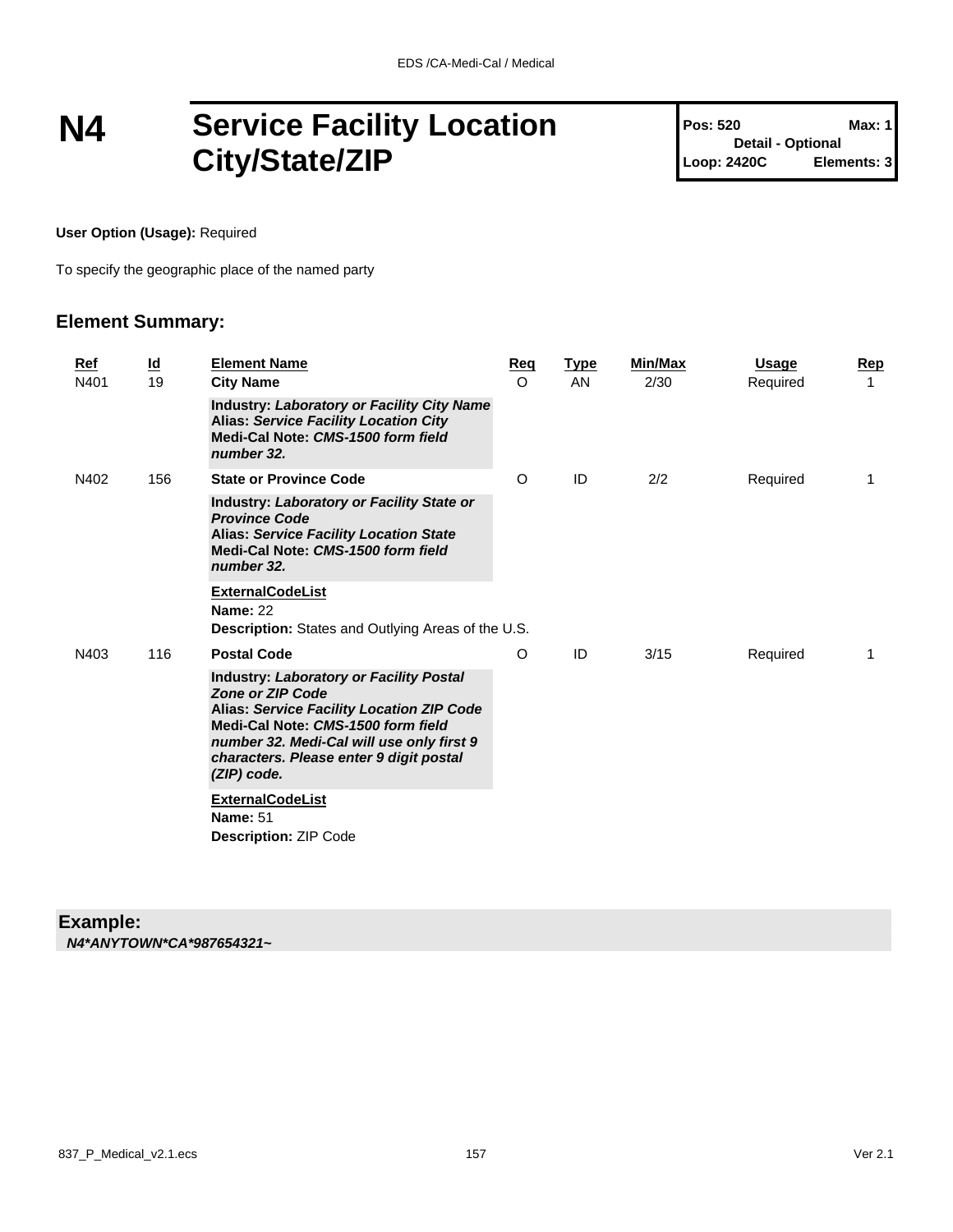## **REF Service Facility Location Secondary Identification**

**Pos: 525 Max: 5 Detail - Optional Loop: 2420C Elements: 2**

**User Option (Usage):** Situational

To specify identifying information

#### **Element Summary:**

| <u>Ref</u><br>REF01 | <u>ld</u><br>128 | <b>Element Name</b>             | <b>Reference Identification Qualifier</b>                                                                                                                                                                                                                                                                                | Reg<br>M | <b>Type</b><br>ID | Min/Max<br>2/3 | Usage<br>Required | Rep<br>1 |
|---------------------|------------------|---------------------------------|--------------------------------------------------------------------------------------------------------------------------------------------------------------------------------------------------------------------------------------------------------------------------------------------------------------------------|----------|-------------------|----------------|-------------------|----------|
|                     |                  | qualifier '1D'.                 | Medi-Cal Note: NPI Dual-Use Period: If<br>the NPI with a qualifier of 'XX' is placed in<br>NM108/NM109, REF01/REF02 will contain<br>Medi-Cal provider number with the                                                                                                                                                    |          |                   |                |                   |          |
|                     |                  | qualifier '1D'.                 | <b>NPI Production: If the provider qualifies</b><br>for an NPI, the NPI with a qualifier of 'XX'<br>must be placed in NM108/NM109 at this<br>loop and this REF01/REF02 is not used.<br>If the provider does not qualify for an NPI,<br>then the REF01/REF02 must contain the<br><b>Medi-Cal provider number with the</b> |          |                   |                |                   |          |
|                     |                  | <b>Code</b><br>1D               | Name<br>Medicaid Provider Number                                                                                                                                                                                                                                                                                         |          |                   |                |                   |          |
| REF <sub>02</sub>   | 127              | <b>Reference Identification</b> |                                                                                                                                                                                                                                                                                                                          | C        | AN                | 1/30           | Required          |          |
|                     |                  | <b>Secondary Identifier</b>     | <b>Industry: Service Facility Location</b><br><b>Alias: Service Facility Location</b><br><b>Secondary Identification Number</b><br>Medi-Cal Note: Medi-Cal provider number<br>of the atypical provider. Medi-Cal will<br>only use the first 9 characters.                                                                |          |                   |                |                   |          |

#### **Example:** *REF\*1D\*A12345678~*

#### **Medi-Cal Note:**

*Medi-Cal uses this segment to capture the Medi-Cal provider number of the outside atypical laboratory or facility.*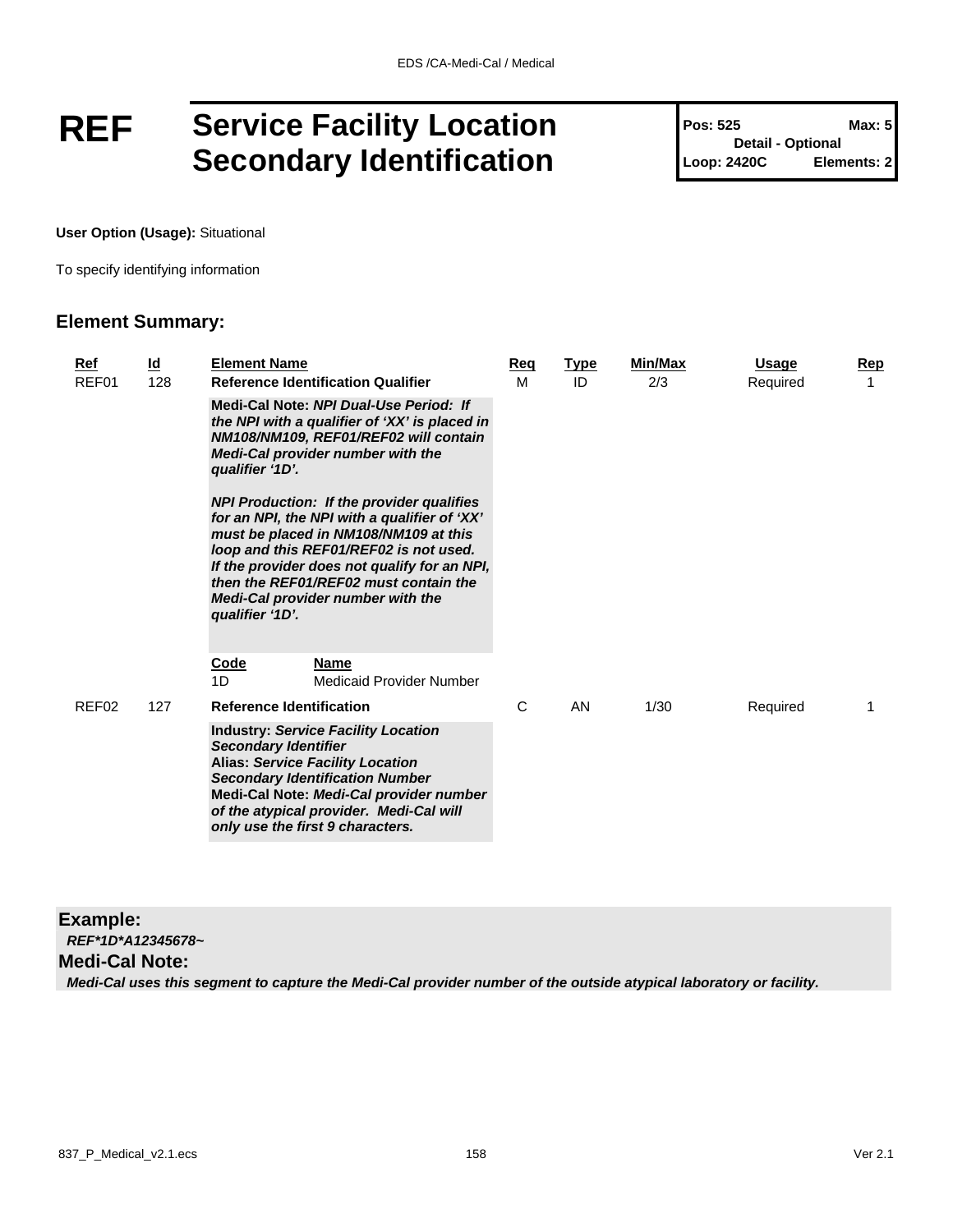**Loop 2420F Pos: 500 Repeat: 2 Pos: 500 Repeat: 2 Optional Loop: 2420F Elements: N/A**

**User Option (Usage):** Situational

To supply the full name of an individual or organizational entity

#### **Loop Summary:**

| <u>Pos</u> | <u>ld</u>       | <b>Segment Name</b>                         | <u>Req</u> | Max Use | Repeat | Usage       |
|------------|-----------------|---------------------------------------------|------------|---------|--------|-------------|
| 500        | NM <sub>1</sub> | Referring Provider Name                     |            |         |        | Situational |
| 505        | <b>PRV</b>      | Referring Provider Specialty Information    |            |         |        | Situational |
| 525        | <b>REF</b>      | Referring Provider Secondary Identification |            |         |        | Situational |

#### **Example:**

*NM1\*DN\*1\*WELBY\*MARCUS\*W\*\*JR\*34\*4443322222~*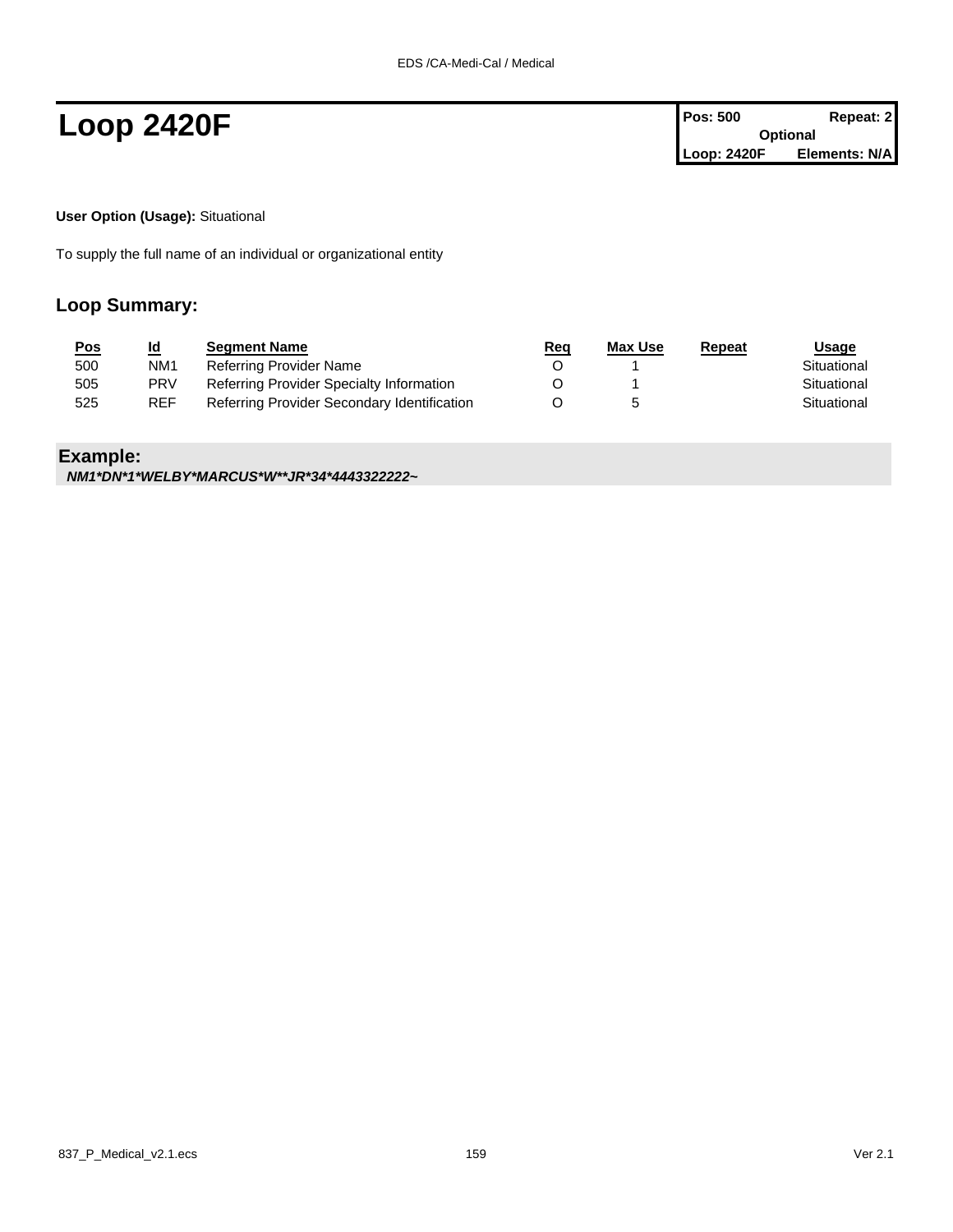# **NM1** Referring Provider Name **Posi** 500 Max: 1<br>
Loop: 2420F **Elements: 9**

**Detail - Optional Loop: 2420F** 

**User Option (Usage):** Situational

To supply the full name of an individual or organizational entity

| <u>Ref</u><br><b>NM101</b> | <u>ld</u><br>98 | <b>Element Name</b><br><b>Entity Identifier Code</b> |                                                                                                                                                                                                                                                                                                          | <b>Req</b><br>м | <b>Type</b><br>ID | Min/Max<br>2/3 | <b>Usage</b><br>Required | <u>Rep</u><br>1 |
|----------------------------|-----------------|------------------------------------------------------|----------------------------------------------------------------------------------------------------------------------------------------------------------------------------------------------------------------------------------------------------------------------------------------------------------|-----------------|-------------------|----------------|--------------------------|-----------------|
|                            |                 | Code<br><b>DN</b>                                    | Name<br><b>Referring Provider</b>                                                                                                                                                                                                                                                                        |                 |                   |                |                          |                 |
| NM102                      | 1065            | <b>Entity Type Qualifier</b>                         |                                                                                                                                                                                                                                                                                                          | M               | ID                | 1/1            | Required                 | 1               |
|                            |                 | Code<br>1<br>2                                       | Name<br>Person<br>Non-Person Entity                                                                                                                                                                                                                                                                      |                 |                   |                |                          |                 |
| <b>NM103</b>               | 1035            |                                                      | <b>Name Last or Organization Name</b>                                                                                                                                                                                                                                                                    | O               | AN                | 1/35           | Required                 | 1               |
|                            |                 | number 17.                                           | <b>Industry: Referring Provider Last Name</b><br>Medi-Cal Note: CMS-1500 form field                                                                                                                                                                                                                      |                 |                   |                |                          |                 |
| <b>NM104</b>               | 1036            | <b>Name First</b>                                    |                                                                                                                                                                                                                                                                                                          | O               | AN                | 1/25           | Required                 | 1               |
|                            |                 | number 17.                                           | <b>Industry: Referring Provider First Name</b><br>Medi-Cal Note: CMS-1500 form field                                                                                                                                                                                                                     |                 |                   |                |                          |                 |
| NM105                      | 1037            | <b>Name Middle</b>                                   |                                                                                                                                                                                                                                                                                                          | O               | AN                | 1/25           | Situational              | 1               |
|                            |                 | number 17.                                           | <b>Industry: Referring Provider Middle Name</b><br>Medi-Cal Note: CMS-1500 form field                                                                                                                                                                                                                    |                 |                   |                |                          |                 |
| NM106                      | 1038            | <b>Name Prefix</b>                                   |                                                                                                                                                                                                                                                                                                          | O               | AN                | 1/10           | Not used                 | 1               |
| <b>NM107</b>               | 1039            | <b>Name Suffix</b>                                   |                                                                                                                                                                                                                                                                                                          | O               | AN                | 1/10           | Situational              | 1               |
|                            |                 | number 17.                                           | <b>Industry: Referring Provider Name Suffix</b><br><b>Alias: Referring Provider Generation</b><br>Medi-Cal Note: CMS-1500 form field                                                                                                                                                                     |                 |                   |                |                          |                 |
| <b>NM108</b>               | 66              |                                                      | <b>Identification Code Qualifier</b>                                                                                                                                                                                                                                                                     | C               | ID                | 1/2            | Situational              | 1               |
|                            |                 | <b>Number in NM109.</b>                              | Medi-Cal Note: NPI Dual-Use Period: If an<br>NPI is available, use the qualifier 'XX'<br>with the NPI in NM109. If the NPI is not<br>available, use qualifier '24' with the<br><b>Employer's Identification Number or</b><br>qualifier '34' with the Social Security                                     |                 |                   |                |                          |                 |
|                            |                 |                                                      | <b>NPI Production: Once the NPI is</b><br>mandated for use and implemented by<br>Medi-Cal, those who qualify to receive an<br>NPI must use qualifier 'XX' with the NPI in<br>NM109. Those who don't qualify to<br>receive an NPI will use qualifier '24' with<br>the Employer's Identification Number or |                 |                   |                |                          |                 |
| 837 P Medical v2.1.ecs     |                 |                                                      | 160                                                                                                                                                                                                                                                                                                      |                 |                   |                |                          | Ver 2.1         |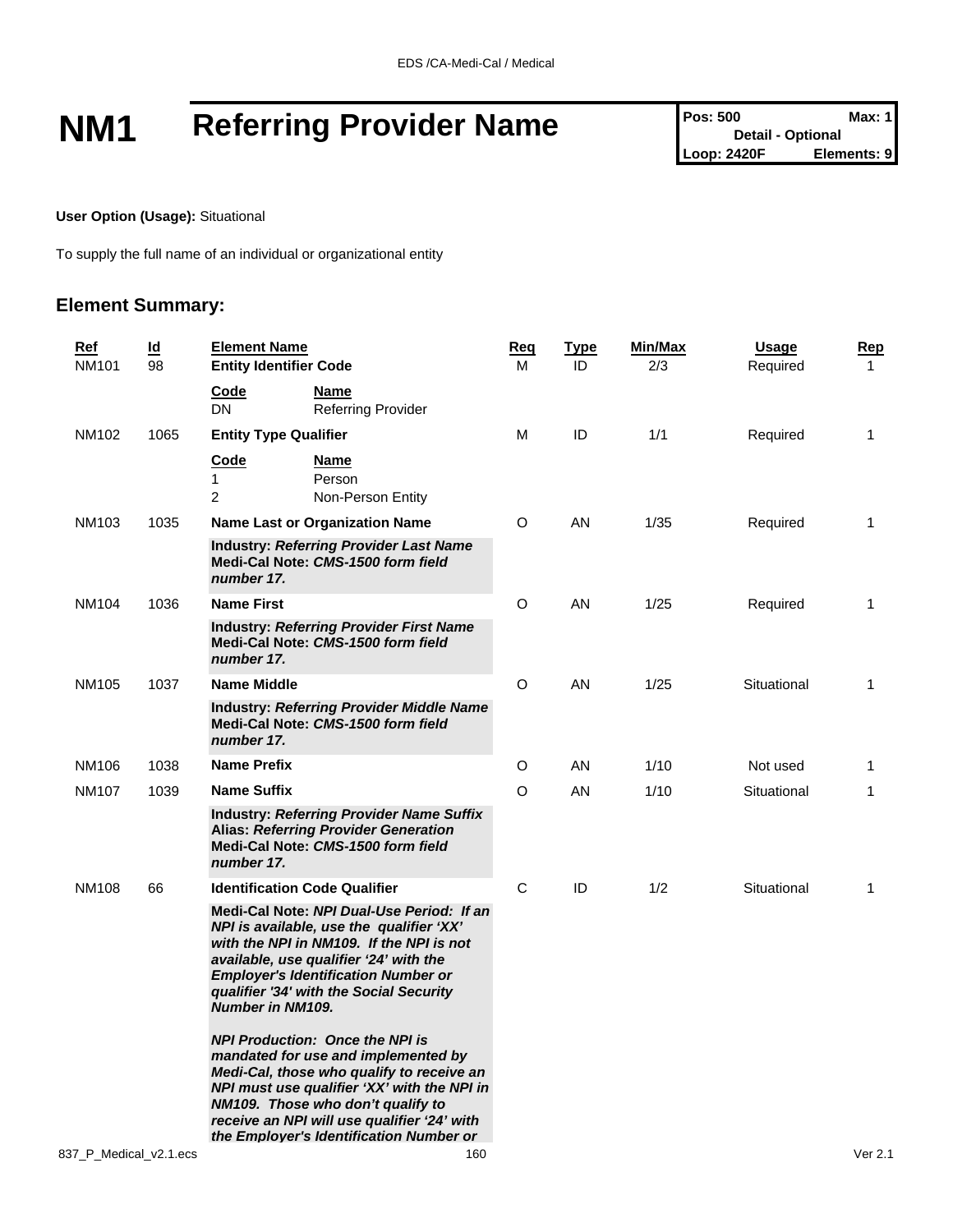|             | Number in NM109.                            | qualifier '34' with the Social Security                                                                                                                               |   |     |      |             |   |
|-------------|---------------------------------------------|-----------------------------------------------------------------------------------------------------------------------------------------------------------------------|---|-----|------|-------------|---|
|             | Code                                        | Name                                                                                                                                                                  |   |     |      |             |   |
|             | 24<br>34                                    | <b>Employer's Identification Number</b><br>Social Security Number                                                                                                     |   |     |      |             |   |
|             | XX                                          | Health Care Financing Administration National Provider Identifier                                                                                                     |   |     |      |             |   |
| NM109<br>67 | <b>Identification Code</b>                  |                                                                                                                                                                       | C | AN. | 2/80 | Situational | 1 |
|             | <b>Number</b><br>first 10 characters.       | Industry: Referring Provider Identifier<br>Alias: Referring Provider's Identification<br>Medi-Cal Note: Medi-Cal will only use the<br>CMS-1500 form field number 17a. |   |     |      |             |   |
|             | <b>ExternalCodeList</b><br><b>Name: 537</b> | <b>Description:</b> Health Care Financing Administration National Provider Identifier                                                                                 |   |     |      |             |   |
|             |                                             |                                                                                                                                                                       |   |     |      |             |   |

### **Example:**

*NM1\*DN\*1\*WELBY\*MARCUS\*W\*\*JR\*34\*444332222~*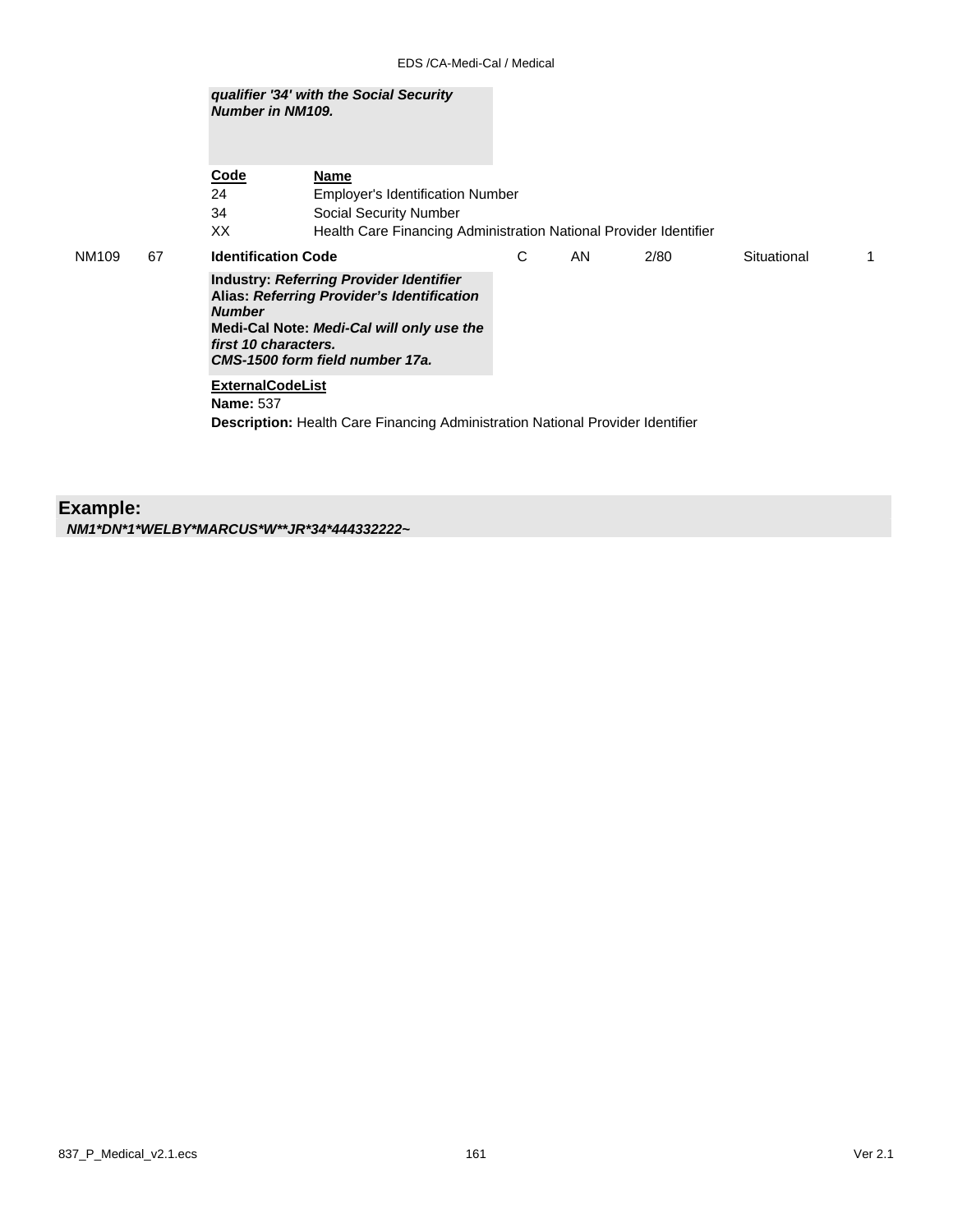## **PRV Referring Provider Specialty Information**

| <b>Pos: 505</b>          | Max: 1      |
|--------------------------|-------------|
| <b>Detail - Optional</b> |             |
| Loop: 2420F              | Elements: 3 |

**User Option (Usage):** Situational

To specify the identifying characteristics of a provider

#### **Element Summary:**

| <u>Ref</u><br>PRV <sub>01</sub> | $\underline{\mathsf{Id}}$<br>1221 | <b>Element Name</b><br><b>Provider Code</b>                                                                                                           | <u>Req</u><br>м | <b>Type</b><br>ID | Min/Max<br>1/3 | <b>Usage</b><br>Required | <u>Rep</u><br>1 |
|---------------------------------|-----------------------------------|-------------------------------------------------------------------------------------------------------------------------------------------------------|-----------------|-------------------|----------------|--------------------------|-----------------|
|                                 |                                   | Code<br><b>Name</b><br><b>RF</b><br>Referring                                                                                                         |                 |                   |                |                          |                 |
| PRV <sub>02</sub>               | 128                               | <b>Reference Identification Qualifier</b>                                                                                                             | м               | ID                | 2/3            | Required                 | 1               |
|                                 |                                   | <b>Code</b><br><b>Name</b><br>ZZ<br><b>Mutually Defined</b>                                                                                           |                 |                   |                |                          |                 |
| PRV <sub>03</sub>               | 127                               | <b>Reference Identification</b>                                                                                                                       | м               | AN                | 1/30           | Required                 | 1               |
|                                 |                                   | <b>Industry: Provider Taxonomy Code</b><br><b>Alias: Provider Specialty Code</b><br>Medi-Cal Note: Medi-Cal will only use the<br>first 10 characters. |                 |                   |                |                          |                 |
|                                 |                                   | <b>ExternalCodeList</b><br>Name: HCPT<br><b>Description: Health Care Provider Taxonomy</b>                                                            |                 |                   |                |                          |                 |

### **Example:**

*PRV\*RF\*ZZ\*363LP0200N~*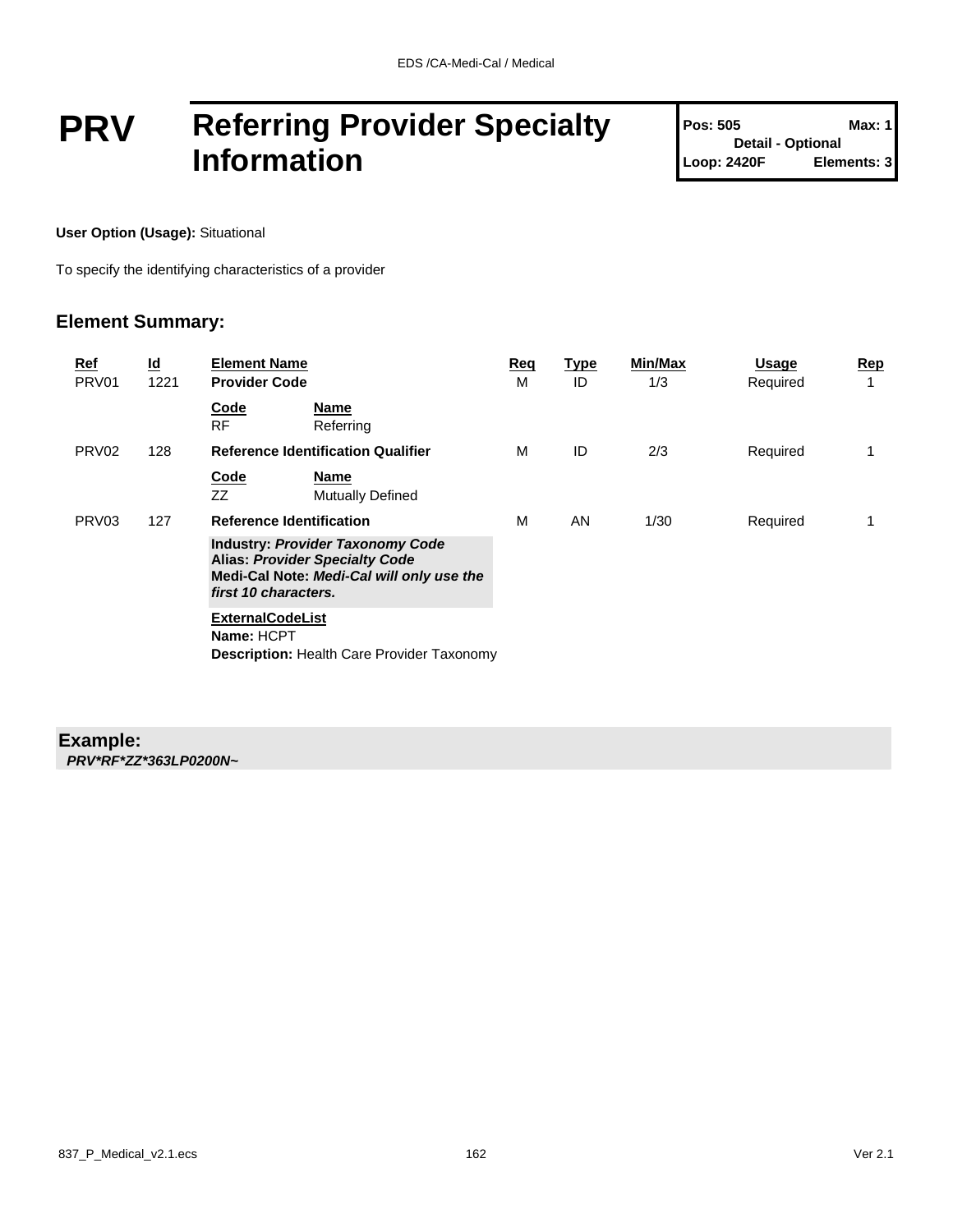## **REF Referring Provider Secondary Identification**

| <b>Pos: 525</b>          | Max: 5      |
|--------------------------|-------------|
| <b>Detail - Optional</b> |             |
| Loop: 2420F              | Elements: 2 |

Т

**User Option (Usage):** Situational

To specify identifying information

#### **Element Summary:**

| Ref<br>REF01 | <u>ld</u><br>128 | <b>Element Name</b><br><b>Reference Identification Qualifier</b>                                                                                                                                                                                                                                                                     | Reg<br>м | <b>Type</b><br>ID | Min/Max<br>2/3 | <b>Usage</b><br>Required | Rep |
|--------------|------------------|--------------------------------------------------------------------------------------------------------------------------------------------------------------------------------------------------------------------------------------------------------------------------------------------------------------------------------------|----------|-------------------|----------------|--------------------------|-----|
|              |                  | Medi-Cal Note: NPI Dual-Use Period: If<br>the NPI with a qualifier of 'XX' is placed in<br>NM108/NM109, REF01/REF02 will contain<br>Medi-Cal provider number with the<br>qualifier '1D'.                                                                                                                                             |          |                   |                |                          |     |
|              |                  | <b>NPI Production: If the provider qualifies</b><br>for an NPI, the NPI with a qualifier of 'XX'<br>must be placed in NM108/NM109 at this<br>loop and this REF01/REF02 is not used.<br>If the provider does not qualify for an NPI,<br>then the REF01/REF02 must contain the<br>Medi-Cal provider number with the<br>qualifier '1D'. |          |                   |                |                          |     |
|              |                  | <b>Name</b><br><u>Code</u><br>0B<br>State License Number<br>1D<br>Medicaid Provider Number                                                                                                                                                                                                                                           |          |                   |                |                          |     |
| REF02        | 127              | <b>Reference Identification</b>                                                                                                                                                                                                                                                                                                      | C        | AN                | 1/30           | Required                 |     |
|              |                  | <b>Industry: Referring Provider Secondary</b><br><b>Identifier</b><br>Medi-Cal Note: Medi-Cal provider number<br>or State license number of the atypical<br>provider. Medi-Cal will only use the first<br>9 characters.<br>CMS-1500 form field number 17a.                                                                           |          |                   |                |                          |     |

#### **Example:**

*REF\*1D\*A12345678~*

#### **Medi-Cal Note:**

*Medi-Cal uses this segment to capture the Medi-Cal provider number or the State license number of the atypical referring provider.*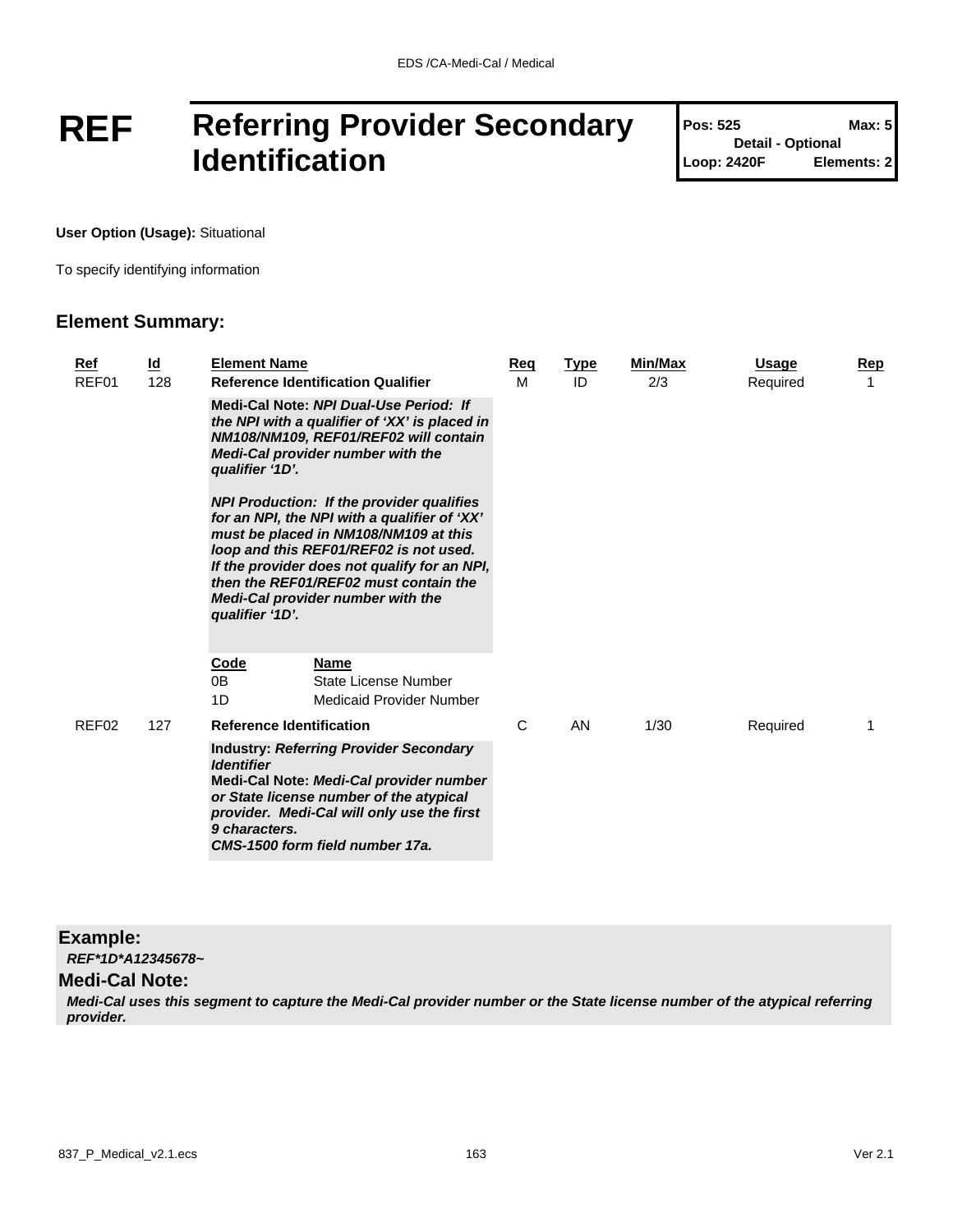#### **User Option (Usage):** Situational

To convey service line adjudication information for coordination of benefits between the initial payers of a health care claim and all subsequent payers

#### **Loop Summary:**

| <u>Pos</u> | <u>ld</u> | <b>Seament Name</b>           | <u>Req</u> | <b>Max Use</b> | Repeat | <u>Usage</u> |
|------------|-----------|-------------------------------|------------|----------------|--------|--------------|
| 540        | SVD       | Line Adjudication Information |            |                |        | Situational  |
| 545        | CAS       | Line Adiustment               |            | 99             |        | Situational  |
| 550        | DTP       | Line Adjudication Date        |            |                |        | Required     |

**Example:**

*SVD\*43\*55\*HC:84550\*\*3~*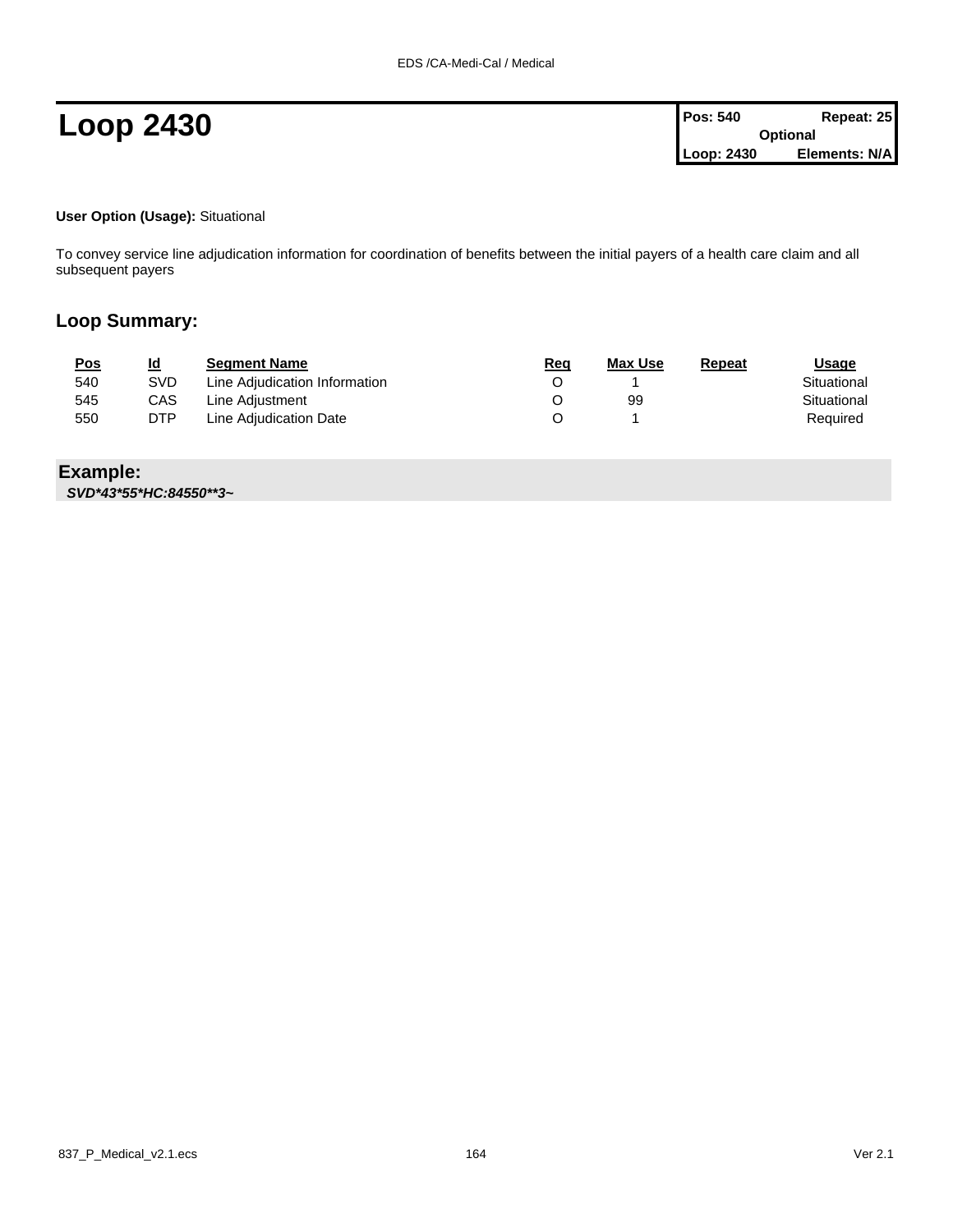# **SVD** Line Adjudication Information

| <b>Pos: 540</b> | Max: 1                   |
|-----------------|--------------------------|
|                 | <b>Detail - Optional</b> |
| Loop: 2430      | Elements: 6              |

#### **User Option (Usage):** Situational

To convey service line adjudication information for coordination of benefits between the initial payers of a health care claim and all subsequent payers

|  | Ref<br>SVD01      | $\underline{\mathsf{Id}}$<br>67                        | <b>Element Name</b><br><b>Identification Code</b>                                          |                                                                                                                                                                                                       | Req<br>М | <b>Type</b><br>AN | Min/Max<br>2/80 | <b>Usage</b><br>Required | Rep<br>$\mathbf{1}$ |
|--|-------------------|--------------------------------------------------------|--------------------------------------------------------------------------------------------|-------------------------------------------------------------------------------------------------------------------------------------------------------------------------------------------------------|----------|-------------------|-----------------|--------------------------|---------------------|
|  |                   |                                                        | first 5 characters.                                                                        | Industry: Other Payer Primary Identifier<br>Alias: Other Payer identification code<br>Medi-Cal Note: Medi-Cal will only use the                                                                       |          |                   |                 |                          |                     |
|  | SVD <sub>02</sub> | 782                                                    | <b>Monetary Amount</b>                                                                     |                                                                                                                                                                                                       | м        | R.                | 1/18            | Required                 | 1                   |
|  |                   |                                                        | <b>Alias: Paid Amount</b><br>first 9 characters.                                           | <b>Industry: Service Line Paid Amount</b><br>Medi-Cal Note: Medi-Cal will only use the                                                                                                                |          |                   |                 |                          |                     |
|  | SVD <sub>03</sub> | C <sub>003</sub>                                       |                                                                                            | <b>Composite Medical Procedure Identifier</b>                                                                                                                                                         |          | Comp              |                 | Required                 | $\mathbf{1}$        |
|  |                   |                                                        | Alias: Procedure identifier                                                                |                                                                                                                                                                                                       |          |                   |                 |                          |                     |
|  |                   | 235                                                    | <b>Product/Service ID Qualifier</b>                                                        |                                                                                                                                                                                                       | M        | ID                | 2/2             | Required                 | 1                   |
|  |                   |                                                        |                                                                                            | Industry: Product or Service ID Qualifier                                                                                                                                                             |          |                   |                 |                          |                     |
|  | 234               |                                                        | Code<br>HC                                                                                 | <b>Name</b><br>Health Care Financing Administration Common Procedural Coding System (HCPCS) Codes<br><b>CODE SOURCE:</b><br>130: Health Care Financing Administration Common Procedural Coding System |          |                   |                 |                          |                     |
|  |                   |                                                        | <b>Product/Service ID</b>                                                                  |                                                                                                                                                                                                       | М        | AN                | 1/48            | Required                 | $\mathbf{1}$        |
|  |                   | <b>Industry: Procedure Code</b><br>first 5 characters. | Medi-Cal Note: Medi-Cal will only use the                                                  |                                                                                                                                                                                                       |          |                   |                 |                          |                     |
|  |                   |                                                        | <b>ExternalCodeList</b><br><b>Name: 130</b><br><b>ExternalCodeList</b><br><b>Name: 513</b> | Description: Health Care Financing Administration Common Procedural Coding System<br>Description: Home Infusion EDI Coalition (HIEC) Product/Service Code List                                        |          |                   |                 |                          |                     |
|  |                   | 1339                                                   | <b>Procedure Modifier</b>                                                                  |                                                                                                                                                                                                       | O        | AN                | 2/2             | Situational              | $\mathbf{1}$        |
|  |                   |                                                        | Alias: Procedure Modifier 1                                                                |                                                                                                                                                                                                       |          |                   |                 |                          |                     |
|  |                   | 1339                                                   | <b>Procedure Modifier</b>                                                                  |                                                                                                                                                                                                       | O        | AN                | 2/2             | Situational              | 1                   |
|  |                   |                                                        | Alias: Procedure Modifier 2                                                                |                                                                                                                                                                                                       |          |                   |                 |                          |                     |
|  |                   | 1339                                                   | <b>Procedure Modifier</b>                                                                  |                                                                                                                                                                                                       | O        | AN                | 2/2             | Situational              | 1                   |
|  |                   |                                                        | Alias: Procedure Modifier 3                                                                |                                                                                                                                                                                                       |          |                   |                 |                          |                     |
|  |                   | 1339                                                   | <b>Procedure Modifier</b>                                                                  |                                                                                                                                                                                                       | O        | AN                | 2/2             | Situational              | 1                   |
|  |                   |                                                        | <b>Alias: Procedure Modifier 4</b>                                                         |                                                                                                                                                                                                       |          |                   |                 |                          |                     |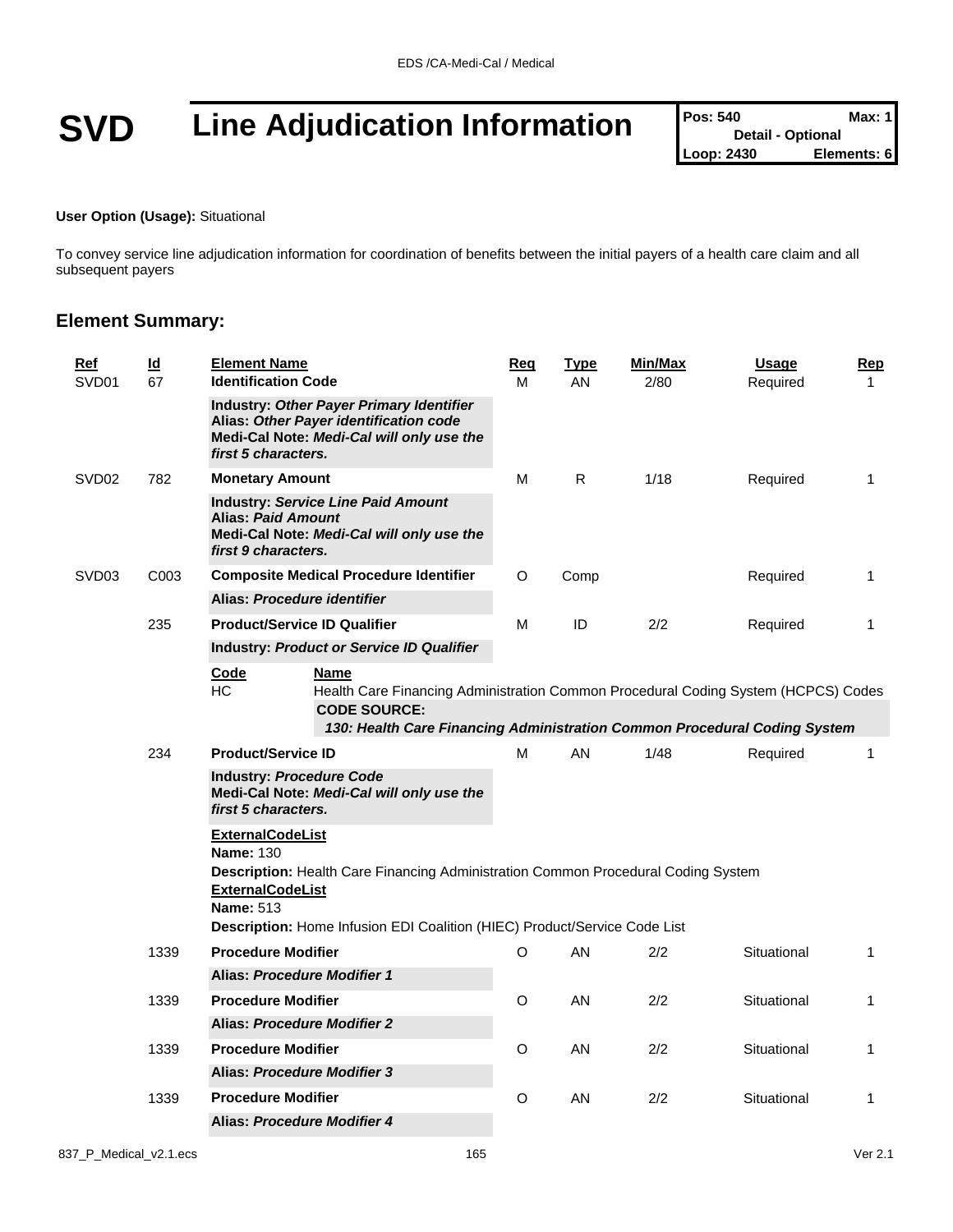| 352               | <b>Description</b> | O                                                                                                                                            | AN | 1/80 | Situational | 1           |   |
|-------------------|--------------------|----------------------------------------------------------------------------------------------------------------------------------------------|----|------|-------------|-------------|---|
|                   |                    | <b>Industry: Procedure Code Description</b>                                                                                                  |    |      |             |             |   |
| SVD <sub>04</sub> | 234                | <b>Product/Service ID</b>                                                                                                                    | O  | AN   | 1/48        | Not used    | 1 |
| SVD <sub>05</sub> | 380                | Quantity                                                                                                                                     | O  | R    | 1/15        | Required    | 1 |
|                   |                    | <b>Industry: Paid Service Unit Count</b><br>Alias: Paid units of service<br>Medi-Cal Note: Medi-Cal will only use the<br>first 3 characters. |    |      |             |             |   |
| SVD <sub>06</sub> | 554                | <b>Assigned Number</b>                                                                                                                       | O  | N0   | 1/6         | Situational |   |
|                   |                    | <b>Industry: Bundled Line Number</b><br>Alias: Bundled Line Number<br>Medi-Cal Note: Medi-Cal will only use the<br>first 2 characters.       |    |      |             |             |   |

### **Example:**

*SVD\*43\*55\*HC:84550\*\*3~*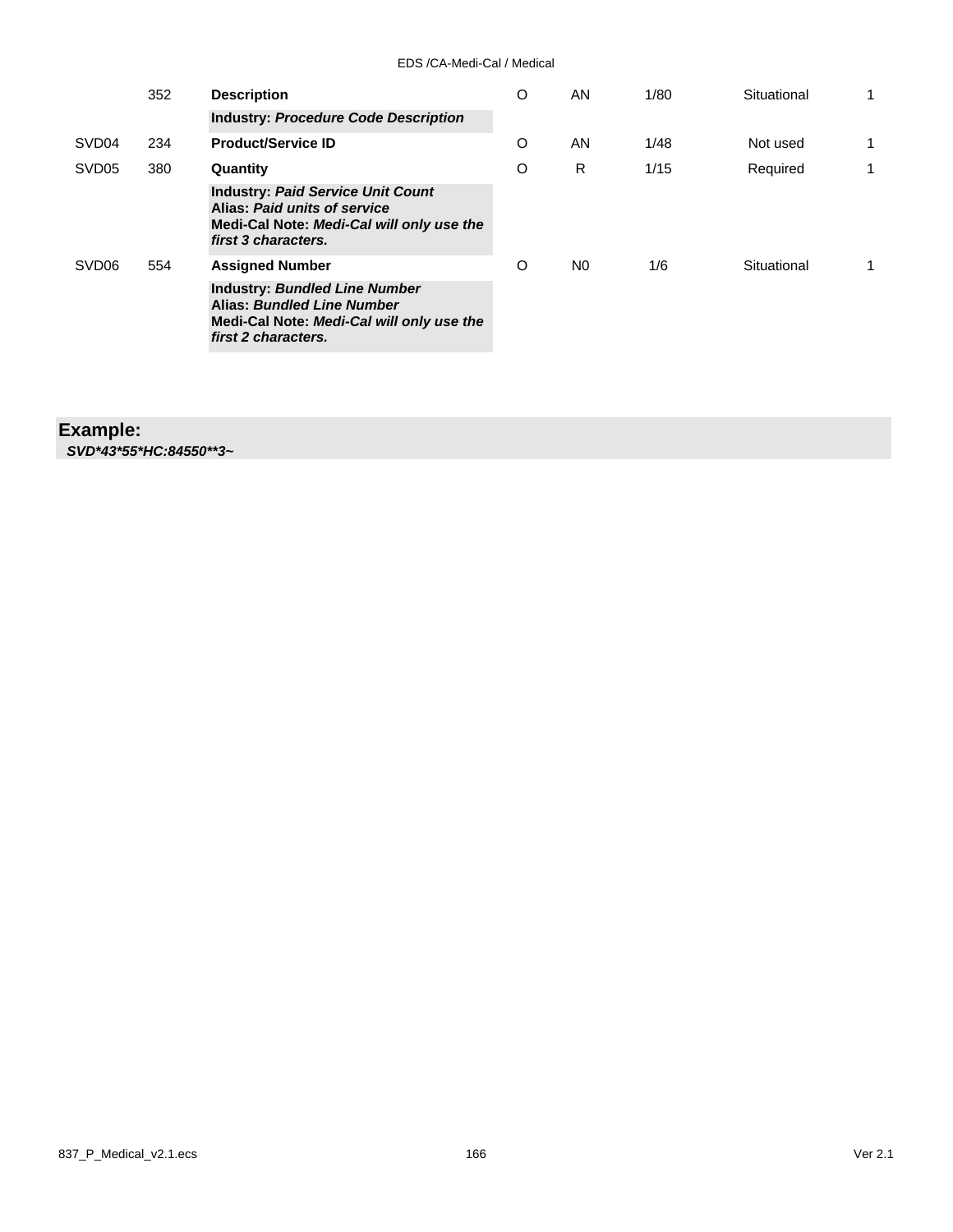

**User Option (Usage):** Situational

To supply adjustment reason codes and amounts as needed for an entire claim or for a particular service within the claim being paid

| <b>Ref</b><br>CAS <sub>01</sub> | $\underline{\mathsf{Id}}$<br>1033 | <b>Element Name</b><br><b>Claim Adjustment Group Code</b>                                                                                                           | <u>Req</u><br>м                                                                                                                                                                                             | <u>Type</u><br>ID | Min/Max<br>1/2 | <b>Usage</b><br>Required | <u>Rep</u><br>$\mathbf{1}$ |              |
|---------------------------------|-----------------------------------|---------------------------------------------------------------------------------------------------------------------------------------------------------------------|-------------------------------------------------------------------------------------------------------------------------------------------------------------------------------------------------------------|-------------------|----------------|--------------------------|----------------------------|--------------|
|                                 |                                   | Code<br>CO.<br>CR.<br>OA<br>PI.<br><b>PR</b>                                                                                                                        | <b>Alias: Adjustment Group Code</b><br><b>Name</b><br><b>Contractual Obligations</b><br><b>Correction and Reversals</b><br>Other adjustments<br>Payor Initiated Reductions<br><b>Patient Responsibility</b> |                   |                |                          |                            |              |
| CAS <sub>02</sub><br>1034       | Level<br>first 3 characters.      | <b>Claim Adjustment Reason Code</b><br><b>Industry: Adjustment Reason Code</b><br>Alias: Adjustment Reason Code - Line<br>Medi-Cal Note: Medi-Cal will only use the | М                                                                                                                                                                                                           | ID                | 1/5            | Required                 | 1                          |              |
|                                 |                                   | <b>ExternalCodeList</b><br><b>Name: 139</b>                                                                                                                         | Description: Claim Adjustment Reason Code                                                                                                                                                                   |                   |                |                          |                            |              |
| CAS <sub>03</sub>               | 782                               | <b>Monetary Amount</b><br>first 9 characters.                                                                                                                       | <b>Industry: Adjustment Amount</b><br>Alias: Adjusted Amount - Line Level<br>Medi-Cal Note: Medi-Cal will only use the                                                                                      | м                 | R.             | 1/18                     | Required                   | 1            |
| CAS <sub>04</sub>               | 380                               | Quantity                                                                                                                                                            |                                                                                                                                                                                                             | O                 | R.             | 1/15                     | Situational                | 1            |
|                                 |                                   |                                                                                                                                                                     | <b>Industry: Adjustment Quantity</b><br>Alias: Adjusted Units - Line Level                                                                                                                                  |                   |                |                          |                            |              |
| CAS <sub>05</sub>               | 1034                              | Level<br>first 3 characters.<br><b>ExternalCodeList</b>                                                                                                             | <b>Claim Adjustment Reason Code</b><br><b>Industry: Adjustment Reason Code</b><br>Alias: Adjustment Reason Code - Line<br>Medi-Cal Note: Medi-Cal will only use the                                         | С                 | ID             | 1/5                      | Situational                | 1            |
|                                 |                                   | <b>Name: 139</b>                                                                                                                                                    | <b>Description:</b> Claim Adjustment Reason Code                                                                                                                                                            |                   |                |                          |                            |              |
| CAS <sub>06</sub>               | 782                               | <b>Monetary Amount</b>                                                                                                                                              |                                                                                                                                                                                                             | С                 | R              | 1/18                     | Situational                | $\mathbf{1}$ |
|                                 |                                   | first 9 characters.                                                                                                                                                 | <b>Industry: Adjustment Amount</b><br>Alias: Adjusted Amount - Line Level<br>Medi-Cal Note: Medi-Cal will only use the                                                                                      |                   |                |                          |                            |              |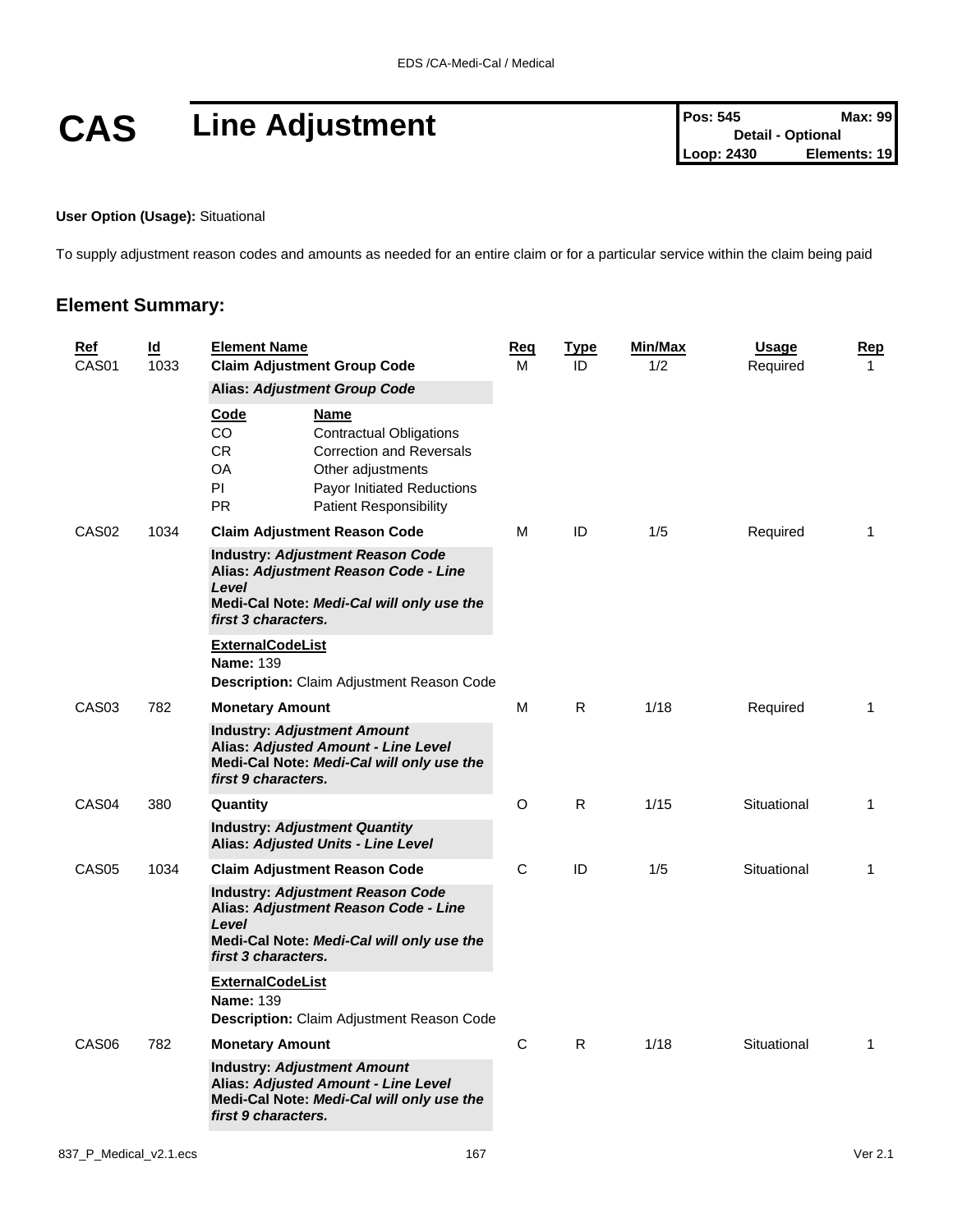| CAS07             | 380  | Quantity                                                                                                                                                     | $\mathsf C$ | R. | 1/15 | Situational | 1 |
|-------------------|------|--------------------------------------------------------------------------------------------------------------------------------------------------------------|-------------|----|------|-------------|---|
|                   |      | <b>Industry: Adjustment Quantity</b><br>Alias: Adjusted Units - Line Level                                                                                   |             |    |      |             |   |
| CAS <sub>08</sub> | 1034 | <b>Claim Adjustment Reason Code</b>                                                                                                                          | C           | ID | 1/5  | Situational | 1 |
|                   |      | <b>Industry: Adjustment Reason Code</b><br>Alias: Adjustment Reason Code - Line<br>Level                                                                     |             |    |      |             |   |
|                   |      | Medi-Cal Note: Medi-Cal will only use the<br>first 3 characters.                                                                                             |             |    |      |             |   |
|                   |      | <b>ExternalCodeList</b><br><b>Name: 139</b><br>Description: Claim Adjustment Reason Code                                                                     |             |    |      |             |   |
| CAS <sub>09</sub> | 782  | <b>Monetary Amount</b>                                                                                                                                       | C           | R. | 1/18 | Situational | 1 |
|                   |      | <b>Industry: Adjustment Amount</b><br>Alias: Adjusted Amount - Line Level<br>Medi-Cal Note: Medi-Cal will only use the<br>first 9 characters.                |             |    |      |             |   |
| <b>CAS10</b>      | 380  | Quantity                                                                                                                                                     | C           | R  | 1/15 | Situational | 1 |
|                   |      | <b>Industry: Adjustment Quantity</b><br>Alias: Adjusted Units - Line Level                                                                                   |             |    |      |             |   |
| CAS <sub>11</sub> | 1034 | <b>Claim Adjustment Reason Code</b>                                                                                                                          | C           | ID | 1/5  | Situational | 1 |
|                   |      | <b>Industry: Adjustment Reason Code</b><br>Alias: Adjustment Reason Code - Line<br>Level<br>Medi-Cal Note: Medi-Cal will only use the<br>first 3 characters. |             |    |      |             |   |
|                   |      | <b>ExternalCodeList</b><br><b>Name: 139</b><br><b>Description:</b> Claim Adjustment Reason Code                                                              |             |    |      |             |   |
| CAS <sub>12</sub> | 782  | <b>Monetary Amount</b>                                                                                                                                       | C           | R. | 1/18 | Situational | 1 |
|                   |      | <b>Industry: Adjustment Amount</b><br>Alias: Adjusted Amount - Line Level<br>Medi-Cal Note: Medi-Cal will only use the<br>first 9 characters.                |             |    |      |             |   |
| CAS <sub>13</sub> | 380  | Quantity                                                                                                                                                     | С           | R  | 1/15 | Situational | 1 |
|                   |      | <b>Industry: Adjustment Quantity</b><br><b>Alias: Adjusted Units - Line Level</b>                                                                            |             |    |      |             |   |
| CAS <sub>14</sub> | 1034 | <b>Claim Adjustment Reason Code</b>                                                                                                                          | C           | ID | 1/5  | Situational | 1 |
|                   |      | <b>Industry: Adjustment Reason Code</b><br>Alias: Adjustment Reason Code - Line<br>Level<br>Medi-Cal Note: Medi-Cal will only use the<br>first 3 characters. |             |    |      |             |   |
|                   |      | <b>ExternalCodeList</b>                                                                                                                                      |             |    |      |             |   |
|                   |      | <b>Name: 139</b><br>Description: Claim Adjustment Reason Code                                                                                                |             |    |      |             |   |
| CAS <sub>15</sub> | 782  | <b>Monetary Amount</b>                                                                                                                                       | C           | R  | 1/18 | Situational | 1 |
|                   |      | <b>Industry: Adjustment Amount</b><br>Alias: Adjusted Amount - Line Level<br>Medi-Cal Note: Medi-Cal will only use the<br>first 9 characters.                |             |    |      |             |   |
| CAS <sub>16</sub> | 380  | Quantity                                                                                                                                                     | C           | R  | 1/15 | Situational | 1 |
|                   |      | <b>Industry: Adjustment Quantity</b>                                                                                                                         |             |    |      |             |   |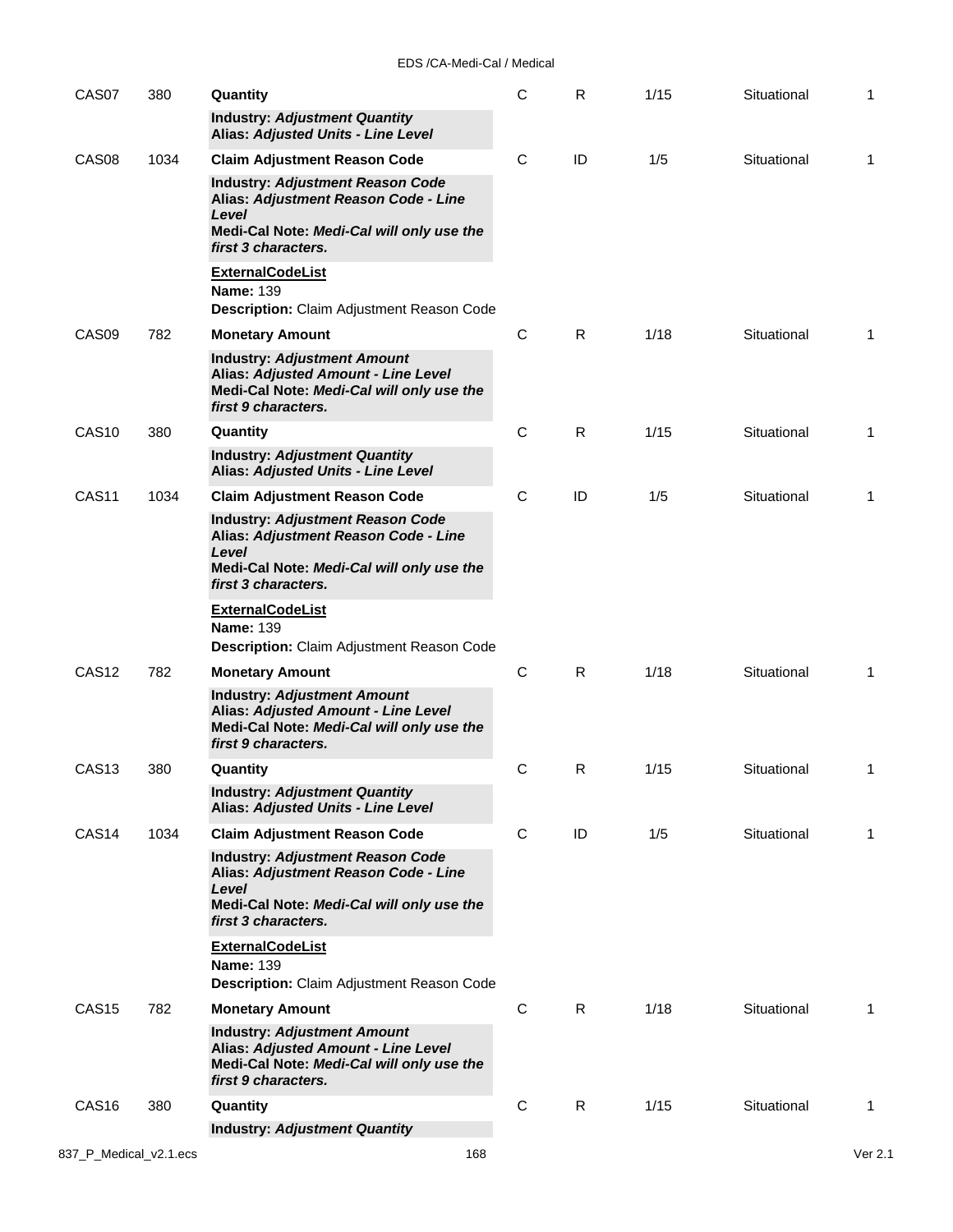|                   |      | Alias: Adjusted Units - Line Level                                                                                                                           |   |    |      |             |  |
|-------------------|------|--------------------------------------------------------------------------------------------------------------------------------------------------------------|---|----|------|-------------|--|
| CAS <sub>17</sub> | 1034 | <b>Claim Adjustment Reason Code</b>                                                                                                                          | C | ID | 1/5  | Situational |  |
|                   |      | <b>Industry: Adjustment Reason Code</b><br>Alias: Adjustment Reason Code - Line<br>Level<br>Medi-Cal Note: Medi-Cal will only use the<br>first 3 characters. |   |    |      |             |  |
|                   |      | <b>ExternalCodeList</b><br><b>Name: 139</b><br><b>Description:</b> Claim Adjustment Reason Code                                                              |   |    |      |             |  |
| CAS <sub>18</sub> | 782  | <b>Monetary Amount</b>                                                                                                                                       | C | R  | 1/18 | Situational |  |
|                   |      | <b>Industry: Adjustment Amount</b><br>Alias: Adjusted Amount - Line Level<br>Medi-Cal Note: Medi-Cal will only use the<br>first 9 characters.                |   |    |      |             |  |
| CAS <sub>19</sub> | 380  | Quantity                                                                                                                                                     | C | R  | 1/15 | Situational |  |
|                   |      | <b>Industry: Adjustment Quantity</b><br>Alias: Adjusted Units - Line Level                                                                                   |   |    |      |             |  |
|                   |      |                                                                                                                                                              |   |    |      |             |  |

### **Example:**

*CAS\*PR\*1\*7.93~ CAS\*OA\*93\*15.06~*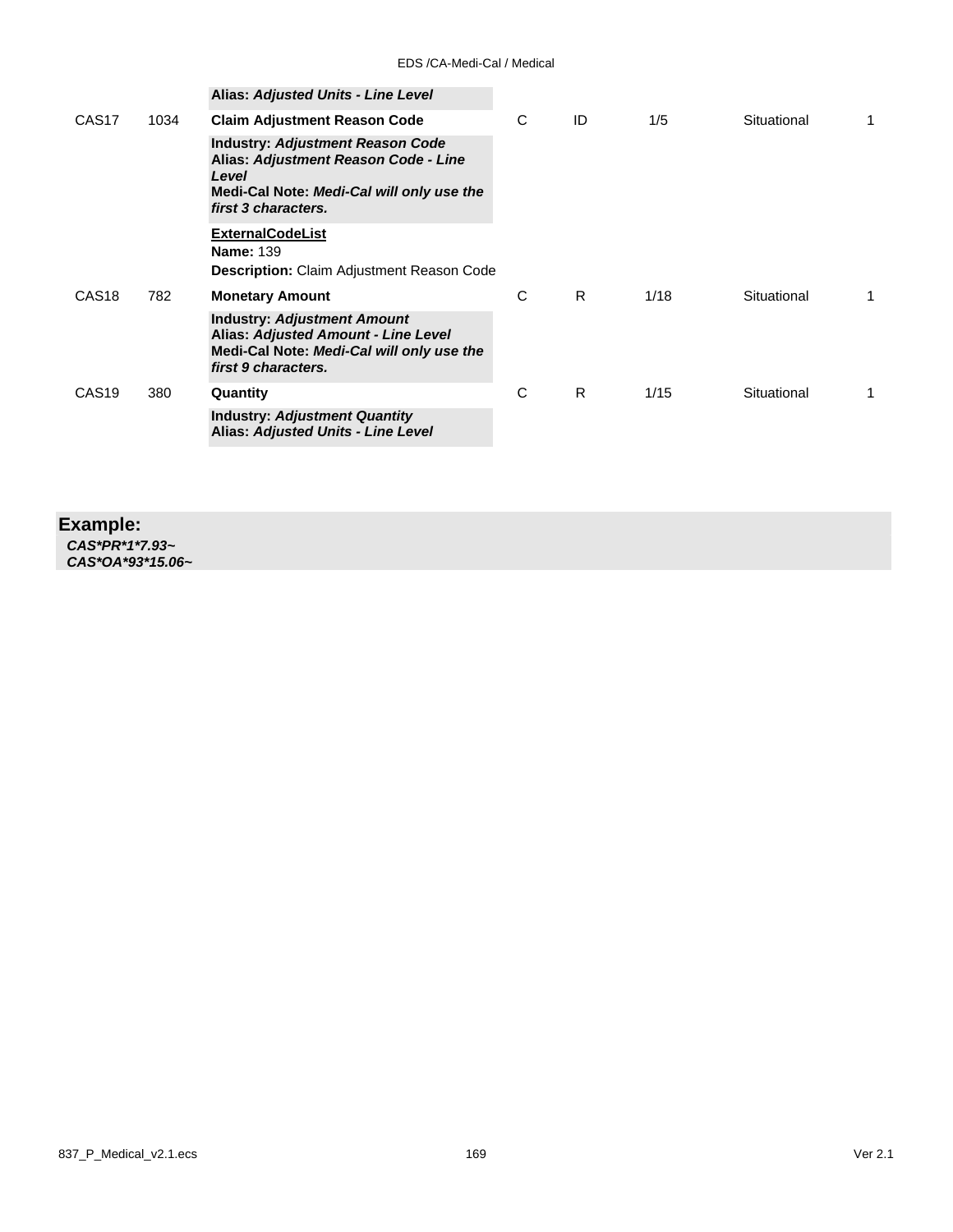# **DTP** Line Adjudication Date **Pos:** 550 Max: 1<br>
Loop: 2430 Elements: 3

**User Option (Usage):** Required

To specify any or all of a date, a time, or a time period

#### **Element Summary:**

| Ref<br>DTP01                                                                                                                                                                        | $\underline{\mathbf{Id}}$<br>374 | <b>Element Name</b><br>Date/Time Qualifier |                                   | Req<br>М | <u>Type</u><br>ID | Min/Max<br>3/3 | <b>Usage</b><br>Required | <u>Rep</u><br>1 |
|-------------------------------------------------------------------------------------------------------------------------------------------------------------------------------------|----------------------------------|--------------------------------------------|-----------------------------------|----------|-------------------|----------------|--------------------------|-----------------|
|                                                                                                                                                                                     |                                  | <b>Industry: Date Time Qualifier</b>       |                                   |          |                   |                |                          |                 |
|                                                                                                                                                                                     |                                  | Code<br>573                                | Name<br>Date Claim Paid           |          |                   |                |                          |                 |
| DTP <sub>02</sub>                                                                                                                                                                   | 1250                             |                                            | Date Time Period Format Qualifier | м        | ID                | 2/3            | Required                 |                 |
|                                                                                                                                                                                     |                                  | Code<br>D8                                 | Date Expressed in Format CCYYMMDD |          |                   |                |                          |                 |
| DTP03                                                                                                                                                                               | 1251                             | Date Time Period                           |                                   | м        | AN                | 1/35           | Required                 | 1               |
| <b>Industry: Adjudication or Payment Date</b><br><b>Medi-Cal Note: Explanation of Medicare</b><br><b>Benefits (EOMB) Date.</b><br>Medi-Cal will only use the first 8<br>characters. |                                  |                                            |                                   |          |                   |                |                          |                 |

#### **Example:**

*DTP\*573\*D8\*19970131~*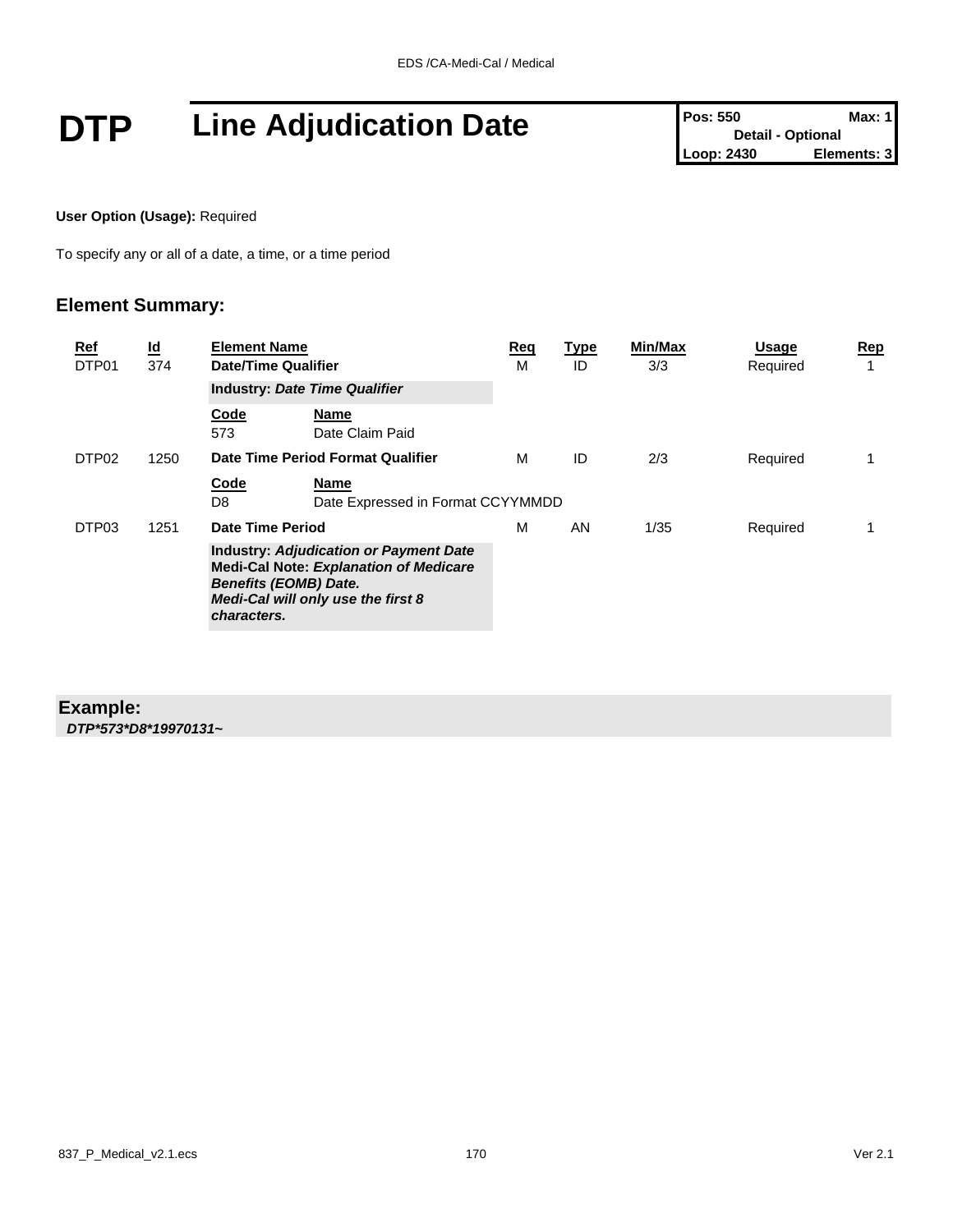#### **User Option (Usage):** Required

To indicate the end of the transaction set and provide the count of the transmitted segments (including the beginning (ST) and ending (SE) segments)

#### **Element Summary:**

| <u>Ref</u>             | <u>ld</u> | <b>Element Name</b>                                                       | Reg | Type           | Min/Max | <b>Usage</b> | Rep |
|------------------------|-----------|---------------------------------------------------------------------------|-----|----------------|---------|--------------|-----|
| SE <sub>01</sub><br>96 |           | <b>Number of Included Segments</b>                                        | M   | N <sub>0</sub> | 1/10    | Required     |     |
|                        |           | <b>Industry: Transaction Segment Count</b><br><b>Alias: Segment Count</b> |     |                |         |              |     |
| SE <sub>02</sub>       | 329       | <b>Transaction Set Control Number</b>                                     | м   | AN             | 4/9     | Required     |     |
|                        |           | <b>Alias: Transaction Set Control Number</b>                              |     |                |         |              |     |

### **Example:**

*SE\*211\*987654~*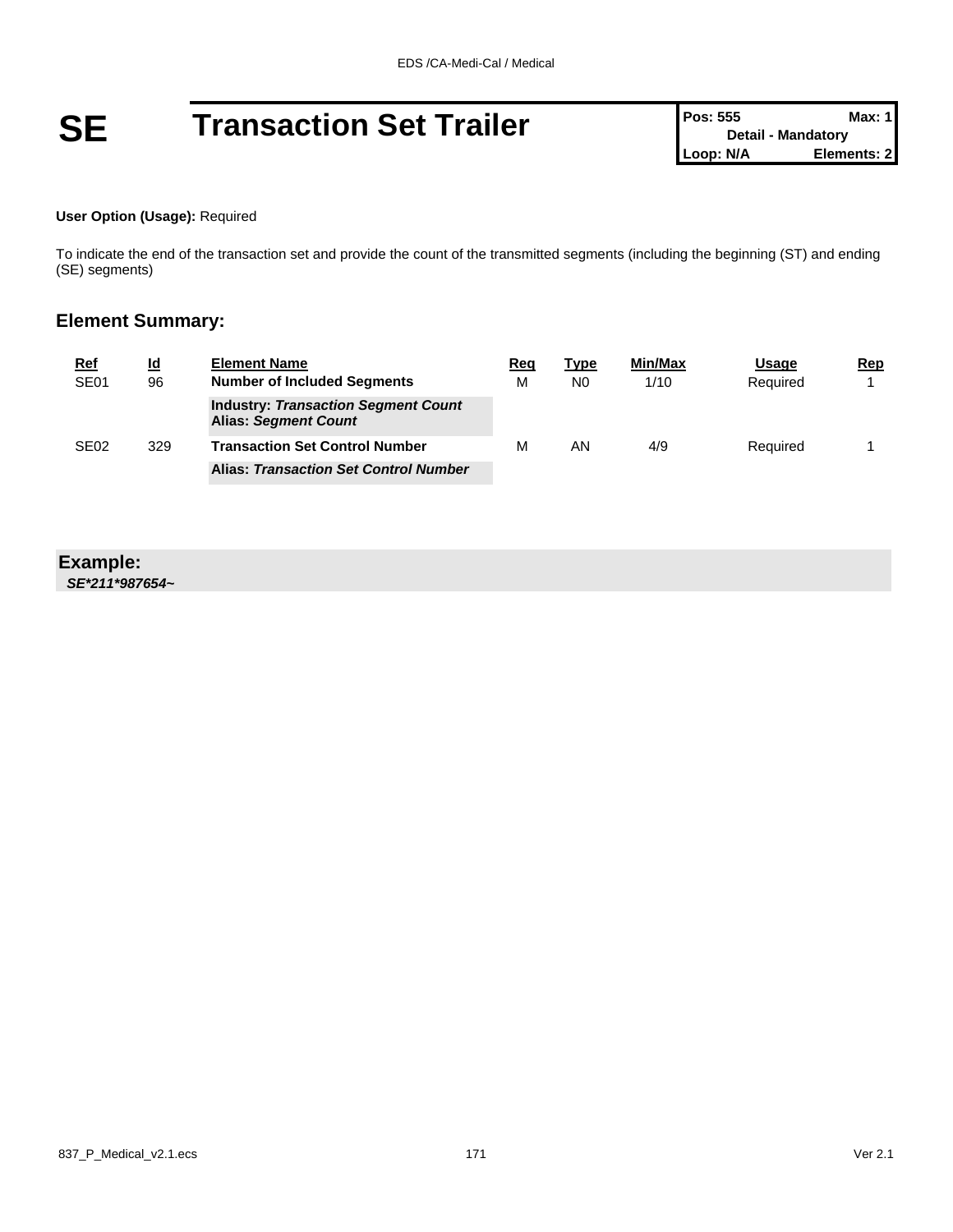# **GE Functional Group Trailer Pos:** Not Defined - Mandatory **Prosecute 2**<br>
Loop: N/A<br>
Loop: N/A<br> **Elements: 2**

**Not Defined - Mandatory Elements: 2** 

#### **User Option (Usage):** Required

To indicate the end of a functional group and to provide control information

| <u>Ref</u>       | $\underline{\mathsf{Id}}$ | <b>Element Name</b>                                                                                                      | Reg | <u>Type</u>    | <b>Min/Max</b> | Usage    | Rep |
|------------------|---------------------------|--------------------------------------------------------------------------------------------------------------------------|-----|----------------|----------------|----------|-----|
| GE01<br>97       |                           | Number of Transaction Sets Included                                                                                      | м   | N0             | 1/6            | Required |     |
|                  |                           | <b>Medi-Cal Note: Number of ST Segments</b>                                                                              |     |                |                |          |     |
| GE <sub>02</sub> | 28                        | <b>Group Control Number</b>                                                                                              | м   | N <sub>0</sub> | 1/9            | Required |     |
|                  |                           | <b>Medi-Cal Note: Sender Assigned Control</b><br><b>Number. Must match Group Control</b><br><b>Number of GS Segment.</b> |     |                |                |          |     |